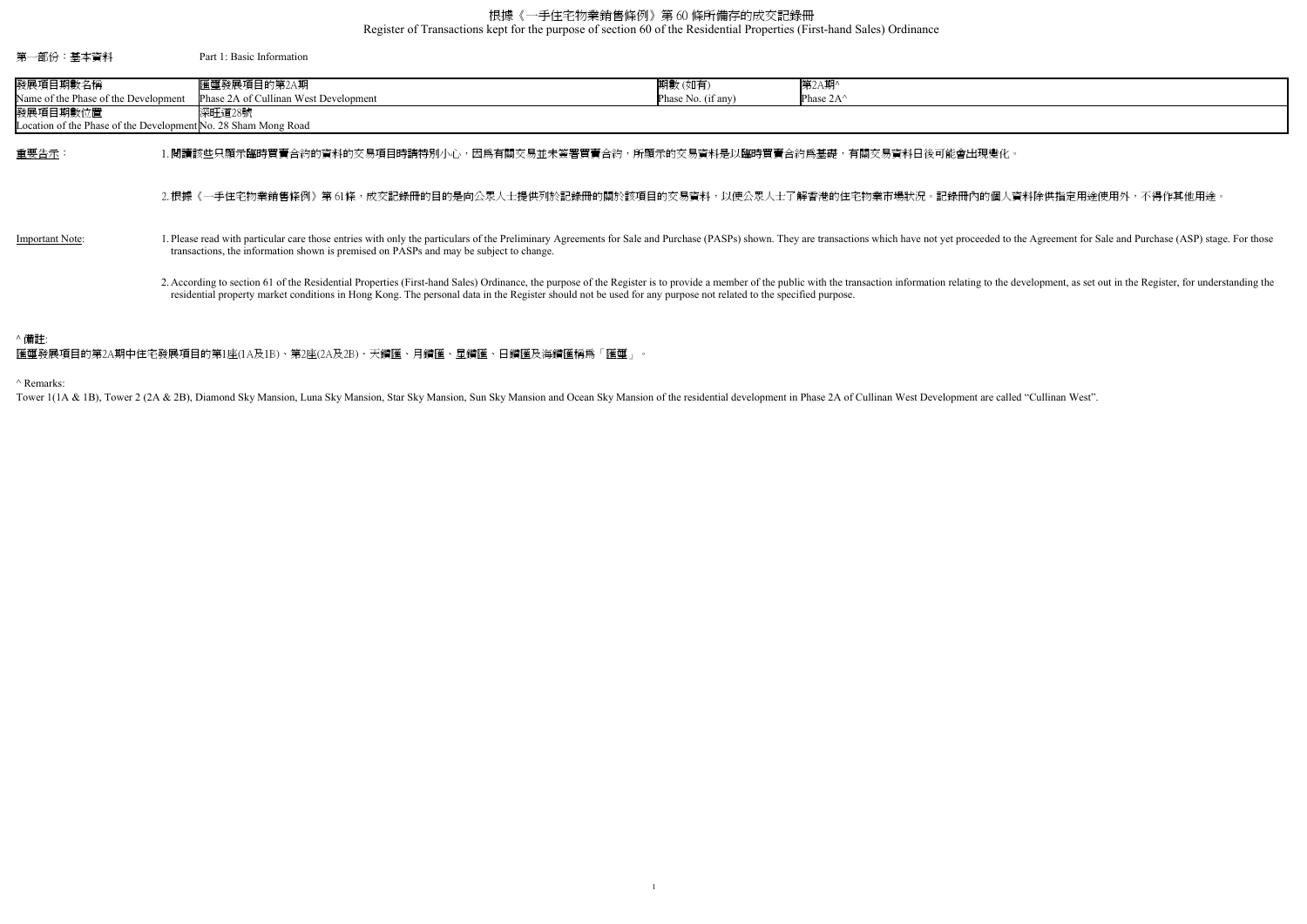第二部份:交易資料 Part 2: Information on Transactions

| (A)          | (B)          | (C)                 | (D)                                                        |                                     |              | (E)            | (F)                      | (G)                      | (H)                                                                                                                                                                                                                                                                                                                                                                             |               |
|--------------|--------------|---------------------|------------------------------------------------------------|-------------------------------------|--------------|----------------|--------------------------|--------------------------|---------------------------------------------------------------------------------------------------------------------------------------------------------------------------------------------------------------------------------------------------------------------------------------------------------------------------------------------------------------------------------|---------------|
| 臨時買賣合約       | 買賣合約的日期      | 終止買賣合約              | 住宅物業的描述 (如包括車位,請一併提供有關車位的資料)                               |                                     |              |                | 成交金額                     | 售價修改的                    | 支付條款                                                                                                                                                                                                                                                                                                                                                                            | 買方是賣方的        |
| 的日期          | (日-月-年)      | 的日期(如適用)            |                                                            | Description of Residential Property |              |                | <b>Transaction Price</b> | 細節及日期                    | Terms of Payment                                                                                                                                                                                                                                                                                                                                                                | 有關連人士         |
| (日-月-年)      | Date of ASP  | (日-月-年)             | (if parking space is included, please also provide details |                                     |              |                |                          | (日-月-年)                  |                                                                                                                                                                                                                                                                                                                                                                                 | The purchaser |
| Date of PASP | (DD-MM-YYYY) | Date of termination |                                                            | of the parking space)               |              |                |                          | Details and Date         |                                                                                                                                                                                                                                                                                                                                                                                 | is a          |
| (DD-MM-YYYY) |              | of ASP              | 大廈名稱                                                       | 樓層                                  | 單位           | 車位(如有)         |                          | (DD-MM-YYYY)             |                                                                                                                                                                                                                                                                                                                                                                                 | related party |
|              |              | (if applicable)     | <b>Block Name</b>                                          | Floor                               | Unit         | Car-parking    |                          | of any revision of price |                                                                                                                                                                                                                                                                                                                                                                                 | to            |
|              |              | (DD-MM-YYYY)        | 屋號 (House number) / 屋名 (Name of the house)                 |                                     |              | space (if any) |                          |                          |                                                                                                                                                                                                                                                                                                                                                                                 | the vendor    |
| 18-03-2017   |              |                     | 第1座 (1A)<br>Tower $1(1A)$                                  | 46                                  | $\mathbf{A}$ |                | \$96,203,700             |                          | ・價單第2號 (C1)付款辦法<br>Payment Plan (C1) of Price List No.2<br>見備註/See Remarks 7 (c)(iii)<br>• 見備註/See Remarks 7 (c)(v)<br>• 見備註/See Remarks 7 (c)(vi)<br>• 見備註/See Remarks 7 (c)(vii)<br>• 見備註/See Remarks 7 (c)(viii)<br>• 見備註/See Remarks 7 (d)(ii)<br>• 見備註/See Remarks 7 (e)(ii)<br>• 見備註/See Remarks 7 (f)(i)                                                                 |               |
|              |              |                     | 第1座 (1A)<br>Tower $1(1A)$                                  | 39                                  | B            |                |                          |                          | · 見備註/See Remarks 7 (e)(iii)<br>・價單第2號 (C1)付款辦法<br>Payment Plan (C1) of Price List No.2<br>見備註/See Remarks 7 (c)(iii)<br>• 見備註/See Remarks 7 (c)(v)<br>• 見備註/See Remarks 7 (c)(vi)<br>• 見備註/See Remarks 7 (c)(vii)<br>• 見備註/See Remarks 7 (c)(viii)<br>• 見備註/See Remarks 7 (d)(ii)<br>• 見備註/See Remarks 7 (e)(ii)<br>• 見備註/See Remarks 7 (f)(i)<br>• 見備註/See Remarks 7 (e)(iii) |               |
|              |              |                     | 第1座 (1A)<br>Tower $1(1A)$                                  | 46                                  | B            |                |                          |                          | ・價單第2號 (C1)付款辦法<br>Payment Plan (C1) of Price List No.2<br>見備註/See Remarks 7 (c)(iii)<br>• 見備註/See Remarks 7 (c)(v)<br>• 見備註/See Remarks 7 (c)(vi)<br>• 見備註/See Remarks 7 (c)(vii)<br>• 見備註/See Remarks 7 (c)(viii)<br>• 見備註/See Remarks 7 (d)(ii)<br>• 見備註/See Remarks 7 (e)(ii)<br>• 見備註/See Remarks 7 (f)(i)<br>• 見備註/See Remarks 7 (e)(iii)                                 |               |
| 18-03-2017   |              |                     | 第1座 (1A)<br>Tower $1(1A)$                                  | 35                                  | A            |                | \$32,135,900             |                          | ・價單第1A號 (C1)付款辦法<br>Payment Plan (C1) of Price List No.1A<br>見備註/See Remarks 7 (c)(iii)<br>• 見備註/See Remarks 7 (c)(v)<br>• 見備註/See Remarks 7 (c)(vi)<br>• 見備註/See Remarks 7 (c)(vii)<br>• 見備註/See Remarks 7 (c)(viii)<br>• 見備註/See Remarks 7 (d)(ii)<br>• 見備註/See Remarks 7 (e)(ii)<br>• 見備註/See Remarks 7 (f)(i)<br>• 見備註/See Remarks 7 (e)(iii)                               |               |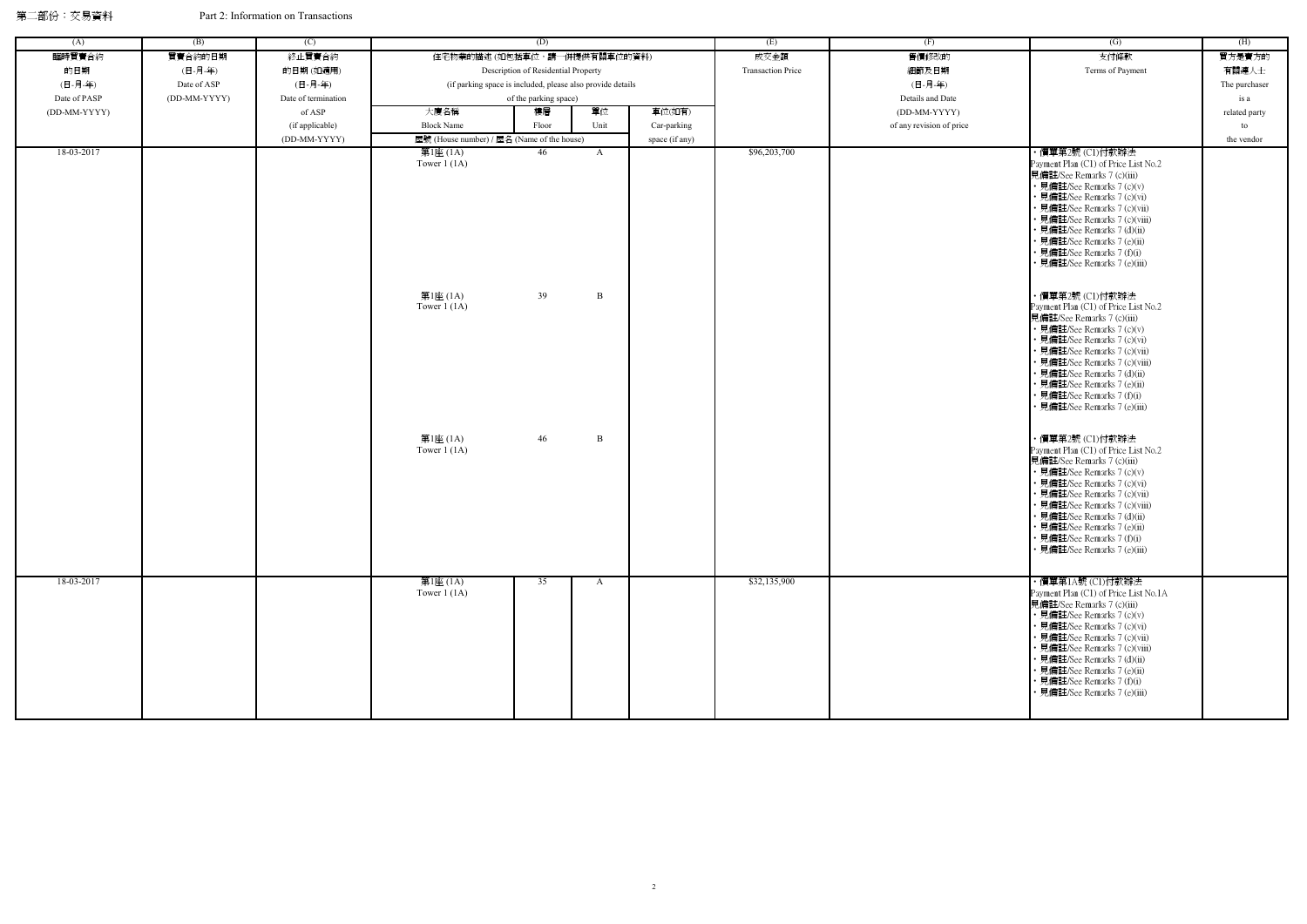| (A)          | (B)          | (C)                 |                                            | (D)                                                        |               |                | (E)                      | (F)                      | $\overline{(G)}$                                                                                                                                                                                                                                                                                                                                 | (H)           |
|--------------|--------------|---------------------|--------------------------------------------|------------------------------------------------------------|---------------|----------------|--------------------------|--------------------------|--------------------------------------------------------------------------------------------------------------------------------------------------------------------------------------------------------------------------------------------------------------------------------------------------------------------------------------------------|---------------|
| 臨時買賣合約       | 買賣合約的日期      | 終止買賣合約              | 住宅物業的描述 (如包括車位,請一併提供有關車位的資料)               |                                                            |               |                | 成交金額                     | 售價修改的                    | 支付條款                                                                                                                                                                                                                                                                                                                                             | 買方是賣方的        |
| 的日期          | (日-月-年)      | 的日期(如適用)            |                                            | Description of Residential Property                        |               |                | <b>Transaction Price</b> | 細節及日期                    | Terms of Payment                                                                                                                                                                                                                                                                                                                                 | 有關連人士         |
| (日-月-年)      | Date of ASP  | (日-月-年)             |                                            | (if parking space is included, please also provide details |               |                |                          | (日-月-年)                  |                                                                                                                                                                                                                                                                                                                                                  | The purchaser |
| Date of PASP | (DD-MM-YYYY) | Date of termination |                                            | of the parking space)                                      |               |                |                          | Details and Date         |                                                                                                                                                                                                                                                                                                                                                  | is a          |
| (DD-MM-YYYY) |              | of ASP              | 大廈名稱                                       | 樓層                                                         | 單位            | 車位(如有)         |                          | (DD-MM-YYYY)             |                                                                                                                                                                                                                                                                                                                                                  | related party |
|              |              | (if applicable)     | <b>Block Name</b>                          | Floor                                                      | Unit          | Car-parking    |                          | of any revision of price |                                                                                                                                                                                                                                                                                                                                                  | to            |
|              |              | (DD-MM-YYYY)        | 屋號 (House number) / 屋名 (Name of the house) |                                                            |               | space (if any) |                          |                          |                                                                                                                                                                                                                                                                                                                                                  | the vendor    |
| 18-03-2017   |              |                     | 第1座 (1A)<br>Tower $1(1A)$                  | 33                                                         | $\mathbf{A}$  |                | \$72,251,400             |                          | ・價單第1A號 (C1)付款辦法<br>Payment Plan (C1) of Price List No.1A<br>見備註/See Remarks 7 (c)(iii)<br>• 見備註/See Remarks 7 (c)(v)<br>• 見備註/See Remarks 7 (d)(iii)<br>• 見備註/See Remarks 7 (c)(vii)<br>· 見備註/See Remarks 7 (c)(viii)<br>• 見備註/See Remarks 7 (e)(ii)<br>• 見備註/See Remarks 7 (f)(i)<br>見備註/See Remarks 7 (e)(iii)                                |               |
|              |              |                     | 第1座 (1A)<br>Tower $1(1A)$                  | 33                                                         | $\mathcal{C}$ |                |                          |                          | ・價單第2號 (C1)付款辦法<br>Payment Plan (C1) of Price List No.2<br>見備註/See Remarks 7 (c)(iii)<br>• 見備註/See Remarks 7 (c)(v)<br>• 見備註/See Remarks 7 (d)(iii)<br>· 見備註/See Remarks 7 (c)(vii)<br>· 見備註/See Remarks 7 (c)(viii)<br>• 見備註/See Remarks 7 (e)(ii)<br>• 見備註/See Remarks 7 (f)(i)<br>· 見備註/See Remarks 7 (e)(iii)                                |               |
|              |              |                     | 第1座(1B)<br>Tower $1$ (1B)                  | 33                                                         | E             |                |                          |                          | ・價單第1A號 (C1)付款辦法<br>Payment Plan (C1) of Price List No.1A<br>見備註/See Remarks 7 (c)(iii)<br>• 見備註/See Remarks 7 (c)(v)<br>• 見備註/See Remarks 7 (d)(iii)<br>· 見備註/See Remarks 7 (c)(vii)<br>• 見備註/See Remarks 7 (c)(viii)<br>• 見備註/See Remarks 7 (e)(ii)<br>· 見備註/See Remarks 7 (f)(ii)<br>• 見備註/See Remarks 7 (e)(iii)                             |               |
| 18-03-2017   |              |                     | 第1座(IA)<br>Tower $1(1A)$                   | 32                                                         | A             |                | \$48,813,500             |                          | ・價單第1A號 (D1)付款辦法<br>Payment Plan (D1) of Price List No.1A<br>見備註/See Remarks 7 (c)(iv)<br>• 見備註/See Remarks 7 (c)(v)<br>• 見備註/See Remarks 7 (d)(iii)<br>• 見備註/See Remarks 7 (c)(vii)<br>• 見備註/See Remarks 7 (e)(i)<br>• 見備註/See Remarks 7 (c)(viii)<br>• 見備註/See Remarks 7 (e)(ii)<br>• 見備註/See Remarks 7 (f)(i)<br>• 見備註/See Remarks 7 (e)(iii) |               |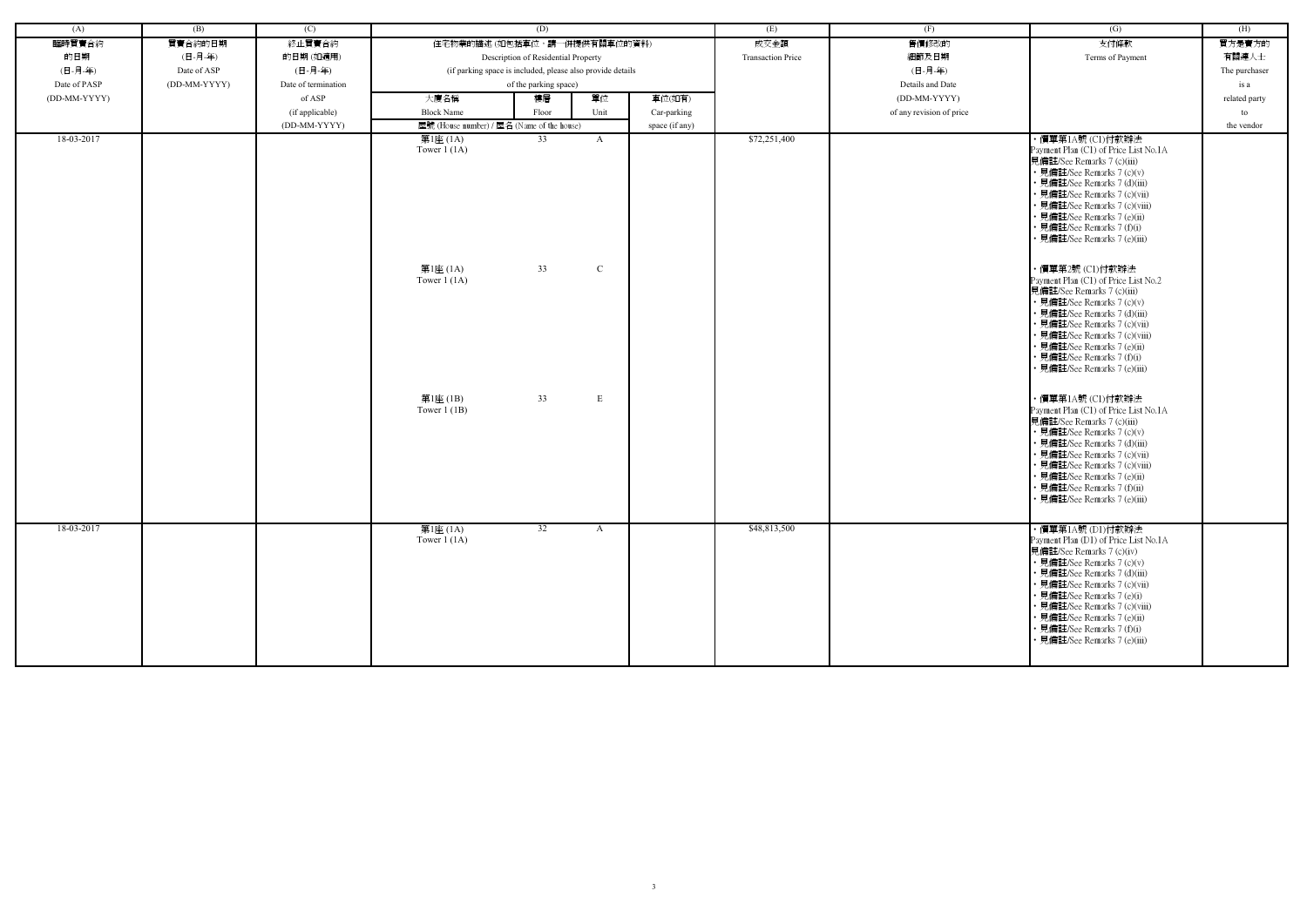|              | (B)          | (C)                 |                                                        | (D)                                                        |              |                |                          |                          |                                                                                                                                                                                                                                                                                                                                                                                                                                                                                                                                                                                                                                                                        |               |
|--------------|--------------|---------------------|--------------------------------------------------------|------------------------------------------------------------|--------------|----------------|--------------------------|--------------------------|------------------------------------------------------------------------------------------------------------------------------------------------------------------------------------------------------------------------------------------------------------------------------------------------------------------------------------------------------------------------------------------------------------------------------------------------------------------------------------------------------------------------------------------------------------------------------------------------------------------------------------------------------------------------|---------------|
| (A)          |              |                     |                                                        |                                                            |              |                | (E)                      | (F)                      | (G)                                                                                                                                                                                                                                                                                                                                                                                                                                                                                                                                                                                                                                                                    | (H)           |
| 臨時買賣合約       | 買賣合約的日期      | 終止買賣合約              |                                                        | 住宅物業的描述 (如包括車位,請一併提供有關車位的資料)                               |              |                | 成交金額                     | 售價修改的                    | 支付條款                                                                                                                                                                                                                                                                                                                                                                                                                                                                                                                                                                                                                                                                   | 買方是賣方的        |
| 的日期          | (日-月-年)      | 的日期(如適用)            |                                                        | Description of Residential Property                        |              |                | <b>Transaction Price</b> | 細節及日期                    | Terms of Payment                                                                                                                                                                                                                                                                                                                                                                                                                                                                                                                                                                                                                                                       | 有關連人士         |
| (日-月-年)      | Date of ASP  | (日-月-年)             |                                                        | (if parking space is included, please also provide details |              |                |                          | (日-月-年)                  |                                                                                                                                                                                                                                                                                                                                                                                                                                                                                                                                                                                                                                                                        | The purchaser |
| Date of PASP | (DD-MM-YYYY) | Date of termination |                                                        | of the parking space)                                      |              |                |                          | Details and Date         |                                                                                                                                                                                                                                                                                                                                                                                                                                                                                                                                                                                                                                                                        | is a          |
| (DD-MM-YYYY) |              | of ASP              | 大廈名稱                                                   | 樓層                                                         | 單位           | 車位(如有)         |                          | (DD-MM-YYYY)             |                                                                                                                                                                                                                                                                                                                                                                                                                                                                                                                                                                                                                                                                        | related party |
|              |              | (if applicable)     | <b>Block Name</b>                                      | Floor                                                      | Unit         | Car-parking    |                          | of any revision of price |                                                                                                                                                                                                                                                                                                                                                                                                                                                                                                                                                                                                                                                                        | to            |
|              |              | (DD-MM-YYYY)        |                                                        | 屋號 (House number) / 屋名 (Name of the house)                 |              | space (if any) |                          |                          |                                                                                                                                                                                                                                                                                                                                                                                                                                                                                                                                                                                                                                                                        | the vendor    |
| 同上           | 同上           | 同上                  | 第1座 (1B)                                               | 26                                                         | $\mathbf{A}$ |                | 同上                       | 同上                       | ・價單第1A號 (D1)付款辦法                                                                                                                                                                                                                                                                                                                                                                                                                                                                                                                                                                                                                                                       | 同上            |
| Ditto        | Ditto        | Ditto               | Tower $1$ (1B)                                         |                                                            |              |                | Ditto                    | Ditto                    | Payment Plan (D1) of Price List No.1A<br>見備註/See Remarks 7 (c)(iv)<br>• 見備註/See Remarks 7 (c)(v)<br>• 見備註/See Remarks 7 (d)(iii)<br>· 見備註/See Remarks 7 (c)(vii)<br>• 見備註/See Remarks 7 (e)(i)<br>• 見備註/See Remarks 7 (c)(viii)<br>• 見備註/See Remarks 7 (e)(ii)<br>• 見備註/See Remarks 7 (f)(ii)<br>· 見備註/See Remarks 7 (e)(iii)                                                                                                                                                                                                                                                                                                                                          | Ditto         |
| 18-03-2017   |              |                     | 第1座 (1A)<br>Tower $1(1A)$<br>第1座 (1A)<br>Tower $1(1A)$ | 20<br>19                                                   | A<br>A       |                | \$59,556,300             |                          | ・價單第1A號 (C1)付款辦法<br>Payment Plan (C1) of Price List No.1A<br>見備註/See Remarks 7 (c)(iii)<br>• 見備註/See Remarks 7 (c)(v)<br>• 見備註/See Remarks 7 (c)(vi)<br>• 見備註/See Remarks 7 (c)(vii)<br>• 見備註/See Remarks 7 (c)(viii)<br>• 見備註/See Remarks 7 (d)(ii)<br>• 見備註/See Remarks 7 (e)(ii)<br>• 見備註/See Remarks 7 (f)(i)<br>· 見備註/See Remarks 7 (e)(iii)<br>・價單第1A號 (C1)付款辦法<br>Payment Plan (C1) of Price List No.1A<br>見備註/See Remarks 7 (c)(iii)<br>• 見備註/See Remarks 7 (c)(v)<br>• 見備註/See Remarks 7 (c)(vi)<br>• 見備註/See Remarks 7 (c)(vii)<br>• 見備註/See Remarks 7 (c)(viii)<br>• 見備註/See Remarks 7 (d)(ii)<br>• 見備註/See Remarks 7 (e)(ii)<br>• 見備註/See Remarks 7 (f)(i) |               |
| 18-03-2017   |              |                     | 第1座 (1A)                                               | 18                                                         | $\mathbf{A}$ |                | \$38,597,300             |                          | • 見備註/See Remarks 7 (e)(iii)<br>・價單第1A號 (D1)付款辦法                                                                                                                                                                                                                                                                                                                                                                                                                                                                                                                                                                                                                       |               |
|              |              |                     | Tower $1(1A)$                                          |                                                            |              |                |                          |                          | Payment Plan (D1) of Price List No.1A<br>見備註/See Remarks 7 (c)(iv)<br>• 見備註/See Remarks 7 (c)(v)<br>• 見備註/See Remarks 7 (c)(vi)<br>• 見備註/See Remarks 7 (c)(vii)<br>• 見備註/See Remarks 7 (e)(i)<br>• 見備註/See Remarks 7 (c)(viii)<br>• 見備註/See Remarks 7 (d)(ii)<br>• 見備註/See Remarks 7 (e)(ii)<br>• 見備註/See Remarks 7 (f)(i)<br>• 見備註/See Remarks 7 (e)(iii)                                                                                                                                                                                                                                                                                                             |               |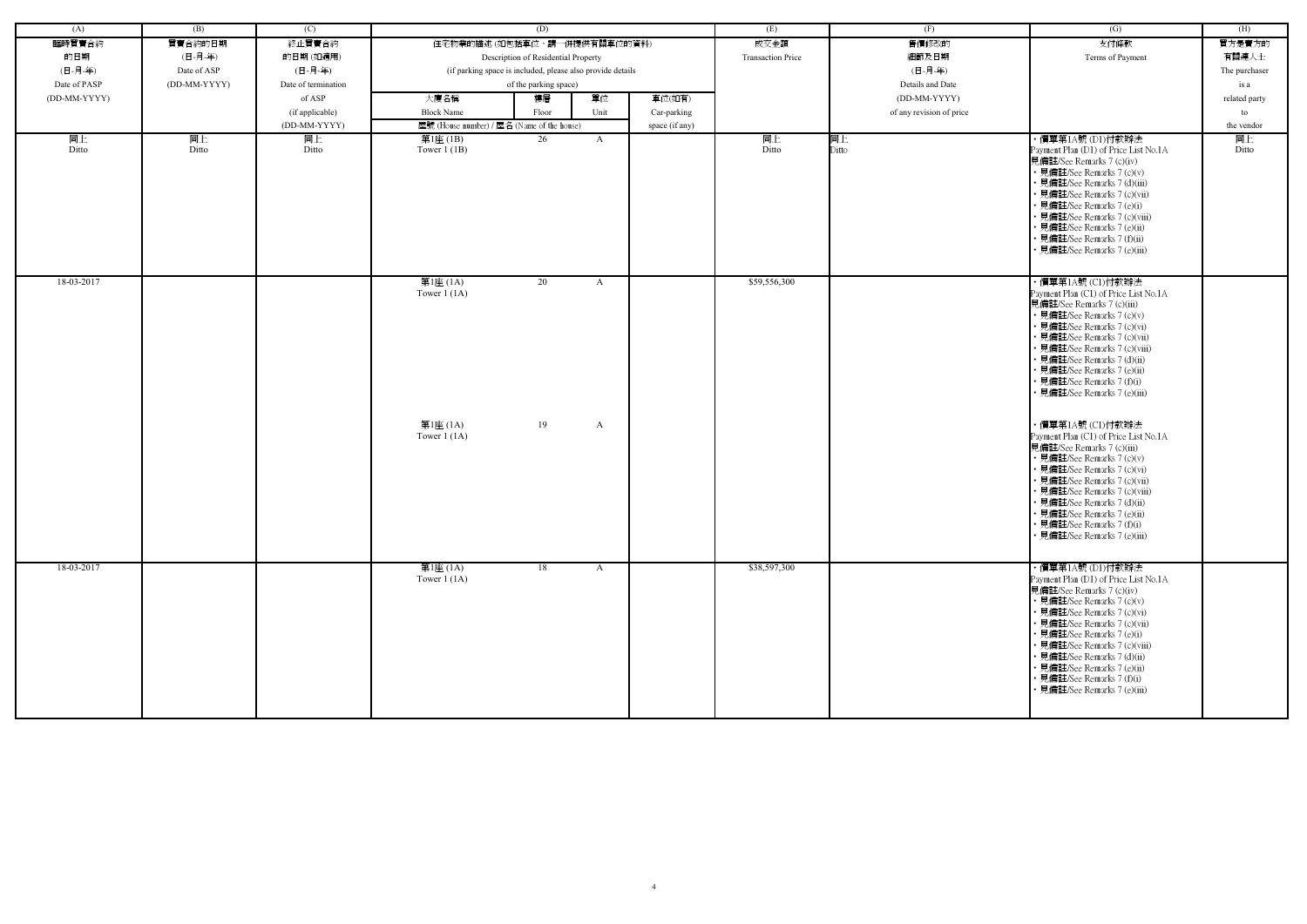| (A)          | (B)          | (C)                 | (D)                                                    |                                                            |                | (E)                      | (F)                      | (G)                                                                                                                                                                                                                                                                                                                                                                                                                                                                                                                                                                                                                                                                      | (H)           |
|--------------|--------------|---------------------|--------------------------------------------------------|------------------------------------------------------------|----------------|--------------------------|--------------------------|--------------------------------------------------------------------------------------------------------------------------------------------------------------------------------------------------------------------------------------------------------------------------------------------------------------------------------------------------------------------------------------------------------------------------------------------------------------------------------------------------------------------------------------------------------------------------------------------------------------------------------------------------------------------------|---------------|
| 臨時買賣合約       | 買賣合約的日期      | 終止買賣合約              |                                                        | 住宅物業的描述 (如包括車位,請一併提供有關車位的資料)                               |                | 成交金額                     | 售價修改的                    | 支付條款                                                                                                                                                                                                                                                                                                                                                                                                                                                                                                                                                                                                                                                                     | 買方是賣方的        |
|              |              |                     |                                                        |                                                            |                |                          |                          |                                                                                                                                                                                                                                                                                                                                                                                                                                                                                                                                                                                                                                                                          |               |
| 的日期          | (日-月-年)      | 的日期(如適用)            |                                                        | Description of Residential Property                        |                | <b>Transaction Price</b> | 細節及日期                    | Terms of Payment                                                                                                                                                                                                                                                                                                                                                                                                                                                                                                                                                                                                                                                         | 有關連人士         |
| (日-月-年)      | Date of ASP  | (日-月-年)             |                                                        | (if parking space is included, please also provide details |                |                          | (日-月-年)                  |                                                                                                                                                                                                                                                                                                                                                                                                                                                                                                                                                                                                                                                                          | The purchaser |
| Date of PASP | (DD-MM-YYYY) | Date of termination |                                                        | of the parking space)                                      |                |                          | Details and Date         |                                                                                                                                                                                                                                                                                                                                                                                                                                                                                                                                                                                                                                                                          | is a          |
| (DD-MM-YYYY) |              | of ASP              | 大廈名稱                                                   | 單位<br>樓層                                                   | 車位(如有)         |                          | (DD-MM-YYYY)             |                                                                                                                                                                                                                                                                                                                                                                                                                                                                                                                                                                                                                                                                          | related party |
|              |              | (if applicable)     | <b>Block Name</b>                                      | Unit<br>Floor                                              | Car-parking    |                          | of any revision of price |                                                                                                                                                                                                                                                                                                                                                                                                                                                                                                                                                                                                                                                                          | to            |
|              |              | (DD-MM-YYYY)        |                                                        | 屋號 (House number) / 屋名 (Name of the house)                 | space (if any) |                          |                          |                                                                                                                                                                                                                                                                                                                                                                                                                                                                                                                                                                                                                                                                          | the vendor    |
| 同上<br>Ditto  | 同上<br>Ditto  | 同上<br>Ditto         | 第1座(1B)<br>Tower $1(1B)$                               | 40<br>G                                                    |                | 同上<br>Ditto              | 同上<br>Ditto              | ・價單第1A號 (D1)付款辦法<br>Payment Plan (D1) of Price List No.1A<br>見備註/See Remarks 7 (c)(iv)<br>• 見備註/See Remarks 7 (c)(v)<br>· 見備註/See Remarks 7 (c)(vi)<br>• 見備註/See Remarks 7 (c)(vii)<br>• 見備註/See Remarks 7 (e)(i)<br>• 見備註/See Remarks 7 (c)(viii)<br>• 見備註/See Remarks 7 (d)(ii)<br>• 見備註/See Remarks 7 (e)(ii)<br>• 見備註/See Remarks 7 (f)(ii)<br>見備註/See Remarks 7 (e)(iii)                                                                                                                                                                                                                                                                                            | 同上<br>Ditto   |
| 18-03-2017   |              |                     | 第1座 (1A)<br>Tower $1(1A)$<br>第1座 (1A)<br>Tower $1(1A)$ | 17<br>A<br>16<br>B                                         |                | \$78,064,700             |                          | ・價單第1A號 (C1)付款辦法<br>Payment Plan (C1) of Price List No.1A<br>見備註/See Remarks 7 (c)(iii)<br>• 見備註/See Remarks 7 (c)(v)<br>• 見備註/See Remarks 7 (c)(vi)<br>• 見備註/See Remarks 7 (c)(vii)<br>• 見備註/See Remarks 7 (c)(viii)<br>• 見備註/See Remarks 7 (d)(ii)<br>• 見備註/See Remarks 7 (e)(ii)<br>• 見備註/See Remarks 7 (f)(i)<br>• 見備註/See Remarks 7 (e)(iii)<br>・價單第1A號 (C1)付款辦法<br>Payment Plan (C1) of Price List No.1A<br>見備註/See Remarks 7 (c)(iii)<br>• 見備註/See Remarks 7 (c)(v)<br>• 見備註/See Remarks 7 (c)(vi)<br>• 見備註/See Remarks 7 (c)(vii)<br>• 見備註/See Remarks 7 (c)(viii)<br>• 見備註/See Remarks 7 (d)(ii)<br>• 見備註/See Remarks 7 (e)(ii)<br>• 見備註/See Remarks 7 (e)(iii) |               |
|              |              |                     | 第1座 (1A)<br>Tower $1(1A)$                              | 17<br>$\, {\bf B}$                                         |                |                          |                          | ・價單第1A號 (C1)付款辦法<br>Payment Plan (C1) of Price List No.1A<br>見備註/See Remarks 7 (c)(iii)<br>• 見備註/See Remarks 7 (c)(v)<br>• 見備註/See Remarks 7 (c)(vi)<br>• 見備註/See Remarks 7 (c)(vii)<br>• 見備註/See Remarks 7 (c)(viii)<br>• 見備註/See Remarks 7 (d)(ii)<br>• 見備註/See Remarks 7 (e)(ii)<br>• 見備註/See Remarks 7 (e)(iii)                                                                                                                                                                                                                                                                                                                                                      |               |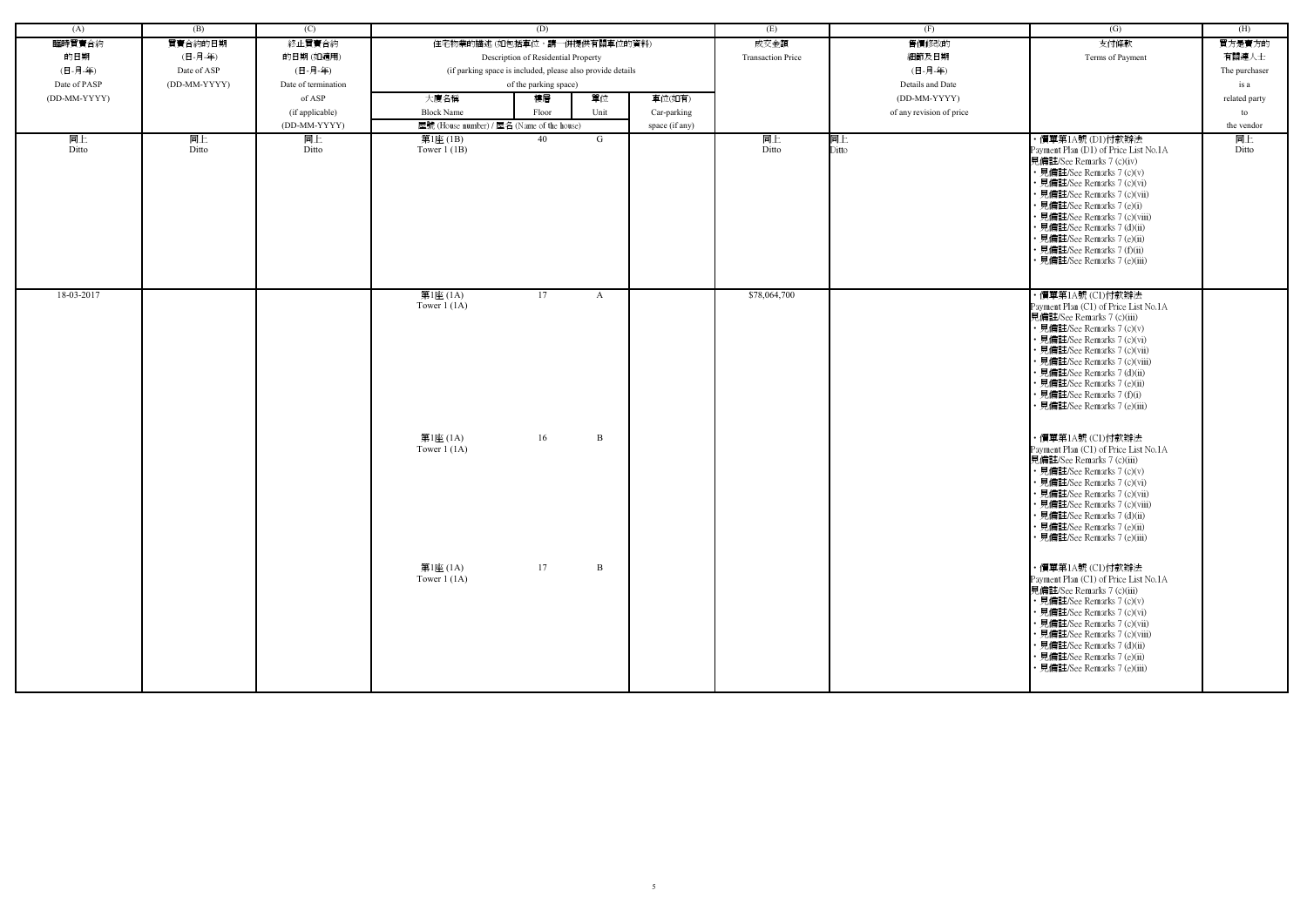| (A)          | (B)          | (C)                 |                                                        | (D)                                                        |        |                | (E)                      | (F)                      | (G)                                                                                                                                                                                                                                                                                                                                                                                                                                                                                                                                                                                                                                                | (H)           |
|--------------|--------------|---------------------|--------------------------------------------------------|------------------------------------------------------------|--------|----------------|--------------------------|--------------------------|----------------------------------------------------------------------------------------------------------------------------------------------------------------------------------------------------------------------------------------------------------------------------------------------------------------------------------------------------------------------------------------------------------------------------------------------------------------------------------------------------------------------------------------------------------------------------------------------------------------------------------------------------|---------------|
| 臨時買賣合約       | 買賣合約的日期      | 終止買賣合約              |                                                        | 住宅物業的描述 (如包括車位,請一併提供有關車位的資料)                               |        |                | 成交金額                     | 售價修改的                    | 支付條款                                                                                                                                                                                                                                                                                                                                                                                                                                                                                                                                                                                                                                               | 買方是賣方的        |
| 的日期          | (日-月-年)      | 的日期(如適用)            |                                                        | Description of Residential Property                        |        |                | <b>Transaction Price</b> | 細節及日期                    | Terms of Payment                                                                                                                                                                                                                                                                                                                                                                                                                                                                                                                                                                                                                                   | 有關連人士         |
| (日-月-年)      | Date of ASP  | (日-月-年)             |                                                        | (if parking space is included, please also provide details |        |                |                          | (日-月-年)                  |                                                                                                                                                                                                                                                                                                                                                                                                                                                                                                                                                                                                                                                    | The purchaser |
| Date of PASP | (DD-MM-YYYY) | Date of termination |                                                        | of the parking space)                                      |        |                |                          | Details and Date         |                                                                                                                                                                                                                                                                                                                                                                                                                                                                                                                                                                                                                                                    | is a          |
| (DD-MM-YYYY) |              | of ASP              | 大廈名稱                                                   | 樓層                                                         | 單位     | 車位(如有)         |                          | (DD-MM-YYYY)             |                                                                                                                                                                                                                                                                                                                                                                                                                                                                                                                                                                                                                                                    | related party |
|              |              | (if applicable)     | <b>Block Name</b>                                      | Floor                                                      | Unit   | Car-parking    |                          | of any revision of price |                                                                                                                                                                                                                                                                                                                                                                                                                                                                                                                                                                                                                                                    | to            |
|              |              | (DD-MM-YYYY)        | 屋號 (House number) / 屋名 (Name of the house)             |                                                            |        | space (if any) |                          |                          |                                                                                                                                                                                                                                                                                                                                                                                                                                                                                                                                                                                                                                                    | the vendor    |
| 18-03-2017   |              |                     | 第1座 (1A)<br>Tower $1(1A)$<br>第1座 (1A)<br>Tower $1(1A)$ | 16<br>29                                                   | A<br>B |                | \$55,457,600             |                          | ・價單第1A號 (C1)付款辦法<br>Payment Plan (C1) of Price List No.1A<br>見備註/See Remarks 7 (c)(iii)<br>• 見備註/See Remarks 7 (c)(v)<br>見備註/See Remarks 7 (c)(vi)<br>• 見備註/See Remarks 7 (c)(vii)<br>見備註/See Remarks 7 (c)(viii)<br>見備註/See Remarks 7 (d)(ii)<br>· 見備註/See Remarks 7 (e)(ii)<br>見備註/See Remarks 7 (f)(i)<br>見備註/See Remarks 7 (e)(iii)<br>·價單第2號 (C1)付款辦法<br>Payment Plan (C1) of Price List No.2<br>見備註/See Remarks 7 (c)(iii)<br>• 見備註/See Remarks 7 (c)(v)<br>• 見備註/See Remarks 7 (c)(vi)<br>見備註/See Remarks 7 (c)(vii)<br>見備註/See Remarks 7 (c)(viii)<br>見備註/See Remarks 7 (d)(ii)<br>見備註/See Remarks 7 (e)(ii)<br>見備註/See Remarks 7 (e)(iii) |               |
| 18-03-2017   |              |                     | 第1座 (1A)<br>Tower $1(1A)$                              | 15                                                         | A      |                | \$68,880,900             |                          | ・價單第1A號 (C1)付款辦法<br>Payment Plan (C1) of Price List No.1A                                                                                                                                                                                                                                                                                                                                                                                                                                                                                                                                                                                          |               |
|              |              |                     |                                                        |                                                            |        |                |                          |                          | 見備註/See Remarks 7 (c)(iii)<br>• 見備註/See Remarks 7 (c)(v)<br>見備註/See Remarks 7 (c)(vi)<br>見備註/See Remarks 7 (c)(vii)<br>見備註/See Remarks 7 (c)(viii)<br>見備註/See Remarks 7 (d)(ii)<br>見備註/See Remarks 7 (e)(ii)<br>見備註/See Remarks 7 (f)(i)<br>• 見備註/See Remarks 7 (e)(iii)                                                                                                                                                                                                                                                                                                                                                                           |               |
|              |              |                     | 第1座 (1A)<br>Tower $1(1A)$                              | 12                                                         | A      |                |                          |                          | ・價單第1A號 (C1)付款辦法<br>Payment Plan (C1) of Price List No.1A<br>見備註/See Remarks 7 (c)(iii)<br>• 見備註/See Remarks 7 (c)(v)<br>• 見備註/See Remarks 7 (c)(vi)<br>· 見備註/See Remarks 7 (c)(vii)<br>• 見備註/See Remarks 7 (c)(viii)<br>• 見備註/See Remarks 7 (d)(ii)<br>見備註/See Remarks 7 (e)(ii)<br>• 見備註/See Remarks 7 (f)(i)<br>• 見備註/See Remarks 7 (e)(iii)                                                                                                                                                                                                                                                                                                    |               |

| (G)                                                                                                                                                                                                                                                                                                                                                                                                                                                                                                                                                                                                     | (H)           |
|---------------------------------------------------------------------------------------------------------------------------------------------------------------------------------------------------------------------------------------------------------------------------------------------------------------------------------------------------------------------------------------------------------------------------------------------------------------------------------------------------------------------------------------------------------------------------------------------------------|---------------|
| 支付條款                                                                                                                                                                                                                                                                                                                                                                                                                                                                                                                                                                                                    | 買方是賣方的        |
|                                                                                                                                                                                                                                                                                                                                                                                                                                                                                                                                                                                                         |               |
| Terms of Payment                                                                                                                                                                                                                                                                                                                                                                                                                                                                                                                                                                                        | 有關連人士         |
|                                                                                                                                                                                                                                                                                                                                                                                                                                                                                                                                                                                                         | The purchaser |
|                                                                                                                                                                                                                                                                                                                                                                                                                                                                                                                                                                                                         | is a          |
|                                                                                                                                                                                                                                                                                                                                                                                                                                                                                                                                                                                                         | related party |
|                                                                                                                                                                                                                                                                                                                                                                                                                                                                                                                                                                                                         | to            |
|                                                                                                                                                                                                                                                                                                                                                                                                                                                                                                                                                                                                         | the vendor    |
| ・價單第1A號 (C1)付款辦法<br>Payment Plan (C1) of Price List No.1A<br>見備註/See Remarks 7 (c)(iii)<br>• 見備註/See Remarks 7 (c)(v)<br>• 見備註/See Remarks 7 (c)(vi)<br>• 見備註/See Remarks 7 (c)(vii)<br>• 見備註/See Remarks 7 (c)(viii)<br>• 見備註/See Remarks 7 (d)(ii)<br>• 見備註/See Remarks 7 (e)(ii)<br>• 見備註/See Remarks 7 (f)(i)<br>• 見備註/See Remarks 7 (e)(iii)<br>・價單第2號 (C1)付款辦法<br>Payment Plan (C1) of Price List No.2<br>見備註/See Remarks 7 (c)(iii)<br>• 見備註/See Remarks 7 (c)(v)<br>• 見備註/See Remarks 7 (c)(vi)<br>• 見備註/See Remarks 7 (c)(vii)<br>• 見備註/See Remarks 7 (c)(viii)<br>• 見備註/See Remarks 7 (d)(ii) |               |
| • 見備註/See Remarks 7 (e)(iii)<br>・價單第1A號 (C1)付款辦法<br>Payment Plan (C1) of Price List No.1A<br>見備註/See Remarks 7 (c)(iii)<br>• 見備註/See Remarks 7 (c)(v)<br>• 見備註/See Remarks 7 (c)(vi)                                                                                                                                                                                                                                                                                                                                                                                                                    |               |
| • 見備註/See Remarks 7 (c)(vii)<br>• 見備註/See Remarks 7 (c)(viii)<br>• 見備註/See Remarks 7 (d)(ii)<br>• 見備註/See Remarks 7 (e)(ii)<br>• 見備註/See Remarks 7 (f)(i)<br>• 見備註/See Remarks 7 (e)(iii)                                                                                                                                                                                                                                                                                                                                                                                                               |               |
| ・價單第1A號 (C1)付款辦法<br>Payment Plan (C1) of Price List No.1A<br>見備註/See Remarks 7 (c)(iii)<br>• 見備註/See Remarks 7 (c)(v)<br>• 見備註/See Remarks 7 (c)(vi)<br>• 見備註/See Remarks 7 (c)(vii)<br>• 見備註/See Remarks 7 (c)(viii)<br>• 見備註/See Remarks 7 (d)(ii)<br>• 見備註/See Remarks 7 (e)(ii)<br>• 見備註/See Remarks 7 (f)(i)<br>• 見備註/See Remarks 7 (e)(iii)                                                                                                                                                                                                                                                       |               |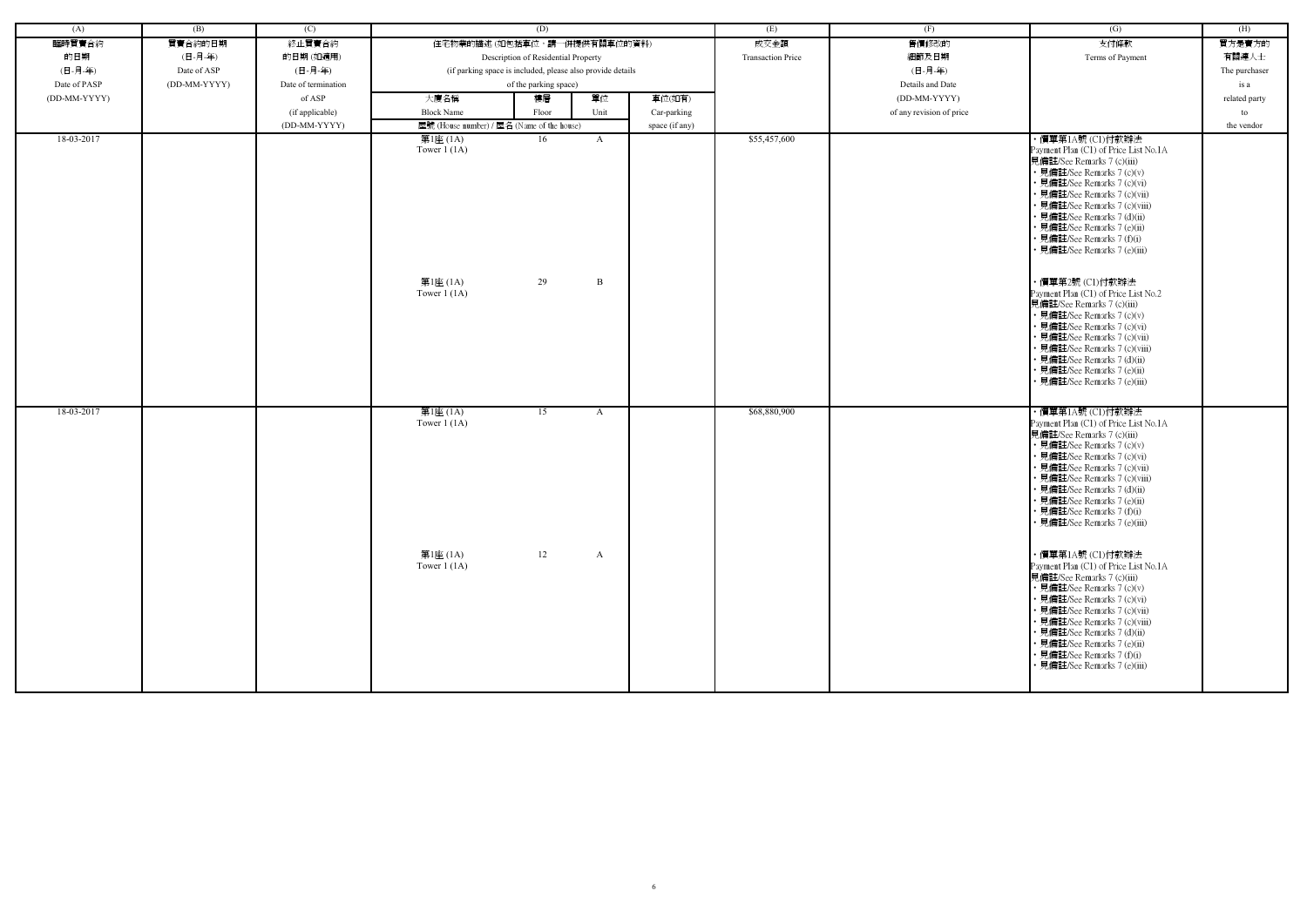| (A)          | (B)          | (C)                 |                            | (D)                                                        |              |                | (E)                      | (F)                      | (G)                                                                                                                                                                                                                                                                                                                                                | (H)           |
|--------------|--------------|---------------------|----------------------------|------------------------------------------------------------|--------------|----------------|--------------------------|--------------------------|----------------------------------------------------------------------------------------------------------------------------------------------------------------------------------------------------------------------------------------------------------------------------------------------------------------------------------------------------|---------------|
| 臨時買賣合約       | 買賣合約的日期      | 終止買賣合約              |                            | 住宅物業的描述 (如包括車位,請一併提供有關車位的資料)                               |              |                | 成交金額                     | 售價修改的                    | 支付條款                                                                                                                                                                                                                                                                                                                                               | 買方是賣方的        |
|              |              |                     |                            |                                                            |              |                |                          |                          |                                                                                                                                                                                                                                                                                                                                                    |               |
| 的日期          | (日-月-年)      | 的日期(如適用)            |                            | Description of Residential Property                        |              |                | <b>Transaction Price</b> | 細節及日期                    | Terms of Payment                                                                                                                                                                                                                                                                                                                                   | 有關連人士         |
| (日-月-年)      | Date of ASP  | (日-月-年)             |                            | (if parking space is included, please also provide details |              |                |                          | (日-月-年)                  |                                                                                                                                                                                                                                                                                                                                                    | The purchaser |
| Date of PASP | (DD-MM-YYYY) | Date of termination |                            | of the parking space)                                      |              |                |                          | Details and Date         |                                                                                                                                                                                                                                                                                                                                                    | is a          |
| (DD-MM-YYYY) |              | of ASP              | 大廈名稱                       | 樓層                                                         | 單位           | 車位(如有)         |                          | (DD-MM-YYYY)             |                                                                                                                                                                                                                                                                                                                                                    | related party |
|              |              | (if applicable)     | <b>Block Name</b>          | Floor                                                      | Unit         | Car-parking    |                          | of any revision of price |                                                                                                                                                                                                                                                                                                                                                    | to            |
|              |              | (DD-MM-YYYY)        |                            | 屋號 (House number) / 屋名 (Name of the house)                 |              | space (if any) |                          |                          |                                                                                                                                                                                                                                                                                                                                                    | the vendor    |
| 同上<br>Ditto  | 同上<br>Ditto  | 同上<br>Ditto         | 第1座 (1B)<br>Tower $1$ (1B) | 28                                                         | $\mathbf{A}$ |                | 同上<br>Ditto              | 同上<br>Ditto              | ・價單第1A號 (C1)付款辦法<br>Payment Plan (C1) of Price List No.1A<br>見備註/See Remarks 7 (c)(iii)<br>• 見備註/See Remarks 7 (c)(v)<br>• 見備註/See Remarks 7 (c)(vi)<br>· 見備註/See Remarks 7 (c)(vii)<br>· 見備註/See Remarks 7 (c)(viii)                                                                                                                              | 同上<br>Ditto   |
|              |              |                     |                            |                                                            |              |                |                          |                          | • 見備註/See Remarks 7 (d)(ii)<br>• 見備註/See Remarks 7 (e)(ii)<br>· 見備註/See Remarks 7 (f)(ii)<br>· 見備註/See Remarks 7 (e)(iii)                                                                                                                                                                                                                          |               |
| 18-03-2017   |              |                     | 第1座 (1A)<br>Tower $1(1A)$  | 8                                                          | $\mathbf{A}$ |                | \$34,303,400             |                          | ・價單第1A號 (C1)付款辦法<br>Payment Plan (C1) of Price List No.1A<br>見備註/See Remarks 7 (c)(iii)<br>• 見備註/See Remarks 7 (c)(v)<br>• 見備註/See Remarks 7 (c)(vi)<br>· 見備註/See Remarks 7 (c)(vii)<br>• 見備註/See Remarks 7 (c)(viii)<br>· 見備註/See Remarks 7 (d)(ii)<br>· 見備註/See Remarks 7 (e)(ii)<br>• 見備註/See Remarks 7 (f)(i)<br>· 見備註/See Remarks 7 (e)(iii)  |               |
|              |              |                     | 第1座 (1B)<br>Tower $1$ (1B) | 25                                                         | ${\bf E}$    |                |                          |                          | ・價單第1A號 (C1)付款辦法<br>Payment Plan (C1) of Price List No.1A<br>見備註/See Remarks 7 (c)(iii)<br>• 見備註/See Remarks 7 (c)(v)<br>· 見備註/See Remarks 7 (c)(vi)<br>• 見備註/See Remarks 7 (c)(vii)<br>· 見備註/See Remarks 7 (c)(viii)<br>• 見備註/See Remarks 7 (d)(ii)<br>• 見備註/See Remarks 7 (e)(ii)<br>• 見備註/See Remarks 7 (f)(ii)<br>· 見備註/See Remarks 7 (e)(iii) |               |
| 18-03-2017   |              |                     | 第1座 (1A)<br>Tower $1(1A)$  | 38                                                         | $\mathbf{B}$ |                | \$55,635,500             |                          | ・價單第2號 (C1)付款辦法<br>Payment Plan (C1) of Price List No.2<br>見備註/See Remarks 7 (c)(iii)<br>• 見備註/See Remarks 7 (c)(v)<br>• 見備註/See Remarks 7 (c)(vi)<br>• 見備註/See Remarks 7 (c)(vii)<br>• 見備註/See Remarks 7 (c)(viii)<br>• 見備註/See Remarks 7 (d)(ii)<br>• 見備註/See Remarks 7 (e)(ii)<br>• 見備註/See Remarks 7 (e)(iii)                                  |               |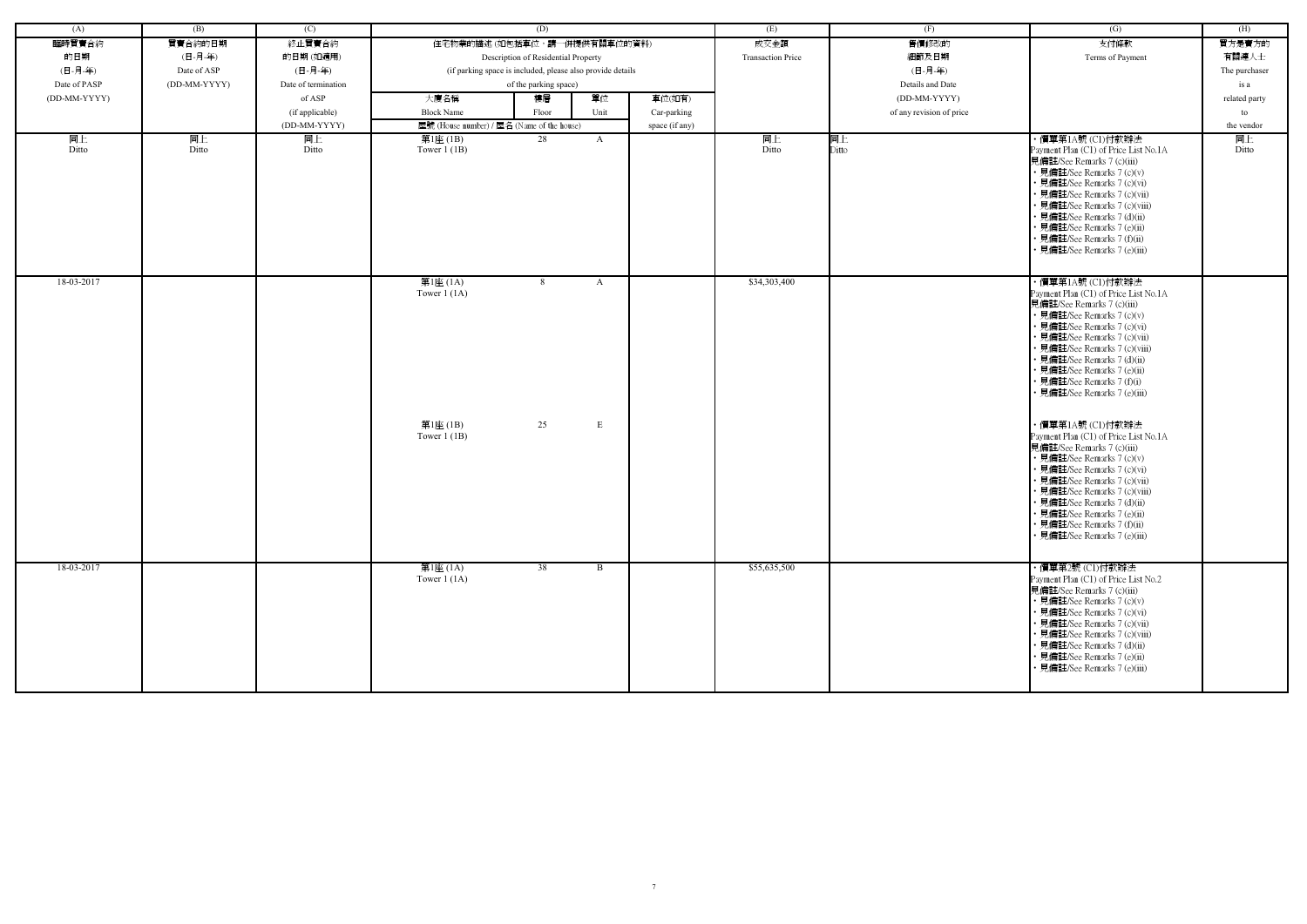| (A)          | (B)          | (C)                 |                            | (D)                                                        |              |                | (E)                      | (F)                      | $\left( G\right)$                                                                                                                                                                                                                                                                                                                                 | (H)           |
|--------------|--------------|---------------------|----------------------------|------------------------------------------------------------|--------------|----------------|--------------------------|--------------------------|---------------------------------------------------------------------------------------------------------------------------------------------------------------------------------------------------------------------------------------------------------------------------------------------------------------------------------------------------|---------------|
| 臨時買賣合約       | 買賣合約的日期      | 終止買賣合約              |                            | 住宅物業的描述 (如包括車位,請一併提供有關車位的資料)                               |              |                | 成交金額                     | 售價修改的                    | 支付條款                                                                                                                                                                                                                                                                                                                                              | 買方是賣方的        |
| 的日期          | (日-月-年)      | 的日期(如適用)            |                            | Description of Residential Property                        |              |                | <b>Transaction Price</b> | 細節及日期                    | Terms of Payment                                                                                                                                                                                                                                                                                                                                  | 有關連人士         |
| (日-月-年)      | Date of ASP  | (日-月-年)             |                            | (if parking space is included, please also provide details |              |                |                          | (日-月-年)                  |                                                                                                                                                                                                                                                                                                                                                   |               |
|              |              |                     |                            |                                                            |              |                |                          |                          |                                                                                                                                                                                                                                                                                                                                                   | The purchaser |
| Date of PASP | (DD-MM-YYYY) | Date of termination |                            | of the parking space)                                      |              |                |                          | Details and Date         |                                                                                                                                                                                                                                                                                                                                                   | is a          |
| (DD-MM-YYYY) |              | of ASP              | 大廈名稱                       | 樓層                                                         | 單位           | 車位(如有)         |                          | (DD-MM-YYYY)             |                                                                                                                                                                                                                                                                                                                                                   | related party |
|              |              | (if applicable)     | <b>Block Name</b>          | Floor                                                      | Unit         | Car-parking    |                          | of any revision of price |                                                                                                                                                                                                                                                                                                                                                   | to            |
|              |              | (DD-MM-YYYY)        |                            | 屋號 (House number) / 屋名 (Name of the house)                 |              | space (if any) |                          |                          |                                                                                                                                                                                                                                                                                                                                                   | the vendor    |
| 同上<br>Ditto  | 同上<br>Ditto  | 同上<br>Ditto         | 第1座 (1A)<br>Tower $1(1A)$  | $7\phantom{0}$                                             | A            |                | 同上<br>Ditto              | 同上<br>Ditto              | ・價單第1A號 (C1)付款辦法<br>Payment Plan (C1) of Price List No.1A<br>見備註/See Remarks 7 (c)(iii)<br>• 見備註/See Remarks 7 (c)(v)<br>· 見備註/See Remarks 7 (c)(vi)<br>· 見備註/See Remarks 7 (c)(vii)<br>• 見備註/See Remarks 7 (c)(viii)<br>· 見備註/See Remarks 7 (d)(ii)<br>· 見備註/See Remarks 7 (e)(ii)<br>• 見備註/See Remarks 7 (f)(i)<br>· 見備註/See Remarks 7 (e)(iii) | 同上<br>Ditto   |
| 18-03-2017   |              |                     | 第1座 (1A)<br>Tower $1(1A)$  | 37                                                         | $\mathbf{B}$ |                | \$80,836,800             |                          | ・價單第2號 (C1)付款辦法<br>Payment Plan (C1) of Price List No.2<br>見備註/See Remarks 7 (c)(iii)<br>• 見備註/See Remarks 7 (c)(v)<br>• 見備註/See Remarks 7 (c)(vi)<br>• 見備註/See Remarks 7 (c)(vii)<br>• 見備註/See Remarks 7 (c)(viii)<br>· 見備註/See Remarks 7 (d)(ii)<br>• 見備註/See Remarks 7 (e)(ii)<br>· 見備註/See Remarks 7 (e)(iii)                                 |               |
|              |              |                     | 第1座 (1A)<br>Tower $1$ (1A) | 6                                                          | A            |                |                          |                          | ・價單第1A號 (C1)付款辦法<br>Payment Plan (C1) of Price List No.1A<br>見備註/See Remarks 7 (c)(iii)<br>• 見備註/See Remarks 7 (c)(v)<br>• 見備註/See Remarks 7 (c)(vi)<br>• 見備註/See Remarks 7 (c)(vii)<br>• 見備註/See Remarks 7 (c)(viii)<br>· 見備註/See Remarks 7 (d)(ii)<br>• 見備註/See Remarks 7 (e)(ii)<br>• 見備註/See Remarks 7 (f)(i)<br>• 見備註/See Remarks 7 (e)(iii) |               |
|              |              |                     | 第1座 (1A)<br>Tower $1(1A)$  | 20                                                         | $\mathbf C$  |                |                          |                          | ・價單第1A號 (C1)付款辦法<br>Payment Plan (C1) of Price List No.1A<br>見備註/See Remarks 7 (c)(iii)<br>• 見備註/See Remarks 7 (c)(v)<br>• 見備註/See Remarks 7 (c)(vi)<br>• 見備註/See Remarks 7 (c)(vii)<br>• 見備註/See Remarks 7 (c)(viii)<br>• 見備註/See Remarks 7 (d)(ii)<br>• 見備註/See Remarks 7 (e)(ii)<br>· 見備註/See Remarks 7 (e)(iii)                               |               |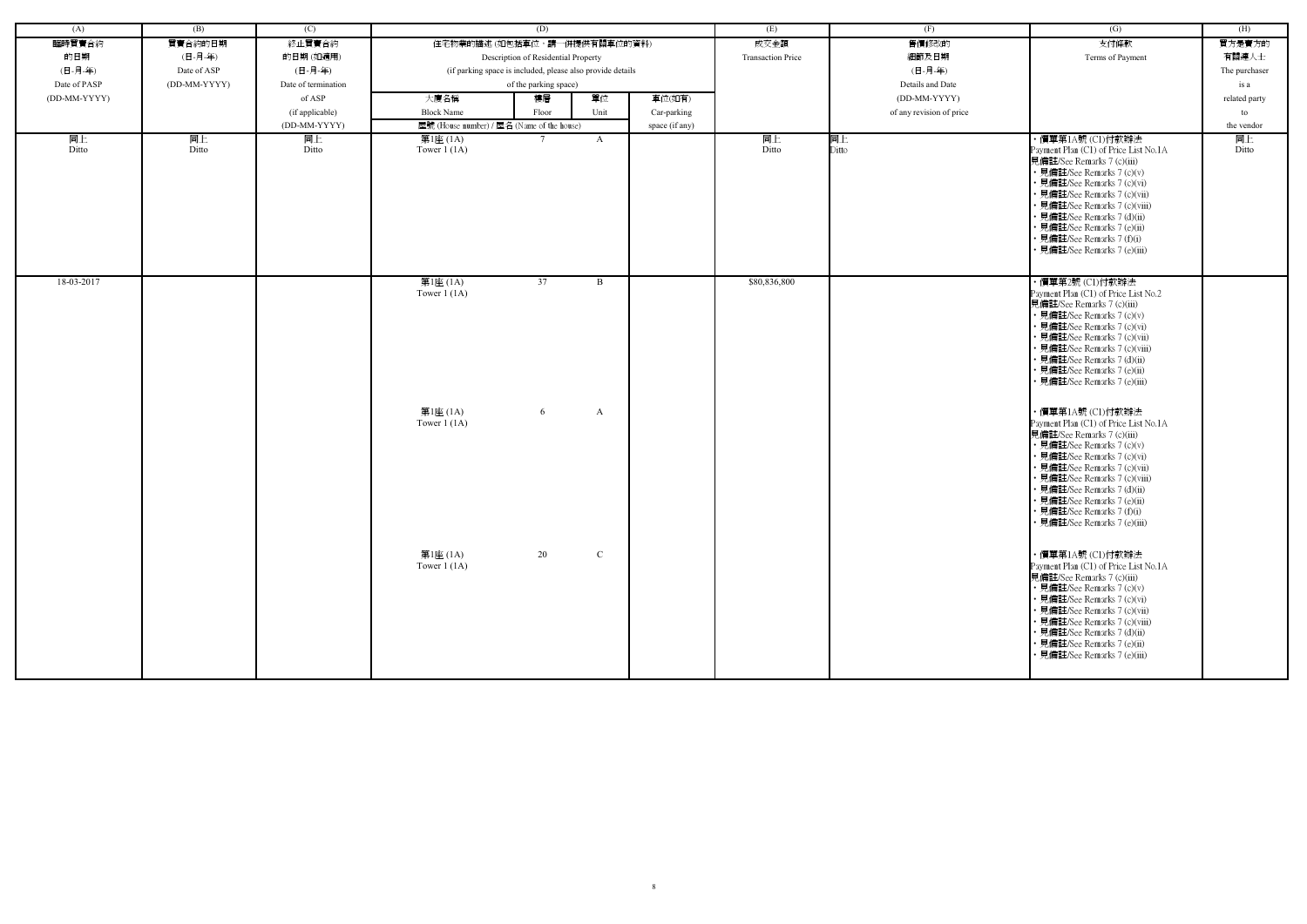| (A)          | (B)          | (C)                 |                                                         | (D)                                                        |        |                | (E)                      | (F)                      | $\overline{(G)}$                                                                                                                                                                                                                                                                                                                                                                                                                                                                                                                                                                                                                        | (H)           |
|--------------|--------------|---------------------|---------------------------------------------------------|------------------------------------------------------------|--------|----------------|--------------------------|--------------------------|-----------------------------------------------------------------------------------------------------------------------------------------------------------------------------------------------------------------------------------------------------------------------------------------------------------------------------------------------------------------------------------------------------------------------------------------------------------------------------------------------------------------------------------------------------------------------------------------------------------------------------------------|---------------|
| 臨時買賣合約       | 買賣合約的日期      | 終止買賣合約              | 住宅物業的描述 (如包括車位,請一併提供有關車位的資料)                            |                                                            |        |                | 成交金額                     | 售價修改的                    | 支付條款                                                                                                                                                                                                                                                                                                                                                                                                                                                                                                                                                                                                                                    | 買方是賣方的        |
| 的日期          | (日-月-年)      | 的日期(如適用)            |                                                         | Description of Residential Property                        |        |                | <b>Transaction Price</b> | 細節及日期                    | Terms of Payment                                                                                                                                                                                                                                                                                                                                                                                                                                                                                                                                                                                                                        | 有關連人士         |
| (日-月-年)      | Date of ASP  | (日-月-年)             |                                                         | (if parking space is included, please also provide details |        |                |                          | (日-月-年)                  |                                                                                                                                                                                                                                                                                                                                                                                                                                                                                                                                                                                                                                         | The purchaser |
| Date of PASP | (DD-MM-YYYY) | Date of termination |                                                         | of the parking space)                                      |        |                |                          | Details and Date         |                                                                                                                                                                                                                                                                                                                                                                                                                                                                                                                                                                                                                                         | is a          |
| (DD-MM-YYYY) |              | of ASP              | 大廈名稱                                                    | 樓層                                                         | 單位     | 車位(如有)         |                          | (DD-MM-YYYY)             |                                                                                                                                                                                                                                                                                                                                                                                                                                                                                                                                                                                                                                         | related party |
|              |              | (if applicable)     | <b>Block Name</b>                                       | Floor                                                      | Unit   | Car-parking    |                          | of any revision of price |                                                                                                                                                                                                                                                                                                                                                                                                                                                                                                                                                                                                                                         | to            |
|              |              | (DD-MM-YYYY)        | 屋號 (House number) / 屋名 (Name of the house)              |                                                            |        | space (if any) |                          |                          |                                                                                                                                                                                                                                                                                                                                                                                                                                                                                                                                                                                                                                         | the vendor    |
| 18-03-2017   |              |                     | 第1座 (1A)<br>Tower $1(1A)$<br>第1座 (1B)<br>Tower $1$ (1B) | 36<br>29                                                   | B<br>A |                | \$38,786,300             |                          | ・價單第2號 (C1)付款辦法<br>Payment Plan (C1) of Price List No.2<br>見備註/See Remarks 7 (c)(iii)<br>• 見備註/See Remarks 7 (c)(v)<br>• 見備註/See Remarks 7 (c)(vi)<br>· 見備註/See Remarks 7 (c)(vii)<br>• 見備註/See Remarks 7 (c)(viii)<br>• 見備註/See Remarks 7 (d)(ii)<br>• 見備註/See Remarks 7 (e)(ii)<br>• 見備註/See Remarks 7 (e)(iii)<br>・價單第1A號 (C1)付款辦法<br>Payment Plan (C1) of Price List No.1A<br>見備註/See Remarks 7 (c)(iii)<br>• 見備註/See Remarks 7 (c)(v)<br>• 見備註/See Remarks 7 (c)(vi)<br>· 見備註/See Remarks 7 (c)(vii)<br>• 見備註/See Remarks 7 (c)(viii)<br>• 見備註/See Remarks 7 (d)(ii)<br>• 見備註/See Remarks 7 (e)(ii)<br>• 見備註/See Remarks 7 (f)(ii) |               |
| 18-03-2017   |              |                     |                                                         | 35                                                         | B      |                | \$27,499,700             |                          | • 見備註/See Remarks 7 (e)(iii)<br>・價單第2號 (C1)付款辦法                                                                                                                                                                                                                                                                                                                                                                                                                                                                                                                                                                                         |               |
|              |              |                     | 第1座 (1A)<br>Tower $1(1A)$                               |                                                            |        |                |                          |                          | Payment Plan (C1) of Price List No.2<br>見備註/See Remarks 7 (c)(iii)<br>• 見備註/See Remarks 7 (c)(v)<br>• 見備註/See Remarks 7 (c)(vi)<br>• 見備註/See Remarks 7 (c)(vii)<br>• 見備註/See Remarks 7 (c)(viii)<br>• 見備註/See Remarks 7 (d)(ii)<br>• 見備註/See Remarks 7 (e)(ii)<br>• 見備註/See Remarks 7 (e)(iii)                                                                                                                                                                                                                                                                                                                                          |               |
| 18-03-2017   |              |                     | 第1座 (1A)<br>Tower $1(1A)$                               | $\overline{33}$                                            | B      |                | \$54,081,600             |                          | ・價單第2號 (C1)付款辦法<br>Payment Plan (C1) of Price List No.2<br>見備註/See Remarks 7 (c)(iii)<br>• 見備註/See Remarks 7 (c)(v)<br>• 見備註/See Remarks 7 (c)(vi)<br>• 見備註/See Remarks 7 (c)(vii)<br>• 見備註/See Remarks 7 (c)(viii)<br>• 見備註/See Remarks 7 (d)(ii)<br>• 見備註/See Remarks 7 (e)(ii)<br>• 見備註/See Remarks 7 (e)(iii)                                                                                                                                                                                                                                                                                                                       |               |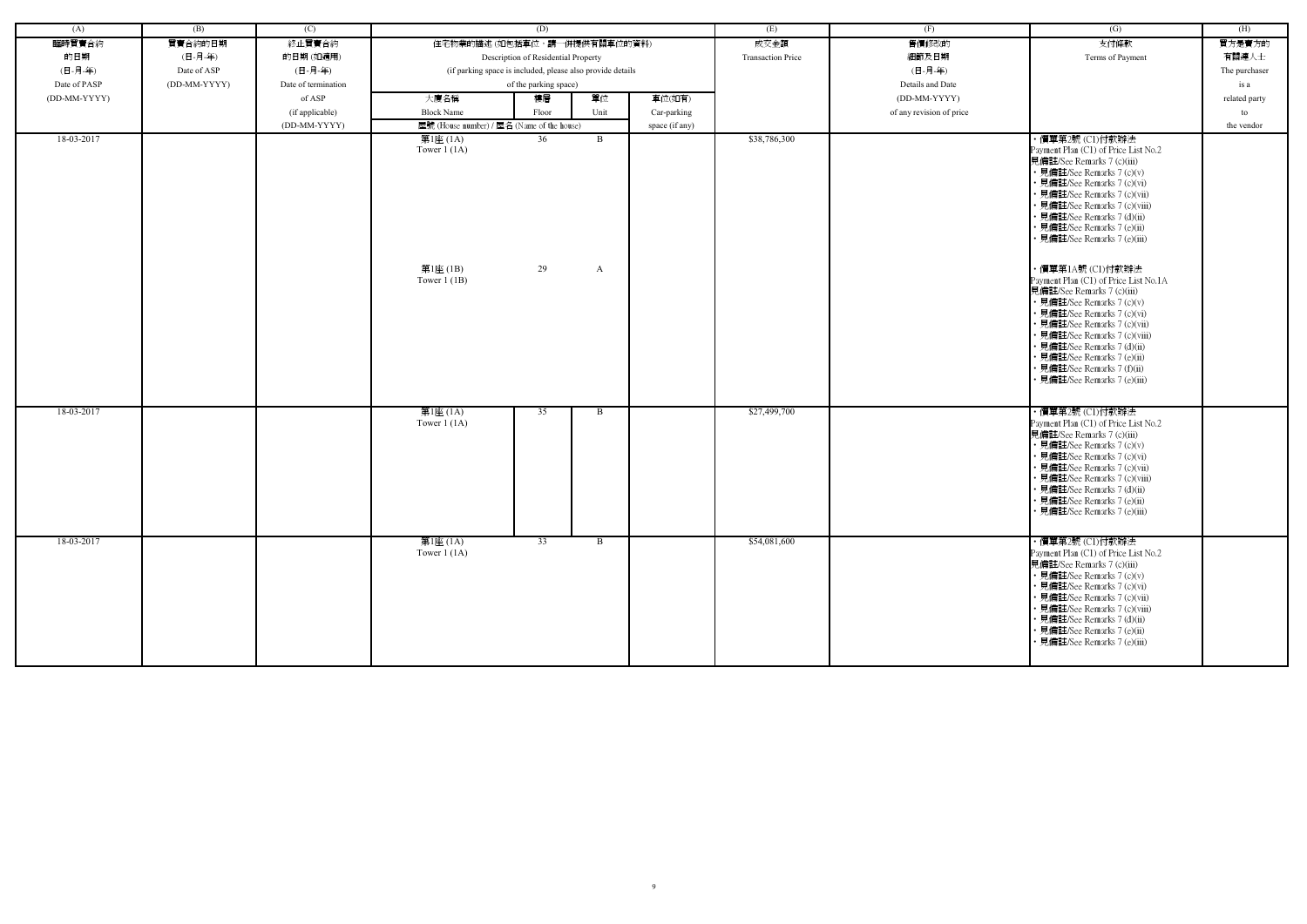| (A)          | (B)          | (C)                 |                                            | (D)                                                        |              |                | (E)                      | (F)                      | (G)                                                                 | (H)           |
|--------------|--------------|---------------------|--------------------------------------------|------------------------------------------------------------|--------------|----------------|--------------------------|--------------------------|---------------------------------------------------------------------|---------------|
| 臨時買賣合約       | 買賣合約的日期      | 終止買賣合約              |                                            | 住宅物業的描述 (如包括車位,請一併提供有關車位的資料)                               |              |                | 成交金額                     | 售價修改的                    | 支付條款                                                                | 買方是賣方的        |
| 的日期          | (日-月-年)      | 的日期(如適用)            |                                            | Description of Residential Property                        |              |                | <b>Transaction Price</b> | 細節及日期                    | Terms of Payment                                                    | 有關連人士         |
| (日-月-年)      | Date of ASP  | (日-月-年)             |                                            | (if parking space is included, please also provide details |              |                |                          | (日-月-年)                  |                                                                     | The purchaser |
| Date of PASP | (DD-MM-YYYY) | Date of termination |                                            | of the parking space)                                      |              |                |                          | Details and Date         |                                                                     | is a          |
| (DD-MM-YYYY) |              | of ASP              | 大廈名稱                                       | 樓層                                                         | 單位           | 車位(如有)         |                          | (DD-MM-YYYY)             |                                                                     | related party |
|              |              | (if applicable)     | <b>Block Name</b>                          | Floor                                                      | Unit         | Car-parking    |                          | of any revision of price |                                                                     | to            |
|              |              | (DD-MM-YYYY)        | 屋號 (House number) / 屋名 (Name of the house) |                                                            |              | space (if any) |                          |                          |                                                                     | the vendor    |
| 同上           | 同上           | 同上                  | 第1座 (1A)                                   | 25                                                         | $\mathbf{C}$ |                | 同上                       | 同上                       | ・價單第1A號 (C1)付款辦法                                                    | 同上            |
| Ditto        | Ditto        | Ditto               | Tower $1(1A)$                              |                                                            |              |                | Ditto                    | Ditto                    | Payment Plan (C1) of Price List No.1A                               | Ditto         |
|              |              |                     |                                            |                                                            |              |                |                          |                          | 見備註/See Remarks 7 (c)(iii)                                          |               |
|              |              |                     |                                            |                                                            |              |                |                          |                          | • 見備註/See Remarks 7 (c)(v)                                          |               |
|              |              |                     |                                            |                                                            |              |                |                          |                          | • 見備註/See Remarks 7 (c)(vi)<br>• 見備註/See Remarks 7 (c)(vii)         |               |
|              |              |                     |                                            |                                                            |              |                |                          |                          | · 見備註/See Remarks 7 (c)(viii)                                       |               |
|              |              |                     |                                            |                                                            |              |                |                          |                          | • 見備註/See Remarks 7 (d)(ii)                                         |               |
|              |              |                     |                                            |                                                            |              |                |                          |                          | • 見備註/See Remarks 7 (e)(ii)                                         |               |
|              |              |                     |                                            |                                                            |              |                |                          |                          | 見備註/See Remarks 7 (e)(iii)                                          |               |
|              |              |                     |                                            |                                                            |              |                |                          |                          |                                                                     |               |
| 18-03-2017   |              |                     | 第1座 (1A)                                   | 32                                                         | $\mathbf{B}$ |                | \$35,685,600             |                          | ・價單第2號 (C1)付款辦法                                                     |               |
|              |              |                     | Tower $1(1A)$                              |                                                            |              |                |                          |                          | Payment Plan (C1) of Price List No.2                                |               |
|              |              |                     |                                            |                                                            |              |                |                          |                          | 見備註/See Remarks 7 (c)(iii)                                          |               |
|              |              |                     |                                            |                                                            |              |                |                          |                          | • 見備註/See Remarks 7 (c)(v)<br>• 見備註/See Remarks 7 (c)(vi)           |               |
|              |              |                     |                                            |                                                            |              |                |                          |                          | • 見備註/See Remarks 7 (c)(vii)                                        |               |
|              |              |                     |                                            |                                                            |              |                |                          |                          | • 見備註/See Remarks 7 (c)(viii)                                       |               |
|              |              |                     |                                            |                                                            |              |                |                          |                          | • 見備註/See Remarks 7 (d)(ii)                                         |               |
|              |              |                     |                                            |                                                            |              |                |                          |                          | • 見備註/See Remarks 7 (e)(ii)                                         |               |
|              |              |                     |                                            |                                                            |              |                |                          |                          | • 見備註/See Remarks 7 (e)(iii)                                        |               |
|              |              |                     |                                            |                                                            |              |                |                          |                          |                                                                     |               |
|              |              |                     | 第1座(1B)                                    | 31                                                         | B            |                |                          |                          | ・價單第1A號 (C1)付款辦法                                                    |               |
|              |              |                     | Tower $1$ (1B)                             |                                                            |              |                |                          |                          | Payment Plan (C1) of Price List No.1A<br>見備註/See Remarks 7 (c)(iii) |               |
|              |              |                     |                                            |                                                            |              |                |                          |                          | • 見備註/See Remarks 7 (c)(v)                                          |               |
|              |              |                     |                                            |                                                            |              |                |                          |                          | • 見備註/See Remarks 7 (c)(vi)                                         |               |
|              |              |                     |                                            |                                                            |              |                |                          |                          | • 見備註/See Remarks 7 (c)(vii)                                        |               |
|              |              |                     |                                            |                                                            |              |                |                          |                          | • 見備註/See Remarks 7 (c)(viii)                                       |               |
|              |              |                     |                                            |                                                            |              |                |                          |                          | • 見備註/See Remarks 7 (d)(ii)                                         |               |
|              |              |                     |                                            |                                                            |              |                |                          |                          | · 見備註/See Remarks 7 (e)(ii)<br>• 見備註/See Remarks 7 (f)(ii)          |               |
|              |              |                     |                                            |                                                            |              |                |                          |                          | • 見備註/See Remarks 7 (e)(iii)                                        |               |
|              |              |                     |                                            |                                                            |              |                |                          |                          |                                                                     |               |
| 18-03-2017   |              |                     | 第1座 (1A)                                   | 30                                                         | $\mathbf{B}$ |                | \$51,577,600             |                          | ・價單第2號 (C1)付款辦法                                                     |               |
|              |              |                     | Tower $1(1A)$                              |                                                            |              |                |                          |                          | Payment Plan (C1) of Price List No.2                                |               |
|              |              |                     |                                            |                                                            |              |                |                          |                          | 見備註/See Remarks 7 (c)(iii)                                          |               |
|              |              |                     |                                            |                                                            |              |                |                          |                          | • 見備註/See Remarks 7 (c)(v)                                          |               |
|              |              |                     |                                            |                                                            |              |                |                          |                          | • 見備註/See Remarks 7 (c)(vi)                                         |               |
|              |              |                     |                                            |                                                            |              |                |                          |                          | • 見備註/See Remarks 7 (c)(vii)                                        |               |
|              |              |                     |                                            |                                                            |              |                |                          |                          | • 見備註/See Remarks 7 (c)(viii)<br>• 見備註/See Remarks 7 (d)(ii)        |               |
|              |              |                     |                                            |                                                            |              |                |                          |                          | • 見備註/See Remarks 7 (e)(ii)                                         |               |
|              |              |                     |                                            |                                                            |              |                |                          |                          | • 見備註/See Remarks 7 (e)(iii)                                        |               |
|              |              |                     |                                            |                                                            |              |                |                          |                          |                                                                     |               |
|              |              |                     |                                            |                                                            |              |                |                          |                          |                                                                     |               |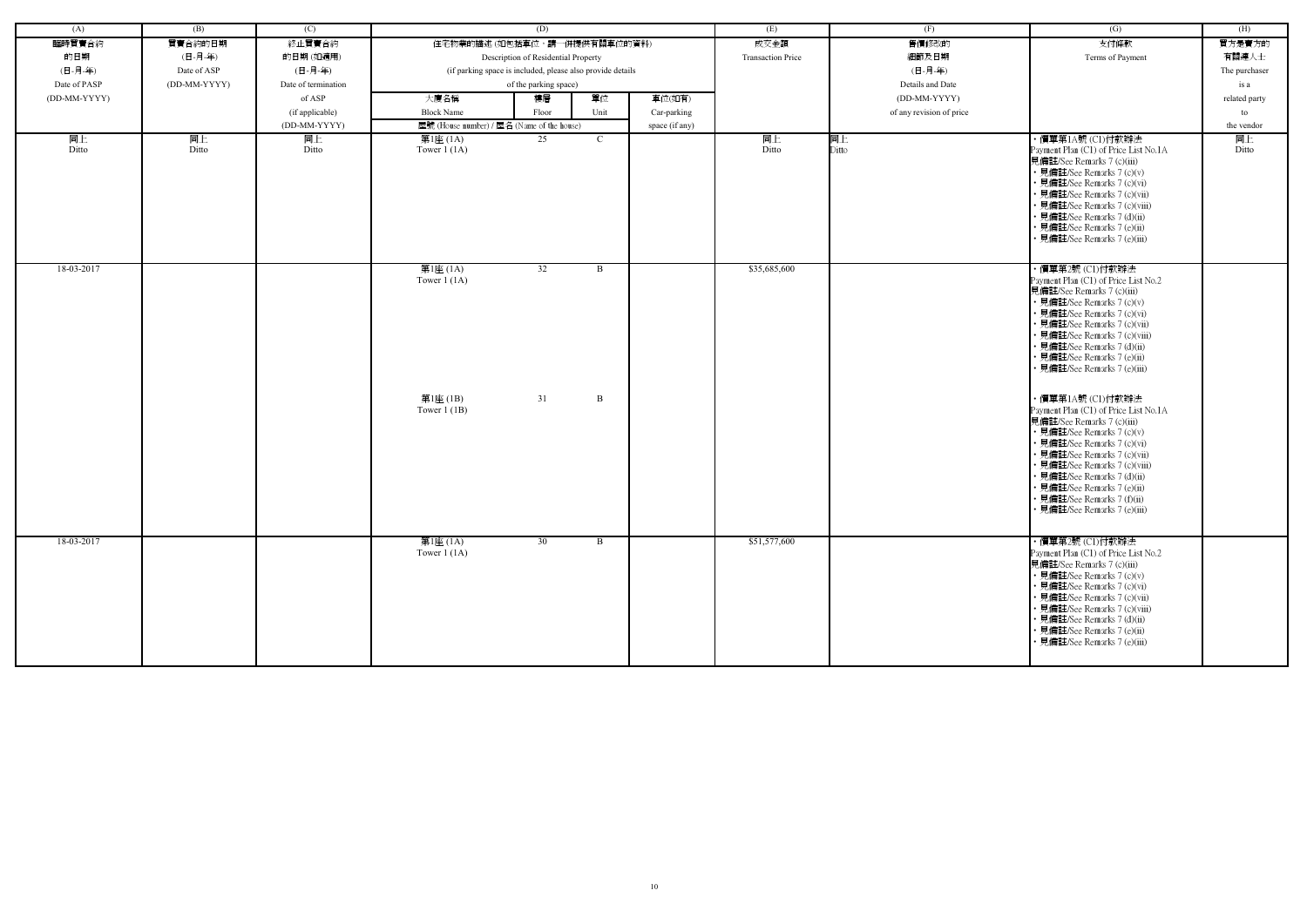| (A)          | (B)                                                           | (C)                 |                                                            | (D)                                 |              |                | (E)                      | (F)                      | (G)                                                                                                                                                                                                                                                                                                                 | (H)           |
|--------------|---------------------------------------------------------------|---------------------|------------------------------------------------------------|-------------------------------------|--------------|----------------|--------------------------|--------------------------|---------------------------------------------------------------------------------------------------------------------------------------------------------------------------------------------------------------------------------------------------------------------------------------------------------------------|---------------|
| 臨時買賣合約       | 買賣合約的日期                                                       | 終止買賣合約              | 住宅物業的描述 (如包括車位,請一併提供有關車位的資料)                               |                                     |              |                | 成交金額                     | 售價修改的                    | 支付條款                                                                                                                                                                                                                                                                                                                | 買方是賣方的        |
| 的日期          | (日-月-年)                                                       | 的日期(如適用)            |                                                            | Description of Residential Property |              |                | <b>Transaction Price</b> | 細節及日期                    | Terms of Payment                                                                                                                                                                                                                                                                                                    | 有關連人士         |
| (日-月-年)      | Date of ASP                                                   | (日-月-年)             | (if parking space is included, please also provide details |                                     |              |                |                          | (日-月-年)                  |                                                                                                                                                                                                                                                                                                                     | The purchaser |
| Date of PASP | (DD-MM-YYYY)                                                  | Date of termination |                                                            | of the parking space)               |              |                |                          | Details and Date         |                                                                                                                                                                                                                                                                                                                     | is a          |
| (DD-MM-YYYY) |                                                               | of ASP              | 大廈名稱                                                       | 樓層                                  | 單位           | 車位(如有)         |                          | (DD-MM-YYYY)             |                                                                                                                                                                                                                                                                                                                     | related party |
|              |                                                               | (if applicable)     | <b>Block Name</b>                                          | Floor                               | Unit         | Car-parking    |                          | of any revision of price |                                                                                                                                                                                                                                                                                                                     | to            |
|              |                                                               | (DD-MM-YYYY)        | 屋號 (House number) / 屋名 (Name of the house)                 |                                     |              | space (if any) |                          |                          |                                                                                                                                                                                                                                                                                                                     | the vendor    |
| 同上           | 同上                                                            | 同上                  | 第1座 (1A)                                                   | 21                                  | B            |                | 同上                       | 同上                       | ・價單第1A號 (C1)付款辦法                                                                                                                                                                                                                                                                                                    | 同上            |
| Ditto        | Ditto                                                         | Ditto               | Tower $1(1A)$                                              |                                     |              |                | Ditto                    | Ditto                    | Payment Plan (C1) of Price List No.1A<br>見備註/See Remarks 7 (c)(iii)<br>• 見備註/See Remarks 7 (c)(v)<br>• 見備註/See Remarks 7 (c)(vi)<br>• 見備註/See Remarks 7 (c)(vii)<br>• 見備註/See Remarks 7 (c)(viii)<br>• 見備註/See Remarks 7 (d)(ii)<br>• 見備註/See Remarks 7 (e)(ii)<br>見備註/See Remarks 7 (e)(iii)                       | Ditto         |
| 18-03-2017   |                                                               |                     | 第1座 (1A)<br>Tower $1(1A)$                                  | 28                                  | B            |                | \$26,513,700             |                          | ・價單第2號 (A1)付款辦法<br>Payment Plan (A1) of Price List No.2<br>見備註/See Remarks 7 (c)(i)<br>• 見備註/See Remarks 7 (c)(v)<br>• 見備註/See Remarks 7 (c)(vi)<br>• 見備註/See Remarks 7 (c)(vii)<br>• 見備註/See Remarks 7 (d)(ii)<br>• 見備註/See Remarks 7 (e)(ii)<br>• 見備註/See Remarks 7 (e)(iii)                                      |               |
| 18-03-2017   | 簽訂臨時買賣合約後交易再<br>未有進展<br>The PASP has not proceeded<br>further |                     | 第1座 (1A)<br>Tower $1(1A)$                                  | 26                                  | B            |                | \$50,549,600             |                          | ・價單第1A號 (C1)付款辦法<br>Payment Plan (C1) of Price List No.1A<br>見備註/See Remarks 7 (c)(iii)<br>• 見備註/See Remarks 7 (c)(v)<br>• 見備註/See Remarks 7 (c)(vi)<br>• 見備註/See Remarks 7 (c)(vii)<br>• 見備註/See Remarks 7 (c)(viii)<br>• 見備註/See Remarks 7 (d)(ii)<br>• 見備註/See Remarks 7 (e)(ii)<br>• 見備註/See Remarks 7 (e)(iii) |               |
|              |                                                               |                     | 第1座 (1A)<br>Tower $1(1A)$                                  | 25                                  | $\mathbf{B}$ |                |                          |                          | ・價單第1A號 (C1)付款辦法<br>Payment Plan (C1) of Price List No.1A<br>見備註/See Remarks 7 (c)(iii)<br>• 見備註/See Remarks 7 (c)(v)<br>• 見備註/See Remarks 7 (c)(vi)<br>• 見備註/See Remarks 7 (c)(vii)<br>• 見備註/See Remarks 7 (c)(viii)<br>• 見備註/See Remarks 7 (d)(ii)<br>• 見備註/See Remarks 7 (e)(ii)<br>• 見備註/See Remarks 7 (e)(iii) |               |
| 18-03-2017   |                                                               |                     | 第1座 (1A)<br>Tower $1(1A)$                                  | 22                                  | B            |                | \$25,284,400             |                          | ・價單第1A號 (A1)付款辦法<br>Payment Plan (A1) of Price List No.1A<br>見備註/See Remarks 7 (c)(i)<br>• 見備註/See Remarks 7 (c)(v)<br>• 見備註/See Remarks 7 (c)(vi)<br>• 見備註/See Remarks 7 (c)(vii)<br>• 見備註/See Remarks 7 (d)(ii)<br>• 見備註/See Remarks 7 (e)(ii)<br>· 見備註/See Remarks 7 (e)(iii)                                    |               |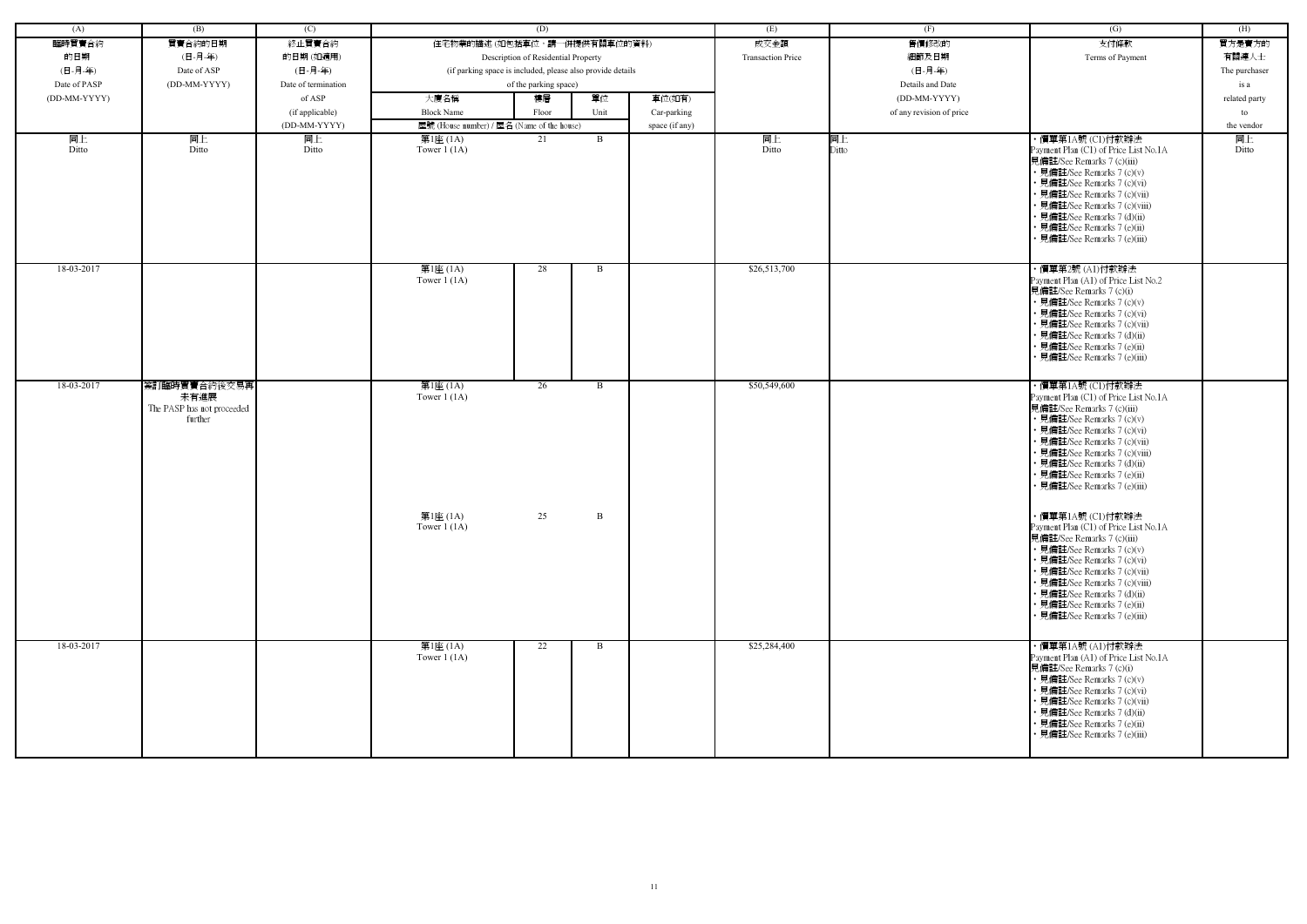| (A)          | (B)          | (C)                 |                                                            | (D)                                 |              |                | (E)                      | (F)                      | $\overline{(G)}$                                                                                                                                                                                                                                                                                                    | (H)           |
|--------------|--------------|---------------------|------------------------------------------------------------|-------------------------------------|--------------|----------------|--------------------------|--------------------------|---------------------------------------------------------------------------------------------------------------------------------------------------------------------------------------------------------------------------------------------------------------------------------------------------------------------|---------------|
| 臨時買賣合約       | 買賣合約的日期      | 終止買賣合約              | 住宅物業的描述 (如包括車位,請一併提供有關車位的資料)                               |                                     |              |                | 成交金額                     | 售價修改的                    | 支付條款                                                                                                                                                                                                                                                                                                                | 買方是賣方的        |
| 的日期          | (日-月-年)      | 的日期(如適用)            |                                                            | Description of Residential Property |              |                | <b>Transaction Price</b> | 細節及日期                    | Terms of Payment                                                                                                                                                                                                                                                                                                    | 有關連人士         |
| (日-月-年)      | Date of ASP  | (日-月-年)             | (if parking space is included, please also provide details |                                     |              |                |                          | (日-月-年)                  |                                                                                                                                                                                                                                                                                                                     | The purchaser |
| Date of PASP | (DD-MM-YYYY) | Date of termination |                                                            | of the parking space)               |              |                |                          | Details and Date         |                                                                                                                                                                                                                                                                                                                     | is a          |
| (DD-MM-YYYY) |              | of ASP              | 大廈名稱                                                       | 樓層                                  | 單位           | 車位(如有)         |                          | (DD-MM-YYYY)             |                                                                                                                                                                                                                                                                                                                     | related party |
|              |              | (if applicable)     | <b>Block Name</b>                                          | Floor                               | Unit         | Car-parking    |                          | of any revision of price |                                                                                                                                                                                                                                                                                                                     | to            |
|              |              | (DD-MM-YYYY)        | 屋號 (House number) / 屋名 (Name of the house)                 |                                     |              | space (if any) |                          |                          |                                                                                                                                                                                                                                                                                                                     | the vendor    |
| 18-03-2017   |              |                     | 第1座 (1A)                                                   | 19                                  | $\mathbf{B}$ |                | \$48,833,300             |                          | ・價單第1A號 (C1)付款辦法                                                                                                                                                                                                                                                                                                    |               |
|              |              |                     | Tower $1(1A)$                                              |                                     |              |                |                          |                          | Payment Plan (C1) of Price List No.1A<br>見備註/See Remarks 7 (c)(iii)<br>• 見備註/See Remarks 7 (c)(v)<br>• 見備註/See Remarks 7 (c)(vi)<br>• 見備註/See Remarks 7 (c)(vii)<br>• 見備註/See Remarks 7 (c)(viii)<br>• 見備註/See Remarks 7 (d)(ii)<br>• 見備註/See Remarks 7 (e)(ii)<br>• 見備註/See Remarks 7 (e)(iii)                     |               |
|              |              |                     | 第1座 (1A)<br>Tower $1(1A)$                                  | 15                                  | B            |                |                          |                          | ・價單第1A號 (C1)付款辦法<br>Payment Plan (C1) of Price List No.1A<br>見備註/See Remarks 7 (c)(iii)<br>• 見備註/See Remarks 7 (c)(v)<br>• 見備註/See Remarks 7 (c)(vi)<br>• 見備註/See Remarks 7 (c)(vii)<br>• 見備註/See Remarks 7 (c)(viii)<br>• 見備註/See Remarks 7 (d)(ii)<br>• 見備註/See Remarks 7 (e)(ii)<br>· 見備註/See Remarks 7 (e)(iii) |               |
| 18-03-2017   |              |                     | 第1座 (1A)<br>Tower $1(1A)$                                  | 18                                  | B            |                | \$24,612,200             |                          | ・價單第1A號 (C1)付款辦法<br>Payment Plan (C1) of Price List No.1A<br>見備註/See Remarks 7 (c)(iii)<br>• 見備註/See Remarks 7 (c)(v)<br>• 見備註/See Remarks 7 (c)(vi)<br>• 見備註/See Remarks 7 (c)(vii)<br>• 見備註/See Remarks 7 (c)(viii)<br>• 見備註/See Remarks 7 (d)(ii)<br>· 見備註/See Remarks 7 (e)(ii)<br>• 見備註/See Remarks 7 (e)(iii) |               |
| 18-03-2017   |              |                     | 第1座 (1A)<br>Tower $1(1A)$                                  | 9                                   | B            |                | \$23,835,300             |                          | ・價單第1A號 (C1)付款辦法<br>Payment Plan (C1) of Price List No.1A<br>見備註/See Remarks 7 (c)(iii)<br>• 見備註/See Remarks 7 (c)(v)<br>• 見備註/See Remarks 7 (c)(vi)<br>• 見備註/See Remarks 7 (c)(vii)<br>• 見備註/See Remarks 7 (c)(viii)<br>• 見備註/See Remarks 7 (d)(ii)<br>• 見備註/See Remarks 7 (e)(ii)<br>• 見備註/See Remarks 7 (e)(iii) |               |
| 18-03-2017   |              |                     | 第1座 (1A)<br>Tower $1(1A)$                                  | 8                                   | B            |                | \$24,144,900             |                          | ・價單第1A號 (A1)付款辦法<br>Payment Plan (A1) of Price List No.1A<br>見備註/See Remarks 7 (c)(i)<br>• 見備註/See Remarks 7 (c)(v)<br>• 見備註/See Remarks 7 (c)(vi)<br>• 見備註/See Remarks 7 (c)(vii)<br>• 見備註/See Remarks 7 (d)(ii)<br>• 見備註/See Remarks 7 (e)(ii)<br>• 見備註/See Remarks 7 (e)(iii)                                    |               |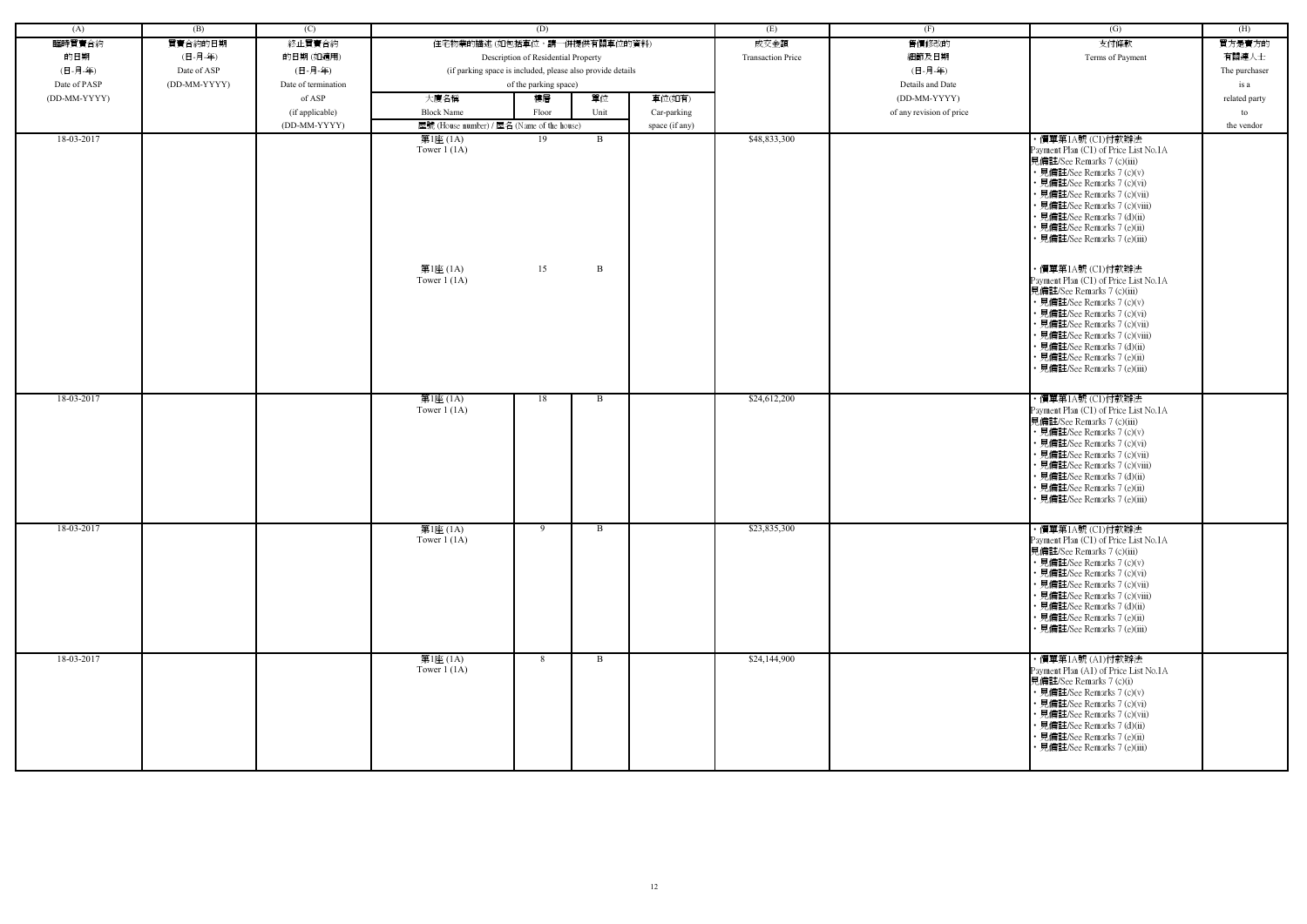| (A)          | (B)          | (C)                 |                                            | (D)                                                        |              |                | (E)                      | (F)                      | (G)                                                                                                                                                                                                                                                                                                                                                | (H)           |
|--------------|--------------|---------------------|--------------------------------------------|------------------------------------------------------------|--------------|----------------|--------------------------|--------------------------|----------------------------------------------------------------------------------------------------------------------------------------------------------------------------------------------------------------------------------------------------------------------------------------------------------------------------------------------------|---------------|
| 臨時買賣合約       | 買賣合約的日期      | 終止買賣合約              | 住宅物業的描述 (如包括車位,請一併提供有關車位的資料)               |                                                            |              |                | 成交金額                     | 售價修改的                    | 支付條款                                                                                                                                                                                                                                                                                                                                               | 買方是賣方的        |
| 的日期          | (日-月-年)      | 的日期(如適用)            |                                            | Description of Residential Property                        |              |                | <b>Transaction Price</b> | 細節及日期                    | Terms of Payment                                                                                                                                                                                                                                                                                                                                   | 有關連人士         |
| (日-月-年)      | Date of ASP  | (日-月-年)             |                                            | (if parking space is included, please also provide details |              |                |                          | (日-月-年)                  |                                                                                                                                                                                                                                                                                                                                                    | The purchaser |
| Date of PASP | (DD-MM-YYYY) | Date of termination |                                            | of the parking space)                                      |              |                |                          | Details and Date         |                                                                                                                                                                                                                                                                                                                                                    | is a          |
| (DD-MM-YYYY) |              | of ASP              | 大廈名稱                                       | 樓層                                                         | 單位           | 車位(如有)         |                          | (DD-MM-YYYY)             |                                                                                                                                                                                                                                                                                                                                                    | related party |
|              |              | (if applicable)     | <b>Block Name</b>                          | Floor                                                      | Unit         | Car-parking    |                          | of any revision of price |                                                                                                                                                                                                                                                                                                                                                    | to            |
|              |              | (DD-MM-YYYY)        | 屋號 (House number) / 屋名 (Name of the house) |                                                            |              | space (if any) |                          |                          |                                                                                                                                                                                                                                                                                                                                                    | the vendor    |
| 18-03-2017   |              |                     | 第1座 (1A)<br>Tower $1(1A)$                  |                                                            | $\mathbf{B}$ |                | \$24,622,100             |                          | ・價單第1A號 (D1)付款辦法<br>Payment Plan (D1) of Price List No.1A<br>見備註/See Remarks 7 (c)(iv)<br>• 見備註/See Remarks 7 (c)(v)<br>· 見備註/See Remarks 7 (c)(vi)<br>· 見備註/See Remarks 7 (c)(vii)<br>• 見備註/See Remarks 7 (e)(i)<br>· 見備註/See Remarks 7 (c)(viii)                                                                                                 |               |
|              |              |                     |                                            |                                                            |              |                |                          |                          | • 見備註/See Remarks 7 (d)(ii)<br>• 見備註/See Remarks 7 (e)(ii)<br>見備註/See Remarks 7 (e)(iii)                                                                                                                                                                                                                                                           |               |
| 18-03-2017   |              |                     | 第1座 (1A)<br>Tower $1(1A)$                  | 6                                                          | $\mathbf{B}$ |                | \$51,354,300             |                          | ・價單第1A號 (C1)付款辦法<br>Payment Plan (C1) of Price List No.1A<br>見備註/See Remarks 7 (c)(iii)<br>• 見備註/See Remarks 7 (c)(v)<br>• 見備註/See Remarks 7 (c)(vi)<br>• 見備註/See Remarks 7 (c)(vii)<br>· 見備註/See Remarks 7 (c)(viii)<br>• 見備註/See Remarks 7 (d)(ii)<br>• 見備註/See Remarks 7 (e)(ii)<br>• 見備註/See Remarks 7 (e)(iii)                                |               |
|              |              |                     | 第1座 (1A)<br>Tower $1$ (1A)                 | 6                                                          | ${\bf C}$    |                |                          |                          | ・價單第1A號 (C1)付款辦法<br>Payment Plan (C1) of Price List No.1A<br>見備註/See Remarks 7 (c)(iii)<br>• 見備註/See Remarks 7 (c)(v)<br>• 見備註/See Remarks 7 (c)(vi)<br>• 見備註/See Remarks 7 (c)(vii)<br>• 見備註/See Remarks 7 (c)(viii)<br>• 見備註/See Remarks 7 (d)(ii)<br>• 見備註/See Remarks 7 (e)(ii)<br>• 見備註/See Remarks 7 (e)(iii)                                |               |
|              |              |                     | 第1座 (1B)<br>Tower $1$ (1B)                 | 30                                                         | G            |                |                          |                          | ・價單第1A號 (C1)付款辦法<br>Payment Plan (C1) of Price List No.1A<br>見備註/See Remarks 7 (c)(iii)<br>• 見備註/See Remarks 7 (c)(v)<br>• 見備註/See Remarks 7 (c)(vi)<br>• 見備註/See Remarks 7 (c)(vii)<br>• 見備註/See Remarks 7 (c)(viii)<br>• 見備註/See Remarks 7 (d)(ii)<br>• 見備註/See Remarks 7 (e)(ii)<br>• 見備註/See Remarks 7 (f)(ii)<br>• 見備註/See Remarks 7 (e)(iii) |               |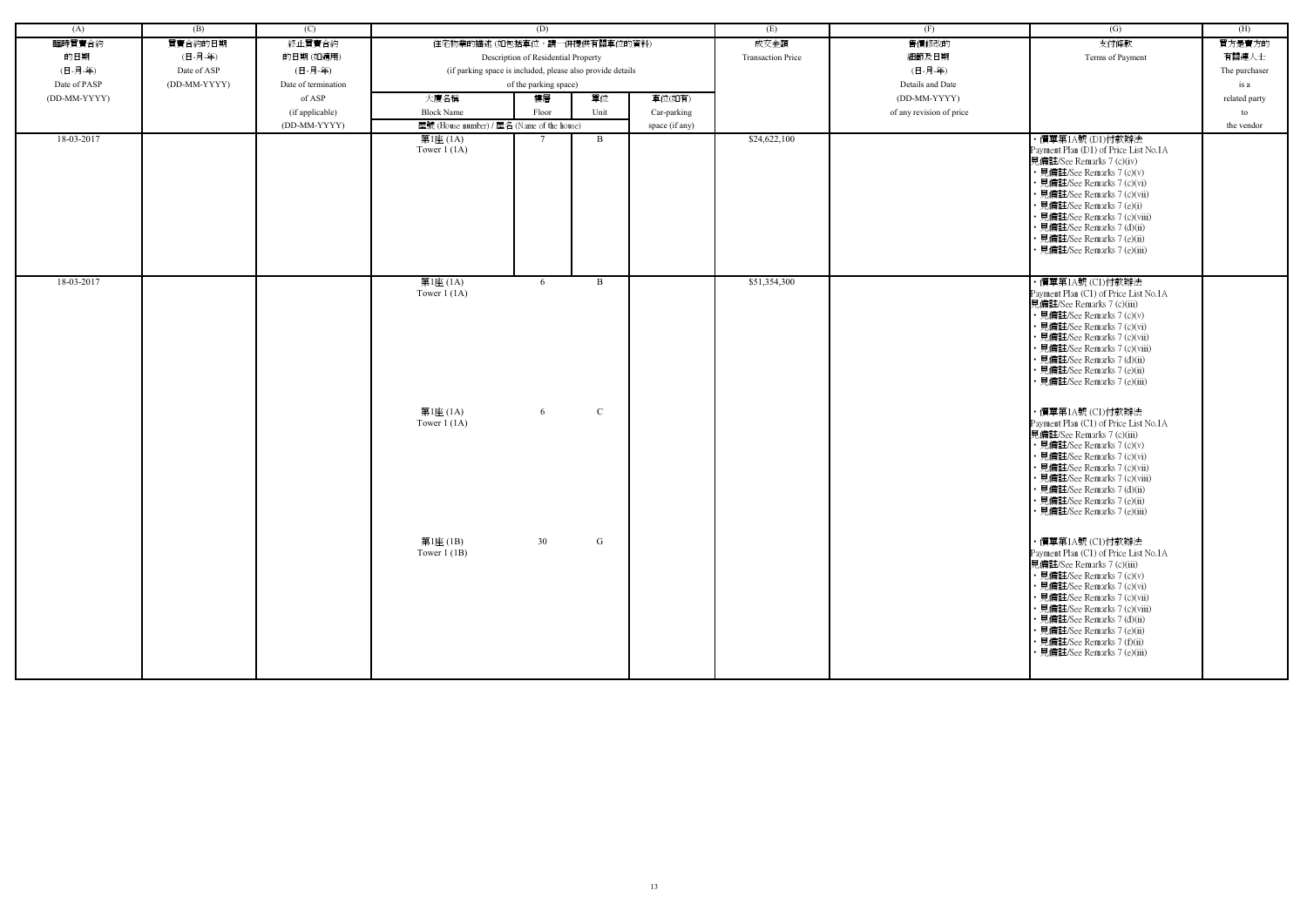| (A)          | (B)          | (C)                             |                           | (D)                                                         |                | (E)                      | (F)                      | $\overline{(G)}$                                                                                                                                                                                                                                                                                                                                                            | (H)              |
|--------------|--------------|---------------------------------|---------------------------|-------------------------------------------------------------|----------------|--------------------------|--------------------------|-----------------------------------------------------------------------------------------------------------------------------------------------------------------------------------------------------------------------------------------------------------------------------------------------------------------------------------------------------------------------------|------------------|
| 臨時買賣合約       | 買賣合約的日期      | 終止買賣合約                          |                           | 住宅物業的描述(如包括車位,請一併提供有關車位的資料)                                 |                | 成交金額                     | 售價修改的                    | 支付條款                                                                                                                                                                                                                                                                                                                                                                        | 買方是賣方的           |
| 的日期          | (日-月-年)      | 的日期(如適用)                        |                           | Description of Residential Property                         |                | <b>Transaction Price</b> | 細節及日期                    | Terms of Payment                                                                                                                                                                                                                                                                                                                                                            | 有關連人士            |
| (日-月-年)      | Date of ASP  | (日-月-年)                         |                           | (if parking space is included, please also provide details  |                |                          | (日-月-年)                  |                                                                                                                                                                                                                                                                                                                                                                             | The purchaser    |
| Date of PASP | (DD-MM-YYYY) | Date of termination             |                           | of the parking space)                                       |                |                          | Details and Date         |                                                                                                                                                                                                                                                                                                                                                                             | is a             |
| (DD-MM-YYYY) |              | of ASP                          | 大廈名稱<br><b>Block Name</b> | 單位<br>樓層                                                    | 車位(如有)         |                          | (DD-MM-YYYY)             |                                                                                                                                                                                                                                                                                                                                                                             | related party    |
|              |              | (if applicable)<br>(DD-MM-YYYY) |                           | Unit<br>Floor<br>屋號 (House number) / 屋名 (Name of the house) | Car-parking    |                          | of any revision of price |                                                                                                                                                                                                                                                                                                                                                                             | to<br>the vendor |
| 18-03-2017   |              |                                 | 第1座 (1A)                  | 46<br>$\mathcal{C}$                                         | space (if any) | \$79,882,600             |                          | ・價單第2號 (D1)付款辦法                                                                                                                                                                                                                                                                                                                                                             |                  |
|              |              |                                 | Tower $1(1A)$             |                                                             |                |                          |                          | Payment Plan (D1) of Price List No.2<br>見備註/See Remarks 7 (c)(iv)<br>• 見備註/See Remarks 7 (c)(v)<br>· 見備註/See Remarks 7 (c)(vi)<br>· 見備註/See Remarks 7 (c)(vii)<br>見備註/See Remarks 7 (e)(i)<br>· 見備註/See Remarks 7 (c)(viii)<br>見備註/See Remarks 7 (d)(ii)<br>· 見備註/See Remarks 7 (e)(ii)<br>• 見備註/See Remarks 7 (f)(i)<br>見備註/See Remarks 7 (e)(iii)                         |                  |
|              |              |                                 | 第1座 (1A)<br>Tower $1(1A)$ | 39<br>$\mathcal{C}$                                         |                |                          |                          | ・價單第2號 (D1)付款辦法<br>Payment Plan (D1) of Price List No.2<br>見備註/See Remarks 7 (c)(iv)<br>• 見備註/See Remarks 7 (c)(v)<br>· 見備註/See Remarks 7 (c)(vi)<br>· 見備註/See Remarks 7 (c)(vii)<br>見備註/See Remarks 7 (e)(i)<br>見備註/See Remarks 7 (c)(viii)<br>· 見備註/See Remarks 7 (d)(ii)<br>• 見備註/See Remarks 7 (e)(ii)<br>• 見備註/See Remarks 7 (f)(i)<br>見備註/See Remarks 7 (e)(iii)      |                  |
|              |              |                                 | 第1座(1B)<br>Tower $1$ (1B) | 39<br>A                                                     |                |                          |                          | ・價單第2號 (D1)付款辦法<br>Payment Plan (D1) of Price List No.2<br>見備註/See Remarks 7 (c)(iv)<br>• 見備註/See Remarks 7 (c)(v)<br>• 見備註/See Remarks 7 (c)(vi)<br>• 見備註/See Remarks 7 (c)(vii)<br>· 見備註/See Remarks 7 (e)(i)<br>· 見備註/See Remarks 7 (c)(viii)<br>• 見備註/See Remarks 7 (d)(ii)<br>· 見備註/See Remarks 7 (e)(ii)<br>見備註/See Remarks 7 (f)(ii)<br>• 見備註/See Remarks 7 (e)(iii) |                  |
| 18-03-2017   |              |                                 | 第1座 (1A)<br>Tower $1(1A)$ | 38<br>$\mathbf{C}$                                          |                | \$66,710,400             |                          | ・價單第2號 (C1)付款辦法<br>Payment Plan (C1) of Price List No.2<br>見備註/See Remarks 7 (c)(iii)<br>• 見備註/See Remarks 7 (c)(v)<br>• 見備註/See Remarks 7 (c)(vi)<br>• 見備註/See Remarks 7 (c)(vii)<br>· 見備註/See Remarks 7 (c)(viii)<br>• 見備註/See Remarks 7 (d)(ii)<br>· 見備註/See Remarks 7 (e)(ii)<br>· 見備註/See Remarks 7 (f)(i)<br>• 見備註/See Remarks 7 (e)(iii)                             |                  |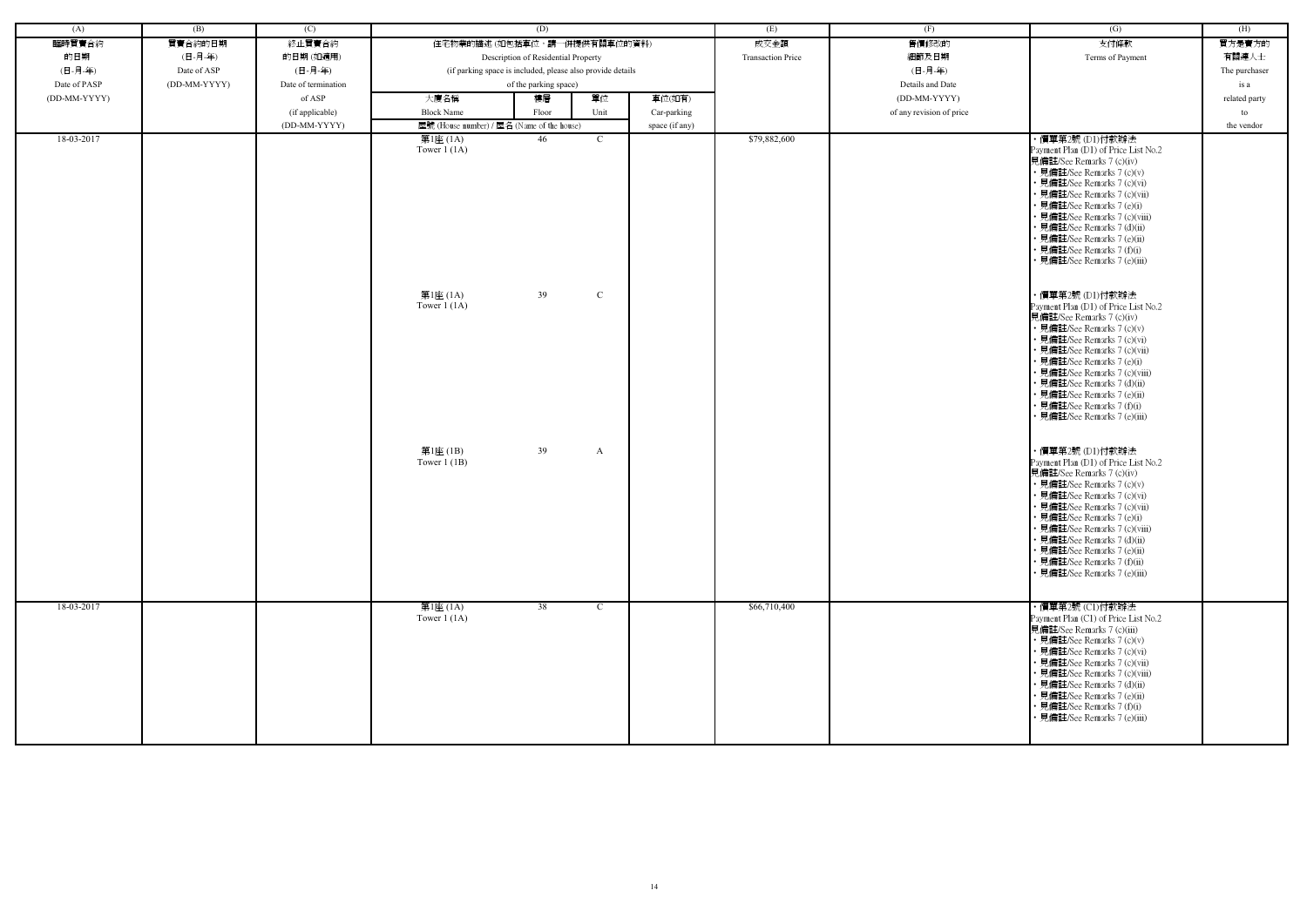| (A)          | (B)          | (C)                 |                                                         | (D)                                                        |                             |                | (E)                      | (F)                      | $\overline{(G)}$                                                                                                                                                                                                                                                                                                                                                                                                                                                                                                                                                                                                                                                                                    | (H)           |
|--------------|--------------|---------------------|---------------------------------------------------------|------------------------------------------------------------|-----------------------------|----------------|--------------------------|--------------------------|-----------------------------------------------------------------------------------------------------------------------------------------------------------------------------------------------------------------------------------------------------------------------------------------------------------------------------------------------------------------------------------------------------------------------------------------------------------------------------------------------------------------------------------------------------------------------------------------------------------------------------------------------------------------------------------------------------|---------------|
| 臨時買賣合約       | 買賣合約的日期      | 終止買賣合約              |                                                         | 住宅物業的描述(如包括車位,請一併提供有關車位的資料)                                |                             |                | 成交金額                     | 售價修改的                    | 支付條款                                                                                                                                                                                                                                                                                                                                                                                                                                                                                                                                                                                                                                                                                                | 買方是賣方的        |
| 的日期          | (日-月-年)      | 的日期(如適用)            |                                                         | Description of Residential Property                        |                             |                | <b>Transaction Price</b> | 細節及日期                    | Terms of Payment                                                                                                                                                                                                                                                                                                                                                                                                                                                                                                                                                                                                                                                                                    | 有關連人士         |
| (日-月-年)      | Date of ASP  | (日-月-年)             |                                                         | (if parking space is included, please also provide details |                             |                |                          | (日-月-年)                  |                                                                                                                                                                                                                                                                                                                                                                                                                                                                                                                                                                                                                                                                                                     | The purchaser |
| Date of PASP | (DD-MM-YYYY) | Date of termination |                                                         | of the parking space)                                      |                             |                |                          | Details and Date         |                                                                                                                                                                                                                                                                                                                                                                                                                                                                                                                                                                                                                                                                                                     | is a          |
| (DD-MM-YYYY) |              | of ASP              | 大廈名稱                                                    | 樓層                                                         | 單位                          | 車位(如有)         |                          | (DD-MM-YYYY)             |                                                                                                                                                                                                                                                                                                                                                                                                                                                                                                                                                                                                                                                                                                     | related party |
|              |              | (if applicable)     | <b>Block Name</b>                                       | Floor                                                      | Unit                        | Car-parking    |                          | of any revision of price |                                                                                                                                                                                                                                                                                                                                                                                                                                                                                                                                                                                                                                                                                                     | to            |
|              |              | (DD-MM-YYYY)        | 屋號 (House number) / 屋名 (Name of the house)              |                                                            |                             | space (if any) |                          |                          |                                                                                                                                                                                                                                                                                                                                                                                                                                                                                                                                                                                                                                                                                                     | the vendor    |
| 同上<br>Ditto  | 同上<br>Ditto  | 同上<br>Ditto         | 第1座 (1A)<br>Tower $1(1A)$<br>第1座 (1B)<br>Tower $1$ (1B) | 37<br>28                                                   | $\mathbf{C}$<br>$\mathbf C$ |                | 同上<br>Ditto              | 同上<br>Ditto              | ・價單第2號 (C1)付款辦法<br>Payment Plan (C1) of Price List No.2<br>見備註/See Remarks 7 (c)(iii)<br>• 見備註/See Remarks 7 (c)(v)<br>• 見備註/See Remarks 7 (c)(vi)<br>• 見備註/See Remarks 7 (c)(vii)<br>• 見備註/See Remarks 7 (c)(viii)<br>• 見備註/See Remarks 7 (d)(ii)<br>• 見備註/See Remarks 7 (e)(ii)<br>• 見備註/See Remarks 7 (f)(i)<br>• 見備註/See Remarks 7 (e)(iii)<br>・價單第2號 (C1)付款辦法<br>Payment Plan (C1) of Price List No.2<br>見備註/See Remarks 7 (c)(iii)<br>• 見備註/See Remarks 7 (c)(v)<br>· 見備註/See Remarks 7 (c)(vi)<br>• 見備註/See Remarks 7 (c)(vii)<br>• 見備註/See Remarks 7 (c)(viii)<br>• 見備註/See Remarks 7 (d)(ii)<br>• 見備註/See Remarks 7 (e)(ii)<br>· 見備註/See Remarks 7 (f)(ii)<br>· 見備註/See Remarks 7 (e)(iii) | 同上<br>Ditto   |
| 18-03-2017   |              |                     | 第1座 (1A)<br>Tower $1(1A)$<br>第1座 (1B)<br>Tower $1$ (1B) | 36<br>33                                                   | $\mathbf{C}$<br>H           |                | \$39,119,000             |                          | ・價單第2號 (C1)付款辦法<br>Payment Plan (C1) of Price List No.2<br>見備註/See Remarks 7 (c)(iii)<br>• 見備註/See Remarks 7 (c)(v)<br>• 見備註/See Remarks 7 (c)(vi)<br>· 見備註/See Remarks 7 (c)(vii)<br>見備註/See Remarks 7 (c)(viii)<br>• 見備註/See Remarks 7 (d)(ii)<br>• 見備註/See Remarks 7 (e)(ii)<br>• 見備註/See Remarks 7 (f)(i)<br>• 見備註/See Remarks 7 (e)(iii)<br>・價單第2號 (C1)付款辦法<br>Payment Plan (C1) of Price List No.2<br>見備註/See Remarks 7 (c)(iii)<br>• 見備註/See Remarks 7 (c)(v)<br>• 見備註/See Remarks 7 (c)(vi)<br>• 見備註/See Remarks 7 (c)(vii)<br>• 見備註/See Remarks 7 (c)(viii)<br>• 見備註/See Remarks 7 (d)(ii)<br>• 見備註/See Remarks 7 (e)(ii)<br>• 見備註/See Remarks 7 (f)(ii)<br>• 見備註/See Remarks 7 (e)(iii)   |               |

| (G)                                                                                                                                                                                                                                                                                                                                                                                                                                                                                                                                   | (H)           |
|---------------------------------------------------------------------------------------------------------------------------------------------------------------------------------------------------------------------------------------------------------------------------------------------------------------------------------------------------------------------------------------------------------------------------------------------------------------------------------------------------------------------------------------|---------------|
| 支付條款                                                                                                                                                                                                                                                                                                                                                                                                                                                                                                                                  | 買方是賣方的        |
| Terms of Payment                                                                                                                                                                                                                                                                                                                                                                                                                                                                                                                      | 有關連人士         |
|                                                                                                                                                                                                                                                                                                                                                                                                                                                                                                                                       | The purchaser |
|                                                                                                                                                                                                                                                                                                                                                                                                                                                                                                                                       | is a          |
|                                                                                                                                                                                                                                                                                                                                                                                                                                                                                                                                       |               |
|                                                                                                                                                                                                                                                                                                                                                                                                                                                                                                                                       | related party |
|                                                                                                                                                                                                                                                                                                                                                                                                                                                                                                                                       | to            |
|                                                                                                                                                                                                                                                                                                                                                                                                                                                                                                                                       | the vendor    |
| ・價單第2號 (C1)付款辦法<br>Payment Plan (C1) of Price List No.2<br>見備註/See Remarks 7 (c)(iii)<br>• 見備註/See Remarks 7 (c)(v)<br>• 見備註/See Remarks 7 (c)(vi)<br>• 見備註/See Remarks 7 (c)(vii)<br>• 見備註/See Remarks 7 (c)(viii)<br>• 見備註/See Remarks 7 (d)(ii)<br>• 見備註/See Remarks 7 (e)(ii)<br>• 見備註/See Remarks 7 (f)(i)<br>• 見備註/See Remarks 7 (e)(iii)<br>・價單第2號 (C1)付款辦法<br>Payment Plan (C1) of Price List No.2<br>見備註/See Remarks 7 (c)(iii)<br>• 見備註/See Remarks 7 (c)(v)<br>• 見備註/See Remarks 7 (c)(vi)<br>• 見備註/See Remarks 7 (c)(vii) | 同上<br>Ditto   |
| • 見備註/See Remarks 7 (c)(viii)<br>• 見備註/See Remarks 7 (d)(ii)<br>• 見備註/See Remarks 7 (e)(ii)<br>• 見備註/See Remarks 7 (f)(ii)<br>• 見備註/See Remarks 7 (e)(iii)<br>・價單第2號 (C1)付款辦法                                                                                                                                                                                                                                                                                                                                                         |               |
| Payment Plan (C1) of Price List No.2<br>見備註/See Remarks 7 (c)(iii)<br>• 見備註/See Remarks 7 (c)(v)<br>見備註/See Remarks 7 (c)(vi)<br>見備註/See Remarks 7 (c)(vii)<br>• 見備註/See Remarks 7 (c)(viii)<br>• 見備註/See Remarks 7 (d)(ii)<br>見備註/See Remarks 7 (e)(ii)<br>• 見備註/See Remarks 7 (f)(i)<br>• 見備註/See Remarks 7 (e)(iii)                                                                                                                                                                                                                |               |
| ・價單第2號 (C1)付款辦法<br>Payment Plan (C1) of Price List No.2<br>見備註/See Remarks 7 (c)(iii)<br>• 見備註/See Remarks 7 (c)(v)<br>見備註/See Remarks 7 (c)(vi)<br>• 見備註/See Remarks 7 (c)(vii)<br>• 見備註/See Remarks 7 (c)(viii)<br>• 見備註/See Remarks 7 (d)(ii)<br>• 見備註/See Remarks 7 (e)(ii)<br>• 見備註/See Remarks 7 (f)(ii)<br>• 見備註/See Remarks 7 (e)(iii)                                                                                                                                                                                        |               |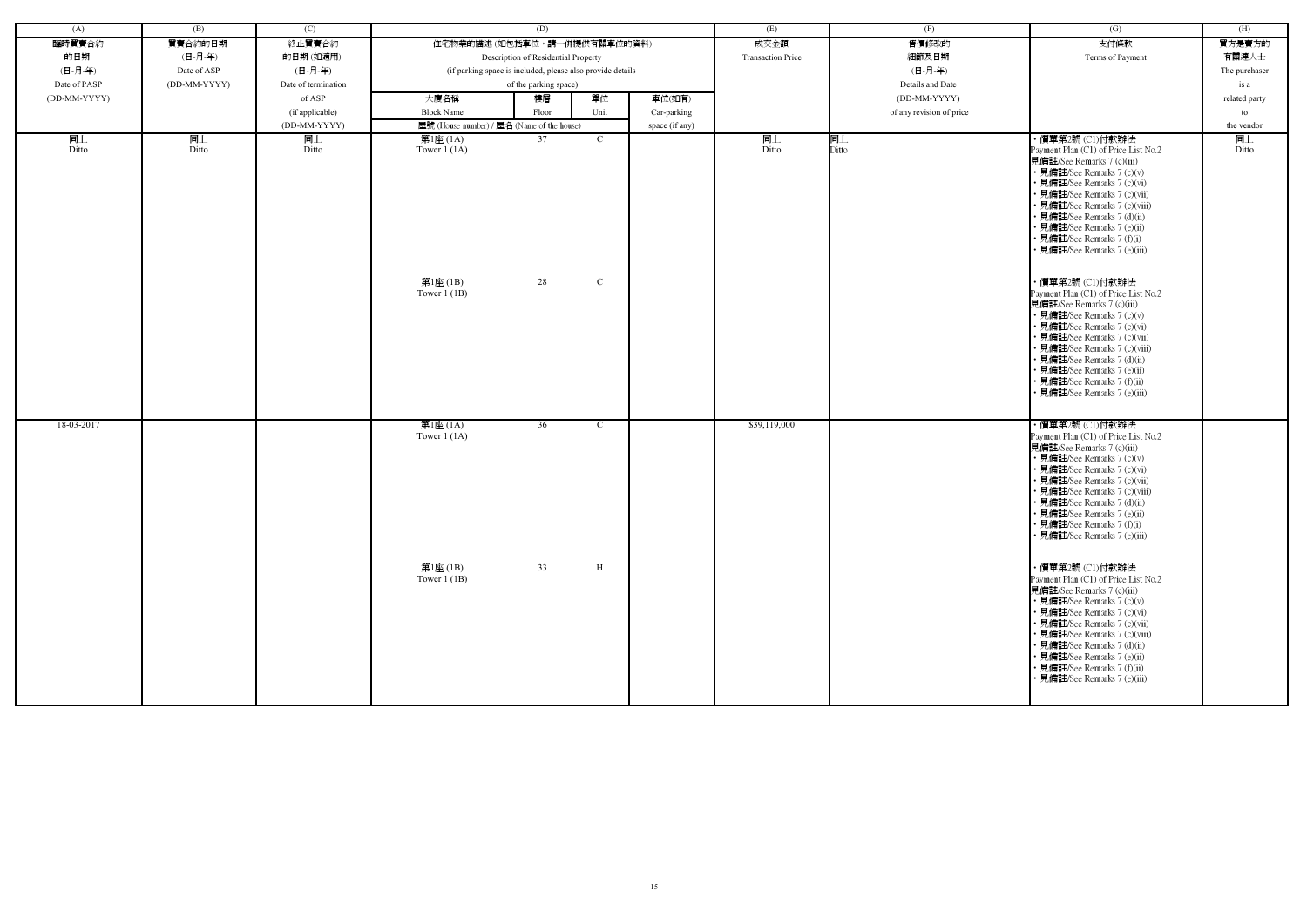| (A)          | (B)          | (C)                 |                                            | (D)                                                        |              |                | (E)                      | (F)                      | $\overline{(G)}$                                                                                                                                                                                                                                                                                                                      | (H)           |
|--------------|--------------|---------------------|--------------------------------------------|------------------------------------------------------------|--------------|----------------|--------------------------|--------------------------|---------------------------------------------------------------------------------------------------------------------------------------------------------------------------------------------------------------------------------------------------------------------------------------------------------------------------------------|---------------|
| 臨時買賣合約       | 買賣合約的日期      | 終止買賣合約              |                                            | 住宅物業的描述 (如包括車位,請一併提供有關車位的資料)                               |              |                | 成交金額                     | 售價修改的                    | 支付條款                                                                                                                                                                                                                                                                                                                                  | 買方是賣方的        |
| 的日期          | (日-月-年)      | 的日期(如適用)            |                                            | Description of Residential Property                        |              |                | <b>Transaction Price</b> | 細節及日期                    | Terms of Payment                                                                                                                                                                                                                                                                                                                      | 有關連人士         |
| (日-月-年)      | Date of ASP  | (日-月-年)             |                                            | (if parking space is included, please also provide details |              |                |                          | (日-月-年)                  |                                                                                                                                                                                                                                                                                                                                       | The purchaser |
| Date of PASP | (DD-MM-YYYY) | Date of termination |                                            | of the parking space)                                      |              |                |                          | Details and Date         |                                                                                                                                                                                                                                                                                                                                       | is a          |
| (DD-MM-YYYY) |              | of ASP              | 大廈名稱                                       | 樓層                                                         | 單位           | 車位(如有)         |                          | (DD-MM-YYYY)             |                                                                                                                                                                                                                                                                                                                                       | related party |
|              |              |                     |                                            |                                                            |              |                |                          |                          |                                                                                                                                                                                                                                                                                                                                       |               |
|              |              | (if applicable)     | <b>Block Name</b>                          | Floor                                                      | Unit         | Car-parking    |                          | of any revision of price |                                                                                                                                                                                                                                                                                                                                       | to            |
|              |              | (DD-MM-YYYY)        | 屋號 (House number) / 屋名 (Name of the house) |                                                            |              | space (if any) |                          |                          |                                                                                                                                                                                                                                                                                                                                       | the vendor    |
| 18-03-2017   |              |                     | 第1座 (1A)<br>Tower $1(1A)$                  | 35                                                         | $\mathbf{C}$ |                | \$53,108,300             |                          | ・價單第2號 (C1)付款辦法<br>Payment Plan (C1) of Price List No.2<br>見備註/See Remarks 7 (c)(iii)<br>• 見備註/See Remarks 7 (c)(v)<br>見備註/See Remarks 7 (c)(vi)<br>• 見備註/See Remarks 7 (c)(vii)<br>見備註/See Remarks 7 (c)(viii)<br>見備註/See Remarks 7 (d)(ii)<br>見備註/See Remarks 7 (e)(ii)<br>見備註/See Remarks 7 (f)(i)<br>見備註/See Remarks 7 (e)(iii)   |               |
|              |              |                     | 第1座 (1A)<br>Tower $1$ (1A)                 | 11                                                         | $\mathbf{B}$ |                |                          |                          | ・價單第1A號 (C1)付款辦法<br>Payment Plan (C1) of Price List No.1A<br>見備註/See Remarks 7 (c)(iii)<br>• 見備註/See Remarks 7 (c)(v)<br>見備註/See Remarks 7 (c)(vi)<br>· 見備註/See Remarks 7 (c)(vii)<br>見備註/See Remarks 7 (c)(viii)<br>· 見備註/See Remarks 7 (d)(ii)<br>見備註/See Remarks 7 (e)(ii)<br>見備註/See Remarks 7 (e)(iii)                           |               |
| 18-03-2017   |              |                     | 第1座 (1A)<br>Tower $1(1A)$                  | 31                                                         | $\mathbf{C}$ |                | \$61,729,900             |                          | ・價單第1A號 (C1)付款辦法<br>Payment Plan (C1) of Price List No.1A<br>見備註/See Remarks 7 (c)(iii)<br>• 見備註/See Remarks 7 (d)(i)<br>見備註/See Remarks 7 (c)(vi)<br>見備註/See Remarks 7 (c)(vii)<br>見備註/See Remarks 7 (c)(viii)<br>見備註/See Remarks 7 (d)(ii)<br>見備註/See Remarks 7 (e)(ii)<br>見備註/See Remarks 7 (f)(i)<br>• 見備註/See Remarks 7 (e)(iii) |               |
|              |              |                     | 第1座 (1A)<br>Tower $1(1A)$                  | 31                                                         | $\mathbf{B}$ |                |                          |                          | ・價單第2號 (C1)付款辦法<br>Payment Plan (C1) of Price List No.2<br>見備註/See Remarks 7 (c)(iii)<br>• 見備註/See Remarks 7 (d)(i)<br>• 見備註/See Remarks 7 (c)(vi)<br>· 見備註/See Remarks 7 (c)(vii)<br>• 見備註/See Remarks 7 (c)(viii)<br>見備註/See Remarks 7 (d)(ii)<br>見備註/See Remarks 7 (e)(ii)<br>• 見備註/See Remarks 7 (e)(iii)                         |               |

| $\overline{(G)}$                                              | (H)           |
|---------------------------------------------------------------|---------------|
|                                                               | 買方是賣方的        |
| 支付條款                                                          |               |
| Terms of Payment                                              | 有關連人士         |
|                                                               | The purchaser |
|                                                               | is a          |
|                                                               | related party |
|                                                               | to            |
|                                                               | the vendor    |
| ・價單第2號 (C1)付款辦法                                               |               |
| Payment Plan (C1) of Price List No.2                          |               |
| 見備註/See Remarks 7 (c)(iii)                                    |               |
| • 見備註/See Remarks 7 (c)(v)<br>• 見備註/See Remarks 7 (c)(vi)     |               |
| • 見備註/See Remarks 7 (c)(vii)                                  |               |
| • 見備註/See Remarks 7 (c)(viii)                                 |               |
| • 見備註/See Remarks 7 (d)(ii)                                   |               |
| • 見備註/See Remarks 7 (e)(ii)                                   |               |
| • 見備註/See Remarks 7 (f)(i)                                    |               |
| • 見備註/See Remarks 7 (e)(iii)                                  |               |
|                                                               |               |
| ・價單第1A號 (C1)付款辦法                                              |               |
| Payment Plan (C1) of Price List No.1A                         |               |
| 見備註/See Remarks 7 (c)(iii)                                    |               |
| • 見備註/See Remarks 7 (c)(v)                                    |               |
| • 見備註/See Remarks 7 (c)(vi)                                   |               |
| • 見備註/See Remarks 7 (c)(vii)<br>• 見備註/See Remarks 7 (c)(viii) |               |
| • 見備註/See Remarks 7 (d)(ii)                                   |               |
| • 見備註/See Remarks 7 (e)(ii)                                   |               |
| • 見備註/See Remarks 7 (e)(iii)                                  |               |
|                                                               |               |
| ・價單第1A號 (C1)付款辦法                                              |               |
| Payment Plan (C1) of Price List No.1A                         |               |
| 見備註/See Remarks 7 (c)(iii)                                    |               |
| ・見備註/See Remarks 7 (d)(i)                                     |               |
| • 見備註/See Remarks 7 (c)(vi)                                   |               |
| • 見備註/See Remarks 7 (c)(vii)<br>• 見備註/See Remarks 7 (c)(viii) |               |
| 見備註/See Remarks 7 (d)(ii)                                     |               |
| • 見備註/See Remarks 7 (e)(ii)                                   |               |
| 見備註/See Remarks 7 (f)(i)                                      |               |
| • 見備註/See Remarks 7 (e)(iii)                                  |               |
|                                                               |               |
| ・價單第2號 (C1)付款辦法                                               |               |
| Payment Plan (C1) of Price List No.2                          |               |
| 見備註/See Remarks 7 (c)(iii)                                    |               |
| • 見備註/See Remarks 7 (d)(i)                                    |               |
| • 見備註/See Remarks 7 (c)(vi)                                   |               |
| • 見備註/See Remarks 7 (c)(vii)                                  |               |
| • 見備註/See Remarks 7 (c)(viii)<br>• 見備註/See Remarks 7 (d)(ii)  |               |
| • 見備註/See Remarks 7 (e)(ii)                                   |               |
| • 見備註/See Remarks 7 (e)(iii)                                  |               |
|                                                               |               |
|                                                               |               |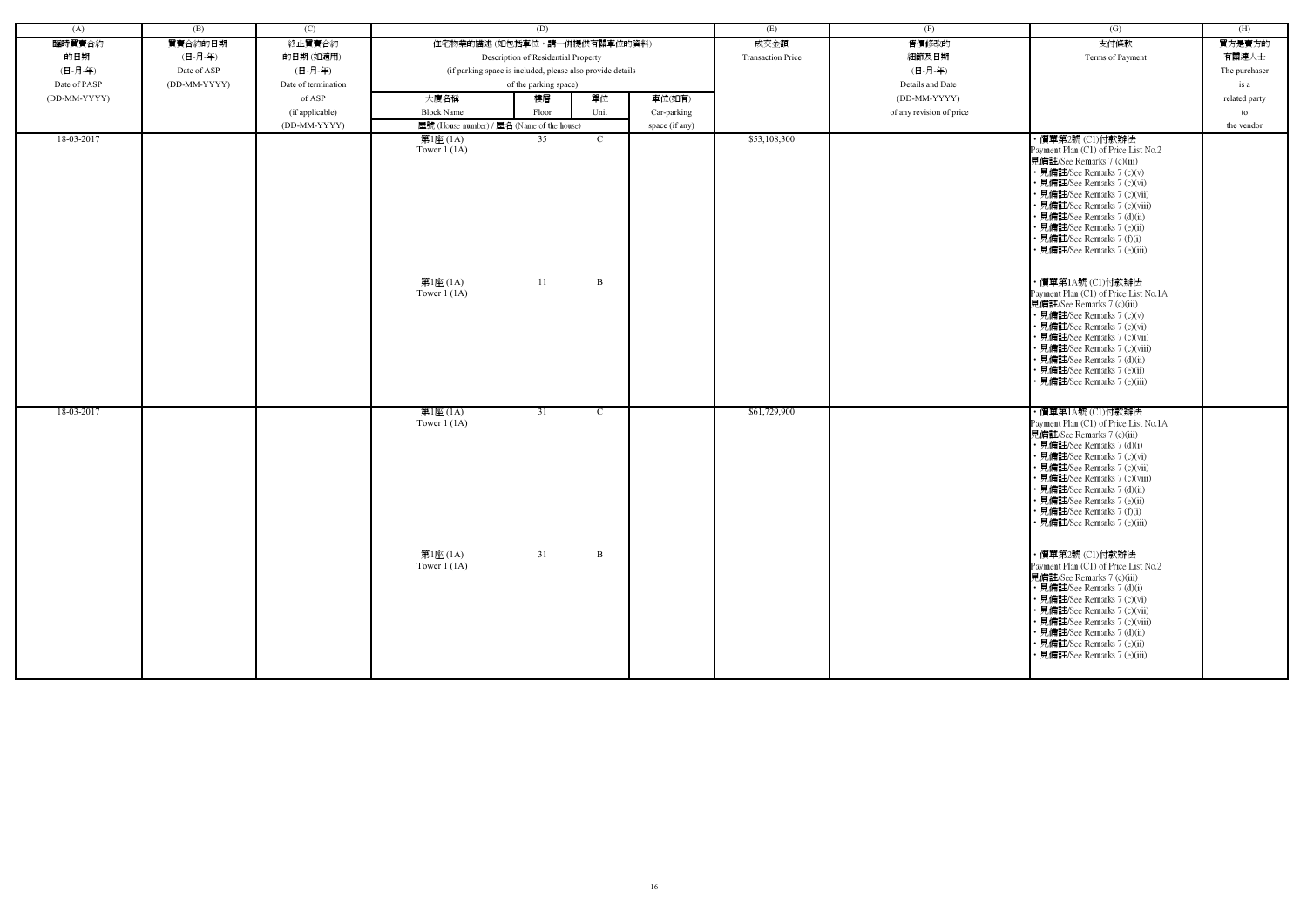| (A)          | (B)          | (C)                 |                                            | (D)                                                        |              |                | (E)                      |                          | (G)                                                                                                                                                                                                                                                                                                                                              | (H)           |
|--------------|--------------|---------------------|--------------------------------------------|------------------------------------------------------------|--------------|----------------|--------------------------|--------------------------|--------------------------------------------------------------------------------------------------------------------------------------------------------------------------------------------------------------------------------------------------------------------------------------------------------------------------------------------------|---------------|
|              | 買賣合約的日期      |                     | 住宅物業的描述 (如包括車位,請一併提供有關車位的資料)               |                                                            |              |                |                          | (F)                      |                                                                                                                                                                                                                                                                                                                                                  |               |
| 臨時買賣合約       |              | 終止買賣合約              |                                            |                                                            |              |                | 成交金額                     | 售價修改的                    | 支付條款                                                                                                                                                                                                                                                                                                                                             | 買方是賣方的        |
| 的日期          | (日-月-年)      | 的日期(如適用)            |                                            | Description of Residential Property                        |              |                | <b>Transaction Price</b> | 細節及日期                    | Terms of Payment                                                                                                                                                                                                                                                                                                                                 | 有關連人士         |
| (日-月-年)      | Date of ASP  | (日-月-年)             |                                            | (if parking space is included, please also provide details |              |                |                          | (日-月-年)                  |                                                                                                                                                                                                                                                                                                                                                  | The purchaser |
| Date of PASP | (DD-MM-YYYY) | Date of termination |                                            | of the parking space)                                      |              |                |                          | Details and Date         |                                                                                                                                                                                                                                                                                                                                                  | is a          |
| (DD-MM-YYYY) |              | of ASP              | 大廈名稱                                       | 樓層                                                         | 單位           | 車位(如有)         |                          | (DD-MM-YYYY)             |                                                                                                                                                                                                                                                                                                                                                  | related party |
|              |              | (if applicable)     | <b>Block Name</b>                          | Floor                                                      | Unit         | Car-parking    |                          | of any revision of price |                                                                                                                                                                                                                                                                                                                                                  | to            |
|              |              | (DD-MM-YYYY)        | 屋號 (House number) / 屋名 (Name of the house) |                                                            |              | space (if any) |                          |                          |                                                                                                                                                                                                                                                                                                                                                  | the vendor    |
| 18-03-2017   |              |                     | 第1座 (1A)<br>Tower $1(1A)$                  | 30                                                         | C            |                | \$64,781,500             |                          | ・價單第1A號 (C1)付款辦法<br>Payment Plan (C1) of Price List No.1A<br>見備註/See Remarks 7 (c)(iii)<br>• 見備註/See Remarks 7 (c)(v)<br>• 見備註/See Remarks 7 (c)(vi)<br>• 見備註/See Remarks 7 (c)(vii)<br>· 見備註/See Remarks 7 (c)(viii)<br>• 見備註/See Remarks 7 (d)(ii)                                                                                             |               |
|              |              |                     | 第1座 (1A)                                   | 23                                                         | B            |                |                          |                          | • 見備註/See Remarks 7 (e)(ii)<br>• 見備註/See Remarks 7 (f)(i)<br>• 見備註/See Remarks 7 (e)(iii)<br>・價單第1A號 (C1)付款辦法                                                                                                                                                                                                                                    |               |
|              |              |                     | Tower $1(1A)$                              |                                                            |              |                |                          |                          | Payment Plan (C1) of Price List No.1A<br>見備註/See Remarks 7 (c)(iii)<br>• 見備註/See Remarks 7 (c)(v)<br>• 見備註/See Remarks 7 (c)(vi)<br>· 見備註/See Remarks 7 (c)(vii)<br>• 見備註/See Remarks 7 (c)(viii)<br>• 見備註/See Remarks 7 (d)(ii)<br>• 見備註/See Remarks 7 (e)(ii)<br>• 見備註/See Remarks 7 (e)(iii)                                                  |               |
|              |              |                     | 第1座(1B)<br>Tower $1$ (1B)                  | 40                                                         | A            |                |                          |                          | ・價單第2號 (C1)付款辦法<br>Payment Plan (C1) of Price List No.2<br>見備註/See Remarks 7 (c)(iii)<br>• 見備註/See Remarks 7 (c)(v)<br>• 見備註/See Remarks 7 (c)(vi)<br>• 見備註/See Remarks 7 (c)(vii)<br>• 見備註/See Remarks 7 (c)(viii)<br>• 見備註/See Remarks 7 (d)(ii)<br>• 見備註/See Remarks 7 (e)(ii)<br>• 見備註/See Remarks 7 (f)(ii)<br>• 見備註/See Remarks 7 (e)(iii) |               |
| 18-03-2017   |              |                     | 第1座 (1A)<br>Tower $1(1A)$                  | 29                                                         | $\mathbf{C}$ |                | \$60,759,800             |                          | ・價單第1A號 (C1)付款辦法<br>Payment Plan (C1) of Price List No.1A<br>見備註/See Remarks 7 (c)(iii)<br>• 見備註/See Remarks 7 (c)(v)<br>• 見備註/See Remarks 7 (c)(vi)<br>• 見備註/See Remarks 7 (c)(vii)<br>• 見備註/See Remarks 7 (c)(viii)<br>• 見備註/See Remarks 7 (d)(ii)<br>· 見備註/See Remarks 7 (e)(ii)<br>• 見備註/See Remarks 7 (e)(iii)                              |               |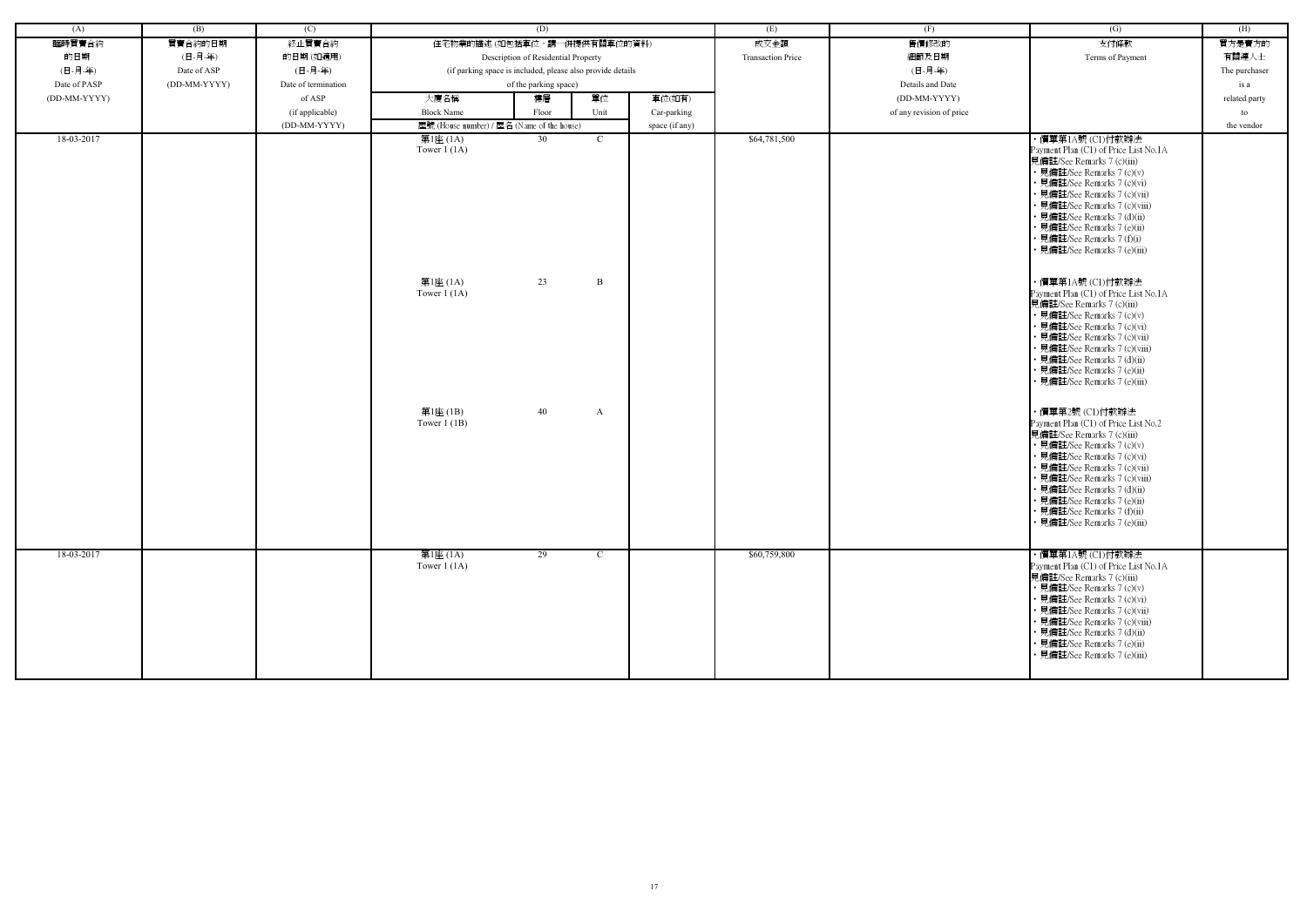| (A)          | (B)          | (C)                 |                                            | (D)                                                        |               |                | (E)                      | (F)                      | (G)                                                                                                                                                                                                                                                                                                                                                                                                                                                                                                                                                                                                                                                   | (H)           |
|--------------|--------------|---------------------|--------------------------------------------|------------------------------------------------------------|---------------|----------------|--------------------------|--------------------------|-------------------------------------------------------------------------------------------------------------------------------------------------------------------------------------------------------------------------------------------------------------------------------------------------------------------------------------------------------------------------------------------------------------------------------------------------------------------------------------------------------------------------------------------------------------------------------------------------------------------------------------------------------|---------------|
| 臨時買賣合約       | 買賣合約的日期      | 終止買賣合約              | 住宅物業的描述 (如包括車位,請一併提供有關車位的資料)               |                                                            |               |                | 成交金額                     | 售價修改的                    | 支付條款                                                                                                                                                                                                                                                                                                                                                                                                                                                                                                                                                                                                                                                  | 買方是賣方的        |
| 的日期          | (日-月-年)      | 的日期(如適用)            |                                            | Description of Residential Property                        |               |                | <b>Transaction Price</b> | 細節及日期                    | Terms of Payment                                                                                                                                                                                                                                                                                                                                                                                                                                                                                                                                                                                                                                      | 有關連人士         |
| (日-月-年)      | Date of ASP  | (日-月-年)             |                                            | (if parking space is included, please also provide details |               |                |                          | (日-月-年)                  |                                                                                                                                                                                                                                                                                                                                                                                                                                                                                                                                                                                                                                                       | The purchaser |
| Date of PASP | (DD-MM-YYYY) | Date of termination |                                            | of the parking space)                                      |               |                |                          | Details and Date         |                                                                                                                                                                                                                                                                                                                                                                                                                                                                                                                                                                                                                                                       | is a          |
| (DD-MM-YYYY) |              | of ASP              | 大廈名稱                                       | 樓層                                                         | 單位            | 車位(如有)         |                          | (DD-MM-YYYY)             |                                                                                                                                                                                                                                                                                                                                                                                                                                                                                                                                                                                                                                                       | related party |
|              |              | (if applicable)     | <b>Block Name</b>                          | Floor                                                      | Unit          | Car-parking    |                          | of any revision of price |                                                                                                                                                                                                                                                                                                                                                                                                                                                                                                                                                                                                                                                       | to            |
|              |              | (DD-MM-YYYY)        | 屋號 (House number) / 屋名 (Name of the house) |                                                            |               | space (if any) |                          |                          |                                                                                                                                                                                                                                                                                                                                                                                                                                                                                                                                                                                                                                                       | the vendor    |
| 同上           | 同上           | 同上                  | 第1座 (1A)                                   | 26                                                         | $\mathcal{C}$ |                | 同上                       | 同上                       | ・價單第1A號 (C1)付款辦法                                                                                                                                                                                                                                                                                                                                                                                                                                                                                                                                                                                                                                      | 同上            |
| Ditto        | Ditto        | Ditto               | Tower $1(1A)$<br>第1座(1B)<br>Tower $1$ (1B) | 35                                                         | G             |                | Ditto                    | Ditto                    | Payment Plan (C1) of Price List No.1A<br>見備註/See Remarks 7 (c)(iii)<br>• 見備註/See Remarks 7 (c)(v)<br>• 見備註/See Remarks 7 (c)(vi)<br>· 見備註/See Remarks 7 (c)(vii)<br>• 見備註/See Remarks 7 (c)(viii)<br>• 見備註/See Remarks 7 (d)(ii)<br>• 見備註/See Remarks 7 (e)(ii)<br>• 見備註/See Remarks 7 (e)(iii)<br>・價單第1A號 (C1)付款辦法<br>Payment Plan (C1) of Price List No.1A<br>見備註/See Remarks 7 (c)(iii)<br>• 見備註/See Remarks 7 (c)(v)<br>• 見備註/See Remarks 7 (c)(vi)<br>• 見備註/See Remarks 7 (c)(vii)<br>• 見備註/See Remarks 7 (c)(viii)<br>• 見備註/See Remarks 7 (d)(ii)<br>• 見備註/See Remarks 7 (e)(ii)<br>• 見備註/See Remarks 7 (f)(ii)<br>• 見備註/See Remarks 7 (e)(iii) | Ditto         |
| 18-03-2017   |              |                     | 第1座 (1A)<br>Tower $1(1A)$                  | 28                                                         | $\mathcal{C}$ |                | \$33,129,300             |                          | ・價單第1A號 (B1)付款辦法<br>Payment Plan (B1) of Price List No.1A<br>見備註/See Remarks 7 (c)(ii)<br>• 見備註/See Remarks 7 (d)(i)<br>• 見備註/See Remarks 7 (c)(vi)<br>• 見備註/See Remarks 7 (c)(vii)<br>• 見備註/See Remarks 7 (e)(i)<br>• 見備註/See Remarks 7 (d)(ii)<br>• 見備註/See Remarks 7 (e)(ii)<br>• 見備註/See Remarks 7 (e)(iii)                                                                                                                                                                                                                                                                                                                                       |               |
| 18-03-2017   |              |                     | 第1座 (1A)<br>Tower $1(1A)$                  | $\overline{23}$                                            | $\mathcal{C}$ |                | \$52,908,900             |                          | ・價單第1A號 (C1)付款辦法<br>Payment Plan (C1) of Price List No.1A<br>見備註/See Remarks 7 (c)(iii)<br>• 見備註/See Remarks 7 (c)(v)<br>• 見備註/See Remarks 7 (c)(vi)<br>• 見備註/See Remarks 7 (c)(vii)<br>• 見備註/See Remarks 7 (c)(viii)<br>• 見備註/See Remarks 7 (d)(ii)<br>• 見備註/See Remarks 7 (e)(ii)<br>• 見備註/See Remarks 7 (e)(iii)                                                                                                                                                                                                                                                                                                                                   |               |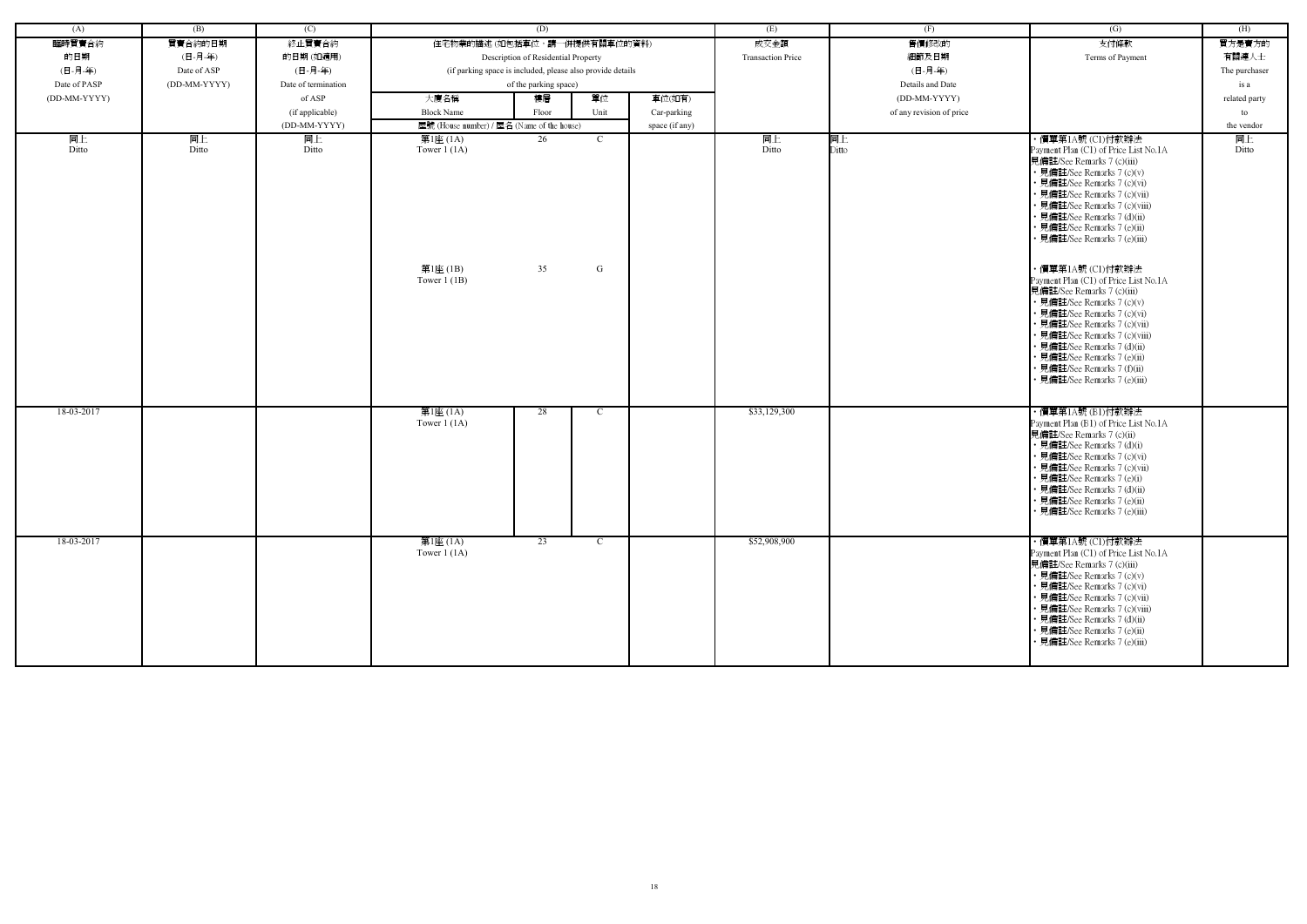| (A)          | (B)          | (C)                 |                                                        | (D)                                                        |                    |                | (E)                      | (F)                      | (G)                                                                                                                                                                                                                                                                                                                                                                                                                                                                                                                                                                                                                                                                       | (H)           |
|--------------|--------------|---------------------|--------------------------------------------------------|------------------------------------------------------------|--------------------|----------------|--------------------------|--------------------------|---------------------------------------------------------------------------------------------------------------------------------------------------------------------------------------------------------------------------------------------------------------------------------------------------------------------------------------------------------------------------------------------------------------------------------------------------------------------------------------------------------------------------------------------------------------------------------------------------------------------------------------------------------------------------|---------------|
| 臨時買賣合約       | 買賣合約的日期      | 終止買賣合約              |                                                        | 住宅物業的描述 (如包括車位,請一併提供有關車位的資料)                               |                    |                | 成交金額                     | 售價修改的                    | 支付條款                                                                                                                                                                                                                                                                                                                                                                                                                                                                                                                                                                                                                                                                      | 買方是賣方的        |
| 的日期          | (日-月-年)      | 的日期(如適用)            |                                                        | Description of Residential Property                        |                    |                | <b>Transaction Price</b> | 細節及日期                    | Terms of Payment                                                                                                                                                                                                                                                                                                                                                                                                                                                                                                                                                                                                                                                          | 有關連人士         |
| (日-月-年)      | Date of ASP  | (日-月-年)             |                                                        | (if parking space is included, please also provide details |                    |                |                          | (日-月-年)                  |                                                                                                                                                                                                                                                                                                                                                                                                                                                                                                                                                                                                                                                                           | The purchaser |
| Date of PASP | (DD-MM-YYYY) | Date of termination |                                                        | of the parking space)                                      |                    |                |                          | Details and Date         |                                                                                                                                                                                                                                                                                                                                                                                                                                                                                                                                                                                                                                                                           | is a          |
| (DD-MM-YYYY) |              | of ASP              | 大廈名稱                                                   | 樓層                                                         | 單位                 | 車位(如有)         |                          | (DD-MM-YYYY)             |                                                                                                                                                                                                                                                                                                                                                                                                                                                                                                                                                                                                                                                                           | related party |
|              |              |                     | <b>Block Name</b>                                      | Floor                                                      | Unit               |                |                          | of any revision of price |                                                                                                                                                                                                                                                                                                                                                                                                                                                                                                                                                                                                                                                                           |               |
|              |              | (if applicable)     |                                                        |                                                            |                    | Car-parking    |                          |                          |                                                                                                                                                                                                                                                                                                                                                                                                                                                                                                                                                                                                                                                                           | to            |
|              |              | (DD-MM-YYYY)        | 屋號 (House number) / 屋名 (Name of the house)             | 21                                                         | $\mathcal{C}$      | space (if any) |                          |                          | ・價單第1A號 (C1)付款辦法                                                                                                                                                                                                                                                                                                                                                                                                                                                                                                                                                                                                                                                          | the vendor    |
| 同上<br>Ditto  | 同上<br>Ditto  | 同上<br>Ditto         | 第1座 (1A)<br>Tower $1(1A)$                              |                                                            |                    |                | 同上<br>Ditto              | 同上<br>Ditto              | Payment Plan (C1) of Price List No.1A<br>見備註/See Remarks 7 (c)(iii)<br>• 見備註/See Remarks 7 (c)(v)<br>• 見備註/See Remarks 7 (c)(vi)<br>• 見備註/See Remarks 7 (c)(vii)<br>· 見備註/See Remarks 7 (c)(viii)<br>• 見備註/See Remarks 7 (d)(ii)<br>• 見備註/See Remarks 7 (e)(ii)<br>見備註/See Remarks 7 (e)(iii)                                                                                                                                                                                                                                                                                                                                                                             | 同上<br>Ditto   |
| 18-03-2017   |              |                     | 第1座 (1A)<br>Tower $1(1A)$<br>第1座(1B)<br>Tower $1$ (1B) | 22<br>15                                                   | $\mathcal{C}$<br>B |                | \$34,539,800             |                          | ・價單第1A號 (C1)付款辦法<br>Payment Plan (C1) of Price List No.1A<br>見備註/See Remarks 7 (c)(iii)<br>• 見備註/See Remarks 7 (c)(v)<br>• 見備註/See Remarks 7 (c)(vi)<br>• 見備註/See Remarks 7 (c)(vii)<br>• 見備註/See Remarks 7 (c)(viii)<br>• 見備註/See Remarks 7 (d)(ii)<br>• 見備註/See Remarks 7 (e)(ii)<br>• 見備註/See Remarks 7 (e)(iii)<br>・價單第1A號 (C1)付款辦法<br>Payment Plan (C1) of Price List No.1A<br>見備註/See Remarks 7 (c)(iii)<br>• 見備註/See Remarks 7 (c)(v)<br>• 見備註/See Remarks 7 (c)(vi)<br>• 見備註/See Remarks 7 (c)(vii)<br>• 見備註/See Remarks 7 (c)(viii)<br>• 見備註/See Remarks 7 (d)(ii)<br>• 見備註/See Remarks 7 (e)(ii)<br>• 見備註/See Remarks 7 (f)(ii)<br>• 見備註/See Remarks 7 (e)(iii) |               |
| 18-03-2017   |              |                     | 第1座 (1A)<br>Tower $1(1A)$                              | 19                                                         | $\mathcal{C}$      |                | \$56,949,900             |                          | ・價單第1A號 (C1)付款辦法<br>Payment Plan (C1) of Price List No.1A<br>見備註/See Remarks 7 (c)(iii)<br>• 見備註/See Remarks 7 (c)(v)<br>• 見備註/See Remarks 7 (c)(vi)<br>• 見備註/See Remarks 7 (c)(vii)<br>• 見備註/See Remarks 7 (c)(viii)<br>• 見備註/See Remarks 7 (d)(ii)<br>• 見備註/See Remarks 7 (e)(ii)<br>• 見備註/See Remarks 7 (e)(iii)                                                                                                                                                                                                                                                                                                                                                       |               |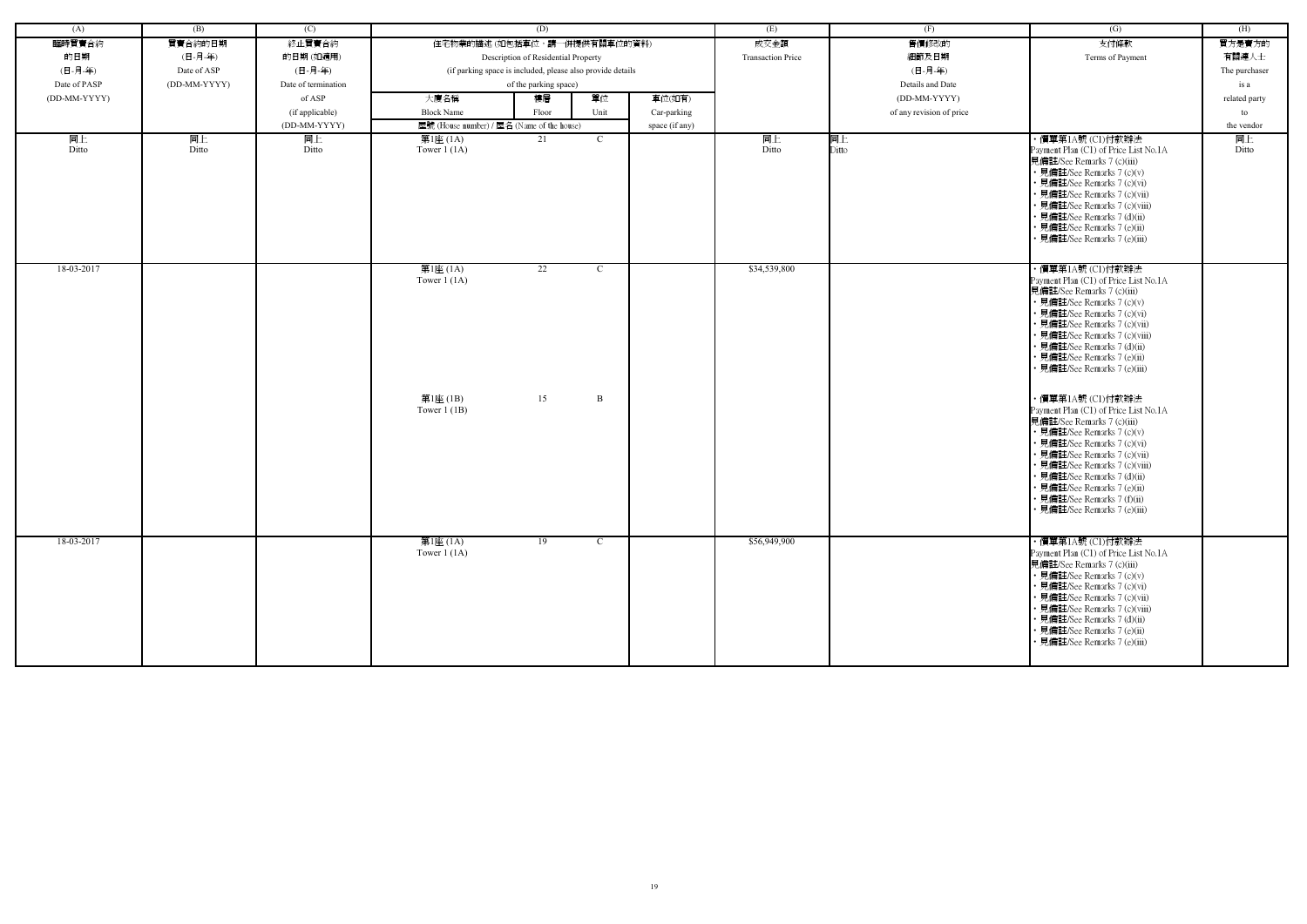| (A)          | (B)          | (C)                 |                                            | (D)                                                        |               |                | (E)                      | (F)                      | (G)                                                                                                                                                                                                                                                                                                                                              | (H)              |
|--------------|--------------|---------------------|--------------------------------------------|------------------------------------------------------------|---------------|----------------|--------------------------|--------------------------|--------------------------------------------------------------------------------------------------------------------------------------------------------------------------------------------------------------------------------------------------------------------------------------------------------------------------------------------------|------------------|
| 臨時買賣合約       | 買賣合約的日期      | 終止買賣合約              | 住宅物業的描述(如包括車位,請一併提供有關車位的資料)                |                                                            |               |                | 成交金額                     | 售價修改的                    | 支付條款                                                                                                                                                                                                                                                                                                                                             | 買方是賣方的           |
| 的日期          | (日-月-年)      | 的日期(如適用)            |                                            | Description of Residential Property                        |               |                | <b>Transaction Price</b> | 細節及日期                    | Terms of Payment                                                                                                                                                                                                                                                                                                                                 | 有關連人士            |
| (日-月-年)      | Date of ASP  | (日-月-年)             |                                            | (if parking space is included, please also provide details |               |                |                          | (日-月-年)                  |                                                                                                                                                                                                                                                                                                                                                  | The purchaser    |
| Date of PASP | (DD-MM-YYYY) | Date of termination |                                            | of the parking space)                                      |               |                |                          | Details and Date         |                                                                                                                                                                                                                                                                                                                                                  | is a             |
| (DD-MM-YYYY) |              | of ASP              | 大廈名稱                                       | 樓層                                                         | 單位            | 車位(如有)         |                          | (DD-MM-YYYY)             |                                                                                                                                                                                                                                                                                                                                                  | related party    |
|              |              | (if applicable)     | <b>Block Name</b>                          | Floor                                                      | Unit          | Car-parking    |                          | of any revision of price |                                                                                                                                                                                                                                                                                                                                                  |                  |
|              |              | (DD-MM-YYYY)        | 屋號 (House number) / 屋名 (Name of the house) |                                                            |               |                |                          |                          |                                                                                                                                                                                                                                                                                                                                                  | to<br>the vendor |
| 同上           | 同上           | 同上                  | 第1座 (1A)                                   | 20                                                         | B             | space (if any) | 同上                       | 同上                       | ・價單第1A號 (C1)付款辦法                                                                                                                                                                                                                                                                                                                                 | 同上               |
| Ditto        | Ditto        | Ditto               | Tower $1(1A)$                              |                                                            |               |                | Ditto                    | Ditto                    | Payment Plan (C1) of Price List No.1A<br>見備註/See Remarks 7 (c)(iii)<br>• 見備註/See Remarks 7 (c)(v)<br>• 見備註/See Remarks 7 (c)(vi)<br>• 見備註/See Remarks 7 (c)(vii)<br>· 見備註/See Remarks 7 (c)(viii)<br>• 見備註/See Remarks 7 (d)(ii)<br>• 見備註/See Remarks 7 (e)(ii)<br>· 見備註/See Remarks 7 (e)(iii)                                                  | Ditto            |
|              |              |                     | 第1座 (1B)<br>Tower $1$ (1B)                 | 22                                                         | $\mathcal{C}$ |                |                          |                          | ·價單第2號 (C1)付款辦法<br>Payment Plan (C1) of Price List No.2<br>見備註/See Remarks 7 (c)(iii)<br>• 見備註/See Remarks 7 (c)(v)<br>• 見備註/See Remarks 7 (c)(vi)<br>· 見備註/See Remarks 7 (c)(vii)<br>· 見備註/See Remarks 7 (c)(viii)<br>• 見備註/See Remarks 7 (d)(ii)<br>· 見備註/See Remarks 7 (e)(ii)<br>· 見備註/See Remarks 7 (f)(ii)<br>· 見備註/See Remarks 7 (e)(iii) |                  |
| 18-03-2017   |              |                     | 第1座 (1A)<br>Tower $1(1A)$                  | 18                                                         | C             |                | \$25,999,700             |                          | ・價單第1A號 (A1)付款辦法<br>Payment Plan (A1) of Price List No.1A<br>見備註/See Remarks 7 (c)(i)<br>• 見備註/See Remarks 7 (c)(v)<br>• 見備註/See Remarks 7 (c)(vi)<br>· 見備註/See Remarks 7 (c)(vii)<br>• 見備註/See Remarks 7 (d)(ii)<br>· 見備註/See Remarks 7 (e)(ii)<br>· 見備註/See Remarks 7 (e)(iii)                                                                 |                  |
| 18-03-2017   |              |                     | 第1座 (1A)<br>Tower $1(1A)$                  | 17                                                         | C             |                | \$50,183,900             |                          | ・價單第1A號 (C1)付款辦法<br>Payment Plan (C1) of Price List No.1A<br>見備註/See Remarks 7 (c)(iii)<br>• 見備註/See Remarks 7 (c)(v)<br>• 見備註/See Remarks 7 (c)(vi)<br>· 見備註/See Remarks 7 (c)(vii)<br>• 見備註/See Remarks 7 (c)(viii)<br>• 見備註/See Remarks 7 (d)(ii)<br>• 見備註/See Remarks 7 (e)(ii)<br>• 見備註/See Remarks 7 (e)(iii)                              |                  |
|              |              |                     | 第1座 (1A)<br>Tower $1(1A)$                  | 16                                                         | $\mathbf{C}$  |                |                          |                          | ・價單第1A號 (C1)付款辦法<br>Payment Plan (C1) of Price List No.1A<br>見備註/See Remarks 7 (c)(iii)<br>• 見備註/See Remarks 7 (c)(v)<br>• 見備註/See Remarks 7 (c)(vi)<br>• 見備註/See Remarks 7 (c)(vii)<br>• 見備註/See Remarks 7 (c)(viii)<br>• 見備註/See Remarks 7 (d)(ii)<br>• 見備註/See Remarks 7 (e)(ii)<br>• 見備註/See Remarks 7 (e)(iii)                              |                  |

| (G)                                                                                                                                                                                                                                                                                                                                                                                                                                           | (H)              |
|-----------------------------------------------------------------------------------------------------------------------------------------------------------------------------------------------------------------------------------------------------------------------------------------------------------------------------------------------------------------------------------------------------------------------------------------------|------------------|
| 支付條款                                                                                                                                                                                                                                                                                                                                                                                                                                          | 買方是賣方的           |
| Terms of Payment                                                                                                                                                                                                                                                                                                                                                                                                                              | 有關連人士            |
|                                                                                                                                                                                                                                                                                                                                                                                                                                               | The purchaser    |
|                                                                                                                                                                                                                                                                                                                                                                                                                                               | is a             |
|                                                                                                                                                                                                                                                                                                                                                                                                                                               | related party    |
|                                                                                                                                                                                                                                                                                                                                                                                                                                               | to<br>the vendor |
| ・價單第1A號 (C1)付款辦法                                                                                                                                                                                                                                                                                                                                                                                                                              | 同上               |
| Payment Plan (C1) of Price List No.1A<br>見備註/See Remarks 7 (c)(iii)<br>• 見備註/See Remarks 7 (c)(v)<br>• 見備註/See Remarks 7 (c)(vi)<br>• 見備註/See Remarks 7 (c)(vii)<br>• 見備註/See Remarks 7 (c)(viii)<br>• 見備註/See Remarks 7 (d)(ii)<br>• 見備註/See Remarks 7 (e)(ii)                                                                                                                                                                               | Ditto            |
| • 見備註/See Remarks 7 (e)(iii)<br>・價單第2號 (C1)付款辦法<br>Payment Plan (C1) of Price List No.2<br>見備註/See Remarks 7 (c)(iii)<br>• 見備註/See Remarks 7 (c)(v)<br>• 見備註/See Remarks 7 (c)(vi)<br>• 見備註/See Remarks 7 (c)(vii)<br>• 見備註/See Remarks 7 (c)(viii)<br>• 見備註/See Remarks 7 (d)(ii)<br>• 見備註/See Remarks 7 (e)(ii)<br>• 見備註/See Remarks 7 (f)(ii)<br>• 見備註/See Remarks 7 (e)(iii)<br>・價單第1A號 (A1)付款辦法<br>Payment Plan (A1) of Price List No.1A |                  |
| 見備註/See Remarks 7 (c)(i)<br>• 見備註/See Remarks 7 (c)(v)<br>• 見備註/See Remarks 7 (c)(vi)<br>• 見備註/See Remarks 7 (c)(vii)<br>• 見備註/See Remarks 7 (d)(ii)<br>• 見備註/See Remarks 7 (e)(ii)<br>• 見備註/See Remarks 7 (e)(iii)                                                                                                                                                                                                                           |                  |
| ・價單第1A號 (C1)付款辦法<br>Payment Plan (C1) of Price List No.1A<br>見備註/See Remarks 7 (c)(iii)<br>• 見備註/See Remarks 7 (c)(v)<br>• 見備註/See Remarks 7 (c)(vi)<br>• 見備註/See Remarks 7 (c)(vii)<br>• 見備註/See Remarks 7 (c)(viii)<br>• 見備註/See Remarks 7 (d)(ii)<br>• 見備註/See Remarks 7 (e)(ii)<br>• 見備註/See Remarks 7 (e)(iii)                                                                                                                           |                  |
| ・價單第1A號 (C1)付款辦法<br>Payment Plan (C1) of Price List No.1A<br>見備註/See Remarks 7 (c)(iii)<br>• 見備註/See Remarks 7 (c)(v)<br>• 見備註/See Remarks 7 (c)(vi)<br>• 見備註/See Remarks 7 (c)(vii)<br>• 見備註/See Remarks 7 (c)(viii)<br>• 見備註/See Remarks 7 (d)(ii)<br>• 見備註/See Remarks 7 (e)(ii)<br>• 見備註/See Remarks 7 (e)(iii)                                                                                                                           |                  |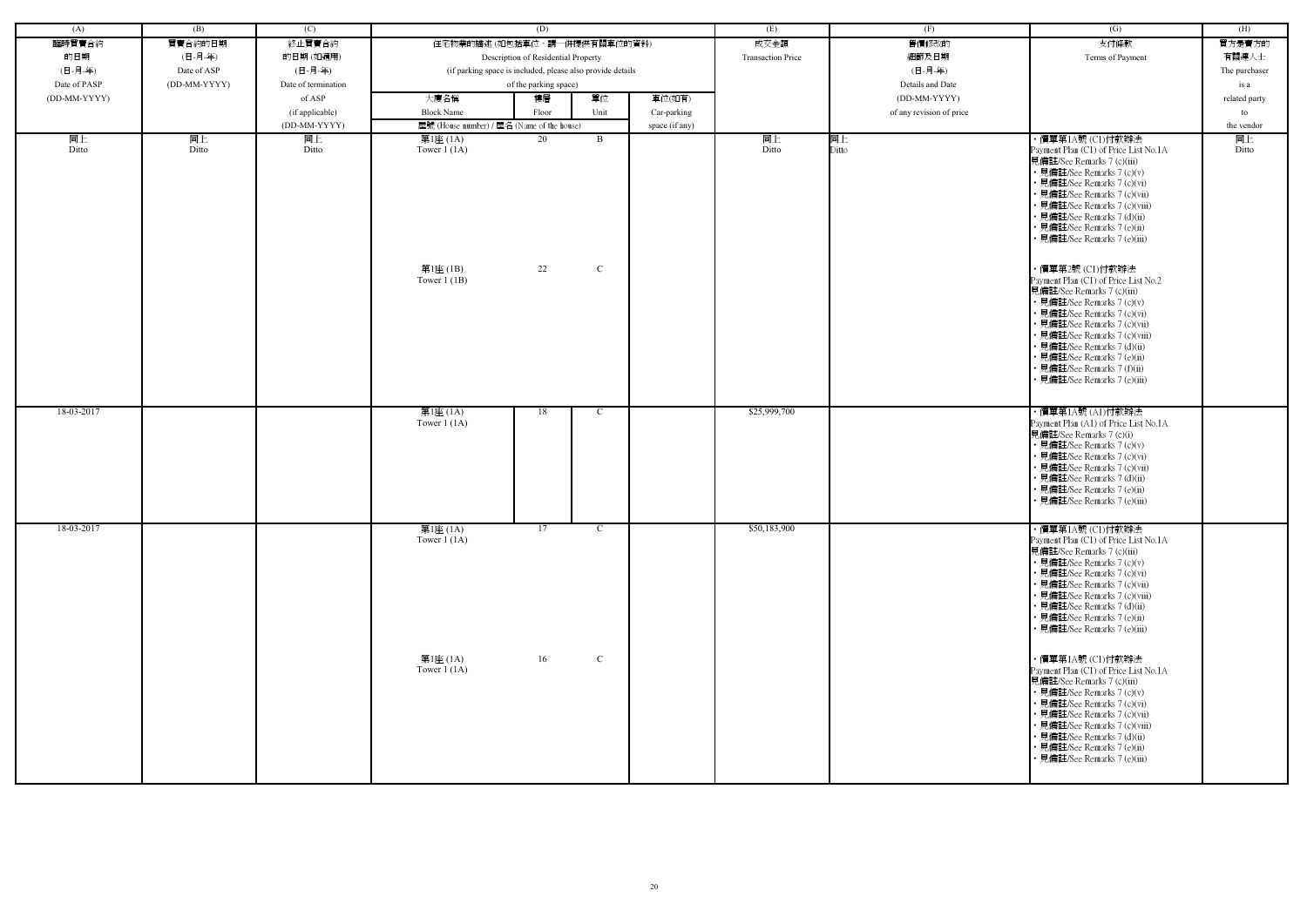| (A)          | (B)          | (C)                 |                                                            | (D)                                 |               |                | (E)                      | (F)                      | (G)                                                                                                                                                                                                                                                                                                                                              | (H)           |
|--------------|--------------|---------------------|------------------------------------------------------------|-------------------------------------|---------------|----------------|--------------------------|--------------------------|--------------------------------------------------------------------------------------------------------------------------------------------------------------------------------------------------------------------------------------------------------------------------------------------------------------------------------------------------|---------------|
| 臨時買賣合約       | 買賣合約的日期      | 終止買賣合約              | 住宅物業的描述 (如包括車位,請一併提供有關車位的資料)                               |                                     |               |                | 成交金額                     | 售價修改的                    | 支付條款                                                                                                                                                                                                                                                                                                                                             | 買方是賣方的        |
| 的日期          | (日-月-年)      | 的日期(如適用)            |                                                            | Description of Residential Property |               |                | <b>Transaction Price</b> | 細節及日期                    | Terms of Payment                                                                                                                                                                                                                                                                                                                                 | 有關連人士         |
| (日-月-年)      | Date of ASP  | (日-月-年)             | (if parking space is included, please also provide details |                                     |               |                |                          | (日-月-年)                  |                                                                                                                                                                                                                                                                                                                                                  | The purchaser |
| Date of PASP | (DD-MM-YYYY) | Date of termination |                                                            | of the parking space)               |               |                |                          | Details and Date         |                                                                                                                                                                                                                                                                                                                                                  | is a          |
| (DD-MM-YYYY) |              | of ASP              | 大廈名稱                                                       | 樓層                                  | 單位            | 車位(如有)         |                          | (DD-MM-YYYY)             |                                                                                                                                                                                                                                                                                                                                                  | related party |
|              |              |                     | <b>Block Name</b>                                          |                                     | Unit          |                |                          |                          |                                                                                                                                                                                                                                                                                                                                                  |               |
|              |              | (if applicable)     |                                                            | Floor                               |               | Car-parking    |                          | of any revision of price |                                                                                                                                                                                                                                                                                                                                                  | to            |
| 18-03-2017   |              | (DD-MM-YYYY)        | 屋號 (House number) / 屋名 (Name of the house)                 |                                     |               | space (if any) |                          |                          |                                                                                                                                                                                                                                                                                                                                                  | the vendor    |
|              |              |                     | 第1座 (1A)<br>Tower $1(1A)$                                  | 15                                  | $\mathcal{C}$ |                | \$26,360,500             |                          | ・價單第1A號 (D1)付款辦法<br>Payment Plan (D1) of Price List No.1A<br>見備註/See Remarks 7 (c)(iv)<br>• 見備註/See Remarks 7 (c)(v)<br>• 見備註/See Remarks 7 (c)(vi)<br>• 見備註/See Remarks 7 (c)(vii)<br>• 見備註/See Remarks 7 (e)(i)<br>• 見備註/See Remarks 7 (c)(viii)<br>• 見備註/See Remarks 7 (d)(ii)<br>• 見備註/See Remarks 7 (e)(ii)<br>• 見備註/See Remarks 7 (e)(iii) |               |
| 18-03-2017   |              |                     | 第1座 (1A)<br>Tower $1(1A)$                                  | 12                                  | C             |                | \$52,445,900             |                          | ・價單第1A號 (C1)付款辦法<br>Payment Plan (C1) of Price List No.1A<br>見備註/See Remarks 7 (c)(iii)<br>• 見備註/See Remarks 7 (c)(v)<br>• 見備註/See Remarks 7 (d)(iii)<br>• 見備註/See Remarks 7 (c)(vii)<br>• 見備註/See Remarks 7 (c)(viii)<br>• 見備註/See Remarks 7 (e)(ii)<br>• 見備註/See Remarks 7 (e)(iii)                                                            |               |
|              |              |                     | 第1座 (1A)<br>Tower $1$ (1A)                                 | 12                                  | B             |                |                          |                          | ・價單第1A號 (C1)付款辦法<br>Payment Plan (C1) of Price List No.1A<br>見備註/See Remarks 7 (c)(iii)<br>• 見備註/See Remarks 7 (c)(v)<br>• 見備註/See Remarks 7 (d)(iii)<br>• 見備註/See Remarks 7 (c)(vii)<br>• 見備註/See Remarks 7 (c)(viii)<br>• 見備註/See Remarks 7 (e)(ii)<br>• 見備註/See Remarks 7 (e)(iii)                                                            |               |
| 18-03-2017   |              |                     | 第1座 (1A)<br>Tower $1(1A)$                                  | 11                                  | $\mathbf{C}$  |                | \$25,888,200             |                          | ・價單第1A號 (D1)付款辦法<br>Payment Plan (D1) of Price List No.1A<br>見備註/See Remarks 7 (c)(iv)<br>• 見備註/See Remarks 7 (c)(v)<br>• 見備註/See Remarks 7 (c)(vi)<br>• 見備註/See Remarks 7 (c)(vii)<br>• 見備註/See Remarks 7 (e)(i)<br>• 見備註/See Remarks 7 (c)(viii)<br>• 見備註/See Remarks 7 (d)(ii)<br>• 見備註/See Remarks 7 (e)(ii)<br>• 見備註/See Remarks 7 (e)(iii) |               |
| 18-03-2017   |              |                     | 第1座 (1A)<br>Tower $1(1A)$                                  | 10                                  | $\mathcal{C}$ |                | \$48,021,700             |                          | ・價單第1A號 (C1)付款辦法<br>Payment Plan (C1) of Price List No.1A<br>見備註/See Remarks 7 (c)(iii)<br>• 見備註/See Remarks 7 (c)(v)<br>• 見備註/See Remarks 7 (c)(vi)<br>• 見備註/See Remarks 7 (c)(vii)<br>• 見備註/See Remarks 7 (c)(viii)<br>• 見備註/See Remarks 7 (d)(ii)<br>• 見備註/See Remarks 7 (e)(ii)<br>• 見備註/See Remarks 7 (e)(iii)                              |               |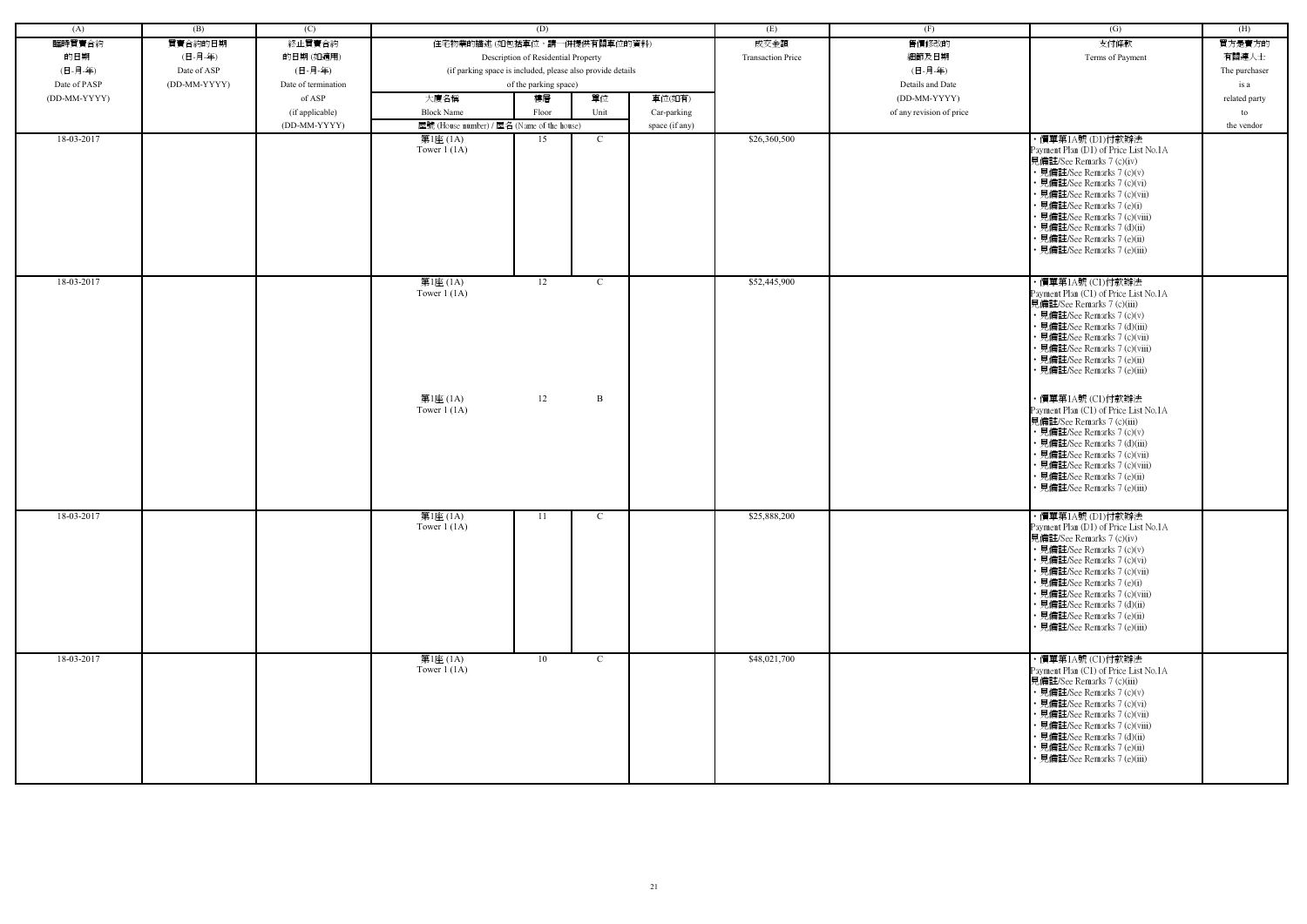| (A)          | (B)          | (C)                 |                                                        | (D)                                                        |                              |                | (E)                      | (F)                      | (G)                                                                                                                                                                                                                                                                                                                                                                                                                                                                                                                                                                                                                                        | (H)           |
|--------------|--------------|---------------------|--------------------------------------------------------|------------------------------------------------------------|------------------------------|----------------|--------------------------|--------------------------|--------------------------------------------------------------------------------------------------------------------------------------------------------------------------------------------------------------------------------------------------------------------------------------------------------------------------------------------------------------------------------------------------------------------------------------------------------------------------------------------------------------------------------------------------------------------------------------------------------------------------------------------|---------------|
| 臨時買賣合約       | 買賣合約的日期      | 終止買賣合約              |                                                        | 住宅物業的描述 (如包括車位,請一併提供有關車位的資料)                               |                              |                | 成交金額                     | 售價修改的                    | 支付條款                                                                                                                                                                                                                                                                                                                                                                                                                                                                                                                                                                                                                                       | 買方是賣方的        |
| 的日期          | (日-月-年)      | 的日期(如適用)            |                                                        | Description of Residential Property                        |                              |                | <b>Transaction Price</b> | 細節及日期                    | Terms of Payment                                                                                                                                                                                                                                                                                                                                                                                                                                                                                                                                                                                                                           | 有關連人士         |
| (日-月-年)      | Date of ASP  | (日-月-年)             |                                                        | (if parking space is included, please also provide details |                              |                |                          | (日-月-年)                  |                                                                                                                                                                                                                                                                                                                                                                                                                                                                                                                                                                                                                                            | The purchaser |
| Date of PASP | (DD-MM-YYYY) | Date of termination |                                                        | of the parking space)                                      |                              |                |                          | Details and Date         |                                                                                                                                                                                                                                                                                                                                                                                                                                                                                                                                                                                                                                            | is a          |
| (DD-MM-YYYY) |              | of ASP              | 大廈名稱                                                   | 樓層                                                         | 單位                           | 車位(如有)         |                          | (DD-MM-YYYY)             |                                                                                                                                                                                                                                                                                                                                                                                                                                                                                                                                                                                                                                            | related party |
|              |              | (if applicable)     | <b>Block Name</b>                                      | Floor                                                      | Unit                         | Car-parking    |                          | of any revision of price |                                                                                                                                                                                                                                                                                                                                                                                                                                                                                                                                                                                                                                            | to            |
|              |              | (DD-MM-YYYY)        | 屋號 (House number) / 屋名 (Name of the house)             |                                                            |                              | space (if any) |                          |                          |                                                                                                                                                                                                                                                                                                                                                                                                                                                                                                                                                                                                                                            | the vendor    |
| 同上<br>Ditto  | 同上<br>Ditto  | 同上<br>Ditto         | 第1座 (1A)<br>Tower $1(1A)$                              | 10                                                         | B                            |                | 同上<br>Ditto              | 同上<br>Ditto              | ・價單第1A號 (C1)付款辦法<br>Payment Plan (C1) of Price List No.1A<br>見備註/See Remarks 7 (c)(iii)<br>• 見備註/See Remarks 7 (c)(v)<br>• 見備註/See Remarks 7 (c)(vi)<br>• 見備註/See Remarks 7 (c)(vii)<br>• 見備註/See Remarks 7 (c)(viii)<br>• 見備註/See Remarks 7 (d)(ii)<br>• 見備註/See Remarks 7 (e)(ii)<br>見備註/See Remarks 7 (e)(iii)                                                                                                                                                                                                                                                                                                                          | 同上<br>Ditto   |
| 18-03-2017   |              |                     | 第1座 (1A)<br>Tower $1(1A)$<br>第1座 (1A)<br>Tower $1(1A)$ | 9<br>$7\overline{ }$                                       | $\mathcal{C}$<br>$\mathbf C$ |                | \$47,032,300             |                          | ・價單第1A號 (C1)付款辦法<br>Payment Plan (C1) of Price List No.1A<br>見備註/See Remarks 7 (c)(iii)<br>• 見備註/See Remarks 7 (c)(v)<br>• 見備註/See Remarks 7 (c)(vi)<br>· 見備註/See Remarks 7 (c)(vii)<br>• 見備註/See Remarks 7 (c)(viii)<br>• 見備註/See Remarks 7 (d)(ii)<br>• 見備註/See Remarks 7 (e)(ii)<br>• 見備註/See Remarks 7 (e)(iii)<br>・價單第1A號 (C1)付款辦法<br>Payment Plan (C1) of Price List No.1A<br>見備註/See Remarks 7 (c)(iii)<br>• 見備註/See Remarks 7 (c)(v)<br>• 見備註/See Remarks 7 (c)(vi)<br>• 見備註/See Remarks 7 (c)(vii)<br>• 見備註/See Remarks 7 (c)(viii)<br>• 見備註/See Remarks 7 (d)(ii)<br>• 見備註/See Remarks 7 (e)(ii)<br>· 見備註/See Remarks 7 (e)(iii) |               |
| 18-03-2017   |              |                     | 第1座 (1A)<br>Tower $1(1A)$                              | 8                                                          | $\mathbf{C}$                 |                | \$30,296,400             |                          | ・價單第1A號 (C1)付款辦法<br>Payment Plan (C1) of Price List No.1A<br>見備註/See Remarks 7 (c)(iii)<br>• 見備註/See Remarks 7 (c)(v)<br>• 見備註/See Remarks 7 (c)(vi)<br>• 見備註/See Remarks 7 (c)(vii)<br>• 見備註/See Remarks 7 (c)(viii)<br>• 見備註/See Remarks 7 (d)(ii)<br>• 見備註/See Remarks 7 (e)(ii)<br>• 見備註/See Remarks 7 (e)(iii)                                                                                                                                                                                                                                                                                                                        |               |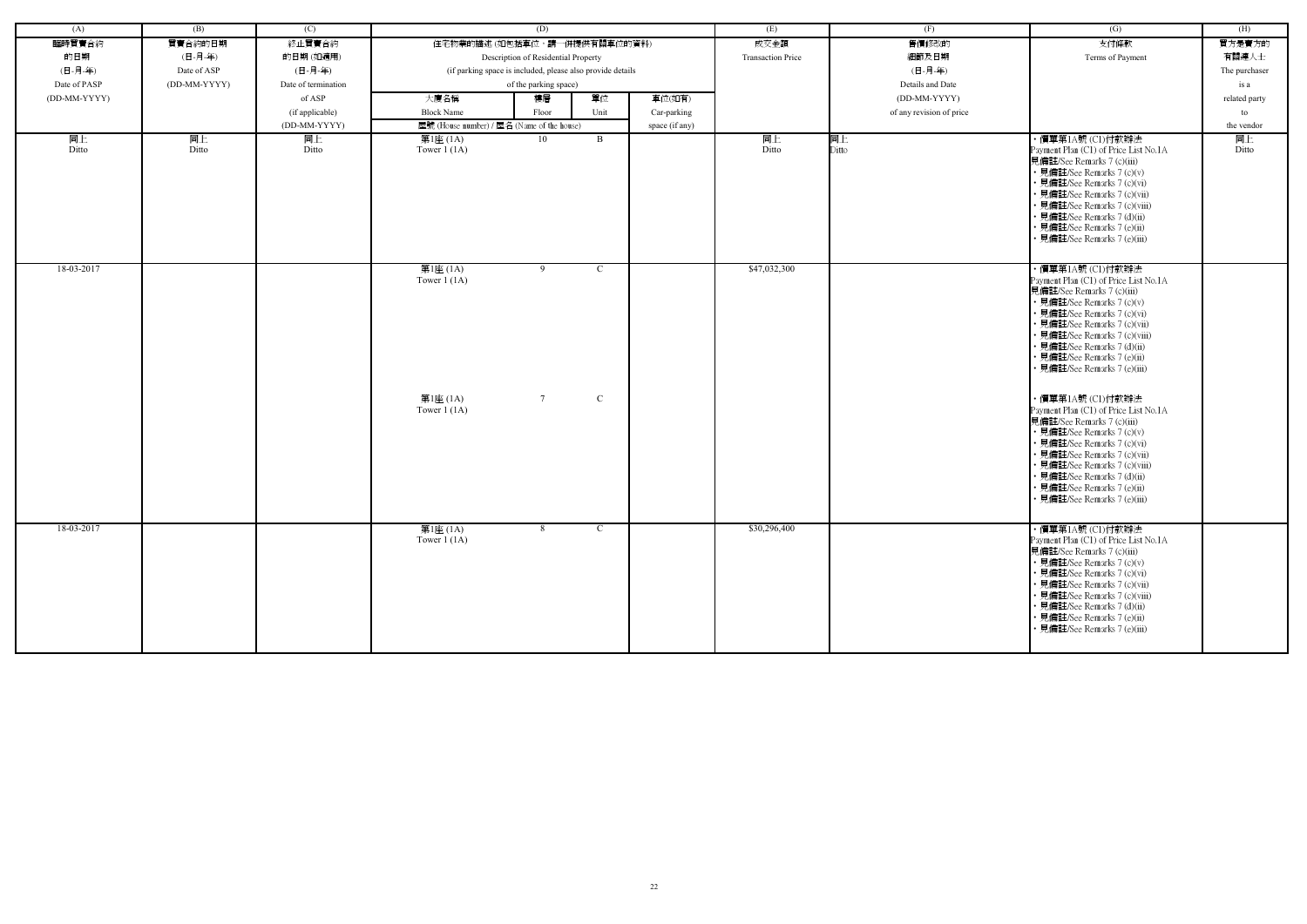| (A)          | (B)          | (C)                 |                                            | (D)                                                        |              |                | (E)                      | (F)                      | $\left( G\right)$                                                                                                                                                                                                                                                                                                             | (H)           |
|--------------|--------------|---------------------|--------------------------------------------|------------------------------------------------------------|--------------|----------------|--------------------------|--------------------------|-------------------------------------------------------------------------------------------------------------------------------------------------------------------------------------------------------------------------------------------------------------------------------------------------------------------------------|---------------|
| 臨時買賣合約       | 買賣合約的日期      | 終止買賣合約              | 住宅物業的描述 (如包括車位,請一併提供有關車位的資料)               |                                                            |              |                | 成交金額                     | 售價修改的                    | 支付條款                                                                                                                                                                                                                                                                                                                          | 買方是賣方的        |
| 的日期          | (日-月-年)      | 的日期(如適用)            |                                            | Description of Residential Property                        |              |                | <b>Transaction Price</b> | 細節及日期                    | Terms of Payment                                                                                                                                                                                                                                                                                                              | 有關連人士         |
| (日-月-年)      | Date of ASP  | (日-月-年)             |                                            | (if parking space is included, please also provide details |              |                |                          | (日-月-年)                  |                                                                                                                                                                                                                                                                                                                               | The purchaser |
| Date of PASP | (DD-MM-YYYY) | Date of termination |                                            | of the parking space)                                      |              |                |                          | Details and Date         |                                                                                                                                                                                                                                                                                                                               | is a          |
| (DD-MM-YYYY) |              | of ASP              | 大廈名稱                                       | 樓層                                                         | 單位           | 車位(如有)         |                          | (DD-MM-YYYY)             |                                                                                                                                                                                                                                                                                                                               | related party |
|              |              | (if applicable)     | <b>Block Name</b>                          | Floor                                                      | Unit         | Car-parking    |                          | of any revision of price |                                                                                                                                                                                                                                                                                                                               | to            |
|              |              | (DD-MM-YYYY)        | 屋號 (House number) / 屋名 (Name of the house) |                                                            |              |                |                          |                          |                                                                                                                                                                                                                                                                                                                               | the vendor    |
| 同上           | 同上           | 同上                  | 第1座 (1B)                                   | 12                                                         | $\mathbf{C}$ | space (if any) | 同上                       | 同上                       | ・價單第2號 (C1)付款辦法                                                                                                                                                                                                                                                                                                               | 同上            |
| Ditto        | Ditto        | Ditto               | Tower $1$ (1B)                             |                                                            |              |                | Ditto                    | Ditto                    | Payment Plan (C1) of Price List No.2<br>見備註/See Remarks 7 (c)(iii)<br>• 見備註/See Remarks 7 (c)(v)<br>· 見備註/See Remarks 7 (c)(vi)<br>· 見備註/See Remarks 7 (c)(vii)<br>• 見備註/See Remarks 7 (c)(viii)<br>· 見備註/See Remarks 7 (d)(ii)<br>· 見備註/See Remarks 7 (e)(ii)<br>• 見備註/See Remarks 7 (f)(ii)<br>· 見備註/See Remarks 7 (e)(iii) | Ditto         |
| 18-03-2017   |              |                     | 第1座 (1B)<br>Tower $1$ (1B)                 | 43                                                         | $\mathbf{A}$ |                | \$12,545,500             |                          | ・價單第2號 (A1)付款辦法<br>Payment Plan (A1) of Price List No.2<br>見備註/See Remarks 7 (c)(i)<br>• 見備註/See Remarks 7 (c)(v)<br>• 見備註/See Remarks 7 (c)(vi)<br>• 見備註/See Remarks 7 (c)(vii)<br>• 見備註/See Remarks 7 (d)(ii)<br>· 見備註/See Remarks 7 (e)(ii)<br>• 見備註/See Remarks 7 (f)(ii)<br>見備註/See Remarks 7 (e)(iii)                   |               |
| 18-03-2017   |              |                     | 第1座(1B)<br>Tower $1$ (1B)                  | 42                                                         | A            |                | \$22,229,100             |                          | ・價單第2號 (A1)付款辦法<br>Payment Plan (A1) of Price List No.2<br>見備註/See Remarks 7 (c)(i)<br>• 見備註/See Remarks 7 (c)(v)<br>• 見備註/See Remarks 7 (c)(vi)<br>• 見備註/See Remarks 7 (c)(vii)<br>• 見備註/See Remarks 7 (d)(ii)<br>· 見備註/See Remarks 7 (e)(ii)<br>• 見備註/See Remarks 7 (f)(ii)<br>• 見備註/See Remarks 7 (e)(iii)                 |               |
|              |              |                     | 第1座 (1B)<br>Tower $1$ (1B)                 | 36                                                         | H            |                |                          |                          | ・價單第2號 (A1)付款辦法<br>Payment Plan (A1) of Price List No.2<br>見備註/See Remarks 7 (c)(i)<br>• 見備註/See Remarks 7 (c)(v)<br>• 見備註/See Remarks 7 (c)(vi)<br>• 見備註/See Remarks 7 (c)(vii)<br>• 見備註/See Remarks 7 (d)(ii)<br>• 見備註/See Remarks 7 (e)(ii)<br>• 見備註/See Remarks 7 (f)(ii)<br>• 見備註/See Remarks 7 (e)(iii)                 |               |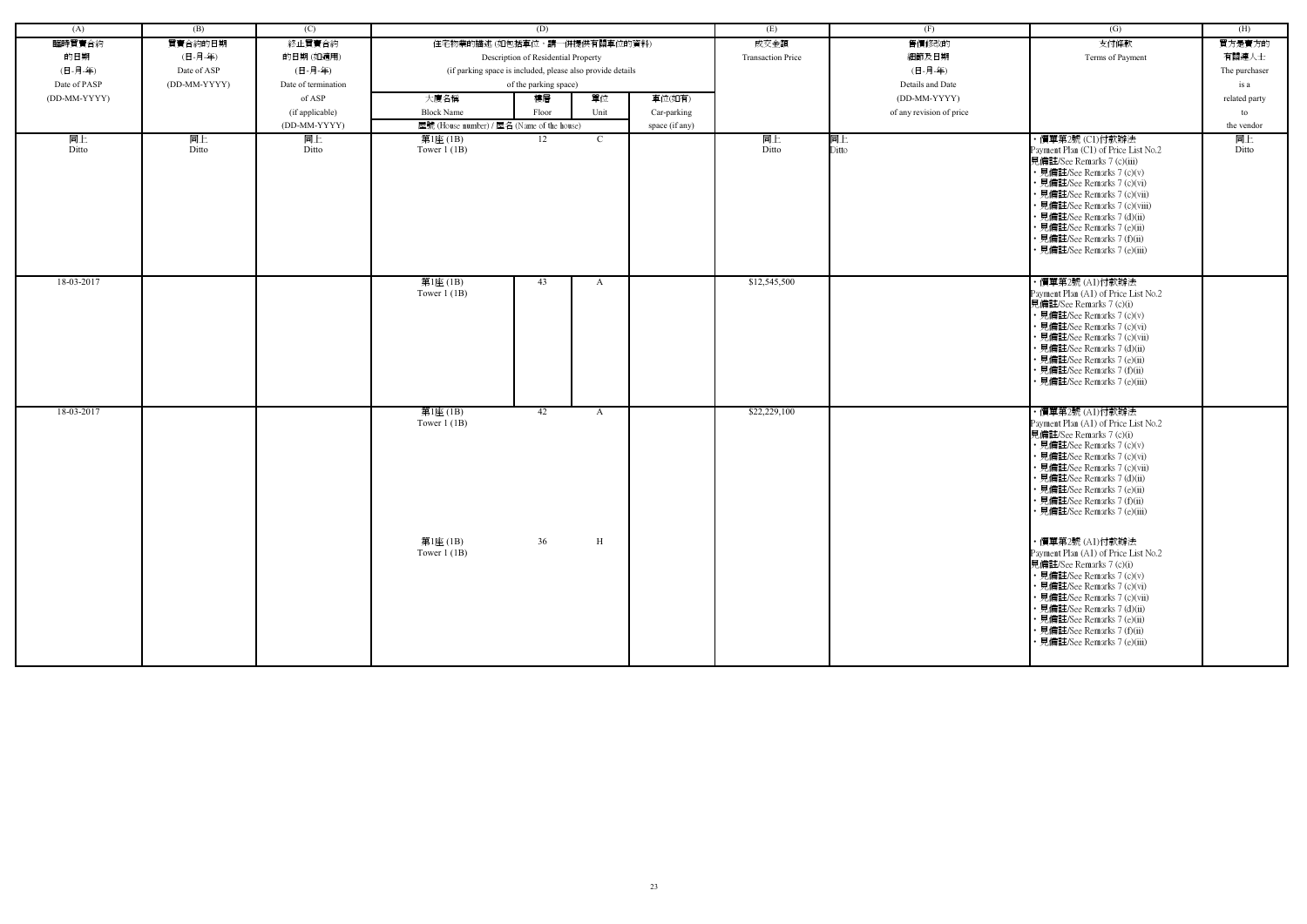| (A)          | (B)          | (C)                 |                                                            | (D)                                 |              |                | (E)                      | (F)                      | (G)                                                                                                                                                                                                                                                                                                                                            | (H)           |
|--------------|--------------|---------------------|------------------------------------------------------------|-------------------------------------|--------------|----------------|--------------------------|--------------------------|------------------------------------------------------------------------------------------------------------------------------------------------------------------------------------------------------------------------------------------------------------------------------------------------------------------------------------------------|---------------|
| 臨時買賣合約       | 買賣合約的日期      | 終止買賣合約              | 住宅物業的描述 (如包括車位,請一併提供有關車位的資料)                               |                                     |              |                | 成交金額                     | 售價修改的                    | 支付條款                                                                                                                                                                                                                                                                                                                                           | 買方是賣方的        |
| 的日期          | (日-月-年)      | 的日期(如適用)            |                                                            | Description of Residential Property |              |                | <b>Transaction Price</b> | 細節及日期                    | Terms of Payment                                                                                                                                                                                                                                                                                                                               | 有關連人士         |
| (日-月-年)      | Date of ASP  | (日-月-年)             | (if parking space is included, please also provide details |                                     |              |                |                          | (日-月-年)                  |                                                                                                                                                                                                                                                                                                                                                | The purchaser |
| Date of PASP | (DD-MM-YYYY) | Date of termination |                                                            | of the parking space)               |              |                |                          | Details and Date         |                                                                                                                                                                                                                                                                                                                                                | is a          |
| (DD-MM-YYYY) |              | of ASP              | 大廈名稱                                                       | 樓層                                  | 單位           | 車位(如有)         |                          | (DD-MM-YYYY)             |                                                                                                                                                                                                                                                                                                                                                | related party |
|              |              | (if applicable)     | <b>Block Name</b>                                          | Floor                               | Unit         | Car-parking    |                          | of any revision of price |                                                                                                                                                                                                                                                                                                                                                | to            |
|              |              | (DD-MM-YYYY)        | 屋號 (House number) / 屋名 (Name of the house)                 |                                     |              | space (if any) |                          |                          |                                                                                                                                                                                                                                                                                                                                                | the vendor    |
| 18-03-2017   |              |                     | 第1座 (1B)                                                   | 41                                  | $\mathbf{A}$ |                | \$13,958,500             |                          | ・價單第2號 (A1)付款辦法                                                                                                                                                                                                                                                                                                                                |               |
|              |              |                     | Tower $1(1B)$                                              |                                     |              |                |                          |                          | Payment Plan (A1) of Price List No.2<br>見備註/See Remarks 7 (c)(i)<br>• 見備註/See Remarks 7 (d)(i)<br>• 見備註/See Remarks 7 (c)(vi)<br>· 見備註/See Remarks 7 (c)(vii)<br>· 見備註/See Remarks 7 (d)(ii)                                                                                                                                                   |               |
|              |              |                     |                                                            |                                     |              |                |                          |                          | • 見備註/See Remarks 7 (e)(ii)<br>· 見備註/See Remarks 7 (f)(ii)<br>見備註/See Remarks 7 (e)(iii)                                                                                                                                                                                                                                                       |               |
| 18-03-2017   |              |                     | 第1座(1B)<br>Tower $1(1B)$                                   | 31                                  | A            |                | \$24,097,300             |                          | ・價單第1A號 (B1)付款辦法<br>Payment Plan (B1) of Price List No.1A<br>見備註/See Remarks 7 (c)(ii)<br>• 見備註/See Remarks 7 (c)(v)<br>· 見備註/See Remarks 7 (c)(vi)<br>· 見備註/See Remarks 7 (c)(vii)<br>• 見備註/See Remarks 7 (e)(i)<br>· 見備註/See Remarks 7 (d)(ii)<br>· 見備註/See Remarks 7 (e)(ii)<br>• 見備註/See Remarks 7 (f)(ii)<br>· 見備註/See Remarks 7 (e)(iii) |               |
|              |              |                     | 第1座(1B)<br>Tower $1$ (1B)                                  | 30                                  | $\mathbf{A}$ |                |                          |                          | ・價單第1A號 (B1)付款辦法<br>Payment Plan (B1) of Price List No.1A<br>見備註/See Remarks 7 (c)(ii)<br>• 見備註/See Remarks 7 (c)(v)<br>• 見備註/See Remarks 7 (c)(vi)<br>• 見備註/See Remarks 7 (c)(vii)<br>• 見備註/See Remarks 7 (e)(i)<br>· 見備註/See Remarks 7 (d)(ii)<br>• 見備註/See Remarks 7 (e)(ii)<br>• 見備註/See Remarks 7 (f)(ii)<br>• 見備註/See Remarks 7 (e)(iii) |               |
| 18-03-2017   |              |                     | 第1座 (1B)<br>Tower $1$ (1B)                                 | 25                                  | $\mathbf{A}$ |                | \$10,969,900             |                          | ・價單第1A號 (A1)付款辦法<br>Payment Plan (A1) of Price List No.1A<br>見備註/See Remarks 7 (c)(i)<br>• 見備註/See Remarks 7 (c)(v)<br>• 見備註/See Remarks 7 (c)(vi)<br>• 見備註/See Remarks 7 (c)(vii)<br>• 見備註/See Remarks 7 (d)(ii)<br>• 見備註/See Remarks 7 (e)(ii)<br>• 見備註/See Remarks 7 (f)(ii)<br>• 見備註/See Remarks 7 (e)(iii)                                |               |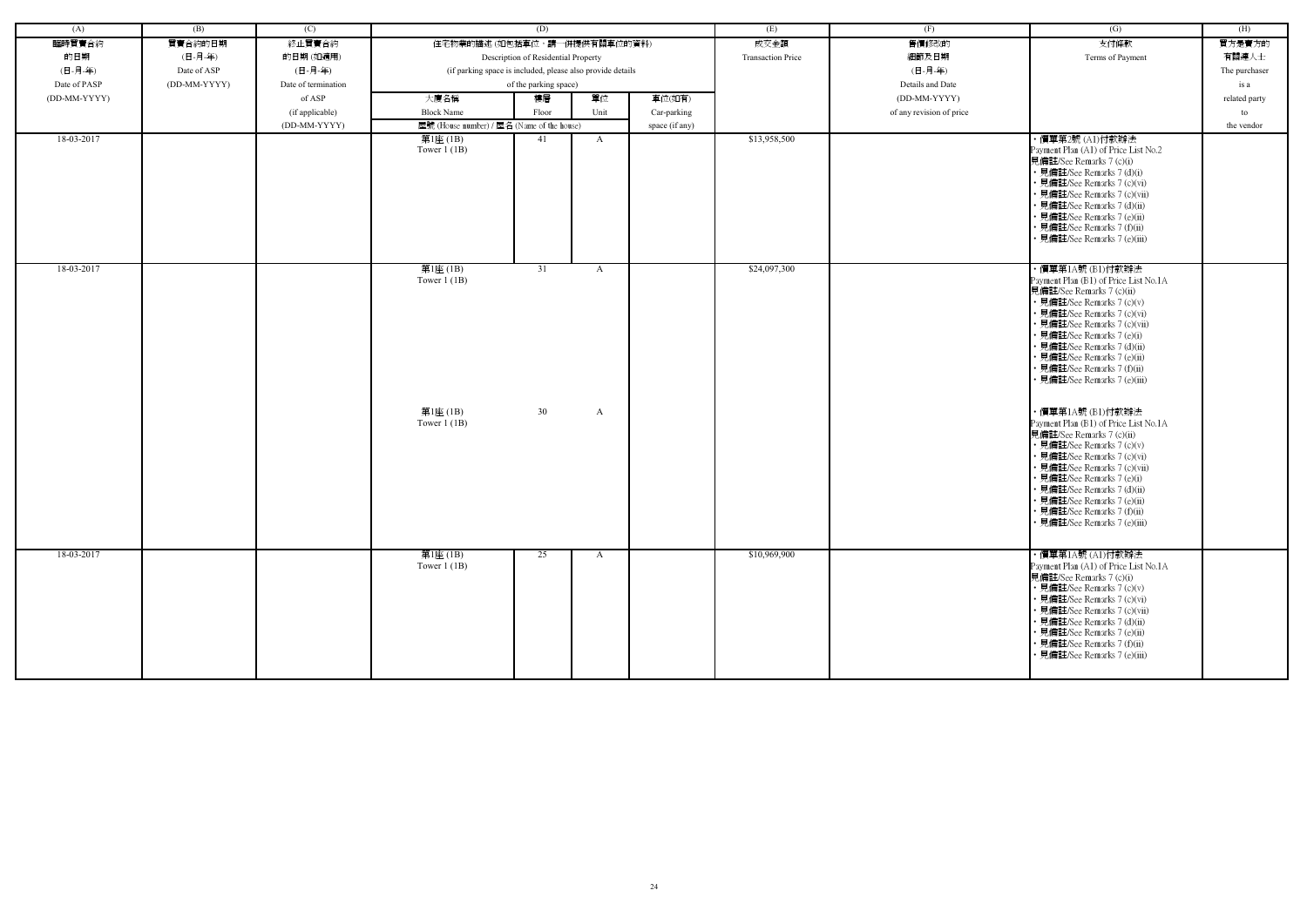| (A)          | (B)          | (C)                 |                                                            | (D)                                 |              |                | (E)                      | (F)                      | $\overline{(G)}$                                                                                                                                                                                                                                                                                                                              | (H)           |
|--------------|--------------|---------------------|------------------------------------------------------------|-------------------------------------|--------------|----------------|--------------------------|--------------------------|-----------------------------------------------------------------------------------------------------------------------------------------------------------------------------------------------------------------------------------------------------------------------------------------------------------------------------------------------|---------------|
| 臨時買賣合約       | 買賣合約的日期      | 終止買賣合約              | 住宅物業的描述 (如包括車位,請一併提供有關車位的資料)                               |                                     |              |                | 成交金額                     | 售價修改的                    | 支付條款                                                                                                                                                                                                                                                                                                                                          | 買方是賣方的        |
| 的日期          | (日-月-年)      | 的日期(如適用)            |                                                            | Description of Residential Property |              |                | <b>Transaction Price</b> | 細節及日期                    | Terms of Payment                                                                                                                                                                                                                                                                                                                              | 有關連人士         |
| (日-月-年)      | Date of ASP  | (日-月-年)             | (if parking space is included, please also provide details |                                     |              |                |                          | (日-月-年)                  |                                                                                                                                                                                                                                                                                                                                               | The purchaser |
| Date of PASP | (DD-MM-YYYY) | Date of termination |                                                            | of the parking space)               |              |                |                          | Details and Date         |                                                                                                                                                                                                                                                                                                                                               | is a          |
| (DD-MM-YYYY) |              | of ASP              | 大廈名稱                                                       | 樓層                                  | 單位           | 車位(如有)         |                          | (DD-MM-YYYY)             |                                                                                                                                                                                                                                                                                                                                               | related party |
|              |              | (if applicable)     | <b>Block Name</b>                                          | Floor                               | Unit         | Car-parking    |                          | of any revision of price |                                                                                                                                                                                                                                                                                                                                               | to            |
|              |              | (DD-MM-YYYY)        | 屋號 (House number) / 屋名 (Name of the house)                 |                                     |              |                |                          |                          |                                                                                                                                                                                                                                                                                                                                               | the vendor    |
| 18-03-2017   |              |                     | 第1座(1B)                                                    | 23                                  | $\mathbf{A}$ | space (if any) | \$38,607,000             |                          | ・價單第1A號 (C1)付款辦法                                                                                                                                                                                                                                                                                                                              |               |
|              |              |                     | Tower $1$ (1B)                                             |                                     |              |                |                          |                          | Payment Plan (C1) of Price List No.1A<br>見備註/See Remarks 7 (c)(iii)<br>• 見備註/See Remarks 7 (c)(v)<br>• 見備註/See Remarks 7 (c)(vi)<br>· 見備註/See Remarks 7 (c)(vii)<br>· 見備註/See Remarks 7 (c)(viii)<br>• 見備註/See Remarks 7 (d)(ii)<br>• 見備註/See Remarks 7 (e)(ii)<br>• 見備註/See Remarks 7 (f)(ii)<br>• 見備註/See Remarks 7 (e)(iii)                |               |
|              |              |                     | 第1座 (1A)<br>Tower $1(1A)$                                  | 32                                  | $\mathbf C$  |                |                          |                          | ・價單第1A號 (C1)付款辦法<br>Payment Plan (C1) of Price List No.1A<br>見備註/See Remarks 7 (c)(iii)<br>• 見備註/See Remarks 7 (c)(v)<br>• 見備註/See Remarks 7 (c)(vi)<br>見備註/See Remarks 7 (c)(vii)<br>• 見備註/See Remarks 7 (c)(viii)<br>• 見備註/See Remarks 7 (d)(ii)<br>• 見備註/See Remarks 7 (e)(ii)<br>• 見備註/See Remarks 7 (f)(i)<br>見備註/See Remarks 7 (e)(iii) |               |
| 18-03-2017   |              |                     | 第1座(1B)<br>Tower $1$ (1B)                                  | 22                                  | A            |                | \$12,228,400             |                          | ・價單第1A號 (A1)付款辦法<br>Payment Plan (A1) of Price List No.1A<br>見備註/See Remarks 7 (c)(i)<br>• 見備註/See Remarks 7 (d)(i)<br>• 見備註/See Remarks 7 (c)(vi)<br>• 見備註/See Remarks 7 (c)(vii)<br>• 見備註/See Remarks 7 (d)(ii)<br>• 見備註/See Remarks 7 (e)(ii)<br>• 見備註/See Remarks 7 (f)(ii)<br>• 見備註/See Remarks 7 (e)(iii)                               |               |
| 18-03-2017   |              |                     | 第1座(1B)<br>Tower $1(1B)$                                   | 21                                  | A            |                | \$10,774,100             |                          | ・價單第1A號 (A1)付款辦法<br>Payment Plan (A1) of Price List No.1A<br>見備註/See Remarks 7 (c)(i)<br>• 見備註/See Remarks 7 (c)(v)<br>• 見備註/See Remarks 7 (c)(vi)<br>• 見備註/See Remarks 7 (c)(vii)<br>• 見備註/See Remarks 7 (d)(ii)<br>• 見備註/See Remarks 7 (e)(ii)<br>• 見備註/See Remarks 7 (f)(ii)<br>見備註/See Remarks 7 (e)(iii)                                 |               |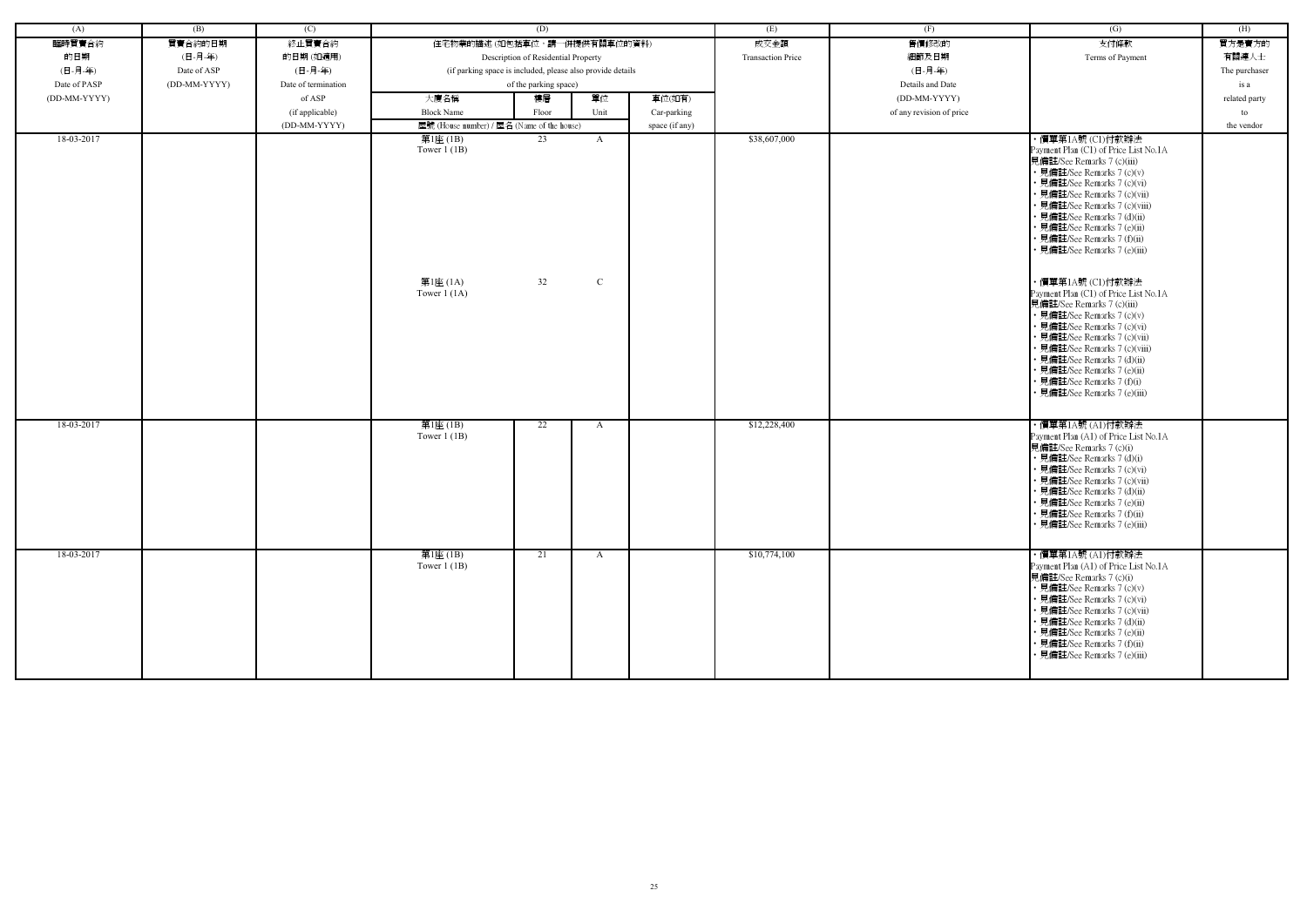| (A)          | (B)          | (C)                 |                                                            | (D)                                 |              |                | (E)                      | (F)                      | (G)                                                                                                                                                                                                                                                                                                             | (H)           |
|--------------|--------------|---------------------|------------------------------------------------------------|-------------------------------------|--------------|----------------|--------------------------|--------------------------|-----------------------------------------------------------------------------------------------------------------------------------------------------------------------------------------------------------------------------------------------------------------------------------------------------------------|---------------|
|              | 買賣合約的日期      |                     | 住宅物業的描述(如包括車位,請一併提供有關車位的資料)                                |                                     |              |                | 成交金額                     | 售價修改的                    | 支付條款                                                                                                                                                                                                                                                                                                            |               |
| 臨時買賣合約       |              | 終止買賣合約              |                                                            |                                     |              |                |                          |                          |                                                                                                                                                                                                                                                                                                                 | 買方是賣方的        |
| 的日期          | (日-月-年)      | 的日期(如適用)            |                                                            | Description of Residential Property |              |                | <b>Transaction Price</b> | 細節及日期                    | Terms of Payment                                                                                                                                                                                                                                                                                                | 有關連人士         |
| (日-月-年)      | Date of ASP  | (日-月-年)             | (if parking space is included, please also provide details |                                     |              |                |                          | (日-月-年)                  |                                                                                                                                                                                                                                                                                                                 | The purchaser |
| Date of PASP | (DD-MM-YYYY) | Date of termination |                                                            | of the parking space)               |              |                |                          | Details and Date         |                                                                                                                                                                                                                                                                                                                 | is a          |
| (DD-MM-YYYY) |              | of ASP              | 大廈名稱                                                       | 樓層                                  | 單位           | 車位(如有)         |                          | (DD-MM-YYYY)             |                                                                                                                                                                                                                                                                                                                 | related party |
|              |              | (if applicable)     | <b>Block Name</b>                                          | Floor                               | Unit         | Car-parking    |                          | of any revision of price |                                                                                                                                                                                                                                                                                                                 | to            |
|              |              | (DD-MM-YYYY)        | 屋號 (House number) / 屋名 (Name of the house)                 |                                     |              | space (if any) |                          |                          |                                                                                                                                                                                                                                                                                                                 | the vendor    |
| 18-03-2017   |              |                     | 第1座(1B)<br>Tower $1$ (1B)                                  | 20                                  | A            |                | \$12,218,800             |                          | ・價單第1A號 (B1)付款辦法<br>Payment Plan (B1) of Price List No.1A<br>見備註/See Remarks 7 (c)(ii)<br>• 見備註/See Remarks 7 (c)(v)<br>· 見備註/See Remarks 7 (d)(iii)<br>見備註/See Remarks 7 (c)(vii)<br>· 見備註/See Remarks 7 (e)(i)<br>• 見備註/See Remarks 7 (e)(ii)<br>• 見備註/See Remarks 7 (f)(ii)<br>· 見備註/See Remarks 7 (e)(iii)  |               |
| 18-03-2017   |              |                     | 第1座(1B)<br>Tower $1$ (1B)                                  | 19                                  | A            |                | \$21,533,500             |                          | ・價單第1A號 (A1)付款辦法<br>Payment Plan (A1) of Price List No.1A<br>見備註/See Remarks 7 (c)(i)<br>• 見備註/See Remarks 7 (d)(i)<br>• 見備註/See Remarks 7 (d)(iii)<br>· 見備註/See Remarks 7 (c)(vii)<br>• 見備註/See Remarks 7 (e)(ii)<br>• 見備註/See Remarks 7 (f)(ii)<br>· 見備註/See Remarks 7 (e)(iii)                               |               |
|              |              |                     | 第1座 (1B)<br>Tower $1$ (1B)                                 | 49                                  | G            |                |                          |                          | ・價單第2號 (A1)付款辦法<br>Payment Plan (A1) of Price List No.2<br>見備註/See Remarks 7 (c)(i)<br>• 見備註/See Remarks 7 (d)(i)<br>· 見備註/See Remarks 7 (d)(iii)<br>• 見備註/See Remarks 7 (c)(vii)<br>· 見備註/See Remarks 7 (e)(ii)<br>· 見備註/See Remarks 7 (f)(ii)<br>見備註/See Remarks 7 (e)(iii)                                   |               |
| 18-03-2017   |              |                     | 第1座(1B)<br>Tower $1$ (1B)                                  | 18                                  | $\mathbf{A}$ |                | \$21,035,000             |                          | ・價單第1A號 (A1)付款辦法<br>Payment Plan (A1) of Price List No.1A<br>見備註/See Remarks 7 (c)(i)<br>• 見備註/See Remarks 7 (c)(v)<br>• 見備註/See Remarks 7 (c)(vi)<br>• 見備註/See Remarks 7 (c)(vii)<br>• 見備註/See Remarks 7 (d)(ii)<br>• 見備註/See Remarks 7 (e)(ii)<br>• 見備註/See Remarks 7 (f)(ii)<br>• 見備註/See Remarks 7 (e)(iii) |               |
|              |              |                     | 第1座 (1B)<br>Tower $1$ (1B)                                 | 17                                  | A            |                |                          |                          | ・價單第1A號 (A1)付款辦法<br>Payment Plan (A1) of Price List No.1A<br>見備註/See Remarks 7 (c)(i)<br>• 見備註/See Remarks 7 (c)(v)<br>• 見備註/See Remarks 7 (c)(vi)<br>• 見備註/See Remarks 7 (c)(vii)<br>· 見備註/See Remarks 7 (d)(ii)<br>• 見備註/See Remarks 7 (e)(ii)<br>• 見備註/See Remarks 7 (f)(ii)<br>見備註/See Remarks 7 (e)(iii)   |               |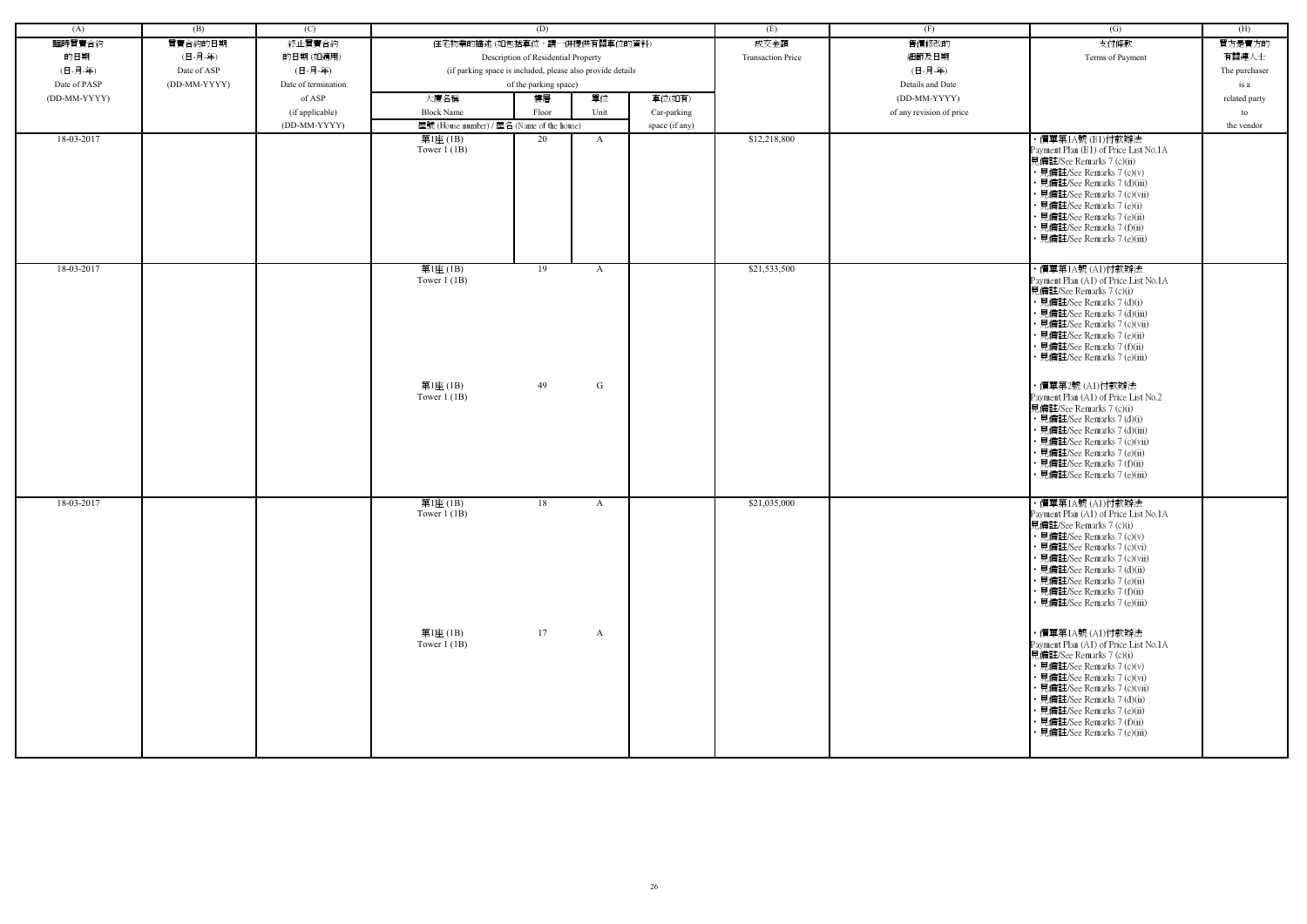| (A)          | (B)          | (C)                 |                                                            | (D)                                 |              |                | (E)                      | (F)                      | $\left( G\right)$                                                                                                                                                                                                                                                                                                                              | (H)           |
|--------------|--------------|---------------------|------------------------------------------------------------|-------------------------------------|--------------|----------------|--------------------------|--------------------------|------------------------------------------------------------------------------------------------------------------------------------------------------------------------------------------------------------------------------------------------------------------------------------------------------------------------------------------------|---------------|
| 臨時買賣合約       | 買賣合約的日期      | 終止買賣合約              | 住宅物業的描述 (如包括車位,請一併提供有關車位的資料)                               |                                     |              |                | 成交金額                     | 售價修改的                    | 支付條款                                                                                                                                                                                                                                                                                                                                           | 買方是賣方的        |
| 的日期          | (日-月-年)      | 的日期(如適用)            |                                                            | Description of Residential Property |              |                | <b>Transaction Price</b> | 細節及日期                    | Terms of Payment                                                                                                                                                                                                                                                                                                                               | 有關連人士         |
| (日-月-年)      | Date of ASP  | (日-月-年)             | (if parking space is included, please also provide details |                                     |              |                |                          | (日-月-年)                  |                                                                                                                                                                                                                                                                                                                                                | The purchaser |
| Date of PASP | (DD-MM-YYYY) | Date of termination |                                                            | of the parking space)               |              |                |                          | Details and Date         |                                                                                                                                                                                                                                                                                                                                                | is a          |
| (DD-MM-YYYY) |              | of ASP              | 大廈名稱                                                       | 樓層                                  | 單位           | 車位(如有)         |                          | (DD-MM-YYYY)             |                                                                                                                                                                                                                                                                                                                                                | related party |
|              |              | (if applicable)     | <b>Block Name</b>                                          | Floor                               | Unit         | Car-parking    |                          | of any revision of price |                                                                                                                                                                                                                                                                                                                                                | to            |
|              |              | (DD-MM-YYYY)        | 屋號 (House number) / 屋名 (Name of the house)                 |                                     |              | space (if any) |                          |                          |                                                                                                                                                                                                                                                                                                                                                | the vendor    |
| 18-03-2017   |              |                     | 第1座 (1B)<br>Tower $1$ (1B)                                 | 16                                  | $\mathbf{A}$ |                | \$11,723,300             |                          | ・價單第1A號 (A1)付款辦法<br>Payment Plan (A1) of Price List No.1A<br>見備註/See Remarks 7 (c)(i)<br>• 見備註/See Remarks 7 (d)(i)<br>· 見備註/See Remarks 7 (c)(vi)<br>· 見備註/See Remarks 7 (c)(vii)<br>• 見備註/See Remarks 7 (d)(ii)                                                                                                                              |               |
|              |              |                     |                                                            |                                     |              |                |                          |                          | · 見備註/See Remarks 7 (e)(ii)<br>· 見備註/See Remarks 7 (f)(ii)<br>· 見備註/See Remarks 7 (e)(iii)                                                                                                                                                                                                                                                     |               |
| 18-03-2017   |              |                     | 第1座(1B)<br>Tower $1$ (1B)                                  | 15                                  | $\mathbf{A}$ |                | \$10,328,700             |                          | ・價單第1A號 (A1)付款辦法<br>Payment Plan (A1) of Price List No.1A<br>見備註/See Remarks 7 (c)(i)<br>• 見備註/See Remarks 7 (c)(v)<br>• 見備註/See Remarks 7 (c)(vi)<br>• 見備註/See Remarks 7 (c)(vii)<br>• 見備註/See Remarks 7 (d)(ii)<br>· 見備註/See Remarks 7 (e)(ii)<br>· 見備註/See Remarks 7 (f)(ii)<br>· 見備註/See Remarks 7 (e)(iii)                                |               |
| 18-03-2017   |              |                     | 第1座(1B)<br>Tower $1$ (1B)                                  | 12                                  | $\mathbf{A}$ |                | \$10,924,400             |                          | ・價單第1A號 (B1)付款辦法<br>Payment Plan (B1) of Price List No.1A<br>見備註/See Remarks 7 (c)(ii)<br>• 見備註/See Remarks 7 (c)(v)<br>• 見備註/See Remarks 7 (c)(vi)<br>• 見備註/See Remarks 7 (c)(vii)<br>• 見備註/See Remarks 7 (e)(i)<br>· 見備註/See Remarks 7 (d)(ii)<br>· 見備註/See Remarks 7 (e)(ii)<br>• 見備註/See Remarks 7 (f)(ii)<br>• 見備註/See Remarks 7 (e)(iii) |               |
| 18-03-2017   |              |                     | 第1座(1B)<br>Tower $1$ (1B)                                  | 11                                  | $\mathbf{A}$ |                | \$10,205,500             |                          | ・價單第1A號 (A1)付款辦法<br>Payment Plan (A1) of Price List No.1A<br>見備註/See Remarks 7 (c)(i)<br>• 見備註/See Remarks 7 (c)(v)<br>• 見備註/See Remarks 7 (c)(vi)<br>• 見備註/See Remarks 7 (c)(vii)<br>• 見備註/See Remarks 7 (d)(ii)<br>• 見備註/See Remarks 7 (e)(ii)<br>• 見備註/See Remarks 7 (f)(ii)<br>· 見備註/See Remarks 7 (e)(iii)                                |               |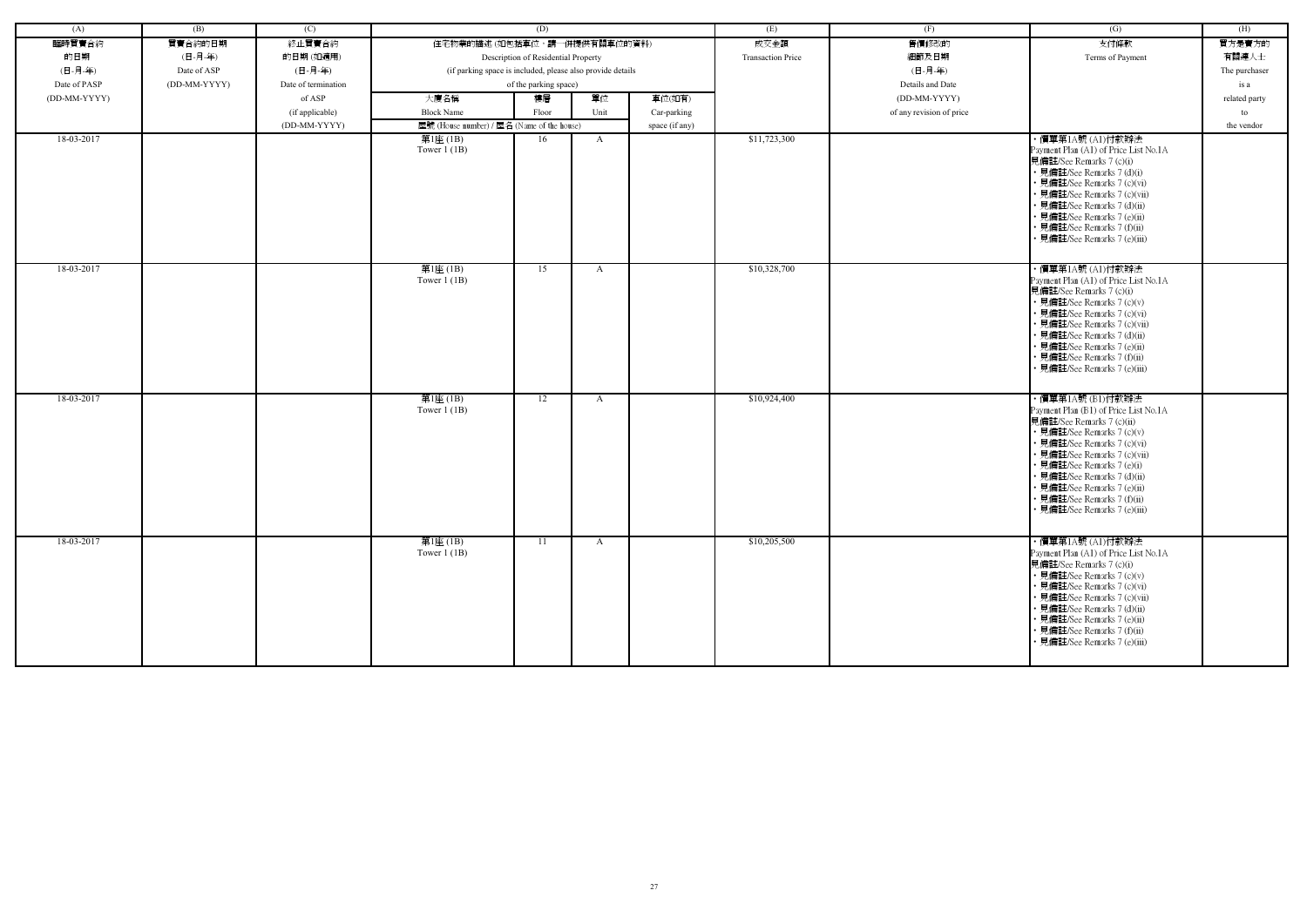| (A)          | (B)          | (C)                 |                                                            | (D)                                 |              |                | (E)                      | (F)                      | (G)                                                         | (H)           |
|--------------|--------------|---------------------|------------------------------------------------------------|-------------------------------------|--------------|----------------|--------------------------|--------------------------|-------------------------------------------------------------|---------------|
| 臨時買賣合約       | 買賣合約的日期      | 終止買賣合約              | 住宅物業的描述 (如包括車位,請一併提供有關車位的資料)                               |                                     |              |                | 成交金額                     | 售價修改的                    | 支付條款                                                        | 買方是賣方的        |
| 的日期          | (日-月-年)      | 的日期(如適用)            |                                                            | Description of Residential Property |              |                | <b>Transaction Price</b> | 細節及日期                    | Terms of Payment                                            | 有關連人士         |
| (日-月-年)      | Date of ASP  | (日-月-年)             | (if parking space is included, please also provide details |                                     |              |                |                          | (日-月-年)                  |                                                             | The purchaser |
| Date of PASP | (DD-MM-YYYY) | Date of termination |                                                            | of the parking space)               |              |                |                          | Details and Date         |                                                             | is a          |
| (DD-MM-YYYY) |              | of ASP              | 大廈名稱                                                       | 樓層                                  | 單位           | 車位(如有)         |                          | (DD-MM-YYYY)             |                                                             | related party |
|              |              | (if applicable)     | <b>Block Name</b>                                          | Floor                               | Unit         | Car-parking    |                          | of any revision of price |                                                             | to            |
|              |              | (DD-MM-YYYY)        | 屋號 (House number) / 屋名 (Name of the house)                 |                                     |              | space (if any) |                          |                          |                                                             | the vendor    |
| 18-03-2017   |              |                     | 第1座 (1B)                                                   | 10                                  | $\mathbf{A}$ |                | \$11,444,400             |                          | ・價單第1A號 (A1)付款辦法                                            |               |
|              |              |                     | Tower $1$ (1B)                                             |                                     |              |                |                          |                          | Payment Plan (A1) of Price List No.1A                       |               |
|              |              |                     |                                                            |                                     |              |                |                          |                          | 見備註/See Remarks 7 (c)(i)                                    |               |
|              |              |                     |                                                            |                                     |              |                |                          |                          | • 見備註/See Remarks 7 (d)(i)<br>· 見備註/See Remarks 7 (c)(vi)   |               |
|              |              |                     |                                                            |                                     |              |                |                          |                          | · 見備註/See Remarks 7 (c)(vii)                                |               |
|              |              |                     |                                                            |                                     |              |                |                          |                          | • 見備註/See Remarks 7 (d)(ii)                                 |               |
|              |              |                     |                                                            |                                     |              |                |                          |                          | • 見備註/See Remarks 7 (e)(ii)                                 |               |
|              |              |                     |                                                            |                                     |              |                |                          |                          | 見備註/See Remarks 7 (f)(ii)<br>· 見備註/See Remarks 7 (e)(iii)   |               |
|              |              |                     |                                                            |                                     |              |                |                          |                          |                                                             |               |
|              |              |                     |                                                            |                                     |              |                |                          |                          |                                                             |               |
| 18-03-2017   |              |                     | 第1座(1B)<br>Tower $1$ (1B)                                  | 9                                   | $\mathbf{A}$ |                | \$10,083,000             |                          | ・價單第1A號 (A1)付款辦法<br>Payment Plan (A1) of Price List No.1A   |               |
|              |              |                     |                                                            |                                     |              |                |                          |                          | 見備註/See Remarks 7 (c)(i)                                    |               |
|              |              |                     |                                                            |                                     |              |                |                          |                          | • 見備註/See Remarks 7 (c)(v)                                  |               |
|              |              |                     |                                                            |                                     |              |                |                          |                          | • 見備註/See Remarks 7 (c)(vi)                                 |               |
|              |              |                     |                                                            |                                     |              |                |                          |                          | • 見備註/See Remarks 7 (c)(vii)<br>• 見備註/See Remarks 7 (d)(ii) |               |
|              |              |                     |                                                            |                                     |              |                |                          |                          | • 見備註/See Remarks 7 (e)(ii)                                 |               |
|              |              |                     |                                                            |                                     |              |                |                          |                          | · 見備註/See Remarks 7 (f)(ii)                                 |               |
|              |              |                     |                                                            |                                     |              |                |                          |                          | · 見備註/See Remarks 7 (e)(iii)                                |               |
|              |              |                     |                                                            |                                     |              |                |                          |                          |                                                             |               |
| 18-03-2017   |              |                     | 第1座(1B)                                                    | 8                                   | A            |                | \$10,083,000             |                          | ・價單第1A號 (A1)付款辦法                                            |               |
|              |              |                     | Tower $1$ (1B)                                             |                                     |              |                |                          |                          | Payment Plan (A1) of Price List No.1A                       |               |
|              |              |                     |                                                            |                                     |              |                |                          |                          | 見備註/See Remarks 7 (c)(i)<br>• 見備註/See Remarks 7 (c)(v)      |               |
|              |              |                     |                                                            |                                     |              |                |                          |                          | • 見備註/See Remarks 7 (c)(vi)                                 |               |
|              |              |                     |                                                            |                                     |              |                |                          |                          | • 見備註/See Remarks 7 (c)(vii)                                |               |
|              |              |                     |                                                            |                                     |              |                |                          |                          | • 見備註/See Remarks 7 (d)(ii)                                 |               |
|              |              |                     |                                                            |                                     |              |                |                          |                          | 見備註/See Remarks 7 (e)(ii)                                   |               |
|              |              |                     |                                                            |                                     |              |                |                          |                          | • 見備註/See Remarks 7 (f)(ii)<br>見備註/See Remarks 7 (e)(iii)   |               |
|              |              |                     |                                                            |                                     |              |                |                          |                          |                                                             |               |
| 18-03-2017   |              |                     |                                                            | $7\phantom{.0}$                     |              |                | \$10,599,900             |                          |                                                             |               |
|              |              |                     | 第1座(1B)<br>Tower $1$ (1B)                                  |                                     | $\mathbf{A}$ |                |                          |                          | ・價單第1A號 (B1)付款辦法<br>Payment Plan (B1) of Price List No.1A   |               |
|              |              |                     |                                                            |                                     |              |                |                          |                          | 見備註/See Remarks 7 (c)(ii)                                   |               |
|              |              |                     |                                                            |                                     |              |                |                          |                          | • 見備註/See Remarks 7 (c)(v)                                  |               |
|              |              |                     |                                                            |                                     |              |                |                          |                          | • 見備註/See Remarks 7 (c)(vi)                                 |               |
|              |              |                     |                                                            |                                     |              |                |                          |                          | • 見備註/See Remarks 7 (c)(vii)<br>• 見備註/See Remarks 7 (e)(i)  |               |
|              |              |                     |                                                            |                                     |              |                |                          |                          | • 見備註/See Remarks 7 (d)(ii)                                 |               |
|              |              |                     |                                                            |                                     |              |                |                          |                          | • 見備註/See Remarks 7 (e)(ii)                                 |               |
|              |              |                     |                                                            |                                     |              |                |                          |                          | • 見備註/See Remarks 7 (f)(ii)                                 |               |
|              |              |                     |                                                            |                                     |              |                |                          |                          | • 見備註/See Remarks 7 (e)(iii)                                |               |
|              |              |                     |                                                            |                                     |              |                |                          |                          |                                                             |               |
|              |              |                     |                                                            |                                     |              |                |                          |                          |                                                             |               |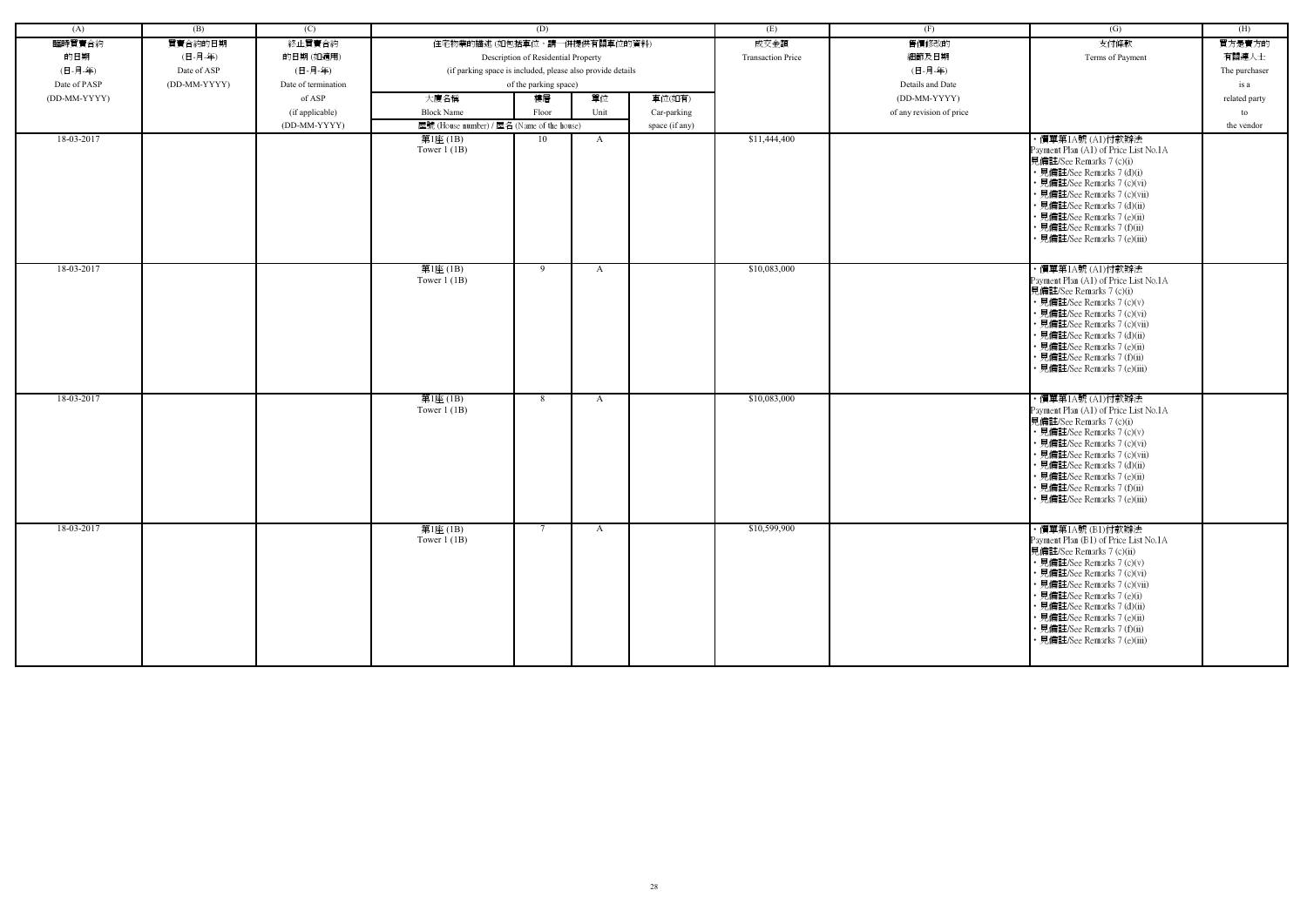| (A)          | (B)          | (C)                 |                                                            | (D)                                 |              |                | (E)                      | (F)                      | (G)                                                                                                                                                                                                                                                                                                             | (H)           |
|--------------|--------------|---------------------|------------------------------------------------------------|-------------------------------------|--------------|----------------|--------------------------|--------------------------|-----------------------------------------------------------------------------------------------------------------------------------------------------------------------------------------------------------------------------------------------------------------------------------------------------------------|---------------|
| 臨時買賣合約       | 買賣合約的日期      | 終止買賣合約              | 住宅物業的描述 (如包括車位,請一併提供有關車位的資料)                               |                                     |              |                | 成交金額                     | 售價修改的                    | 支付條款                                                                                                                                                                                                                                                                                                            | 買方是賣方的        |
|              |              |                     |                                                            |                                     |              |                | <b>Transaction Price</b> |                          |                                                                                                                                                                                                                                                                                                                 |               |
| 的日期          | (日-月-年)      | 的日期(如適用)            |                                                            | Description of Residential Property |              |                |                          | 細節及日期                    | Terms of Payment                                                                                                                                                                                                                                                                                                | 有關連人士         |
| (日-月-年)      | Date of ASP  | (日-月-年)             | (if parking space is included, please also provide details |                                     |              |                |                          | (日-月-年)                  |                                                                                                                                                                                                                                                                                                                 | The purchaser |
| Date of PASP | (DD-MM-YYYY) | Date of termination |                                                            | of the parking space)               |              |                |                          | Details and Date         |                                                                                                                                                                                                                                                                                                                 | is a          |
| (DD-MM-YYYY) |              | of ASP              | 大廈名稱                                                       | 樓層                                  | 單位           | 車位(如有)         |                          | (DD-MM-YYYY)             |                                                                                                                                                                                                                                                                                                                 | related party |
|              |              | (if applicable)     | <b>Block Name</b>                                          | Floor                               | Unit         | Car-parking    |                          | of any revision of price |                                                                                                                                                                                                                                                                                                                 | to            |
|              |              | (DD-MM-YYYY)        | 屋號 (House number) / 屋名 (Name of the house)                 |                                     |              | space (if any) |                          |                          |                                                                                                                                                                                                                                                                                                                 | the vendor    |
| 18-03-2017   |              |                     | 第1座 $(1B)$<br>Tower $1$ (1B)                               | 6                                   | $\mathbf{A}$ |                | \$9,604,900              |                          | ・價單第1A號 (A1)付款辦法<br>Payment Plan (A1) of Price List No.1A<br>見備註/See Remarks 7 (c)(i)<br>• 見備註/See Remarks 7 (c)(v)<br>• 見備註/See Remarks 7 (c)(vi)<br>• 見備註/See Remarks 7 (c)(vii)<br>• 見備註/See Remarks 7 (d)(ii)<br>• 見備註/See Remarks 7 (e)(ii)<br>• 見備註/See Remarks 7 (f)(ii)<br>· 見備註/See Remarks 7 (e)(iii) |               |
| 18-03-2017   |              |                     | 第1座(1B)<br>Tower $1(1B)$                                   | 40                                  | B            |                | \$9,031,600              |                          | ・價單第1A號 (A1)付款辦法<br>Payment Plan (A1) of Price List No.1A<br>見備註/See Remarks 7 (c)(i)<br>• 見備註/See Remarks 7 (c)(v)<br>• 見備註/See Remarks 7 (c)(vi)<br>• 見備註/See Remarks 7 (c)(vii)<br>• 見備註/See Remarks 7 (d)(ii)<br>• 見備註/See Remarks 7 (e)(ii)<br>• 見備註/See Remarks 7 (f)(ii)<br>• 見備註/See Remarks 7 (e)(iii) |               |
| 18-03-2017   |              |                     | 第1座(1B)<br>Tower $1$ (1B)                                  | 39                                  | $\mathbf{B}$ |                | \$17,366,100             |                          | ・價單第1A號 (A1)付款辦法<br>Payment Plan (A1) of Price List No.1A<br>見備註/See Remarks 7 (c)(i)<br>• 見備註/See Remarks 7 (c)(v)<br>• 見備註/See Remarks 7 (d)(iii)<br>• 見備註/See Remarks 7 (c)(vii)<br>• 見備註/See Remarks 7 (e)(ii)<br>• 見備註/See Remarks 7 (f)(ii)<br>• 見備註/See Remarks 7 (e)(iii)                               |               |
|              |              |                     | 第1座 (1B)<br>Tower $1$ (1B)                                 | 39                                  | $\mathbf C$  |                |                          |                          | ・價單第2號 (A1)付款辦法<br>Payment Plan (A1) of Price List No.2<br>見備註/See Remarks 7 (c)(i)<br>• 見備註/See Remarks 7 (c)(v)<br>• 見備註/See Remarks 7 (d)(iii)<br>• 見備註/See Remarks 7 (c)(vii)<br>• 見備註/See Remarks 7 (e)(ii)<br>• 見備註/See Remarks 7 (f)(ii)<br>• 見備註/See Remarks 7 (e)(iii)                                 |               |
| 18-03-2017   |              |                     | 第1座(1B)<br>Tower $1$ (1B)                                  | 38                                  | B            |                | \$8,986,300              |                          | ・價單第1A號 (A1)付款辦法<br>Payment Plan (A1) of Price List No.1A<br>見備註/See Remarks 7 (c)(i)<br>• 見備註/See Remarks 7 (c)(v)<br>• 見備註/See Remarks 7 (c)(vi)<br>• 見備註/See Remarks 7 (c)(vii)<br>• 見備註/See Remarks 7 (d)(ii)<br>• 見備註/See Remarks 7 (e)(ii)<br>• 見備註/See Remarks 7 (f)(ii)<br>• 見備註/See Remarks 7 (e)(iii) |               |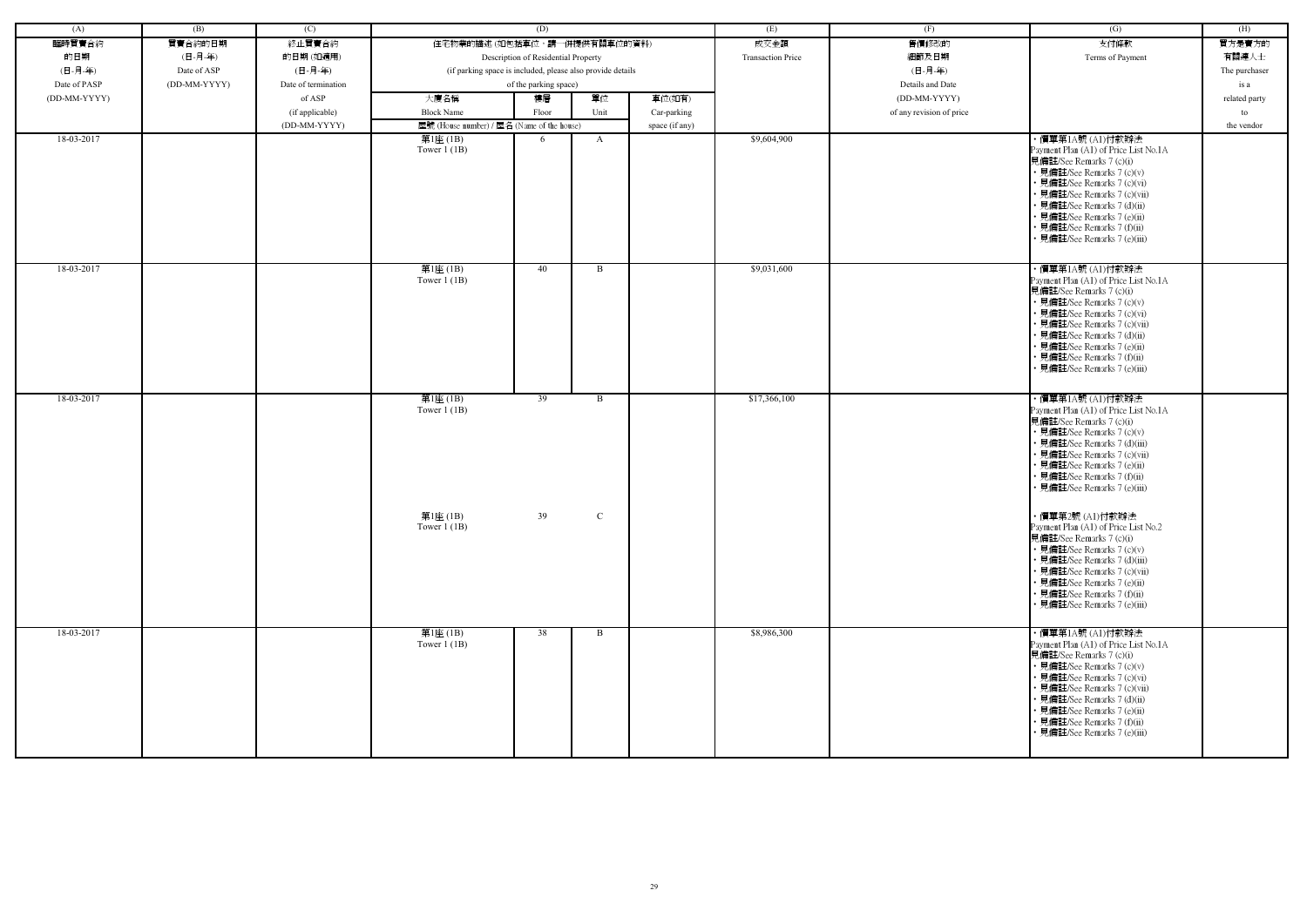| (A)          | (B)          | (C)                 |                                                            | (D)                                 |      |                | (E)                      | (F)                      | (G)                                                                                                                                                                                                                                                                                                             | (H)           |
|--------------|--------------|---------------------|------------------------------------------------------------|-------------------------------------|------|----------------|--------------------------|--------------------------|-----------------------------------------------------------------------------------------------------------------------------------------------------------------------------------------------------------------------------------------------------------------------------------------------------------------|---------------|
| 臨時買賣合約       | 買賣合約的日期      | 終止買賣合約              | 住宅物業的描述 (如包括車位,請一併提供有關車位的資料)                               |                                     |      |                | 成交金額                     | 售價修改的                    | 支付條款                                                                                                                                                                                                                                                                                                            | 買方是賣方的        |
| 的日期          | (日-月-年)      | 的日期(如適用)            |                                                            | Description of Residential Property |      |                | <b>Transaction Price</b> | 細節及日期                    | Terms of Payment                                                                                                                                                                                                                                                                                                | 有關連人士         |
| (日-月-年)      | Date of ASP  | (日-月-年)             | (if parking space is included, please also provide details |                                     |      |                |                          | (日-月-年)                  |                                                                                                                                                                                                                                                                                                                 | The purchaser |
| Date of PASP | (DD-MM-YYYY) | Date of termination |                                                            | of the parking space)               |      |                |                          | Details and Date         |                                                                                                                                                                                                                                                                                                                 | is a          |
| (DD-MM-YYYY) |              | of ASP              | 大廈名稱                                                       | 樓層                                  | 單位   | 車位(如有)         |                          | (DD-MM-YYYY)             |                                                                                                                                                                                                                                                                                                                 | related party |
|              |              | (if applicable)     | <b>Block Name</b>                                          | Floor                               | Unit | Car-parking    |                          | of any revision of price |                                                                                                                                                                                                                                                                                                                 | to            |
|              |              | (DD-MM-YYYY)        | 屋號 (House number) / 屋名 (Name of the house)                 |                                     |      | space (if any) |                          |                          |                                                                                                                                                                                                                                                                                                                 | the vendor    |
| 18-03-2017   |              |                     | 第1座 (1B)                                                   | 37                                  | B    |                | \$8,897,400              |                          | ・價單第1A號 (A1)付款辦法                                                                                                                                                                                                                                                                                                |               |
|              |              |                     | Tower $1$ (1B)                                             |                                     |      |                |                          |                          | Payment Plan (A1) of Price List No.1A<br>見備註/See Remarks 7 (c)(i)<br>• 見備註/See Remarks 7 (c)(v)<br>• 見備註/See Remarks 7 (c)(vi)<br>• 見備註/See Remarks 7 (c)(vii)<br>• 見備註/See Remarks 7 (d)(ii)<br>• 見備註/See Remarks 7 (e)(ii)<br>• 見備註/See Remarks 7 (f)(ii)<br>見備註/See Remarks 7 (e)(iii)                       |               |
| 18-03-2017   |              |                     | 第1座(1B)<br>Tower $1$ (1B)                                  | 36                                  | B    |                | \$8,853,000              |                          | ・價單第1A號 (A1)付款辦法<br>Payment Plan (A1) of Price List No.1A<br>見備註/See Remarks 7 (c)(i)<br>• 見備註/See Remarks 7 (c)(v)<br>• 見備註/See Remarks 7 (c)(vi)<br>• 見備註/See Remarks 7 (c)(vii)<br>• 見備註/See Remarks 7 (d)(ii)<br>· 見備註/See Remarks 7 (e)(ii)<br>• 見備註/See Remarks 7 (f)(ii)<br>• 見備註/See Remarks 7 (e)(iii) |               |
| 18-03-2017   |              |                     | 第1座(1B)<br>Tower $1$ (1B)                                  | 35                                  | B    |                | \$8,809,300              |                          | ・價單第1A號 (A1)付款辦法<br>Payment Plan (A1) of Price List No.1A<br>見備註/See Remarks 7 (c)(i)<br>• 見備註/See Remarks 7 (c)(v)<br>• 見備註/See Remarks 7 (c)(vi)<br>• 見備註/See Remarks 7 (c)(vii)<br>• 見備註/See Remarks 7 (d)(ii)<br>· 見備註/See Remarks 7 (e)(ii)<br>• 見備註/See Remarks 7 (f)(ii)<br>• 見備註/See Remarks 7 (e)(iii) |               |
| 18-03-2017   |              |                     | 第1座(1B)<br>Tower $1$ (1B)                                  | 33                                  | B    |                | \$8,764,800              |                          | ・價單第1A號 (A1)付款辦法<br>Payment Plan (A1) of Price List No.1A<br>見備註/See Remarks 7 (c)(i)<br>• 見備註/See Remarks 7 (c)(v)<br>• 見備註/See Remarks 7 (c)(vi)<br>• 見備註/See Remarks 7 (c)(vii)<br>• 見備註/See Remarks 7 (d)(ii)<br>• 見備註/See Remarks 7 (e)(ii)<br>• 見備註/See Remarks 7 (f)(ii)<br>• 見備註/See Remarks 7 (e)(iii) |               |
| 18-03-2017   |              |                     | 第1座(1B)<br>Tower $1$ (1B)                                  | $\overline{32}$                     | B    |                | \$8,721,100              |                          | ・價單第1A號 (A1)付款辦法<br>Payment Plan (A1) of Price List No.1A<br>見備註/See Remarks 7 (c)(i)<br>• 見備註/See Remarks 7 (c)(v)<br>• 見備註/See Remarks 7 (c)(vi)<br>• 見備註/See Remarks 7 (c)(vii)<br>• 見備註/See Remarks 7 (d)(ii)<br>• 見備註/See Remarks 7 (e)(ii)<br>• 見備註/See Remarks 7 (f)(ii)<br>• 見備註/See Remarks 7 (e)(iii) |               |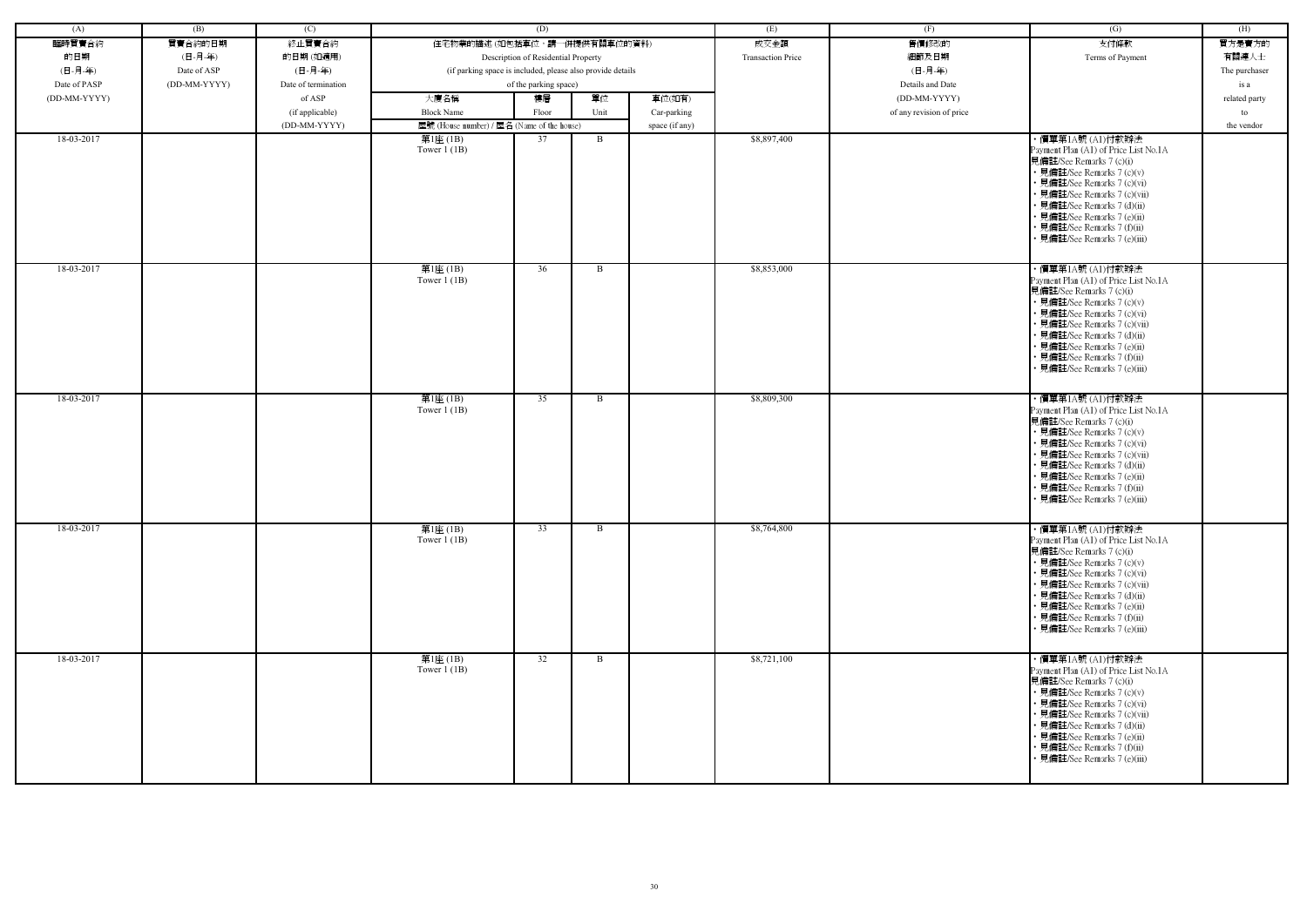| (A)          | (B)          | (C)                 |                                                            | (D)                                 |      |                | (E)                      | (F)                      | (G)                                                                                                                                                                                                                                                                                                             | (H)           |
|--------------|--------------|---------------------|------------------------------------------------------------|-------------------------------------|------|----------------|--------------------------|--------------------------|-----------------------------------------------------------------------------------------------------------------------------------------------------------------------------------------------------------------------------------------------------------------------------------------------------------------|---------------|
| 臨時買賣合約       | 買賣合約的日期      | 終止買賣合約              | 住宅物業的描述(如包括車位,請一併提供有關車位的資料)                                |                                     |      |                | 成交金額                     | 售價修改的                    | 支付條款                                                                                                                                                                                                                                                                                                            | 買方是賣方的        |
| 的日期          | (日-月-年)      | 的日期(如適用)            |                                                            | Description of Residential Property |      |                | <b>Transaction Price</b> | 細節及日期                    | Terms of Payment                                                                                                                                                                                                                                                                                                | 有關連人士         |
| (日-月-年)      | Date of ASP  | (日-月-年)             | (if parking space is included, please also provide details |                                     |      |                |                          | (日-月-年)                  |                                                                                                                                                                                                                                                                                                                 | The purchaser |
| Date of PASP | (DD-MM-YYYY) | Date of termination |                                                            | of the parking space)               |      |                |                          | Details and Date         |                                                                                                                                                                                                                                                                                                                 | is a          |
| (DD-MM-YYYY) |              | of ASP              | 大廈名稱                                                       | 樓層                                  | 單位   | 車位(如有)         |                          | (DD-MM-YYYY)             |                                                                                                                                                                                                                                                                                                                 | related party |
|              |              | (if applicable)     | <b>Block Name</b>                                          | Floor                               | Unit | Car-parking    |                          | of any revision of price |                                                                                                                                                                                                                                                                                                                 | to            |
|              |              | (DD-MM-YYYY)        | 屋號 (House number) / 屋名 (Name of the house)                 |                                     |      | space (if any) |                          |                          |                                                                                                                                                                                                                                                                                                                 | the vendor    |
| 18-03-2017   |              |                     | 第1座(1B)                                                    | 30                                  | B    |                | \$8,634,600              |                          | ・價單第1A號 (A1)付款辦法                                                                                                                                                                                                                                                                                                |               |
|              |              |                     | Tower $1$ (1B)                                             |                                     |      |                |                          |                          | Payment Plan (A1) of Price List No.1A<br>見備註/See Remarks 7 (c)(i)<br>• 見備註/See Remarks 7 (c)(v)<br>• 見備註/See Remarks 7 (c)(vi)<br>• 見備註/See Remarks 7 (c)(vii)<br>• 見備註/See Remarks 7 (d)(ii)<br>• 見備註/See Remarks 7 (e)(ii)<br>• 見備註/See Remarks 7 (f)(ii)<br>• 見備註/See Remarks 7 (e)(iii)                     |               |
| 18-03-2017   |              |                     | 第1座(1B)<br>Tower $1$ (1B)                                  | 29                                  | B    |                | \$8,591,700              |                          | ・價單第1A號 (A1)付款辦法<br>Payment Plan (A1) of Price List No.1A<br>見備註/See Remarks 7 (c)(i)<br>• 見備註/See Remarks 7 (c)(v)<br>• 見備註/See Remarks 7 (c)(vi)<br>• 見備註/See Remarks 7 (c)(vii)<br>• 見備註/See Remarks 7 (d)(ii)<br>• 見備註/See Remarks 7 (e)(ii)<br>• 見備註/See Remarks 7 (f)(ii)<br>• 見備註/See Remarks 7 (e)(iii) |               |
| 18-03-2017   |              |                     | 第1座(1B)<br>Tower $1$ (1B)                                  | 28                                  | B    |                | \$9,693,200              |                          | ・價單第1A號 (A1)付款辦法<br>Payment Plan (A1) of Price List No.1A<br>見備註/See Remarks 7 (c)(i)<br>• 見備註/See Remarks 7 (d)(i)<br>• 見備註/See Remarks 7 (c)(vi)<br>• 見備註/See Remarks 7 (c)(vii)<br>• 見備註/See Remarks 7 (d)(ii)<br>• 見備註/See Remarks 7 (e)(ii)<br>• 見備註/See Remarks 7 (f)(ii)<br>見備註/See Remarks 7 (e)(iii)   |               |
| 18-03-2017   |              |                     | 第1座(1B)<br>Tower $1$ (1B)                                  | 26                                  | B    |                | \$8,505,900              |                          | ・價單第1A號 (A1)付款辦法<br>Payment Plan (A1) of Price List No.1A<br>見備註/See Remarks 7 (c)(i)<br>• 見備註/See Remarks 7 (c)(v)<br>• 見備註/See Remarks 7 (c)(vi)<br>• 見備註/See Remarks 7 (c)(vii)<br>• 見備註/See Remarks 7 (d)(ii)<br>• 見備註/See Remarks 7 (e)(ii)<br>• 見備註/See Remarks 7 (f)(ii)<br>• 見備註/See Remarks 7 (e)(iii) |               |
| 18-03-2017   |              |                     | 第1座(1B)<br>Tower $1$ (1B)                                  | 25                                  | B    |                | \$14,950,200             |                          | ・價單第1A號 (A1)付款辦法<br>Payment Plan (A1) of Price List No.1A<br>見備註/See Remarks 7 (c)(i)<br>• 見備註/See Remarks 7 (c)(v)<br>• 見備註/See Remarks 7 (c)(vi)<br>• 見備註/See Remarks 7 (c)(vii)<br>• 見備註/See Remarks 7 (d)(ii)<br>• 見備註/See Remarks 7 (e)(ii)<br>• 見備註/See Remarks 7 (f)(ii)<br>• 見備註/See Remarks 7 (e)(iii) |               |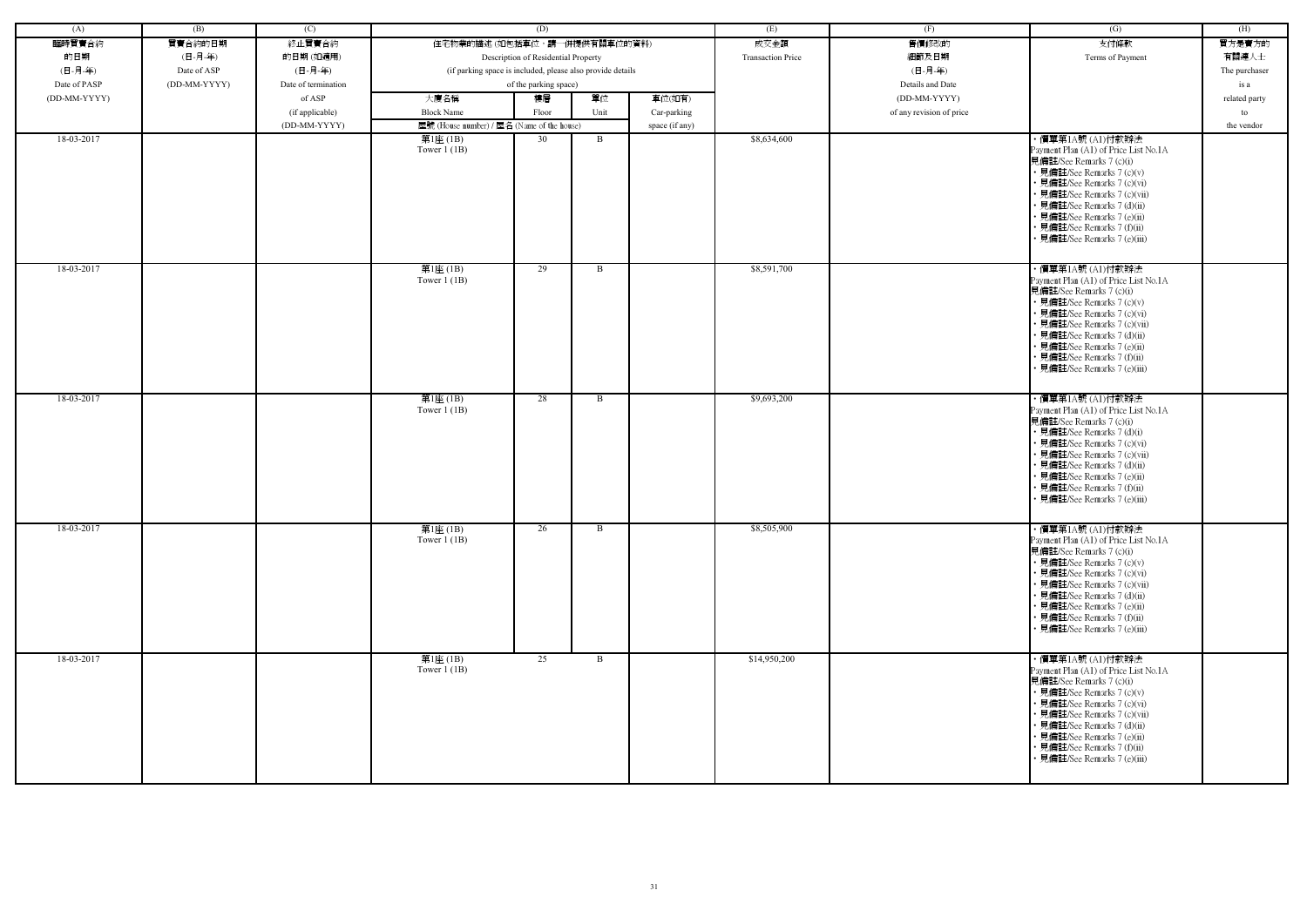| (A)          | (B)          | (C)                 |                                                            | (D)                                 |                   |                | (E)                      | (F)                      | (G)                                                                                                                                                                                                                                                                                                                                 | (H)           |
|--------------|--------------|---------------------|------------------------------------------------------------|-------------------------------------|-------------------|----------------|--------------------------|--------------------------|-------------------------------------------------------------------------------------------------------------------------------------------------------------------------------------------------------------------------------------------------------------------------------------------------------------------------------------|---------------|
| 臨時買賣合約       | 買賣合約的日期      | 終止買賣合約              | 住宅物業的描述(如包括車位,請一併提供有關車位的資料)                                |                                     |                   |                | 成交金額                     | 售價修改的                    | 支付條款                                                                                                                                                                                                                                                                                                                                | 買方是賣方的        |
| 的日期          | (日-月-年)      | 的日期(如適用)            |                                                            | Description of Residential Property |                   |                | <b>Transaction Price</b> | 細節及日期                    | Terms of Payment                                                                                                                                                                                                                                                                                                                    | 有關連人士         |
| (日-月-年)      | Date of ASP  | (日-月-年)             | (if parking space is included, please also provide details |                                     |                   |                |                          | (日-月-年)                  |                                                                                                                                                                                                                                                                                                                                     | The purchaser |
| Date of PASP | (DD-MM-YYYY) | Date of termination |                                                            | of the parking space)               |                   |                |                          | Details and Date         |                                                                                                                                                                                                                                                                                                                                     |               |
|              |              |                     |                                                            |                                     |                   |                |                          |                          |                                                                                                                                                                                                                                                                                                                                     | is a          |
| (DD-MM-YYYY) |              | of ASP              | 大廈名稱                                                       | 樓層                                  | 單位                | 車位(如有)         |                          | (DD-MM-YYYY)             |                                                                                                                                                                                                                                                                                                                                     | related party |
|              |              | (if applicable)     | <b>Block Name</b>                                          | Floor                               | Unit              | Car-parking    |                          | of any revision of price |                                                                                                                                                                                                                                                                                                                                     | to            |
|              |              | (DD-MM-YYYY)        | 屋號 (House number) / 屋名 (Name of the house)                 |                                     |                   | space (if any) |                          |                          |                                                                                                                                                                                                                                                                                                                                     | the vendor    |
| 同上<br>Ditto  | 同上<br>Ditto  | 同上<br>Ditto         | 第1座 (1B)<br>Tower $1$ (1B)                                 | $\mathbf{Q}$                        | C                 |                | 同上<br>Ditto              | 同上<br>Ditto              | ・價單第2號 (A1)付款辦法<br>Payment Plan (A1) of Price List No.2<br>見備註/See Remarks 7 (c)(i)<br>• 見備註/See Remarks 7 (c)(v)<br>• 見備註/See Remarks 7 (c)(vi)<br>• 見備註/See Remarks 7 (c)(vii)<br>• 見備註/See Remarks 7 (d)(ii)<br>• 見備註/See Remarks 7 (e)(ii)<br>• 見備註/See Remarks 7 (f)(ii)<br>· 見備註/See Remarks 7 (e)(iii)                       | 同上<br>Ditto   |
| 18-03-2017   |              |                     | 第1座(1B)<br>Tower $1$ (1B)<br>第1座(1B)                       | 23<br>23                            | $\mathbf{B}$<br>E |                | \$14,565,600             |                          | ・價單第1A號 (A1)付款辦法<br>Payment Plan (A1) of Price List No.1A<br>見備註/See Remarks 7 (c)(i)<br>• 見備註/See Remarks 7 (c)(v)<br>• 見備註/See Remarks 7 (c)(vi)<br>• 見備註/See Remarks 7 (c)(vii)<br>• 見備註/See Remarks 7 (d)(ii)<br>• 見備註/See Remarks 7 (e)(ii)<br>• 見備註/See Remarks 7 (f)(ii)<br>• 見備註/See Remarks 7 (e)(iii)<br>・價單第1A號 (A1)付款辦法 |               |
|              |              |                     | Tower $1$ (1B)                                             |                                     |                   |                |                          |                          | Payment Plan (A1) of Price List No.1A<br>見備註/See Remarks 7 (c)(i)<br>• 見備註/See Remarks 7 (c)(v)<br>• 見備註/See Remarks 7 (c)(vi)<br>• 見備註/See Remarks 7 (c)(vii)<br>• 見備註/See Remarks 7 (d)(ii)<br>• 見備註/See Remarks 7 (e)(ii)<br>• 見備註/See Remarks 7 (f)(ii)<br>• 見備註/See Remarks 7 (e)(iii)                                         |               |
| 18-03-2017   |              |                     | 第1座(1B)<br>Tower $1$ (1B)                                  | 22                                  | B                 |                | \$8,378,700              |                          | ・價單第1A號 (A1)付款辦法<br>Payment Plan (A1) of Price List No.1A<br>見備註/See Remarks 7 (c)(i)<br>• 見備註/See Remarks 7 (c)(v)<br>• 見備註/See Remarks 7 (c)(vi)<br>• 見備註/See Remarks 7 (c)(vii)<br>• 見備註/See Remarks 7 (d)(ii)<br>• 見備註/See Remarks 7 (e)(ii)<br>• 見備註/See Remarks 7 (f)(ii)<br>• 見備註/See Remarks 7 (e)(iii)                     |               |
| 18-03-2017   |              |                     | 第1座(1B)<br>Tower $1(1B)$                                   | 21                                  | $\overline{B}$    |                | \$8,336,600              |                          | ・價單第1A號 (A1)付款辦法<br>Payment Plan (A1) of Price List No.1A<br>見備註/See Remarks 7 (c)(i)<br>• 見備註/See Remarks 7 (c)(v)<br>• 見備註/See Remarks 7 (c)(vi)<br>• 見備註/See Remarks 7 (c)(vii)<br>• 見備註/See Remarks 7 (d)(ii)<br>• 見備註/See Remarks 7 (e)(ii)<br>• 見備註/See Remarks 7 (f)(ii)<br>• 見備註/See Remarks 7 (e)(iii)                     |               |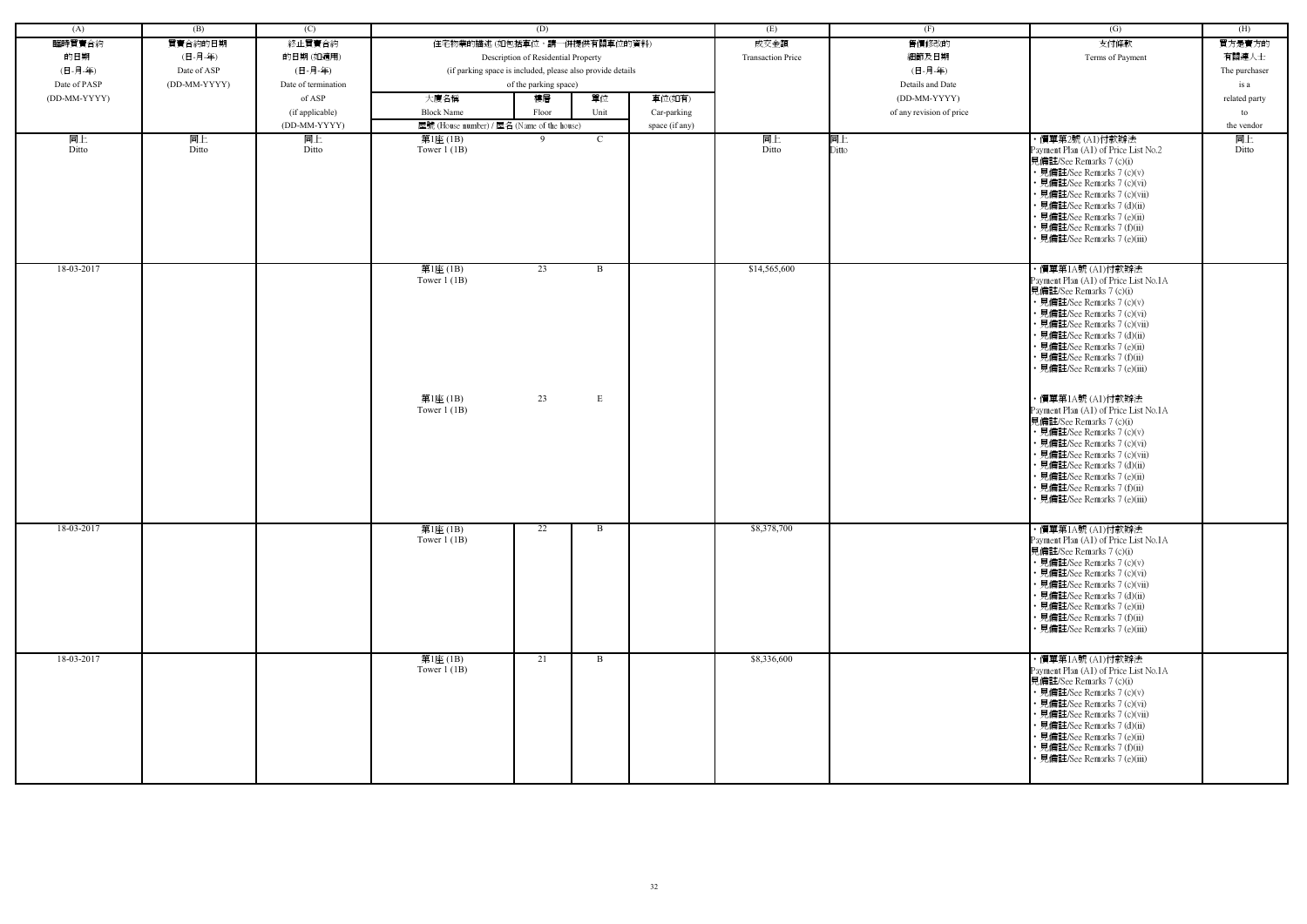| (A)          | (B)          | (C)                 |                                                            | (D)                   |      |                | (E)                      | (F)                      | (G)                                                                                                                                                                                                                                                                                                             | (H)           |
|--------------|--------------|---------------------|------------------------------------------------------------|-----------------------|------|----------------|--------------------------|--------------------------|-----------------------------------------------------------------------------------------------------------------------------------------------------------------------------------------------------------------------------------------------------------------------------------------------------------------|---------------|
| 臨時買賣合約       | 買賣合約的日期      | 終止買賣合約              | 住宅物業的描述 (如包括車位,請一併提供有關車位的資料)                               |                       |      |                | 成交金額                     | 售價修改的                    | 支付條款                                                                                                                                                                                                                                                                                                            | 買方是賣方的        |
| 的日期          | (日-月-年)      | 的日期(如適用)            | Description of Residential Property                        |                       |      |                | <b>Transaction Price</b> | 細節及日期                    | Terms of Payment                                                                                                                                                                                                                                                                                                | 有關連人士         |
| (日-月-年)      | Date of ASP  | (日-月-年)             | (if parking space is included, please also provide details |                       |      |                |                          | (日-月-年)                  |                                                                                                                                                                                                                                                                                                                 | The purchaser |
| Date of PASP | (DD-MM-YYYY) | Date of termination |                                                            | of the parking space) |      |                |                          | Details and Date         |                                                                                                                                                                                                                                                                                                                 | is a          |
| (DD-MM-YYYY) |              | of ASP              | 大廈名稱                                                       | 樓層                    | 單位   | 車位(如有)         |                          | (DD-MM-YYYY)             |                                                                                                                                                                                                                                                                                                                 | related party |
|              |              | (if applicable)     | <b>Block Name</b>                                          | Floor                 | Unit | Car-parking    |                          | of any revision of price |                                                                                                                                                                                                                                                                                                                 | to            |
|              |              | (DD-MM-YYYY)        | 屋號 (House number) / 屋名 (Name of the house)                 |                       |      | space (if any) |                          |                          |                                                                                                                                                                                                                                                                                                                 | the vendor    |
| 18-03-2017   |              |                     | 第1座 (1B)                                                   | 20                    | B    |                | \$8,295,300              |                          | ・價單第1A號 (A1)付款辦法                                                                                                                                                                                                                                                                                                |               |
|              |              |                     | Tower $1$ (1B)                                             |                       |      |                |                          |                          | Payment Plan (A1) of Price List No.1A<br>見備註/See Remarks 7 (c)(i)<br>• 見備註/See Remarks 7 (c)(v)<br>• 見備註/See Remarks 7 (c)(vi)<br>• 見備註/See Remarks 7 (c)(vii)<br>• 見備註/See Remarks 7 (d)(ii)<br>• 見備註/See Remarks 7 (e)(ii)<br>• 見備註/See Remarks 7 (f)(ii)<br>見備註/See Remarks 7 (e)(iii)                       |               |
| 18-03-2017   |              |                     | 第1座(1B)<br>Tower $1$ (1B)                                  | 19                    | B    |                | \$8,253,900              |                          | ・價單第1A號 (A1)付款辦法<br>Payment Plan (A1) of Price List No.1A<br>見備註/See Remarks 7 (c)(i)<br>• 見備註/See Remarks 7 (c)(v)<br>• 見備註/See Remarks 7 (c)(vi)<br>• 見備註/See Remarks 7 (c)(vii)<br>• 見備註/See Remarks 7 (d)(ii)<br>· 見備註/See Remarks 7 (e)(ii)<br>• 見備註/See Remarks 7 (f)(ii)<br>• 見備註/See Remarks 7 (e)(iii) |               |
| 18-03-2017   |              |                     | 第1座(1B)<br>Tower $1$ (1B)                                  | 18                    | B    |                | \$8,253,900              |                          | ・價單第1A號 (A1)付款辦法<br>Payment Plan (A1) of Price List No.1A<br>見備註/See Remarks 7 (c)(i)<br>• 見備註/See Remarks 7 (c)(v)<br>• 見備註/See Remarks 7 (c)(vi)<br>• 見備註/See Remarks 7 (c)(vii)<br>• 見備註/See Remarks 7 (d)(ii)<br>· 見備註/See Remarks 7 (e)(ii)<br>• 見備註/See Remarks 7 (f)(ii)<br>• 見備註/See Remarks 7 (e)(iii) |               |
| 18-03-2017   |              |                     | 第1座(1B)<br>Tower $1$ (1B)                                  | 17                    | B    |                | \$8,212,600              |                          | ・價單第1A號 (A1)付款辦法<br>Payment Plan (A1) of Price List No.1A<br>見備註/See Remarks 7 (c)(i)<br>• 見備註/See Remarks 7 (c)(v)<br>• 見備註/See Remarks 7 (c)(vi)<br>• 見備註/See Remarks 7 (c)(vii)<br>• 見備註/See Remarks 7 (d)(ii)<br>• 見備註/See Remarks 7 (e)(ii)<br>• 見備註/See Remarks 7 (f)(ii)<br>• 見備註/See Remarks 7 (e)(iii) |               |
| 18-03-2017   |              |                     | 第1座(1B)<br>Tower $1$ (1B)                                  | 16                    | B    |                | \$8,202,400              |                          | ・價單第1A號 (A1)付款辦法<br>Payment Plan (A1) of Price List No.1A<br>見備註/See Remarks 7 (c)(i)<br>• 見備註/See Remarks 7 (c)(v)<br>• 見備註/See Remarks 7 (c)(vi)<br>• 見備註/See Remarks 7 (c)(vii)<br>• 見備註/See Remarks 7 (d)(ii)<br>• 見備註/See Remarks 7 (e)(ii)<br>• 見備註/See Remarks 7 (f)(ii)<br>• 見備註/See Remarks 7 (e)(iii) |               |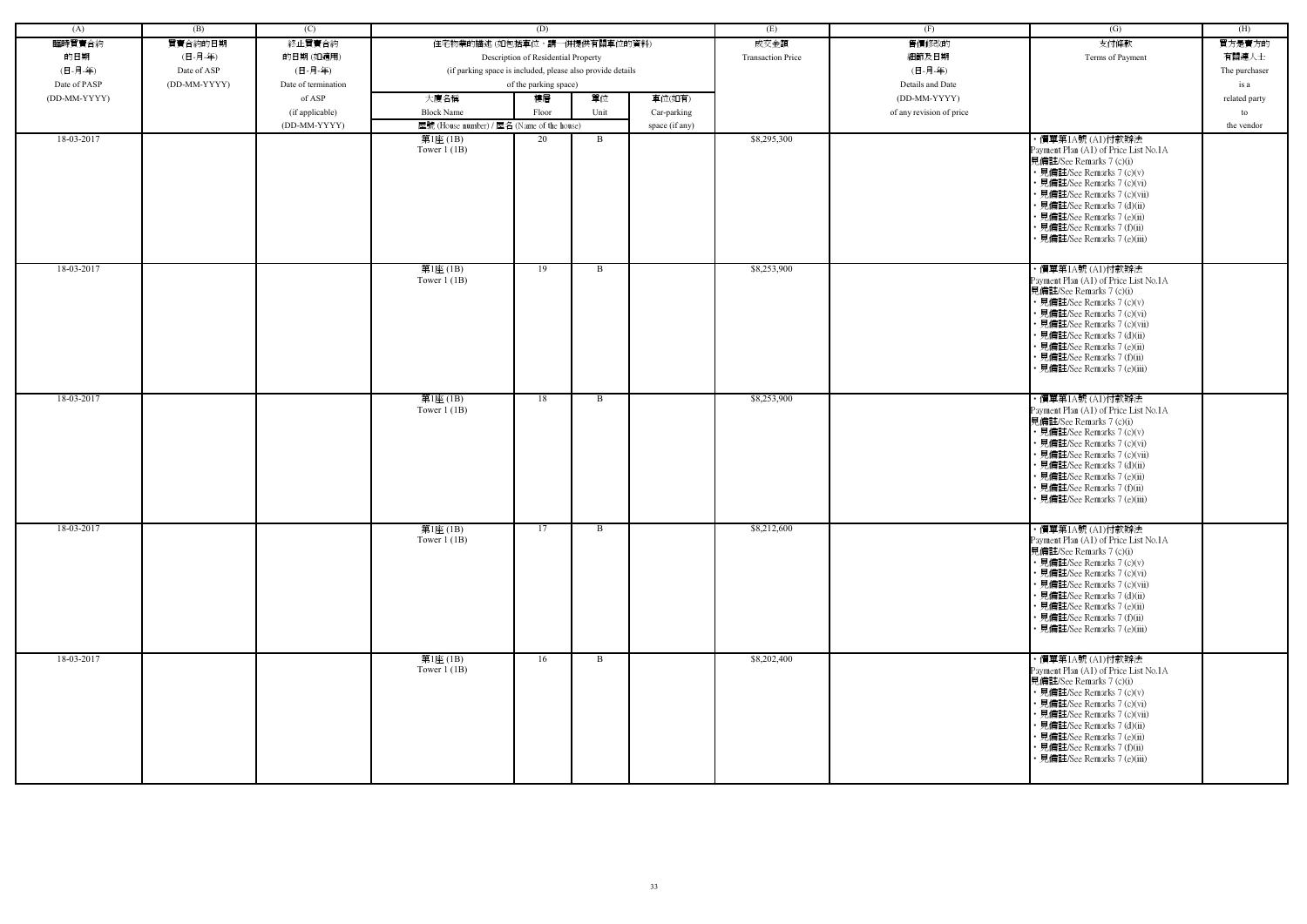| (A)          | (B)          | (C)                 |                                                                                     | (D)                                 |              |                | (E)                      | (F)                      | (G)                                                                                                                                                                                                                                                                                                             | (H)           |
|--------------|--------------|---------------------|-------------------------------------------------------------------------------------|-------------------------------------|--------------|----------------|--------------------------|--------------------------|-----------------------------------------------------------------------------------------------------------------------------------------------------------------------------------------------------------------------------------------------------------------------------------------------------------------|---------------|
| 臨時買賣合約       | 買賣合約的日期      | 終止買賣合約              | 住宅物業的描述(如包括車位,請一併提供有關車位的資料)                                                         |                                     |              |                | 成交金額                     | 售價修改的                    | 支付條款                                                                                                                                                                                                                                                                                                            | 買方是賣方的        |
| 的日期          | (日-月-年)      | 的日期(如適用)            |                                                                                     | Description of Residential Property |              |                | <b>Transaction Price</b> | 細節及日期                    | Terms of Payment                                                                                                                                                                                                                                                                                                | 有關連人士         |
| (日-月-年)      | Date of ASP  | (日-月-年)             |                                                                                     |                                     |              |                |                          | (日-月-年)                  |                                                                                                                                                                                                                                                                                                                 | The purchaser |
| Date of PASP | (DD-MM-YYYY) | Date of termination | (if parking space is included, please also provide details<br>of the parking space) |                                     |              |                |                          | Details and Date         |                                                                                                                                                                                                                                                                                                                 | is a          |
| (DD-MM-YYYY) |              | of ASP              | 大廈名稱                                                                                | 樓層                                  | 單位           | 車位(如有)         |                          | (DD-MM-YYYY)             |                                                                                                                                                                                                                                                                                                                 |               |
|              |              |                     |                                                                                     |                                     |              |                |                          |                          |                                                                                                                                                                                                                                                                                                                 | related party |
|              |              | (if applicable)     | <b>Block Name</b>                                                                   | Floor                               | Unit         | Car-parking    |                          | of any revision of price |                                                                                                                                                                                                                                                                                                                 | to            |
| 18-03-2017   |              | (DD-MM-YYYY)        | 屋號 (House number) / 屋名 (Name of the house)                                          |                                     |              | space (if any) | \$8,180,600              |                          |                                                                                                                                                                                                                                                                                                                 | the vendor    |
|              |              |                     | 第1座 (1B)<br>Tower $1(1B)$                                                           | 12                                  | B            |                |                          |                          | ・價單第1A號 (A1)付款辦法<br>Payment Plan (A1) of Price List No.1A<br>見備註/See Remarks 7 (c)(i)<br>• 見備註/See Remarks 7 (c)(v)<br>• 見備註/See Remarks 7 (c)(vi)<br>· 見備註/See Remarks 7 (c)(vii)<br>· 見備註/See Remarks 7 (d)(ii)<br>• 見備註/See Remarks 7 (e)(ii)<br>• 見備註/See Remarks 7 (f)(ii)<br>· 見備註/See Remarks 7 (e)(iii) |               |
| 18-03-2017   |              |                     | 第1座(1B)<br>Tower $1$ (1B)                                                           | 11                                  | B            |                | \$8,170,500              |                          | ・價單第1A號 (A1)付款辦法<br>Payment Plan (A1) of Price List No.1A<br>見備註/See Remarks 7 (c)(i)<br>• 見備註/See Remarks 7 (c)(v)<br>• 見備註/See Remarks 7 (c)(vi)<br>· 見備註/See Remarks 7 (c)(vii)<br>• 見備註/See Remarks 7 (d)(ii)<br>• 見備註/See Remarks 7 (e)(ii)<br>· 見備註/See Remarks 7 (f)(ii)<br>· 見備註/See Remarks 7 (e)(iii) |               |
| 18-03-2017   |              |                     | 第1座(1B)<br>Tower $1$ (1B)                                                           | 10                                  | B            |                | \$8,159,500              |                          | ・價單第1A號 (A1)付款辦法<br>Payment Plan (A1) of Price List No.1A<br>見備註/See Remarks 7 (c)(i)<br>• 見備註/See Remarks 7 (c)(v)<br>• 見備註/See Remarks 7 (c)(vi)<br>• 見備註/See Remarks 7 (c)(vii)<br>· 見備註/See Remarks 7 (d)(ii)<br>· 見備註/See Remarks 7 (e)(ii)<br>• 見備註/See Remarks 7 (f)(ii)<br>· 見備註/See Remarks 7 (e)(iii) |               |
| 18-03-2017   |              |                     | 第1座(1B)<br>Tower $1$ (1B)                                                           | 51                                  | $\mathbf{C}$ |                | \$12,777,100             |                          | ・價單第2號 (A1)付款辦法<br>Payment Plan (A1) of Price List No.2<br>見備註/See Remarks 7 (c)(i)<br>• 見備註/See Remarks 7 (c)(v)<br>• 見備註/See Remarks 7 (c)(vi)<br>• 見備註/See Remarks 7 (c)(vii)<br>• 見備註/See Remarks 7 (d)(ii)<br>• 見備註/See Remarks 7 (e)(ii)<br>• 見備註/See Remarks 7 (f)(ii)<br>• 見備註/See Remarks 7 (e)(iii)   |               |
|              |              |                     | 第1座 (1B)<br>Tower $1$ (1B)                                                          | 15                                  | D            |                |                          |                          | ・價單第1A號 (A1)付款辦法<br>Payment Plan (A1) of Price List No.1A<br>見備註/See Remarks 7 (c)(i)<br>• 見備註/See Remarks 7 (c)(v)<br>• 見備註/See Remarks 7 (c)(vi)<br>• 見備註/See Remarks 7 (c)(vii)<br>• 見備註/See Remarks 7 (d)(ii)<br>• 見備註/See Remarks 7 (e)(ii)<br>• 見備註/See Remarks 7 (f)(ii)<br>• 見備註/See Remarks 7 (e)(iii) |               |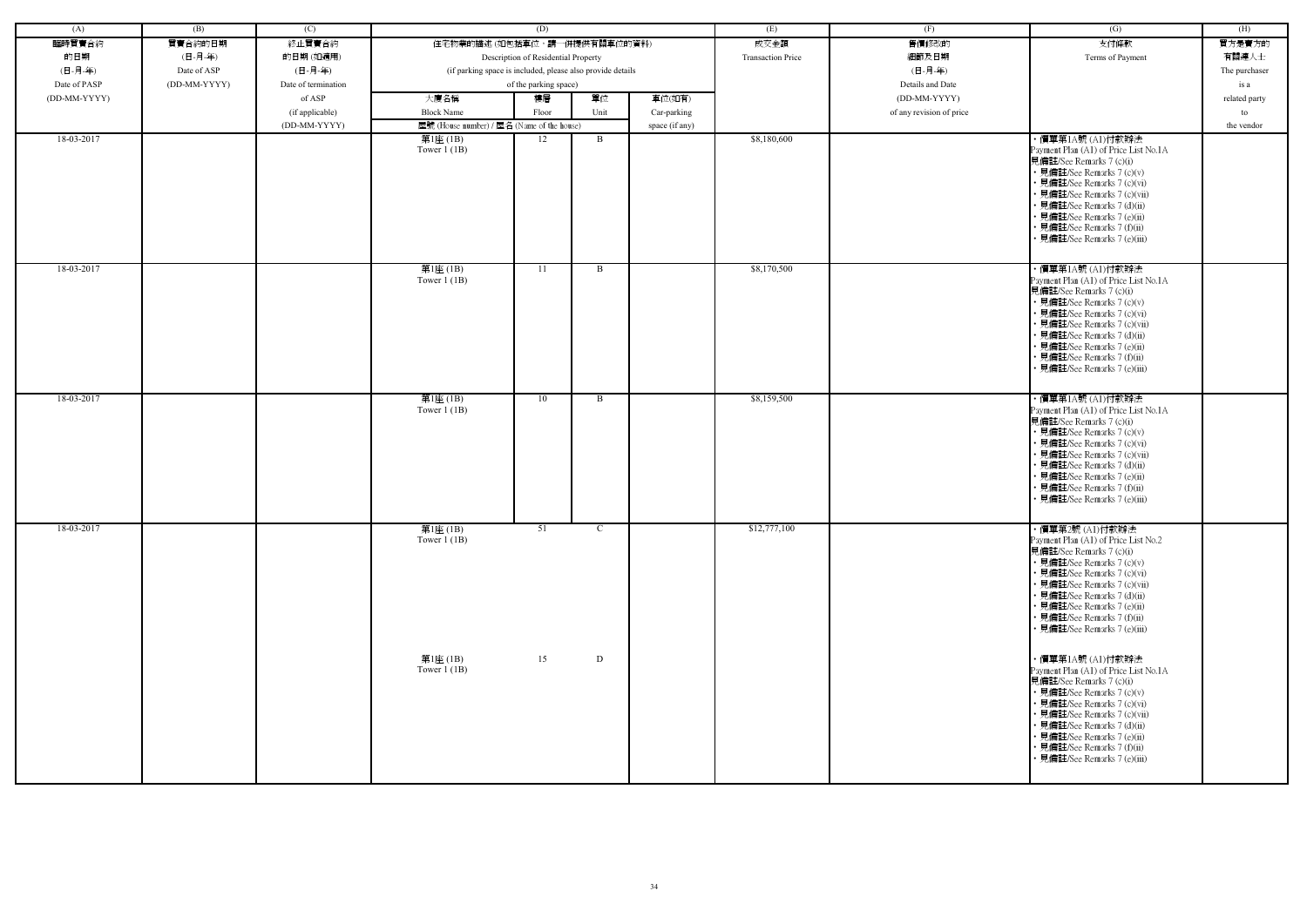| (A)          | (B)          | (C)                 |                                                            | (D)                   |                            |                | (E)                      | (F)                      | (G)                                                                                                                                                                                                                                                                                                                              | (H)           |
|--------------|--------------|---------------------|------------------------------------------------------------|-----------------------|----------------------------|----------------|--------------------------|--------------------------|----------------------------------------------------------------------------------------------------------------------------------------------------------------------------------------------------------------------------------------------------------------------------------------------------------------------------------|---------------|
| 臨時買賣合約       | 買賣合約的日期      | 終止買賣合約              | 住宅物業的描述 (如包括車位,請一併提供有關車位的資料)                               |                       |                            |                | 成交金額                     | 售價修改的                    | 支付條款                                                                                                                                                                                                                                                                                                                             | 買方是賣方的        |
| 的日期          | (日-月-年)      | 的日期(如適用)            | Description of Residential Property                        |                       |                            |                | <b>Transaction Price</b> | 細節及日期                    | Terms of Payment                                                                                                                                                                                                                                                                                                                 | 有關連人士         |
| (日-月-年)      | Date of ASP  | (日-月-年)             | (if parking space is included, please also provide details |                       |                            |                |                          | (日-月-年)                  |                                                                                                                                                                                                                                                                                                                                  | The purchaser |
| Date of PASP | (DD-MM-YYYY) | Date of termination |                                                            | of the parking space) |                            |                |                          | Details and Date         |                                                                                                                                                                                                                                                                                                                                  | is a          |
| (DD-MM-YYYY) |              | of ASP              | 大廈名稱                                                       | 樓層                    | 單位                         | 車位(如有)         |                          | (DD-MM-YYYY)             |                                                                                                                                                                                                                                                                                                                                  | related party |
|              |              | (if applicable)     | <b>Block Name</b>                                          | Floor                 | Unit                       | Car-parking    |                          | of any revision of price |                                                                                                                                                                                                                                                                                                                                  | to            |
|              |              | (DD-MM-YYYY)        | 屋號 (House number) / 屋名 (Name of the house)                 |                       |                            | space (if any) |                          |                          |                                                                                                                                                                                                                                                                                                                                  | the vendor    |
| 18-03-2017   |              |                     | 第1座 (1B)                                                   | 50                    | $\mathbf C$                |                | \$7,679,100              |                          | ・價單第2號 (A1)付款辦法                                                                                                                                                                                                                                                                                                                  |               |
|              |              |                     | Tower $1$ (1B)                                             |                       |                            |                |                          |                          | Payment Plan (A1) of Price List No.2<br>見備註/See Remarks 7 (c)(i)<br>• 見備註/See Remarks 7 (c)(v)<br>• 見備註/See Remarks 7 (c)(vi)<br>• 見備註/See Remarks 7 (c)(vii)<br>• 見備註/See Remarks 7 (d)(ii)<br>• 見備註/See Remarks 7 (e)(ii)<br>• 見備註/See Remarks 7 (f)(ii)<br>· 見備註/See Remarks 7 (e)(iii)                                       |               |
| 18-03-2017   |              |                     | 第1座(1B)<br>Tower $1(1B)$                                   | 49                    | $\mathbf C$                |                | \$7,587,000              |                          | ・價單第2號 (A1)付款辦法<br>Payment Plan (A1) of Price List No.2<br>見備註/See Remarks 7 (c)(i)<br>• 見備註/See Remarks 7 (c)(v)<br>• 見備註/See Remarks 7 (c)(vi)<br>• 見備註/See Remarks 7 (c)(vii)<br>• 見備註/See Remarks 7 (d)(ii)<br>• 見備註/See Remarks 7 (e)(ii)<br>· 見備註/See Remarks 7 (f)(ii)<br>• 見備註/See Remarks 7 (e)(iii)                    |               |
| 18-03-2017   |              |                     | 第1座(1B)<br>Tower $1$ (1B)<br>第1座 (1B)                      | 48<br>46              | $\mathcal{C}$<br>${\bf C}$ |                | \$15,017,200             |                          | ・價單第2號 (A1)付款辦法<br>Payment Plan (A1) of Price List No.2<br>見備註/See Remarks 7 (c)(i)<br>• 見備註/See Remarks 7 (c)(v)<br>• 見備註/See Remarks 7 (c)(vi)<br>• 見備註/See Remarks 7 (c)(vii)<br>• 見備註/See Remarks 7 (d)(ii)<br>· 見備註/See Remarks 7 (e)(ii)<br>• 見備註/See Remarks 7 (f)(ii)<br>• 見備註/See Remarks 7 (e)(iii)<br>・價單第2號 (A1)付款辦法 |               |
|              |              |                     | Tower $1$ (1B)                                             |                       |                            |                |                          |                          | Payment Plan (A1) of Price List No.2<br>見備註/See Remarks 7 (c)(i)<br>• 見備註/See Remarks 7 (c)(v)<br>• 見備註/See Remarks 7 (c)(vi)<br>• 見備註/See Remarks 7 (c)(vii)<br>• 見備註/See Remarks 7 (d)(ii)<br>• 見備註/See Remarks 7 (e)(ii)<br>• 見備註/See Remarks 7 (f)(ii)<br>• 見備註/See Remarks 7 (e)(iii)                                       |               |
| 18-03-2017   |              |                     | 第1座(1B)<br>Tower $1$ (1B)                                  | 47                    | $\mathbf C$                |                | \$7,482,500              |                          | ・價單第2號 (A1)付款辦法<br>Payment Plan (A1) of Price List No.2<br>見備註/See Remarks 7 (c)(i)<br>• 見備註/See Remarks 7 (c)(v)<br>• 見備註/See Remarks 7 (c)(vi)<br>• 見備註/See Remarks 7 (c)(vii)<br>• 見備註/See Remarks 7 (d)(ii)<br>• 見備註/See Remarks 7 (e)(ii)<br>• 見備註/See Remarks 7 (f)(ii)<br>見備註/See Remarks 7 (e)(iii)                      |               |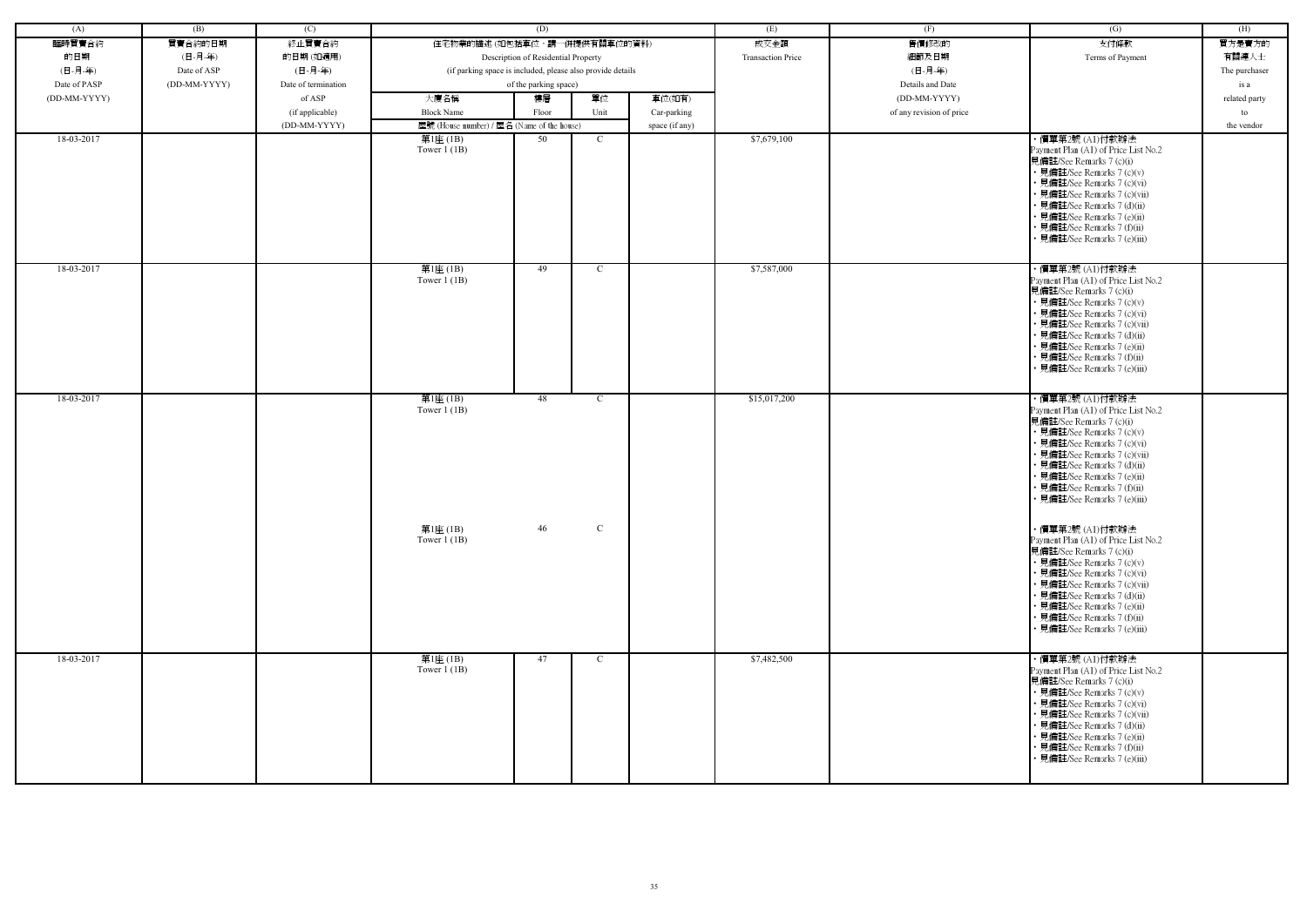| (A)          | (B)          | (C)                 |                                                            | (D)      |                    |                | (E)                      | (F)                      | $\overline{(G)}$                                                                                                                                                                                                                                                                                                                                                                                                                                                                                                                                                                                                             | (H)           |
|--------------|--------------|---------------------|------------------------------------------------------------|----------|--------------------|----------------|--------------------------|--------------------------|------------------------------------------------------------------------------------------------------------------------------------------------------------------------------------------------------------------------------------------------------------------------------------------------------------------------------------------------------------------------------------------------------------------------------------------------------------------------------------------------------------------------------------------------------------------------------------------------------------------------------|---------------|
| 臨時買賣合約       | 買賣合約的日期      | 終止買賣合約              | 住宅物業的描述 (如包括車位,請一併提供有關車位的資料)                               |          |                    |                | 成交金額                     | 售價修改的                    | 支付條款                                                                                                                                                                                                                                                                                                                                                                                                                                                                                                                                                                                                                         | 買方是賣方的        |
| 的日期          | (日-月-年)      | 的日期(如適用)            | Description of Residential Property                        |          |                    |                | <b>Transaction Price</b> | 細節及日期                    | Terms of Payment                                                                                                                                                                                                                                                                                                                                                                                                                                                                                                                                                                                                             | 有關連人士         |
| (日-月-年)      | Date of ASP  | (日-月-年)             | (if parking space is included, please also provide details |          |                    |                |                          | (日-月-年)                  |                                                                                                                                                                                                                                                                                                                                                                                                                                                                                                                                                                                                                              | The purchaser |
| Date of PASP | (DD-MM-YYYY) | Date of termination | of the parking space)                                      |          |                    |                |                          | Details and Date         |                                                                                                                                                                                                                                                                                                                                                                                                                                                                                                                                                                                                                              | is a          |
| (DD-MM-YYYY) |              | of ASP              | 大廈名稱                                                       | 樓層       | 單位                 | 車位(如有)         |                          | (DD-MM-YYYY)             |                                                                                                                                                                                                                                                                                                                                                                                                                                                                                                                                                                                                                              | related party |
|              |              | (if applicable)     | <b>Block Name</b>                                          | Floor    | Unit               | Car-parking    |                          | of any revision of price |                                                                                                                                                                                                                                                                                                                                                                                                                                                                                                                                                                                                                              | to            |
|              |              | (DD-MM-YYYY)        | 屋號 (House number) / 屋名 (Name of the house)                 |          |                    | space (if any) |                          |                          |                                                                                                                                                                                                                                                                                                                                                                                                                                                                                                                                                                                                                              | the vendor    |
| 18-03-2017   |              |                     | 第1座(1B)<br>Tower $1$ (1B)<br>第1座(1B)<br>Tower $1$ (1B)     | 45<br>45 | $\mathcal{C}$<br>G |                | \$14,464,300             |                          | ・價單第2號 (A1)付款辦法<br>Payment Plan (A1) of Price List No.2<br>見備註/See Remarks 7 (c)(i)<br>• 見備註/See Remarks 7 (c)(v)<br>• 見備註/See Remarks 7 (c)(vi)<br>• 見備註/See Remarks 7 (c)(vii)<br>• 見備註/See Remarks 7 (d)(ii)<br>• 見備註/See Remarks 7 (e)(ii)<br>• 見備註/See Remarks 7 (f)(ii)<br>• 見備註/See Remarks 7 (e)(iii)<br>・價單第2號 (A1)付款辦法<br>Payment Plan (A1) of Price List No.2<br>見備註/See Remarks 7 (c)(i)<br>• 見備註/See Remarks 7 (c)(v)<br>• 見備註/See Remarks 7 (c)(vi)<br>• 見備註/See Remarks 7 (c)(vii)<br>• 見備註/See Remarks 7 (d)(ii)<br>• 見備註/See Remarks 7 (e)(ii)<br>• 見備註/See Remarks 7 (f)(ii)<br>見備註/See Remarks 7 (e)(iii) |               |
| 18-03-2017   |              |                     | 第1座(1B)<br>Tower $1$ (1B)                                  | 43       | $\mathcal{C}$      |                | \$7,327,300              |                          | ・價單第2號 (A1)付款辦法<br>Payment Plan (A1) of Price List No.2<br>見備註/See Remarks 7 (c)(i)<br>• 見備註/See Remarks 7 (c)(v)<br>• 見備註/See Remarks 7 (c)(vi)<br>· 見備註/See Remarks 7 (c)(vii)<br>• 見備註/See Remarks 7 (d)(ii)<br>• 見備註/See Remarks 7 (e)(ii)<br>• 見備註/See Remarks 7 (f)(ii)<br>• 見備註/See Remarks 7 (e)(iii)                                                                                                                                                                                                                                                                                                                |               |
| 18-03-2017   |              |                     | 第1座(1B)<br>Tower $1$ (1B)                                  | 42       | $\mathcal{C}$      |                | \$7,276,600              |                          | ・價單第2號(A1)付款辦法<br>Payment Plan (A1) of Price List No.2<br>見備註/See Remarks 7 (c)(i)<br>• 見備註/See Remarks 7 (c)(v)<br>• 見備註/See Remarks 7 (c)(vi)<br>• 見備註/See Remarks 7 (c)(vii)<br>• 見備註/See Remarks 7 (d)(ii)<br>• 見備註/See Remarks 7 (e)(ii)<br>• 見備註/See Remarks 7 (f)(ii)<br>• 見備註/See Remarks 7 (e)(iii)                                                                                                                                                                                                                                                                                                                 |               |
| 18-03-2017   |              |                     | 第1座(1B)<br>Tower $1$ (1B)                                  | 41       | $\mathcal{C}$      |                | \$7,226,700              |                          | · 價單第2號 (A1)付款辦法<br>Payment Plan (A1) of Price List No.2<br>見備註/See Remarks 7 (c)(i)<br>• 見備註/See Remarks 7 (c)(v)<br>• 見備註/See Remarks 7 (c)(vi)<br>• 見備註/See Remarks 7 (c)(vii)<br>• 見備註/See Remarks 7 (d)(ii)<br>• 見備註/See Remarks 7 (e)(ii)<br>• 見備註/See Remarks 7 (f)(ii)<br>• 見備註/See Remarks 7 (e)(iii)                                                                                                                                                                                                                                                                                                               |               |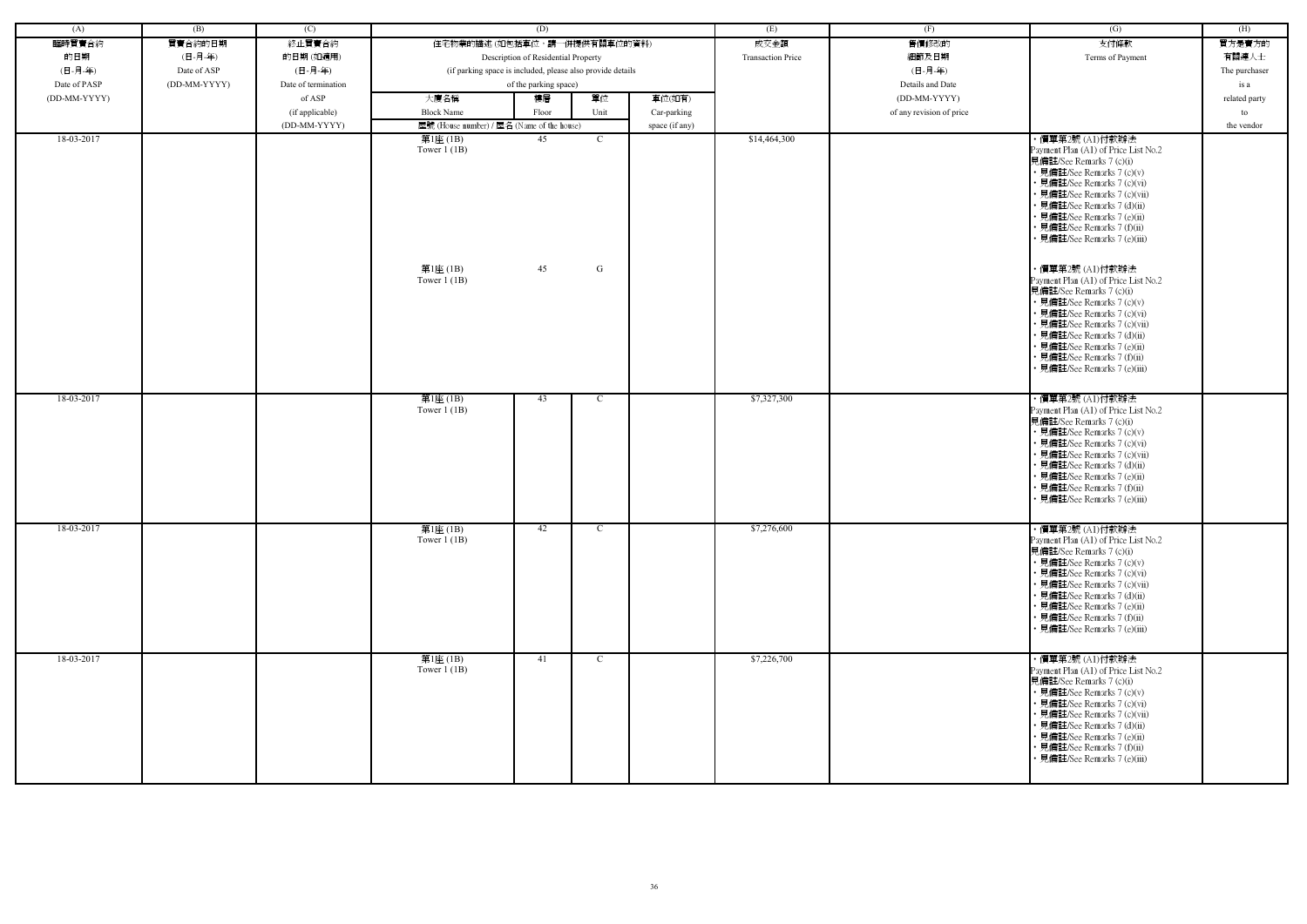| (A)          | (B)          | (C)                 |                                                            | (D)                                 |               |                | (E)                      | (F)                      | (G)                                                                                                                                                                                                                                                                                                            | (H)           |
|--------------|--------------|---------------------|------------------------------------------------------------|-------------------------------------|---------------|----------------|--------------------------|--------------------------|----------------------------------------------------------------------------------------------------------------------------------------------------------------------------------------------------------------------------------------------------------------------------------------------------------------|---------------|
| 臨時買賣合約       | 買賣合約的日期      | 終止買賣合約              | 住宅物業的描述 (如包括車位,請一併提供有關車位的資料)                               |                                     |               |                | 成交金額                     | 售價修改的                    | 支付條款                                                                                                                                                                                                                                                                                                           | 買方是賣方的        |
| 的日期          | (日-月-年)      | 的日期(如適用)            |                                                            | Description of Residential Property |               |                | <b>Transaction Price</b> | 細節及日期                    | Terms of Payment                                                                                                                                                                                                                                                                                               | 有關連人士         |
| (日-月-年)      | Date of ASP  | (日-月-年)             | (if parking space is included, please also provide details |                                     |               |                |                          | (日-月-年)                  |                                                                                                                                                                                                                                                                                                                | The purchaser |
| Date of PASP | (DD-MM-YYYY) | Date of termination |                                                            | of the parking space)               |               |                |                          | Details and Date         |                                                                                                                                                                                                                                                                                                                | is a          |
| (DD-MM-YYYY) |              | of ASP              | 大廈名稱                                                       | 樓層                                  | 單位            | 車位(如有)         |                          | (DD-MM-YYYY)             |                                                                                                                                                                                                                                                                                                                | related party |
|              |              | (if applicable)     | <b>Block Name</b>                                          | Floor                               | Unit          | Car-parking    |                          | of any revision of price |                                                                                                                                                                                                                                                                                                                | to            |
|              |              | (DD-MM-YYYY)        | 屋號 (House number) / 屋名 (Name of the house)                 |                                     |               | space (if any) |                          |                          |                                                                                                                                                                                                                                                                                                                | the vendor    |
| 18-03-2017   |              |                     | 第1座 (1B)<br>Tower $1$ (1B)                                 | 40                                  | C             |                | \$7,176,000              |                          | ・價單第2號 (A1)付款辦法<br>Payment Plan (A1) of Price List No.2<br>見備註/See Remarks 7 (c)(i)<br>• 見備註/See Remarks 7 (c)(v)<br>• 見備註/See Remarks 7 (c)(vi)<br>• 見備註/See Remarks 7 (c)(vii)<br>• 見備註/See Remarks 7 (d)(ii)<br>• 見備註/See Remarks 7 (e)(ii)<br>• 見備註/See Remarks 7 (f)(ii)<br>見備註/See Remarks 7 (e)(iii)    |               |
| 18-03-2017   |              |                     | 第1座(1B)<br>Tower $1$ (1B)                                  | 38                                  | $\mathcal{C}$ |                | \$7,139,300              |                          | · 價單第2號 (A1)付款辦法<br>Payment Plan (A1) of Price List No.2<br>見備註/See Remarks 7 (c)(i)<br>• 見備註/See Remarks 7 (c)(v)<br>• 見備註/See Remarks 7 (c)(vi)<br>• 見備註/See Remarks 7 (c)(vii)<br>• 見備註/See Remarks 7 (d)(ii)<br>· 見備註/See Remarks 7 (e)(ii)<br>• 見備註/See Remarks 7 (f)(ii)<br>• 見備註/See Remarks 7 (e)(iii) |               |
| 18-03-2017   |              |                     | 第1座(1B)<br>Tower $1$ (1B)                                  | 37                                  | C             |                | \$7,069,100              |                          | ・價單第2號 (A1)付款辦法<br>Payment Plan (A1) of Price List No.2<br>見備註/See Remarks 7 (c)(i)<br>• 見備註/See Remarks 7 (c)(v)<br>• 見備註/See Remarks 7 (c)(vi)<br>• 見備註/See Remarks 7 (c)(vii)<br>• 見備註/See Remarks 7 (d)(ii)<br>· 見備註/See Remarks 7 (e)(ii)<br>• 見備註/See Remarks 7 (f)(ii)<br>• 見備註/See Remarks 7 (e)(iii)  |               |
| 18-03-2017   |              |                     | 第1座(1B)<br>Tower $1$ (1B)                                  | 35                                  | $\mathbf{C}$  |                | \$6,998,900              |                          | ・價單第2號 (A1)付款辦法<br>Payment Plan (A1) of Price List No.2<br>見備註/See Remarks 7 (c)(i)<br>• 見備註/See Remarks 7 (c)(v)<br>• 見備註/See Remarks 7 (c)(vi)<br>• 見備註/See Remarks 7 (c)(vii)<br>• 見備註/See Remarks 7 (d)(ii)<br>• 見備註/See Remarks 7 (e)(ii)<br>• 見備註/See Remarks 7 (f)(ii)<br>• 見備註/See Remarks 7 (e)(iii)  |               |
| 18-03-2017   |              |                     | 第1座(1B)<br>Tower $1$ (1B)                                  | 33                                  | $\mathcal{C}$ |                | \$6,964,600              |                          | ・價單第2號 (A1)付款辦法<br>Payment Plan (A1) of Price List No.2<br>見備註/See Remarks 7 (c)(i)<br>• 見備註/See Remarks 7 (c)(v)<br>• 見備註/See Remarks 7 (c)(vi)<br>• 見備註/See Remarks 7 (c)(vii)<br>• 見備註/See Remarks 7 (d)(ii)<br>• 見備註/See Remarks 7 (e)(ii)<br>• 見備註/See Remarks 7 (f)(ii)<br>• 見備註/See Remarks 7 (e)(iii)  |               |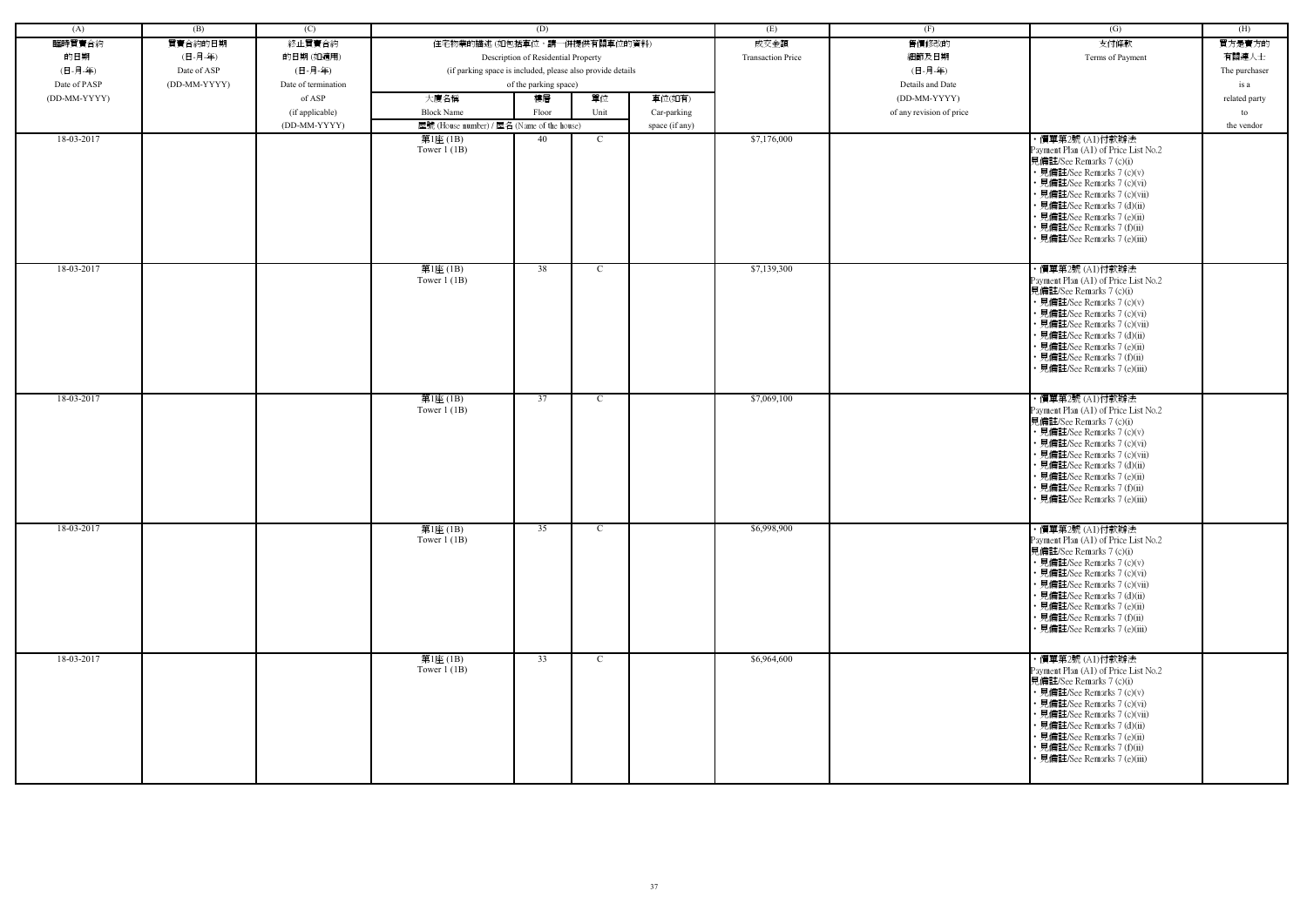| (A)          | (B)          | (C)                 |                                                            | (D)                                 |             |                | (E)                      | (F)                      | (G)                                                                                                                                                                                                                                                                                                            | (H)           |
|--------------|--------------|---------------------|------------------------------------------------------------|-------------------------------------|-------------|----------------|--------------------------|--------------------------|----------------------------------------------------------------------------------------------------------------------------------------------------------------------------------------------------------------------------------------------------------------------------------------------------------------|---------------|
| 臨時買賣合約       | 買賣合約的日期      | 終止買賣合約              | 住宅物業的描述 (如包括車位,請一併提供有關車位的資料)                               |                                     |             |                | 成交金額                     | 售價修改的                    | 支付條款                                                                                                                                                                                                                                                                                                           | 買方是賣方的        |
| 的日期          | (日-月-年)      | 的日期(如適用)            |                                                            | Description of Residential Property |             |                | <b>Transaction Price</b> | 細節及日期                    | Terms of Payment                                                                                                                                                                                                                                                                                               | 有關連人士         |
| (日-月-年)      | Date of ASP  | (日-月-年)             | (if parking space is included, please also provide details |                                     |             |                |                          | (日-月-年)                  |                                                                                                                                                                                                                                                                                                                | The purchaser |
| Date of PASP | (DD-MM-YYYY) | Date of termination |                                                            | of the parking space)               |             |                |                          | Details and Date         |                                                                                                                                                                                                                                                                                                                | is a          |
| (DD-MM-YYYY) |              | of ASP              | 大廈名稱                                                       | 樓層                                  | 單位          | 車位(如有)         |                          | (DD-MM-YYYY)             |                                                                                                                                                                                                                                                                                                                | related party |
|              |              |                     | <b>Block Name</b>                                          | Floor                               | Unit        |                |                          |                          |                                                                                                                                                                                                                                                                                                                |               |
|              |              | (if applicable)     |                                                            |                                     |             | Car-parking    |                          | of any revision of price |                                                                                                                                                                                                                                                                                                                | to            |
|              |              | (DD-MM-YYYY)        | 屋號 (House number) / 屋名 (Name of the house)                 |                                     |             | space (if any) |                          |                          |                                                                                                                                                                                                                                                                                                                | the vendor    |
| 18-03-2017   |              |                     | 第1座 (1B)<br>Tower $1$ (1B)                                 | 32                                  | C.          |                | \$6,929,500              |                          | ・價單第2號 (A1)付款辦法<br>Payment Plan (A1) of Price List No.2<br>見備註/See Remarks 7 (c)(i)<br>• 見備註/See Remarks 7 (c)(v)<br>• 見備註/See Remarks 7 (c)(vi)<br>• 見備註/See Remarks 7 (c)(vii)<br>• 見備註/See Remarks 7 (d)(ii)<br>• 見備註/See Remarks 7 (e)(ii)<br>• 見備註/See Remarks 7 (f)(ii)<br>· 見備註/See Remarks 7 (e)(iii)  |               |
| 18-03-2017   |              |                     | 第1座(1B)<br>Tower $1(1B)$                                   | 30                                  | C.          |                | \$6,860,800              |                          | ・價單第2號 (A1)付款辦法<br>Payment Plan (A1) of Price List No.2<br>見備註/See Remarks 7 (c)(i)<br>• 見備註/See Remarks 7 (c)(v)<br>• 見備註/See Remarks 7 (c)(vi)<br>• 見備註/See Remarks 7 (c)(vii)<br>• 見備註/See Remarks 7 (d)(ii)<br>• 見備註/See Remarks 7 (e)(ii)<br>• 見備註/See Remarks 7 (f)(ii)<br>• 見備註/See Remarks 7 (e)(iii)  |               |
| 18-03-2017   |              |                     | 第1座(1B)<br>Tower $1$ (1B)                                  | 29                                  | $\mathbf C$ |                | \$13,584,400             |                          | ・價單第2號 (A1)付款辦法<br>Payment Plan (A1) of Price List No.2<br>見備註/See Remarks 7 (c)(i)<br>• 見備註/See Remarks 7 (c)(v)<br>• 見備註/See Remarks 7 (c)(vi)<br>• 見備註/See Remarks 7 (c)(vii)<br>• 見備註/See Remarks 7 (d)(ii)<br>• 見備註/See Remarks 7 (e)(ii)<br>• 見備註/See Remarks 7 (f)(ii)<br>• 見備註/See Remarks 7 (e)(iii)  |               |
|              |              |                     | 第1座 (1B)<br>Tower $1$ (1B)                                 | 26                                  | $\mathbf C$ |                |                          |                          | · 價單第2號 (A1)付款辦法<br>Payment Plan (A1) of Price List No.2<br>見備註/See Remarks 7 (c)(i)<br>• 見備註/See Remarks 7 (c)(v)<br>• 見備註/See Remarks 7 (c)(vi)<br>• 見備註/See Remarks 7 (c)(vii)<br>• 見備註/See Remarks 7 (d)(ii)<br>• 見備註/See Remarks 7 (e)(ii)<br>• 見備註/See Remarks 7 (f)(ii)<br>• 見備註/See Remarks 7 (e)(iii) |               |
| 18-03-2017   |              |                     | 第1座(1B)<br>Tower $1$ (1B)                                  | 25                                  | C.          |                | \$6,725,900              |                          | ・價單第2號 (A1)付款辦法<br>Payment Plan (A1) of Price List No.2<br>見備註/See Remarks 7 (c)(i)<br>• 見備註/See Remarks 7 (c)(v)<br>• 見備註/See Remarks 7 (c)(vi)<br>• 見備註/See Remarks 7 (c)(vii)<br>• 見備註/See Remarks 7 (d)(ii)<br>• 見備註/See Remarks 7 (e)(ii)<br>• 見備註/See Remarks 7 (f)(ii)<br>見備註/See Remarks 7 (e)(iii)    |               |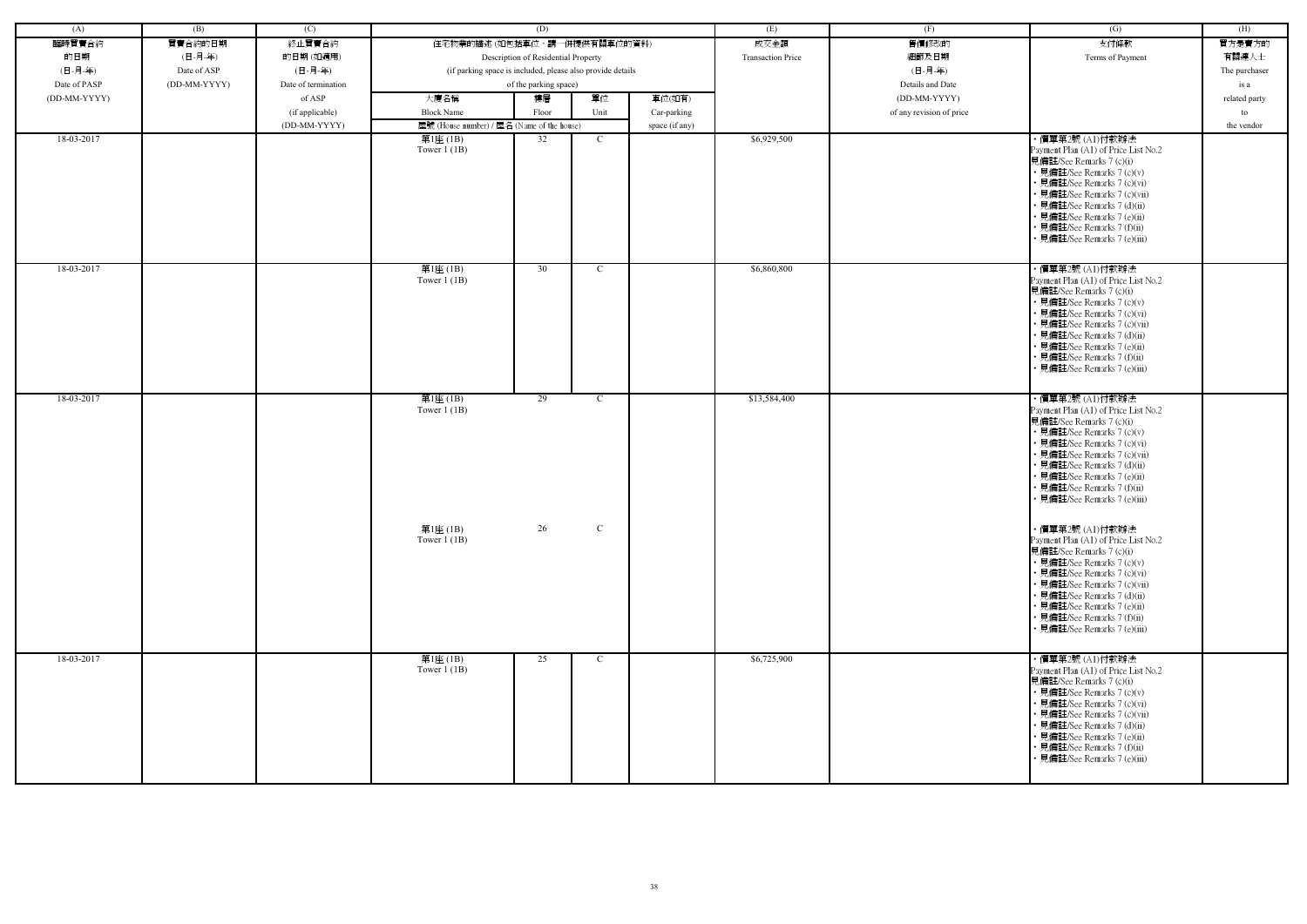| (A)          | (B)          | (C)                 |                                                            | (D)                                 |              |                | (E)                      | (F)                      | (G)                                                                                                                                                                                                                                                                                                                                        | (H)           |
|--------------|--------------|---------------------|------------------------------------------------------------|-------------------------------------|--------------|----------------|--------------------------|--------------------------|--------------------------------------------------------------------------------------------------------------------------------------------------------------------------------------------------------------------------------------------------------------------------------------------------------------------------------------------|---------------|
| 臨時買賣合約       | 買賣合約的日期      | 終止買賣合約              | 住宅物業的描述 (如包括車位,請一併提供有關車位的資料)                               |                                     |              |                | 成交金額                     | 售價修改的                    | 支付條款                                                                                                                                                                                                                                                                                                                                       | 買方是賣方的        |
| 的日期          | (日-月-年)      | 的日期(如適用)            |                                                            | Description of Residential Property |              |                | <b>Transaction Price</b> | 細節及日期                    | Terms of Payment                                                                                                                                                                                                                                                                                                                           | 有關連人士         |
| (日-月-年)      | Date of ASP  | (日-月-年)             | (if parking space is included, please also provide details |                                     |              |                |                          | (日-月-年)                  |                                                                                                                                                                                                                                                                                                                                            | The purchaser |
| Date of PASP | (DD-MM-YYYY) | Date of termination |                                                            | of the parking space)               |              |                |                          | Details and Date         |                                                                                                                                                                                                                                                                                                                                            | is a          |
| (DD-MM-YYYY) |              | of ASP              | 大廈名稱                                                       | 樓層                                  | 單位           | 車位(如有)         |                          | (DD-MM-YYYY)             |                                                                                                                                                                                                                                                                                                                                            | related party |
|              |              | (if applicable)     | <b>Block Name</b>                                          | Floor                               | Unit         | Car-parking    |                          | of any revision of price |                                                                                                                                                                                                                                                                                                                                            | to            |
|              |              | (DD-MM-YYYY)        | 屋號 (House number) / 屋名 (Name of the house)                 |                                     |              | space (if any) |                          |                          |                                                                                                                                                                                                                                                                                                                                            | the vendor    |
| 18-03-2017   |              |                     | 第1座 (1B)                                                   | 23                                  | $\mathbf{C}$ |                | \$6,690,800              |                          | ・價單第2號 (Al)付款辦法                                                                                                                                                                                                                                                                                                                            |               |
|              |              |                     | Tower $1$ (1B)                                             |                                     |              |                |                          |                          | Payment Plan (A1) of Price List No.2<br>見備註/See Remarks 7 (c)(i)<br>• 見備註/See Remarks 7 (c)(v)<br>• 見備註/See Remarks 7 (c)(vi)<br>見備註/See Remarks 7 (c)(vii)<br>· 見備註/See Remarks 7 (d)(ii)<br>• 見備註/See Remarks 7 (e)(ii)<br>見備註/See Remarks 7 (f)(ii)<br>· 見備註/See Remarks 7 (e)(iii)                                                     |               |
| 18-03-2017   |              |                     | 第1座(1B)<br>Tower $1(1B)$                                   | 21                                  | $\mathbf{C}$ |                | \$13,978,700             |                          | ・價單第2號 (B1)付款辦法<br>Payment Plan (B1) of Price List No.2<br>見備註/See Remarks 7 (c)(ii)<br>• 見備註/See Remarks 7 (c)(v)<br>見備註/See Remarks 7 (c)(vi)<br>· 見備註/See Remarks 7 (c)(vii)<br>• 見備註/See Remarks 7 (e)(i)<br>見備註/See Remarks 7 (d)(ii)<br>· 見備註/See Remarks 7 (e)(ii)<br>• 見備註/See Remarks 7 (f)(ii)<br>見備註/See Remarks 7 (e)(iii)     |               |
|              |              |                     | 第1座(1B)<br>Tower $1$ (1B)                                  | 15                                  | ${\bf C}$    |                |                          |                          | ・價單第2號 (B1)付款辦法<br>Payment Plan (B1) of Price List No.2<br>見備註/See Remarks 7 (c)(ii)<br>• 見備註/See Remarks 7 (c)(v)<br>· 見備註/See Remarks 7 (c)(vi)<br>• 見備註/See Remarks 7 (c)(vii)<br>• 見備註/See Remarks 7 (e)(i)<br>見備註/See Remarks 7 (d)(ii)<br>• 見備註/See Remarks 7 (e)(ii)<br>• 見備註/See Remarks 7 (f)(ii)<br>• 見備註/See Remarks 7 (e)(iii) |               |
| 18-03-2017   |              |                     | 第1座 (1B)<br>Tower $1$ (1B)                                 | 20                                  | $\mathbf{C}$ |                | \$12,742,000             |                          | ・價單第2號 (A1)付款辦法<br>Payment Plan (A1) of Price List No.2<br>見備註/See Remarks 7 (c)(i)<br>• 見備註/See Remarks 7 (c)(v)<br>• 見備註/See Remarks 7 (c)(vi)<br>• 見備註/See Remarks 7 (c)(vii)<br>• 見備註/See Remarks 7 (d)(ii)<br>• 見備註/See Remarks 7 (e)(ii)<br>• 見備註/See Remarks 7 (f)(ii)<br>• 見備註/See Remarks 7 (e)(iii)                              |               |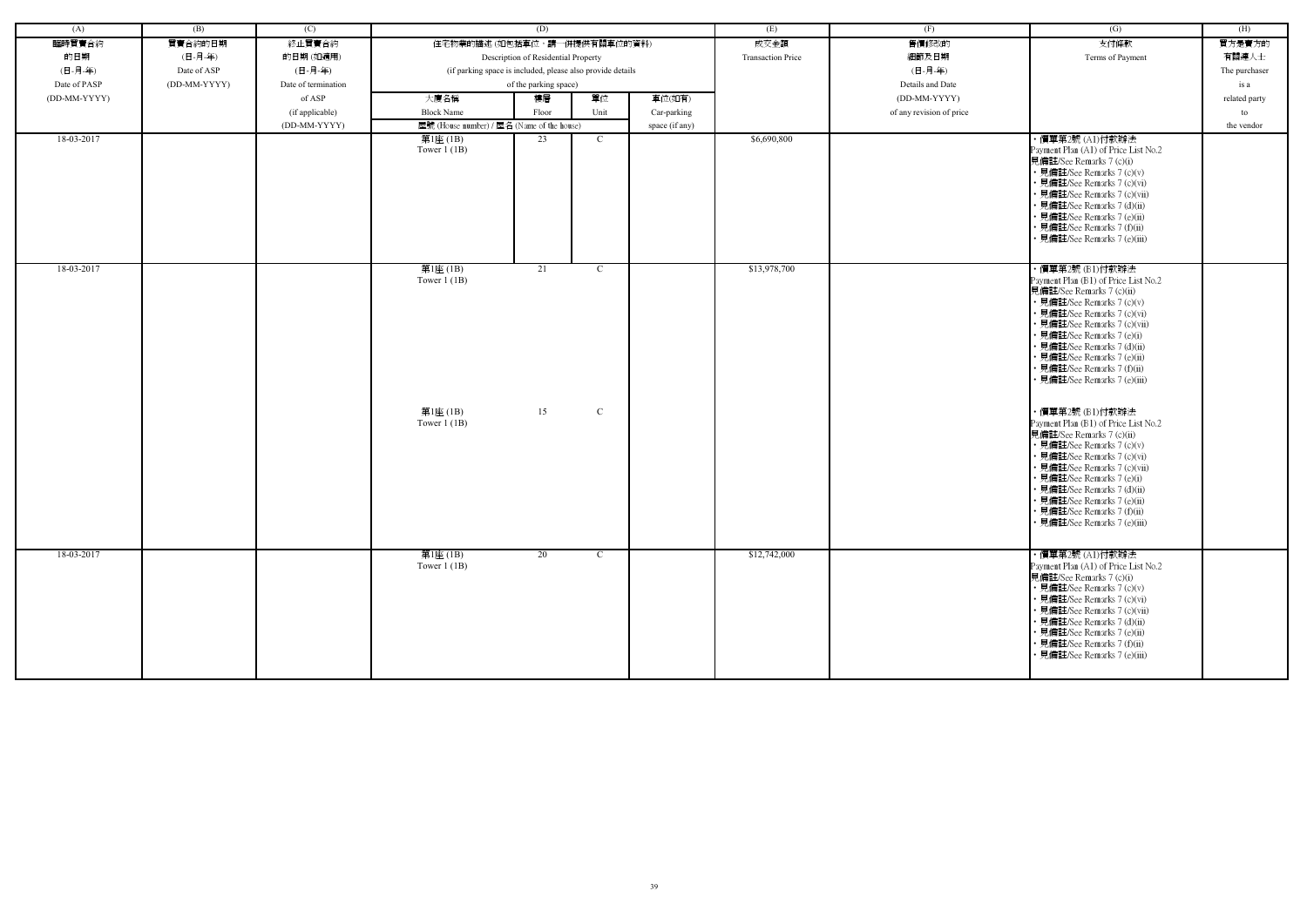| (A)          | (B)          | (C)                 |                                                            | (D)                                 |              |                | (E)                      | (F)                      | (G)                                                         | (H)           |
|--------------|--------------|---------------------|------------------------------------------------------------|-------------------------------------|--------------|----------------|--------------------------|--------------------------|-------------------------------------------------------------|---------------|
| 臨時買賣合約       | 買賣合約的日期      | 終止買賣合約              | 住宅物業的描述 (如包括車位,請一併提供有關車位的資料)                               |                                     |              |                | 成交金額                     | 售價修改的                    | 支付條款                                                        | 買方是賣方的        |
| 的日期          | (日-月-年)      | 的日期(如適用)            |                                                            | Description of Residential Property |              |                | <b>Transaction Price</b> | 細節及日期                    | Terms of Payment                                            | 有關連人士         |
| (日-月-年)      | Date of ASP  | (日-月-年)             | (if parking space is included, please also provide details |                                     |              |                |                          | (日-月-年)                  |                                                             | The purchaser |
| Date of PASP | (DD-MM-YYYY) | Date of termination |                                                            | of the parking space)               |              |                |                          | Details and Date         |                                                             | is a          |
| (DD-MM-YYYY) |              | of ASP              | 大廈名稱                                                       | 樓層                                  | 單位           | 車位(如有)         |                          | (DD-MM-YYYY)             |                                                             | related party |
|              |              | (if applicable)     | <b>Block Name</b>                                          | Floor                               | Unit         | Car-parking    |                          | of any revision of price |                                                             | to            |
|              |              | (DD-MM-YYYY)        | 屋號 (House number) / 屋名 (Name of the house)                 |                                     |              | space (if any) |                          |                          |                                                             | the vendor    |
| 同上           | 同上           | 同上                  | 第1座 (1B)                                                   | 23                                  | F            |                | 同上                       | 同上                       | ・價單第1A號 (A1)付款辦法                                            | 同上            |
| Ditto        | Ditto        | Ditto               | Tower $1$ (1B)                                             |                                     |              |                | Ditto                    | Ditto                    | Payment Plan (A1) of Price List No.1A                       | Ditto         |
|              |              |                     |                                                            |                                     |              |                |                          |                          | 見備註/See Remarks 7 (c)(i)<br>• 見備註/See Remarks 7 (c)(v)      |               |
|              |              |                     |                                                            |                                     |              |                |                          |                          | · 見備註/See Remarks 7 (c)(vi)                                 |               |
|              |              |                     |                                                            |                                     |              |                |                          |                          | · 見備註/See Remarks 7 (c)(vii)                                |               |
|              |              |                     |                                                            |                                     |              |                |                          |                          | • 見備註/See Remarks 7 (d)(ii)                                 |               |
|              |              |                     |                                                            |                                     |              |                |                          |                          | · 見備註/See Remarks 7 (e)(ii)<br>• 見備註/See Remarks 7 (f)(ii)  |               |
|              |              |                     |                                                            |                                     |              |                |                          |                          | · 見備註/See Remarks 7 (e)(iii)                                |               |
|              |              |                     |                                                            |                                     |              |                |                          |                          |                                                             |               |
| 18-03-2017   |              |                     | 第1座(1B)                                                    | 19                                  | $\mathbf C$  |                | \$6,558,200              |                          | ・價單第2號 (A1)付款辦法                                             |               |
|              |              |                     | Tower $1$ (1B)                                             |                                     |              |                |                          |                          | Payment Plan (A1) of Price List No.2                        |               |
|              |              |                     |                                                            |                                     |              |                |                          |                          | 見備註/See Remarks 7 (c)(i)<br>• 見備註/See Remarks 7 (c)(v)      |               |
|              |              |                     |                                                            |                                     |              |                |                          |                          | • 見備註/See Remarks 7 (c)(vi)                                 |               |
|              |              |                     |                                                            |                                     |              |                |                          |                          | • 見備註/See Remarks 7 (c)(vii)                                |               |
|              |              |                     |                                                            |                                     |              |                |                          |                          | • 見備註/See Remarks 7 (d)(ii)                                 |               |
|              |              |                     |                                                            |                                     |              |                |                          |                          | · 見備註/See Remarks 7 (e)(ii)<br>· 見備註/See Remarks 7 (f)(ii)  |               |
|              |              |                     |                                                            |                                     |              |                |                          |                          | · 見備註/See Remarks 7 (e)(iii)                                |               |
|              |              |                     |                                                            |                                     |              |                |                          |                          |                                                             |               |
| 18-03-2017   |              |                     | 第1座(1B)                                                    | 18                                  | $\mathbf{C}$ |                | \$6,474,100              |                          | ・價單第2號 (C1)付款辦法                                             |               |
|              |              |                     | Tower $1$ (1B)                                             |                                     |              |                |                          |                          | Payment Plan (C1) of Price List No.2                        |               |
|              |              |                     |                                                            |                                     |              |                |                          |                          | 見備註/See Remarks 7 (c)(iii)                                  |               |
|              |              |                     |                                                            |                                     |              |                |                          |                          | • 見備註/See Remarks 7 (c)(v)<br>• 見備註/See Remarks 7 (c)(vi)   |               |
|              |              |                     |                                                            |                                     |              |                |                          |                          | • 見備註/See Remarks 7 (c)(vii)                                |               |
|              |              |                     |                                                            |                                     |              |                |                          |                          | · 見備註/See Remarks 7 (c)(viii)                               |               |
|              |              |                     |                                                            |                                     |              |                |                          |                          | · 見備註/See Remarks 7 (d)(ii)                                 |               |
|              |              |                     |                                                            |                                     |              |                |                          |                          | · 見備註/See Remarks 7 (e)(ii)<br>• 見備註/See Remarks 7 (f)(ii)  |               |
|              |              |                     |                                                            |                                     |              |                |                          |                          | • 見備註/See Remarks 7 (e)(iii)                                |               |
|              |              |                     |                                                            |                                     |              |                |                          |                          |                                                             |               |
| 18-03-2017   |              |                     | 第1座(1B)                                                    | 17                                  | $\mathbf{C}$ |                | \$6,525,400              |                          | ・價單第2號 (A1)付款辦法                                             |               |
|              |              |                     | Tower $1$ (1B)                                             |                                     |              |                |                          |                          | Payment Plan (A1) of Price List No.2                        |               |
|              |              |                     |                                                            |                                     |              |                |                          |                          | 見備註/See Remarks 7 (c)(i)                                    |               |
|              |              |                     |                                                            |                                     |              |                |                          |                          | • 見備註/See Remarks 7 (c)(v)                                  |               |
|              |              |                     |                                                            |                                     |              |                |                          |                          | • 見備註/See Remarks 7 (c)(vi)<br>• 見備註/See Remarks 7 (c)(vii) |               |
|              |              |                     |                                                            |                                     |              |                |                          |                          | • 見備註/See Remarks 7 (d)(ii)                                 |               |
|              |              |                     |                                                            |                                     |              |                |                          |                          | • 見備註/See Remarks 7 (e)(ii)                                 |               |
|              |              |                     |                                                            |                                     |              |                |                          |                          | • 見備註/See Remarks 7 (f)(ii)                                 |               |
|              |              |                     |                                                            |                                     |              |                |                          |                          | · 見備註/See Remarks 7 (e)(iii)                                |               |
|              |              |                     |                                                            |                                     |              |                |                          |                          |                                                             |               |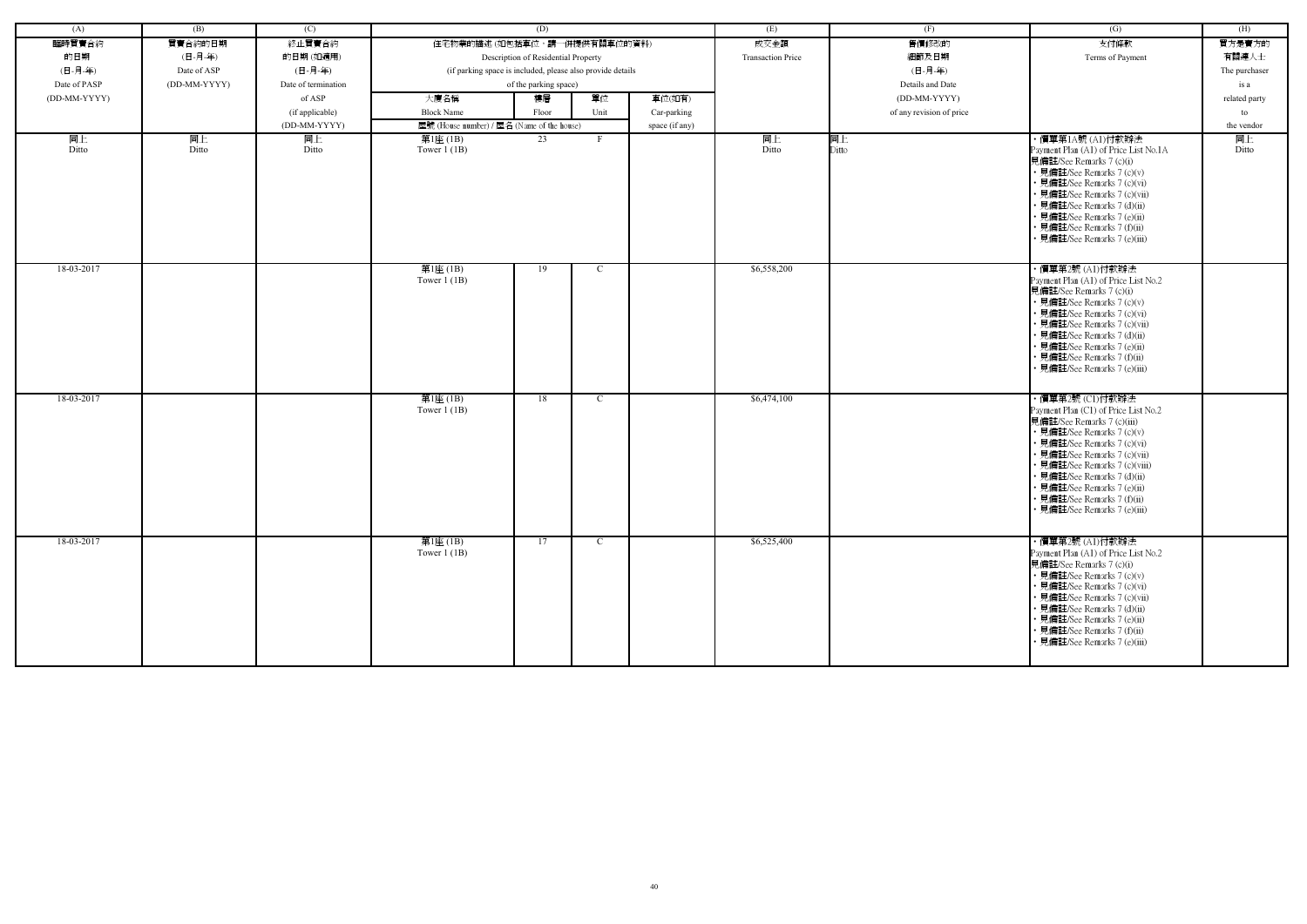| (A)          | (B)          | (C)                 |                                            | (D)                                                        |                | (E)                      | (F)                      | (G)                                                                                                                                                                                                                                                                                                             | (H)           |
|--------------|--------------|---------------------|--------------------------------------------|------------------------------------------------------------|----------------|--------------------------|--------------------------|-----------------------------------------------------------------------------------------------------------------------------------------------------------------------------------------------------------------------------------------------------------------------------------------------------------------|---------------|
| 臨時買賣合約       | 買賣合約的日期      | 終止買賣合約              |                                            | 住宅物業的描述 (如包括車位,請一併提供有關車位的資料)                               |                | 成交金額                     | 售價修改的                    | 支付條款                                                                                                                                                                                                                                                                                                            | 買方是賣方的        |
| 的日期          | (日-月-年)      | 的日期(如適用)            |                                            | Description of Residential Property                        |                | <b>Transaction Price</b> | 細節及日期                    | Terms of Payment                                                                                                                                                                                                                                                                                                | 有關連人士         |
| (日-月-年)      | Date of ASP  | (日-月-年)             |                                            | (if parking space is included, please also provide details |                |                          | (日-月-年)                  |                                                                                                                                                                                                                                                                                                                 | The purchaser |
| Date of PASP | (DD-MM-YYYY) | Date of termination |                                            | of the parking space)                                      |                |                          | Details and Date         |                                                                                                                                                                                                                                                                                                                 | is a          |
| (DD-MM-YYYY) |              | of ASP              | 大廈名稱                                       | 單位<br>樓層                                                   | 車位(如有)         |                          | (DD-MM-YYYY)             |                                                                                                                                                                                                                                                                                                                 | related party |
|              |              | (if applicable)     | <b>Block Name</b>                          | Unit<br>Floor                                              | Car-parking    |                          | of any revision of price |                                                                                                                                                                                                                                                                                                                 | to            |
|              |              | (DD-MM-YYYY)        | 屋號 (House number) / 屋名 (Name of the house) |                                                            | space (if any) |                          |                          |                                                                                                                                                                                                                                                                                                                 | the vendor    |
| 18-03-2017   |              |                     | 第1座 (1B)                                   | 16<br>$\mathbf C$                                          |                | \$6,518,400              |                          | ・價單第2號 (A1)付款辦法                                                                                                                                                                                                                                                                                                 |               |
|              |              |                     | Tower $1$ (1B)                             |                                                            |                |                          |                          | Payment Plan (A1) of Price List No.2<br>見備註/See Remarks 7 (c)(i)<br>• 見備註/See Remarks 7 (c)(v)<br>• 見備註/See Remarks 7 (c)(vi)<br>• 見備註/See Remarks 7 (c)(vii)<br>· 見備註/See Remarks 7 (d)(ii)<br>• 見備註/See Remarks 7 (e)(ii)<br>• 見備註/See Remarks 7 (f)(ii)<br>• 見備註/See Remarks 7 (e)(iii)                      |               |
| 18-03-2017   |              |                     | 第1座(1B)<br>Tower $1(1B)$                   | 10<br>$\mathcal{C}$                                        |                | \$11,485,500             |                          | ・價單第2號 (A1)付款辦法<br>Payment Plan (A1) of Price List No.2<br>見備註/See Remarks 7 (c)(i)<br>• 見備註/See Remarks 7 (c)(v)<br>• 見備註/See Remarks 7 (c)(vi)<br>· 見備註/See Remarks 7 (c)(vii)<br>• 見備註/See Remarks 7 (d)(ii)<br>• 見備註/See Remarks 7 (e)(ii)<br>• 見備註/See Remarks 7 (f)(ii)<br>• 見備註/See Remarks 7 (e)(iii)   |               |
|              |              |                     | 第1座(1B)<br>Tower $1$ (1B)                  | 10<br>D                                                    |                |                          |                          | ・價單第1A號 (A1)付款辦法<br>Payment Plan (A1) of Price List No.1A<br>見備註/See Remarks 7 (c)(i)<br>• 見備註/See Remarks 7 (c)(v)<br>• 見備註/See Remarks 7 (c)(vi)<br>• 見備註/See Remarks 7 (c)(vii)<br>• 見備註/See Remarks 7 (d)(ii)<br>• 見備註/See Remarks 7 (e)(ii)<br>• 見備註/See Remarks 7 (f)(ii)<br>• 見備註/See Remarks 7 (e)(iii) |               |
| 18-03-2017   |              |                     | 第1座(1B)<br>Tower $1$ (1B)                  | 8<br>$\mathcal{C}$                                         |                | \$6,487,200              |                          | ・價單第2號 (A1)付款辦法<br>Payment Plan (A1) of Price List No.2<br>見備註/See Remarks 7 (c)(i)<br>• 見備註/See Remarks 7 (c)(v)<br>• 見備註/See Remarks 7 (c)(vi)<br>• 見備註/See Remarks 7 (c)(vii)<br>• 見備註/See Remarks 7 (d)(ii)<br>• 見備註/See Remarks 7 (e)(ii)<br>• 見備註/See Remarks 7 (f)(ii)<br>• 見備註/See Remarks 7 (e)(iii)   |               |
| 18-03-2017   |              |                     | 第1座(1B)<br>Tower $1$ (1B)                  | $7\phantom{.0}$<br>$\mathcal{C}$                           |                | \$6,480,200              |                          | ・價單第2號 (A1)付款辦法<br>Payment Plan (A1) of Price List No.2<br>見備註/See Remarks 7 (c)(i)<br>• 見備註/See Remarks 7 (c)(v)<br>• 見備註/See Remarks 7 (c)(vi)<br>• 見備註/See Remarks 7 (c)(vii)<br>• 見備註/See Remarks 7 (d)(ii)<br>• 見備註/See Remarks 7 (e)(ii)<br>• 見備註/See Remarks 7 (f)(ii)<br>· 見備註/See Remarks 7 (e)(iii)   |               |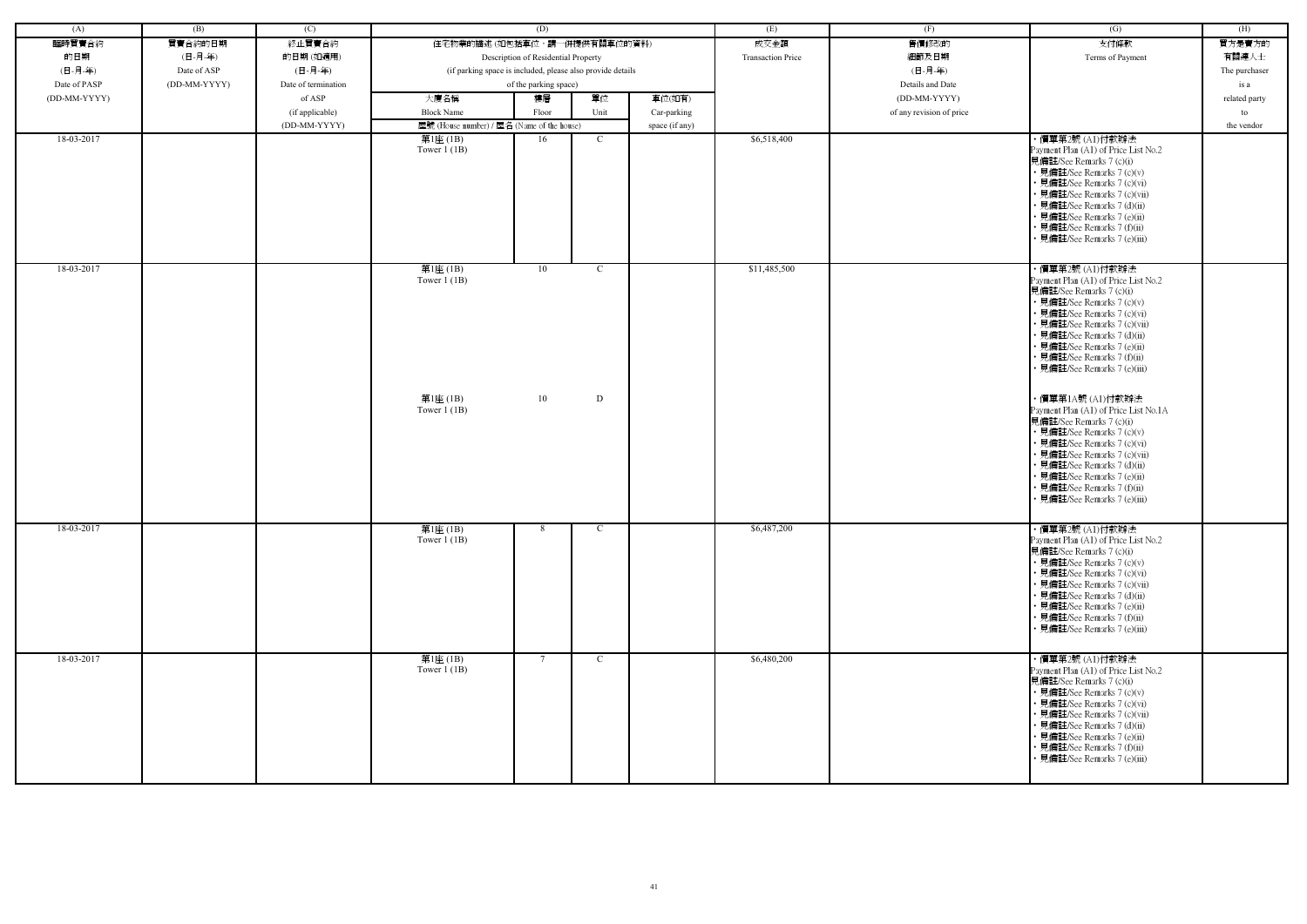| (A)          | (B)          | (C)                 |                                                            | (D)                                 |      |                | (E)                      | (F)                      | (G)                                                                                                                                                                                                                                                                                                            | (H)           |
|--------------|--------------|---------------------|------------------------------------------------------------|-------------------------------------|------|----------------|--------------------------|--------------------------|----------------------------------------------------------------------------------------------------------------------------------------------------------------------------------------------------------------------------------------------------------------------------------------------------------------|---------------|
| 臨時買賣合約       | 買賣合約的日期      | 終止買賣合約              | 住宅物業的描述 (如包括車位,請一併提供有關車位的資料)                               |                                     |      |                | 成交金額                     | 售價修改的                    | 支付條款                                                                                                                                                                                                                                                                                                           | 買方是賣方的        |
| 的日期          | (日-月-年)      | 的日期(如適用)            |                                                            | Description of Residential Property |      |                | <b>Transaction Price</b> | 細節及日期                    | Terms of Payment                                                                                                                                                                                                                                                                                               | 有關連人士         |
| (日-月-年)      | Date of ASP  | (日-月-年)             | (if parking space is included, please also provide details |                                     |      |                |                          | (日-月-年)                  |                                                                                                                                                                                                                                                                                                                | The purchaser |
| Date of PASP | (DD-MM-YYYY) | Date of termination |                                                            | of the parking space)               |      |                |                          | Details and Date         |                                                                                                                                                                                                                                                                                                                |               |
|              |              |                     |                                                            |                                     |      |                |                          |                          |                                                                                                                                                                                                                                                                                                                | is a          |
| (DD-MM-YYYY) |              | of ASP              | 大廈名稱                                                       | 樓層                                  | 單位   | 車位(如有)         |                          | (DD-MM-YYYY)             |                                                                                                                                                                                                                                                                                                                | related party |
|              |              | (if applicable)     | <b>Block Name</b>                                          | Floor                               | Unit | Car-parking    |                          | of any revision of price |                                                                                                                                                                                                                                                                                                                | to            |
|              |              | (DD-MM-YYYY)        | 屋號 (House number) / 屋名 (Name of the house)                 |                                     |      | space (if any) |                          |                          |                                                                                                                                                                                                                                                                                                                | the vendor    |
| 18-03-2017   |              |                     | 第1座 (1B)<br>Tower $1$ (1B)                                 | 6                                   | C    |                | \$6,474,000              |                          | ・價單第2號 (A1)付款辦法<br>Payment Plan (A1) of Price List No.2<br>見備註/See Remarks 7 (c)(i)<br>• 見備註/See Remarks 7 (c)(v)<br>• 見備註/See Remarks 7 (c)(vi)<br>• 見備註/See Remarks 7 (c)(vii)<br>• 見備註/See Remarks 7 (d)(ii)<br>• 見備註/See Remarks 7 (e)(ii)<br>• 見備註/See Remarks 7 (f)(ii)<br>見備註/See Remarks 7 (e)(iii)    |               |
| 18-03-2017   |              |                     | 第1座(1B)<br>Tower $1$ (1B)                                  | 51                                  | D    |                | \$6,200,200              |                          | · 價單第2號 (A1)付款辦法<br>Payment Plan (A1) of Price List No.2<br>見備註/See Remarks 7 (c)(i)<br>• 見備註/See Remarks 7 (c)(v)<br>• 見備註/See Remarks 7 (c)(vi)<br>• 見備註/See Remarks 7 (c)(vii)<br>• 見備註/See Remarks 7 (d)(ii)<br>· 見備註/See Remarks 7 (e)(ii)<br>• 見備註/See Remarks 7 (f)(ii)<br>• 見備註/See Remarks 7 (e)(iii) |               |
| 18-03-2017   |              |                     | 第1座(1B)<br>Tower $1$ (1B)                                  | 50                                  | D    |                | \$6,126,900              |                          | ・價單第2號 (A1)付款辦法<br>Payment Plan (A1) of Price List No.2<br>見備註/See Remarks 7 (c)(i)<br>• 見備註/See Remarks 7 (c)(v)<br>• 見備註/See Remarks 7 (c)(vi)<br>• 見備註/See Remarks 7 (c)(vii)<br>• 見備註/See Remarks 7 (d)(ii)<br>· 見備註/See Remarks 7 (e)(ii)<br>• 見備註/See Remarks 7 (f)(ii)<br>• 見備註/See Remarks 7 (e)(iii)  |               |
| 18-03-2017   |              |                     | 第1座(1B)<br>Tower $1$ (1B)                                  | 49                                  | D    |                | \$6,053,500              |                          | ・價單第2號 (A1)付款辦法<br>Payment Plan (A1) of Price List No.2<br>見備註/See Remarks 7 (c)(i)<br>• 見備註/See Remarks 7 (c)(v)<br>• 見備註/See Remarks 7 (c)(vi)<br>• 見備註/See Remarks 7 (c)(vii)<br>• 見備註/See Remarks 7 (d)(ii)<br>• 見備註/See Remarks 7 (e)(ii)<br>• 見備註/See Remarks 7 (f)(ii)<br>• 見備註/See Remarks 7 (e)(iii)  |               |
| 18-03-2017   |              |                     | 第1座(1B)<br>Tower $1$ (1B)                                  | 48                                  | D    |                | \$6,053,500              |                          | ・價單第2號 (A1)付款辦法<br>Payment Plan (A1) of Price List No.2<br>見備註/See Remarks 7 (c)(i)<br>• 見備註/See Remarks 7 (c)(v)<br>• 見備註/See Remarks 7 (c)(vi)<br>• 見備註/See Remarks 7 (c)(vii)<br>• 見備註/See Remarks 7 (d)(ii)<br>• 見備註/See Remarks 7 (e)(ii)<br>• 見備註/See Remarks 7 (f)(ii)<br>• 見備註/See Remarks 7 (e)(iii)  |               |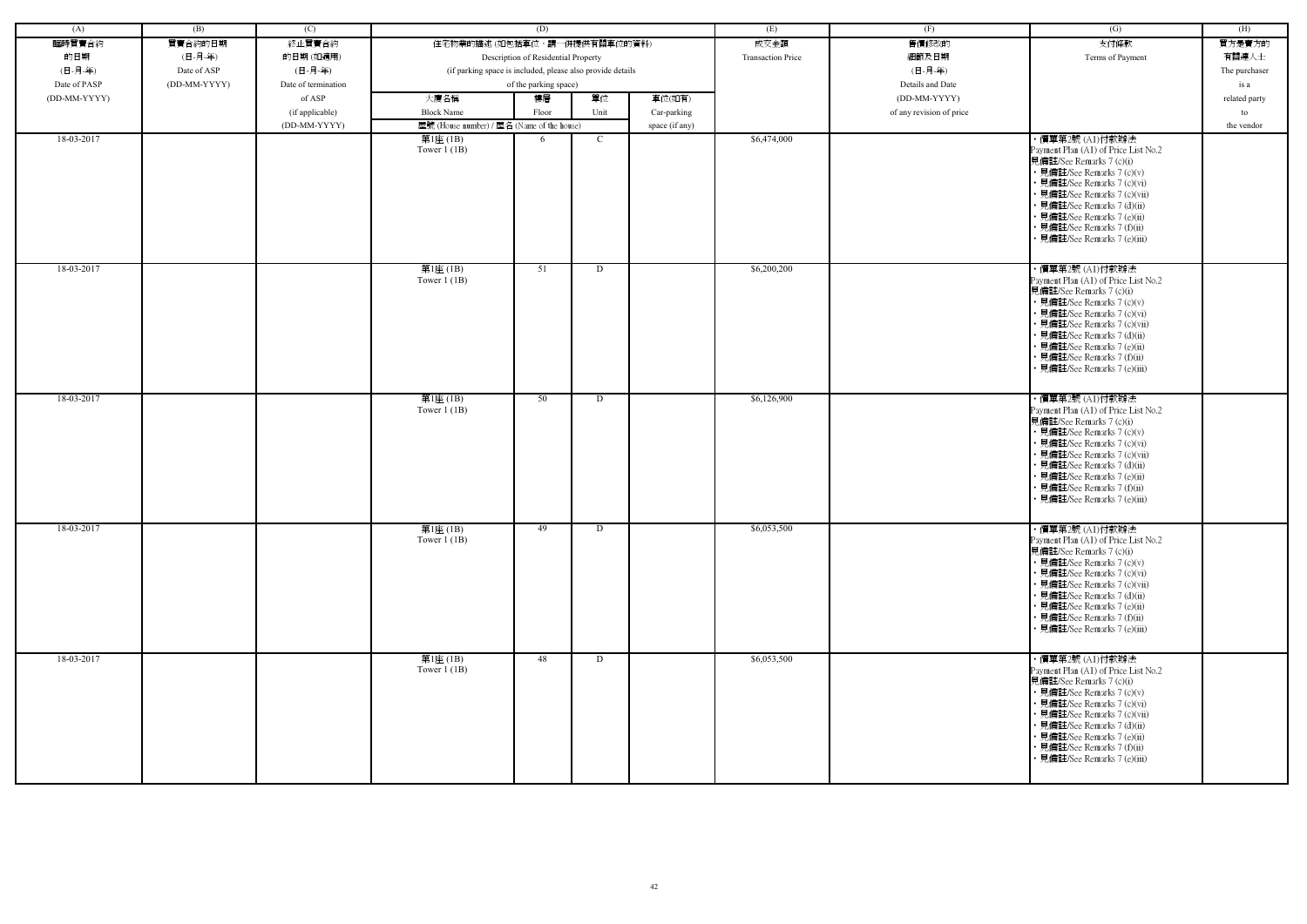| (A)          | (B)          | (C)                 |                                                            | (D)                                 |      |                | (E)                      | (F)                      | (G)                                                                                                                                                                                                                                                                                                            | (H)           |
|--------------|--------------|---------------------|------------------------------------------------------------|-------------------------------------|------|----------------|--------------------------|--------------------------|----------------------------------------------------------------------------------------------------------------------------------------------------------------------------------------------------------------------------------------------------------------------------------------------------------------|---------------|
| 臨時買賣合約       | 買賣合約的日期      | 終止買賣合約              | 住宅物業的描述 (如包括車位,請一併提供有關車位的資料)                               |                                     |      |                | 成交金額                     | 售價修改的                    | 支付條款                                                                                                                                                                                                                                                                                                           | 買方是賣方的        |
| 的日期          | (日-月-年)      | 的日期(如適用)            |                                                            | Description of Residential Property |      |                | <b>Transaction Price</b> | 細節及日期                    | Terms of Payment                                                                                                                                                                                                                                                                                               | 有關連人士         |
| (日-月-年)      | Date of ASP  | (日-月-年)             | (if parking space is included, please also provide details |                                     |      |                |                          | (日-月-年)                  |                                                                                                                                                                                                                                                                                                                | The purchaser |
| Date of PASP | (DD-MM-YYYY) | Date of termination |                                                            | of the parking space)               |      |                |                          | Details and Date         |                                                                                                                                                                                                                                                                                                                | is a          |
| (DD-MM-YYYY) |              | of ASP              | 大廈名稱                                                       | 樓層                                  | 單位   | 車位(如有)         |                          | (DD-MM-YYYY)             |                                                                                                                                                                                                                                                                                                                | related party |
|              |              |                     | <b>Block Name</b>                                          |                                     | Unit |                |                          |                          |                                                                                                                                                                                                                                                                                                                |               |
|              |              | (if applicable)     |                                                            | Floor                               |      | Car-parking    |                          | of any revision of price |                                                                                                                                                                                                                                                                                                                | to            |
|              |              | (DD-MM-YYYY)        | 屋號 (House number) / 屋名 (Name of the house)                 |                                     |      | space (if any) |                          |                          |                                                                                                                                                                                                                                                                                                                | the vendor    |
| 18-03-2017   |              |                     | 第1座 (1B)<br>Tower $1$ (1B)                                 | 47                                  | D    |                | \$5,970,900              |                          | ・價單第2號 (A1)付款辦法<br>Payment Plan (A1) of Price List No.2<br>見備註/See Remarks 7 (c)(i)<br>• 見備註/See Remarks 7 (c)(v)<br>• 見備註/See Remarks 7 (c)(vi)<br>• 見備註/See Remarks 7 (c)(vii)<br>• 見備註/See Remarks 7 (d)(ii)<br>• 見備註/See Remarks 7 (e)(ii)<br>• 見備註/See Remarks 7 (f)(ii)<br>見備註/See Remarks 7 (e)(iii)    |               |
| 18-03-2017   |              |                     | 第1座(1B)<br>Tower $1$ (1B)                                  | 46                                  | D    |                | \$5,928,700              |                          | · 價單第2號 (A1)付款辦法<br>Payment Plan (A1) of Price List No.2<br>見備註/See Remarks 7 (c)(i)<br>• 見備註/See Remarks 7 (c)(v)<br>• 見備註/See Remarks 7 (c)(vi)<br>• 見備註/See Remarks 7 (c)(vii)<br>• 見備註/See Remarks 7 (d)(ii)<br>· 見備註/See Remarks 7 (e)(ii)<br>• 見備註/See Remarks 7 (f)(ii)<br>• 見備註/See Remarks 7 (e)(iii) |               |
| 18-03-2017   |              |                     | 第1座(1B)<br>Tower $1$ (1B)                                  | 45                                  | D    |                | \$5,888,200              |                          | ・價單第2號 (A1)付款辦法<br>Payment Plan (A1) of Price List No.2<br>見備註/See Remarks 7 (c)(i)<br>• 見備註/See Remarks 7 (c)(v)<br>• 見備註/See Remarks 7 (c)(vi)<br>• 見備註/See Remarks 7 (c)(vii)<br>• 見備註/See Remarks 7 (d)(ii)<br>· 見備註/See Remarks 7 (e)(ii)<br>• 見備註/See Remarks 7 (f)(ii)<br>• 見備註/See Remarks 7 (e)(iii)  |               |
| 18-03-2017   |              |                     | 第1座(1B)<br>Tower $1$ (1B)                                  | 43                                  | D    |                | \$5,847,600              |                          | ・價單第2號 (A1)付款辦法<br>Payment Plan (A1) of Price List No.2<br>見備註/See Remarks 7 (c)(i)<br>• 見備註/See Remarks 7 (c)(v)<br>• 見備註/See Remarks 7 (c)(vi)<br>• 見備註/See Remarks 7 (c)(vii)<br>• 見備註/See Remarks 7 (d)(ii)<br>• 見備註/See Remarks 7 (e)(ii)<br>• 見備註/See Remarks 7 (f)(ii)<br>• 見備註/See Remarks 7 (e)(iii)  |               |
| 18-03-2017   |              |                     | 第1座(1B)<br>Tower $1$ (1B)                                  | 42                                  | D    |                | \$6,425,700              |                          | ・價單第2號 (A1)付款辦法<br>Payment Plan (A1) of Price List No.2<br>見備註/See Remarks 7 (c)(i)<br>• 見備註/See Remarks 7 (d)(i)<br>• 見備註/See Remarks 7 (c)(vi)<br>• 見備註/See Remarks 7 (c)(vii)<br>• 見備註/See Remarks 7 (d)(ii)<br>• 見備註/See Remarks 7 (e)(ii)<br>• 見備註/See Remarks 7 (f)(ii)<br>• 見備註/See Remarks 7 (e)(iii)  |               |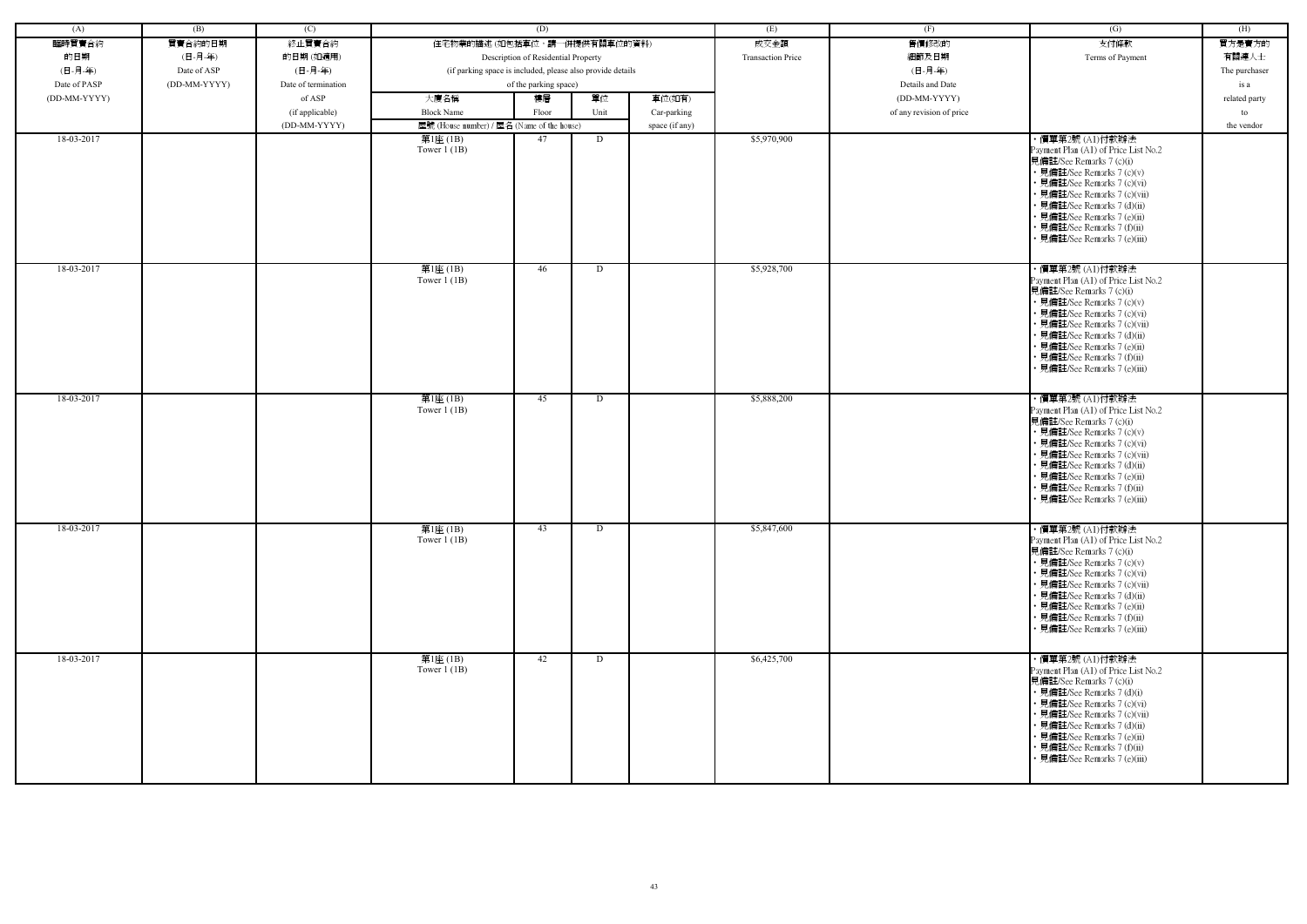| (A)          | (B)          | (C)                 |                                                            | (D)                                 |      |                | (E)                      | (F)                      | (G)                                                         | (H)           |
|--------------|--------------|---------------------|------------------------------------------------------------|-------------------------------------|------|----------------|--------------------------|--------------------------|-------------------------------------------------------------|---------------|
| 臨時買賣合約       | 買賣合約的日期      | 終止買賣合約              | 住宅物業的描述 (如包括車位,請一併提供有關車位的資料)                               |                                     |      |                | 成交金額                     | 售價修改的                    | 支付條款                                                        | 買方是賣方的        |
| 的日期          | (日-月-年)      | 的日期(如適用)            |                                                            | Description of Residential Property |      |                | <b>Transaction Price</b> | 細節及日期                    | Terms of Payment                                            | 有關連人士         |
| (日-月-年)      | Date of ASP  | (日-月-年)             | (if parking space is included, please also provide details |                                     |      |                |                          | (日-月-年)                  |                                                             | The purchaser |
| Date of PASP | (DD-MM-YYYY) | Date of termination |                                                            | of the parking space)               |      |                |                          | Details and Date         |                                                             | is a          |
| (DD-MM-YYYY) |              | of ASP              | 大廈名稱                                                       | 樓層                                  | 單位   | 車位(如有)         |                          | (DD-MM-YYYY)             |                                                             | related party |
|              |              | (if applicable)     | <b>Block Name</b>                                          | Floor                               | Unit | Car-parking    |                          | of any revision of price |                                                             | to            |
|              |              | (DD-MM-YYYY)        | 屋號 (House number) / 屋名 (Name of the house)                 |                                     |      | space (if any) |                          |                          |                                                             | the vendor    |
| 18-03-2017   |              |                     | 第1座 (1B)                                                   | 41                                  | D    |                | \$5,545,000              |                          | ・價單第1A號 (A1)付款辦法                                            |               |
|              |              |                     | Tower $1$ (1B)                                             |                                     |      |                |                          |                          | Payment Plan (A1) of Price List No.1A                       |               |
|              |              |                     |                                                            |                                     |      |                |                          |                          | 見備註/See Remarks 7 (c)(i)                                    |               |
|              |              |                     |                                                            |                                     |      |                |                          |                          | • 見備註/See Remarks 7 (c)(v)                                  |               |
|              |              |                     |                                                            |                                     |      |                |                          |                          | • 見備註/See Remarks 7 (c)(vi)<br>· 見備註/See Remarks 7 (c)(vii) |               |
|              |              |                     |                                                            |                                     |      |                |                          |                          | • 見備註/See Remarks 7 (d)(ii)                                 |               |
|              |              |                     |                                                            |                                     |      |                |                          |                          | • 見備註/See Remarks 7 (e)(ii)                                 |               |
|              |              |                     |                                                            |                                     |      |                |                          |                          | · 見備註/See Remarks 7 (f)(ii)                                 |               |
|              |              |                     |                                                            |                                     |      |                |                          |                          | · 見備註/See Remarks 7 (e)(iii)                                |               |
|              |              |                     |                                                            |                                     |      |                |                          |                          |                                                             |               |
| 18-03-2017   |              |                     | 第1座(1B)                                                    | 40                                  | D    |                | \$5,870,500              |                          | ・價單第1A號 (B1)付款辦法                                            |               |
|              |              |                     | Tower $1$ (1B)                                             |                                     |      |                |                          |                          | Payment Plan (B1) of Price List No.1A                       |               |
|              |              |                     |                                                            |                                     |      |                |                          |                          | 見備註/See Remarks 7 (c)(ii)<br>• 見備註/See Remarks 7 (c)(v)     |               |
|              |              |                     |                                                            |                                     |      |                |                          |                          | • 見備註/See Remarks 7 (c)(vi)                                 |               |
|              |              |                     |                                                            |                                     |      |                |                          |                          | • 見備註/See Remarks 7 (c)(vii)                                |               |
|              |              |                     |                                                            |                                     |      |                |                          |                          | • 見備註/See Remarks 7 (e)(i)                                  |               |
|              |              |                     |                                                            |                                     |      |                |                          |                          | · 見備註/See Remarks 7 (d)(ii)                                 |               |
|              |              |                     |                                                            |                                     |      |                |                          |                          | · 見備註/See Remarks 7 (e)(ii)<br>• 見備註/See Remarks 7 (f)(ii)  |               |
|              |              |                     |                                                            |                                     |      |                |                          |                          | · 見備註/See Remarks 7 (e)(iii)                                |               |
|              |              |                     |                                                            |                                     |      |                |                          |                          |                                                             |               |
| 18-03-2017   |              |                     | 第1座(1B)                                                    | 39                                  | D    |                | \$5,489,600              |                          | ・價單第1A號 (A1)付款辦法                                            |               |
|              |              |                     | Tower $1$ (1B)                                             |                                     |      |                |                          |                          | Payment Plan (A1) of Price List No.1A                       |               |
|              |              |                     |                                                            |                                     |      |                |                          |                          | 見備註/See Remarks 7 (c)(i)                                    |               |
|              |              |                     |                                                            |                                     |      |                |                          |                          | • 見備註/See Remarks 7 (c)(v)                                  |               |
|              |              |                     |                                                            |                                     |      |                |                          |                          | · 見備註/See Remarks 7 (c)(vi)                                 |               |
|              |              |                     |                                                            |                                     |      |                |                          |                          | • 見備註/See Remarks 7 (c)(vii)<br>• 見備註/See Remarks 7 (d)(ii) |               |
|              |              |                     |                                                            |                                     |      |                |                          |                          | · 見備註/See Remarks 7 (e)(ii)                                 |               |
|              |              |                     |                                                            |                                     |      |                |                          |                          | • 見備註/See Remarks 7 (f)(ii)                                 |               |
|              |              |                     |                                                            |                                     |      |                |                          |                          | • 見備註/See Remarks 7 (e)(iii)                                |               |
|              |              |                     |                                                            |                                     |      |                |                          |                          |                                                             |               |
| 18-03-2017   |              |                     | 第1座(1B)                                                    | 38                                  | D    |                | \$5,489,600              |                          | ・價單第1A號 (A1)付款辦法                                            |               |
|              |              |                     | Tower $1$ (1B)                                             |                                     |      |                |                          |                          | Payment Plan (A1) of Price List No.1A                       |               |
|              |              |                     |                                                            |                                     |      |                |                          |                          | 見備註/See Remarks 7 (c)(i)                                    |               |
|              |              |                     |                                                            |                                     |      |                |                          |                          | • 見備註/See Remarks 7 (c)(v)                                  |               |
|              |              |                     |                                                            |                                     |      |                |                          |                          | • 見備註/See Remarks 7 (c)(vi)<br>• 見備註/See Remarks 7 (c)(vii) |               |
|              |              |                     |                                                            |                                     |      |                |                          |                          | • 見備註/See Remarks 7 (d)(ii)                                 |               |
|              |              |                     |                                                            |                                     |      |                |                          |                          | • 見備註/See Remarks 7 (e)(ii)                                 |               |
|              |              |                     |                                                            |                                     |      |                |                          |                          | • 見備註/See Remarks 7 (f)(ii)                                 |               |
|              |              |                     |                                                            |                                     |      |                |                          |                          | · 見備註/See Remarks 7 (e)(iii)                                |               |
|              |              |                     |                                                            |                                     |      |                |                          |                          |                                                             |               |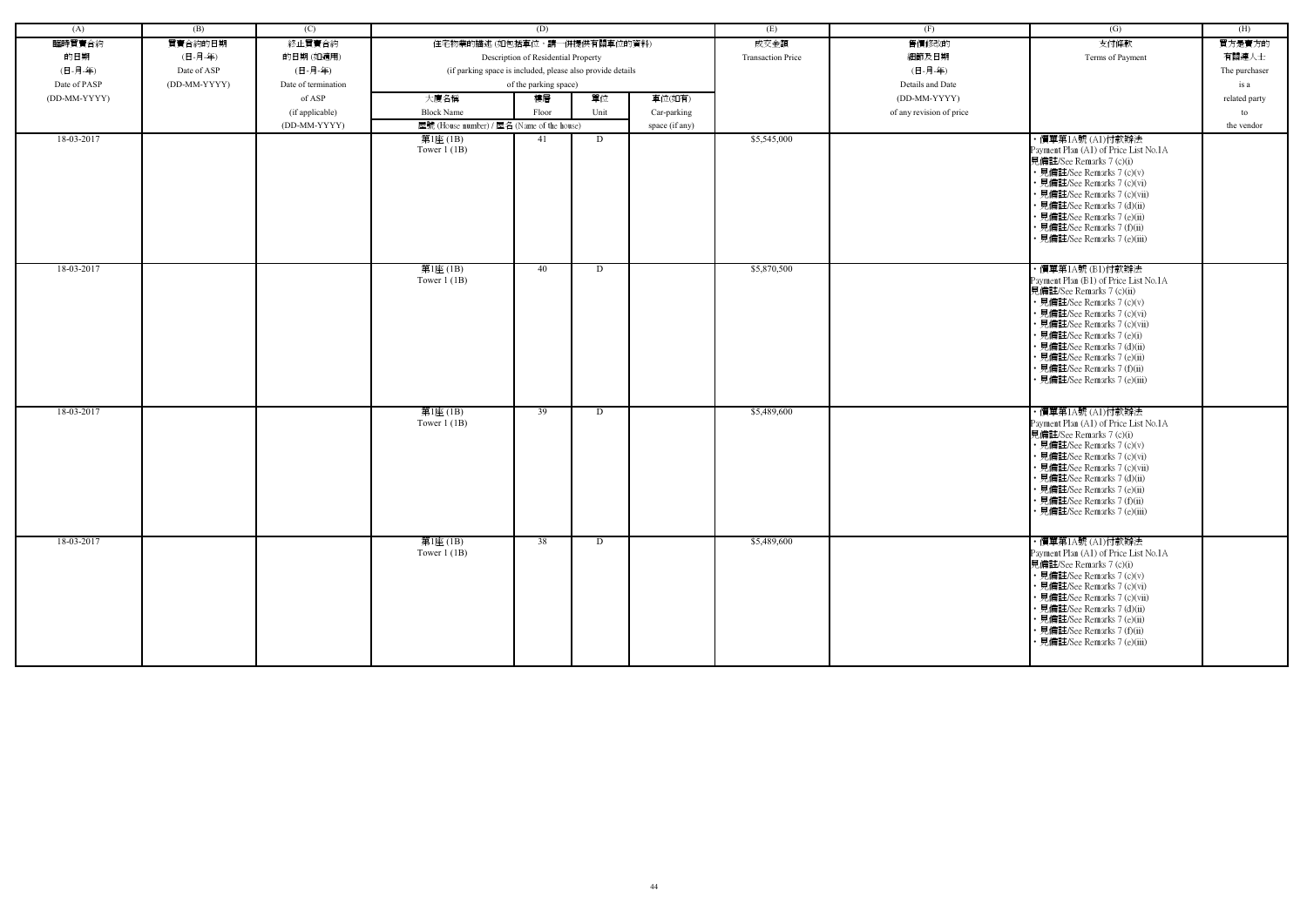| (A)          | (B)          | (C)                 |                                                            | (D)                                 |      |                | (E)                      | (F)                      | (G)                                                                                                                                                                                                                                                                                                             | (H)           |
|--------------|--------------|---------------------|------------------------------------------------------------|-------------------------------------|------|----------------|--------------------------|--------------------------|-----------------------------------------------------------------------------------------------------------------------------------------------------------------------------------------------------------------------------------------------------------------------------------------------------------------|---------------|
| 臨時買賣合約       | 買賣合約的日期      | 終止買賣合約              | 住宅物業的描述 (如包括車位,請一併提供有關車位的資料)                               |                                     |      |                | 成交金額                     | 售價修改的                    | 支付條款                                                                                                                                                                                                                                                                                                            | 買方是賣方的        |
| 的日期          | (日-月-年)      | 的日期(如適用)            |                                                            | Description of Residential Property |      |                | <b>Transaction Price</b> | 細節及日期                    | Terms of Payment                                                                                                                                                                                                                                                                                                | 有關連人士         |
| (日-月-年)      | Date of ASP  | (日-月-年)             | (if parking space is included, please also provide details |                                     |      |                |                          | (日-月-年)                  |                                                                                                                                                                                                                                                                                                                 | The purchaser |
| Date of PASP | (DD-MM-YYYY) | Date of termination |                                                            | of the parking space)               |      |                |                          | Details and Date         |                                                                                                                                                                                                                                                                                                                 | is a          |
| (DD-MM-YYYY) |              | of ASP              | 大廈名稱                                                       | 樓層                                  | 單位   | 車位(如有)         |                          | (DD-MM-YYYY)             |                                                                                                                                                                                                                                                                                                                 | related party |
|              |              | (if applicable)     | <b>Block Name</b>                                          | Floor                               | Unit | Car-parking    |                          | of any revision of price |                                                                                                                                                                                                                                                                                                                 | to            |
|              |              | (DD-MM-YYYY)        | 屋號 (House number) / 屋名 (Name of the house)                 |                                     |      | space (if any) |                          |                          |                                                                                                                                                                                                                                                                                                                 | the vendor    |
| 18-03-2017   |              |                     | 第1座 (1B)                                                   | 37                                  | D    |                | \$5,434,200              |                          | ・價單第1A號 (A1)付款辦法                                                                                                                                                                                                                                                                                                |               |
|              |              |                     | Tower $1$ (1B)                                             |                                     |      |                |                          |                          | Payment Plan (A1) of Price List No.1A<br>見備註/See Remarks 7 (c)(i)<br>• 見備註/See Remarks 7 (c)(v)<br>• 見備註/See Remarks 7 (c)(vi)<br>• 見備註/See Remarks 7 (c)(vii)<br>• 見備註/See Remarks 7 (d)(ii)<br>• 見備註/See Remarks 7 (e)(ii)<br>• 見備註/See Remarks 7 (f)(ii)<br>見備註/See Remarks 7 (e)(iii)                       |               |
| 18-03-2017   |              |                     | 第1座(1B)<br>Tower $1$ (1B)                                  | 36                                  | D    |                | \$5,407,700              |                          | ・價單第1A號 (A1)付款辦法<br>Payment Plan (A1) of Price List No.1A<br>見備註/See Remarks 7 (c)(i)<br>• 見備註/See Remarks 7 (c)(v)<br>• 見備註/See Remarks 7 (c)(vi)<br>• 見備註/See Remarks 7 (c)(vii)<br>• 見備註/See Remarks 7 (d)(ii)<br>· 見備註/See Remarks 7 (e)(ii)<br>• 見備註/See Remarks 7 (f)(ii)<br>• 見備註/See Remarks 7 (e)(iii) |               |
| 18-03-2017   |              |                     | 第1座(1B)<br>Tower $1$ (1B)                                  | 35                                  | D    |                | \$5,380,400              |                          | ・價單第1A號 (A1)付款辦法<br>Payment Plan (A1) of Price List No.1A<br>見備註/See Remarks 7 (c)(i)<br>• 見備註/See Remarks 7 (c)(v)<br>• 見備註/See Remarks 7 (c)(vi)<br>• 見備註/See Remarks 7 (c)(vii)<br>• 見備註/See Remarks 7 (d)(ii)<br>· 見備註/See Remarks 7 (e)(ii)<br>• 見備註/See Remarks 7 (f)(ii)<br>• 見備註/See Remarks 7 (e)(iii) |               |
| 18-03-2017   |              |                     | 第1座(1B)<br>Tower $1$ (1B)                                  | 33                                  | D    |                | \$5,353,900              |                          | ・價單第1A號 (A1)付款辦法<br>Payment Plan (A1) of Price List No.1A<br>見備註/See Remarks 7 (c)(i)<br>• 見備註/See Remarks 7 (c)(v)<br>• 見備註/See Remarks 7 (c)(vi)<br>• 見備註/See Remarks 7 (c)(vii)<br>• 見備註/See Remarks 7 (d)(ii)<br>• 見備註/See Remarks 7 (e)(ii)<br>• 見備註/See Remarks 7 (f)(ii)<br>• 見備註/See Remarks 7 (e)(iii) |               |
| 18-03-2017   |              |                     | 第1座(1B)<br>Tower $1$ (1B)                                  | $\overline{32}$                     | D    |                | \$5,327,400              |                          | ・價單第1A號 (A1)付款辦法<br>Payment Plan (A1) of Price List No.1A<br>見備註/See Remarks 7 (c)(i)<br>• 見備註/See Remarks 7 (c)(v)<br>• 見備註/See Remarks 7 (c)(vi)<br>• 見備註/See Remarks 7 (c)(vii)<br>• 見備註/See Remarks 7 (d)(ii)<br>• 見備註/See Remarks 7 (e)(ii)<br>• 見備註/See Remarks 7 (f)(ii)<br>• 見備註/See Remarks 7 (e)(iii) |               |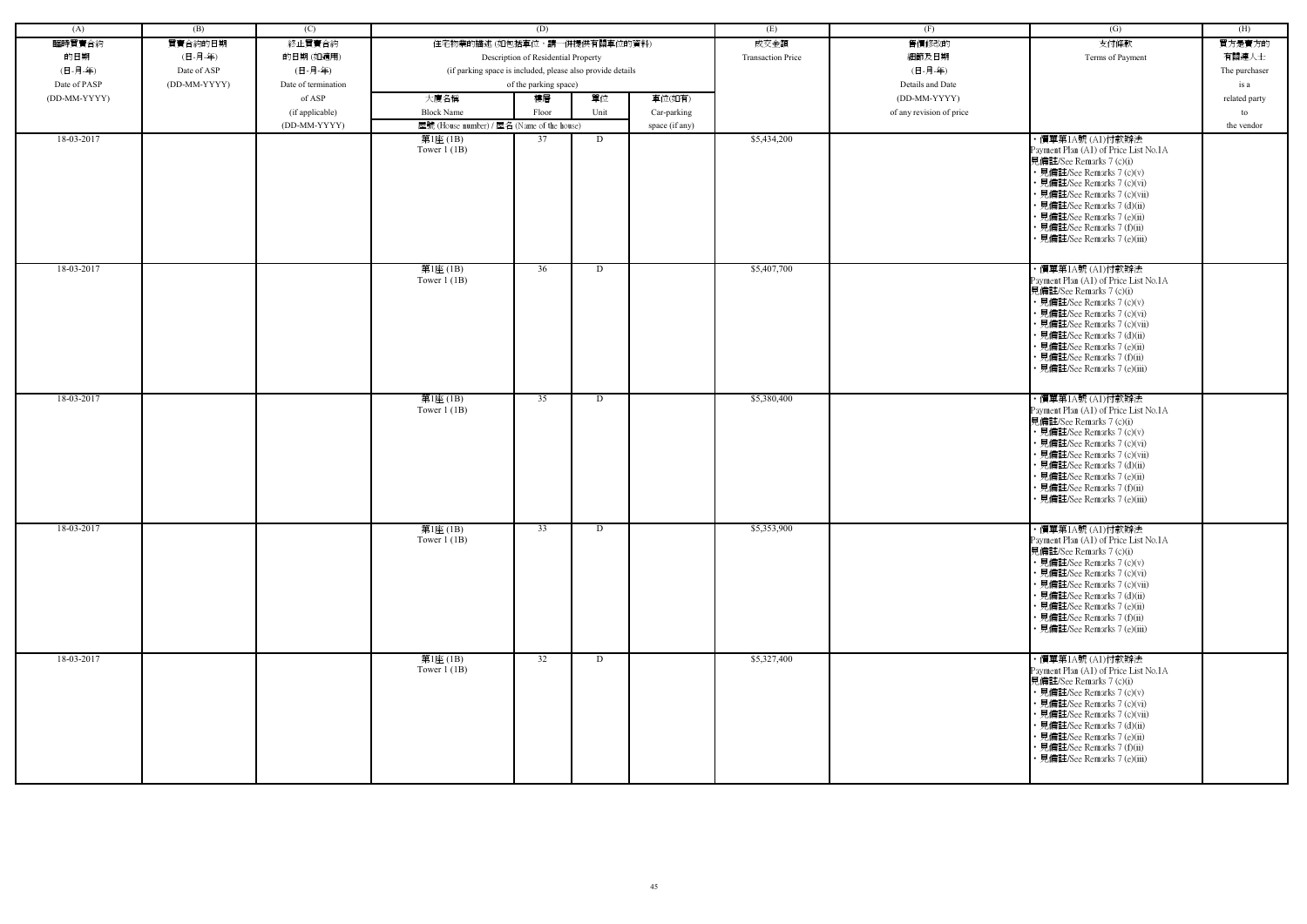| (A)          | (B)          | (C)                 |                                                            | (D)                                 |      |                | (E)                      | (F)                      | (G)                                                                                                                                                                                                                                                                                                             | (H)           |
|--------------|--------------|---------------------|------------------------------------------------------------|-------------------------------------|------|----------------|--------------------------|--------------------------|-----------------------------------------------------------------------------------------------------------------------------------------------------------------------------------------------------------------------------------------------------------------------------------------------------------------|---------------|
| 臨時買賣合約       | 買賣合約的日期      | 終止買賣合約              | 住宅物業的描述 (如包括車位,請一併提供有關車位的資料)                               |                                     |      |                | 成交金額                     | 售價修改的                    | 支付條款                                                                                                                                                                                                                                                                                                            | 買方是賣方的        |
| 的日期          | (日-月-年)      | 的日期(如適用)            |                                                            | Description of Residential Property |      |                | <b>Transaction Price</b> | 細節及日期                    | Terms of Payment                                                                                                                                                                                                                                                                                                | 有關連人士         |
| (日-月-年)      | Date of ASP  | (日-月-年)             | (if parking space is included, please also provide details |                                     |      |                |                          | (日-月-年)                  |                                                                                                                                                                                                                                                                                                                 | The purchaser |
| Date of PASP | (DD-MM-YYYY) | Date of termination |                                                            | of the parking space)               |      |                |                          | Details and Date         |                                                                                                                                                                                                                                                                                                                 | is a          |
| (DD-MM-YYYY) |              | of ASP              | 大廈名稱                                                       | 樓層                                  | 單位   | 車位(如有)         |                          | (DD-MM-YYYY)             |                                                                                                                                                                                                                                                                                                                 | related party |
|              |              |                     | <b>Block Name</b>                                          |                                     | Unit |                |                          |                          |                                                                                                                                                                                                                                                                                                                 |               |
|              |              | (if applicable)     |                                                            | Floor                               |      | Car-parking    |                          | of any revision of price |                                                                                                                                                                                                                                                                                                                 | to            |
|              |              | (DD-MM-YYYY)        | 屋號 (House number) / 屋名 (Name of the house)                 |                                     |      | space (if any) |                          |                          |                                                                                                                                                                                                                                                                                                                 | the vendor    |
| 18-03-2017   |              |                     | 第1座 (1B)<br>Tower $1$ (1B)                                 | 31                                  | D    |                | \$5,980,400              |                          | ・價單第1A號 (A1)付款辦法<br>Payment Plan (A1) of Price List No.1A<br>見備註/See Remarks 7 (c)(i)<br>• 見備註/See Remarks 7 (d)(i)<br>• 見備註/See Remarks 7 (c)(vi)<br>• 見備註/See Remarks 7 (c)(vii)<br>• 見備註/See Remarks 7 (d)(ii)<br>• 見備註/See Remarks 7 (e)(ii)<br>• 見備註/See Remarks 7 (f)(ii)<br>見備註/See Remarks 7 (e)(iii)   |               |
| 18-03-2017   |              |                     | 第1座(1B)<br>Tower $1$ (1B)                                  | 30                                  | D    |                | \$5,274,300              |                          | ・價單第1A號 (A1)付款辦法<br>Payment Plan (A1) of Price List No.1A<br>見備註/See Remarks 7 (c)(i)<br>• 見備註/See Remarks 7 (c)(v)<br>• 見備註/See Remarks 7 (c)(vi)<br>• 見備註/See Remarks 7 (c)(vii)<br>• 見備註/See Remarks 7 (d)(ii)<br>· 見備註/See Remarks 7 (e)(ii)<br>• 見備註/See Remarks 7 (f)(ii)<br>• 見備註/See Remarks 7 (e)(iii) |               |
| 18-03-2017   |              |                     | 第1座(1B)<br>Tower $1$ (1B)                                  | 29                                  | D    |                | \$5,247,800              |                          | ・價單第1A號 (A1)付款辦法<br>Payment Plan (A1) of Price List No.1A<br>見備註/See Remarks 7 (c)(i)<br>• 見備註/See Remarks 7 (c)(v)<br>• 見備註/See Remarks 7 (c)(vi)<br>• 見備註/See Remarks 7 (c)(vii)<br>• 見備註/See Remarks 7 (d)(ii)<br>· 見備註/See Remarks 7 (e)(ii)<br>• 見備註/See Remarks 7 (f)(ii)<br>• 見備註/See Remarks 7 (e)(iii) |               |
| 18-03-2017   |              |                     | 第1座(1B)<br>Tower $1$ (1B)                                  | 28                                  | D    |                | \$5,247,800              |                          | ・價單第1A號 (A1)付款辦法<br>Payment Plan (A1) of Price List No.1A<br>見備註/See Remarks 7 (c)(i)<br>• 見備註/See Remarks 7 (c)(v)<br>• 見備註/See Remarks 7 (c)(vi)<br>• 見備註/See Remarks 7 (c)(vii)<br>• 見備註/See Remarks 7 (d)(ii)<br>• 見備註/See Remarks 7 (e)(ii)<br>• 見備註/See Remarks 7 (f)(ii)<br>• 見備註/See Remarks 7 (e)(iii) |               |
| 18-03-2017   |              |                     | 第1座(1B)<br>Tower $1$ (1B)                                  | 26                                  | D    |                | \$5,195,500              |                          | ・價單第1A號 (A1)付款辦法<br>Payment Plan (A1) of Price List No.1A<br>見備註/See Remarks 7 (c)(i)<br>• 見備註/See Remarks 7 (c)(v)<br>• 見備註/See Remarks 7 (c)(vi)<br>• 見備註/See Remarks 7 (c)(vii)<br>• 見備註/See Remarks 7 (d)(ii)<br>• 見備註/See Remarks 7 (e)(ii)<br>• 見備註/See Remarks 7 (f)(ii)<br>• 見備註/See Remarks 7 (e)(iii) |               |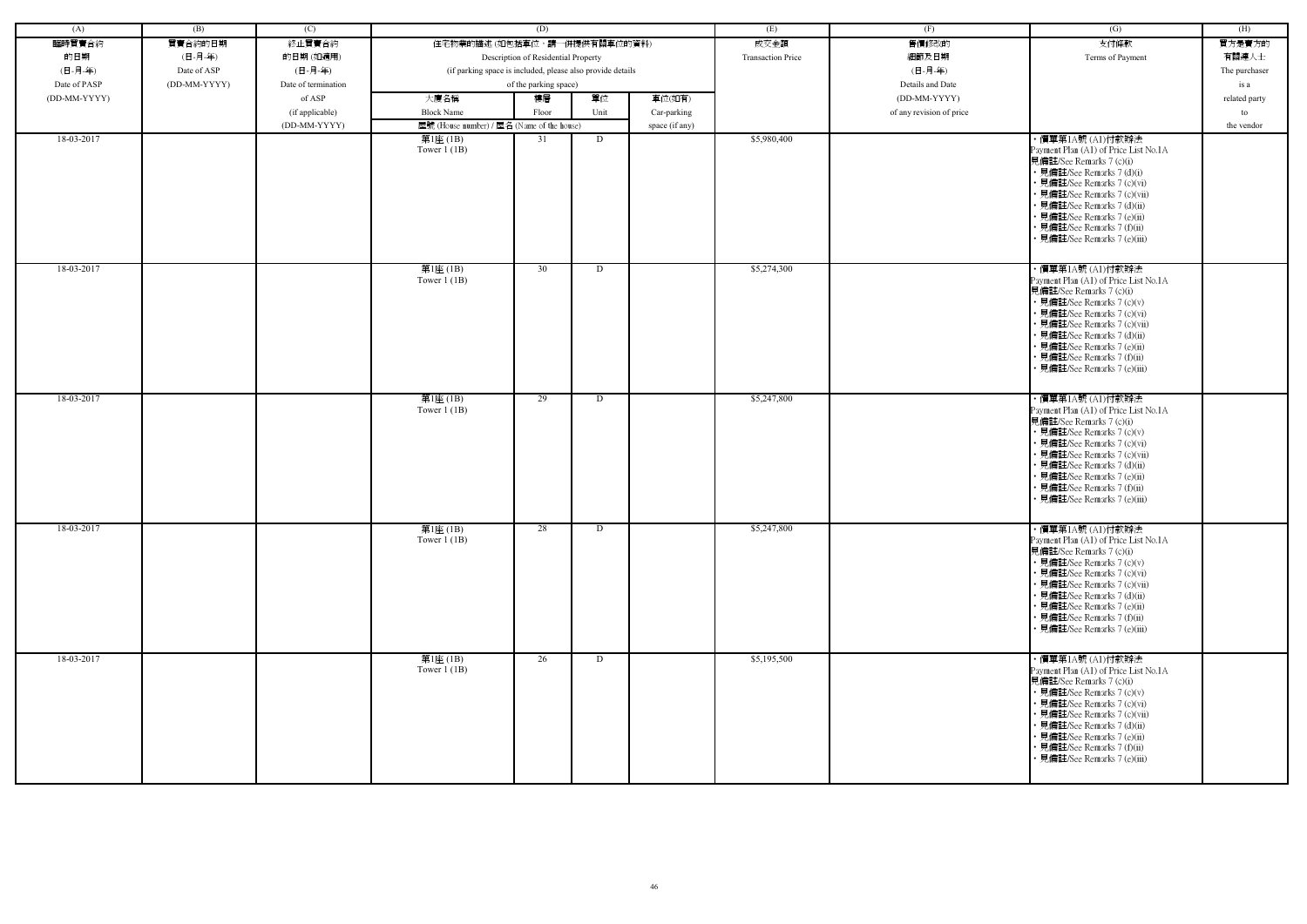| (A)          | (B)          | (C)                 |                                                            | (D)                                 |      |                | (E)                      | (F)                      | (G)                                                                                                                                                                                                                                                                                                                                            | (H)           |
|--------------|--------------|---------------------|------------------------------------------------------------|-------------------------------------|------|----------------|--------------------------|--------------------------|------------------------------------------------------------------------------------------------------------------------------------------------------------------------------------------------------------------------------------------------------------------------------------------------------------------------------------------------|---------------|
| 臨時買賣合約       | 買賣合約的日期      | 終止買賣合約              | 住宅物業的描述 (如包括車位,請一併提供有關車位的資料)                               |                                     |      |                | 成交金額                     | 售價修改的                    | 支付條款                                                                                                                                                                                                                                                                                                                                           | 買方是賣方的        |
| 的日期          | (日-月-年)      | 的日期(如適用)            |                                                            | Description of Residential Property |      |                | <b>Transaction Price</b> | 細節及日期                    | Terms of Payment                                                                                                                                                                                                                                                                                                                               | 有關連人士         |
| (日-月-年)      | Date of ASP  | (日-月-年)             | (if parking space is included, please also provide details |                                     |      |                |                          | (日-月-年)                  |                                                                                                                                                                                                                                                                                                                                                | The purchaser |
| Date of PASP | (DD-MM-YYYY) | Date of termination |                                                            | of the parking space)               |      |                |                          | Details and Date         |                                                                                                                                                                                                                                                                                                                                                | is a          |
| (DD-MM-YYYY) |              | of ASP              | 大廈名稱                                                       | 樓層                                  | 單位   | 車位(如有)         |                          | (DD-MM-YYYY)             |                                                                                                                                                                                                                                                                                                                                                | related party |
|              |              | (if applicable)     | <b>Block Name</b>                                          | Floor                               | Unit | Car-parking    |                          | of any revision of price |                                                                                                                                                                                                                                                                                                                                                | to            |
|              |              | (DD-MM-YYYY)        | 屋號 (House number) / 屋名 (Name of the house)                 |                                     |      | space (if any) |                          |                          |                                                                                                                                                                                                                                                                                                                                                | the vendor    |
| 18-03-2017   |              |                     | 第1座(1B)                                                    | 23                                  | D    |                | \$5,144,100              |                          | ・價單第1A號 (A1)付款辦法                                                                                                                                                                                                                                                                                                                               |               |
|              |              |                     | Tower $1(1B)$                                              |                                     |      |                |                          |                          | Payment Plan (A1) of Price List No.1A<br>見備註/See Remarks 7 (c)(i)<br>• 見備註/See Remarks 7 (c)(v)<br>· 見備註/See Remarks 7 (c)(vi)<br>• 見備註/See Remarks 7 (c)(vii)<br>• 見備註/See Remarks 7 (d)(ii)<br>• 見備註/See Remarks 7 (e)(ii)<br>• 見備註/See Remarks 7 (f)(ii)<br>· 見備註/See Remarks 7 (e)(iii)                                                    |               |
| 18-03-2017   |              |                     | 第1座(1B)<br>Tower $1$ (1B)                                  | 22                                  | D    |                | \$5,118,300              |                          | ・價單第1A號 (A1)付款辦法<br>Payment Plan (A1) of Price List No.1A<br>見備註/See Remarks 7 (c)(i)<br>• 見備註/See Remarks 7 (c)(v)<br>• 見備註/See Remarks 7 (c)(vi)<br>• 見備註/See Remarks 7 (c)(vii)<br>• 見備註/See Remarks 7 (d)(ii)<br>• 見備註/See Remarks 7 (e)(ii)<br>• 見備註/See Remarks 7 (f)(ii)<br>· 見備註/See Remarks 7 (e)(iii)                                |               |
| 18-03-2017   |              |                     | 第1座(1B)<br>Tower $1$ (1B)                                  | 21                                  | D    |                | \$5,092,600              |                          | ・價單第1A號 (A1)付款辦法<br>Payment Plan (A1) of Price List No.1A<br>見備註/See Remarks 7 (c)(i)<br>• 見備註/See Remarks 7 (c)(v)<br>• 見備註/See Remarks 7 (c)(vi)<br>• 見備註/See Remarks 7 (c)(vii)<br>• 見備註/See Remarks 7 (d)(ii)<br>• 見備註/See Remarks 7 (e)(ii)<br>• 見備註/See Remarks 7 (f)(ii)<br>見備註/See Remarks 7 (e)(iii)                                  |               |
| 18-03-2017   |              |                     | 第1座(1B)<br>Tower $1$ (1B)                                  | 20                                  | D    |                | \$5,392,500              |                          | ・價單第1A號 (B1)付款辦法<br>Payment Plan (B1) of Price List No.1A<br>見備註/See Remarks 7 (c)(ii)<br>• 見備註/See Remarks 7 (c)(v)<br>• 見備註/See Remarks 7 (c)(vi)<br>• 見備註/See Remarks 7 (c)(vii)<br>• 見備註/See Remarks 7 (e)(i)<br>• 見備註/See Remarks 7 (d)(ii)<br>• 見備註/See Remarks 7 (e)(ii)<br>• 見備註/See Remarks 7 (f)(ii)<br>• 見備註/See Remarks 7 (e)(iii) |               |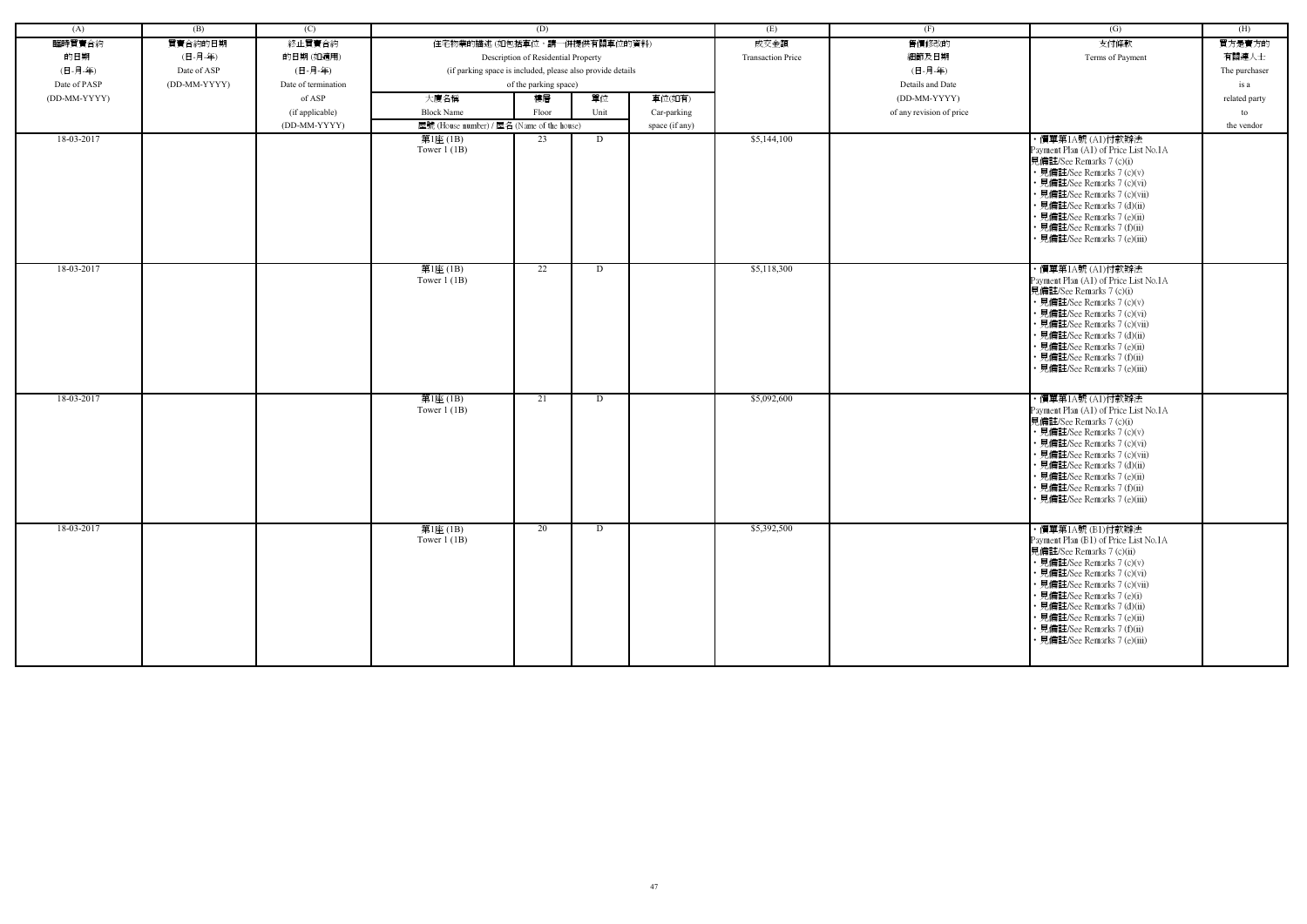| (A)          | (B)          | (C)                 |                                                            | (D)                                 |      |                | (E)                      | (F)                      | (G)                                                                                                                                                                                                                                                                                                             | (H)           |
|--------------|--------------|---------------------|------------------------------------------------------------|-------------------------------------|------|----------------|--------------------------|--------------------------|-----------------------------------------------------------------------------------------------------------------------------------------------------------------------------------------------------------------------------------------------------------------------------------------------------------------|---------------|
| 臨時買賣合約       | 買賣合約的日期      | 終止買賣合約              | 住宅物業的描述 (如包括車位,請一併提供有關車位的資料)                               |                                     |      |                | 成交金額                     | 售價修改的                    | 支付條款                                                                                                                                                                                                                                                                                                            | 買方是賣方的        |
| 的日期          | (日-月-年)      | 的日期(如適用)            |                                                            | Description of Residential Property |      |                | <b>Transaction Price</b> | 細節及日期                    | Terms of Payment                                                                                                                                                                                                                                                                                                | 有關連人士         |
| (日-月-年)      | Date of ASP  | (日-月-年)             | (if parking space is included, please also provide details |                                     |      |                |                          | (日-月-年)                  |                                                                                                                                                                                                                                                                                                                 | The purchaser |
| Date of PASP | (DD-MM-YYYY) | Date of termination |                                                            | of the parking space)               |      |                |                          | Details and Date         |                                                                                                                                                                                                                                                                                                                 | is a          |
| (DD-MM-YYYY) |              | of ASP              | 大廈名稱                                                       | 樓層                                  | 單位   | 車位(如有)         |                          | (DD-MM-YYYY)             |                                                                                                                                                                                                                                                                                                                 | related party |
|              |              | (if applicable)     | <b>Block Name</b>                                          | Floor                               | Unit | Car-parking    |                          | of any revision of price |                                                                                                                                                                                                                                                                                                                 | to            |
|              |              | (DD-MM-YYYY)        | 屋號 (House number) / 屋名 (Name of the house)                 |                                     |      | space (if any) |                          |                          |                                                                                                                                                                                                                                                                                                                 | the vendor    |
| 18-03-2017   |              |                     | 第1座 (1B)                                                   | 18                                  | D    |                | \$5,041,900              |                          | ・價單第1A號 (A1)付款辦法                                                                                                                                                                                                                                                                                                |               |
|              |              |                     | Tower $1$ (1B)                                             |                                     |      |                |                          |                          | Payment Plan (A1) of Price List No.1A<br>見備註/See Remarks 7 (c)(i)<br>• 見備註/See Remarks 7 (c)(v)<br>• 見備註/See Remarks 7 (c)(vi)<br>• 見備註/See Remarks 7 (c)(vii)<br>• 見備註/See Remarks 7 (d)(ii)<br>• 見備註/See Remarks 7 (e)(ii)<br>• 見備註/See Remarks 7 (f)(ii)<br>見備註/See Remarks 7 (e)(iii)                       |               |
| 18-03-2017   |              |                     | 第1座(1B)<br>Tower $1$ (1B)                                  | 17                                  | D    |                | \$5,016,100              |                          | ・價單第1A號 (A1)付款辦法<br>Payment Plan (A1) of Price List No.1A<br>見備註/See Remarks 7 (c)(i)<br>• 見備註/See Remarks 7 (c)(v)<br>• 見備註/See Remarks 7 (c)(vi)<br>• 見備註/See Remarks 7 (c)(vii)<br>• 見備註/See Remarks 7 (d)(ii)<br>· 見備註/See Remarks 7 (e)(ii)<br>• 見備註/See Remarks 7 (f)(ii)<br>• 見備註/See Remarks 7 (e)(iii) |               |
| 18-03-2017   |              |                     | 第1座(1B)<br>Tower $1$ (1B)                                  | 16                                  | D    |                | \$5,011,500              |                          | ・價單第1A號 (A1)付款辦法<br>Payment Plan (A1) of Price List No.1A<br>見備註/See Remarks 7 (c)(i)<br>• 見備註/See Remarks 7 (c)(v)<br>• 見備註/See Remarks 7 (c)(vi)<br>• 見備註/See Remarks 7 (c)(vii)<br>• 見備註/See Remarks 7 (d)(ii)<br>· 見備註/See Remarks 7 (e)(ii)<br>• 見備註/See Remarks 7 (f)(ii)<br>• 見備註/See Remarks 7 (e)(iii) |               |
| 18-03-2017   |              |                     | 第1座(1B)<br>Tower $1$ (1B)                                  | 12                                  | D    |                | \$5,002,100              |                          | ・價單第1A號 (A1)付款辦法<br>Payment Plan (A1) of Price List No.1A<br>見備註/See Remarks 7 (c)(i)<br>• 見備註/See Remarks 7 (c)(v)<br>• 見備註/See Remarks 7 (c)(vi)<br>• 見備註/See Remarks 7 (c)(vii)<br>• 見備註/See Remarks 7 (d)(ii)<br>• 見備註/See Remarks 7 (e)(ii)<br>• 見備註/See Remarks 7 (f)(ii)<br>• 見備註/See Remarks 7 (e)(iii) |               |
| 18-03-2017   |              |                     | 第1座(1B)<br>Tower $1$ (1B)                                  | 11                                  | D    |                | \$4,996,600              |                          | ・價單第1A號 (A1)付款辦法<br>Payment Plan (A1) of Price List No.1A<br>見備註/See Remarks 7 (c)(i)<br>• 見備註/See Remarks 7 (c)(v)<br>• 見備註/See Remarks 7 (c)(vi)<br>• 見備註/See Remarks 7 (c)(vii)<br>• 見備註/See Remarks 7 (d)(ii)<br>• 見備註/See Remarks 7 (e)(ii)<br>• 見備註/See Remarks 7 (f)(ii)<br>• 見備註/See Remarks 7 (e)(iii) |               |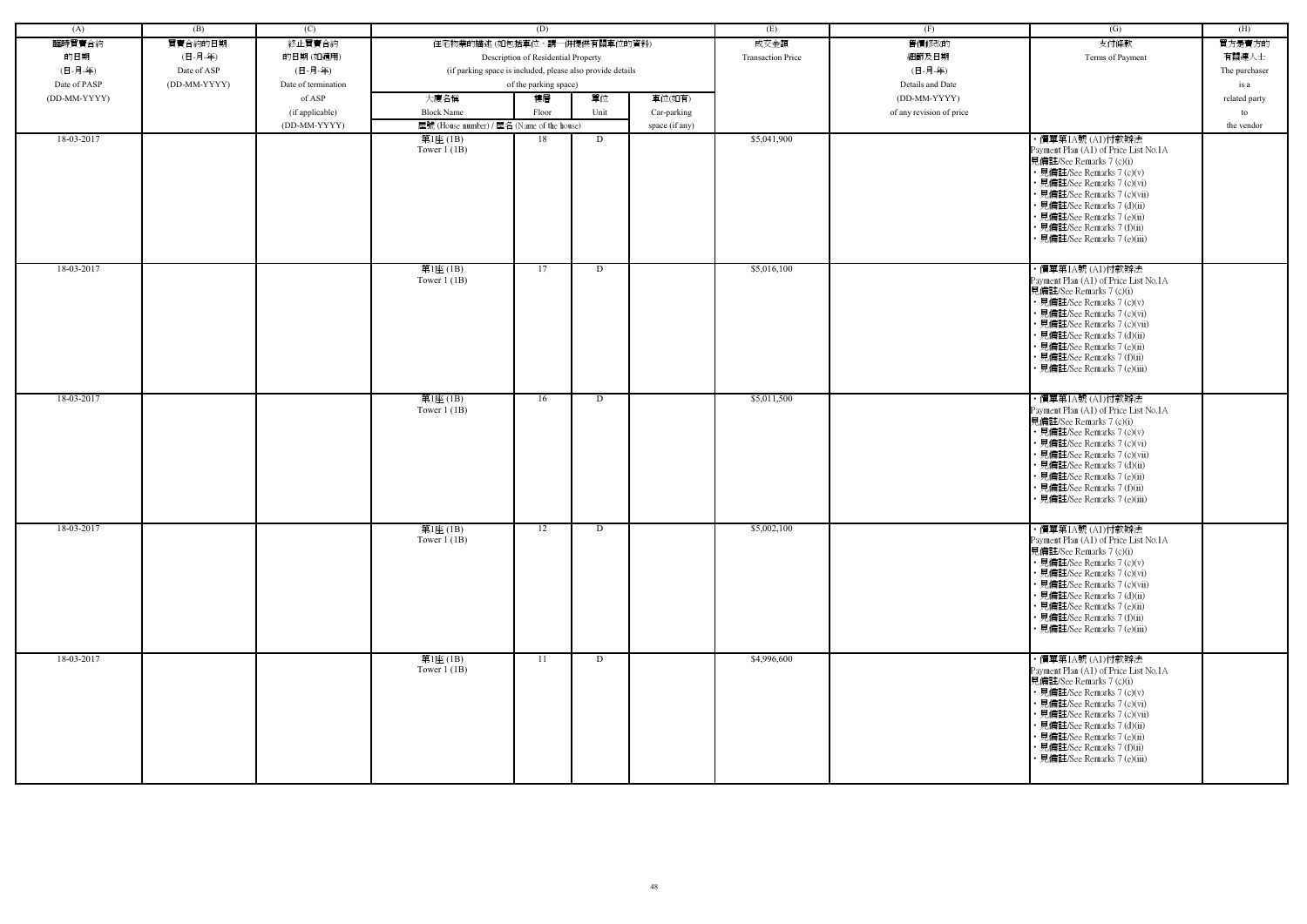| (A)          | (B)          | (C)                 |                                                            | (D)                                 |      |                | (E)                      | (F)                      | (G)                                                                                                                                                                                                                                                                                                            | (H)           |
|--------------|--------------|---------------------|------------------------------------------------------------|-------------------------------------|------|----------------|--------------------------|--------------------------|----------------------------------------------------------------------------------------------------------------------------------------------------------------------------------------------------------------------------------------------------------------------------------------------------------------|---------------|
| 臨時買賣合約       | 買賣合約的日期      | 終止買賣合約              | 住宅物業的描述 (如包括車位,請一併提供有關車位的資料)                               |                                     |      |                | 成交金額                     | 售價修改的                    | 支付條款                                                                                                                                                                                                                                                                                                           | 買方是賣方的        |
| 的日期          | (日-月-年)      | 的日期(如適用)            |                                                            | Description of Residential Property |      |                | <b>Transaction Price</b> | 細節及日期                    | Terms of Payment                                                                                                                                                                                                                                                                                               | 有關連人士         |
| (日-月-年)      | Date of ASP  | (日-月-年)             | (if parking space is included, please also provide details |                                     |      |                |                          | (日-月-年)                  |                                                                                                                                                                                                                                                                                                                | The purchaser |
| Date of PASP | (DD-MM-YYYY) | Date of termination |                                                            | of the parking space)               |      |                |                          | Details and Date         |                                                                                                                                                                                                                                                                                                                | is a          |
| (DD-MM-YYYY) |              | of ASP              | 大廈名稱                                                       | 樓層                                  | 單位   | 車位(如有)         |                          | (DD-MM-YYYY)             |                                                                                                                                                                                                                                                                                                                | related party |
|              |              | (if applicable)     | <b>Block Name</b>                                          | Floor                               | Unit | Car-parking    |                          | of any revision of price |                                                                                                                                                                                                                                                                                                                | to            |
|              |              | (DD-MM-YYYY)        | 屋號 (House number) / 屋名 (Name of the house)                 |                                     |      | space (if any) |                          |                          |                                                                                                                                                                                                                                                                                                                | the vendor    |
| 18-03-2017   |              |                     | 第1座 (1B)                                                   | 51                                  | E    |                | \$7,406,100              |                          | ・價單第2號 (A1)付款辦法                                                                                                                                                                                                                                                                                                |               |
|              |              |                     | Tower $1$ (1B)                                             |                                     |      |                |                          |                          | Payment Plan (A1) of Price List No.2<br>見備註/See Remarks 7 (c)(i)<br>• 見備註/See Remarks 7 (c)(v)<br>• 見備註/See Remarks 7 (c)(vi)<br>• 見備註/See Remarks 7 (c)(vii)<br>• 見備註/See Remarks 7 (d)(ii)<br>• 見備註/See Remarks 7 (e)(ii)<br>• 見備註/See Remarks 7 (f)(ii)<br>見備註/See Remarks 7 (e)(iii)                       |               |
| 18-03-2017   |              |                     | 第1座(1B)<br>Tower $1$ (1B)                                  | 49                                  | E    |                | \$7,232,100              |                          | · 價單第2號 (A1)付款辦法<br>Payment Plan (A1) of Price List No.2<br>見備註/See Remarks 7 (c)(i)<br>• 見備註/See Remarks 7 (c)(v)<br>• 見備註/See Remarks 7 (c)(vi)<br>• 見備註/See Remarks 7 (c)(vii)<br>• 見備註/See Remarks 7 (d)(ii)<br>· 見備註/See Remarks 7 (e)(ii)<br>• 見備註/See Remarks 7 (f)(ii)<br>• 見備註/See Remarks 7 (e)(iii) |               |
| 18-03-2017   |              |                     | 第1座(1B)<br>Tower $1$ (1B)                                  | 48                                  | E    |                | \$7,232,100              |                          | ・價單第2號 (A1)付款辦法<br>Payment Plan (A1) of Price List No.2<br>見備註/See Remarks 7 (c)(i)<br>• 見備註/See Remarks 7 (c)(v)<br>• 見備註/See Remarks 7 (c)(vi)<br>• 見備註/See Remarks 7 (c)(vii)<br>• 見備註/See Remarks 7 (d)(ii)<br>· 見備註/See Remarks 7 (e)(ii)<br>• 見備註/See Remarks 7 (f)(ii)<br>• 見備註/See Remarks 7 (e)(iii)  |               |
| 18-03-2017   |              |                     | 第1座(1B)<br>Tower $1$ (1B)                                  | 46                                  | E    |                | \$7,082,400              |                          | ・價單第2號 (A1)付款辦法<br>Payment Plan (A1) of Price List No.2<br>見備註/See Remarks 7 (c)(i)<br>• 見備註/See Remarks 7 (c)(v)<br>• 見備註/See Remarks 7 (c)(vi)<br>• 見備註/See Remarks 7 (c)(vii)<br>• 見備註/See Remarks 7 (d)(ii)<br>• 見備註/See Remarks 7 (e)(ii)<br>• 見備註/See Remarks 7 (f)(ii)<br>• 見備註/See Remarks 7 (e)(iii)  |               |
| 18-03-2017   |              |                     | 第1座(1B)<br>Tower $1$ (1B)                                  | 43                                  | E    |                | \$6,917,000              |                          | ・價單第2號 (A1)付款辦法<br>Payment Plan (A1) of Price List No.2<br>見備註/See Remarks 7 (c)(i)<br>• 見備註/See Remarks 7 (c)(v)<br>• 見備註/See Remarks 7 (c)(vi)<br>• 見備註/See Remarks 7 (c)(vii)<br>• 見備註/See Remarks 7 (d)(ii)<br>• 見備註/See Remarks 7 (e)(ii)<br>• 見備註/See Remarks 7 (f)(ii)<br>• 見備註/See Remarks 7 (e)(iii)  |               |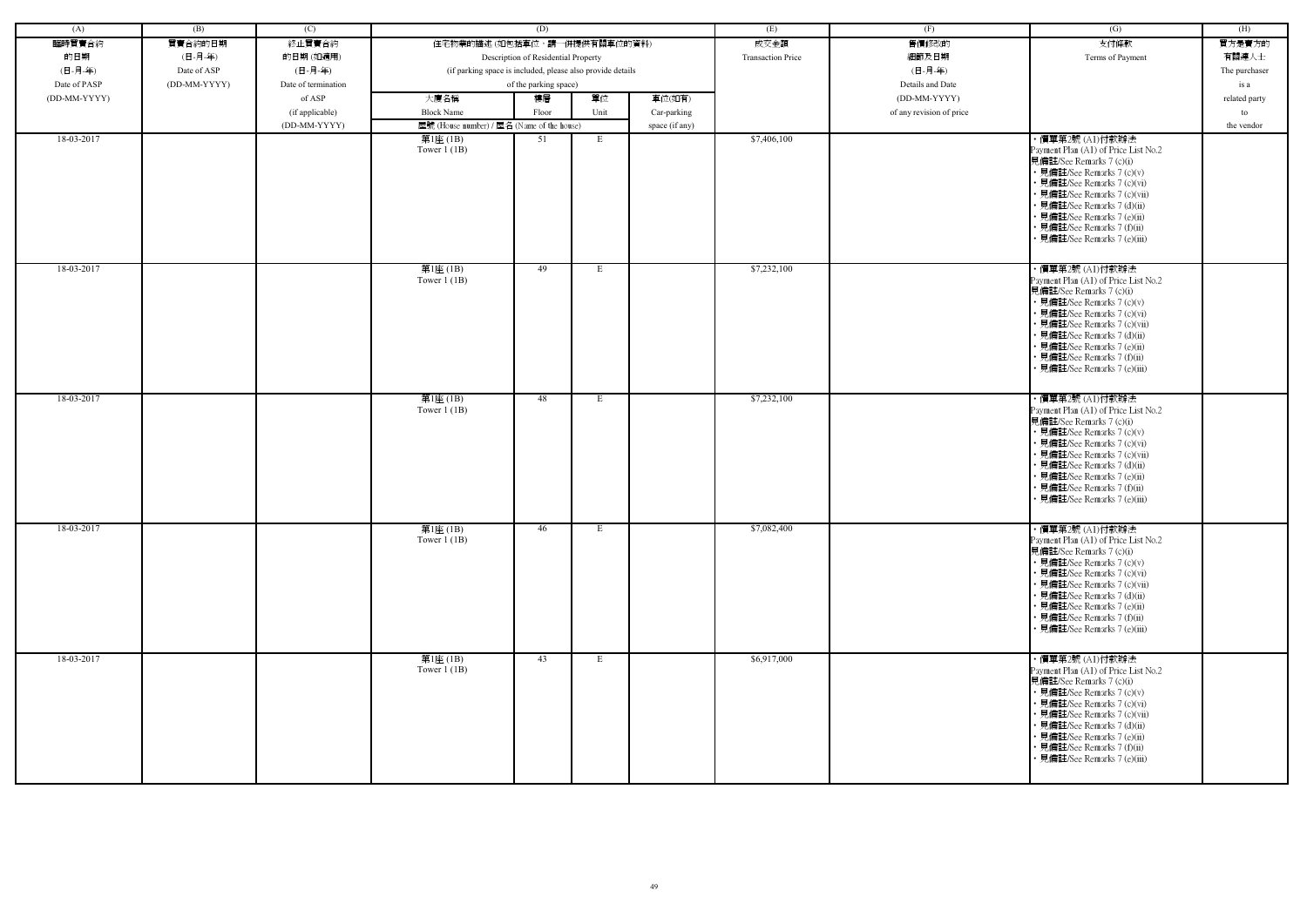| (A)          | (B)          | (C)                 |                                                            | (D)                                 |      |                | (E)                      | (F)                      | (G)                                                                                                                                                                                                                                                                                                             | (H)           |
|--------------|--------------|---------------------|------------------------------------------------------------|-------------------------------------|------|----------------|--------------------------|--------------------------|-----------------------------------------------------------------------------------------------------------------------------------------------------------------------------------------------------------------------------------------------------------------------------------------------------------------|---------------|
| 臨時買賣合約       | 買賣合約的日期      | 終止買賣合約              | 住宅物業的描述 (如包括車位,請一併提供有關車位的資料)                               |                                     |      |                | 成交金額                     | 售價修改的                    | 支付條款                                                                                                                                                                                                                                                                                                            | 買方是賣方的        |
| 的日期          | (日-月-年)      | 的日期(如適用)            |                                                            | Description of Residential Property |      |                | <b>Transaction Price</b> | 細節及日期                    | Terms of Payment                                                                                                                                                                                                                                                                                                | 有關連人士         |
| (日-月-年)      | Date of ASP  | (日-月-年)             | (if parking space is included, please also provide details |                                     |      |                |                          | (日-月-年)                  |                                                                                                                                                                                                                                                                                                                 | The purchaser |
| Date of PASP | (DD-MM-YYYY) | Date of termination |                                                            | of the parking space)               |      |                |                          | Details and Date         |                                                                                                                                                                                                                                                                                                                 | is a          |
| (DD-MM-YYYY) |              | of ASP              | 大廈名稱                                                       | 樓層                                  | 單位   | 車位(如有)         |                          | (DD-MM-YYYY)             |                                                                                                                                                                                                                                                                                                                 | related party |
|              |              |                     | <b>Block Name</b>                                          |                                     | Unit |                |                          |                          |                                                                                                                                                                                                                                                                                                                 |               |
|              |              | (if applicable)     |                                                            | Floor                               |      | Car-parking    |                          | of any revision of price |                                                                                                                                                                                                                                                                                                                 | to            |
|              |              | (DD-MM-YYYY)        | 屋號 (House number) / 屋名 (Name of the house)                 |                                     |      | space (if any) |                          |                          |                                                                                                                                                                                                                                                                                                                 | the vendor    |
| 18-03-2017   |              |                     | 第1座 (1B)<br>Tower $1$ (1B)                                 | 42                                  | E    |                | \$7,674,400              |                          | ・價單第2號 (A1)付款辦法<br>Payment Plan (A1) of Price List No.2<br>見備註/See Remarks 7 (c)(i)<br>• 見備註/See Remarks 7 (d)(i)<br>• 見備註/See Remarks 7 (c)(vi)<br>• 見備註/See Remarks 7 (c)(vii)<br>• 見備註/See Remarks 7 (d)(ii)<br>• 見備註/See Remarks 7 (e)(ii)<br>• 見備註/See Remarks 7 (f)(ii)<br>見備註/See Remarks 7 (e)(iii)     |               |
| 18-03-2017   |              |                     | 第1座(1B)<br>Tower $1$ (1B)                                  | 41                                  | E    |                | \$6,622,900              |                          | ・價單第1A號 (A1)付款辦法<br>Payment Plan (A1) of Price List No.1A<br>見備註/See Remarks 7 (c)(i)<br>• 見備註/See Remarks 7 (c)(v)<br>• 見備註/See Remarks 7 (c)(vi)<br>• 見備註/See Remarks 7 (c)(vii)<br>• 見備註/See Remarks 7 (d)(ii)<br>· 見備註/See Remarks 7 (e)(ii)<br>• 見備註/See Remarks 7 (f)(ii)<br>• 見備註/See Remarks 7 (e)(iii) |               |
| 18-03-2017   |              |                     | 第1座(1B)<br>Tower $1$ (1B)                                  | 39                                  | E    |                | \$6,556,600              |                          | ・價單第1A號 (A1)付款辦法<br>Payment Plan (A1) of Price List No.1A<br>見備註/See Remarks 7 (c)(i)<br>• 見備註/See Remarks 7 (c)(v)<br>• 見備註/See Remarks 7 (c)(vi)<br>• 見備註/See Remarks 7 (c)(vii)<br>• 見備註/See Remarks 7 (d)(ii)<br>· 見備註/See Remarks 7 (e)(ii)<br>• 見備註/See Remarks 7 (f)(ii)<br>• 見備註/See Remarks 7 (e)(iii) |               |
| 18-03-2017   |              |                     | 第1座(1B)<br>Tower $1$ (1B)                                  | 38                                  | E    |                | \$6,556,600              |                          | ・價單第1A號 (A1)付款辦法<br>Payment Plan (A1) of Price List No.1A<br>見備註/See Remarks 7 (c)(i)<br>• 見備註/See Remarks 7 (c)(v)<br>• 見備註/See Remarks 7 (c)(vi)<br>• 見備註/See Remarks 7 (c)(vii)<br>• 見備註/See Remarks 7 (d)(ii)<br>• 見備註/See Remarks 7 (e)(ii)<br>• 見備註/See Remarks 7 (f)(ii)<br>• 見備註/See Remarks 7 (e)(iii) |               |
| 18-03-2017   |              |                     | 第1座(1B)<br>Tower $1$ (1B)                                  | 37                                  | E    |                | \$6,491,900              |                          | ・價單第1A號 (A1)付款辦法<br>Payment Plan (A1) of Price List No.1A<br>見備註/See Remarks 7 (c)(i)<br>• 見備註/See Remarks 7 (c)(v)<br>• 見備註/See Remarks 7 (c)(vi)<br>• 見備註/See Remarks 7 (c)(vii)<br>• 見備註/See Remarks 7 (d)(ii)<br>• 見備註/See Remarks 7 (e)(ii)<br>• 見備註/See Remarks 7 (f)(ii)<br>• 見備註/See Remarks 7 (e)(iii) |               |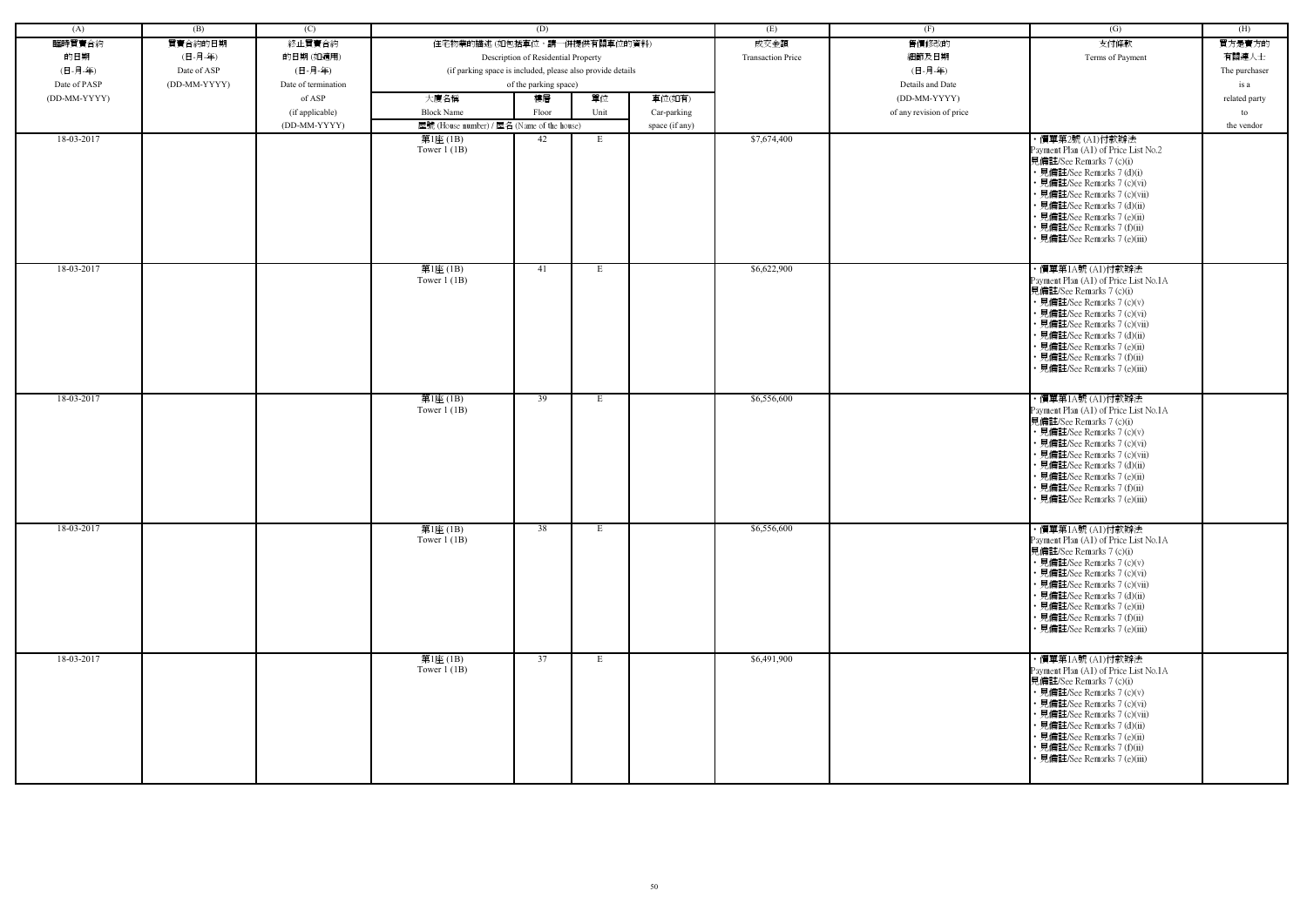| (A)          | (B)          | (C)                 |                                                            | (D)                                 |      |                | (E)                      | (F)                      | (G)                                                                                                                                                                                                                                                                                                             | (H)           |
|--------------|--------------|---------------------|------------------------------------------------------------|-------------------------------------|------|----------------|--------------------------|--------------------------|-----------------------------------------------------------------------------------------------------------------------------------------------------------------------------------------------------------------------------------------------------------------------------------------------------------------|---------------|
| 臨時買賣合約       | 買賣合約的日期      | 終止買賣合約              | 住宅物業的描述 (如包括車位,請一併提供有關車位的資料)                               |                                     |      |                | 成交金額                     | 售價修改的                    | 支付條款                                                                                                                                                                                                                                                                                                            | 買方是賣方的        |
| 的日期          | (日-月-年)      | 的日期(如適用)            |                                                            | Description of Residential Property |      |                | <b>Transaction Price</b> | 細節及日期                    | Terms of Payment                                                                                                                                                                                                                                                                                                | 有關連人士         |
| (日-月-年)      | Date of ASP  | (日-月-年)             | (if parking space is included, please also provide details |                                     |      |                |                          | (日-月-年)                  |                                                                                                                                                                                                                                                                                                                 | The purchaser |
| Date of PASP | (DD-MM-YYYY) | Date of termination |                                                            | of the parking space)               |      |                |                          | Details and Date         |                                                                                                                                                                                                                                                                                                                 | is a          |
| (DD-MM-YYYY) |              | of ASP              | 大廈名稱                                                       | 樓層                                  | 單位   | 車位(如有)         |                          | (DD-MM-YYYY)             |                                                                                                                                                                                                                                                                                                                 | related party |
|              |              |                     | <b>Block Name</b>                                          |                                     | Unit |                |                          |                          |                                                                                                                                                                                                                                                                                                                 |               |
|              |              | (if applicable)     |                                                            | Floor                               |      | Car-parking    |                          | of any revision of price |                                                                                                                                                                                                                                                                                                                 | to            |
|              |              | (DD-MM-YYYY)        | 屋號 (House number) / 屋名 (Name of the house)                 |                                     |      | space (if any) |                          |                          |                                                                                                                                                                                                                                                                                                                 | the vendor    |
| 18-03-2017   |              |                     | 第1座 (1B)<br>Tower $1$ (1B)                                 | 36                                  | E    |                | \$6,459,100              |                          | ・價單第1A號 (A1)付款辦法<br>Payment Plan (A1) of Price List No.1A<br>見備註/See Remarks 7 (c)(i)<br>• 見備註/See Remarks 7 (c)(v)<br>• 見備註/See Remarks 7 (c)(vi)<br>• 見備註/See Remarks 7 (c)(vii)<br>• 見備註/See Remarks 7 (d)(ii)<br>• 見備註/See Remarks 7 (e)(ii)<br>• 見備註/See Remarks 7 (f)(ii)<br>見備註/See Remarks 7 (e)(iii)   |               |
| 18-03-2017   |              |                     | 第1座(1B)<br>Tower $1$ (1B)                                  | 35                                  | E    |                | \$6,427,900              |                          | ・價單第1A號 (A1)付款辦法<br>Payment Plan (A1) of Price List No.1A<br>見備註/See Remarks 7 (c)(i)<br>• 見備註/See Remarks 7 (c)(v)<br>• 見備註/See Remarks 7 (c)(vi)<br>• 見備註/See Remarks 7 (c)(vii)<br>• 見備註/See Remarks 7 (d)(ii)<br>· 見備註/See Remarks 7 (e)(ii)<br>• 見備註/See Remarks 7 (f)(ii)<br>• 見備註/See Remarks 7 (e)(iii) |               |
| 18-03-2017   |              |                     | 第1座(1B)<br>Tower $1$ (1B)                                  | 32                                  | E    |                | \$6,363,200              |                          | ・價單第1A號 (A1)付款辦法<br>Payment Plan (A1) of Price List No.1A<br>見備註/See Remarks 7 (c)(i)<br>• 見備註/See Remarks 7 (c)(v)<br>• 見備註/See Remarks 7 (c)(vi)<br>• 見備註/See Remarks 7 (c)(vii)<br>• 見備註/See Remarks 7 (d)(ii)<br>· 見備註/See Remarks 7 (e)(ii)<br>• 見備註/See Remarks 7 (f)(ii)<br>• 見備註/See Remarks 7 (e)(iii) |               |
| 18-03-2017   |              |                     | 第1座(1B)<br>Tower $1$ (1B)                                  | 31                                  | E    |                | \$6,332,000              |                          | ・價單第1A號 (A1)付款辦法<br>Payment Plan (A1) of Price List No.1A<br>見備註/See Remarks 7 (c)(i)<br>• 見備註/See Remarks 7 (c)(v)<br>• 見備註/See Remarks 7 (c)(vi)<br>• 見備註/See Remarks 7 (c)(vii)<br>• 見備註/See Remarks 7 (d)(ii)<br>• 見備註/See Remarks 7 (e)(ii)<br>• 見備註/See Remarks 7 (f)(ii)<br>• 見備註/See Remarks 7 (e)(iii) |               |
| 18-03-2017   |              |                     | 第1座(1B)<br>Tower $1$ (1B)                                  | 30                                  | E    |                | \$6,300,000              |                          | ・價單第1A號 (A1)付款辦法<br>Payment Plan (A1) of Price List No.1A<br>見備註/See Remarks 7 (c)(i)<br>• 見備註/See Remarks 7 (c)(v)<br>• 見備註/See Remarks 7 (c)(vi)<br>• 見備註/See Remarks 7 (c)(vii)<br>• 見備註/See Remarks 7 (d)(ii)<br>• 見備註/See Remarks 7 (e)(ii)<br>• 見備註/See Remarks 7 (f)(ii)<br>• 見備註/See Remarks 7 (e)(iii) |               |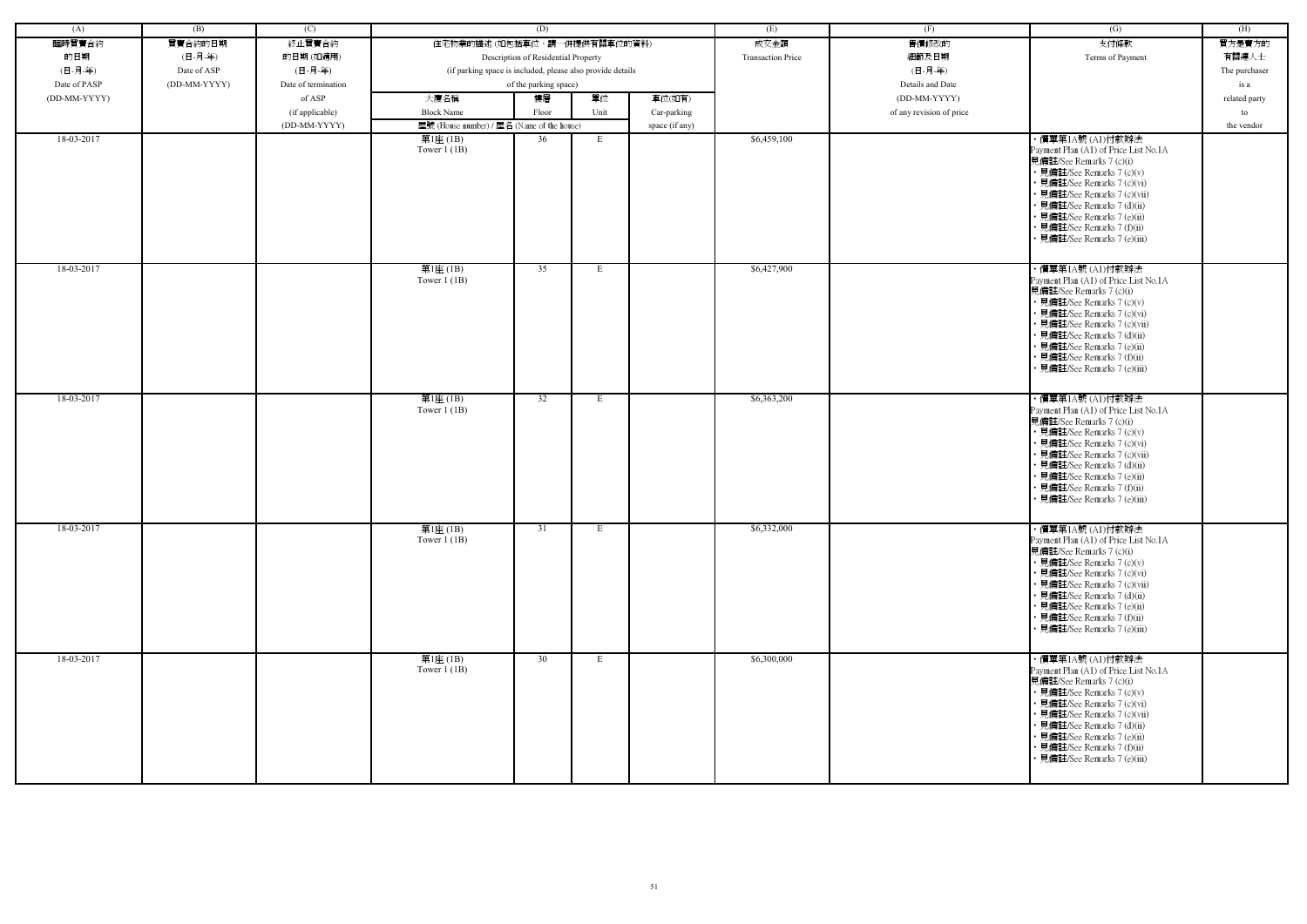| (A)          | (B)          | (C)                 |                                                            | (D)                                 |      |                | (E)                      | (F)                      | (G)                                                                                                                                                                                                                                                                                                             | (H)           |
|--------------|--------------|---------------------|------------------------------------------------------------|-------------------------------------|------|----------------|--------------------------|--------------------------|-----------------------------------------------------------------------------------------------------------------------------------------------------------------------------------------------------------------------------------------------------------------------------------------------------------------|---------------|
| 臨時買賣合約       | 買賣合約的日期      | 終止買賣合約              | 住宅物業的描述 (如包括車位,請一併提供有關車位的資料)                               |                                     |      |                | 成交金額                     | 售價修改的                    | 支付條款                                                                                                                                                                                                                                                                                                            | 買方是賣方的        |
| 的日期          | (日-月-年)      | 的日期(如適用)            |                                                            | Description of Residential Property |      |                | <b>Transaction Price</b> | 細節及日期                    | Terms of Payment                                                                                                                                                                                                                                                                                                | 有關連人士         |
| (日-月-年)      | Date of ASP  | (日-月-年)             | (if parking space is included, please also provide details |                                     |      |                |                          | (日-月-年)                  |                                                                                                                                                                                                                                                                                                                 | The purchaser |
| Date of PASP | (DD-MM-YYYY) | Date of termination |                                                            | of the parking space)               |      |                |                          | Details and Date         |                                                                                                                                                                                                                                                                                                                 | is a          |
| (DD-MM-YYYY) |              | of ASP              | 大廈名稱                                                       | 樓層                                  | 單位   | 車位(如有)         |                          | (DD-MM-YYYY)             |                                                                                                                                                                                                                                                                                                                 | related party |
|              |              | (if applicable)     | <b>Block Name</b>                                          | Floor                               | Unit | Car-parking    |                          | of any revision of price |                                                                                                                                                                                                                                                                                                                 | to            |
|              |              | (DD-MM-YYYY)        | 屋號 (House number) / 屋名 (Name of the house)                 |                                     |      | space (if any) |                          |                          |                                                                                                                                                                                                                                                                                                                 | the vendor    |
| 18-03-2017   |              |                     | 第1座 (1B)                                                   | 29                                  | E    |                | \$6,268,800              |                          | ・價單第1A號 (A1)付款辦法                                                                                                                                                                                                                                                                                                |               |
|              |              |                     | Tower $1$ (1B)                                             |                                     |      |                |                          |                          | Payment Plan (A1) of Price List No.1A<br>見備註/See Remarks 7 (c)(i)<br>• 見備註/See Remarks 7 (c)(v)<br>• 見備註/See Remarks 7 (c)(vi)<br>• 見備註/See Remarks 7 (c)(vii)<br>• 見備註/See Remarks 7 (d)(ii)<br>• 見備註/See Remarks 7 (e)(ii)<br>• 見備註/See Remarks 7 (f)(ii)<br>見備註/See Remarks 7 (e)(iii)                       |               |
| 18-03-2017   |              |                     | 第1座(1B)<br>Tower $1$ (1B)                                  | 28                                  | E    |                | \$6,268,800              |                          | ・價單第1A號 (A1)付款辦法<br>Payment Plan (A1) of Price List No.1A<br>見備註/See Remarks 7 (c)(i)<br>• 見備註/See Remarks 7 (c)(v)<br>• 見備註/See Remarks 7 (c)(vi)<br>• 見備註/See Remarks 7 (c)(vii)<br>• 見備註/See Remarks 7 (d)(ii)<br>· 見備註/See Remarks 7 (e)(ii)<br>• 見備註/See Remarks 7 (f)(ii)<br>• 見備註/See Remarks 7 (e)(iii) |               |
| 18-03-2017   |              |                     | 第1座(1B)<br>Tower $1$ (1B)                                  | 26                                  | E    |                | \$6,206,400              |                          | ・價單第1A號 (A1)付款辦法<br>Payment Plan (A1) of Price List No.1A<br>見備註/See Remarks 7 (c)(i)<br>• 見備註/See Remarks 7 (c)(v)<br>• 見備註/See Remarks 7 (c)(vi)<br>• 見備註/See Remarks 7 (c)(vii)<br>• 見備註/See Remarks 7 (d)(ii)<br>· 見備註/See Remarks 7 (e)(ii)<br>• 見備註/See Remarks 7 (f)(ii)<br>• 見備註/See Remarks 7 (e)(iii) |               |
| 18-03-2017   |              |                     | 第1座(1B)<br>Tower $1$ (1B)                                  | 22                                  | E    |                | \$6,113,600              |                          | ・價單第1A號 (A1)付款辦法<br>Payment Plan (A1) of Price List No.1A<br>見備註/See Remarks 7 (c)(i)<br>• 見備註/See Remarks 7 (c)(v)<br>• 見備註/See Remarks 7 (c)(vi)<br>• 見備註/See Remarks 7 (c)(vii)<br>• 見備註/See Remarks 7 (d)(ii)<br>• 見備註/See Remarks 7 (e)(ii)<br>• 見備註/See Remarks 7 (f)(ii)<br>• 見備註/See Remarks 7 (e)(iii) |               |
| 18-03-2017   |              |                     | 第1座(1B)<br>Tower $1$ (1B)                                  | 21                                  | E    |                | \$6,083,200              |                          | ・價單第1A號 (A1)付款辦法<br>Payment Plan (A1) of Price List No.1A<br>見備註/See Remarks 7 (c)(i)<br>• 見備註/See Remarks 7 (c)(v)<br>• 見備註/See Remarks 7 (c)(vi)<br>• 見備註/See Remarks 7 (c)(vii)<br>• 見備註/See Remarks 7 (d)(ii)<br>• 見備註/See Remarks 7 (e)(ii)<br>• 見備註/See Remarks 7 (f)(ii)<br>• 見備註/See Remarks 7 (e)(iii) |               |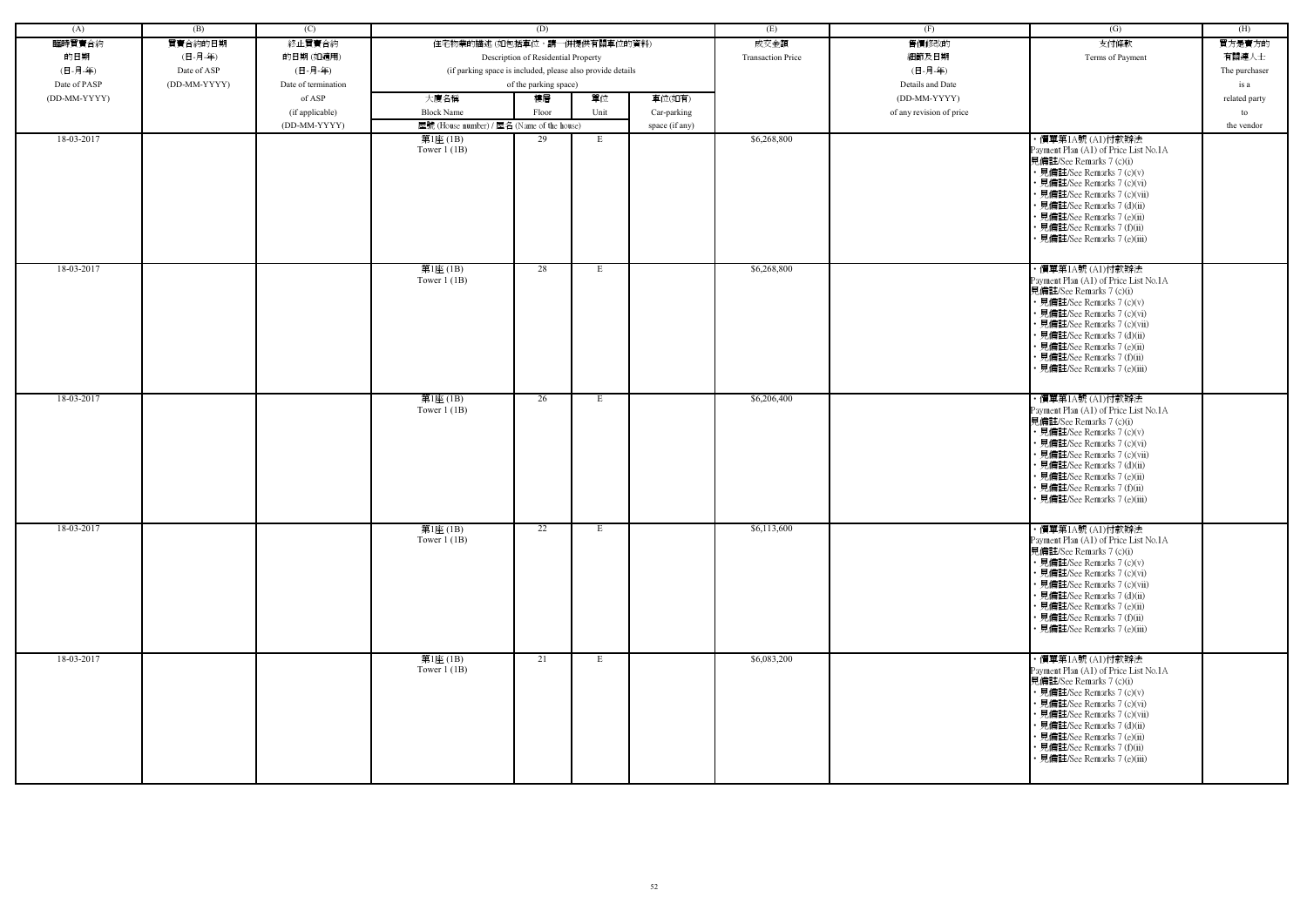| (A)          | (B)          | (C)                 |                                                            | (D)                                 |              |                | (E)                      | (F)                      | (G)                                                                                                                                                                                                                                                                                                             | (H)           |
|--------------|--------------|---------------------|------------------------------------------------------------|-------------------------------------|--------------|----------------|--------------------------|--------------------------|-----------------------------------------------------------------------------------------------------------------------------------------------------------------------------------------------------------------------------------------------------------------------------------------------------------------|---------------|
| 臨時買賣合約       | 買賣合約的日期      | 終止買賣合約              | 住宅物業的描述 (如包括車位,請一併提供有關車位的資料)                               |                                     |              |                | 成交金額                     | 售價修改的                    | 支付條款                                                                                                                                                                                                                                                                                                            | 買方是賣方的        |
| 的日期          | (日-月-年)      | 的日期(如適用)            |                                                            | Description of Residential Property |              |                | <b>Transaction Price</b> | 細節及日期                    | Terms of Payment                                                                                                                                                                                                                                                                                                | 有關連人士         |
| (日-月-年)      | Date of ASP  | (日-月-年)             | (if parking space is included, please also provide details |                                     |              |                |                          | (日-月-年)                  |                                                                                                                                                                                                                                                                                                                 | The purchaser |
| Date of PASP | (DD-MM-YYYY) | Date of termination |                                                            | of the parking space)               |              |                |                          | Details and Date         |                                                                                                                                                                                                                                                                                                                 | is a          |
| (DD-MM-YYYY) |              | of ASP              | 大廈名稱                                                       | 樓層                                  | 單位           | 車位(如有)         |                          | (DD-MM-YYYY)             |                                                                                                                                                                                                                                                                                                                 | related party |
|              |              |                     | <b>Block Name</b>                                          | Floor                               | Unit         |                |                          |                          |                                                                                                                                                                                                                                                                                                                 |               |
|              |              | (if applicable)     |                                                            |                                     |              | Car-parking    |                          | of any revision of price |                                                                                                                                                                                                                                                                                                                 | to            |
| 18-03-2017   |              | (DD-MM-YYYY)        | 屋號 (House number) / 屋名 (Name of the house)                 |                                     |              | space (if any) | \$5,963,100              |                          |                                                                                                                                                                                                                                                                                                                 | the vendor    |
|              |              |                     | 第1座 (1B)<br>Tower $1$ (1B)                                 | 10                                  | E            |                |                          |                          | ・價單第1A號 (A1)付款辦法<br>Payment Plan (A1) of Price List No.1A<br>見備註/See Remarks 7 (c)(i)<br>• 見備註/See Remarks 7 (c)(v)<br>• 見備註/See Remarks 7 (c)(vi)<br>• 見備註/See Remarks 7 (c)(vii)<br>• 見備註/See Remarks 7 (d)(ii)<br>• 見備註/See Remarks 7 (e)(ii)<br>• 見備註/See Remarks 7 (f)(ii)<br>· 見備註/See Remarks 7 (e)(iii) |               |
| 18-03-2017   |              |                     | 第1座(1B)<br>Tower $1(1B)$                                   | 51                                  | $\mathbf{F}$ |                | \$7,413,900              |                          | ・價單第2號 (A1)付款辦法<br>Payment Plan (A1) of Price List No.2<br>見備註/See Remarks 7 (c)(i)<br>• 見備註/See Remarks 7 (c)(v)<br>• 見備註/See Remarks 7 (c)(vi)<br>• 見備註/See Remarks 7 (c)(vii)<br>• 見備註/See Remarks 7 (d)(ii)<br>• 見備註/See Remarks 7 (e)(ii)<br>• 見備註/See Remarks 7 (f)(ii)<br>• 見備註/See Remarks 7 (e)(iii)   |               |
| 18-03-2017   |              |                     | 第1座(1B)<br>Tower $1$ (1B)                                  | 50                                  | F            |                | \$14,642,800             |                          | ・價單第2號 (A1)付款辦法<br>Payment Plan (A1) of Price List No.2<br>見備註/See Remarks 7 (c)(i)<br>• 見備註/See Remarks 7 (c)(v)<br>• 見備註/See Remarks 7 (c)(vi)<br>• 見備註/See Remarks 7 (c)(vii)<br>• 見備註/See Remarks 7 (d)(ii)<br>• 見備註/See Remarks 7 (e)(ii)<br>• 見備註/See Remarks 7 (f)(ii)<br>• 見備註/See Remarks 7 (e)(iii)   |               |
|              |              |                     | 第1座 (1B)<br>Tower $1$ (1B)                                 | 50                                  | $\mathbf E$  |                |                          |                          | · 價單第2號 (A1)付款辦法<br>Payment Plan (A1) of Price List No.2<br>見備註/See Remarks 7 (c)(i)<br>• 見備註/See Remarks 7 (c)(v)<br>• 見備註/See Remarks 7 (c)(vi)<br>• 見備註/See Remarks 7 (c)(vii)<br>• 見備註/See Remarks 7 (d)(ii)<br>• 見備註/See Remarks 7 (e)(ii)<br>• 見備註/See Remarks 7 (f)(ii)<br>• 見備註/See Remarks 7 (e)(iii)  |               |
| 18-03-2017   |              |                     | 第1座(1B)<br>Tower $1$ (1B)                                  | 49                                  | F            |                | \$7,238,400              |                          | ・價單第2號 (A1)付款辦法<br>Payment Plan (A1) of Price List No.2<br>見備註/See Remarks 7 (c)(i)<br>• 見備註/See Remarks 7 (c)(v)<br>• 見備註/See Remarks 7 (c)(vi)<br>• 見備註/See Remarks 7 (c)(vii)<br>• 見備註/See Remarks 7 (d)(ii)<br>• 見備註/See Remarks 7 (e)(ii)<br>• 見備註/See Remarks 7 (f)(ii)<br>見備註/See Remarks 7 (e)(iii)     |               |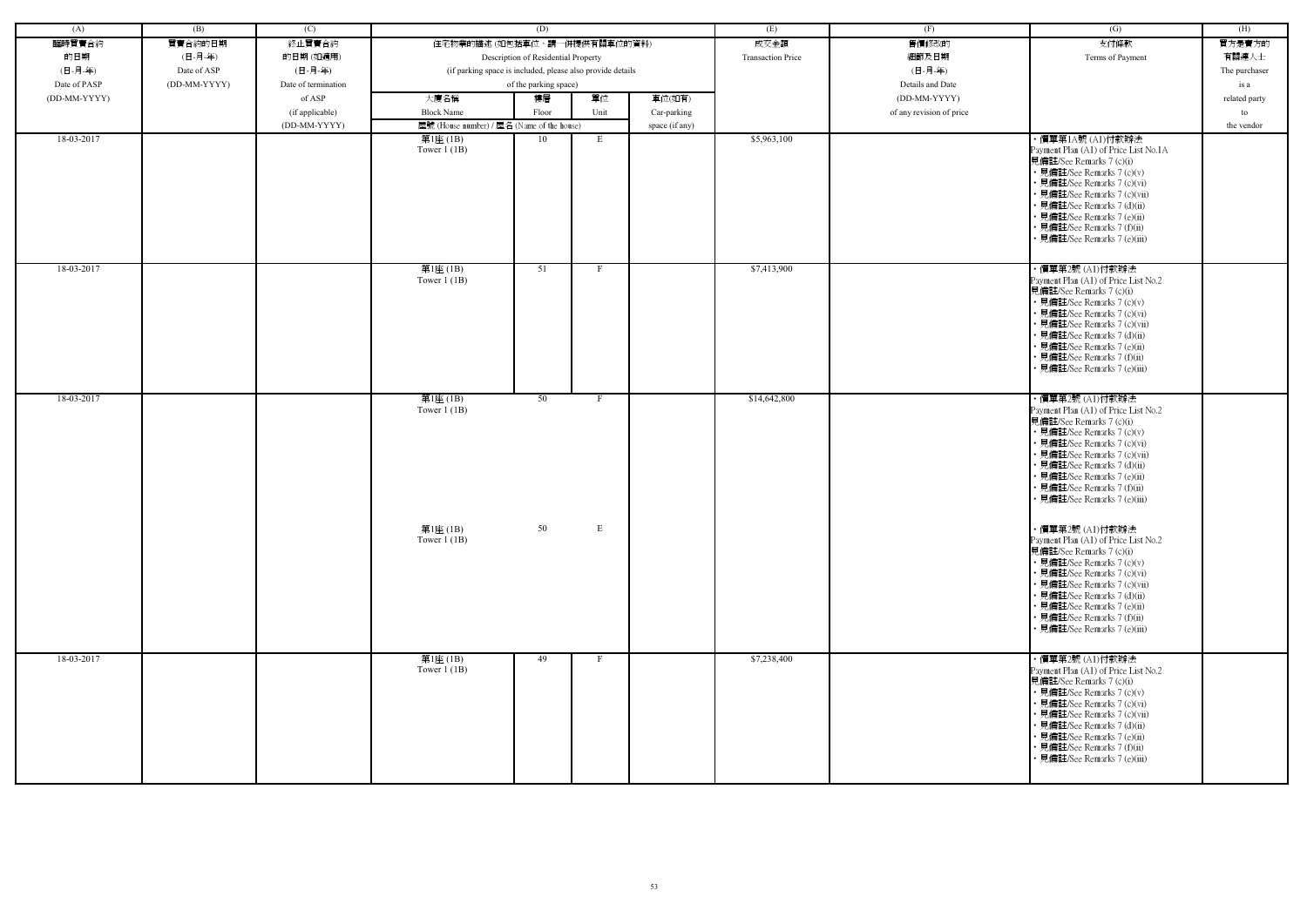| (A)          | (B)          | (C)                 |                                            | (D)                                                        |                | (E)                      | (F)                      | (G)                                                                                                                                                                                                                                                                                                           | (H)           |
|--------------|--------------|---------------------|--------------------------------------------|------------------------------------------------------------|----------------|--------------------------|--------------------------|---------------------------------------------------------------------------------------------------------------------------------------------------------------------------------------------------------------------------------------------------------------------------------------------------------------|---------------|
| 臨時買賣合約       | 買賣合約的日期      | 終止買賣合約              |                                            | 住宅物業的描述 (如包括車位,請一併提供有關車位的資料)                               |                | 成交金額                     | 售價修改的                    | 支付條款                                                                                                                                                                                                                                                                                                          | 買方是賣方的        |
| 的日期          | (日-月-年)      | 的日期(如適用)            |                                            | Description of Residential Property                        |                | <b>Transaction Price</b> | 細節及日期                    | Terms of Payment                                                                                                                                                                                                                                                                                              | 有關連人士         |
| (日-月-年)      | Date of ASP  | (日-月-年)             |                                            | (if parking space is included, please also provide details |                |                          | (日-月-年)                  |                                                                                                                                                                                                                                                                                                               | The purchaser |
| Date of PASP | (DD-MM-YYYY) | Date of termination |                                            | of the parking space)                                      |                |                          | Details and Date         |                                                                                                                                                                                                                                                                                                               | is a          |
| (DD-MM-YYYY) |              | of ASP              | 大廈名稱                                       | 單位<br>樓層                                                   | 車位(如有)         |                          | $(DD-MM-YYYY)$           |                                                                                                                                                                                                                                                                                                               | related party |
|              |              | (if applicable)     | <b>Block Name</b>                          | Unit<br>Floor                                              | Car-parking    |                          | of any revision of price |                                                                                                                                                                                                                                                                                                               | to            |
|              |              | (DD-MM-YYYY)        | 屋號 (House number) / 屋名 (Name of the house) |                                                            | space (if any) |                          |                          |                                                                                                                                                                                                                                                                                                               | the vendor    |
| 18-03-2017   |              |                     | 第1座(1B)                                    | 48<br>$\Gamma$                                             |                | \$7,238,400              |                          | ・價單第2號 (A1)付款辦法                                                                                                                                                                                                                                                                                               |               |
|              |              |                     | Tower $1$ (1B)                             |                                                            |                |                          |                          | Payment Plan (A1) of Price List No.2<br>見備註/See Remarks 7 (c)(i)<br>• 見備註/See Remarks 7 (c)(v)<br>• 見備註/See Remarks 7 (c)(vi)<br>• 見備註/See Remarks 7 (c)(vii)<br>· 見備註/See Remarks 7 (d)(ii)<br>• 見備註/See Remarks 7 (e)(ii)<br>• 見備註/See Remarks 7 (f)(ii)<br>· 見備註/See Remarks 7 (e)(iii)                    |               |
| 18-03-2017   |              |                     | 第1座(1B)<br>Tower $1$ (1B)                  | 47<br>F                                                    |                | \$14,270,000             |                          | ・價單第2號 (A1)付款辦法<br>Payment Plan (A1) of Price List No.2<br>見備註/See Remarks 7 (c)(i)<br>• 見備註/See Remarks 7 (c)(v)<br>• 見備註/See Remarks 7 (c)(vi)<br>• 見備註/See Remarks 7 (c)(vii)<br>• 見備註/See Remarks 7 (d)(ii)<br>• 見備註/See Remarks 7 (e)(ii)<br>• 見備註/See Remarks 7 (f)(ii)<br>• 見備註/See Remarks 7 (e)(iii) |               |
|              |              |                     | 第1座(1B)<br>Tower $1$ (1B)                  | 47<br>Е                                                    |                |                          |                          | ・價單第2號 (A1)付款辦法<br>Payment Plan (A1) of Price List No.2<br>見備註/See Remarks 7 (c)(i)<br>• 見備註/See Remarks 7 (c)(v)<br>• 見備註/See Remarks 7 (c)(vi)<br>• 見備註/See Remarks 7 (c)(vii)<br>• 見備註/See Remarks 7 (d)(ii)<br>• 見備註/See Remarks 7 (e)(ii)<br>• 見備註/See Remarks 7 (f)(ii)<br>• 見備註/See Remarks 7 (e)(iii) |               |
| 18-03-2017   |              |                     | 第1座(1B)<br>Tower $1$ (1B)                  | 46                                                         |                | \$7,088,600              |                          | ・價單第2號 (A1)付款辦法<br>Payment Plan (A1) of Price List No.2<br>見備註/See Remarks 7 (c)(i)<br>• 見備註/See Remarks 7 (c)(v)<br>• 見備註/See Remarks 7 (c)(vi)<br>• 見備註/See Remarks 7 (c)(vii)<br>• 見備註/See Remarks 7 (d)(ii)<br>• 見備註/See Remarks 7 (e)(ii)<br>• 見備註/See Remarks 7 (f)(ii)<br>• 見備註/See Remarks 7 (e)(iii) |               |
| 18-03-2017   |              |                     | 第1座(1B)<br>Tower $1$ (1B)                  | 45<br>$\mathbf{F}$                                         |                | \$14,073,400             |                          | ・價單第2號 (A1)付款辦法<br>Payment Plan (A1) of Price List No.2<br>見備註/See Remarks 7 (c)(i)<br>• 見備註/See Remarks 7 (c)(v)<br>• 見備註/See Remarks 7 (c)(vi)<br>• 見備註/See Remarks 7 (c)(vii)<br>• 見備註/See Remarks 7 (d)(ii)<br>• 見備註/See Remarks 7 (e)(ii)<br>• 見備註/See Remarks 7 (f)(ii)<br>• 見備註/See Remarks 7 (e)(iii) |               |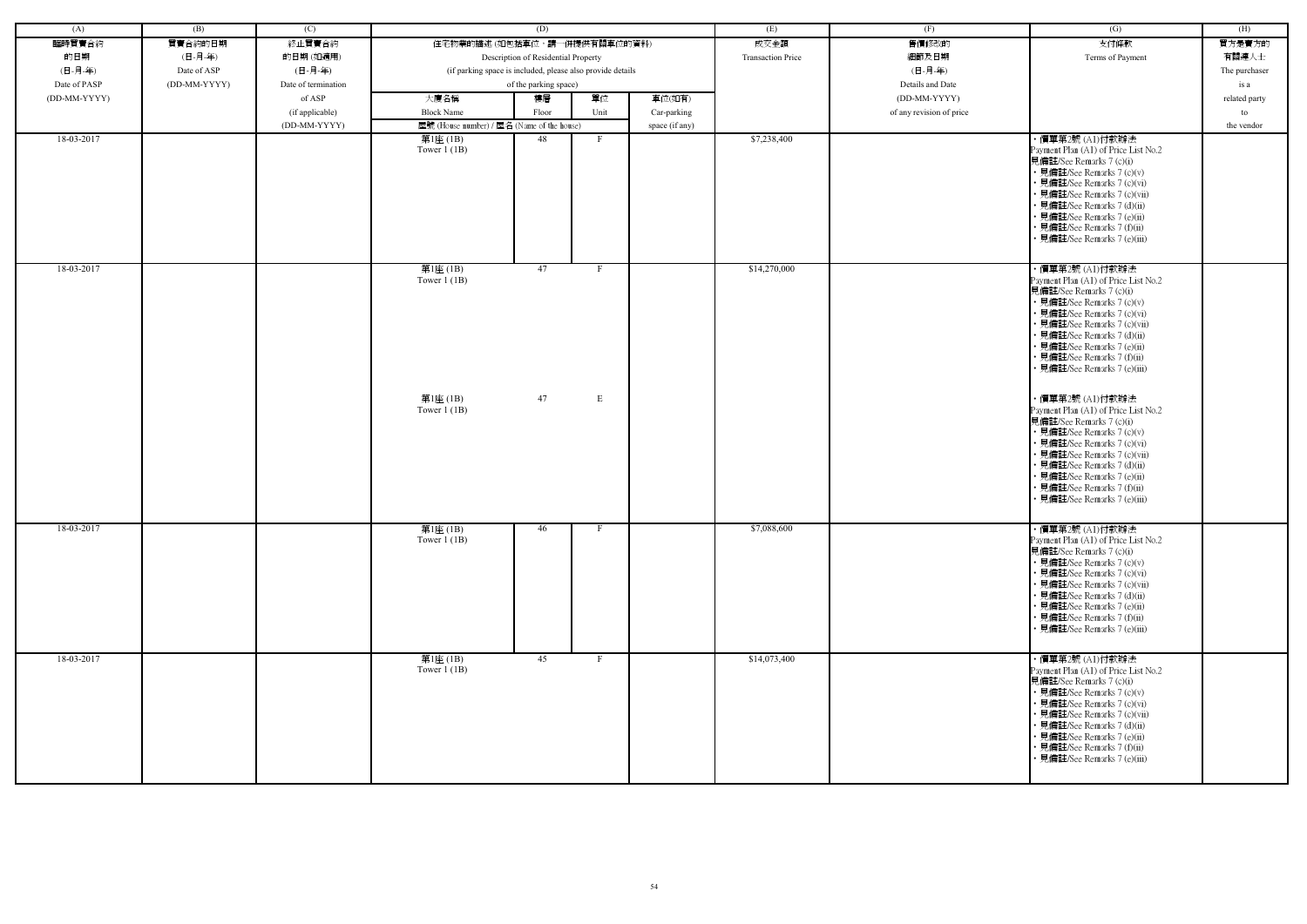| (A)          | (B)          | (C)                 |                                            | (D)                                                        |              |                | (E)                      | (F)                      | (G)                                                                                                                                                                                                                                                                                                             | (H)           |
|--------------|--------------|---------------------|--------------------------------------------|------------------------------------------------------------|--------------|----------------|--------------------------|--------------------------|-----------------------------------------------------------------------------------------------------------------------------------------------------------------------------------------------------------------------------------------------------------------------------------------------------------------|---------------|
| 臨時買賣合約       | 買賣合約的日期      | 終止買賣合約              | 住宅物業的描述 (如包括車位,請一併提供有關車位的資料)               |                                                            |              |                | 成交金額                     | 售價修改的                    | 支付條款                                                                                                                                                                                                                                                                                                            | 買方是賣方的        |
| 的日期          | (日-月-年)      | 的日期(如適用)            |                                            | Description of Residential Property                        |              |                | <b>Transaction Price</b> | 細節及日期                    | Terms of Payment                                                                                                                                                                                                                                                                                                | 有關連人士         |
| (日-月-年)      | Date of ASP  | (日-月-年)             |                                            | (if parking space is included, please also provide details |              |                |                          | (日-月-年)                  |                                                                                                                                                                                                                                                                                                                 | The purchaser |
| Date of PASP | (DD-MM-YYYY) | Date of termination |                                            | of the parking space)                                      |              |                |                          | Details and Date         |                                                                                                                                                                                                                                                                                                                 | is a          |
|              |              | of ASP              |                                            |                                                            |              |                |                          |                          |                                                                                                                                                                                                                                                                                                                 |               |
| (DD-MM-YYYY) |              |                     | 大廈名稱                                       | 樓層                                                         | 單位           | 車位(如有)         |                          | (DD-MM-YYYY)             |                                                                                                                                                                                                                                                                                                                 | related party |
|              |              | (if applicable)     | <b>Block Name</b>                          | Floor                                                      | Unit         | Car-parking    |                          | of any revision of price |                                                                                                                                                                                                                                                                                                                 | to            |
|              |              | (DD-MM-YYYY)        | 屋號 (House number) / 屋名 (Name of the house) |                                                            |              | space (if any) |                          |                          |                                                                                                                                                                                                                                                                                                                 | the vendor    |
| 同上<br>Ditto  | 同上<br>Ditto  | 同上<br>Ditto         | 第1座 (1B)<br>Tower $1$ (1B)                 | 45                                                         | E            |                | 同上<br>Ditto              | 同上<br>Ditto              | ・價單第2號 (A1)付款辦法<br>Payment Plan (A1) of Price List No.2<br>見備註/See Remarks 7 (c)(i)<br>• 見備註/See Remarks 7 (c)(v)<br>• 見備註/See Remarks 7 (c)(vi)<br>· 見備註/See Remarks 7 (c)(vii)<br>• 見備註/See Remarks 7 (d)(ii)<br>• 見備註/See Remarks 7 (e)(ii)<br>• 見備註/See Remarks 7 (f)(ii)<br>• 見備註/See Remarks 7 (e)(iii)   | 同上<br>Ditto   |
| 18-03-2017   |              |                     | 第1座(1B)<br>Tower $1$ (1B)                  | 42                                                         | $\mathbf{F}$ |                | \$6,809,400              |                          | ・價單第2號 (A1)付款辦法<br>Payment Plan (A1) of Price List No.2<br>見備註/See Remarks 7 (c)(i)<br>• 見備註/See Remarks 7 (c)(v)<br>• 見備註/See Remarks 7 (c)(vi)<br>• 見備註/See Remarks 7 (c)(vii)<br>• 見備註/See Remarks 7 (d)(ii)<br>• 見備註/See Remarks 7 (e)(ii)<br>• 見備註/See Remarks 7 (f)(ii)<br>• 見備註/See Remarks 7 (e)(iii)   |               |
| 18-03-2017   |              |                     | 第1座(1B)<br>Tower $1$ (1B)                  | 41                                                         | F            |                | \$6,628,400              |                          | ・價單第1A號 (A1)付款辦法<br>Payment Plan (A1) of Price List No.1A<br>見備註/See Remarks 7 (c)(i)<br>• 見備註/See Remarks 7 (c)(v)<br>• 見備註/See Remarks 7 (c)(vi)<br>• 見備註/See Remarks 7 (c)(vii)<br>• 見備註/See Remarks 7 (d)(ii)<br>• 見備註/See Remarks 7 (e)(ii)<br>• 見備註/See Remarks 7 (f)(ii)<br>· 見備註/See Remarks 7 (e)(iii) |               |
| 18-03-2017   |              |                     | 第1座(1B)<br>Tower $1$ (1B)                  | 40                                                         | F            |                | \$13,186,600             |                          | ・價單第1A號 (A1)付款辦法<br>Payment Plan (A1) of Price List No.1A<br>見備註/See Remarks 7 (c)(i)<br>• 見備註/See Remarks 7 (c)(v)<br>• 見備註/See Remarks 7 (c)(vi)<br>• 見備註/See Remarks 7 (c)(vii)<br>• 見備註/See Remarks 7 (d)(ii)<br>• 見備註/See Remarks 7 (e)(ii)<br>• 見備註/See Remarks 7 (f)(ii)<br>• 見備註/See Remarks 7 (e)(iii) |               |
|              |              |                     | 第1座 (1B)<br>Tower $1$ (1B)                 | 40                                                         | $\mathbf E$  |                |                          |                          | ・價單第1A號 (A1)付款辦法<br>Payment Plan (A1) of Price List No.1A<br>見備註/See Remarks 7 (c)(i)<br>• 見備註/See Remarks 7 (c)(v)<br>• 見備註/See Remarks 7 (c)(vi)<br>• 見備註/See Remarks 7 (c)(vii)<br>• 見備註/See Remarks 7 (d)(ii)<br>• 見備註/See Remarks 7 (e)(ii)<br>• 見備註/See Remarks 7 (f)(ii)<br>• 見備註/See Remarks 7 (e)(iii) |               |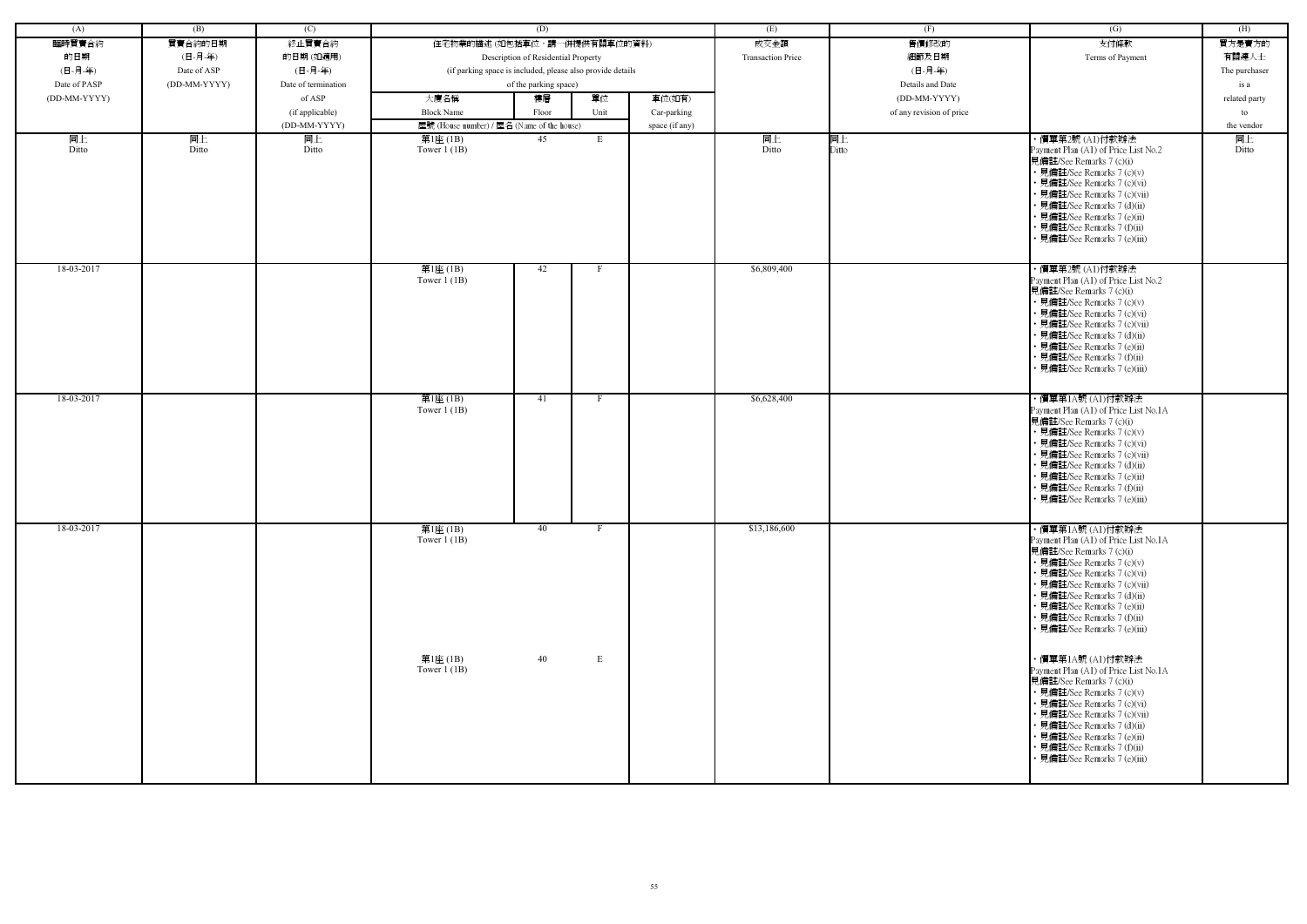| (A)          | (B)          | (C)                 |                                                            | (D)                                 |      |                | (E)                      | (F)                      | (G)                                                                                                                                                                                                                                                                                                             | (H)           |
|--------------|--------------|---------------------|------------------------------------------------------------|-------------------------------------|------|----------------|--------------------------|--------------------------|-----------------------------------------------------------------------------------------------------------------------------------------------------------------------------------------------------------------------------------------------------------------------------------------------------------------|---------------|
| 臨時買賣合約       | 買賣合約的日期      | 終止買賣合約              | 住宅物業的描述 (如包括車位,請一併提供有關車位的資料)                               |                                     |      |                | 成交金額                     | 售價修改的                    | 支付條款                                                                                                                                                                                                                                                                                                            | 買方是賣方的        |
| 的日期          | (日-月-年)      | 的日期(如適用)            |                                                            | Description of Residential Property |      |                | <b>Transaction Price</b> | 細節及日期                    | Terms of Payment                                                                                                                                                                                                                                                                                                | 有關連人士         |
| (日-月-年)      | Date of ASP  | (日-月-年)             | (if parking space is included, please also provide details |                                     |      |                |                          | (日-月-年)                  |                                                                                                                                                                                                                                                                                                                 | The purchaser |
| Date of PASP | (DD-MM-YYYY) | Date of termination |                                                            | of the parking space)               |      |                |                          | Details and Date         |                                                                                                                                                                                                                                                                                                                 | is a          |
| (DD-MM-YYYY) |              | of ASP              | 大廈名稱                                                       | 樓層                                  | 單位   | 車位(如有)         |                          | (DD-MM-YYYY)             |                                                                                                                                                                                                                                                                                                                 | related party |
|              |              | (if applicable)     | <b>Block Name</b>                                          | Floor                               | Unit | Car-parking    |                          | of any revision of price |                                                                                                                                                                                                                                                                                                                 | to            |
|              |              | (DD-MM-YYYY)        | 屋號 (House number) / 屋名 (Name of the house)                 |                                     |      | space (if any) |                          |                          |                                                                                                                                                                                                                                                                                                                 | the vendor    |
| 18-03-2017   |              |                     | 第1座 (1B)                                                   | 39                                  |      |                | \$6,563,700              |                          | ・價單第1A號 (A1)付款辦法                                                                                                                                                                                                                                                                                                |               |
|              |              |                     | Tower $1$ (1B)                                             |                                     |      |                |                          |                          | Payment Plan (A1) of Price List No.1A<br>見備註/See Remarks 7 (c)(i)<br>• 見備註/See Remarks 7 (c)(v)<br>• 見備註/See Remarks 7 (c)(vi)<br>• 見備註/See Remarks 7 (c)(vii)<br>• 見備註/See Remarks 7 (d)(ii)<br>• 見備註/See Remarks 7 (e)(ii)<br>• 見備註/See Remarks 7 (f)(ii)<br>見備註/See Remarks 7 (e)(iii)                       |               |
| 18-03-2017   |              |                     | 第1座(1B)<br>Tower $1$ (1B)                                  | 38                                  | F    |                | \$6,563,700              |                          | ・價單第1A號 (A1)付款辦法<br>Payment Plan (A1) of Price List No.1A<br>見備註/See Remarks 7 (c)(i)<br>• 見備註/See Remarks 7 (c)(v)<br>• 見備註/See Remarks 7 (c)(vi)<br>• 見備註/See Remarks 7 (c)(vii)<br>• 見備註/See Remarks 7 (d)(ii)<br>· 見備註/See Remarks 7 (e)(ii)<br>• 見備註/See Remarks 7 (f)(ii)<br>• 見備註/See Remarks 7 (e)(iii) |               |
| 18-03-2017   |              |                     | 第1座(1B)<br>Tower $1$ (1B)                                  | 36                                  |      |                | \$6,465,400              |                          | ・價單第1A號 (A1)付款辦法<br>Payment Plan (A1) of Price List No.1A<br>見備註/See Remarks 7 (c)(i)<br>• 見備註/See Remarks 7 (c)(v)<br>• 見備註/See Remarks 7 (c)(vi)<br>• 見備註/See Remarks 7 (c)(vii)<br>• 見備註/See Remarks 7 (d)(ii)<br>· 見備註/See Remarks 7 (e)(ii)<br>• 見備註/See Remarks 7 (f)(ii)<br>• 見備註/See Remarks 7 (e)(iii) |               |
| 18-03-2017   |              |                     | 第1座(1B)<br>Tower $1$ (1B)                                  | 35                                  |      |                | \$6,434,200              |                          | ・價單第1A號 (A1)付款辦法<br>Payment Plan (A1) of Price List No.1A<br>見備註/See Remarks 7 (c)(i)<br>• 見備註/See Remarks 7 (c)(v)<br>• 見備註/See Remarks 7 (c)(vi)<br>• 見備註/See Remarks 7 (c)(vii)<br>• 見備註/See Remarks 7 (d)(ii)<br>• 見備註/See Remarks 7 (e)(ii)<br>• 見備註/See Remarks 7 (f)(ii)<br>• 見備註/See Remarks 7 (e)(iii) |               |
| 18-03-2017   |              |                     | 第1座(1B)<br>Tower $1$ (1B)                                  | 33                                  |      |                | \$6,402,200              |                          | ・價單第1A號 (A1)付款辦法<br>Payment Plan (A1) of Price List No.1A<br>見備註/See Remarks 7 (c)(i)<br>• 見備註/See Remarks 7 (c)(v)<br>• 見備註/See Remarks 7 (c)(vi)<br>• 見備註/See Remarks 7 (c)(vii)<br>• 見備註/See Remarks 7 (d)(ii)<br>• 見備註/See Remarks 7 (e)(ii)<br>• 見備註/See Remarks 7 (f)(ii)<br>• 見備註/See Remarks 7 (e)(iii) |               |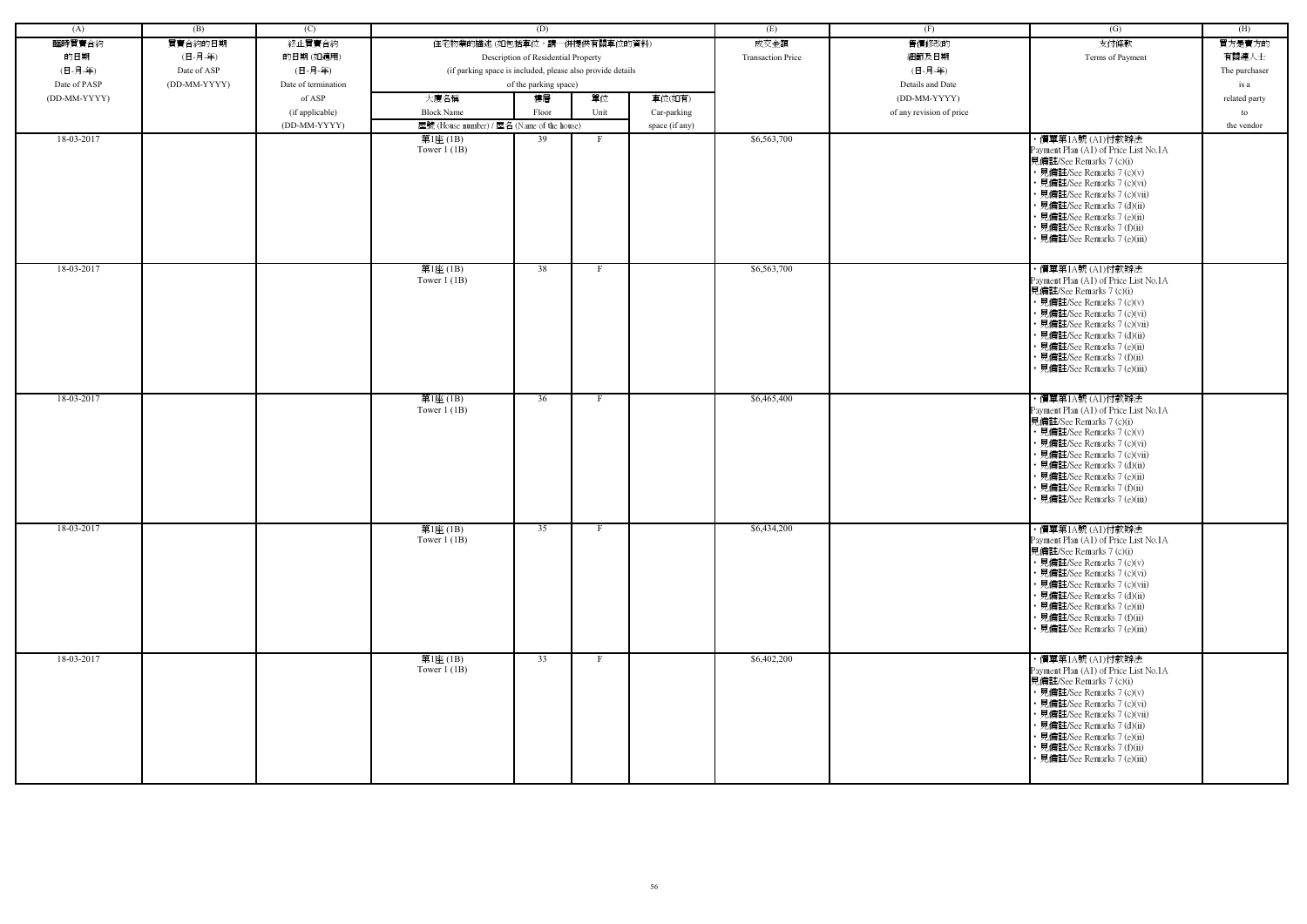| (A)          | (B)          | (C)                 |                                                            | (D)                                 |      |                | (E)                      | (F)                      | (G)                                                                                                                                                                                                                                                                                                             | (H)           |
|--------------|--------------|---------------------|------------------------------------------------------------|-------------------------------------|------|----------------|--------------------------|--------------------------|-----------------------------------------------------------------------------------------------------------------------------------------------------------------------------------------------------------------------------------------------------------------------------------------------------------------|---------------|
| 臨時買賣合約       | 買賣合約的日期      | 終止買賣合約              | 住宅物業的描述 (如包括車位,請一併提供有關車位的資料)                               |                                     |      |                | 成交金額                     | 售價修改的                    | 支付條款                                                                                                                                                                                                                                                                                                            | 買方是賣方的        |
| 的日期          | (日-月-年)      | 的日期(如適用)            |                                                            | Description of Residential Property |      |                | <b>Transaction Price</b> | 細節及日期                    | Terms of Payment                                                                                                                                                                                                                                                                                                | 有關連人士         |
| (日-月-年)      | Date of ASP  | (日-月-年)             | (if parking space is included, please also provide details |                                     |      |                |                          | (日-月-年)                  |                                                                                                                                                                                                                                                                                                                 | The purchaser |
| Date of PASP | (DD-MM-YYYY) | Date of termination |                                                            | of the parking space)               |      |                |                          | Details and Date         |                                                                                                                                                                                                                                                                                                                 | is a          |
| (DD-MM-YYYY) |              | of ASP              | 大廈名稱                                                       | 樓層                                  | 單位   | 車位(如有)         |                          | (DD-MM-YYYY)             |                                                                                                                                                                                                                                                                                                                 | related party |
|              |              | (if applicable)     | <b>Block Name</b>                                          | Floor                               | Unit | Car-parking    |                          | of any revision of price |                                                                                                                                                                                                                                                                                                                 | to            |
|              |              | (DD-MM-YYYY)        | 屋號 (House number) / 屋名 (Name of the house)                 |                                     |      | space (if any) |                          |                          |                                                                                                                                                                                                                                                                                                                 | the vendor    |
| 18-03-2017   |              |                     | 第1座 (1B)                                                   | 32                                  |      |                | \$6,369,400              |                          | ・價單第1A號 (A1)付款辦法                                                                                                                                                                                                                                                                                                |               |
|              |              |                     | Tower $1$ (1B)                                             |                                     |      |                |                          |                          | Payment Plan (A1) of Price List No.1A<br>見備註/See Remarks 7 (c)(i)<br>• 見備註/See Remarks 7 (c)(v)<br>• 見備註/See Remarks 7 (c)(vi)<br>• 見備註/See Remarks 7 (c)(vii)<br>• 見備註/See Remarks 7 (d)(ii)<br>• 見備註/See Remarks 7 (e)(ii)<br>• 見備註/See Remarks 7 (f)(ii)<br>見備註/See Remarks 7 (e)(iii)                       |               |
| 18-03-2017   |              |                     | 第1座(1B)<br>Tower $1$ (1B)                                  | 31                                  | F    |                | \$6,338,200              |                          | ・價單第1A號 (A1)付款辦法<br>Payment Plan (A1) of Price List No.1A<br>見備註/See Remarks 7 (c)(i)<br>• 見備註/See Remarks 7 (c)(v)<br>• 見備註/See Remarks 7 (c)(vi)<br>• 見備註/See Remarks 7 (c)(vii)<br>• 見備註/See Remarks 7 (d)(ii)<br>· 見備註/See Remarks 7 (e)(ii)<br>• 見備註/See Remarks 7 (f)(ii)<br>• 見備註/See Remarks 7 (e)(iii) |               |
| 18-03-2017   |              |                     | 第1座(1B)<br>Tower $1$ (1B)                                  | 30                                  |      |                | \$6,306,300              |                          | ・價單第1A號 (A1)付款辦法<br>Payment Plan (A1) of Price List No.1A<br>見備註/See Remarks 7 (c)(i)<br>• 見備註/See Remarks 7 (c)(v)<br>• 見備註/See Remarks 7 (c)(vi)<br>• 見備註/See Remarks 7 (c)(vii)<br>• 見備註/See Remarks 7 (d)(ii)<br>· 見備註/See Remarks 7 (e)(ii)<br>• 見備註/See Remarks 7 (f)(ii)<br>• 見備註/See Remarks 7 (e)(iii) |               |
| 18-03-2017   |              |                     | 第1座(1B)<br>Tower $1$ (1B)                                  | 29                                  |      |                | \$6,275,800              |                          | ・價單第1A號 (A1)付款辦法<br>Payment Plan (A1) of Price List No.1A<br>見備註/See Remarks 7 (c)(i)<br>• 見備註/See Remarks 7 (c)(v)<br>• 見備註/See Remarks 7 (c)(vi)<br>• 見備註/See Remarks 7 (c)(vii)<br>• 見備註/See Remarks 7 (d)(ii)<br>• 見備註/See Remarks 7 (e)(ii)<br>• 見備註/See Remarks 7 (f)(ii)<br>• 見備註/See Remarks 7 (e)(iii) |               |
| 18-03-2017   |              |                     | 第1座(1B)<br>Tower $1$ (1B)                                  | 28                                  |      |                | \$6,275,800              |                          | ・價單第1A號 (A1)付款辦法<br>Payment Plan (A1) of Price List No.1A<br>見備註/See Remarks 7 (c)(i)<br>• 見備註/See Remarks 7 (c)(v)<br>• 見備註/See Remarks 7 (c)(vi)<br>• 見備註/See Remarks 7 (c)(vii)<br>• 見備註/See Remarks 7 (d)(ii)<br>• 見備註/See Remarks 7 (e)(ii)<br>• 見備註/See Remarks 7 (f)(ii)<br>• 見備註/See Remarks 7 (e)(iii) |               |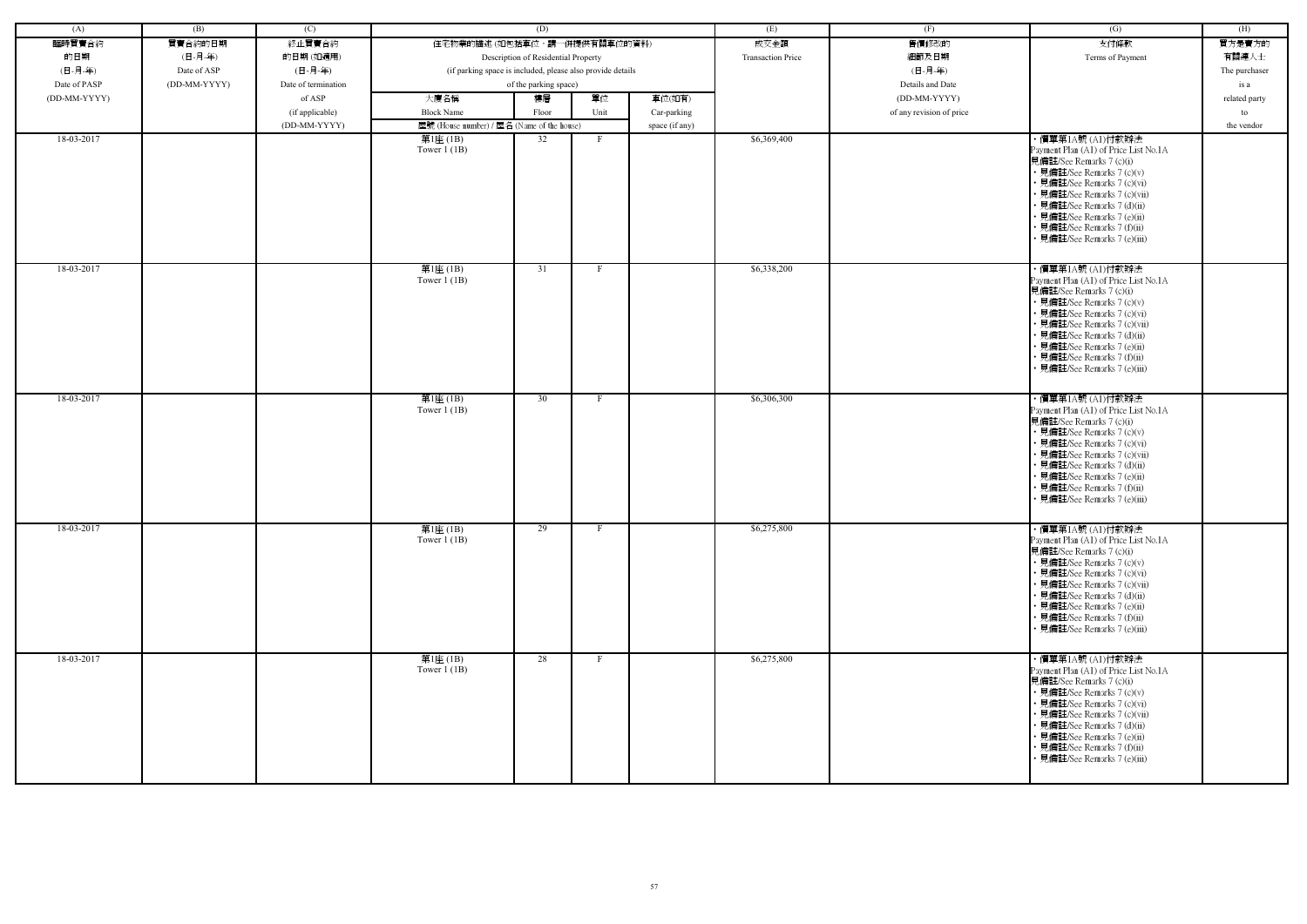| (A)          | (B)          | (C)                 |                                                            | (D)                                 |              |                | (E)                      | (F)                      | (G)                                                                                                                                                                                                                                                                                                                                 | (H)           |
|--------------|--------------|---------------------|------------------------------------------------------------|-------------------------------------|--------------|----------------|--------------------------|--------------------------|-------------------------------------------------------------------------------------------------------------------------------------------------------------------------------------------------------------------------------------------------------------------------------------------------------------------------------------|---------------|
| 臨時買賣合約       | 買賣合約的日期      | 終止買賣合約              | 住宅物業的描述 (如包括車位,請一併提供有關車位的資料)                               |                                     |              |                | 成交金額                     | 售價修改的                    | 支付條款                                                                                                                                                                                                                                                                                                                                | 買方是賣方的        |
| 的日期          | (日-月-年)      | 的日期(如適用)            |                                                            | Description of Residential Property |              |                | <b>Transaction Price</b> | 細節及日期                    | Terms of Payment                                                                                                                                                                                                                                                                                                                    | 有關連人士         |
| (日-月-年)      | Date of ASP  | (日-月-年)             | (if parking space is included, please also provide details |                                     |              |                |                          | (日-月-年)                  |                                                                                                                                                                                                                                                                                                                                     | The purchaser |
| Date of PASP | (DD-MM-YYYY) | Date of termination |                                                            | of the parking space)               |              |                |                          | Details and Date         |                                                                                                                                                                                                                                                                                                                                     | is a          |
| (DD-MM-YYYY) |              | of ASP              | 大廈名稱                                                       | 樓層                                  | 單位           | 車位(如有)         |                          | (DD-MM-YYYY)             |                                                                                                                                                                                                                                                                                                                                     | related party |
|              |              | (if applicable)     | <b>Block Name</b>                                          | Floor                               | Unit         | Car-parking    |                          | of any revision of price |                                                                                                                                                                                                                                                                                                                                     | to            |
|              |              | (DD-MM-YYYY)        | 屋號 (House number) / 屋名 (Name of the house)                 |                                     |              | space (if any) |                          |                          |                                                                                                                                                                                                                                                                                                                                     | the vendor    |
| 18-03-2017   |              |                     | 第1座 (1B)                                                   | 26                                  | F            |                | \$6,212,700              |                          | ・價單第1A號 (A1)付款辦法                                                                                                                                                                                                                                                                                                                    |               |
|              |              |                     | Tower $1$ (1B)                                             |                                     |              |                |                          |                          | Payment Plan (A1) of Price List No.1A<br>見備註/See Remarks 7 (c)(i)<br>• 見備註/See Remarks 7 (c)(v)<br>• 見備註/See Remarks 7 (c)(vi)<br>• 見備註/See Remarks 7 (c)(vii)<br>· 見備註/See Remarks 7 (d)(ii)<br>• 見備註/See Remarks 7 (e)(ii)<br>• 見備註/See Remarks 7 (f)(ii)<br>• 見備註/See Remarks 7 (e)(iii)                                         |               |
| 18-03-2017   |              |                     | 第1座(1B)<br>Tower $1(1B)$<br>第1座(1B)                        | 25<br>25                            | F<br>D       |                | \$12,808,300             |                          | ・價單第1A號 (A1)付款辦法<br>Payment Plan (A1) of Price List No.1A<br>見備註/See Remarks 7 (c)(i)<br>• 見備註/See Remarks 7 (d)(i)<br>• 見備註/See Remarks 7 (c)(vi)<br>· 見備註/See Remarks 7 (c)(vii)<br>• 見備註/See Remarks 7 (d)(ii)<br>• 見備註/See Remarks 7 (e)(ii)<br>• 見備註/See Remarks 7 (f)(ii)<br>• 見備註/See Remarks 7 (e)(iii)<br>・價單第1A號 (A1)付款辦法 |               |
|              |              |                     | Tower $1$ (1B)                                             |                                     |              |                |                          |                          | Payment Plan (A1) of Price List No.1A<br>見備註/See Remarks 7 (c)(i)<br>• 見備註/See Remarks 7 (d)(i)<br>• 見備註/See Remarks 7 (c)(vi)<br>• 見備註/See Remarks 7 (c)(vii)<br>• 見備註/See Remarks 7 (d)(ii)<br>• 見備註/See Remarks 7 (e)(ii)<br>• 見備註/See Remarks 7 (f)(ii)<br>• 見備註/See Remarks 7 (e)(iii)                                         |               |
| 18-03-2017   |              |                     | 第1座(1B)<br>Tower $1$ (1B)                                  | 22                                  |              |                | \$6,119,800              |                          | ・價單第1A號 (A1)付款辦法<br>Payment Plan (A1) of Price List No.1A<br>見備註/See Remarks 7 (c)(i)<br>• 見備註/See Remarks 7 (c)(v)<br>• 見備註/See Remarks 7 (c)(vi)<br>• 見備註/See Remarks 7 (c)(vii)<br>• 見備註/See Remarks 7 (d)(ii)<br>• 見備註/See Remarks 7 (e)(ii)<br>• 見備註/See Remarks 7 (f)(ii)<br>• 見備註/See Remarks 7 (e)(iii)                     |               |
| 18-03-2017   |              |                     | 第1座(1B)<br>Tower $1$ (1B)                                  | 21                                  | $\mathbf{F}$ |                | \$6,089,400              |                          | ・價單第1A號 (A1)付款辦法<br>Payment Plan (A1) of Price List No.1A<br>見備註/See Remarks 7 (c)(i)<br>• 見備註/See Remarks 7 (c)(v)<br>• 見備註/See Remarks 7 (c)(vi)<br>• 見備註/See Remarks 7 (c)(vii)<br>• 見備註/See Remarks 7 (d)(ii)<br>• 見備註/See Remarks 7 (e)(ii)<br>• 見備註/See Remarks 7 (f)(ii)<br>· 見備註/See Remarks 7 (e)(iii)                     |               |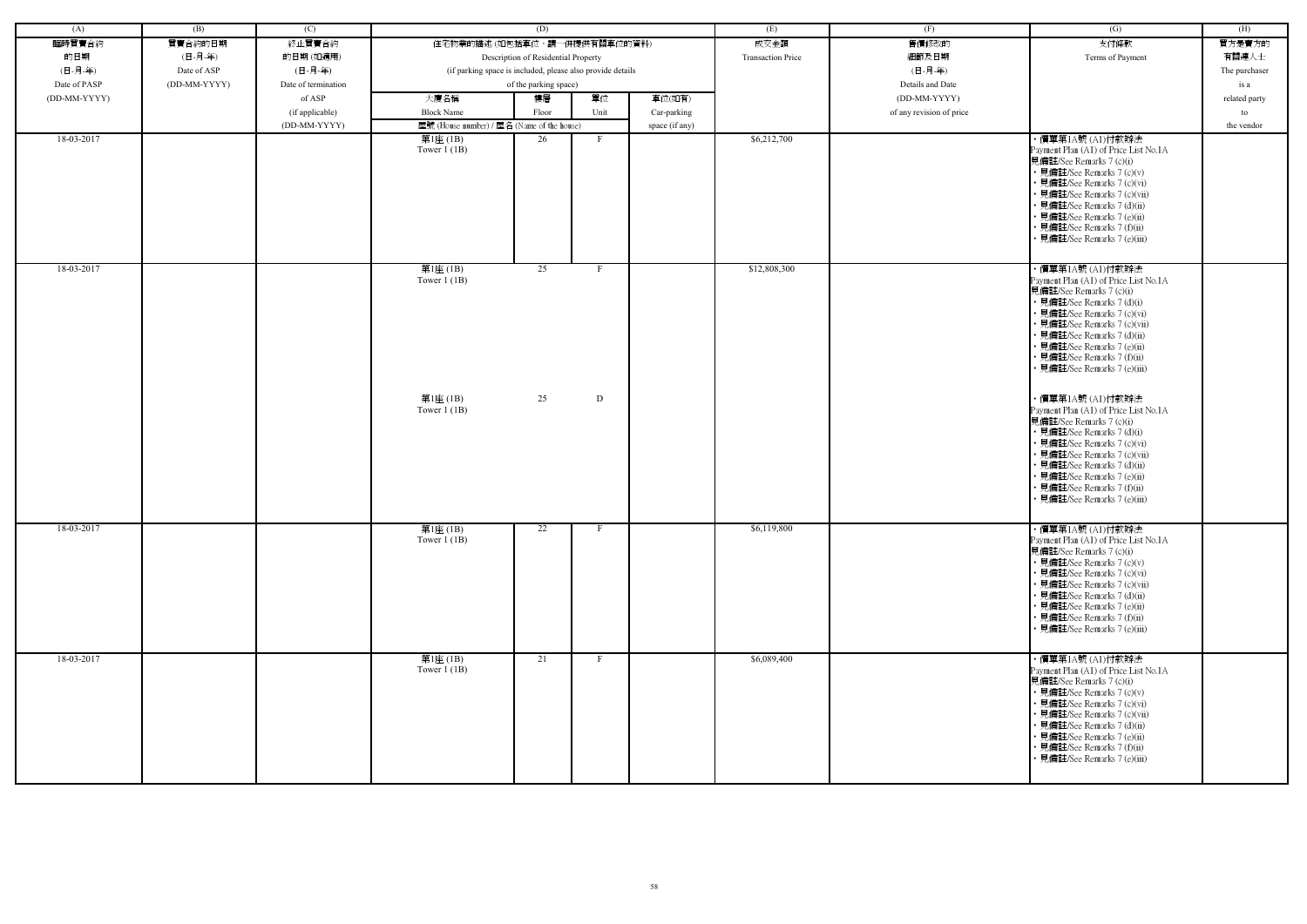| (A)          | (B)          | (C)                 |                                                            | (D)                                 |      |                | (E)                      | (F)                      | (G)                                                                                                                                                                                                                                                                                                           | (H)           |
|--------------|--------------|---------------------|------------------------------------------------------------|-------------------------------------|------|----------------|--------------------------|--------------------------|---------------------------------------------------------------------------------------------------------------------------------------------------------------------------------------------------------------------------------------------------------------------------------------------------------------|---------------|
| 臨時買賣合約       | 買賣合約的日期      | 終止買賣合約              | 住宅物業的描述(如包括車位,請一併提供有關車位的資料)                                |                                     |      |                | 成交金額                     | 售價修改的                    | 支付條款                                                                                                                                                                                                                                                                                                          | 買方是賣方的        |
| 的日期          | (日-月-年)      | 的日期(如適用)            |                                                            | Description of Residential Property |      |                | <b>Transaction Price</b> | 細節及日期                    | Terms of Payment                                                                                                                                                                                                                                                                                              | 有關連人士         |
| (日-月-年)      | Date of ASP  | (日-月-年)             | (if parking space is included, please also provide details |                                     |      |                |                          | (日-月-年)                  |                                                                                                                                                                                                                                                                                                               | The purchaser |
| Date of PASP | (DD-MM-YYYY) | Date of termination |                                                            | of the parking space)               |      |                |                          | Details and Date         |                                                                                                                                                                                                                                                                                                               | is a          |
| (DD-MM-YYYY) |              | of ASP              | 大廈名稱                                                       | 樓層                                  | 單位   | 車位(如有)         |                          | (DD-MM-YYYY)             |                                                                                                                                                                                                                                                                                                               | related party |
|              |              | (if applicable)     | <b>Block Name</b>                                          | Floor                               | Unit | Car-parking    |                          | of any revision of price |                                                                                                                                                                                                                                                                                                               | to            |
|              |              | (DD-MM-YYYY)        | 屋號 (House number) / 屋名 (Name of the house)                 |                                     |      | space (if any) |                          |                          |                                                                                                                                                                                                                                                                                                               | the vendor    |
| 18-03-2017   |              |                     | 第1座(1B)                                                    | 10                                  |      |                | \$5,968,500              |                          | ・價單第1A號 (A1)付款辦法                                                                                                                                                                                                                                                                                              |               |
|              |              |                     | Tower $1$ (1B)                                             |                                     |      |                |                          |                          | Payment Plan (A1) of Price List No.1A<br>見備註/See Remarks 7 (c)(i)<br>• 見備註/See Remarks 7 (c)(v)<br>• 見備註/See Remarks 7 (c)(vi)<br>• 見備註/See Remarks 7 (c)(vii)<br>• 見備註/See Remarks 7 (d)(ii)<br>• 見備註/See Remarks 7 (e)(ii)<br>• 見備註/See Remarks 7 (f)(ii)<br>• 見備註/See Remarks 7 (e)(iii)                   |               |
| 18-03-2017   |              |                     | 第1座(1B)<br>Tower $1$ (1B)                                  | 51                                  | G    |                | \$7,463,000              |                          | ・價單第2號 (A1)付款辦法<br>Payment Plan (A1) of Price List No.2<br>見備註/See Remarks 7 (c)(i)<br>• 見備註/See Remarks 7 (c)(v)<br>• 見備註/See Remarks 7 (c)(vi)<br>• 見備註/See Remarks 7 (c)(vii)<br>• 見備註/See Remarks 7 (d)(ii)<br>• 見備註/See Remarks 7 (e)(ii)<br>• 見備註/See Remarks 7 (f)(ii)<br>• 見備註/See Remarks 7 (e)(iii) |               |
| 18-03-2017   |              |                     | 第1座(1B)<br>Tower $1$ (1B)                                  | 50                                  | G    |                | \$7,374,900              |                          | ・價單第2號 (A1)付款辦法<br>Payment Plan (A1) of Price List No.2<br>見備註/See Remarks 7 (c)(i)<br>• 見備註/See Remarks 7 (c)(v)<br>• 見備註/See Remarks 7 (c)(vi)<br>• 見備註/See Remarks 7 (c)(vii)<br>• 見備註/See Remarks 7 (d)(ii)<br>• 見備註/See Remarks 7 (e)(ii)<br>• 見備註/See Remarks 7 (f)(ii)<br>見備註/See Remarks 7 (e)(iii)   |               |
| 18-03-2017   |              |                     | 第1座(1B)<br>Tower $1$ (1B)                                  | 47                                  | G    |                | \$7,186,900              |                          | ・價單第2號 (A1)付款辦法<br>Payment Plan (A1) of Price List No.2<br>見備註/See Remarks 7 (c)(i)<br>• 見備註/See Remarks 7 (c)(v)<br>• 見備註/See Remarks 7 (c)(vi)<br>• 見備註/See Remarks 7 (c)(vii)<br>• 見備註/See Remarks 7 (d)(ii)<br>• 見備註/See Remarks 7 (e)(ii)<br>• 見備註/See Remarks 7 (f)(ii)<br>• 見備註/See Remarks 7 (e)(iii) |               |
| 18-03-2017   |              |                     | 第1座(1B)<br>Tower $1$ (1B)                                  | 46                                  | G    |                | \$7,137,000              |                          | ・價單第2號 (A1)付款辦法<br>Payment Plan (A1) of Price List No.2<br>見備註/See Remarks 7 (c)(i)<br>• 見備註/See Remarks 7 (c)(v)<br>• 見備註/See Remarks 7 (c)(vi)<br>• 見備註/See Remarks 7 (c)(vii)<br>• 見備註/See Remarks 7 (d)(ii)<br>• 見備註/See Remarks 7 (e)(ii)<br>• 見備註/See Remarks 7 (f)(ii)<br>• 見備註/See Remarks 7 (e)(iii) |               |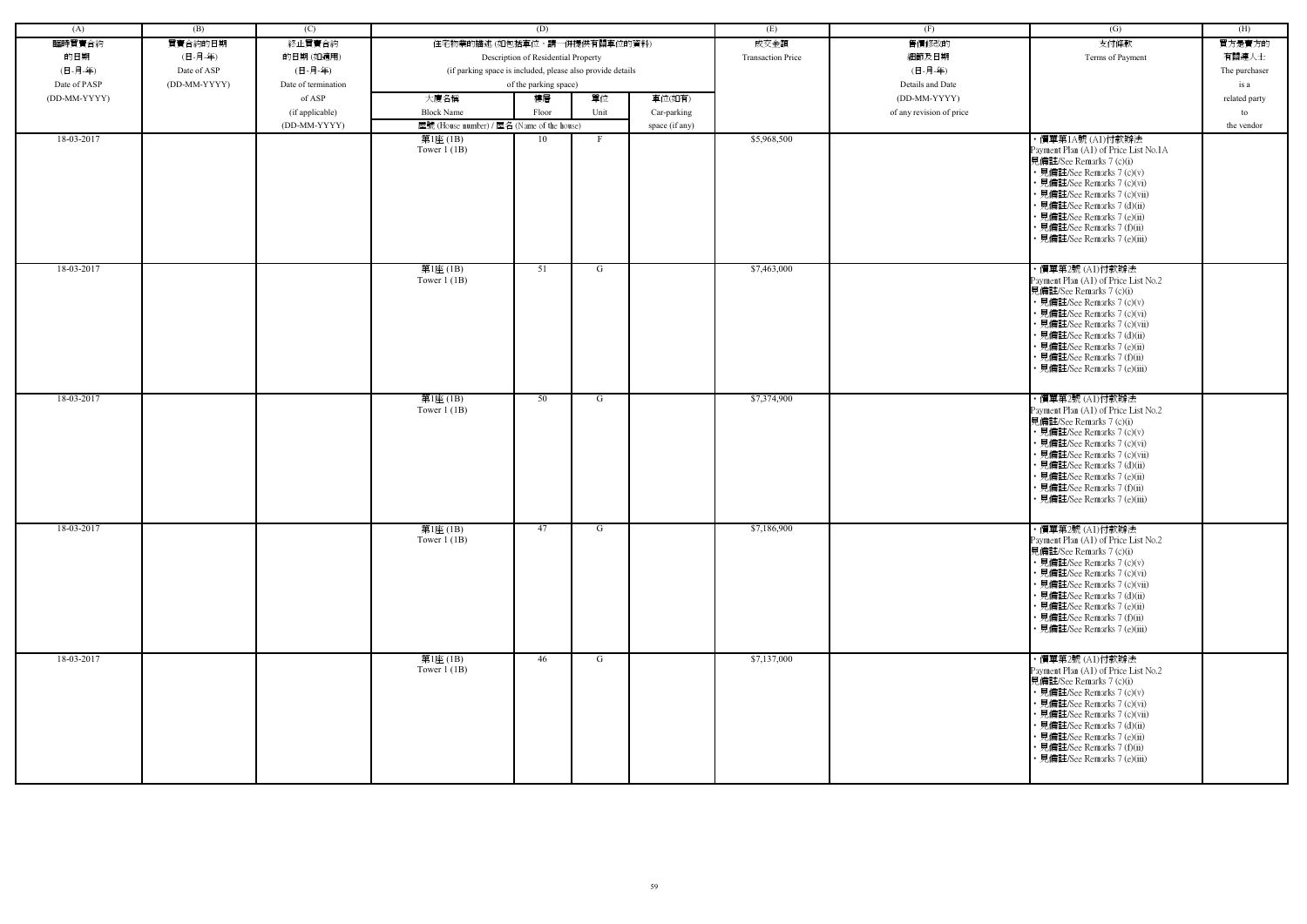| (A)          | (B)          | (C)                 |                                                         | (D)                                                        |                   |                | (E)                      | (F)                      | $\overline{(G)}$                                                                                                                                                                                                                                                                                                                                                                                                                                                                                                                                                                                                               | (H)           |
|--------------|--------------|---------------------|---------------------------------------------------------|------------------------------------------------------------|-------------------|----------------|--------------------------|--------------------------|--------------------------------------------------------------------------------------------------------------------------------------------------------------------------------------------------------------------------------------------------------------------------------------------------------------------------------------------------------------------------------------------------------------------------------------------------------------------------------------------------------------------------------------------------------------------------------------------------------------------------------|---------------|
| 臨時買賣合約       | 買賣合約的日期      | 終止買賣合約              | 住宅物業的描述 (如包括車位,請一併提供有關車位的資料)                            |                                                            |                   |                | 成交金額                     | 售價修改的                    | 支付條款                                                                                                                                                                                                                                                                                                                                                                                                                                                                                                                                                                                                                           | 買方是賣方的        |
| 的日期          | (日-月-年)      | 的日期(如適用)            |                                                         | Description of Residential Property                        |                   |                | <b>Transaction Price</b> | 細節及日期                    | Terms of Payment                                                                                                                                                                                                                                                                                                                                                                                                                                                                                                                                                                                                               | 有關連人士         |
| (日-月-年)      | Date of ASP  | (日-月-年)             |                                                         | (if parking space is included, please also provide details |                   |                |                          | (日-月-年)                  |                                                                                                                                                                                                                                                                                                                                                                                                                                                                                                                                                                                                                                | The purchaser |
| Date of PASP | (DD-MM-YYYY) | Date of termination |                                                         | of the parking space)                                      |                   |                |                          | Details and Date         |                                                                                                                                                                                                                                                                                                                                                                                                                                                                                                                                                                                                                                | is a          |
| (DD-MM-YYYY) |              | of ASP              | 大廈名稱                                                    | 樓層                                                         | 單位                | 車位(如有)         |                          | (DD-MM-YYYY)             |                                                                                                                                                                                                                                                                                                                                                                                                                                                                                                                                                                                                                                | related party |
|              |              | (if applicable)     | <b>Block Name</b>                                       | Floor                                                      | Unit              | Car-parking    |                          | of any revision of price |                                                                                                                                                                                                                                                                                                                                                                                                                                                                                                                                                                                                                                | to            |
|              |              | (DD-MM-YYYY)        | 屋號 (House number) / 屋名 (Name of the house)              |                                                            |                   | space (if any) |                          |                          |                                                                                                                                                                                                                                                                                                                                                                                                                                                                                                                                                                                                                                | the vendor    |
| 18-03-2017   |              |                     | 第1座 (1B)<br>Tower $1$ (1B)<br>第1座(1B)<br>Tower $1$ (1B) | 43<br>43                                                   | G<br>$\mathbf{F}$ |                | \$13,894,800             |                          | ・價單第2號 (A1)付款辦法<br>Payment Plan (A1) of Price List No.2<br>見備註/See Remarks 7 (c)(i)<br>• 見備註/See Remarks 7 (c)(v)<br>• 見備註/See Remarks 7 (c)(vi)<br>• 見備註/See Remarks 7 (c)(vii)<br>• 見備註/See Remarks 7 (d)(ii)<br>• 見備註/See Remarks 7 (e)(ii)<br>• 見備註/See Remarks 7 (f)(ii)<br>• 見備註/See Remarks 7 (e)(iii)<br>・價單第2號 (A1)付款辦法<br>Payment Plan (A1) of Price List No.2<br>見備註/See Remarks 7 (c)(i)<br>• 見備註/See Remarks 7 (c)(v)<br>• 見備註/See Remarks 7 (c)(vi)<br>• 見備註/See Remarks 7 (c)(vii)<br>• 見備註/See Remarks 7 (d)(ii)<br>• 見備註/See Remarks 7 (e)(ii)<br>• 見備註/See Remarks 7 (f)(ii)<br>· 見備註/See Remarks 7 (e)(iii) |               |
| 18-03-2017   |              |                     | 第1座(1B)<br>Tower $1$ (1B)                               | 42                                                         | G                 |                | \$6,855,400              |                          | ・價單第2號 (A1)付款辦法<br>Payment Plan (A1) of Price List No.2<br>見備註/See Remarks 7 (c)(i)<br>• 見備註/See Remarks 7 (c)(v)<br>• 見備註/See Remarks 7 (c)(vi)<br>· 見備註/See Remarks 7 (c)(vii)<br>• 見備註/See Remarks 7 (d)(ii)<br>• 見備註/See Remarks 7 (e)(ii)<br>· 見備註/See Remarks 7 (f)(ii)<br>• 見備註/See Remarks 7 (e)(iii)                                                                                                                                                                                                                                                                                                                  |               |
| 18-03-2017   |              |                     | 第1座(1B)<br>Tower $1$ (1B)                               | 41                                                         | G                 |                | \$13,280,900             |                          | ・價單第1A號 (A1)付款辦法<br>Payment Plan (A1) of Price List No.1A<br>見備註/See Remarks 7 (c)(i)<br>• 見備註/See Remarks 7 (c)(v)<br>• 見備註/See Remarks 7 (c)(vi)<br>• 見備註/See Remarks 7 (c)(vii)<br>• 見備註/See Remarks 7 (d)(ii)<br>• 見備註/See Remarks 7 (e)(ii)<br>• 見備註/See Remarks 7 (f)(ii)<br>• 見備註/See Remarks 7 (e)(iii)                                                                                                                                                                                                                                                                                                                |               |
|              |              |                     | 第1座 (1B)<br>Tower $1$ (1B)                              | 39                                                         | $\mathsf G$       |                |                          |                          | ・價單第1A號 (A1)付款辦法<br>Payment Plan (A1) of Price List No.1A<br>見備註/See Remarks 7 (c)(i)<br>• 見備註/See Remarks 7 (c)(v)<br>• 見備註/See Remarks 7 (c)(vi)<br>• 見備註/See Remarks 7 (c)(vii)<br>• 見備註/See Remarks 7 (d)(ii)<br>• 見備註/See Remarks 7 (e)(ii)<br>• 見備註/See Remarks 7 (f)(ii)<br>• 見備註/See Remarks 7 (e)(iii)                                                                                                                                                                                                                                                                                                                |               |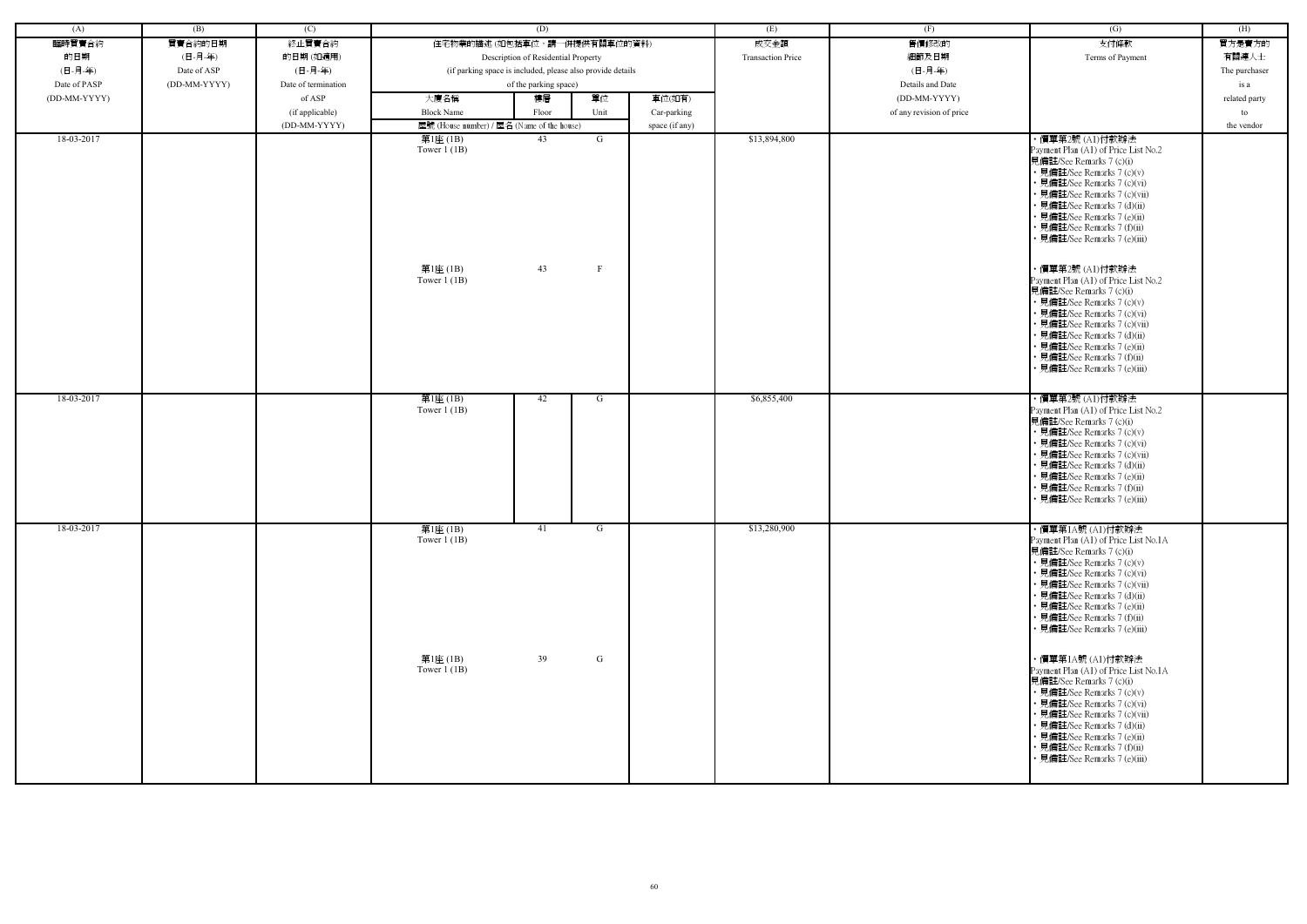| (A)          | (B)          | (C)                 |                                                            | (D)                                 |      |                | (E)                      | (F)                      | (G)                                                                                                                                                                                                                                                                                                                                                                             | (H)           |
|--------------|--------------|---------------------|------------------------------------------------------------|-------------------------------------|------|----------------|--------------------------|--------------------------|---------------------------------------------------------------------------------------------------------------------------------------------------------------------------------------------------------------------------------------------------------------------------------------------------------------------------------------------------------------------------------|---------------|
| 臨時買賣合約       | 買賣合約的日期      | 終止買賣合約              | 住宅物業的描述 (如包括車位,請一併提供有關車位的資料)                               |                                     |      |                | 成交金額                     | 售價修改的                    | 支付條款                                                                                                                                                                                                                                                                                                                                                                            | 買方是賣方的        |
|              | (日-月-年)      |                     |                                                            |                                     |      |                | <b>Transaction Price</b> |                          |                                                                                                                                                                                                                                                                                                                                                                                 | 有關連人士         |
| 的日期          |              | 的日期(如適用)            |                                                            | Description of Residential Property |      |                |                          | 細節及日期                    | Terms of Payment                                                                                                                                                                                                                                                                                                                                                                |               |
| (日-月-年)      | Date of ASP  | (日-月-年)             | (if parking space is included, please also provide details |                                     |      |                |                          | (日-月-年)                  |                                                                                                                                                                                                                                                                                                                                                                                 | The purchaser |
| Date of PASP | (DD-MM-YYYY) | Date of termination |                                                            | of the parking space)               |      |                |                          | Details and Date         |                                                                                                                                                                                                                                                                                                                                                                                 | is a          |
| (DD-MM-YYYY) |              | of ASP              | 大廈名稱                                                       | 樓層                                  | 單位   | 車位(如有)         |                          | (DD-MM-YYYY)             |                                                                                                                                                                                                                                                                                                                                                                                 | related party |
|              |              | (if applicable)     | <b>Block Name</b>                                          | Floor                               | Unit | Car-parking    |                          | of any revision of price |                                                                                                                                                                                                                                                                                                                                                                                 | to            |
|              |              | (DD-MM-YYYY)        | 屋號 (House number) / 屋名 (Name of the house)                 |                                     |      | space (if any) |                          |                          |                                                                                                                                                                                                                                                                                                                                                                                 | the vendor    |
| 18-03-2017   |              |                     | 第1座(1B)<br>Tower $1$ (1B)                                  | 38                                  | G    |                | \$6,607,300              |                          | ・價單第1A號 (A1)付款辦法<br>Payment Plan (A1) of Price List No.1A<br>見備註/See Remarks 7 (c)(i)<br>• 見備註/See Remarks 7 (c)(v)<br>• 見備註/See Remarks 7 (c)(vi)<br>· 見備註/See Remarks 7 (c)(vii)<br>• 見備註/See Remarks 7 (d)(ii)<br>• 見備註/See Remarks 7 (e)(ii)<br>• 見備註/See Remarks 7 (f)(ii)<br>• 見備註/See Remarks 7 (e)(iii)                                                                 |               |
| 18-03-2017   |              |                     | 第1座(1B)<br>Tower $1$ (1B)                                  | 37                                  | G    |                | \$6,877,300              |                          | ・價單第1A號 (D1)付款辦法<br>Payment Plan (D1) of Price List No.1A<br>見備註/See Remarks 7 (c)(iv)<br>• 見備註/See Remarks 7 (c)(v)<br>• 見備註/See Remarks 7 (c)(vi)<br>• 見備註/See Remarks 7 (c)(vii)<br>• 見備註/See Remarks 7 (e)(i)<br>• 見備註/See Remarks 7 (c)(viii)<br>• 見備註/See Remarks 7 (d)(ii)<br>• 見備註/See Remarks 7 (e)(ii)<br>• 見備註/See Remarks 7 (f)(ii)<br>• 見備註/See Remarks 7 (e)(iii) |               |
| 18-03-2017   |              |                     | 第1座(1B)<br>Tower $1$ (1B)                                  | 36                                  | G    |                | \$6,509,100              |                          | ・價單第1A號 (A1)付款辦法<br>Payment Plan (A1) of Price List No.1A<br>見備註/See Remarks 7 (c)(i)<br>• 見備註/See Remarks 7 (c)(v)<br>• 見備註/See Remarks 7 (c)(vi)<br>• 見備註/See Remarks 7 (c)(vii)<br>• 見備註/See Remarks 7 (d)(ii)<br>• 見備註/See Remarks 7 (e)(ii)<br>• 見備註/See Remarks 7 (f)(ii)<br>• 見備註/See Remarks 7 (e)(iii)                                                                 |               |
| 18-03-2017   |              |                     | 第1座(1B)<br>Tower $1$ (1B)                                  | 33                                  | G    |                | \$6,362,500              |                          | ・價單第1A號 (C1)付款辦法<br>Payment Plan (C1) of Price List No.1A<br>見備註/See Remarks 7 (c)(iii)<br>• 見備註/See Remarks 7 (c)(v)<br>• 見備註/See Remarks 7 (c)(vi)<br>• 見備註/See Remarks 7 (c)(vii)<br>• 見備註/See Remarks 7 (c)(viii)<br>• 見備註/See Remarks 7 (d)(ii)<br>• 見備註/See Remarks 7 (e)(ii)<br>• 見備註/See Remarks 7 (f)(ii)<br>• 見備註/See Remarks 7 (e)(iii)                              |               |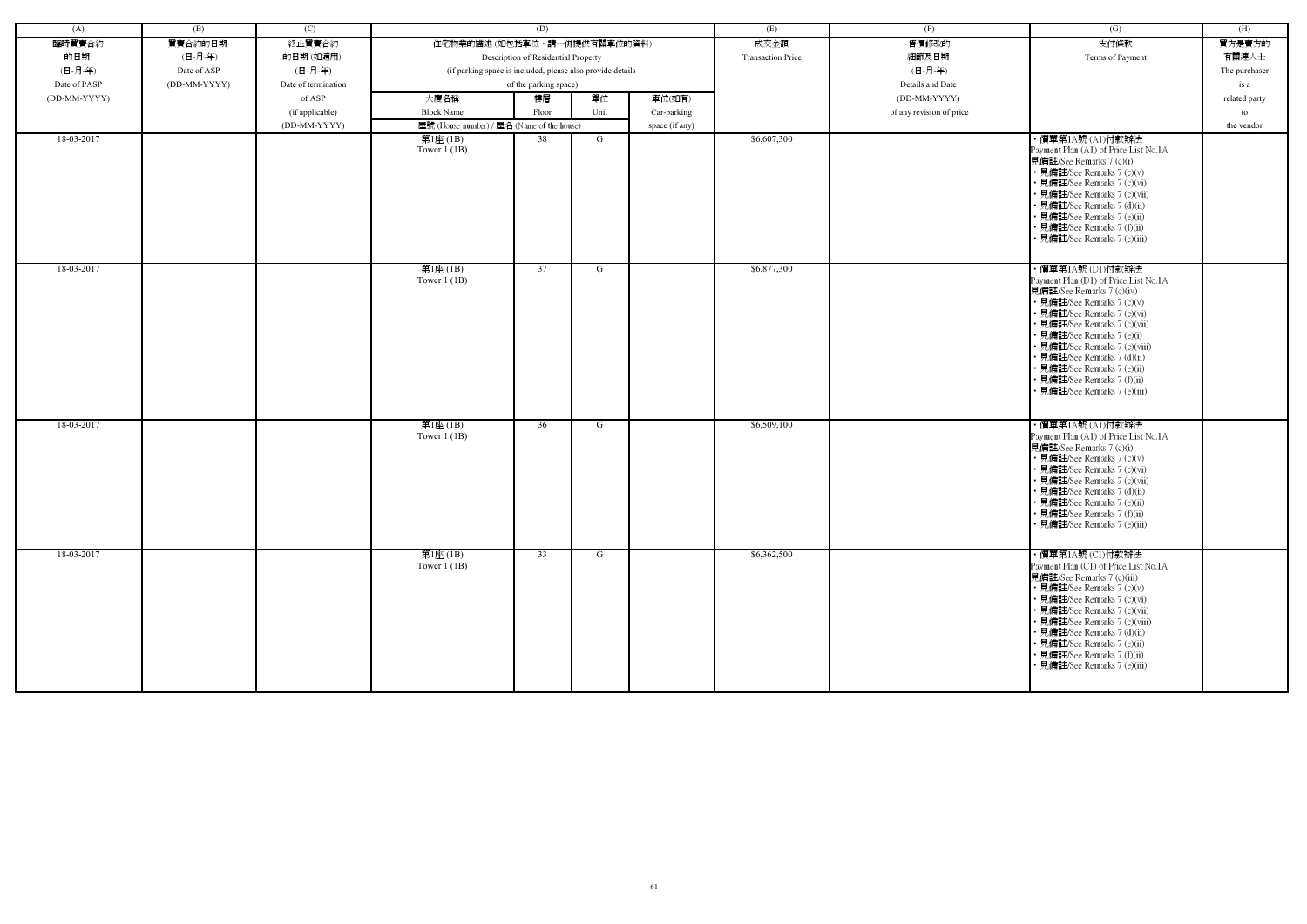| (A)          | (B)          | (C)                 |                                                            | (D)                                 |        |                | (E)                      | (F)                      | (G)                                                                                                                                                                                                                                                                                                                                                                                                                                                                                                                                                                                                                        | (H)           |
|--------------|--------------|---------------------|------------------------------------------------------------|-------------------------------------|--------|----------------|--------------------------|--------------------------|----------------------------------------------------------------------------------------------------------------------------------------------------------------------------------------------------------------------------------------------------------------------------------------------------------------------------------------------------------------------------------------------------------------------------------------------------------------------------------------------------------------------------------------------------------------------------------------------------------------------------|---------------|
| 臨時買賣合約       | 買賣合約的日期      | 終止買賣合約              | 住宅物業的描述 (如包括車位,請一併提供有關車位的資料)                               |                                     |        |                | 成交金額                     | 售價修改的                    | 支付條款                                                                                                                                                                                                                                                                                                                                                                                                                                                                                                                                                                                                                       | 買方是賣方的        |
| 的日期          | (日-月-年)      | 的日期(如適用)            |                                                            | Description of Residential Property |        |                | <b>Transaction Price</b> | 細節及日期                    | Terms of Payment                                                                                                                                                                                                                                                                                                                                                                                                                                                                                                                                                                                                           | 有關連人士         |
| (日-月-年)      | Date of ASP  | (日-月-年)             | (if parking space is included, please also provide details |                                     |        |                |                          | (日-月-年)                  |                                                                                                                                                                                                                                                                                                                                                                                                                                                                                                                                                                                                                            | The purchaser |
| Date of PASP | (DD-MM-YYYY) | Date of termination |                                                            | of the parking space)               |        |                |                          | Details and Date         |                                                                                                                                                                                                                                                                                                                                                                                                                                                                                                                                                                                                                            | is a          |
| (DD-MM-YYYY) |              | of ASP              | 大廈名稱                                                       | 樓層                                  | 單位     | 車位(如有)         |                          | (DD-MM-YYYY)             |                                                                                                                                                                                                                                                                                                                                                                                                                                                                                                                                                                                                                            | related party |
|              |              | (if applicable)     | <b>Block Name</b>                                          | Floor                               | Unit   | Car-parking    |                          | of any revision of price |                                                                                                                                                                                                                                                                                                                                                                                                                                                                                                                                                                                                                            | to            |
|              |              | (DD-MM-YYYY)        | 屋號 (House number) / 屋名 (Name of the house)                 |                                     |        | space (if any) |                          |                          |                                                                                                                                                                                                                                                                                                                                                                                                                                                                                                                                                                                                                            | the vendor    |
| 18-03-2017   |              |                     | 第1座 (1B)<br>Tower $1$ (1B)                                 | 32                                  | G      |                | \$6,412,300              |                          | ・價單第1A號 (A1)付款辦法<br>Payment Plan (A1) of Price List No.1A<br>見備註/See Remarks 7 (c)(i)<br>• 見備註/See Remarks 7 (c)(v)<br>• 見備註/See Remarks 7 (c)(vi)<br>• 見備註/See Remarks 7 (c)(vii)<br>· 見備註/See Remarks 7 (d)(ii)<br>• 見備註/See Remarks 7 (e)(ii)<br>見備註/See Remarks 7 (f)(ii)<br>· 見備註/See Remarks 7 (e)(iii)                                                                                                                                                                                                                                                                                                              |               |
| 18-03-2017   |              |                     | 第1座(1B)<br>Tower $1(1B)$<br>第1座 (1B)<br>Tower $1$ (1B)     | 31<br>25                            | G<br>G |                | \$12,603,900             |                          | ・價單第1A號 (A1)付款辦法<br>Payment Plan (A1) of Price List No.1A<br>見備註/See Remarks 7 (c)(i)<br>• 見備註/See Remarks 7 (c)(v)<br>見備註/See Remarks 7 (c)(vi)<br>· 見備註/See Remarks 7 (c)(vii)<br>• 見備註/See Remarks 7 (d)(ii)<br>• 見備註/See Remarks 7 (e)(ii)<br>見備註/See Remarks 7 (f)(ii)<br>• 見備註/See Remarks 7 (e)(iii)<br>・價單第1A號 (A1)付款辦法<br>Payment Plan (A1) of Price List No.1A<br>見備註/See Remarks 7 (c)(i)<br>• 見備註/See Remarks 7 (c)(v)<br>見備註/See Remarks 7 (c)(vi)<br>• 見備註/See Remarks 7 (c)(vii)<br>• 見備註/See Remarks 7 (d)(ii)<br>見備註/See Remarks 7 (e)(ii)<br>· 見備註/See Remarks 7 (f)(ii)<br>· 見備註/See Remarks 7 (e)(iii) |               |
| 18-03-2017   |              |                     | 第1座(1B)<br>Tower $1$ (1B)                                  | 29                                  | G      |                | \$7,047,000              |                          | ・價單第1A號 (C1)付款辦法<br>Payment Plan (C1) of Price List No.1A<br>見備註/See Remarks 7 (c)(iii)<br>• 見備註/See Remarks 7 (d)(i)<br>• 見備註/See Remarks 7 (c)(vi)<br>• 見備註/See Remarks 7 (c)(vii)<br>• 見備註/See Remarks 7 (c)(viii)<br>• 見備註/See Remarks 7 (d)(ii)<br>• 見備註/See Remarks 7 (e)(ii)<br>• 見備註/See Remarks 7 (f)(ii)<br>· 見備註/See Remarks 7 (e)(iii)                                                                                                                                                                                                                                                                         |               |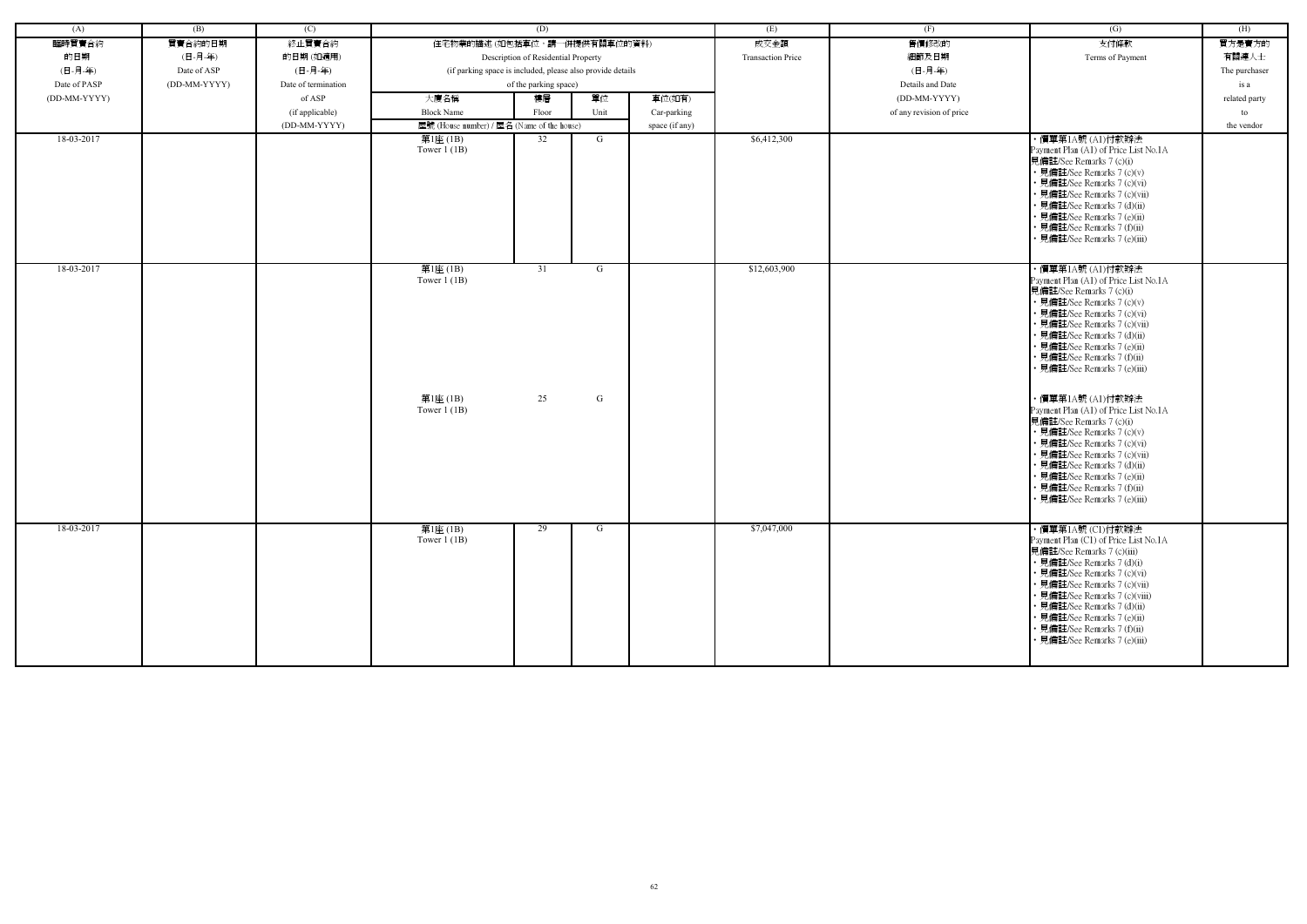| (A)          | (B)          | (C)                 |                                                            | (D)                                 |      |                | (E)                      | (F)                      | (G)                                                                                                                                                                                                                                                                                                             | (H)           |
|--------------|--------------|---------------------|------------------------------------------------------------|-------------------------------------|------|----------------|--------------------------|--------------------------|-----------------------------------------------------------------------------------------------------------------------------------------------------------------------------------------------------------------------------------------------------------------------------------------------------------------|---------------|
| 臨時買賣合約       | 買賣合約的日期      | 終止買賣合約              | 住宅物業的描述 (如包括車位,請一併提供有關車位的資料)                               |                                     |      |                | 成交金額                     | 售價修改的                    | 支付條款                                                                                                                                                                                                                                                                                                            | 買方是賣方的        |
| 的日期          | (日-月-年)      | 的日期(如適用)            |                                                            | Description of Residential Property |      |                | <b>Transaction Price</b> | 細節及日期                    | Terms of Payment                                                                                                                                                                                                                                                                                                | 有關連人士         |
| (日-月-年)      | Date of ASP  | (日-月-年)             | (if parking space is included, please also provide details |                                     |      |                |                          | (日-月-年)                  |                                                                                                                                                                                                                                                                                                                 | The purchaser |
| Date of PASP | (DD-MM-YYYY) | Date of termination |                                                            | of the parking space)               |      |                |                          | Details and Date         |                                                                                                                                                                                                                                                                                                                 | is a          |
| (DD-MM-YYYY) |              | of ASP              | 大廈名稱                                                       | 樓層                                  | 單位   | 車位(如有)         |                          | (DD-MM-YYYY)             |                                                                                                                                                                                                                                                                                                                 | related party |
|              |              | (if applicable)     | <b>Block Name</b>                                          | Floor                               | Unit | Car-parking    |                          | of any revision of price |                                                                                                                                                                                                                                                                                                                 | to            |
|              |              | (DD-MM-YYYY)        | 屋號 (House number) / 屋名 (Name of the house)                 |                                     |      | space (if any) |                          |                          |                                                                                                                                                                                                                                                                                                                 | the vendor    |
| 18-03-2017   |              |                     | 第1座 (1B)                                                   | 28                                  | G    |                | \$6,318,000              |                          | ・價單第1A號 (A1)付款辦法                                                                                                                                                                                                                                                                                                |               |
|              |              |                     | Tower $1$ (1B)                                             |                                     |      |                |                          |                          | Payment Plan (A1) of Price List No.1A<br>見備註/See Remarks 7 (c)(i)<br>• 見備註/See Remarks 7 (c)(v)<br>• 見備註/See Remarks 7 (c)(vi)<br>• 見備註/See Remarks 7 (c)(vii)<br>• 見備註/See Remarks 7 (d)(ii)<br>• 見備註/See Remarks 7 (e)(ii)<br>• 見備註/See Remarks 7 (f)(ii)<br>見備註/See Remarks 7 (e)(iii)                       |               |
| 18-03-2017   |              |                     | 第1座(1B)<br>Tower $1$ (1B)                                  | 26                                  | G    |                | \$6,254,800              |                          | ・價單第1A號 (A1)付款辦法<br>Payment Plan (A1) of Price List No.1A<br>見備註/See Remarks 7 (c)(i)<br>• 見備註/See Remarks 7 (c)(v)<br>• 見備註/See Remarks 7 (c)(vi)<br>• 見備註/See Remarks 7 (c)(vii)<br>• 見備註/See Remarks 7 (d)(ii)<br>· 見備註/See Remarks 7 (e)(ii)<br>• 見備註/See Remarks 7 (f)(ii)<br>• 見備註/See Remarks 7 (e)(iii) |               |
| 18-03-2017   |              |                     | 第1座(1B)<br>Tower $1$ (1B)                                  | 23                                  | G    |                | \$6,192,400              |                          | ・價單第1A號 (A1)付款辦法<br>Payment Plan (A1) of Price List No.1A<br>見備註/See Remarks 7 (c)(i)<br>• 見備註/See Remarks 7 (c)(v)<br>• 見備註/See Remarks 7 (c)(vi)<br>• 見備註/See Remarks 7 (c)(vii)<br>• 見備註/See Remarks 7 (d)(ii)<br>· 見備註/See Remarks 7 (e)(ii)<br>• 見備註/See Remarks 7 (f)(ii)<br>• 見備註/See Remarks 7 (e)(iii) |               |
| 18-03-2017   |              |                     | 第1座(1B)<br>Tower $1$ (1B)                                  | 22                                  | G    |                | \$6,160,400              |                          | ・價單第1A號 (A1)付款辦法<br>Payment Plan (A1) of Price List No.1A<br>見備註/See Remarks 7 (c)(i)<br>• 見備註/See Remarks 7 (c)(v)<br>• 見備註/See Remarks 7 (c)(vi)<br>• 見備註/See Remarks 7 (c)(vii)<br>• 見備註/See Remarks 7 (d)(ii)<br>• 見備註/See Remarks 7 (e)(ii)<br>• 見備註/See Remarks 7 (f)(ii)<br>• 見備註/See Remarks 7 (e)(iii) |               |
| 18-03-2017   |              |                     | 第1座(1B)<br>Tower $1$ (1B)                                  | 21                                  | G    |                | \$6,130,000              |                          | ・價單第1A號 (A1)付款辦法<br>Payment Plan (A1) of Price List No.1A<br>見備註/See Remarks 7 (c)(i)<br>• 見備註/See Remarks 7 (c)(v)<br>• 見備註/See Remarks 7 (c)(vi)<br>• 見備註/See Remarks 7 (c)(vii)<br>• 見備註/See Remarks 7 (d)(ii)<br>• 見備註/See Remarks 7 (e)(ii)<br>• 見備註/See Remarks 7 (f)(ii)<br>• 見備註/See Remarks 7 (e)(iii) |               |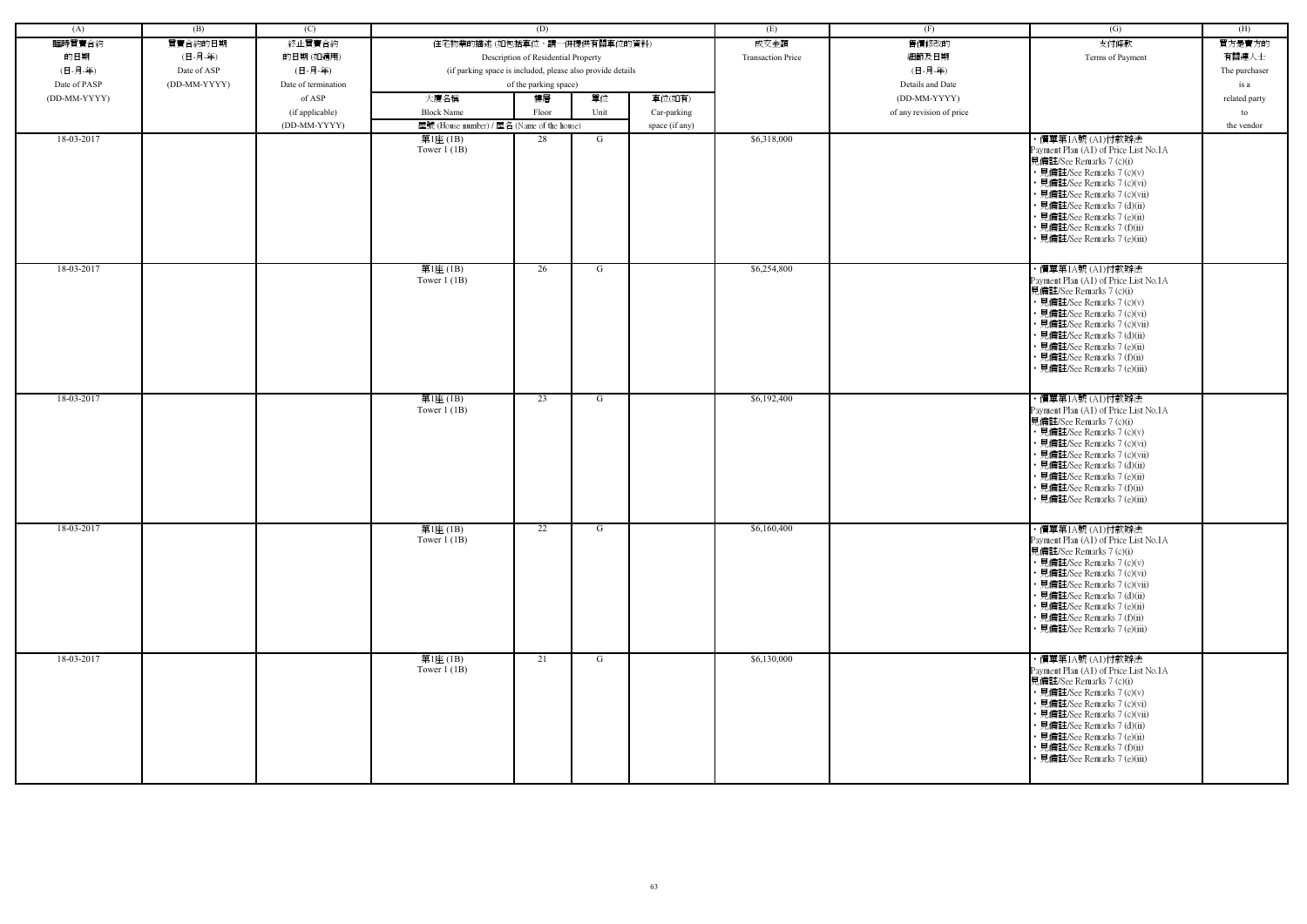| (A)          | (B)          | (C)                 |                                                            | (D)                                 |      |                | (E)                      | (F)                      | $\left( G\right)$                                                                                                                                                                                                                                                                                             | (H)           |
|--------------|--------------|---------------------|------------------------------------------------------------|-------------------------------------|------|----------------|--------------------------|--------------------------|---------------------------------------------------------------------------------------------------------------------------------------------------------------------------------------------------------------------------------------------------------------------------------------------------------------|---------------|
| 臨時買賣合約       | 買賣合約的日期      | 終止買賣合約              | 住宅物業的描述 (如包括車位,請一併提供有關車位的資料)                               |                                     |      |                | 成交金額                     | 售價修改的                    | 支付條款                                                                                                                                                                                                                                                                                                          | 買方是賣方的        |
| 的日期          | (日-月-年)      | 的日期(如適用)            |                                                            | Description of Residential Property |      |                | <b>Transaction Price</b> | 細節及日期                    | Terms of Payment                                                                                                                                                                                                                                                                                              | 有關連人士         |
| (日-月-年)      | Date of ASP  | (日-月-年)             | (if parking space is included, please also provide details |                                     |      |                |                          | (日-月-年)                  |                                                                                                                                                                                                                                                                                                               | The purchaser |
|              |              | Date of termination |                                                            |                                     |      |                |                          |                          |                                                                                                                                                                                                                                                                                                               |               |
| Date of PASP | (DD-MM-YYYY) |                     |                                                            | of the parking space)               |      |                |                          | Details and Date         |                                                                                                                                                                                                                                                                                                               | is a          |
| (DD-MM-YYYY) |              | of ASP              | 大廈名稱                                                       | 樓層                                  | 單位   | 車位(如有)         |                          | (DD-MM-YYYY)             |                                                                                                                                                                                                                                                                                                               | related party |
|              |              | (if applicable)     | <b>Block Name</b>                                          | Floor                               | Unit | Car-parking    |                          | of any revision of price |                                                                                                                                                                                                                                                                                                               | to            |
|              |              | (DD-MM-YYYY)        | 屋號 (House number) / 屋名 (Name of the house)                 |                                     |      | space (if any) |                          |                          |                                                                                                                                                                                                                                                                                                               | the vendor    |
| 18-03-2017   |              |                     | 第1座 (1B)<br>Tower $1(1B)$                                  | 10                                  | G    |                | \$6,393,400              |                          | ・價單第1A號 (B1)付款辦法<br>Payment Plan (B1) of Price List No.1A<br>見備註/See Remarks 7 (c)(ii)<br>• 見備註/See Remarks 7 (c)(v)<br>· 見備註/See Remarks 7 (c)(vi)<br>· 見備註/See Remarks 7 (c)(vii)<br>• 見備註/See Remarks 7 (e)(i)<br>· 見備註/See Remarks 7 (d)(ii)<br>• 見備註/See Remarks 7 (e)(ii)                               |               |
|              |              |                     |                                                            |                                     |      |                |                          |                          | • 見備註/See Remarks 7 (f)(ii)<br>· 見備註/See Remarks 7 (e)(iii)                                                                                                                                                                                                                                                   |               |
| 18-03-2017   |              |                     | 第1座 (1B)<br>Tower $1$ (1B)                                 | $\overline{35}$                     | H    |                | \$9,722,700              |                          | ・價單第2號 (A1)付款辦法<br>Payment Plan (A1) of Price List No.2<br>見備註/See Remarks 7 (c)(i)<br>• 見備註/See Remarks 7 (c)(v)<br>• 見備註/See Remarks 7 (c)(vi)<br>• 見備註/See Remarks 7 (c)(vii)<br>· 見備註/See Remarks 7 (d)(ii)<br>· 見備註/See Remarks 7 (e)(ii)<br>• 見備註/See Remarks 7 (f)(ii)<br>見備註/See Remarks 7 (e)(iii)   |               |
| 18-03-2017   |              |                     | 第1座(1B)<br>Tower $1$ (1B)                                  | 32                                  | H    |                | \$9,625,900              |                          | ・價單第2號 (A1)付款辦法<br>Payment Plan (A1) of Price List No.2<br>見備註/See Remarks 7 (c)(i)<br>• 見備註/See Remarks 7 (c)(v)<br>• 見備註/See Remarks 7 (c)(vi)<br>• 見備註/See Remarks 7 (c)(vii)<br>• 見備註/See Remarks 7 (d)(ii)<br>· 見備註/See Remarks 7 (e)(ii)<br>• 見備註/See Remarks 7 (f)(ii)<br>• 見備註/See Remarks 7 (e)(iii) |               |
| 18-03-2017   |              |                     | 第1座(1B)<br>Tower $1$ (1B)                                  | 31                                  | H    |                | \$9,578,400              |                          | ・價單第2號 (A1)付款辦法<br>Payment Plan (A1) of Price List No.2<br>見備註/See Remarks 7 (c)(i)<br>• 見備註/See Remarks 7 (c)(v)<br>• 見備註/See Remarks 7 (c)(vi)<br>• 見備註/See Remarks 7 (c)(vii)<br>• 見備註/See Remarks 7 (d)(ii)<br>• 見備註/See Remarks 7 (e)(ii)<br>• 見備註/See Remarks 7 (f)(ii)<br>· 見備註/See Remarks 7 (e)(iii) |               |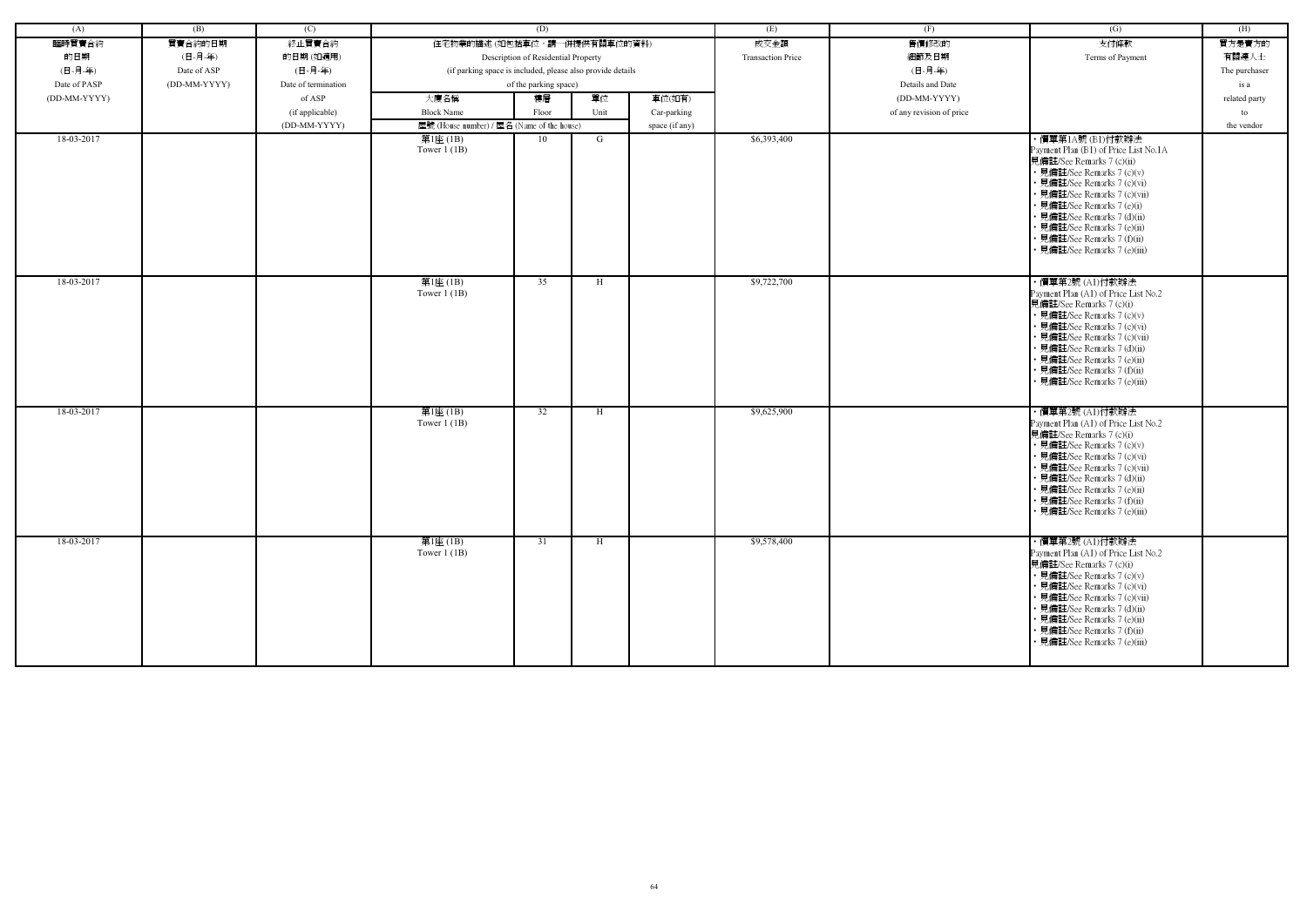| (A)          | (B)          | (C)                 |                                                          | (D)                                                        |               |                | (E)                      | (F)                      | $\overline{(G)}$                                                                                                                                                                                                                                                                                                                                                                                                                                                                                                                                                | (H)           |
|--------------|--------------|---------------------|----------------------------------------------------------|------------------------------------------------------------|---------------|----------------|--------------------------|--------------------------|-----------------------------------------------------------------------------------------------------------------------------------------------------------------------------------------------------------------------------------------------------------------------------------------------------------------------------------------------------------------------------------------------------------------------------------------------------------------------------------------------------------------------------------------------------------------|---------------|
| 臨時買賣合約       | 買賣合約的日期      | 終止買賣合約              | 住宅物業的描述 (如包括車位,請一併提供有關車位的資料)                             |                                                            |               |                | 成交金額                     | 售價修改的                    | 支付條款                                                                                                                                                                                                                                                                                                                                                                                                                                                                                                                                                            | 買方是賣方的        |
| 的日期          | (日-月-年)      | 的日期(如適用)            |                                                          | Description of Residential Property                        |               |                | <b>Transaction Price</b> | 細節及日期                    | Terms of Payment                                                                                                                                                                                                                                                                                                                                                                                                                                                                                                                                                | 有關連人士         |
| (日-月-年)      | Date of ASP  | (日-月-年)             |                                                          | (if parking space is included, please also provide details |               |                |                          | (日-月-年)                  |                                                                                                                                                                                                                                                                                                                                                                                                                                                                                                                                                                 | The purchaser |
| Date of PASP | (DD-MM-YYYY) | Date of termination |                                                          | of the parking space)                                      |               |                |                          | Details and Date         |                                                                                                                                                                                                                                                                                                                                                                                                                                                                                                                                                                 | is a          |
| (DD-MM-YYYY) |              | of ASP              | 大廈名稱                                                     | 樓層                                                         | 單位            | 車位(如有)         |                          | (DD-MM-YYYY)             |                                                                                                                                                                                                                                                                                                                                                                                                                                                                                                                                                                 | related party |
|              |              | (if applicable)     | <b>Block Name</b>                                        | Floor                                                      | Unit          | Car-parking    |                          | of any revision of price |                                                                                                                                                                                                                                                                                                                                                                                                                                                                                                                                                                 | to            |
|              |              | (DD-MM-YYYY)        | 屋號 (House number) / 屋名 (Name of the house)               |                                                            |               | space (if any) |                          |                          |                                                                                                                                                                                                                                                                                                                                                                                                                                                                                                                                                                 | the vendor    |
| 18-03-2017   |              |                     | 第1座 (1B)<br>Tower $1$ (1B)<br>第1座 (1B)<br>Tower $1$ (1B) | 30<br>48                                                   | H<br>G        |                | \$16,817,500             |                          | ・價單第2號 (A1)付款辦法<br>Payment Plan (A1) of Price List No.2<br>見備註/See Remarks 7 (c)(i)<br>• 見備註/See Remarks 7 (c)(v)<br>• 見備註/See Remarks 7 (c)(vi)<br>• 見備註/See Remarks 7 (c)(vii)<br>• 見備註/See Remarks 7 (d)(ii)<br>• 見備註/See Remarks 7 (e)(ii)<br>• 見備註/See Remarks 7 (f)(ii)<br>• 見備註/See Remarks 7 (e)(iii)<br>・價單第2號 (A1)付款辦法<br>Payment Plan (A1) of Price List No.2<br>見備註/See Remarks 7 (c)(i)<br>• 見備註/See Remarks 7 (c)(v)<br>• 見備註/See Remarks 7 (c)(vi)<br>• 見備註/See Remarks 7 (c)(vii)<br>• 見備註/See Remarks 7 (d)(ii)<br>• 見備註/See Remarks 7 (e)(ii) |               |
| 18-03-2017   |              |                     | 第1座(1B)                                                  | 29                                                         | H             |                | \$16,515,600             |                          | • 見備註/See Remarks 7 (f)(ii)<br>見備註/See Remarks 7 (e)(iii)<br>・價單第2號 (A1)付款辦法                                                                                                                                                                                                                                                                                                                                                                                                                                                                                    |               |
|              |              |                     | Tower $1$ (1B)                                           |                                                            |               |                |                          |                          | Payment Plan (A1) of Price List No.2<br>見備註/See Remarks 7 (c)(i)<br>• 見備註/See Remarks 7 (c)(v)<br>• 見備註/See Remarks 7 (c)(vi)<br>• 見備註/See Remarks 7 (c)(vii)<br>• 見備註/See Remarks 7 (d)(ii)<br>• 見備註/See Remarks 7 (e)(ii)<br>· 見備註/See Remarks 7 (f)(ii)<br>• 見備註/See Remarks 7 (e)(iii)                                                                                                                                                                                                                                                                      |               |
|              |              |                     | 第1座 (1B)<br>Tower $1$ (1B)                               | 36                                                         | $\mathcal{C}$ |                |                          |                          | ・價單第2號 (A1)付款辦法<br>Payment Plan (A1) of Price List No.2<br>見備註/See Remarks 7 (c)(i)<br>• 見備註/See Remarks 7 (c)(v)<br>• 見備註/See Remarks 7 (c)(vi)<br>• 見備註/See Remarks 7 (c)(vii)<br>• 見備註/See Remarks 7 (d)(ii)<br>• 見備註/See Remarks 7 (e)(ii)<br>• 見備註/See Remarks 7 (f)(ii)<br>• 見備註/See Remarks 7 (e)(iii)                                                                                                                                                                                                                                                   |               |
| 18-03-2017   |              |                     | 第1座(1B)<br>Tower $1$ (1B)                                | 28                                                         | H             |                | \$9,482,400              |                          | ・價單第2號 (A1)付款辦法<br>Payment Plan (A1) of Price List No.2<br>見備註/See Remarks 7 (c)(i)<br>• 見備註/See Remarks 7 (c)(v)<br>• 見備註/See Remarks 7 (c)(vi)<br>• 見備註/See Remarks 7 (c)(vii)<br>• 見備註/See Remarks 7 (d)(ii)<br>• 見備註/See Remarks 7 (e)(ii)<br>• 見備註/See Remarks 7 (f)(ii)<br>• 見備註/See Remarks 7 (e)(iii)                                                                                                                                                                                                                                                   |               |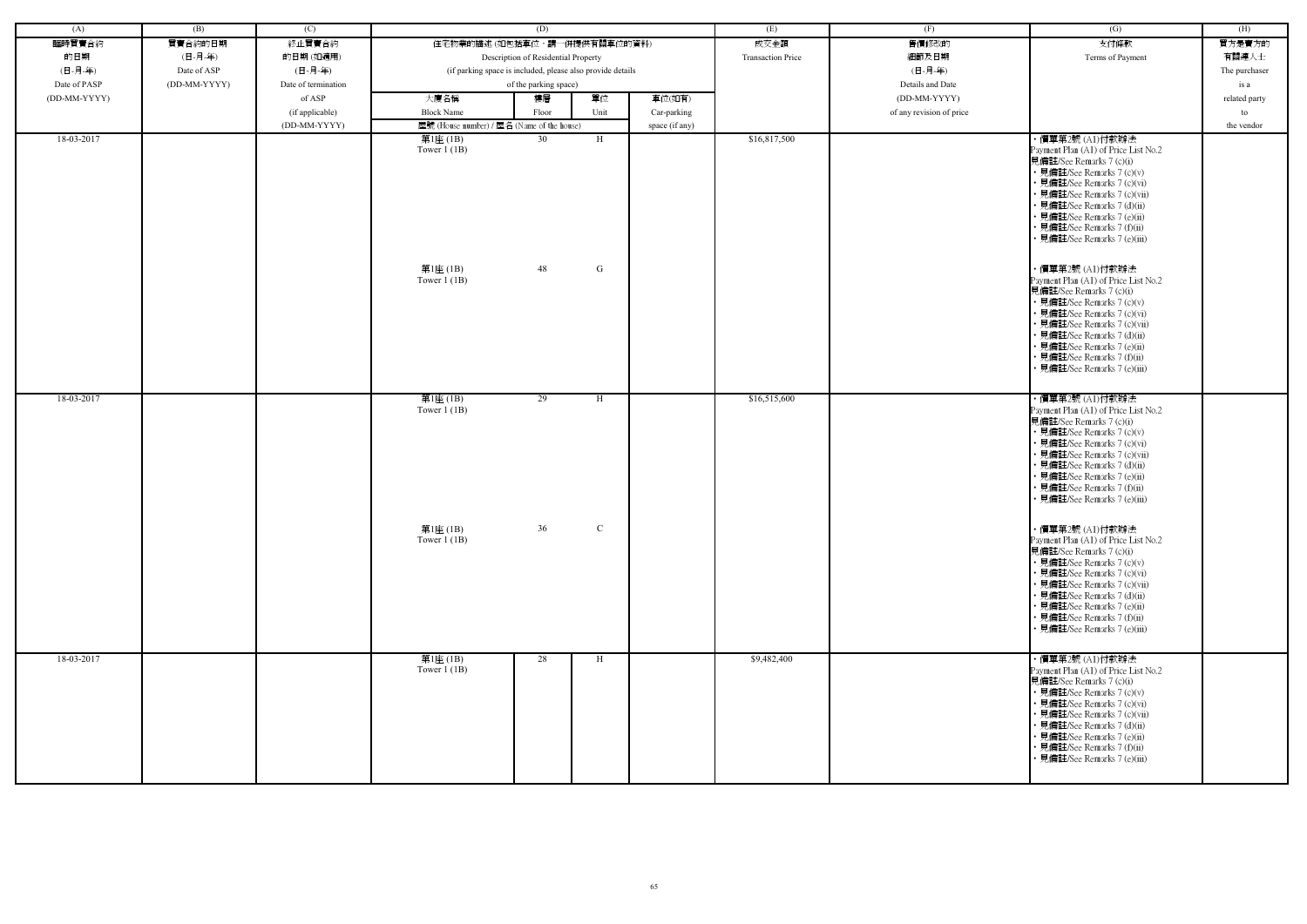| (A)          | (B)          | (C)                 |                                                            | (D)                                 |      |                | (E)                      | (F)                      | (G)                                                                                                                                                                                                                                                                                                            | (H)           |
|--------------|--------------|---------------------|------------------------------------------------------------|-------------------------------------|------|----------------|--------------------------|--------------------------|----------------------------------------------------------------------------------------------------------------------------------------------------------------------------------------------------------------------------------------------------------------------------------------------------------------|---------------|
| 臨時買賣合約       | 買賣合約的日期      | 終止買賣合約              | 住宅物業的描述 (如包括車位,請一併提供有關車位的資料)                               |                                     |      |                | 成交金額                     | 售價修改的                    | 支付條款                                                                                                                                                                                                                                                                                                           | 買方是賣方的        |
| 的日期          | (日-月-年)      | 的日期(如適用)            |                                                            | Description of Residential Property |      |                | <b>Transaction Price</b> | 細節及日期                    | Terms of Payment                                                                                                                                                                                                                                                                                               | 有關連人士         |
| (日-月-年)      | Date of ASP  | (日-月-年)             | (if parking space is included, please also provide details |                                     |      |                |                          | (日-月-年)                  |                                                                                                                                                                                                                                                                                                                |               |
|              |              |                     |                                                            |                                     |      |                |                          |                          |                                                                                                                                                                                                                                                                                                                | The purchaser |
| Date of PASP | (DD-MM-YYYY) | Date of termination |                                                            | of the parking space)               |      |                |                          | Details and Date         |                                                                                                                                                                                                                                                                                                                | is a          |
| (DD-MM-YYYY) |              | of ASP              | 大廈名稱                                                       | 樓層                                  | 單位   | 車位(如有)         |                          | (DD-MM-YYYY)             |                                                                                                                                                                                                                                                                                                                | related party |
|              |              | (if applicable)     | <b>Block Name</b>                                          | Floor                               | Unit | Car-parking    |                          | of any revision of price |                                                                                                                                                                                                                                                                                                                | to            |
|              |              | (DD-MM-YYYY)        | 屋號 (House number) / 屋名 (Name of the house)                 |                                     |      | space (if any) |                          |                          |                                                                                                                                                                                                                                                                                                                | the vendor    |
| 18-03-2017   |              |                     | 第1座 (1B)<br>Tower $1$ (1B)                                 | 26                                  | H    |                | \$9,388,000              |                          | ・價單第2號 (A1)付款辦法<br>Payment Plan (A1) of Price List No.2<br>見備註/See Remarks 7 (c)(i)<br>• 見備註/See Remarks 7 (c)(v)<br>• 見備註/See Remarks 7 (c)(vi)<br>• 見備註/See Remarks 7 (c)(vii)<br>• 見備註/See Remarks 7 (d)(ii)<br>• 見備註/See Remarks 7 (e)(ii)<br>• 見備註/See Remarks 7 (f)(ii)<br>見備註/See Remarks 7 (e)(iii)    |               |
| 18-03-2017   |              |                     | 第1座(1B)<br>Tower $1$ (1B)                                  | 25                                  | H    |                | \$9,340,500              |                          | · 價單第2號 (A1)付款辦法<br>Payment Plan (A1) of Price List No.2<br>見備註/See Remarks 7 (c)(i)<br>• 見備註/See Remarks 7 (c)(v)<br>• 見備註/See Remarks 7 (c)(vi)<br>• 見備註/See Remarks 7 (c)(vii)<br>• 見備註/See Remarks 7 (d)(ii)<br>· 見備註/See Remarks 7 (e)(ii)<br>• 見備註/See Remarks 7 (f)(ii)<br>• 見備註/See Remarks 7 (e)(iii) |               |
| 18-03-2017   |              |                     | 第1座(1B)<br>Tower $1$ (1B)                                  | 23                                  | H    |                | \$9,294,400              |                          | ・價單第2號 (A1)付款辦法<br>Payment Plan (A1) of Price List No.2<br>見備註/See Remarks 7 (c)(i)<br>• 見備註/See Remarks 7 (c)(v)<br>• 見備註/See Remarks 7 (c)(vi)<br>• 見備註/See Remarks 7 (c)(vii)<br>• 見備註/See Remarks 7 (d)(ii)<br>· 見備註/See Remarks 7 (e)(ii)<br>• 見備註/See Remarks 7 (f)(ii)<br>• 見備註/See Remarks 7 (e)(iii)  |               |
| 18-03-2017   |              |                     | 第1座(1B)<br>Tower $1$ (1B)                                  | 22                                  | H    |                | \$9,247,600              |                          | ・價單第2號 (A1)付款辦法<br>Payment Plan (A1) of Price List No.2<br>見備註/See Remarks 7 (c)(i)<br>• 見備註/See Remarks 7 (c)(v)<br>• 見備註/See Remarks 7 (c)(vi)<br>• 見備註/See Remarks 7 (c)(vii)<br>• 見備註/See Remarks 7 (d)(ii)<br>• 見備註/See Remarks 7 (e)(ii)<br>• 見備註/See Remarks 7 (f)(ii)<br>• 見備註/See Remarks 7 (e)(iii)  |               |
| 18-03-2017   |              |                     | 第1座(1B)<br>Tower $1$ (1B)                                  | 21                                  | H    |                | \$15,339,100             |                          | ・價單第2號 (A1)付款辦法<br>Payment Plan (A1) of Price List No.2<br>見備註/See Remarks 7 (c)(i)<br>• 見備註/See Remarks 7 (c)(v)<br>• 見備註/See Remarks 7 (d)(iii)<br>• 見備註/See Remarks 7 (c)(vii)<br>• 見備註/See Remarks 7 (e)(ii)<br>• 見備註/See Remarks 7 (f)(ii)<br>• 見備註/See Remarks 7 (e)(iii)                                |               |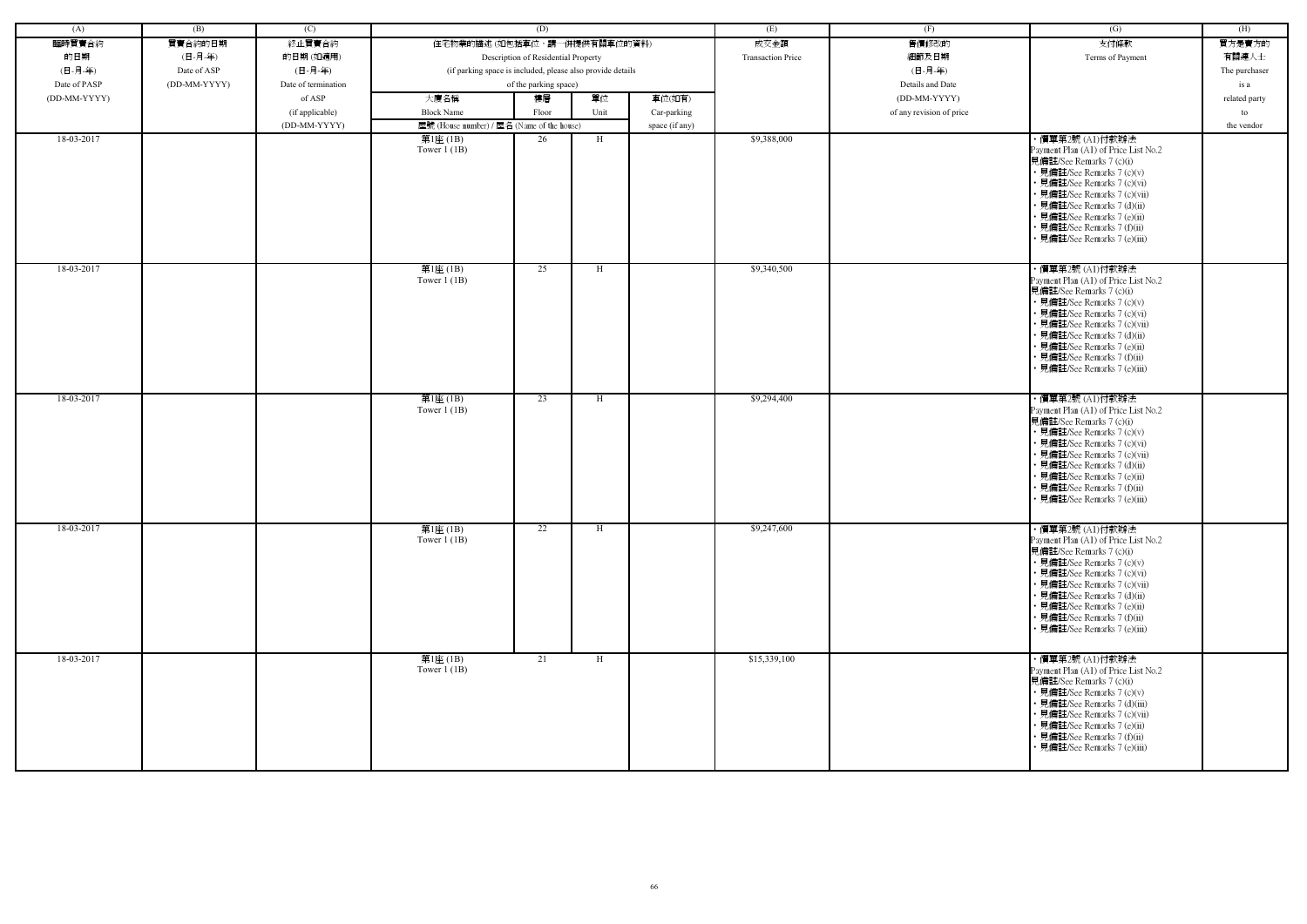| (A)          | (B)          | (C)                 |                                            | (D)                                                        |      |                | (E)                      | (F)                      | (G)                                                                                                                                                                                                                                                                                                           | (H)           |
|--------------|--------------|---------------------|--------------------------------------------|------------------------------------------------------------|------|----------------|--------------------------|--------------------------|---------------------------------------------------------------------------------------------------------------------------------------------------------------------------------------------------------------------------------------------------------------------------------------------------------------|---------------|
| 臨時買賣合約       | 買賣合約的日期      | 終止買賣合約              | 住宅物業的描述 (如包括車位,請一併提供有關車位的資料)               |                                                            |      |                | 成交金額                     | 售價修改的                    | 支付條款                                                                                                                                                                                                                                                                                                          | 買方是賣方的        |
| 的日期          | (日-月-年)      | 的日期(如適用)            |                                            | Description of Residential Property                        |      |                | <b>Transaction Price</b> | 細節及日期                    | Terms of Payment                                                                                                                                                                                                                                                                                              | 有關連人士         |
| (日-月-年)      | Date of ASP  | (日-月-年)             |                                            |                                                            |      |                |                          | (日-月-年)                  |                                                                                                                                                                                                                                                                                                               |               |
|              |              |                     |                                            | (if parking space is included, please also provide details |      |                |                          |                          |                                                                                                                                                                                                                                                                                                               | The purchaser |
| Date of PASP | (DD-MM-YYYY) | Date of termination |                                            | of the parking space)                                      |      |                |                          | Details and Date         |                                                                                                                                                                                                                                                                                                               | is a          |
| (DD-MM-YYYY) |              | of ASP              | 大廈名稱                                       | 樓層                                                         | 單位   | 車位(如有)         |                          | (DD-MM-YYYY)             |                                                                                                                                                                                                                                                                                                               | related party |
|              |              | (if applicable)     | <b>Block Name</b>                          | Floor                                                      | Unit | Car-parking    |                          | of any revision of price |                                                                                                                                                                                                                                                                                                               | to            |
|              |              | (DD-MM-YYYY)        | 屋號 (House number) / 屋名 (Name of the house) |                                                            |      | space (if any) |                          |                          |                                                                                                                                                                                                                                                                                                               | the vendor    |
| 同上<br>Ditto  | 同上<br>Ditto  | 同上<br>Ditto         | 第1座(1B)<br>Tower $1$ (1B)                  | 19                                                         | D    |                | 同上<br>Ditto              | 同上<br>Ditto              | ・價單第1A號 (A1)付款辦法<br>Payment Plan (A1) of Price List No.1A<br>見備註/See Remarks 7 (c)(i)<br>• 見備註/See Remarks 7 (c)(v)<br>• 見備註/See Remarks 7 (d)(iii)<br>• 見備註/See Remarks 7 (c)(vii)<br>• 見備註/See Remarks 7 (e)(ii)<br>• 見備註/See Remarks 7 (f)(ii)<br>• 見備註/See Remarks 7 (e)(iii)                             | 同上<br>Ditto   |
| 18-03-2017   |              |                     | 第1座(1B)<br>Tower $1$ (1B)                  | 20                                                         | H    |                | \$9,155,600              |                          | ・價單第2號 (A1)付款辦法<br>Payment Plan (A1) of Price List No.2<br>見備註/See Remarks 7 (c)(i)<br>• 見備註/See Remarks 7 (c)(v)<br>• 見備註/See Remarks 7 (c)(vi)<br>· 見備註/See Remarks 7 (c)(vii)<br>• 見備註/See Remarks 7 (d)(ii)<br>• 見備註/See Remarks 7 (e)(ii)<br>• 見備註/See Remarks 7 (f)(ii)<br>• 見備註/See Remarks 7 (e)(iii) |               |
| 18-03-2017   |              |                     | 第1座(1B)<br>Tower $1$ (1B)                  | 19                                                         | H    |                | \$9,109,600              |                          | ・價單第2號 (A1)付款辦法<br>Payment Plan (A1) of Price List No.2<br>見備註/See Remarks 7 (c)(i)<br>• 見備註/See Remarks 7 (c)(v)<br>• 見備註/See Remarks 7 (c)(vi)<br>• 見備註/See Remarks 7 (c)(vii)<br>• 見備註/See Remarks 7 (d)(ii)<br>• 見備註/See Remarks 7 (e)(ii)<br>• 見備註/See Remarks 7 (f)(ii)<br>見備註/See Remarks 7 (e)(iii)   |               |
| 18-03-2017   |              |                     | 第1座(1B)<br>Tower $1(1B)$                   | 18                                                         | H    |                | \$9,109,600              |                          | ・價單第2號 (A1)付款辦法<br>Payment Plan (A1) of Price List No.2<br>見備註/See Remarks 7 (c)(i)<br>• 見備註/See Remarks 7 (c)(v)<br>• 見備註/See Remarks 7 (c)(vi)<br>• 見備註/See Remarks 7 (c)(vii)<br>• 見備註/See Remarks 7 (d)(ii)<br>• 見備註/See Remarks 7 (e)(ii)<br>• 見備註/See Remarks 7 (f)(ii)<br>• 見備註/See Remarks 7 (e)(iii) |               |
| 18-03-2017   |              |                     | 第1座(1B)<br>Tower $1$ (1B)                  | 17                                                         | H    |                | \$15,562,400             |                          | ・價單第2號 (A1)付款辦法<br>Payment Plan (A1) of Price List No.2<br>見備註/See Remarks 7 (c)(i)<br>• 見備註/See Remarks 7 (c)(v)<br>• 見備註/See Remarks 7 (c)(vi)<br>• 見備註/See Remarks 7 (c)(vii)<br>• 見備註/See Remarks 7 (d)(ii)<br>• 見備註/See Remarks 7 (e)(ii)<br>• 見備註/See Remarks 7 (f)(ii)<br>• 見備註/See Remarks 7 (e)(iii) |               |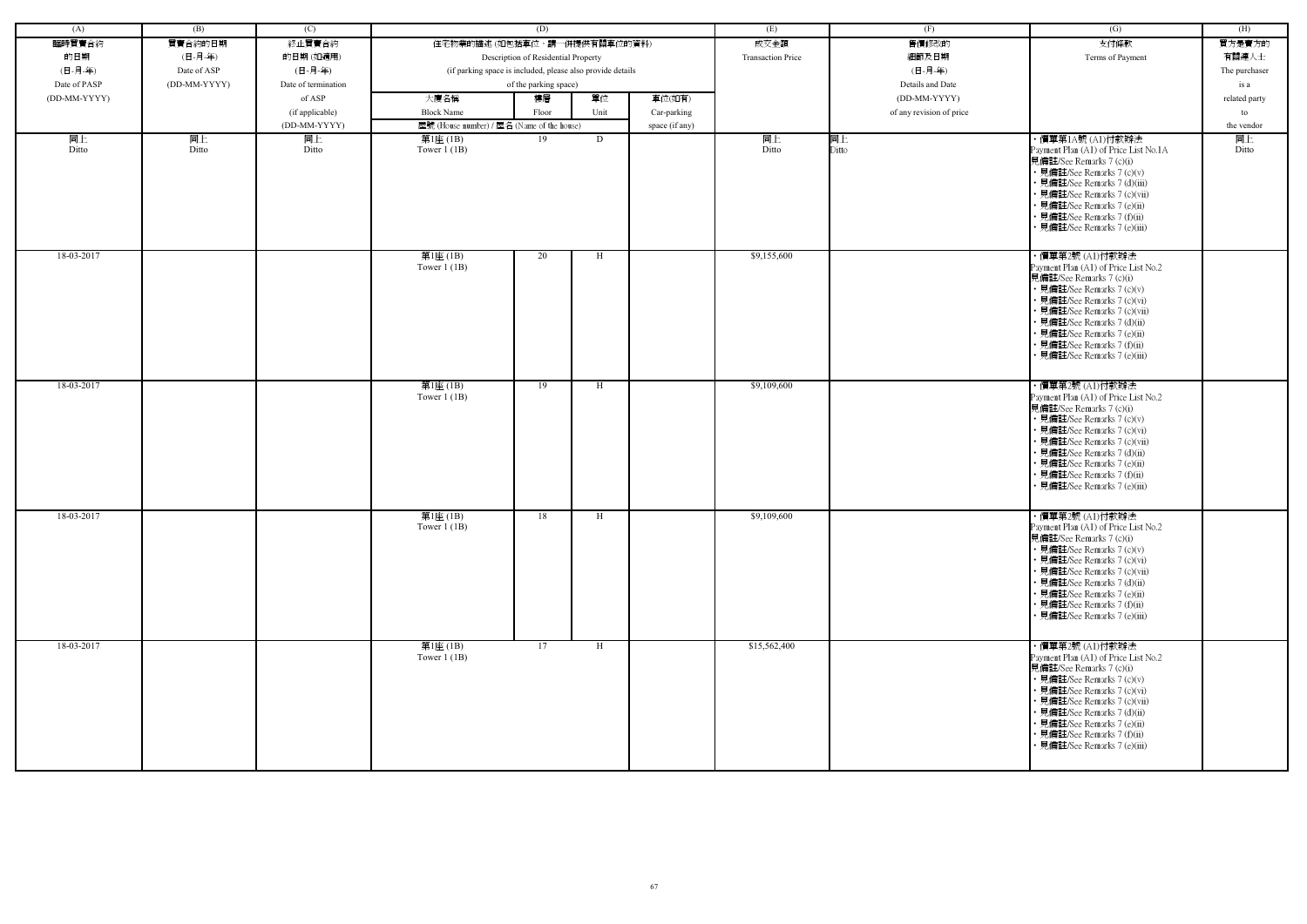| (A)          | (B)          | (C)                 |                                                            | (D)                                 |      |                | (E)                      | (F)                      | (G)                                                                                                                                                                                                                                                                                                           | (H)           |
|--------------|--------------|---------------------|------------------------------------------------------------|-------------------------------------|------|----------------|--------------------------|--------------------------|---------------------------------------------------------------------------------------------------------------------------------------------------------------------------------------------------------------------------------------------------------------------------------------------------------------|---------------|
| 臨時買賣合約       | 買賣合約的日期      | 終止買賣合約              | 住宅物業的描述 (如包括車位,請一併提供有關車位的資料)                               |                                     |      |                | 成交金額                     | 售價修改的                    | 支付條款                                                                                                                                                                                                                                                                                                          | 買方是賣方的        |
| 的日期          | (日-月-年)      | 的日期(如適用)            |                                                            | Description of Residential Property |      |                | <b>Transaction Price</b> | 細節及日期                    | Terms of Payment                                                                                                                                                                                                                                                                                              | 有關連人士         |
| (日-月-年)      | Date of ASP  | (日-月-年)             | (if parking space is included, please also provide details |                                     |      |                |                          | (日-月-年)                  |                                                                                                                                                                                                                                                                                                               | The purchaser |
| Date of PASP | (DD-MM-YYYY) | Date of termination |                                                            | of the parking space)               |      |                |                          | Details and Date         |                                                                                                                                                                                                                                                                                                               | is a          |
| (DD-MM-YYYY) |              | of ASP              | 大廈名稱                                                       | 樓層                                  | 單位   | 車位(如有)         |                          | (DD-MM-YYYY)             |                                                                                                                                                                                                                                                                                                               | related party |
|              |              | (if applicable)     | <b>Block Name</b>                                          | Floor                               | Unit | Car-parking    |                          | of any revision of price |                                                                                                                                                                                                                                                                                                               | to            |
|              |              | (DD-MM-YYYY)        | 屋號 (House number) / 屋名 (Name of the house)                 |                                     |      | space (if any) |                          |                          |                                                                                                                                                                                                                                                                                                               | the vendor    |
| 同上           | 同上           | 同上                  | 第1座 (1B)                                                   | 37                                  | F.   |                | 同上                       | 同上                       | ・價單第1A號 (A1)付款辦法                                                                                                                                                                                                                                                                                              | 同上            |
| Ditto        | Ditto        | Ditto               | Tower $1$ (1B)                                             |                                     |      |                | Ditto                    | Ditto                    | Payment Plan (A1) of Price List No.1A<br>見備註/See Remarks 7 (c)(i)<br>• 見備註/See Remarks 7 (c)(v)<br>• 見備註/See Remarks 7 (c)(vi)<br>• 見備註/See Remarks 7 (c)(vii)<br>• 見備註/See Remarks 7 (d)(ii)<br>• 見備註/See Remarks 7 (e)(ii)<br>• 見備註/See Remarks 7 (f)(ii)<br>• 見備註/See Remarks 7 (e)(iii)                   | Ditto         |
| 18-03-2017   |              |                     | 第1座(1B)<br>Tower $1$ (1B)                                  | 16                                  | H    |                | \$9,055,800              |                          | ・價單第2號 (A1)付款辦法<br>Payment Plan (A1) of Price List No.2<br>見備註/See Remarks 7 (c)(i)<br>• 見備註/See Remarks 7 (c)(v)<br>• 見備註/See Remarks 7 (c)(vi)<br>• 見備註/See Remarks 7 (c)(vii)<br>• 見備註/See Remarks 7 (d)(ii)<br>• 見備註/See Remarks 7 (e)(ii)<br>• 見備註/See Remarks 7 (f)(ii)<br>• 見備註/See Remarks 7 (e)(iii) |               |
| 18-03-2017   |              |                     | 第1座(1B)<br>Tower $1$ (1B)                                  | 15                                  | H    |                | \$9,045,600              |                          | ・價單第2號 (A1)付款辦法<br>Payment Plan (A1) of Price List No.2<br>見備註/See Remarks 7 (c)(i)<br>• 見備註/See Remarks 7 (c)(v)<br>• 見備註/See Remarks 7 (c)(vi)<br>• 見備註/See Remarks 7 (c)(vii)<br>• 見備註/See Remarks 7 (d)(ii)<br>• 見備註/See Remarks 7 (e)(ii)<br>• 見備註/See Remarks 7 (f)(ii)<br>• 見備註/See Remarks 7 (e)(iii) |               |
| 18-03-2017   |              |                     | 第1座(1B)<br>Tower $1$ (1B)                                  | 12                                  | H    |                | \$9,037,800              |                          | ・價單第2號 (A1)付款辦法<br>Payment Plan (A1) of Price List No.2<br>見備註/See Remarks 7 (c)(i)<br>• 見備註/See Remarks 7 (c)(v)<br>• 見備註/See Remarks 7 (c)(vi)<br>• 見備註/See Remarks 7 (c)(vii)<br>• 見備註/See Remarks 7 (d)(ii)<br>• 見備註/See Remarks 7 (e)(ii)<br>• 見備註/See Remarks 7 (f)(ii)<br>• 見備註/See Remarks 7 (e)(iii) |               |
| 18-03-2017   |              |                     | 第1座(1B)<br>Tower $1$ (1B)                                  | 11                                  | H    |                | \$15,527,400             |                          | ・價單第2號 (A1)付款辦法<br>Payment Plan (A1) of Price List No.2<br>見備註/See Remarks 7 (c)(i)<br>• 見備註/See Remarks 7 (c)(v)<br>• 見備註/See Remarks 7 (c)(vi)<br>• 見備註/See Remarks 7 (c)(vii)<br>• 見備註/See Remarks 7 (d)(ii)<br>• 見備註/See Remarks 7 (e)(ii)<br>• 見備註/See Remarks 7 (f)(ii)<br>• 見備註/See Remarks 7 (e)(iii) |               |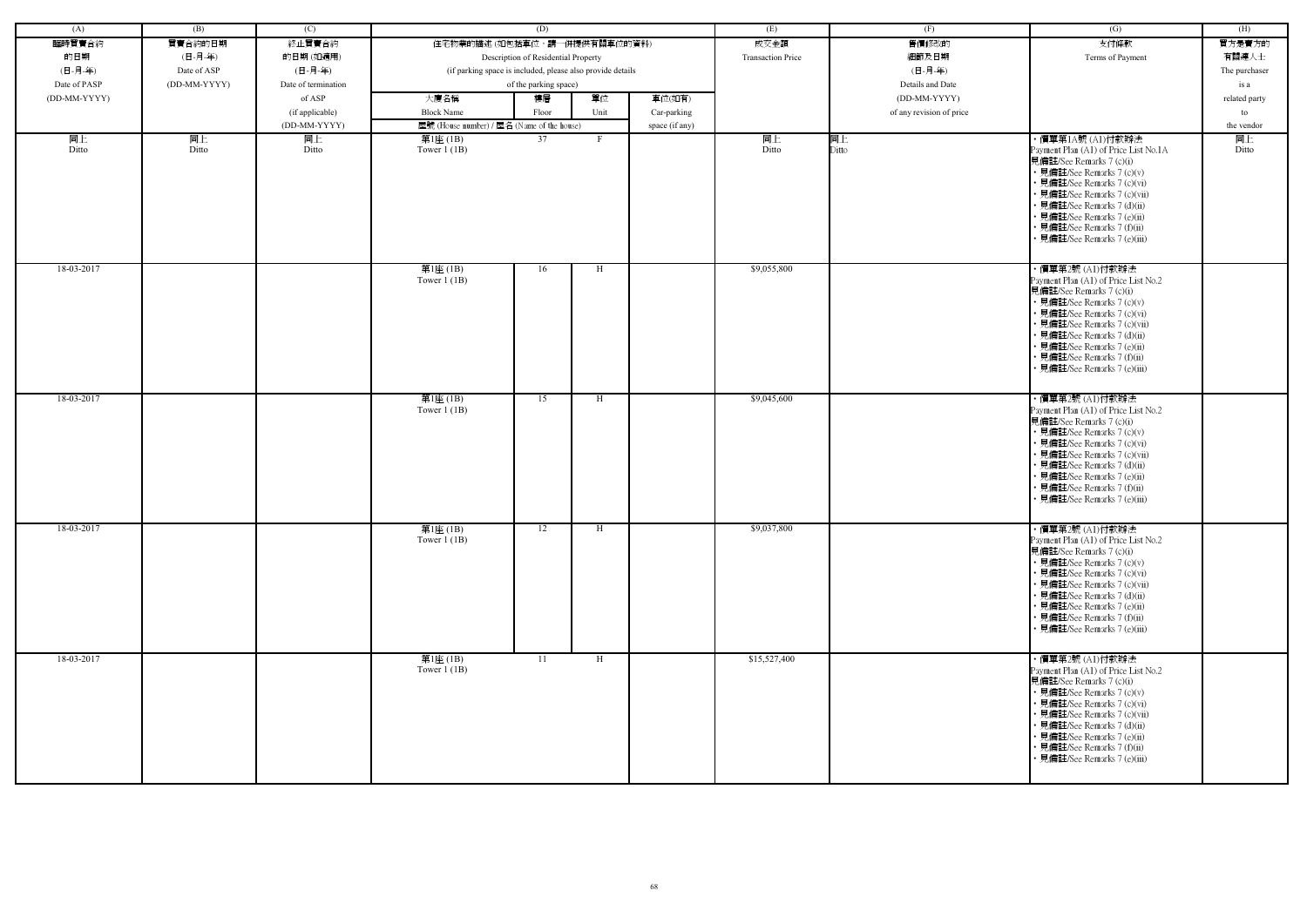| (A)          | (B)          | (C)                 |                                            | (D)                                                        |                | (E)                      | (F)                      | (G)                                                                                                                                                                                                                                                                                                           | (H)           |
|--------------|--------------|---------------------|--------------------------------------------|------------------------------------------------------------|----------------|--------------------------|--------------------------|---------------------------------------------------------------------------------------------------------------------------------------------------------------------------------------------------------------------------------------------------------------------------------------------------------------|---------------|
| 臨時買賣合約       | 買賣合約的日期      | 終止買賣合約              |                                            | 住宅物業的描述 (如包括車位,請一併提供有關車位的資料)                               |                | 成交金額                     | 售價修改的                    | 支付條款                                                                                                                                                                                                                                                                                                          | 買方是賣方的        |
| 的日期          | (日-月-年)      | 的日期(如適用)            |                                            | Description of Residential Property                        |                | <b>Transaction Price</b> | 細節及日期                    | Terms of Payment                                                                                                                                                                                                                                                                                              | 有關連人士         |
| (日-月-年)      | Date of ASP  | (日-月-年)             |                                            | (if parking space is included, please also provide details |                |                          | (日-月-年)                  |                                                                                                                                                                                                                                                                                                               | The purchaser |
| Date of PASP | (DD-MM-YYYY) | Date of termination |                                            | of the parking space)                                      |                |                          | Details and Date         |                                                                                                                                                                                                                                                                                                               | is a          |
| (DD-MM-YYYY) |              | of ASP              | 大廈名稱                                       | 單位<br>樓層                                                   | 車位(如有)         |                          | (DD-MM-YYYY)             |                                                                                                                                                                                                                                                                                                               |               |
|              |              |                     |                                            |                                                            |                |                          |                          |                                                                                                                                                                                                                                                                                                               | related party |
|              |              | (if applicable)     | <b>Block Name</b>                          | Unit<br>Floor                                              | Car-parking    |                          | of any revision of price |                                                                                                                                                                                                                                                                                                               | to            |
|              |              | (DD-MM-YYYY)        | 屋號 (House number) / 屋名 (Name of the house) |                                                            | space (if any) |                          |                          |                                                                                                                                                                                                                                                                                                               | the vendor    |
| 同上<br>Ditto  | 同上<br>Ditto  | 同上<br>Ditto         | 第1座 (1B)<br>Tower $1$ (1B)                 | 11<br>$\mathbf{C}$                                         |                | 同上<br>Ditto              | 同上<br>Ditto              | ・價單第2號 (A1)付款辦法<br>Payment Plan (A1) of Price List No.2<br>見備註/See Remarks 7 (c)(i)<br>• 見備註/See Remarks 7 (c)(v)<br>• 見備註/See Remarks 7 (c)(vi)<br>• 見備註/See Remarks 7 (c)(vii)<br>• 見備註/See Remarks 7 (d)(ii)<br>• 見備註/See Remarks 7 (e)(ii)<br>• 見備註/See Remarks 7 (f)(ii)<br>• 見備註/See Remarks 7 (e)(iii) | 同上<br>Ditto   |
| 18-03-2017   |              |                     | 第1座(1B)<br>Tower $1$ (1B)                  | 10<br>H                                                    |                | \$17,954,600             |                          | ・價單第2號 (A1)付款辦法<br>Payment Plan (A1) of Price List No.2<br>見備註/See Remarks 7 (c)(i)<br>• 見備註/See Remarks 7 (d)(i)<br>• 見備註/See Remarks 7 (c)(vi)<br>• 見備註/See Remarks 7 (c)(vii)<br>• 見備註/See Remarks 7 (d)(ii)<br>• 見備註/See Remarks 7 (e)(ii)<br>• 見備註/See Remarks 7 (f)(ii)<br>• 見備註/See Remarks 7 (e)(iii) |               |
|              |              |                     | 第1座 (1B)<br>Tower $1$ (1B)                 | 31<br>$\mathbf C$                                          |                |                          |                          | ・價單第2號 (A1)付款辦法<br>Payment Plan (A1) of Price List No.2<br>見備註/See Remarks 7 (c)(i)<br>• 見備註/See Remarks 7 (d)(i)<br>• 見備註/See Remarks 7 (c)(vi)<br>• 見備註/See Remarks 7 (c)(vii)<br>• 見備註/See Remarks 7 (d)(ii)<br>• 見備註/See Remarks 7 (e)(ii)<br>• 見備註/See Remarks 7 (f)(ii)<br>• 見備註/See Remarks 7 (e)(iii) |               |
| 25-03-2017   |              |                     | 第1座 (1A)<br>Tower $1(1A)$                  | 47<br>$\mathbf{A}$                                         |                | \$109,007,200            |                          | ・價單第3號 (A1)付款辦法<br>Payment Plan (A1) of Price List No.3<br>見備註/See Remarks 7 (c)(i)<br>• 見備註/See Remarks 7 (c)(v)<br>• 見備註/See Remarks 7 (c)(vi)<br>• 見備註/See Remarks 7 (c)(vii)<br>• 見備註/See Remarks 7 (d)(ii)<br>• 見備註/See Remarks 7 (e)(ii)<br>• 見備註/See Remarks 7 (f)(i)<br>• 見備註/See Remarks 7 (e)(iii)  |               |
|              |              |                     | 第1座 (1A)<br>Tower $1(1A)$                  | 47<br>B                                                    |                |                          |                          | ・價單第3號 (A1)付款辦法<br>Payment Plan (A1) of Price List No.3<br>見備註/See Remarks 7 (c)(i)<br>• 見備註/See Remarks 7 (c)(v)<br>• 見備註/See Remarks 7 (c)(vi)<br>• 見備註/See Remarks 7 (c)(vii)<br>• 見備註/See Remarks 7 (d)(ii)<br>• 見備註/See Remarks 7 (e)(ii)<br>• 見備註/See Remarks 7 (f)(i)<br>• 見備註/See Remarks 7 (e)(iii)  |               |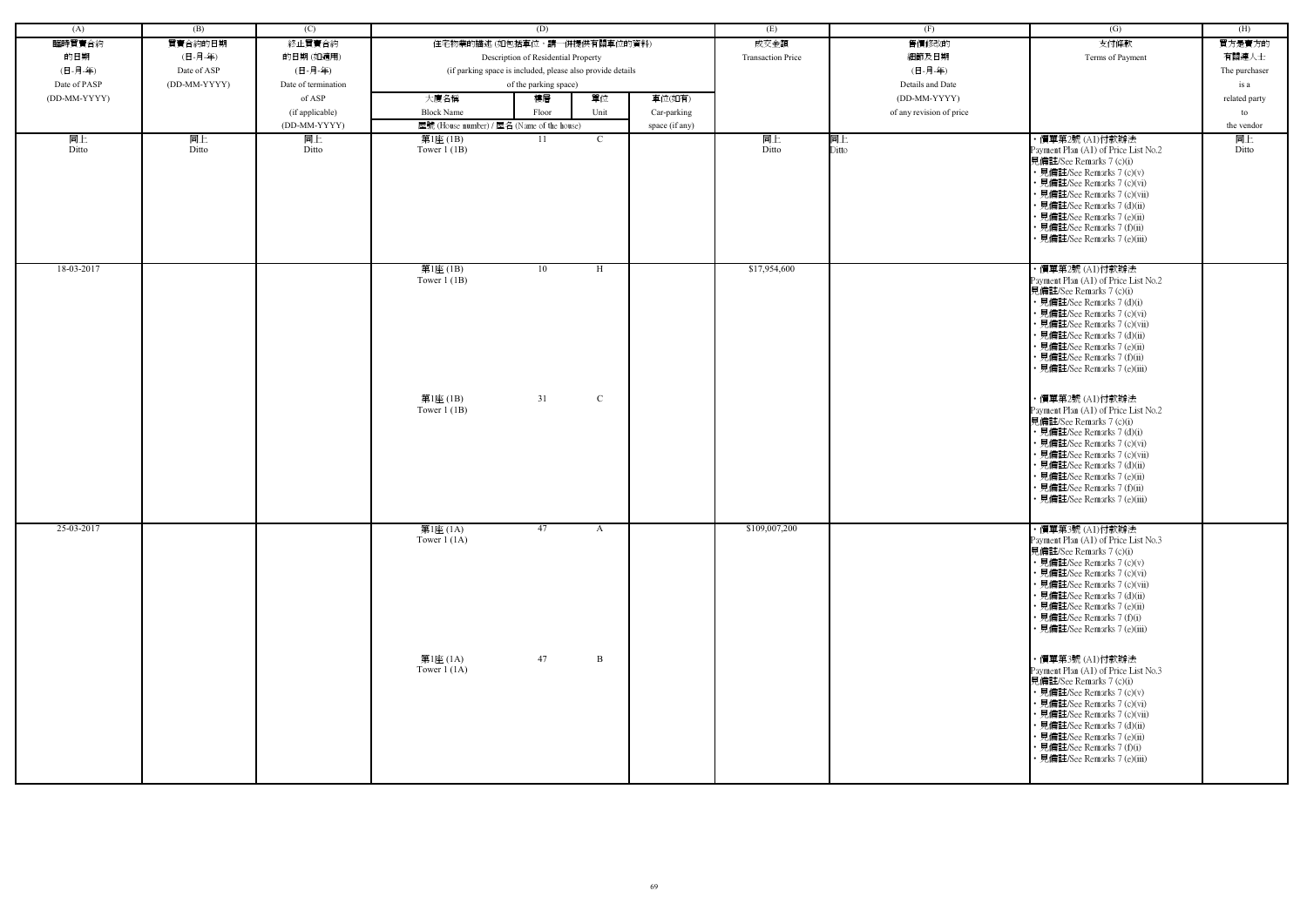| (A)          | (B)          | (C)                 |                           | (D)                                                        |                | (E)                      | (F)                      | (G)                                                                                                                                                                                                                                                                                                           | (H)           |
|--------------|--------------|---------------------|---------------------------|------------------------------------------------------------|----------------|--------------------------|--------------------------|---------------------------------------------------------------------------------------------------------------------------------------------------------------------------------------------------------------------------------------------------------------------------------------------------------------|---------------|
| 臨時買賣合約       | 買賣合約的日期      | 終止買賣合約              |                           | 住宅物業的描述 (如包括車位,請一併提供有關車位的資料)                               |                | 成交金額                     | 售價修改的                    | 支付條款                                                                                                                                                                                                                                                                                                          | 買方是賣方的        |
| 的日期          | (日-月-年)      | 的日期(如適用)            |                           | Description of Residential Property                        |                | <b>Transaction Price</b> | 細節及日期                    | Terms of Payment                                                                                                                                                                                                                                                                                              | 有關連人士         |
| (日-月-年)      | Date of ASP  | (日-月-年)             |                           | (if parking space is included, please also provide details |                |                          | (日-月-年)                  |                                                                                                                                                                                                                                                                                                               | The purchaser |
| Date of PASP | (DD-MM-YYYY) | Date of termination |                           | of the parking space)                                      |                |                          | Details and Date         |                                                                                                                                                                                                                                                                                                               | is a          |
| (DD-MM-YYYY) |              | of ASP              | 大廈名稱                      | 單位<br>樓層                                                   | 車位(如有)         |                          | (DD-MM-YYYY)             |                                                                                                                                                                                                                                                                                                               | related party |
|              |              | (if applicable)     | <b>Block Name</b>         | Unit<br>Floor                                              | Car-parking    |                          | of any revision of price |                                                                                                                                                                                                                                                                                                               | to            |
|              |              | (DD-MM-YYYY)        |                           | 屋號 (House number) / 屋名 (Name of the house)                 | space (if any) |                          |                          |                                                                                                                                                                                                                                                                                                               | the vendor    |
| 同上           | 同上           | 同上                  | 第1座 (1A)                  | 47<br>$\mathcal{C}$                                        |                | 同上                       | 同上                       | ・價單第3號 (A1)付款辦法                                                                                                                                                                                                                                                                                               | 同上            |
| Ditto        | Ditto        | Ditto               | Tower $1(1A)$             |                                                            |                | Ditto                    | Ditto                    | Payment Plan (A1) of Price List No.3<br>見備註/See Remarks 7 (c)(i)<br>• 見備註/See Remarks 7 (c)(v)<br>• 見備註/See Remarks 7 (c)(vi)<br>• 見備註/See Remarks 7 (c)(vii)<br>• 見備註/See Remarks 7 (d)(ii)<br>• 見備註/See Remarks 7 (e)(ii)<br>• 見備註/See Remarks 7 (f)(i)<br>• 見備註/See Remarks 7 (e)(iii)                     | Ditto         |
| 25-03-2017   |              |                     | 第1座 (1A)<br>Tower $1(1A)$ | 42<br>A                                                    |                | \$102,724,300            |                          | · 價單第4號 (A1)付款辦法<br>Payment Plan (A1) of Price List No.4<br>見備註/See Remarks 7 (c)(i)<br>• 見備註/See Remarks 7 (c)(v)<br>• 見備註/See Remarks 7 (c)(vi)<br>• 見備註/See Remarks 7 (c)(vii)<br>• 見備註/See Remarks 7 (d)(ii)<br>• 見備註/See Remarks 7 (e)(ii)<br>• 見備註/See Remarks 7 (f)(i)<br>• 見備註/See Remarks 7 (e)(iii) |               |
|              |              |                     | 第1座 (1A)<br>Tower $1(1A)$ | 42<br>B                                                    |                |                          |                          | ・價單第4號 (A1)付款辦法<br>Payment Plan (A1) of Price List No.4<br>見備註/See Remarks 7 (c)(i)<br>• 見備註/See Remarks 7 (c)(v)<br>• 見備註/See Remarks 7 (c)(vi)<br>• 見備註/See Remarks 7 (c)(vii)<br>• 見備註/See Remarks 7 (d)(ii)<br>• 見備註/See Remarks 7 (e)(ii)<br>• 見備註/See Remarks 7 (f)(i)<br>• 見備註/See Remarks 7 (e)(iii)  |               |
|              |              |                     | 第1座 (1A)<br>Tower $1(1A)$ | $\mathcal{C}$<br>42                                        |                |                          |                          | ・價單第4號 (A1)付款辦法<br>Payment Plan (A1) of Price List No.4<br>見備註/See Remarks 7 (c)(i)<br>• 見備註/See Remarks 7 (c)(v)<br>• 見備註/See Remarks 7 (c)(vi)<br>• 見備註/See Remarks 7 (c)(vii)<br>• 見備註/See Remarks 7 (d)(ii)<br>• 見備註/See Remarks 7 (e)(ii)<br>• 見備註/See Remarks 7 (f)(i)<br>• 見備註/See Remarks 7 (e)(iii)  |               |
| 25-03-2017   |              |                     | 第1座 (1A)<br>Tower $1(1A)$ | 41<br>$\mathbf{A}$                                         |                | \$89,326,300             |                          | ・價單第4號 (A1)付款辦法<br>Payment Plan (A1) of Price List No.4<br>見備註/See Remarks 7 (c)(i)<br>• 見備註/See Remarks 7 (c)(v)<br>• 見備註/See Remarks 7 (c)(vi)<br>• 見備註/See Remarks 7 (c)(vii)<br>• 見備註/See Remarks 7 (d)(ii)<br>• 見備註/See Remarks 7 (e)(ii)<br>• 見備註/See Remarks 7 (f)(i)<br>• 見備註/See Remarks 7 (e)(iii)  |               |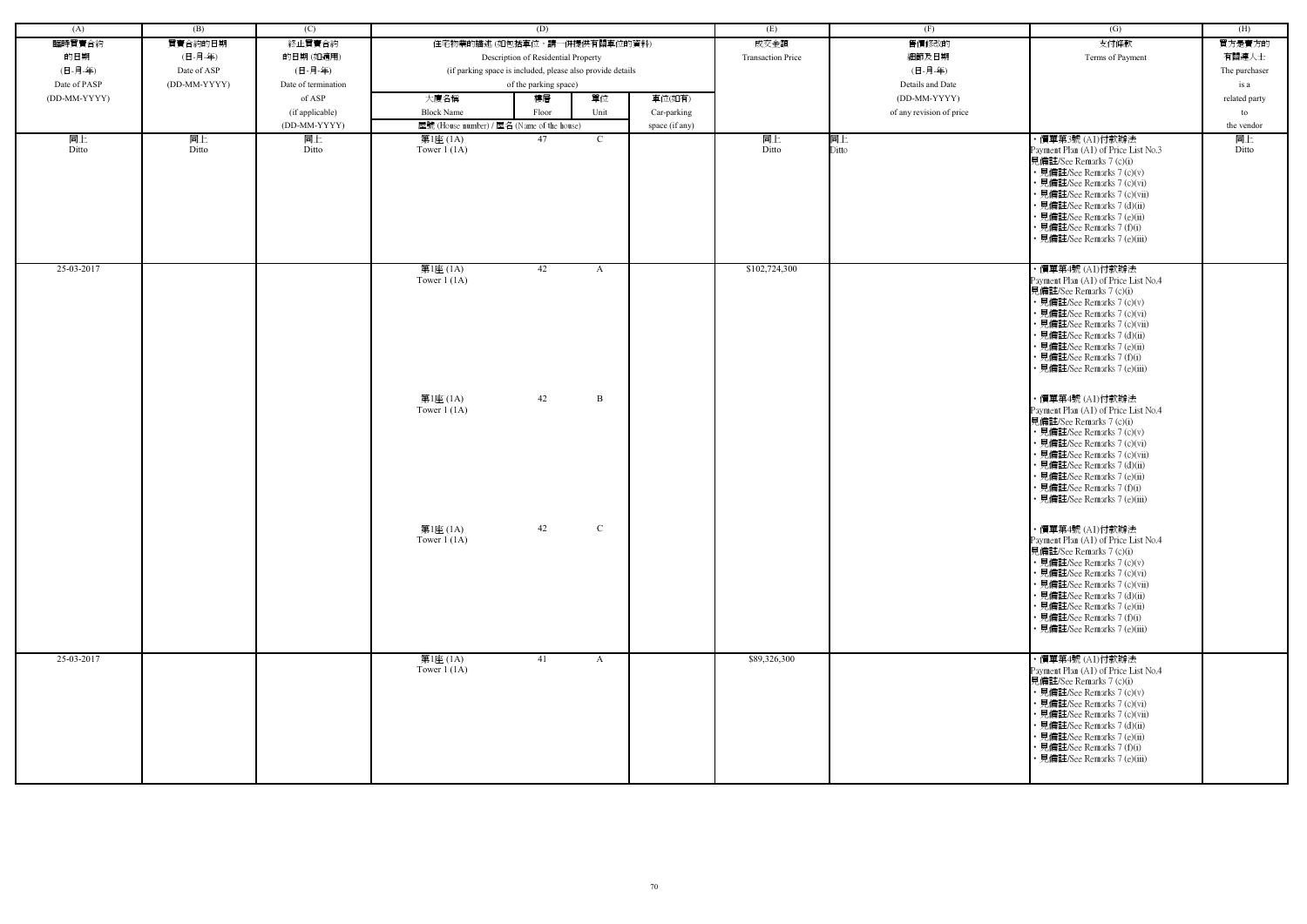| (A)          | (B)          | (C)                 |                                            | (D)                                                        |              |                | (E)                      | (F)                      | (G)                                                                                                                                                                                                                                                                                                                                         | (H)           |
|--------------|--------------|---------------------|--------------------------------------------|------------------------------------------------------------|--------------|----------------|--------------------------|--------------------------|---------------------------------------------------------------------------------------------------------------------------------------------------------------------------------------------------------------------------------------------------------------------------------------------------------------------------------------------|---------------|
| 臨時買賣合約       | 買賣合約的日期      | 終止買賣合約              | 住宅物業的描述 (如包括車位,請一併提供有關車位的資料)               |                                                            |              |                | 成交金額                     | 售價修改的                    | 支付條款                                                                                                                                                                                                                                                                                                                                        | 買方是賣方的        |
| 的日期          | (日-月-年)      | 的日期(如適用)            |                                            | Description of Residential Property                        |              |                | <b>Transaction Price</b> | 細節及日期                    | Terms of Payment                                                                                                                                                                                                                                                                                                                            | 有關連人士         |
| (日-月-年)      | Date of ASP  | (日-月-年)             |                                            | (if parking space is included, please also provide details |              |                |                          | (日-月-年)                  |                                                                                                                                                                                                                                                                                                                                             | The purchaser |
| Date of PASP | (DD-MM-YYYY) | Date of termination |                                            | of the parking space)                                      |              |                |                          | Details and Date         |                                                                                                                                                                                                                                                                                                                                             | is a          |
| (DD-MM-YYYY) |              | of ASP              | 大廈名稱                                       | 樓層                                                         | 單位           | 車位(如有)         |                          | (DD-MM-YYYY)             |                                                                                                                                                                                                                                                                                                                                             | related party |
|              |              | (if applicable)     | <b>Block Name</b>                          | Floor                                                      | Unit         | Car-parking    |                          | of any revision of price |                                                                                                                                                                                                                                                                                                                                             | to            |
|              |              | (DD-MM-YYYY)        | 屋號 (House number) / 屋名 (Name of the house) |                                                            |              | space (if any) |                          |                          |                                                                                                                                                                                                                                                                                                                                             | the vendor    |
| 同上<br>Ditto  | 同上<br>Ditto  | 同上<br>Ditto         | 第2座 (2A)<br>Tower $2(2A)$                  | -11                                                        | A            |                | 同上<br>Ditto              | 同上<br>Ditto              | ・價單第4號 (A1)付款辦法<br>Payment Plan (A1) of Price List No.4<br>見備註/See Remarks 7 (c)(i)<br>• 見備註/See Remarks 7 (c)(v)<br>見備註/See Remarks 7 (c)(vi)<br>· 見備註/See Remarks 7 (c)(vii)<br>見備註/See Remarks 7 (d)(ii)<br>見備註/See Remarks 7 (e)(ii)<br>• 見備註/See Remarks 7 (e)(iii)                                                                    | 同上<br>Ditto   |
|              |              |                     | 第2座 (2A)<br>Tower $2(2A)$                  | 12                                                         | $\mathbf{A}$ |                |                          |                          | ・價單第3號 (A1)付款辦法<br>Payment Plan (A1) of Price List No.3<br>見備註/See Remarks 7 (c)(i)<br>• 見備註/See Remarks 7 (c)(v)<br>• 見備註/See Remarks 7 (c)(vi)<br>見備註/See Remarks 7 (c)(vii)<br>見備註/See Remarks 7 (d)(ii)<br>見備註/See Remarks 7 (e)(ii)<br>見備註/See Remarks 7 (e)(iii)                                                                      |               |
| 25-03-2017   |              |                     | 第1座 (1A)<br>Tower $1(1A)$                  | 40                                                         | A            |                | \$70,415,200             |                          | ・價單第3號 (A1)付款辦法<br>Payment Plan (A1) of Price List No.3<br>見備註/See Remarks 7 (c)(i)<br>• 見備註/See Remarks 7 (c)(v)<br>• 見備註/See Remarks 7 (c)(vi)<br>· 見備註/See Remarks 7 (c)(vii)<br>見備註/See Remarks 7 (d)(ii)<br>· 見備註/See Remarks 7 (e)(ii)<br>見備註/See Remarks 7 (f)(i)<br>見備註/See Remarks 7 (e)(iii)                                      |               |
|              |              |                     | 第1座 (1A)<br>Tower $1$ (1A)                 | 40                                                         | $\mathbf C$  |                |                          |                          | ・價單第3號 (A1)付款辦法<br>Payment Plan (A1) of Price List No.3<br>見備註/See Remarks 7 (c)(i)<br>• 見備註/See Remarks 7 (c)(v)<br>• 見備註/See Remarks 7 (c)(vi)<br>見備註/See Remarks 7 (c)(vii)<br>• 見備註/See Remarks 7 (d)(ii)<br>見備註/See Remarks 7 (e)(ii)<br>見備註/See Remarks 7 (f)(i)<br>• 見備註/See Remarks 7 (e)(iii)                                      |               |
| 25-03-2017   |              |                     | 第1座 (1A)<br>Tower $1(1A)$                  | $\overline{37}$                                            | A            |                | \$108,539,000            |                          | ・價單第4號 (B1)付款辦法<br>Payment Plan (B1) of Price List No.4<br>見備註/See Remarks 7 (c)(ii)<br>• 見備註/See Remarks 7 (c)(v)<br>• 見備註/See Remarks 7 (c)(vi)<br>· 見備註/See Remarks 7 (c)(vii)<br>• 見備註/See Remarks 7 (e)(i)<br>• 見備註/See Remarks 7 (d)(ii)<br>· 見備註/See Remarks 7 (e)(ii)<br>• 見備註/See Remarks 7 (f)(i)<br>· 見備註/See Remarks 7 (e)(iii) |               |

| (G)                                                                                                                                                                                                                                                                                                                                     | (H)           |
|-----------------------------------------------------------------------------------------------------------------------------------------------------------------------------------------------------------------------------------------------------------------------------------------------------------------------------------------|---------------|
| 支付條款                                                                                                                                                                                                                                                                                                                                    | 買方是賣方的        |
| Terms of Payment                                                                                                                                                                                                                                                                                                                        | 有關連人士         |
|                                                                                                                                                                                                                                                                                                                                         | The purchaser |
|                                                                                                                                                                                                                                                                                                                                         | is a          |
|                                                                                                                                                                                                                                                                                                                                         | related party |
|                                                                                                                                                                                                                                                                                                                                         | to            |
|                                                                                                                                                                                                                                                                                                                                         | the vendor    |
| ・價單第4號 (A1)付款辦法<br>Payment Plan (A1) of Price List No.4<br>見備註/See Remarks 7 (c)(i)<br>• 見備註/See Remarks 7 (c)(v)<br>• 見備註/See Remarks 7 (c)(vi)<br>• 見備註/See Remarks 7 (c)(vii)<br>• 見備註/See Remarks 7 (d)(ii)                                                                                                                         | 同上<br>Ditto   |
| • 見備註/See Remarks 7 (e)(ii)<br>• 見備註/See Remarks 7 (e)(iii)<br>・價單第3號 (A1)付款辦法                                                                                                                                                                                                                                                          |               |
| Payment Plan (A1) of Price List No.3<br>見備註/See Remarks 7 (c)(i)<br>• 見備註/See Remarks 7 (c)(v)                                                                                                                                                                                                                                          |               |
| • 見備註/See Remarks 7 (c)(vi)<br>• 見備註/See Remarks 7 (c)(vii)<br>• 見備註/See Remarks 7 (d)(ii)                                                                                                                                                                                                                                              |               |
| • 見備註/See Remarks 7 (e)(ii)<br>• 見備註/See Remarks 7 (e)(iii)                                                                                                                                                                                                                                                                             |               |
| ・價單第3號 (A1)付款辦法<br>Payment Plan (A1) of Price List No.3<br>見備註/See Remarks 7 (c)(i)<br>• 見備註/See Remarks 7 (c)(v)<br>• 見備註/See Remarks 7 (c)(vi)<br>• 見備註/See Remarks 7 (c)(vii)<br>• 見備註/See Remarks 7 (d)(ii)<br>• 見備註/See Remarks 7 (e)(ii)<br>• 見備註/See Remarks 7 (f)(i)<br>• 見備註/See Remarks 7 (e)(iii)                            |               |
| 價單第3號 (A1)付款辦法<br>Payment Plan (A1) of Price List No.3<br>見備註/See Remarks 7 (c)(i)<br>• 見備註/See Remarks 7 (c)(v)<br>見備註/See Remarks 7 (c)(vi)<br>• 見備註/See Remarks 7 (c)(vii)<br>見備註/See Remarks 7 (d)(ii)<br>• 見備註/See Remarks 7 (e)(ii)<br>• 見備註/See Remarks 7 (f)(i)<br>• 見備註/See Remarks 7 (e)(iii)                                 |               |
| ・價單第4號 (B1)付款辦法<br>Payment Plan (B1) of Price List No.4<br>見備註/See Remarks 7 (c)(ii)<br>• 見備註/See Remarks 7 (c)(v)<br>• 見備註/See Remarks 7 (c)(vi)<br>• 見備註/See Remarks 7 (c)(vii)<br>見備註/See Remarks 7 (e)(i)<br>• 見備註/See Remarks 7 (d)(ii)<br>• 見備註/See Remarks 7 (e)(ii)<br>見備註/See Remarks 7 (f)(i)<br>• 見備註/See Remarks 7 (e)(iii) |               |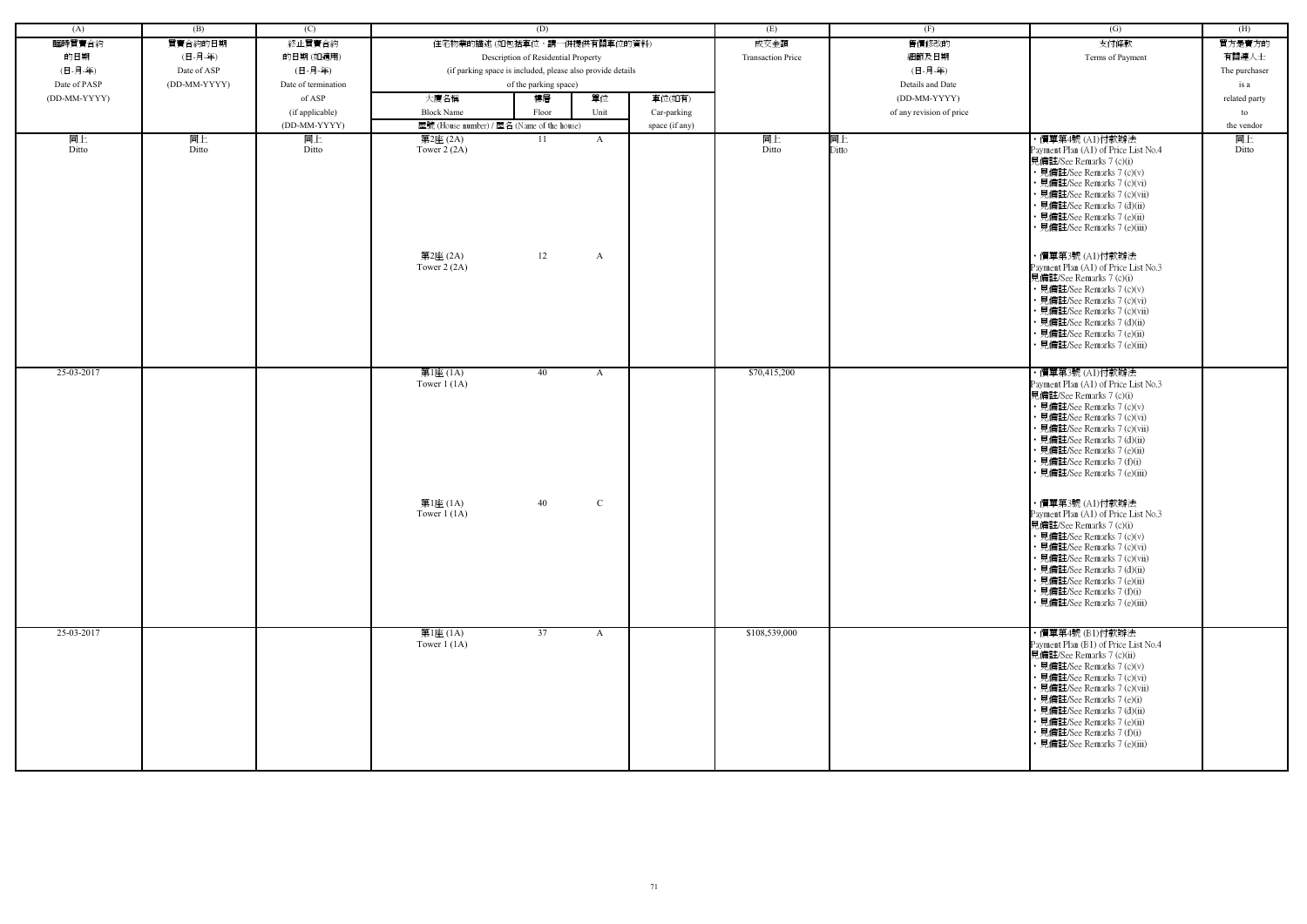| (A)          | (B)          | (C)                 | (D)                                                        |          |                   |                          | (E)              | (F)                      | $\overline{(G)}$                                                                                                                                                                                                                                                                                                                                                                                                                    | (H)           |
|--------------|--------------|---------------------|------------------------------------------------------------|----------|-------------------|--------------------------|------------------|--------------------------|-------------------------------------------------------------------------------------------------------------------------------------------------------------------------------------------------------------------------------------------------------------------------------------------------------------------------------------------------------------------------------------------------------------------------------------|---------------|
| 臨時買賣合約       | 買賣合約的日期      | 終止買賣合約              | 住宅物業的描述 (如包括車位,請一併提供有關車位的資料)                               |          |                   | 成交金額                     | 售價修改的            | 支付條款                     | 買方是賣方的                                                                                                                                                                                                                                                                                                                                                                                                                              |               |
| 的日期          | (日-月-年)      | 的日期(如適用)            | Description of Residential Property                        |          |                   | <b>Transaction Price</b> | 細節及日期            | Terms of Payment         | 有關連人士                                                                                                                                                                                                                                                                                                                                                                                                                               |               |
| (日-月-年)      | Date of ASP  | (日-月-年)             | (if parking space is included, please also provide details |          |                   |                          | (日-月-年)          |                          | The purchaser                                                                                                                                                                                                                                                                                                                                                                                                                       |               |
| Date of PASP | (DD-MM-YYYY) | Date of termination | of the parking space)                                      |          |                   |                          | Details and Date |                          | is a                                                                                                                                                                                                                                                                                                                                                                                                                                |               |
|              |              |                     | 大廈名稱<br>單位<br>樓層<br>車位(如有)                                 |          |                   |                          |                  |                          |                                                                                                                                                                                                                                                                                                                                                                                                                                     |               |
| (DD-MM-YYYY) |              | of ASP              |                                                            |          |                   |                          |                  | (DD-MM-YYYY)             |                                                                                                                                                                                                                                                                                                                                                                                                                                     | related party |
|              |              | (if applicable)     | <b>Block Name</b>                                          | Floor    | Unit              | Car-parking              |                  | of any revision of price |                                                                                                                                                                                                                                                                                                                                                                                                                                     | to            |
|              |              | (DD-MM-YYYY)        | 屋號 (House number) / 屋名 (Name of the house)                 |          |                   | space (if any)           |                  |                          |                                                                                                                                                                                                                                                                                                                                                                                                                                     | the vendor    |
| 同上<br>Ditto  | 同上<br>Ditto  | 同上<br>Ditto         | 第1座 (1A)<br>Tower $1(1A)$<br>第1座 (1A)<br>Tower $1(1A)$     | 22<br>25 | $\mathbf{A}$<br>A |                          | 同上<br>Ditto      | 同上<br>Ditto              | ・價單第3號 (B1)付款辦法<br>Payment Plan (B1) of Price List No.3<br>見備註/See Remarks 7 (c)(ii)<br>• 見備註/See Remarks 7 (c)(v)<br>• 見備註/See Remarks 7 (c)(vi)<br>· 見備註/See Remarks 7 (c)(vii)<br>• 見備註/See Remarks 7 (e)(i)<br>• 見備註/See Remarks 7 (d)(ii)<br>• 見備註/See Remarks 7 (e)(ii)<br>• 見備註/See Remarks 7 (f)(i)<br>· 見備註/See Remarks 7 (e)(iii)<br>・價單第4號 (B1)付款辦法<br>Payment Plan (B1) of Price List No.4<br>見備註/See Remarks 7 (c)(ii) | 同上<br>Ditto   |
|              |              |                     |                                                            |          |                   |                          |                  |                          | • 見備註/See Remarks 7 (c)(v)<br>• 見備註/See Remarks 7 (c)(vi)<br>• 見備註/See Remarks 7 (c)(vii)<br>• 見備註/See Remarks 7 (e)(i)<br>• 見備註/See Remarks 7 (d)(ii)<br>• 見備註/See Remarks 7 (e)(ii)<br>· 見備註/See Remarks 7 (f)(i)<br>• 見備註/See Remarks 7 (e)(iii)                                                                                                                                                                                 |               |
| 25-03-2017   |              |                     | 第1座 (1A)<br>Tower $1(1A)$                                  | 36       | A                 |                          | \$68,935,500     |                          | ・價單第4號 (A1)付款辦法<br>Payment Plan (A1) of Price List No.4<br>見備註/See Remarks 7 (c)(i)<br>• 見備註/See Remarks 7 (c)(v)<br>• 見備註/See Remarks 7 (c)(vi)<br>· 見備註/See Remarks 7 (c)(vii)<br>• 見備註/See Remarks 7 (d)(ii)<br>• 見備註/See Remarks 7 (e)(ii)<br>• 見備註/See Remarks 7 (f)(i)<br>• 見備註/See Remarks 7 (e)(iii)                                                                                                                        |               |
|              |              |                     | 第1座 (1A)<br>Tower $1(1A)$                                  | 23       | A                 |                          |                  |                          | ・價單第3號 (A1)付款辦法<br>Payment Plan (A1) of Price List No.3<br>見備註/See Remarks 7 (c)(i)<br>• 見備註/See Remarks 7 (c)(v)<br>• 見備註/See Remarks 7 (c)(vi)<br>• 見備註/See Remarks 7 (c)(vii)<br>• 見備註/See Remarks 7 (d)(ii)<br>• 見備註/See Remarks 7 (e)(ii)<br>• 見備註/See Remarks 7 (f)(i)<br>• 見備註/See Remarks 7 (e)(iii)                                                                                                                        |               |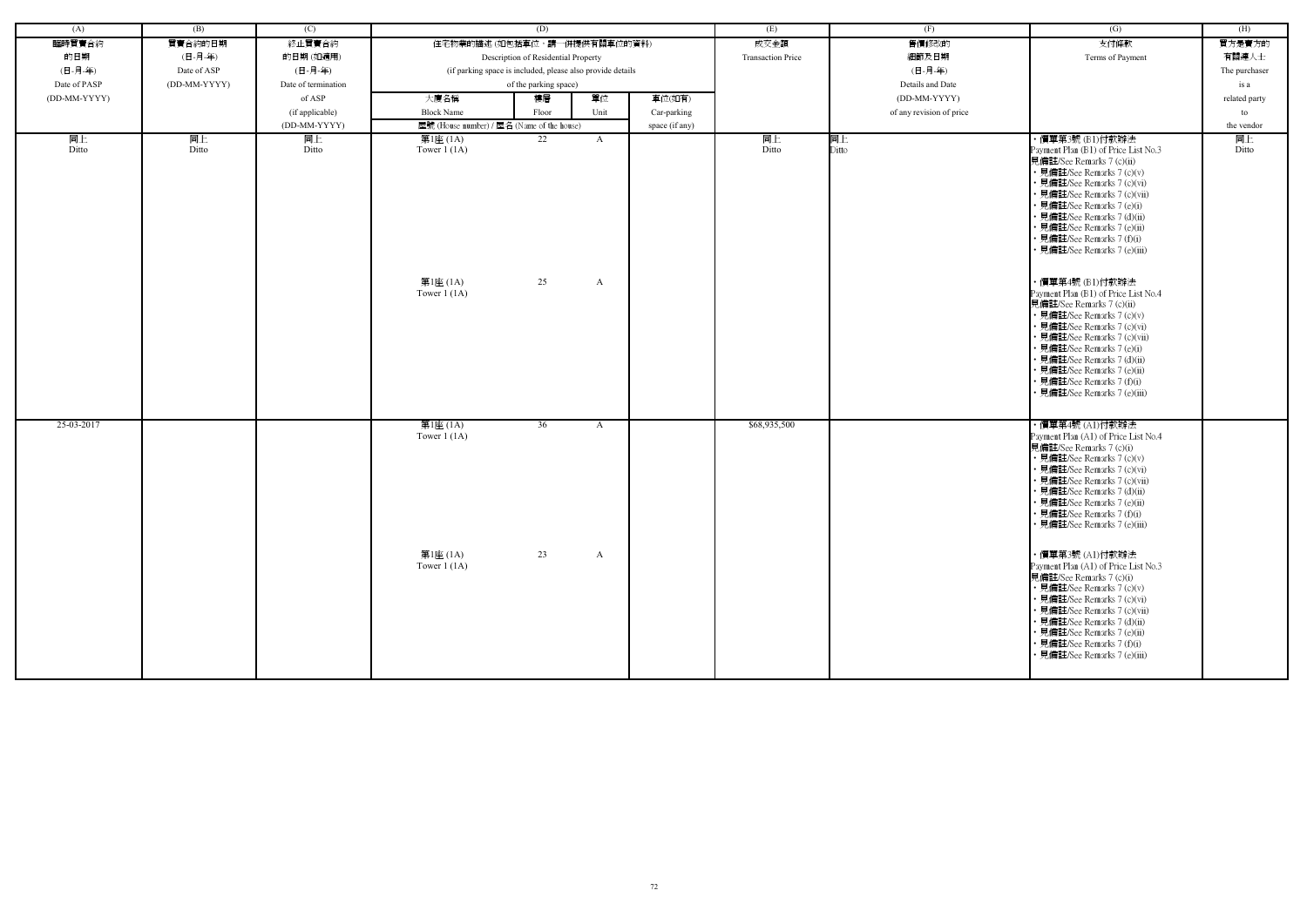| (A)          | (B)          | (C)                 | (D)                                                        |                                     |              | (E)            | (F)                      | $\overline{(G)}$         | (H)                                                                                                                                                                                                                                                                                                                                         |               |
|--------------|--------------|---------------------|------------------------------------------------------------|-------------------------------------|--------------|----------------|--------------------------|--------------------------|---------------------------------------------------------------------------------------------------------------------------------------------------------------------------------------------------------------------------------------------------------------------------------------------------------------------------------------------|---------------|
| 臨時買賣合約       | 買賣合約的日期      | 終止買賣合約              | 住宅物業的描述 (如包括車位,請一併提供有關車位的資料)                               |                                     |              |                | 成交金額                     | 售價修改的                    | 支付條款                                                                                                                                                                                                                                                                                                                                        | 買方是賣方的        |
| 的日期          | (日-月-年)      | 的日期(如適用)            |                                                            | Description of Residential Property |              |                | <b>Transaction Price</b> | 細節及日期                    | Terms of Payment                                                                                                                                                                                                                                                                                                                            | 有關連人士         |
| (日-月-年)      | Date of ASP  | (日-月-年)             | (if parking space is included, please also provide details |                                     |              |                |                          | (日-月-年)                  |                                                                                                                                                                                                                                                                                                                                             | The purchaser |
| Date of PASP | (DD-MM-YYYY) | Date of termination |                                                            | of the parking space)               |              |                |                          | Details and Date         |                                                                                                                                                                                                                                                                                                                                             | is a          |
| (DD-MM-YYYY) |              | of ASP              | 大廈名稱                                                       | 樓層                                  | 單位           | 車位(如有)         |                          | (DD-MM-YYYY)             |                                                                                                                                                                                                                                                                                                                                             | related party |
|              |              | (if applicable)     | <b>Block Name</b>                                          | Floor                               | Unit         | Car-parking    |                          | of any revision of price |                                                                                                                                                                                                                                                                                                                                             | to            |
|              |              | (DD-MM-YYYY)        | 屋號 (House number) / 屋名 (Name of the house)                 |                                     |              | space (if any) |                          |                          |                                                                                                                                                                                                                                                                                                                                             | the vendor    |
| 25-03-2017   |              |                     | 第1座 (1A)<br>Tower $1(1A)$                                  | 29                                  | $\mathbf{A}$ |                | \$34,449,400             |                          | ・價單第4號 (A1)付款辦法<br>Payment Plan (A1) of Price List No.4                                                                                                                                                                                                                                                                                     |               |
|              |              |                     |                                                            |                                     |              |                |                          |                          | 見備註/See Remarks 7 (c)(i)<br>• 見備註/See Remarks 7 (c)(v)<br>• 見備註/See Remarks 7 (c)(vi)<br>• 見備註/See Remarks 7 (c)(vii)<br>• 見備註/See Remarks 7 (d)(ii)<br>• 見備註/See Remarks 7 (e)(ii)<br>• 見備註/See Remarks 7 (f)(i)<br>• 見備註/See Remarks 7 (e)(iii)                                                                                           |               |
| 25-03-2017   |              |                     | 第1座(1A)<br>Tower $1(1A)$                                   | 28                                  | A            |                | \$41,516,000             |                          | ・價單第4號 (A1)付款辦法<br>Payment Plan (A1) of Price List No.4<br>見備註/See Remarks 7 (c)(i)<br>• 見備註/See Remarks 7 (d)(i)<br>• 見備註/See Remarks 7 (d)(iii)<br>• 見備註/See Remarks 7 (c)(vii)<br>• 見備註/See Remarks 7 (e)(ii)<br>• 見備註/See Remarks 7 (f)(i)<br>• 見備註/See Remarks 7 (e)(iii)                                                              |               |
| 25-03-2017   |              |                     | 第1座 (1A)<br>Tower $1(1A)$                                  | 26                                  | A            |                | \$40,014,700             |                          | ・價單第4號 (A1)付款辦法<br>Payment Plan (A1) of Price List No.4<br>見備註/See Remarks 7 (c)(i)<br>• 見備註/See Remarks 7 (c)(v)<br>• 見備註/See Remarks 7 (c)(vi)<br>• 見備註/See Remarks 7 (c)(vii)<br>• 見備註/See Remarks 7 (d)(ii)<br>• 見備註/See Remarks 7 (e)(ii)<br>• 見備註/See Remarks 7 (f)(i)<br>• 見備註/See Remarks 7 (e)(iii)                                |               |
|              |              |                     | 第2座 (2B)<br>Tower $2(2B)$                                  | 18                                  | $\mathbf{F}$ |                |                          |                          | ・價單第4號 (A1)付款辦法<br>Payment Plan (A1) of Price List No.4<br>見備註/See Remarks 7 (c)(i)<br>• 見備註/See Remarks 7 (c)(v)<br>• 見備註/See Remarks 7 (c)(vi)<br>• 見備註/See Remarks 7 (c)(vii)<br>• 見備註/See Remarks 7 (d)(ii)<br>• 見備註/See Remarks 7 (e)(ii)<br>• 見備註/See Remarks 7 (f)(ii)<br>• 見備註/See Remarks 7 (e)(iii)                               |               |
| 25-03-2017   |              |                     | 第1座 (1A)<br>Tower $1(1A)$                                  | 9                                   | $\mathbf{A}$ |                | \$32,106,800             |                          | ・價單第4號 (B1)付款辦法<br>Payment Plan (B1) of Price List No.4<br>見備註/See Remarks 7 (c)(ii)<br>• 見備註/See Remarks 7 (c)(v)<br>• 見備註/See Remarks 7 (c)(vi)<br>• 見備註/See Remarks 7 (c)(vii)<br>• 見備註/See Remarks 7 (e)(i)<br>• 見備註/See Remarks 7 (d)(iv)<br>• 見備註/See Remarks 7 (e)(ii)<br>• 見備註/See Remarks 7 (f)(i)<br>• 見備註/See Remarks 7 (e)(iii) |               |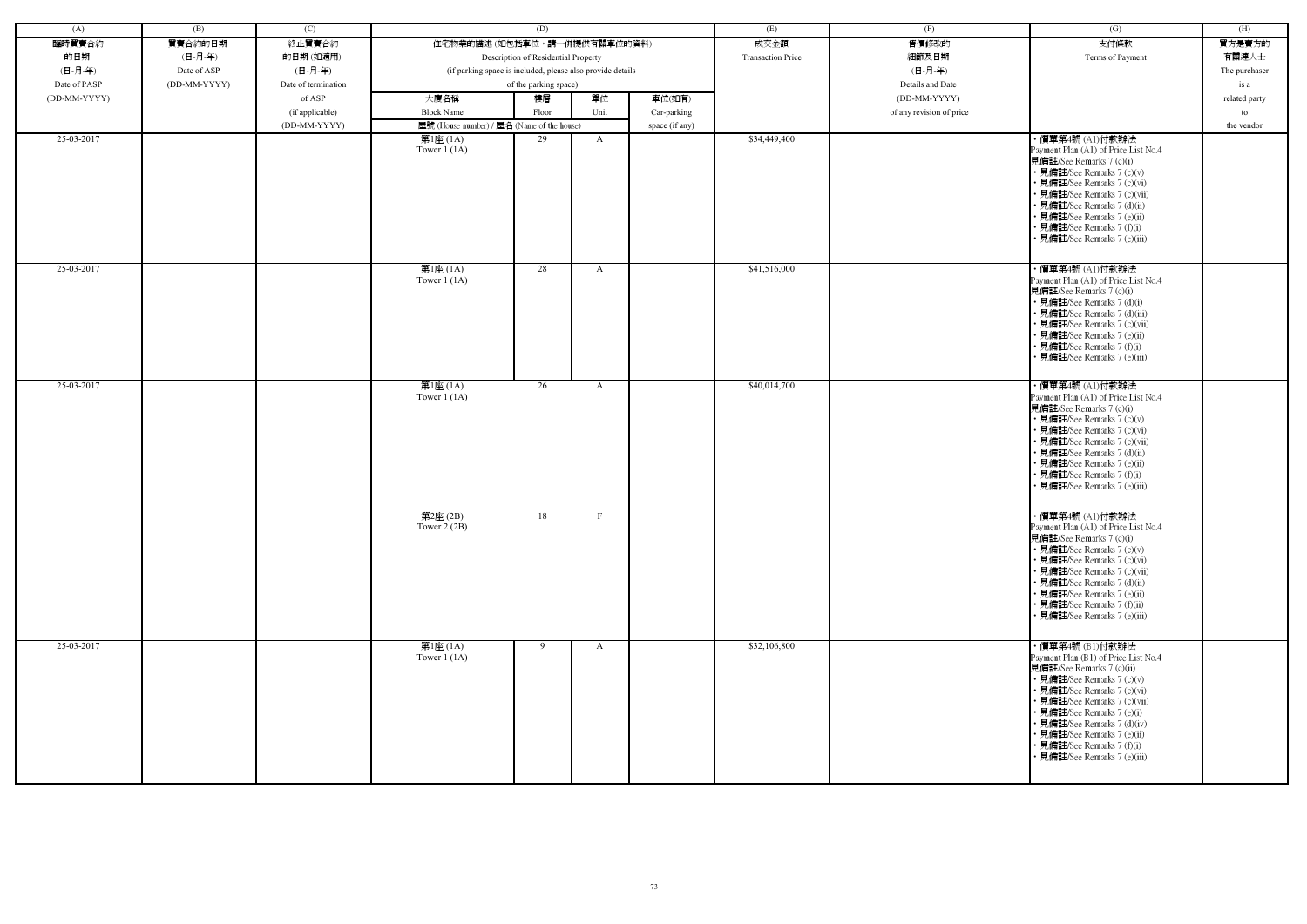| (A)          | (B)          | (C)                 |                                                            | (D)                                 |               |                | (E)                      | (F)                      | (G)                                                                                                                                                                                                                                                                                                            | (H)           |
|--------------|--------------|---------------------|------------------------------------------------------------|-------------------------------------|---------------|----------------|--------------------------|--------------------------|----------------------------------------------------------------------------------------------------------------------------------------------------------------------------------------------------------------------------------------------------------------------------------------------------------------|---------------|
| 臨時買賣合約       | 買賣合約的日期      | 終止買賣合約              | 住宅物業的描述 (如包括車位,請一併提供有關車位的資料)                               |                                     |               |                | 成交金額                     | 售價修改的                    | 支付條款                                                                                                                                                                                                                                                                                                           | 買方是賣方的        |
|              |              |                     |                                                            |                                     |               |                |                          |                          |                                                                                                                                                                                                                                                                                                                |               |
| 的日期          | (日-月-年)      | 的日期(如適用)            |                                                            | Description of Residential Property |               |                | <b>Transaction Price</b> | 細節及日期                    | Terms of Payment                                                                                                                                                                                                                                                                                               | 有關連人士         |
| (日-月-年)      | Date of ASP  | (日-月-年)             | (if parking space is included, please also provide details |                                     |               |                |                          | (日-月-年)                  |                                                                                                                                                                                                                                                                                                                | The purchaser |
| Date of PASP | (DD-MM-YYYY) | Date of termination |                                                            | of the parking space)               |               |                |                          | Details and Date         |                                                                                                                                                                                                                                                                                                                | is a          |
| (DD-MM-YYYY) |              | of ASP              | 大廈名稱                                                       | 樓層                                  | 單位            | 車位(如有)         |                          | (DD-MM-YYYY)             |                                                                                                                                                                                                                                                                                                                | related party |
|              |              | (if applicable)     | <b>Block Name</b>                                          | Floor                               | Unit          | Car-parking    |                          | of any revision of price |                                                                                                                                                                                                                                                                                                                | to            |
|              |              | (DD-MM-YYYY)        | 屋號 (House number) / 屋名 (Name of the house)                 |                                     |               | space (if any) |                          |                          |                                                                                                                                                                                                                                                                                                                | the vendor    |
| 25-03-2017   |              |                     | 第1座 (1A)<br>Tower $1(1A)$                                  | 41                                  | B             |                | \$37,183,500             |                          | ・價單第4號 (Al)付款辦法<br>Payment Plan (A1) of Price List No.4<br>見備註/See Remarks 7 (c)(i)<br>• 見備註/See Remarks 7 (d)(i)<br>• 見備註/See Remarks 7 (d)(iii)<br>• 見備註/See Remarks 7 (c)(vii)<br>• 見備註/See Remarks 7 (e)(ii)<br>• 見備註/See Remarks 7 (f)(i)<br>• 見備註/See Remarks 7 (e)(iii)                                 |               |
| 25-03-2017   |              |                     | 第1座 (1A)<br>Tower $1(1A)$                                  | 40                                  | B             |                | \$36,888,400             |                          | · 價單第3號 (A1)付款辦法<br>Payment Plan (A1) of Price List No.3<br>見備註/See Remarks 7 (c)(i)<br>• 見備註/See Remarks 7 (d)(i)<br>• 見備註/See Remarks 7 (d)(iii)<br>· 見備註/See Remarks 7 (c)(vii)<br>• 見備註/See Remarks 7 (e)(ii)<br>· 見備註/See Remarks 7 (f)(i)<br>見備註/See Remarks 7 (e)(iii)                                  |               |
| 25-03-2017   |              |                     | 第1座 (1A)<br>Tower $1(1A)$                                  | 41                                  | $\mathcal{C}$ |                | \$32,947,200             |                          | · 價單第4號 (A1)付款辦法<br>Payment Plan (A1) of Price List No.4<br>見備註/See Remarks 7 (c)(i)<br>• 見備註/See Remarks 7 (c)(v)<br>• 見備註/See Remarks 7 (c)(vi)<br>• 見備註/See Remarks 7 (c)(vii)<br>• 見備註/See Remarks 7 (d)(ii)<br>• 見備註/See Remarks 7 (e)(ii)<br>• 見備註/See Remarks 7 (f)(i)<br>• 見備註/See Remarks 7 (e)(iii)  |               |
| 25-03-2017   |              |                     | 第1座(1B)<br>Tower $1$ (1B)                                  | 46                                  | A             |                | \$13,761,500             |                          | · 價單第3號 (A1)付款辦法<br>Payment Plan (A1) of Price List No.3<br>見備註/See Remarks 7 (c)(i)<br>• 見備註/See Remarks 7 (c)(v)<br>• 見備註/See Remarks 7 (c)(vi)<br>• 見備註/See Remarks 7 (c)(vii)<br>• 見備註/See Remarks 7 (d)(ii)<br>• 見備註/See Remarks 7 (e)(ii)<br>• 見備註/See Remarks 7 (f)(ii)<br>• 見備註/See Remarks 7 (e)(iii) |               |
| 25-03-2017   |              |                     | 第1座(1B)<br>Tower $1(1B)$                                   | 45                                  | $\mathbf{A}$  |                | \$13,301,300             |                          | ・價單第3號 (A1)付款辦法<br>Payment Plan (A1) of Price List No.3<br>見備註/See Remarks 7 (c)(i)<br>• 見備註/See Remarks 7 (c)(v)<br>• 見備註/See Remarks 7 (c)(vi)<br>· 見備註/See Remarks 7 (c)(vii)<br>• 見備註/See Remarks 7 (d)(ii)<br>• 見備註/See Remarks 7 (e)(ii)<br>· 見備註/See Remarks 7 (f)(ii)<br>• 見備註/See Remarks 7 (e)(iii)  |               |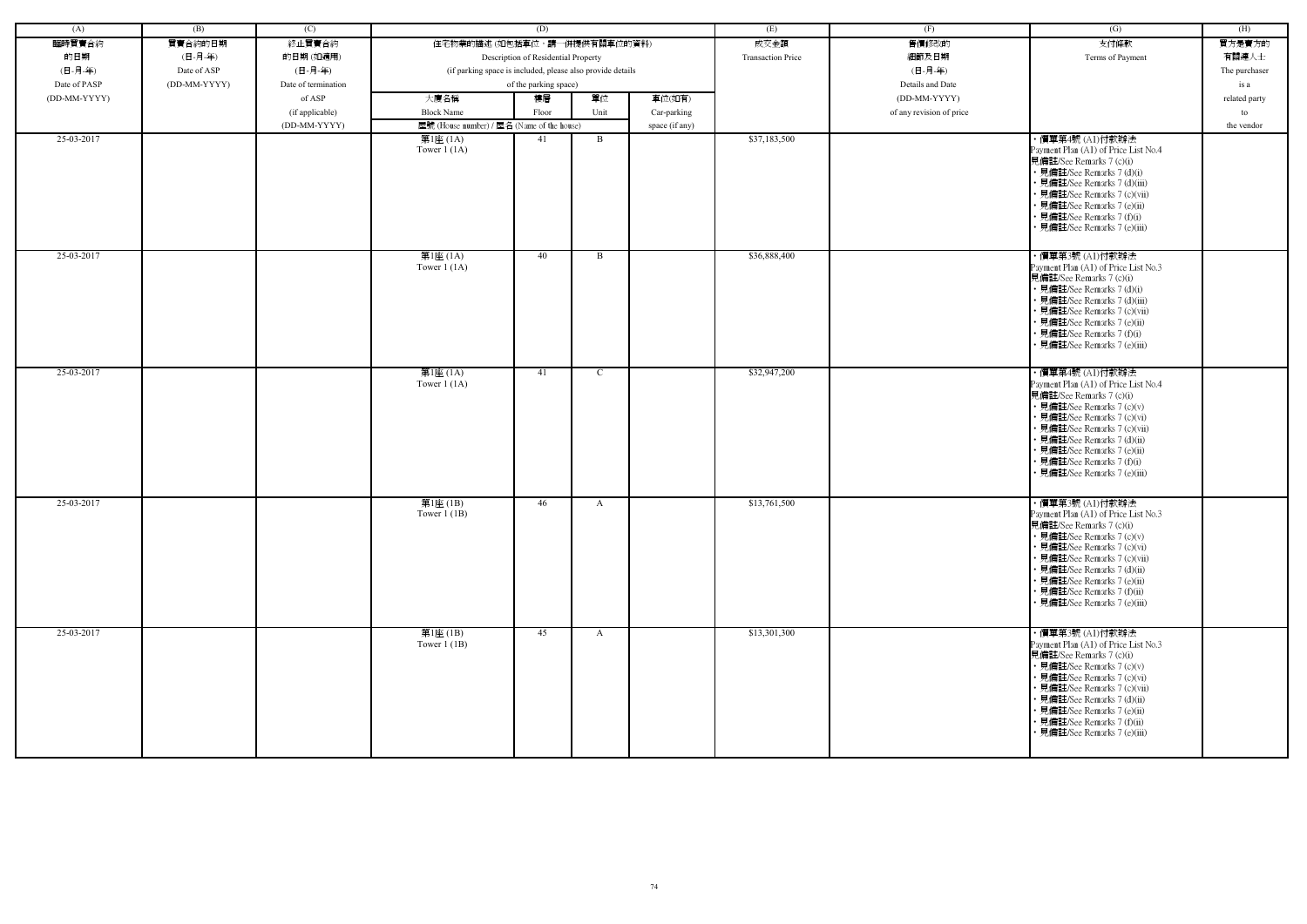| (A)          | (B)          | (C)                 |                                                            | (D)                                 |      |                | (E)                      | (F)                      | (G)                                                                                                                                                                                                                                                                                                           | (H)           |
|--------------|--------------|---------------------|------------------------------------------------------------|-------------------------------------|------|----------------|--------------------------|--------------------------|---------------------------------------------------------------------------------------------------------------------------------------------------------------------------------------------------------------------------------------------------------------------------------------------------------------|---------------|
| 臨時買賣合約       | 買賣合約的日期      | 終止買賣合約              | 住宅物業的描述 (如包括車位,請一併提供有關車位的資料)                               |                                     |      |                | 成交金額                     | 售價修改的                    | 支付條款                                                                                                                                                                                                                                                                                                          | 買方是賣方的        |
| 的日期          | (日-月-年)      | 的日期(如適用)            |                                                            | Description of Residential Property |      |                | <b>Transaction Price</b> | 細節及日期                    | Terms of Payment                                                                                                                                                                                                                                                                                              | 有關連人士         |
| (日-月-年)      | Date of ASP  | (日-月-年)             | (if parking space is included, please also provide details |                                     |      |                |                          | (日-月-年)                  |                                                                                                                                                                                                                                                                                                               | The purchaser |
| Date of PASP | (DD-MM-YYYY) | Date of termination |                                                            | of the parking space)               |      |                |                          | Details and Date         |                                                                                                                                                                                                                                                                                                               | is a          |
| (DD-MM-YYYY) |              | of ASP              | 大廈名稱                                                       | 樓層                                  | 單位   | 車位(如有)         |                          | (DD-MM-YYYY)             |                                                                                                                                                                                                                                                                                                               | related party |
|              |              | (if applicable)     | <b>Block Name</b>                                          | Floor                               | Unit | Car-parking    |                          | of any revision of price |                                                                                                                                                                                                                                                                                                               | to            |
|              |              | (DD-MM-YYYY)        | 屋號 (House number) / 屋名 (Name of the house)                 |                                     |      | space (if any) |                          |                          |                                                                                                                                                                                                                                                                                                               | the vendor    |
| 25-03-2017   |              |                     | 第1座 (1B)<br>Tower $1$ (1B)                                 | 42                                  | H    |                | \$10,774,900             |                          | ・價單第3號 (A1)付款辦法<br>Payment Plan (A1) of Price List No.3<br>見備註/See Remarks 7 (c)(i)<br>• 見備註/See Remarks 7 (c)(v)<br>• 見備註/See Remarks 7 (c)(vi)<br>· 見備註/See Remarks 7 (c)(vii)                                                                                                                              |               |
|              |              |                     |                                                            |                                     |      |                |                          |                          | • 見備註/See Remarks 7 (d)(ii)<br>• 見備註/See Remarks 7 (e)(ii)<br>• 見備註/See Remarks 7 (f)(ii)<br>• 見備註/See Remarks 7 (e)(iii)                                                                                                                                                                                     |               |
| 25-03-2017   |              |                     | 第1座(1B)<br>Tower $1$ (1B)                                  | 41                                  | H    |                | \$10,653,200             |                          | ・價單第3號 (A1)付款辦法<br>Payment Plan (A1) of Price List No.3<br>見備註/See Remarks 7 (c)(i)<br>• 見備註/See Remarks 7 (c)(v)<br>• 見備註/See Remarks 7 (c)(vi)<br>• 見備註/See Remarks 7 (c)(vii)<br>• 見備註/See Remarks 7 (d)(ii)<br>• 見備註/See Remarks 7 (e)(ii)<br>• 見備註/See Remarks 7 (f)(ii)<br>• 見備註/See Remarks 7 (e)(iii) |               |
| 25-03-2017   |              |                     | 第1座(1B)<br>Tower $1$ (1B)                                  | 39                                  | H    |                | \$17,769,900             |                          | ・價單第3號 (A1)付款辦法<br>Payment Plan (A1) of Price List No.3<br>見備註/See Remarks 7 (c)(i)<br>• 見備註/See Remarks 7 (c)(v)<br>• 見備註/See Remarks 7 (c)(vi)<br>• 見備註/See Remarks 7 (c)(vii)<br>• 見備註/See Remarks 7 (d)(ii)<br>• 見備註/See Remarks 7 (e)(ii)<br>• 見備註/See Remarks 7 (f)(ii)<br>• 見備註/See Remarks 7 (e)(iii) |               |
|              |              |                     | 第2座(2B)<br>Tower $2(2B)$                                   | 30                                  |      |                |                          |                          | ・價單第3號 (A1)付款辦法<br>Payment Plan (A1) of Price List No.3<br>見備註/See Remarks 7 (c)(i)<br>• 見備註/See Remarks 7 (c)(v)<br>• 見備註/See Remarks 7 (c)(vi)<br>• 見備註/See Remarks 7 (c)(vii)<br>• 見備註/See Remarks 7 (d)(ii)<br>• 見備註/See Remarks 7 (e)(ii)<br>• 見備註/See Remarks 7 (f)(ii)<br>· 見備註/See Remarks 7 (e)(iii) |               |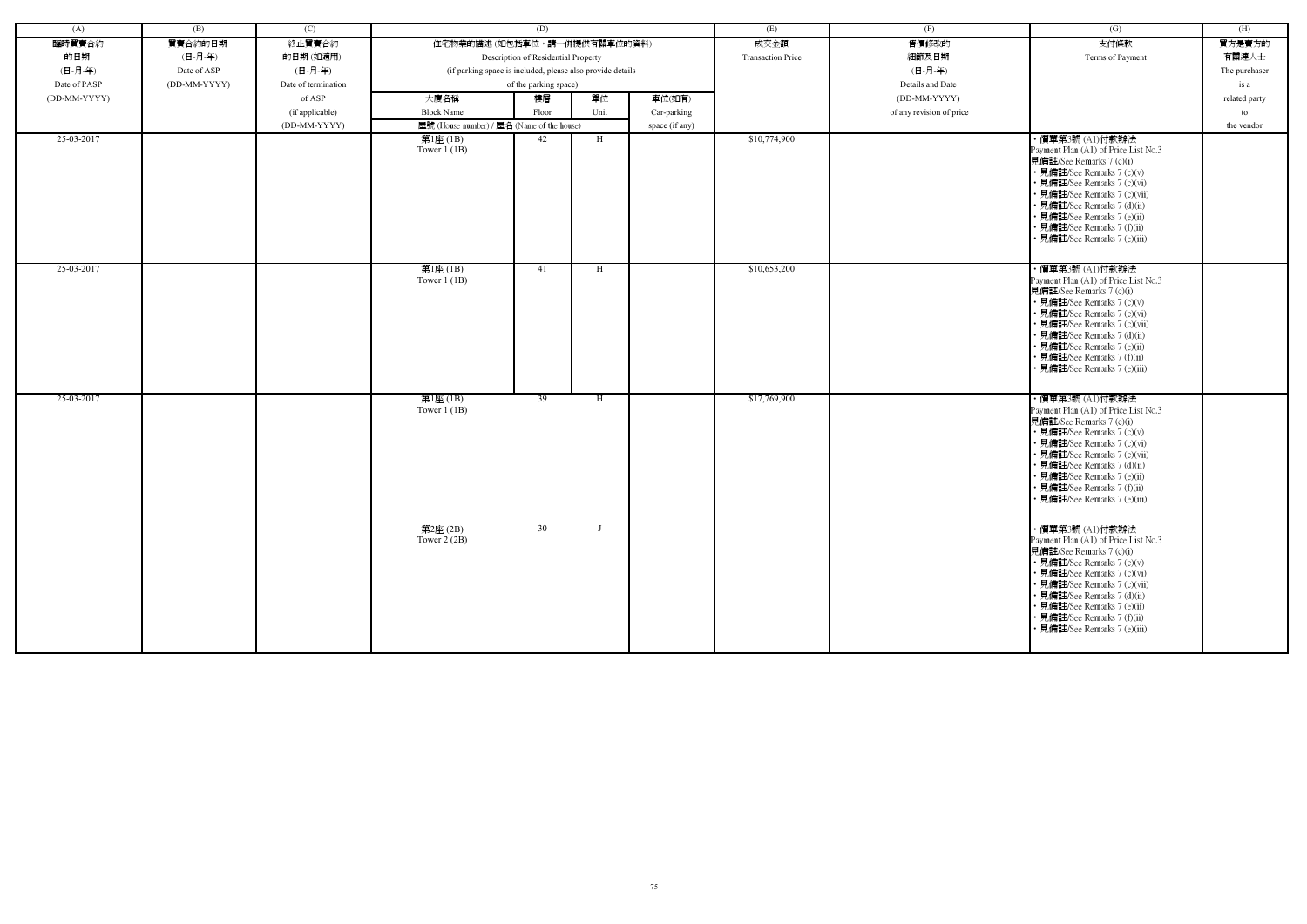| (A)          | (B)          | (C)                 | (D)                                        |                                                            | (E)  | (F)            | (G)                      | (H)                      |                                                                                                                                                                                                                                                                                                                                              |               |
|--------------|--------------|---------------------|--------------------------------------------|------------------------------------------------------------|------|----------------|--------------------------|--------------------------|----------------------------------------------------------------------------------------------------------------------------------------------------------------------------------------------------------------------------------------------------------------------------------------------------------------------------------------------|---------------|
| 臨時買賣合約       | 買賣合約的日期      | 終止買賣合約              | 住宅物業的描述 (如包括車位,請一併提供有關車位的資料)               |                                                            |      |                | 成交金額                     | 售價修改的                    | 支付條款                                                                                                                                                                                                                                                                                                                                         | 買方是賣方的        |
| 的日期          | (日-月-年)      | 的日期(如適用)            |                                            | Description of Residential Property                        |      |                | <b>Transaction Price</b> | 細節及日期                    | Terms of Payment                                                                                                                                                                                                                                                                                                                             | 有關連人士         |
| (日-月-年)      | Date of ASP  | (日-月-年)             |                                            | (if parking space is included, please also provide details |      |                |                          | (日-月-年)                  |                                                                                                                                                                                                                                                                                                                                              | The purchaser |
| Date of PASP | (DD-MM-YYYY) | Date of termination |                                            | of the parking space)                                      |      |                |                          | Details and Date         |                                                                                                                                                                                                                                                                                                                                              | is a          |
|              |              |                     |                                            | 樓層                                                         |      |                |                          |                          |                                                                                                                                                                                                                                                                                                                                              |               |
| (DD-MM-YYYY) |              | of ASP              | 大廈名稱                                       |                                                            | 單位   | 車位(如有)         |                          | (DD-MM-YYYY)             |                                                                                                                                                                                                                                                                                                                                              | related party |
|              |              | (if applicable)     | <b>Block Name</b>                          | Floor                                                      | Unit | Car-parking    |                          | of any revision of price |                                                                                                                                                                                                                                                                                                                                              | to            |
|              |              | (DD-MM-YYYY)        | 屋號 (House number) / 屋名 (Name of the house) |                                                            |      | space (if any) |                          |                          |                                                                                                                                                                                                                                                                                                                                              | the vendor    |
| 25-03-2017   |              |                     | 第1座 (1B)<br>Tower $1$ (1B)                 | 37                                                         | H    |                | \$10,843,100             |                          | ・價單第3號 (B1)付款辦法<br>Payment Plan (B1) of Price List No.3<br>見備註/See Remarks 7 (c)(ii)<br>• 見備註/See Remarks 7 (c)(v)<br>• 見備註/See Remarks 7 (c)(vi)<br>• 見備註/See Remarks 7 (c)(vii)<br>• 見備註/See Remarks 7 (e)(i)<br>• 見備註/See Remarks 7 (d)(ii)<br>• 見備註/See Remarks 7 (e)(ii)<br>• 見備註/See Remarks 7 (f)(ii)<br>• 見備註/See Remarks 7 (e)(iii) |               |
| 25-03-2017   |              |                     | 第2座 (2A)<br>Tower $2(2A)$                  | 51                                                         | A    |                | \$110,013,400            |                          | ・價單第4號 (A1)付款辦法<br>Payment Plan (A1) of Price List No.4<br>見備註/See Remarks 7 (c)(i)<br>• 見備註/See Remarks 7 (c)(v)<br>· 見備註/See Remarks 7 (c)(vi)<br>· 見備註/See Remarks 7 (c)(vii)<br>• 見備註/See Remarks 7 (d)(ii)<br>• 見備註/See Remarks 7 (e)(ii)<br>• 見備註/See Remarks 7 (f)(i)<br>• 見備註/See Remarks 7 (e)(iii)                                 |               |
|              |              |                     | 第2座 (2A)<br>Tower $2(2A)$                  | 45                                                         | A    |                |                          |                          | ・價單第4號 (A1)付款辦法<br>Payment Plan (A1) of Price List No.4<br>見備註/See Remarks 7 (c)(i)<br>• 見備註/See Remarks 7 (c)(v)<br>· 見備註/See Remarks 7 (c)(vi)<br>• 見備註/See Remarks 7 (c)(vii)<br>• 見備註/See Remarks 7 (d)(ii)<br>· 見備註/See Remarks 7 (e)(ii)<br>• 見備註/See Remarks 7 (f)(i)<br>• 見備註/See Remarks 7 (e)(iii)                                 |               |
|              |              |                     | 第2座 (2A)<br>Tower $2(2A)$                  | 46                                                         | A    |                |                          |                          | ・價單第4號 (A1)付款辦法<br>Payment Plan (A1) of Price List No.4<br>見備註/See Remarks 7 (c)(i)<br>• 見備註/See Remarks 7 (c)(v)<br>• 見備註/See Remarks 7 (c)(vi)<br>• 見備註/See Remarks 7 (c)(vii)<br>• 見備註/See Remarks 7 (d)(ii)<br>• 見備註/See Remarks 7 (e)(ii)<br>• 見備註/See Remarks 7 (f)(i)<br>• 見備註/See Remarks 7 (e)(iii)                                 |               |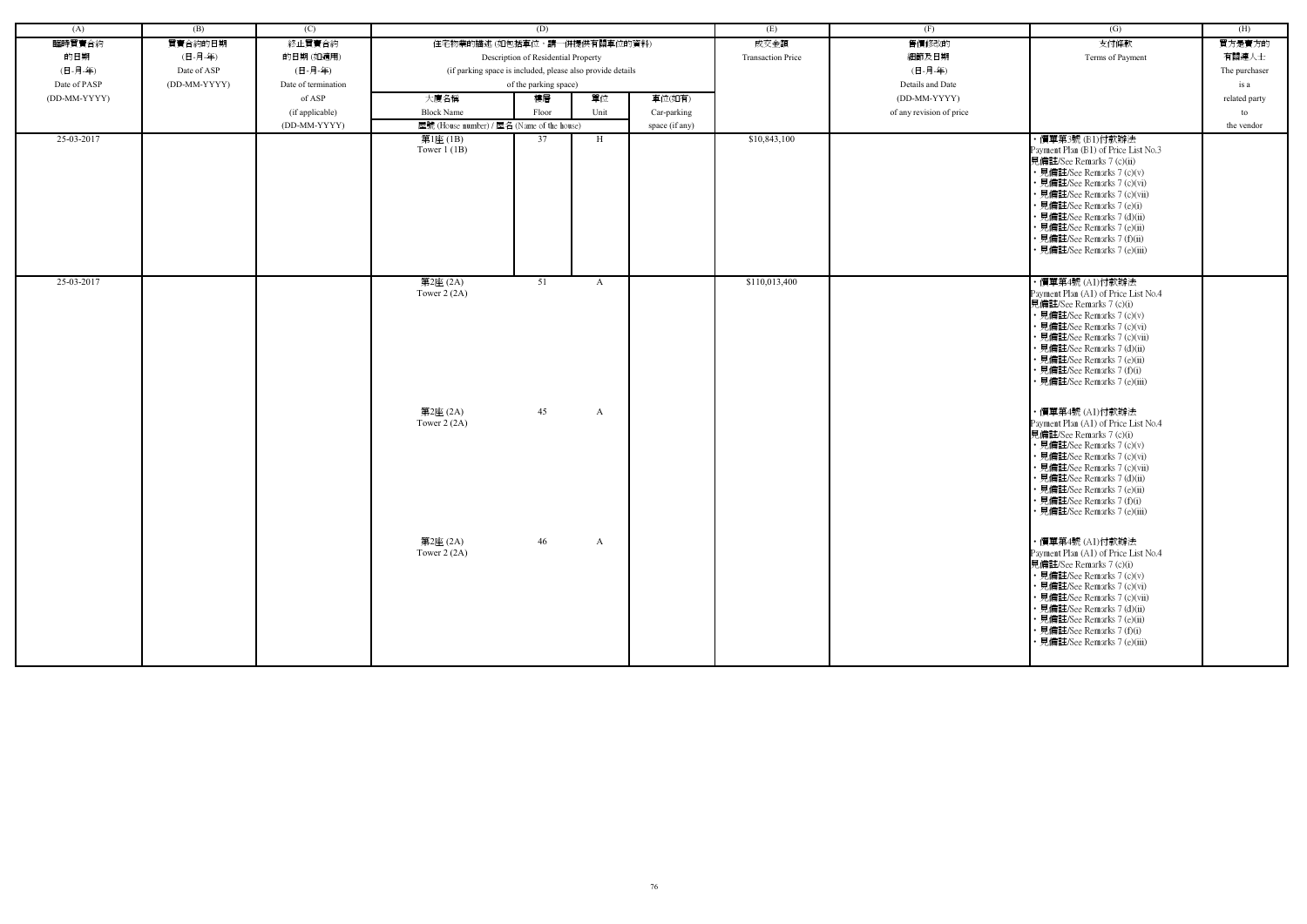| (A)          | (B)          | (C)                 |                                            | (D)                                                        |                | (E)                      | (F)                      | (G)                                                                                                                                                                                                                                                                                                                                         | (H)           |
|--------------|--------------|---------------------|--------------------------------------------|------------------------------------------------------------|----------------|--------------------------|--------------------------|---------------------------------------------------------------------------------------------------------------------------------------------------------------------------------------------------------------------------------------------------------------------------------------------------------------------------------------------|---------------|
| 臨時買賣合約       | 買賣合約的日期      | 終止買賣合約              |                                            | 住宅物業的描述 (如包括車位,請一併提供有關車位的資料)                               |                | 成交金額                     | 售價修改的                    | 支付條款                                                                                                                                                                                                                                                                                                                                        | 買方是賣方的        |
| 的日期          | (日-月-年)      | 的日期(如適用)            |                                            | Description of Residential Property                        |                | <b>Transaction Price</b> | 細節及日期                    | Terms of Payment                                                                                                                                                                                                                                                                                                                            | 有關連人士         |
| (日-月-年)      | Date of ASP  | (日-月-年)             |                                            | (if parking space is included, please also provide details |                |                          | (日-月-年)                  |                                                                                                                                                                                                                                                                                                                                             | The purchaser |
| Date of PASP | (DD-MM-YYYY) | Date of termination |                                            | of the parking space)                                      |                |                          | Details and Date         |                                                                                                                                                                                                                                                                                                                                             | is a          |
| (DD-MM-YYYY) |              | of ASP              | 大廈名稱                                       | 單位<br>樓層                                                   | 車位(如有)         |                          | (DD-MM-YYYY)             |                                                                                                                                                                                                                                                                                                                                             | related party |
|              |              | (if applicable)     | <b>Block Name</b>                          | Unit<br>Floor                                              | Car-parking    |                          | of any revision of price |                                                                                                                                                                                                                                                                                                                                             | to            |
|              |              | (DD-MM-YYYY)        | 屋號 (House number) / 屋名 (Name of the house) |                                                            | space (if any) |                          |                          |                                                                                                                                                                                                                                                                                                                                             | the vendor    |
| 25-03-2017   |              |                     | 第2座 (2A)<br>Tower $2(2A)$                  | 43<br>A                                                    |                | \$89,360,600             |                          | ・價單第4號 (A1)付款辦法<br>Payment Plan (A1) of Price List No.4<br>見備註/See Remarks 7 (c)(i)<br>• 見備註/See Remarks 7 (c)(v)<br>• 見備註/See Remarks 7 (c)(vi)<br>• 見備註/See Remarks 7 (c)(vii)                                                                                                                                                            |               |
|              |              |                     |                                            |                                                            |                |                          |                          | • 見備註/See Remarks 7 (d)(ii)<br>• 見備註/See Remarks 7 (e)(ii)<br>• 見備註/See Remarks 7 (f)(i)<br>• 見備註/See Remarks 7 (e)(iii)                                                                                                                                                                                                                    |               |
|              |              |                     | 第2座 (2A)<br>Tower $2(2A)$                  | 12<br>$\mathbf{B}$                                         |                |                          |                          | ・價單第4號 (A1)付款辦法<br>Payment Plan (A1) of Price List No.4<br>見備註/See Remarks 7 (c)(i)<br>• 見備註/See Remarks 7 (c)(v)<br>• 見備註/See Remarks 7 (c)(vi)<br>• 見備註/See Remarks 7 (c)(vii)<br>• 見備註/See Remarks 7 (d)(ii)<br>• 見備註/See Remarks 7 (e)(ii)<br>• 見備註/See Remarks 7 (e)(iii)                                                              |               |
|              |              |                     | 第2座 (2A)<br>Tower $2(2A)$                  | 22<br>B                                                    |                |                          |                          | ・價單第4號 (A1)付款辦法<br>Payment Plan (A1) of Price List No.4<br>見備註/See Remarks 7 (c)(i)<br>• 見備註/See Remarks 7 (c)(v)<br>• 見備註/See Remarks 7 (c)(vi)<br>• 見備註/See Remarks 7 (c)(vii)<br>• 見備註/See Remarks 7 (d)(ii)<br>• 見備註/See Remarks 7 (e)(ii)<br>· 見備註/See Remarks 7 (e)(iii)                                                              |               |
| 25-03-2017   |              |                     | 第2座 (2A)<br>Tower $2(2A)$                  | 42<br>A                                                    |                | \$92,400,500             |                          | ・價單第4號 (B1)付款辦法<br>Payment Plan (B1) of Price List No.4<br>見備註/See Remarks 7 (c)(ii)<br>• 見備註/See Remarks 7 (c)(v)<br>• 見備註/See Remarks 7 (c)(vi)<br>• 見備註/See Remarks 7 (c)(vii)<br>• 見備註/See Remarks 7 (e)(i)<br>• 見備註/See Remarks 7 (d)(ii)<br>• 見備註/See Remarks 7 (e)(ii)<br>• 見備註/See Remarks 7 (f)(i)<br>• 見備註/See Remarks 7 (e)(iii) |               |
|              |              |                     | 第2座 (2A)<br>Tower $2(2A)$                  | $7\overline{ }$<br>$\mathbf{A}$                            |                |                          |                          | ・價單第4號 (B1)付款辦法<br>Payment Plan (B1) of Price List No.4<br>見備註/See Remarks 7 (c)(ii)<br>• 見備註/See Remarks 7 (c)(v)<br>• 見備註/See Remarks 7 (c)(vi)<br>• 見備註/See Remarks 7 (c)(vii)<br>• 見備註/See Remarks 7 (e)(i)<br>• 見備註/See Remarks 7 (d)(ii)<br>• 見備註/See Remarks 7 (e)(ii)<br>• 見備註/See Remarks 7 (e)(iii)                               |               |

| (G)                                                                                                                                                                                                                                                                                                                                                                                                                                                                                                                                                                                                                                                                                                                                                                                                               | (H)           |
|-------------------------------------------------------------------------------------------------------------------------------------------------------------------------------------------------------------------------------------------------------------------------------------------------------------------------------------------------------------------------------------------------------------------------------------------------------------------------------------------------------------------------------------------------------------------------------------------------------------------------------------------------------------------------------------------------------------------------------------------------------------------------------------------------------------------|---------------|
| 支付條款                                                                                                                                                                                                                                                                                                                                                                                                                                                                                                                                                                                                                                                                                                                                                                                                              | 買方是賣方的        |
| Terms of Payment                                                                                                                                                                                                                                                                                                                                                                                                                                                                                                                                                                                                                                                                                                                                                                                                  | 有關連人士         |
|                                                                                                                                                                                                                                                                                                                                                                                                                                                                                                                                                                                                                                                                                                                                                                                                                   | The purchaser |
|                                                                                                                                                                                                                                                                                                                                                                                                                                                                                                                                                                                                                                                                                                                                                                                                                   | is a          |
|                                                                                                                                                                                                                                                                                                                                                                                                                                                                                                                                                                                                                                                                                                                                                                                                                   | related party |
|                                                                                                                                                                                                                                                                                                                                                                                                                                                                                                                                                                                                                                                                                                                                                                                                                   | to            |
|                                                                                                                                                                                                                                                                                                                                                                                                                                                                                                                                                                                                                                                                                                                                                                                                                   | the vendor    |
| ・價單第4號 (A1)付款辦法<br>Payment Plan (A1) of Price List No.4<br>見備註/See Remarks 7 (c)(i)<br>• 見備註/See Remarks 7 (c)(v)<br>• 見備註/See Remarks 7 (c)(vi)<br>• 見備註/See Remarks 7 (c)(vii)<br>• 見備註/See Remarks 7 (d)(ii)<br>• 見備註/See Remarks 7 (e)(ii)<br>• 見備註/See Remarks 7 (f)(i)<br>• 見備註/See Remarks 7 (e)(iii)<br>・價單第4號 (A1)付款辦法<br>Payment Plan (A1) of Price List No.4<br>見備註/See Remarks 7 (c)(i)<br>• 見備註/See Remarks 7 (c)(v)<br>• 見備註/See Remarks 7 (c)(vi)<br>• 見備註/See Remarks 7 (c)(vii)<br>• 見備註/See Remarks 7 (d)(ii)<br>• 見備註/See Remarks 7 (e)(ii)<br>• 見備註/See Remarks 7 (e)(iii)<br>・價單第4號 (A1)付款辦法<br>Payment Plan (A1) of Price List No.4<br>見備註/See Remarks 7 (c)(i)<br>• 見備註/See Remarks 7 (c)(v)<br>• 見備註/See Remarks 7 (c)(vi)<br>• 見備註/See Remarks 7 (c)(vii)<br>• 見備註/See Remarks 7 (d)(ii) |               |
| • 見備註/See Remarks 7 (e)(ii)<br>• 見備註/See Remarks 7 (e)(iii)<br>・價單第4號 (B1)付款辦法<br>Payment Plan (B1) of Price List No.4<br>見備註/See Remarks 7 (c)(ii)<br>• 見備註/See Remarks 7 (c)(v)<br>• 見備註/See Remarks 7 (c)(vi)<br>• 見備註/See Remarks 7 (c)(vii)<br>• 見備註/See Remarks 7 (e)(i)<br>• 見備註/See Remarks 7 (d)(ii)<br>• 見備註/See Remarks 7 (e)(ii)<br>• 見備註/See Remarks 7 (f)(i)<br>• 見備註/See Remarks 7 (e)(iii)<br>・價單第4號 (B1)付款辦法<br>Payment Plan (B1) of Price List No.4<br>見備註/See Remarks 7 (c)(ii)<br>• 見備註/See Remarks 7 (c)(v)<br>• 見備註/See Remarks 7 (c)(vi)<br>• 見備註/See Remarks 7 (c)(vii)<br>• 見備註/See Remarks 7 (e)(i)<br>• 見備註/See Remarks 7 (d)(ii)<br>• 見備註/See Remarks 7 (e)(ii)<br>• 見備註/See Remarks 7 (e)(iii)                                                                                       |               |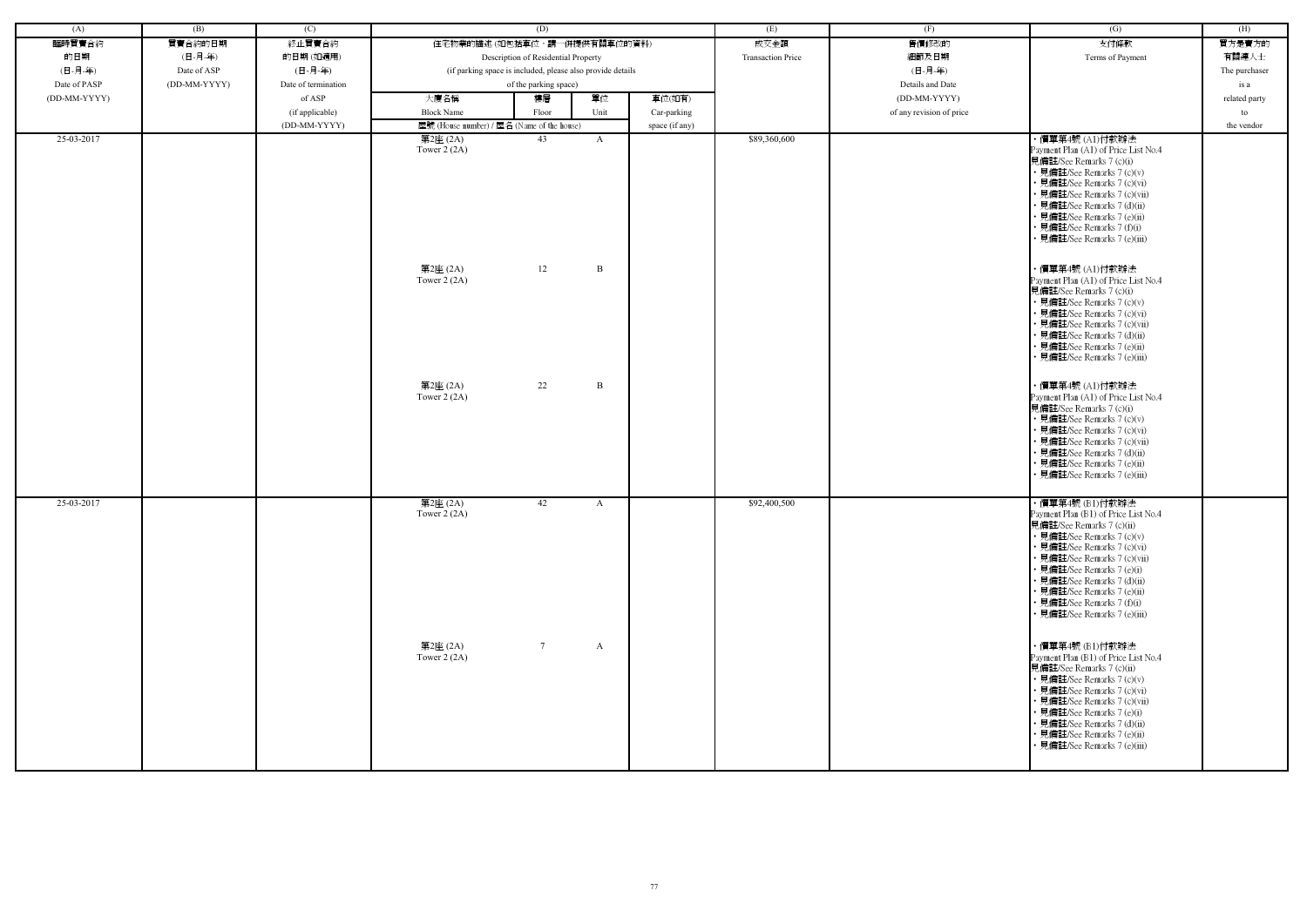| (A)          | (B)          | (C)                 |                                                            | (D)                                 |              |                | (E)                      | (F)                      | (G)                                                                                                                                                                                                                                                                                                           | (H)           |
|--------------|--------------|---------------------|------------------------------------------------------------|-------------------------------------|--------------|----------------|--------------------------|--------------------------|---------------------------------------------------------------------------------------------------------------------------------------------------------------------------------------------------------------------------------------------------------------------------------------------------------------|---------------|
| 臨時買賣合約       | 買賣合約的日期      | 終止買賣合約              | 住宅物業的描述 (如包括車位,請一併提供有關車位的資料)                               |                                     |              |                | 成交金額                     | 售價修改的                    | 支付條款                                                                                                                                                                                                                                                                                                          | 買方是賣方的        |
| 的日期          | (日-月-年)      | 的日期(如適用)            |                                                            | Description of Residential Property |              |                | <b>Transaction Price</b> | 細節及日期                    | Terms of Payment                                                                                                                                                                                                                                                                                              | 有關連人士         |
| (日-月-年)      | Date of ASP  | (日-月-年)             | (if parking space is included, please also provide details |                                     |              |                |                          | (日-月-年)                  |                                                                                                                                                                                                                                                                                                               | The purchaser |
| Date of PASP | (DD-MM-YYYY) | Date of termination |                                                            | of the parking space)               |              |                |                          | Details and Date         |                                                                                                                                                                                                                                                                                                               | is a          |
| (DD-MM-YYYY) |              | of ASP              | 大廈名稱                                                       | 樓層                                  | 單位           | 車位(如有)         |                          | (DD-MM-YYYY)             |                                                                                                                                                                                                                                                                                                               |               |
|              |              |                     |                                                            |                                     |              |                |                          |                          |                                                                                                                                                                                                                                                                                                               | related party |
|              |              | (if applicable)     | <b>Block Name</b>                                          | Floor                               | Unit         | Car-parking    |                          | of any revision of price |                                                                                                                                                                                                                                                                                                               | to            |
|              |              | (DD-MM-YYYY)        | 屋號 (House number) / 屋名 (Name of the house)                 |                                     |              | space (if any) |                          |                          |                                                                                                                                                                                                                                                                                                               | the vendor    |
| 同上<br>Ditto  | 同上<br>Ditto  | 同上<br>Ditto         | 第2座 (2A)<br>Tower $2(2A)$                                  | 18                                  | B            |                | 同上<br>Ditto              | 同上<br>Ditto              | ・價單第4號 (B1)付款辦法<br>Payment Plan (B1) of Price List No.4<br>見備註/See Remarks 7 (c)(ii)<br>• 見備註/See Remarks 7 (c)(v)<br>• 見備註/See Remarks 7 (c)(vi)<br>• 見備註/See Remarks 7 (c)(vii)<br>• 見備註/See Remarks 7 (e)(i)<br>• 見備註/See Remarks 7 (d)(ii)<br>• 見備註/See Remarks 7 (e)(ii)<br>• 見備註/See Remarks 7 (e)(iii) | 同上<br>Ditto   |
| 25-03-2017   |              |                     | 第2座 (2A)<br>Tower $2(2A)$                                  | 41                                  | $\mathbf{A}$ |                | \$66,555,800             |                          | · 價單第4號 (A1)付款辦法<br>Payment Plan (A1) of Price List No.4<br>見備註/See Remarks 7 (c)(i)<br>• 見備註/See Remarks 7 (c)(v)<br>• 見備註/See Remarks 7 (c)(vi)<br>• 見備註/See Remarks 7 (c)(vii)<br>• 見備註/See Remarks 7 (d)(ii)<br>• 見備註/See Remarks 7 (e)(ii)<br>• 見備註/See Remarks 7 (f)(i)<br>• 見備註/See Remarks 7 (e)(iii) |               |
|              |              |                     | 第2座 (2A)<br>Tower $2(2A)$                                  | 40                                  | A            |                |                          |                          | ・價單第4號 (A1)付款辦法<br>Payment Plan (A1) of Price List No.4<br>見備註/See Remarks 7 (c)(i)<br>• 見備註/See Remarks 7 (c)(v)<br>• 見備註/See Remarks 7 (c)(vi)<br>• 見備註/See Remarks 7 (c)(vii)<br>• 見備註/See Remarks 7 (d)(ii)<br>• 見備註/See Remarks 7 (e)(ii)<br>• 見備註/See Remarks 7 (f)(i)<br>• 見備註/See Remarks 7 (e)(iii)  |               |
| 25-03-2017   |              |                     | 第2座 (2A)<br>Tower $2(2A)$                                  | 36                                  | A            |                | \$31,465,200             |                          | ・價單第3號 (A1)付款辦法<br>Payment Plan (A1) of Price List No.3<br>見備註/See Remarks 7 (c)(i)<br>• 見備註/See Remarks 7 (c)(v)<br>• 見備註/See Remarks 7 (c)(vi)<br>• 見備註/See Remarks 7 (c)(vii)<br>• 見備註/See Remarks 7 (d)(ii)<br>• 見備註/See Remarks 7 (e)(ii)<br>• 見備註/See Remarks 7 (f)(i)<br>• 見備註/See Remarks 7 (e)(iii)  |               |
| 25-03-2017   |              |                     | 第2座 (2A)<br>Tower $2(2A)$                                  | 35                                  | $\mathbf{A}$ |                | \$31,308,400             |                          | ・價單第3號 (A1)付款辦法<br>Payment Plan (A1) of Price List No.3<br>見備註/See Remarks 7 (c)(i)<br>• 見備註/See Remarks 7 (c)(v)<br>• 見備註/See Remarks 7 (c)(vi)<br>• 見備註/See Remarks 7 (c)(vii)<br>• 見備註/See Remarks 7 (d)(ii)<br>• 見備註/See Remarks 7 (e)(ii)<br>• 見備註/See Remarks 7 (f)(i)<br>• 見備註/See Remarks 7 (e)(iii)  |               |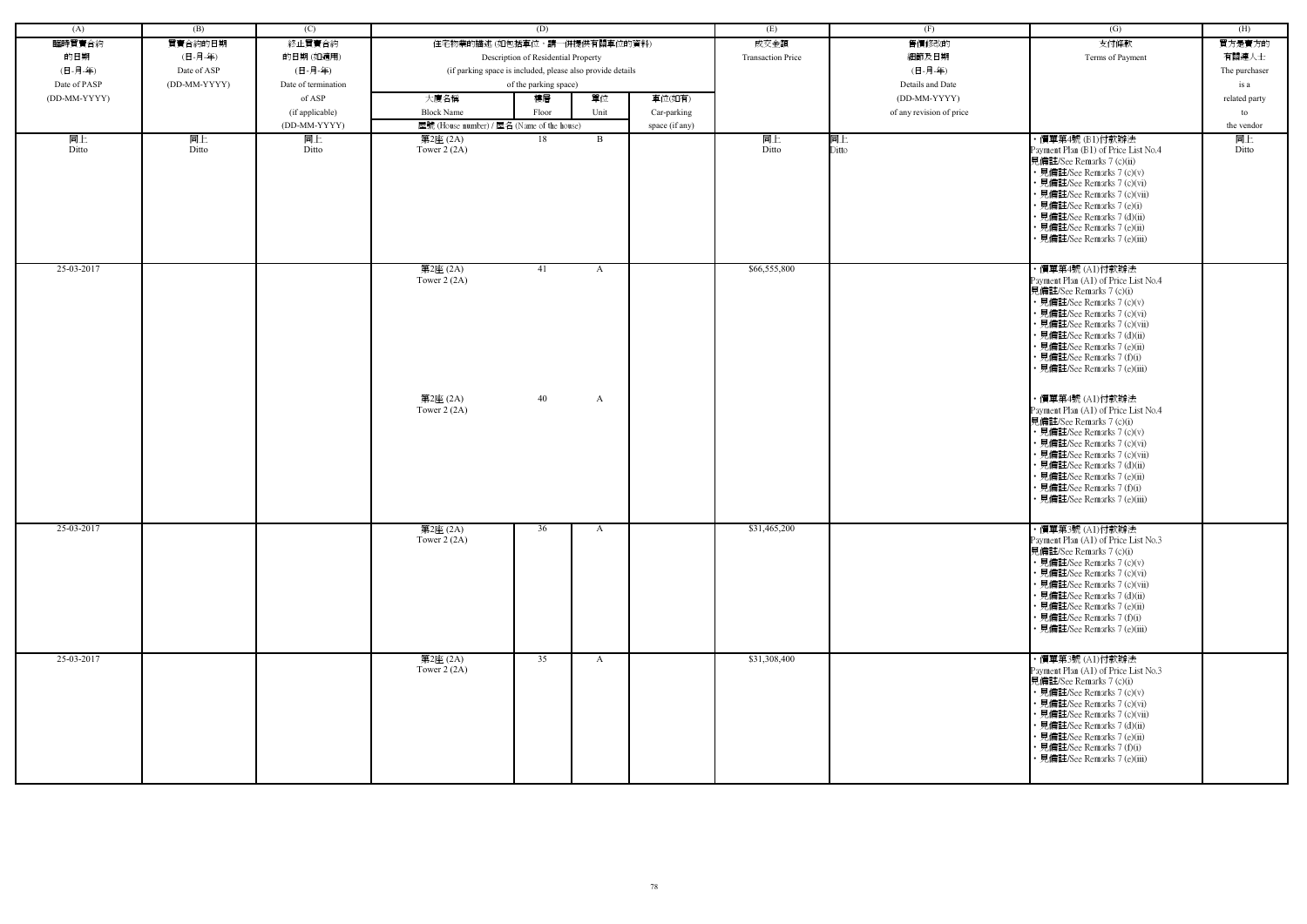| (A)          | (B)          | (C)                 |                                            | (D)                                                        |              |                | (E)                      | (F)                      | (G)                                                                                                                                                                                                                                                                                                           | (H)           |
|--------------|--------------|---------------------|--------------------------------------------|------------------------------------------------------------|--------------|----------------|--------------------------|--------------------------|---------------------------------------------------------------------------------------------------------------------------------------------------------------------------------------------------------------------------------------------------------------------------------------------------------------|---------------|
| 臨時買賣合約       | 買賣合約的日期      | 終止買賣合約              | 住宅物業的描述 (如包括車位,請一併提供有關車位的資料)               |                                                            |              |                | 成交金額                     | 售價修改的                    | 支付條款                                                                                                                                                                                                                                                                                                          | 買方是賣方的        |
| 的日期          | (日-月-年)      | 的日期(如適用)            |                                            | Description of Residential Property                        |              |                | <b>Transaction Price</b> | 細節及日期                    | Terms of Payment                                                                                                                                                                                                                                                                                              | 有關連人士         |
| (日-月-年)      | Date of ASP  | (日-月-年)             |                                            | (if parking space is included, please also provide details |              |                |                          | (日-月-年)                  |                                                                                                                                                                                                                                                                                                               | The purchaser |
|              |              |                     |                                            |                                                            |              |                |                          |                          |                                                                                                                                                                                                                                                                                                               |               |
| Date of PASP | (DD-MM-YYYY) | Date of termination |                                            | of the parking space)                                      |              |                |                          | Details and Date         |                                                                                                                                                                                                                                                                                                               | is a          |
| (DD-MM-YYYY) |              | of ASP              | 大廈名稱                                       | 樓層                                                         | 單位           | 車位(如有)         |                          | (DD-MM-YYYY)             |                                                                                                                                                                                                                                                                                                               | related party |
|              |              | (if applicable)     | <b>Block Name</b>                          | Floor                                                      | Unit         | Car-parking    |                          | of any revision of price |                                                                                                                                                                                                                                                                                                               | to            |
|              |              | (DD-MM-YYYY)        | 屋號 (House number) / 屋名 (Name of the house) |                                                            |              | space (if any) |                          |                          |                                                                                                                                                                                                                                                                                                               | the vendor    |
| 25-03-2017   |              |                     | 第2座 (2A)<br>Tower $2(2A)$                  | 33                                                         | $\mathbf{A}$ |                | \$31,152,400             |                          | ・價單第3號 (A1)付款辦法<br>Payment Plan (A1) of Price List No.3<br>見備註/See Remarks 7 (c)(i)<br>• 見備註/See Remarks 7 (c)(v)<br>• 見備註/See Remarks 7 (c)(vi)<br>• 見備註/See Remarks 7 (c)(vii)<br>• 見備註/See Remarks 7 (d)(ii)<br>• 見備註/See Remarks 7 (e)(ii)<br>• 見備註/See Remarks 7 (f)(i)<br>· 見備註/See Remarks 7 (e)(iii)  |               |
| 25-03-2017   |              |                     | 第2座 (2A)<br>Tower $2(2A)$                  | 32                                                         | A            |                | \$38,574,100             |                          | ・價單第3號 (A1)付款辦法<br>Payment Plan (A1) of Price List No.3<br>見備註/See Remarks 7 (c)(i)<br>• 見備註/See Remarks 7 (c)(v)<br>• 見備註/See Remarks 7 (c)(vi)<br>· 見備註/See Remarks 7 (c)(vii)<br>• 見備註/See Remarks 7 (d)(ii)<br>· 見備註/See Remarks 7 (e)(ii)<br>• 見備註/See Remarks 7 (f)(i)<br>• 見備註/See Remarks 7 (e)(iii)  |               |
|              |              |                     | 第2座(2B)<br>Tower $2(2B)$                   | 40                                                         |              |                |                          |                          | ・價單第4號 (A1)付款辦法<br>Payment Plan (A1) of Price List No.4<br>見備註/See Remarks 7 (c)(i)<br>• 見備註/See Remarks 7 (c)(v)<br>• 見備註/See Remarks 7 (c)(vi)<br>• 見備註/See Remarks 7 (c)(vii)<br>• 見備註/See Remarks 7 (d)(ii)<br>• 見備註/See Remarks 7 (e)(ii)<br>• 見備註/See Remarks 7 (f)(ii)<br>• 見備註/See Remarks 7 (e)(iii) |               |
| 25-03-2017   |              |                     | 第2座 (2A)<br>Tower $2(2A)$                  | 31                                                         | $\mathbf{A}$ |                | \$42,737,700             |                          | · 價單第3號 (A1)付款辦法<br>Payment Plan (A1) of Price List No.3<br>見備註/See Remarks 7 (c)(i)<br>• 見備註/See Remarks 7 (c)(v)<br>• 見備註/See Remarks 7 (c)(vi)<br>• 見備註/See Remarks 7 (c)(vii)<br>• 見備註/See Remarks 7 (d)(ii)<br>• 見備註/See Remarks 7 (e)(ii)<br>• 見備註/See Remarks 7 (f)(i)<br>• 見備註/See Remarks 7 (e)(iii) |               |
|              |              |                     | 第2座 (2B)<br>Tower $2(2B)$                  | 31                                                         | $\mathbf{B}$ |                |                          |                          | ・價單第3號 (A1)付款辦法<br>Payment Plan (A1) of Price List No.3<br>見備註/See Remarks 7 (c)(i)<br>• 見備註/See Remarks 7 (c)(v)<br>• 見備註/See Remarks 7 (c)(vi)<br>• 見備註/See Remarks 7 (c)(vii)<br>• 見備註/See Remarks 7 (d)(ii)<br>• 見備註/See Remarks 7 (e)(ii)<br>• 見備註/See Remarks 7 (f)(ii)<br>• 見備註/See Remarks 7 (e)(iii) |               |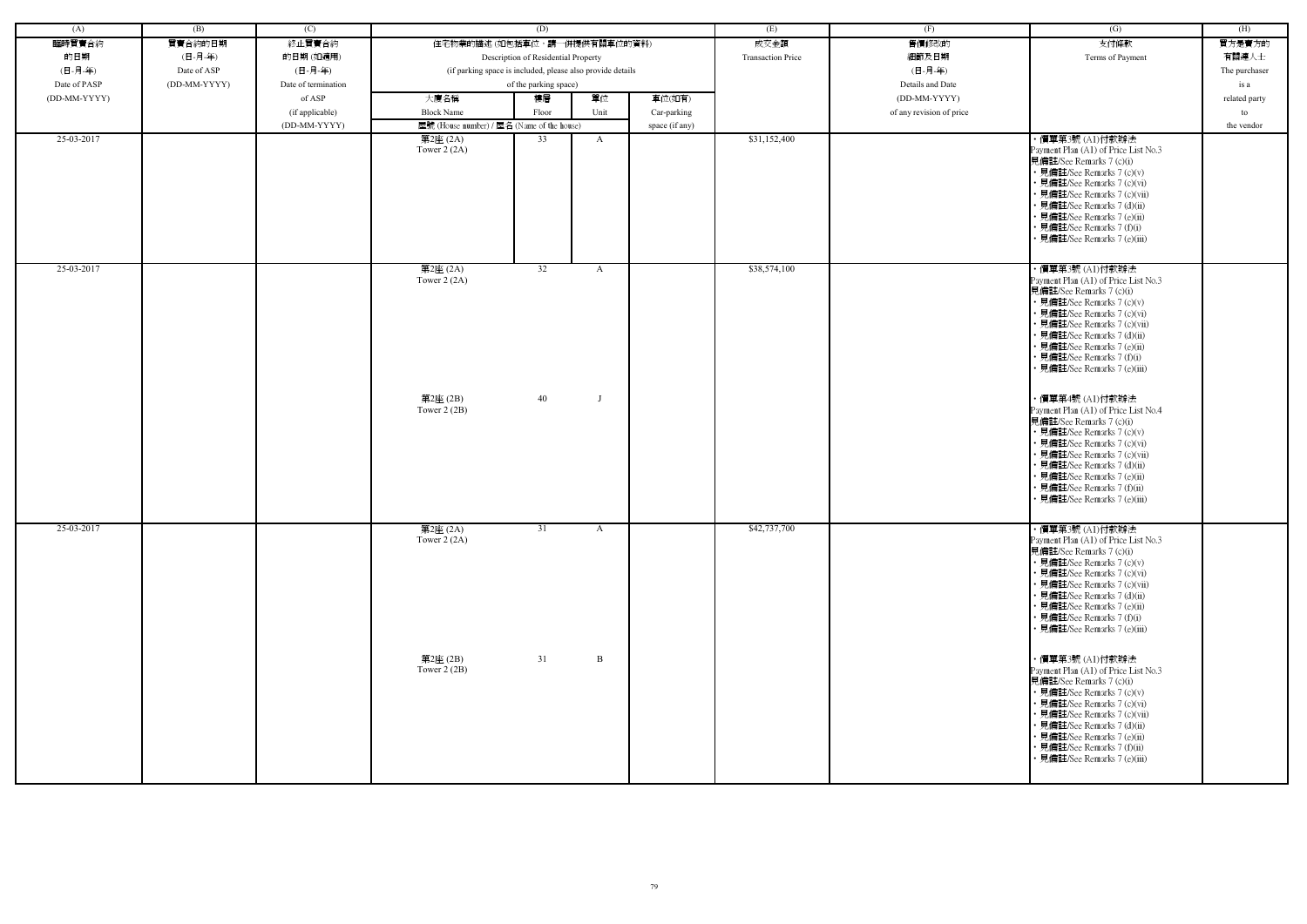| (A)          | (B)          | (C)                 | (D)                                        |                                                            |      | (E)            | (F)                      | $\overline{(G)}$         | (H)                                                                                                                                                                                                                                                                                                                                         |               |
|--------------|--------------|---------------------|--------------------------------------------|------------------------------------------------------------|------|----------------|--------------------------|--------------------------|---------------------------------------------------------------------------------------------------------------------------------------------------------------------------------------------------------------------------------------------------------------------------------------------------------------------------------------------|---------------|
| 臨時買賣合約       | 買賣合約的日期      | 終止買賣合約              |                                            | 住宅物業的描述(如包括車位,請一併提供有關車位的資料)                                |      |                | 成交金額                     | 售價修改的                    | 支付條款                                                                                                                                                                                                                                                                                                                                        | 買方是賣方的        |
| 的日期          | (日-月-年)      | 的日期(如適用)            |                                            | Description of Residential Property                        |      |                | <b>Transaction Price</b> | 細節及日期                    | Terms of Payment                                                                                                                                                                                                                                                                                                                            | 有關連人士         |
| (日-月-年)      | Date of ASP  | (日-月-年)             |                                            | (if parking space is included, please also provide details |      |                |                          | (日-月-年)                  |                                                                                                                                                                                                                                                                                                                                             | The purchaser |
| Date of PASP | (DD-MM-YYYY) | Date of termination |                                            | of the parking space)                                      |      |                |                          | Details and Date         |                                                                                                                                                                                                                                                                                                                                             | is a          |
| (DD-MM-YYYY) |              | of ASP              | 大廈名稱                                       | 樓層                                                         | 單位   | 車位(如有)         |                          | (DD-MM-YYYY)             |                                                                                                                                                                                                                                                                                                                                             | related party |
|              |              | (if applicable)     | <b>Block Name</b>                          | Floor                                                      | Unit | Car-parking    |                          | of any revision of price |                                                                                                                                                                                                                                                                                                                                             | to            |
|              |              | (DD-MM-YYYY)        | 屋號 (House number) / 屋名 (Name of the house) |                                                            |      | space (if any) |                          |                          |                                                                                                                                                                                                                                                                                                                                             | the vendor    |
| 25-03-2017   |              |                     | 第2座 (2A)<br>Tower $2(2A)$                  | 30                                                         | A    |                | \$90,576,100             |                          | ・價單第3號 (B1)付款辦法<br>Payment Plan (B1) of Price List No.3<br>見備註/See Remarks 7 (c)(ii)<br>• 見備註/See Remarks 7 (c)(v)<br>• 見備註/See Remarks 7 (c)(vi)<br>• 見備註/See Remarks 7 (c)(vii)<br>• 見備註/See Remarks 7 (e)(i)<br>· 見備註/See Remarks 7 (d)(ii)<br>· 見備註/See Remarks 7 (e)(ii)<br>• 見備註/See Remarks 7 (f)(i)<br>• 見備註/See Remarks 7 (e)(iii) |               |
|              |              |                     | 第2座 (2A)<br>Tower $2(2A)$                  | 22                                                         | A    |                |                          |                          | ・價單第4號 (B1)付款辦法<br>Payment Plan (B1) of Price List No.4<br>見備註/See Remarks 7 (c)(ii)<br>• 見備註/See Remarks 7 (c)(v)<br>• 見備註/See Remarks 7 (c)(vi)<br>• 見備註/See Remarks 7 (c)(vii)<br>• 見備註/See Remarks 7 (e)(i)<br>• 見備註/See Remarks 7 (d)(ii)<br>• 見備註/See Remarks 7 (e)(ii)<br>• 見備註/See Remarks 7 (e)(iii)                               |               |
|              |              |                     | 第2座 (2A)<br>Tower $2(2A)$                  | 11                                                         | B    |                |                          |                          | ・價單第4號 (B1)付款辦法<br>Payment Plan (B1) of Price List No.4<br>見備註/See Remarks 7 (c)(ii)<br>• 見備註/See Remarks 7 (c)(v)<br>• 見備註/See Remarks 7 (c)(vi)<br>• 見備註/See Remarks 7 (c)(vii)<br>• 見備註/See Remarks 7 (e)(i)<br>· 見備註/See Remarks 7 (d)(ii)<br>· 見備註/See Remarks 7 (e)(ii)<br>• 見備註/See Remarks 7 (e)(iii)                               |               |
| 25-03-2017   |              |                     | 第2座 (2A)<br>Tower $2(2A)$                  | 29                                                         | A    |                | \$58,751,100             |                          | ・價單第4號 (A1)付款辦法<br>Payment Plan (A1) of Price List No.4<br>見備註/See Remarks 7 (c)(i)<br>• 見備註/See Remarks 7 (c)(v)<br>• 見備註/See Remarks 7 (c)(vi)<br>• 見備註/See Remarks 7 (c)(vii)<br>• 見備註/See Remarks 7 (d)(ii)<br>• 見備註/See Remarks 7 (e)(ii)<br>• 見備註/See Remarks 7 (e)(iii)                                                              |               |
|              |              |                     | 第2座 (2A)<br>Tower $2(2A)$                  | 21                                                         | A    |                |                          |                          | ・價單第4號 (A1)付款辦法<br>Payment Plan (A1) of Price List No.4<br>見備註/See Remarks 7 (c)(i)<br>• 見備註/See Remarks 7 (c)(v)<br>• 見備註/See Remarks 7 (c)(vi)<br>• 見備註/See Remarks 7 (c)(vii)<br>• 見備註/See Remarks 7 (d)(ii)<br>• 見備註/See Remarks 7 (e)(ii)<br>• 見備註/See Remarks 7 (e)(iii)                                                              |               |

| (G)                                                                                                                                                                                                                                                                                                                                                                                                                                                                                                                                                                                                                                                                                                                                                                                                                                                                             | (H)           |
|---------------------------------------------------------------------------------------------------------------------------------------------------------------------------------------------------------------------------------------------------------------------------------------------------------------------------------------------------------------------------------------------------------------------------------------------------------------------------------------------------------------------------------------------------------------------------------------------------------------------------------------------------------------------------------------------------------------------------------------------------------------------------------------------------------------------------------------------------------------------------------|---------------|
| 支付條款                                                                                                                                                                                                                                                                                                                                                                                                                                                                                                                                                                                                                                                                                                                                                                                                                                                                            | 買方是賣方的        |
| Terms of Payment                                                                                                                                                                                                                                                                                                                                                                                                                                                                                                                                                                                                                                                                                                                                                                                                                                                                | 有關連人士         |
|                                                                                                                                                                                                                                                                                                                                                                                                                                                                                                                                                                                                                                                                                                                                                                                                                                                                                 | The purchaser |
|                                                                                                                                                                                                                                                                                                                                                                                                                                                                                                                                                                                                                                                                                                                                                                                                                                                                                 | is a          |
|                                                                                                                                                                                                                                                                                                                                                                                                                                                                                                                                                                                                                                                                                                                                                                                                                                                                                 | related party |
|                                                                                                                                                                                                                                                                                                                                                                                                                                                                                                                                                                                                                                                                                                                                                                                                                                                                                 | to            |
|                                                                                                                                                                                                                                                                                                                                                                                                                                                                                                                                                                                                                                                                                                                                                                                                                                                                                 | the vendor    |
| ・價單第3號 (B1)付款辦法<br>Payment Plan (B1) of Price List No.3<br>見備註/See Remarks 7 (c)(ii)<br>• 見備註/See Remarks 7 (c)(v)<br>• 見備註/See Remarks 7 (c)(vi)<br>• 見備註/See Remarks 7 (c)(vii)<br>• 見備註/See Remarks 7 (e)(i)<br>• 見備註/See Remarks 7 (d)(ii)<br>• 見備註/See Remarks 7 (e)(ii)<br>• 見備註/See Remarks 7 (f)(i)<br>• 見備註/See Remarks 7 (e)(iii)<br>・價單第4號 (B1)付款辦法<br>Payment Plan (B1) of Price List No.4<br>見備註/See Remarks 7 (c)(ii)<br>• 見備註/See Remarks 7 (c)(v)<br>• 見備註/See Remarks 7 (c)(vi)<br>• 見備註/See Remarks 7 (c)(vii)<br>• 見備註/See Remarks 7 (e)(i)<br>• 見備註/See Remarks 7 (d)(ii)<br>• 見備註/See Remarks 7 (e)(ii)<br>• 見備註/See Remarks 7 (e)(iii)<br>・價單第4號 (B1)付款辦法<br>Payment Plan (B1) of Price List No.4<br>見備註/See Remarks 7 (c)(ii)<br>• 見備註/See Remarks 7 (c)(v)<br>• 見備註/See Remarks 7 (c)(vi)<br>• 見備註/See Remarks 7 (c)(vii)<br>• 見備註/See Remarks 7 (e)(i) |               |
| • 見備註/See Remarks 7 (e)(ii)<br>• 見備註/See Remarks 7 (e)(iii)<br>・價單第4號 (A1)付款辦法<br>Payment Plan (A1) of Price List No.4<br>見備註/See Remarks 7 (c)(i)<br>• 見備註/See Remarks 7 (c)(v)<br>• 見備註/See Remarks 7 (c)(vi)<br>• 見備註/See Remarks 7 (c)(vii)                                                                                                                                                                                                                                                                                                                                                                                                                                                                                                                                                                                                                                 |               |
| • 見備註/See Remarks 7 (d)(ii)<br>• 見備註/See Remarks 7 (e)(ii)<br>• 見備註/See Remarks 7 (e)(iii)<br>· 價單第4號 (A1)付款辦法<br>Payment Plan (A1) of Price List No.4<br>見備註/See Remarks 7 (c)(i)<br>• 見備註/See Remarks 7 (c)(v)<br>• 見備註/See Remarks 7 (c)(vi)<br>• 見備註/See Remarks 7 (c)(vii)<br>• 見備註/See Remarks 7 (d)(ii)<br>• 見備註/See Remarks 7 (e)(ii)<br>• 見備註/See Remarks 7 (e)(iii)                                                                                                                                                                                                                                                                                                                                                                                                                                                                                                   |               |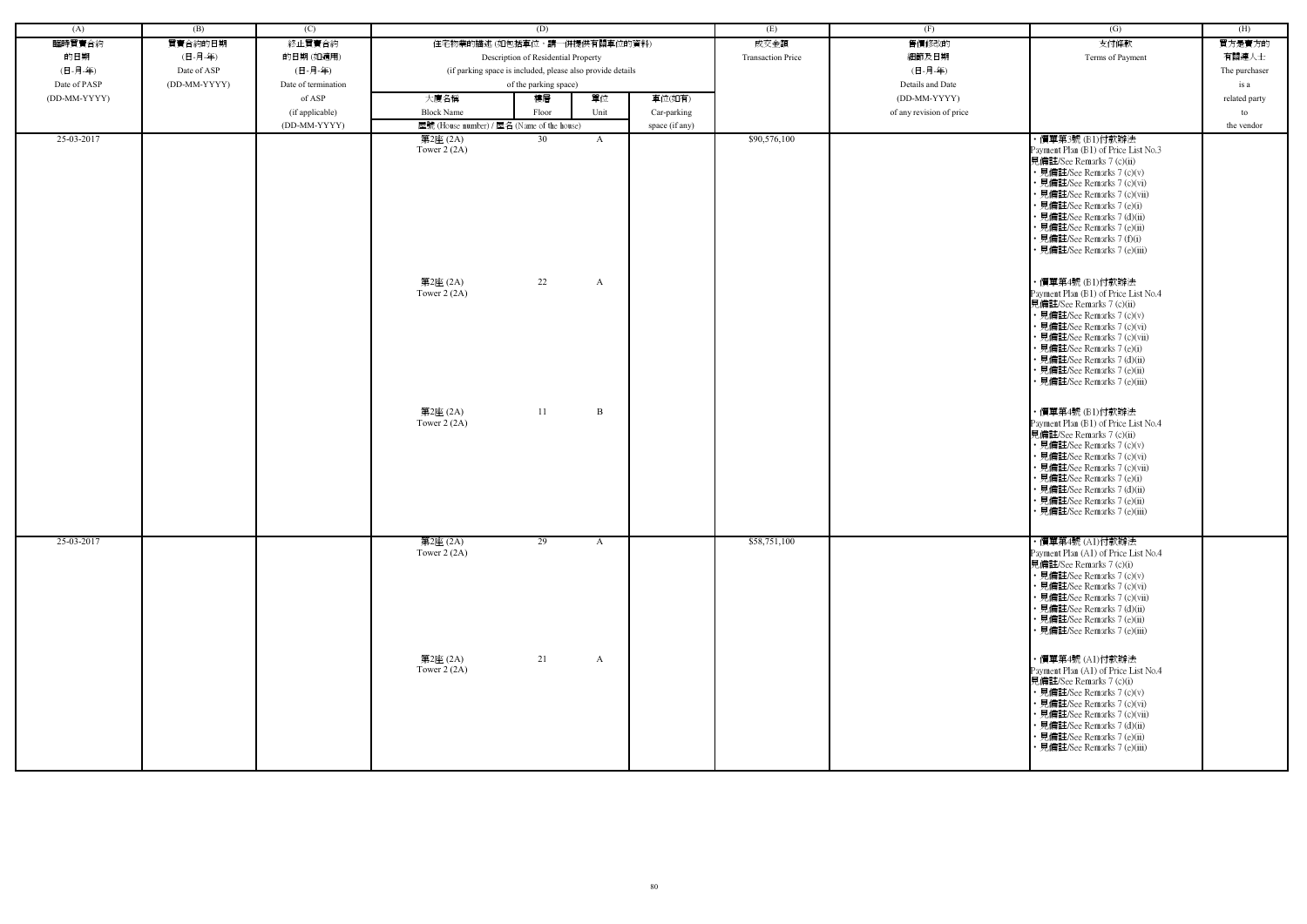| (A)          | (B)          | (C)                 |                                            | (D)                                                        |                | (E)                      | (F)                      | $\overline{(G)}$                                                                                                                                                                                                                                                                                   | (H)           |
|--------------|--------------|---------------------|--------------------------------------------|------------------------------------------------------------|----------------|--------------------------|--------------------------|----------------------------------------------------------------------------------------------------------------------------------------------------------------------------------------------------------------------------------------------------------------------------------------------------|---------------|
| 臨時買賣合約       | 買賣合約的日期      | 終止買賣合約              |                                            | 住宅物業的描述 (如包括車位,請一併提供有關車位的資料)                               |                | 成交金額                     | 售價修改的                    | 支付條款                                                                                                                                                                                                                                                                                               | 買方是賣方的        |
| 的日期          | (日-月-年)      | 的日期(如適用)            |                                            | Description of Residential Property                        |                | <b>Transaction Price</b> | 細節及日期                    | Terms of Payment                                                                                                                                                                                                                                                                                   | 有關連人士         |
| (日-月-年)      | Date of ASP  | (日-月-年)             |                                            | (if parking space is included, please also provide details |                |                          | (日-月-年)                  |                                                                                                                                                                                                                                                                                                    | The purchaser |
| Date of PASP | (DD-MM-YYYY) | Date of termination |                                            | of the parking space)                                      |                |                          | Details and Date         |                                                                                                                                                                                                                                                                                                    | is a          |
| (DD-MM-YYYY) |              | of ASP              | 大廈名稱                                       | 單位<br>樓層                                                   | 車位(如有)         |                          | $(DD-MM-YYYY)$           |                                                                                                                                                                                                                                                                                                    | related party |
|              |              | (if applicable)     | <b>Block Name</b>                          | Unit<br>Floor                                              | Car-parking    |                          | of any revision of price |                                                                                                                                                                                                                                                                                                    | to            |
|              |              | (DD-MM-YYYY)        | 屋號 (House number) / 屋名 (Name of the house) |                                                            | space (if any) |                          |                          |                                                                                                                                                                                                                                                                                                    | the vendor    |
| 25-03-2017   |              |                     | 第2座 (2A)<br>Tower $2(2A)$<br>第2座(2B)       | 28<br>$\mathbf{A}$<br>19<br>K                              |                | \$40,343,900             |                          | ・價單第4號 (A1)付款辦法<br>Payment Plan (A1) of Price List No.4<br>見備註/See Remarks 7 (c)(i)<br>• 見備註/See Remarks 7 (c)(v)<br>• 見備註/See Remarks 7 (c)(vi)<br>• 見備註/See Remarks 7 (c)(vii)<br>· 見備註/See Remarks 7 (d)(ii)<br>• 見備註/See Remarks 7 (e)(ii)<br>• 見備註/See Remarks 7 (e)(iii)<br>· 價單第4號 (A1)付款辦法 |               |
|              |              |                     | Tower $2(2B)$                              |                                                            |                |                          |                          | Payment Plan (A1) of Price List No.4<br>見備註/See Remarks 7 (c)(i)<br>• 見備註/See Remarks 7 (c)(v)<br>• 見備註/See Remarks 7 (c)(vi)<br>• 見備註/See Remarks 7 (c)(vii)<br>• 見備註/See Remarks 7 (d)(ii)<br>• 見備註/See Remarks 7 (e)(ii)<br>• 見備註/See Remarks 7 (f)(ii)<br>· 見備註/See Remarks 7 (e)(iii)         |               |
| 25-03-2017   |              |                     | 第2座 (2A)<br>Tower $2(2A)$                  | 26<br>A                                                    |                | \$29,445,000             |                          | ・價單第4號 (A1)付款辦法<br>Payment Plan (A1) of Price List No.4<br>見備註/See Remarks 7 (c)(i)<br>• 見備註/See Remarks 7 (c)(v)<br>• 見備註/See Remarks 7 (c)(vi)<br>• 見備註/See Remarks 7 (c)(vii)<br>• 見備註/See Remarks 7 (d)(ii)<br>• 見備註/See Remarks 7 (e)(ii)<br>· 見備註/See Remarks 7 (e)(iii)                     |               |
| 25-03-2017   |              |                     | 第2座 (2A)<br>Tower $2(2A)$                  | 25<br>A                                                    |                | \$29,133,000             |                          | ・價單第4號 (A1)付款辦法<br>Payment Plan (A1) of Price List No.4<br>見備註/See Remarks 7 (c)(i)<br>• 見備註/See Remarks 7 (c)(v)<br>• 見備註/See Remarks 7 (c)(vi)<br>• 見備註/See Remarks 7 (c)(vii)<br>• 見備註/See Remarks 7 (d)(ii)<br>• 見備註/See Remarks 7 (e)(ii)<br>• 見備註/See Remarks 7 (e)(iii)                     |               |
| 25-03-2017   |              |                     | 第2座 (2A)<br>Tower $2(2A)$                  | 23<br>$\mathbf{A}$                                         |                | \$34,656,100             |                          | ・價單第4號 (A1)付款辦法<br>Payment Plan (A1) of Price List No.4<br>見備註/See Remarks 7 (c)(i)<br>• 見備註/See Remarks 7 (c)(v)<br>• 見備註/See Remarks 7 (c)(vi)<br>• 見備註/See Remarks 7 (c)(vii)<br>• 見備註/See Remarks 7 (d)(ii)<br>• 見備註/See Remarks 7 (e)(ii)<br>• 見備註/See Remarks 7 (e)(iii)                     |               |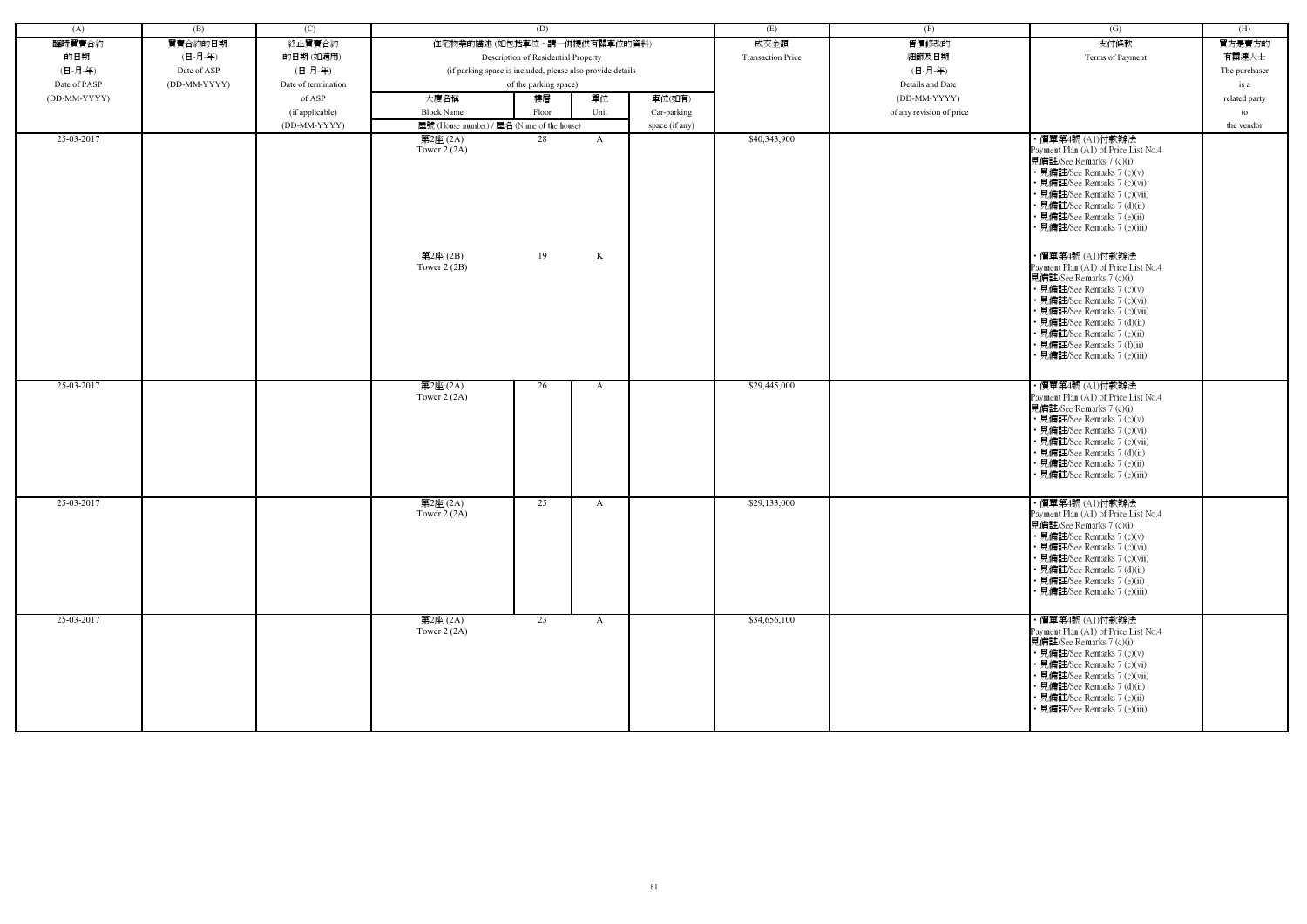| (A)          | (B)          | (C)                 |                                                            | (D)                                 |              |                | (E)                      | (F)                      | $\overline{(G)}$                                                                                                                                                                                                                                                                                              | (H)           |
|--------------|--------------|---------------------|------------------------------------------------------------|-------------------------------------|--------------|----------------|--------------------------|--------------------------|---------------------------------------------------------------------------------------------------------------------------------------------------------------------------------------------------------------------------------------------------------------------------------------------------------------|---------------|
| 臨時買賣合約       | 買賣合約的日期      | 終止買賣合約              | 住宅物業的描述 (如包括車位,請一併提供有關車位的資料)                               |                                     |              |                | 成交金額                     | 售價修改的                    | 支付條款                                                                                                                                                                                                                                                                                                          | 買方是賣方的        |
| 的日期          | (日-月-年)      | 的日期(如適用)            |                                                            | Description of Residential Property |              |                | <b>Transaction Price</b> | 細節及日期                    | Terms of Payment                                                                                                                                                                                                                                                                                              | 有關連人士         |
| (日-月-年)      | Date of ASP  | (日-月-年)             | (if parking space is included, please also provide details |                                     |              |                |                          | (日-月-年)                  |                                                                                                                                                                                                                                                                                                               | The purchaser |
| Date of PASP | (DD-MM-YYYY) | Date of termination |                                                            | of the parking space)               |              |                |                          | Details and Date         |                                                                                                                                                                                                                                                                                                               | is a          |
| (DD-MM-YYYY) |              | of ASP              | 大廈名稱                                                       | 樓層                                  | 單位           | 車位(如有)         |                          | (DD-MM-YYYY)             |                                                                                                                                                                                                                                                                                                               | related party |
|              |              | (if applicable)     | <b>Block Name</b>                                          | Floor                               | Unit         | Car-parking    |                          | of any revision of price |                                                                                                                                                                                                                                                                                                               | to            |
|              |              | (DD-MM-YYYY)        | 屋號 (House number) / 屋名 (Name of the house)                 |                                     |              | space (if any) |                          |                          |                                                                                                                                                                                                                                                                                                               | the vendor    |
| 同上<br>Ditto  | 同上<br>Ditto  | 同上<br>Ditto         | 第2座(2B)<br>Tower $2(2B)$                                   | 38                                  | G            |                | 同上<br>Ditto              | 同上<br>Ditto              | ・價單第4號 (A1)付款辦法<br>Payment Plan (A1) of Price List No.4<br>見備註/See Remarks 7 (c)(i)<br>• 見備註/See Remarks 7 (c)(v)<br>• 見備註/See Remarks 7 (c)(vi)<br>• 見備註/See Remarks 7 (c)(vii)<br>• 見備註/See Remarks 7 (d)(ii)<br>• 見備註/See Remarks 7 (e)(ii)<br>• 見備註/See Remarks 7 (f)(ii)<br>• 見備註/See Remarks 7 (e)(iii) | 同上<br>Ditto   |
| 25-03-2017   |              |                     | 第2座 (2A)<br>Tower $2(2A)$                                  | 20                                  | A            |                | \$27,781,200             |                          | ・價單第3號 (A1)付款辦法<br>Payment Plan (A1) of Price List No.3<br>見備註/See Remarks 7 (c)(i)<br>• 見備註/See Remarks 7 (c)(v)<br>• 見備註/See Remarks 7 (c)(vi)<br>• 見備註/See Remarks 7 (c)(vii)<br>• 見備註/See Remarks 7 (d)(ii)<br>• 見備註/See Remarks 7 (e)(ii)<br>• 見備註/See Remarks 7 (e)(iii)                                |               |
| 25-03-2017   |              |                     | 第2座 (2A)<br>Tower $2(2A)$                                  | 19                                  | A            |                | \$56,959,500             |                          | ・價單第3號 (B1)付款辦法<br>Payment Plan (B1) of Price List No.3<br>見備註/See Remarks 7 (c)(ii)<br>• 見備註/See Remarks 7 (c)(v)<br>• 見備註/See Remarks 7 (c)(vi)<br>• 見備註/See Remarks 7 (c)(vii)<br>• 見備註/See Remarks 7 (e)(i)<br>• 見備註/See Remarks 7 (d)(ii)<br>• 見備註/See Remarks 7 (e)(ii)<br>• 見備註/See Remarks 7 (e)(iii) |               |
|              |              |                     | 第2座 (2A)<br>Tower $2(2A)$                                  | 15                                  | $\mathbf{B}$ |                |                          |                          | ・價單第4號 (B1)付款辦法<br>Payment Plan (B1) of Price List No.4<br>見備註/See Remarks 7 (c)(ii)<br>• 見備註/See Remarks 7 (c)(v)<br>• 見備註/See Remarks 7 (c)(vi)<br>• 見備註/See Remarks 7 (c)(vii)<br>• 見備註/See Remarks 7 (e)(i)<br>• 見備註/See Remarks 7 (d)(ii)<br>• 見備註/See Remarks 7 (e)(ii)<br>• 見備註/See Remarks 7 (e)(iii) |               |
| 25-03-2017   |              |                     | 第2座 (2A)<br>Tower $2(2A)$                                  | 18                                  | $\mathbf{A}$ |                | \$27,170,500             |                          | ・價單第3號 (A1)付款辦法<br>Payment Plan (A1) of Price List No.3<br>見備註/See Remarks 7 (c)(i)<br>• 見備註/See Remarks 7 (c)(v)<br>• 見備註/See Remarks 7 (c)(vi)<br>• 見備註/See Remarks 7 (c)(vii)<br>• 見備註/See Remarks 7 (d)(ii)<br>• 見備註/See Remarks 7 (e)(ii)<br>• 見備註/See Remarks 7 (e)(iii)                                |               |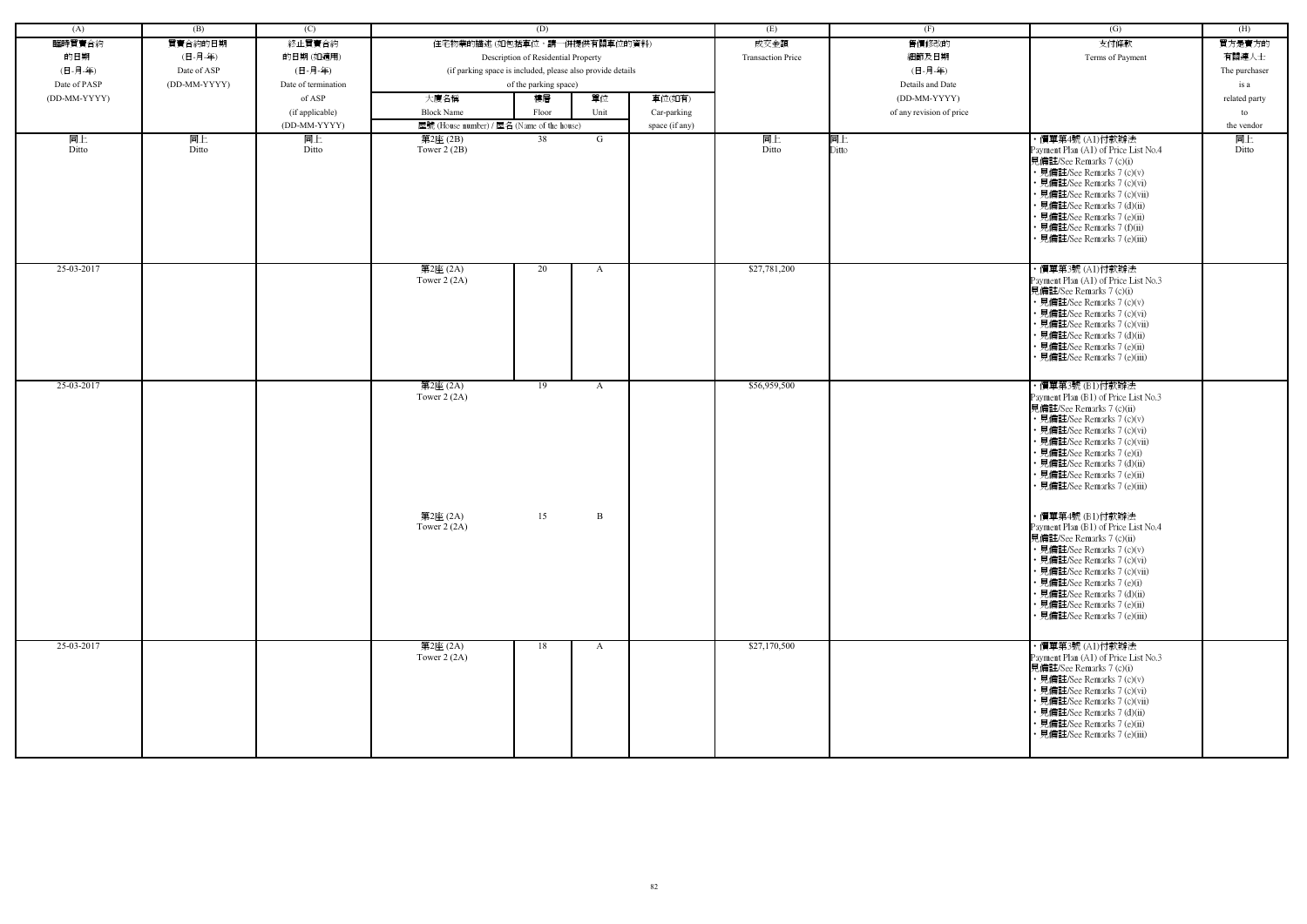| (A)          | (B)          | (C)                 |                                                            | (D)                                 |              |                | (E)                      | (F)                      | (G)                                                                                                                                                                                                                                                                                                           | (H)           |
|--------------|--------------|---------------------|------------------------------------------------------------|-------------------------------------|--------------|----------------|--------------------------|--------------------------|---------------------------------------------------------------------------------------------------------------------------------------------------------------------------------------------------------------------------------------------------------------------------------------------------------------|---------------|
| 臨時買賣合約       | 買賣合約的日期      | 終止買賣合約              | 住宅物業的描述 (如包括車位,請一併提供有關車位的資料)                               |                                     |              |                | 成交金額                     | 售價修改的                    | 支付條款                                                                                                                                                                                                                                                                                                          | 買方是賣方的        |
| 的日期          | (日-月-年)      | 的日期(如適用)            |                                                            | Description of Residential Property |              |                | <b>Transaction Price</b> | 細節及日期                    | Terms of Payment                                                                                                                                                                                                                                                                                              | 有關連人士         |
| (日-月-年)      | Date of ASP  | (日-月-年)             | (if parking space is included, please also provide details |                                     |              |                |                          | (日-月-年)                  |                                                                                                                                                                                                                                                                                                               | The purchaser |
| Date of PASP | (DD-MM-YYYY) | Date of termination |                                                            | of the parking space)               |              |                |                          | Details and Date         |                                                                                                                                                                                                                                                                                                               | is a          |
| (DD-MM-YYYY) |              | of ASP              | 大廈名稱                                                       | 樓層                                  | 單位           | 車位(如有)         |                          | (DD-MM-YYYY)             |                                                                                                                                                                                                                                                                                                               | related party |
|              |              |                     |                                                            |                                     |              |                |                          |                          |                                                                                                                                                                                                                                                                                                               |               |
|              |              | (if applicable)     | <b>Block Name</b>                                          | Floor                               | Unit         | Car-parking    |                          | of any revision of price |                                                                                                                                                                                                                                                                                                               | to            |
|              |              | (DD-MM-YYYY)        | 屋號 (House number) / 屋名 (Name of the house)                 |                                     |              | space (if any) |                          |                          |                                                                                                                                                                                                                                                                                                               | the vendor    |
| 25-03-2017   |              |                     | 第2座 (2A)<br>Tower $2(2A)$                                  | 17                                  | A            |                | \$31,682,300             |                          | ・價單第3號 (B1)付款辦法<br>Payment Plan (B1) of Price List No.3<br>見備註/See Remarks 7 (c)(ii)<br>• 見備註/See Remarks 7 (d)(i)<br>• 見備註/See Remarks 7 (c)(vi)<br>· 見備註/See Remarks 7 (c)(vii)<br>• 見備註/See Remarks 7 (e)(i)<br>· 見備註/See Remarks 7 (d)(ii)<br>• 見備註/See Remarks 7 (e)(ii)<br>· 見備註/See Remarks 7 (e)(iii) |               |
| 25-03-2017   |              |                     | 第2座 (2A)<br>Tower $2(2A)$                                  | 16                                  | A            |                | \$26,280,500             |                          | ・價單第3號 (A1)付款辦法<br>Payment Plan (A1) of Price List No.3<br>見備註/See Remarks 7 (c)(i)<br>• 見備註/See Remarks 7 (c)(v)<br>• 見備註/See Remarks 7 (c)(vi)<br>• 見備註/See Remarks 7 (c)(vii)<br>• 見備註/See Remarks 7 (d)(ii)<br>· 見備註/See Remarks 7 (e)(ii)<br>見備註/See Remarks 7 (e)(iii)                                  |               |
| 25-03-2017   |              |                     | 第2座 (2A)<br>Tower $2(2A)$                                  | 15                                  | A            |                | \$33,697,400             |                          | ・價單第3號 (A1)付款辦法<br>Payment Plan (A1) of Price List No.3<br>見備註/See Remarks 7 (c)(i)<br>• 見備註/See Remarks 7 (c)(v)<br>· 見備註/See Remarks 7 (d)(iii)<br>• 見備註/See Remarks 7 (c)(vii)<br>• 見備註/See Remarks 7 (e)(ii)<br>• 見備註/See Remarks 7 (e)(iii)                                                              |               |
|              |              |                     | 第2座(2B)<br>Tower $2(2B)$                                   | 8                                   | G            |                |                          |                          | ・價單第4號 (A1)付款辦法<br>Payment Plan (A1) of Price List No.4<br>見備註/See Remarks 7 (c)(i)<br>• 見備註/See Remarks 7 (c)(v)<br>• 見備註/See Remarks 7 (d)(iii)<br>• 見備註/See Remarks 7 (c)(vii)<br>• 見備註/See Remarks 7 (e)(ii)<br>• 見備註/See Remarks 7 (f)(ii)<br>• 見備註/See Remarks 7 (e)(iii)                               |               |
| 25-03-2017   |              |                     | 第2座 (2A)<br>Tower $2(2A)$                                  | 10                                  | $\mathbf{A}$ |                | \$25,449,000             |                          | ・價單第4號 (A1)付款辦法<br>Payment Plan (A1) of Price List No.4<br>見備註/See Remarks 7 (c)(i)<br>• 見備註/See Remarks 7 (c)(v)<br>• 見備註/See Remarks 7 (c)(vi)<br>• 見備註/See Remarks 7 (c)(vii)<br>• 見備註/See Remarks 7 (d)(ii)<br>• 見備註/See Remarks 7 (e)(ii)<br>· 見備註/See Remarks 7 (e)(iii)                                |               |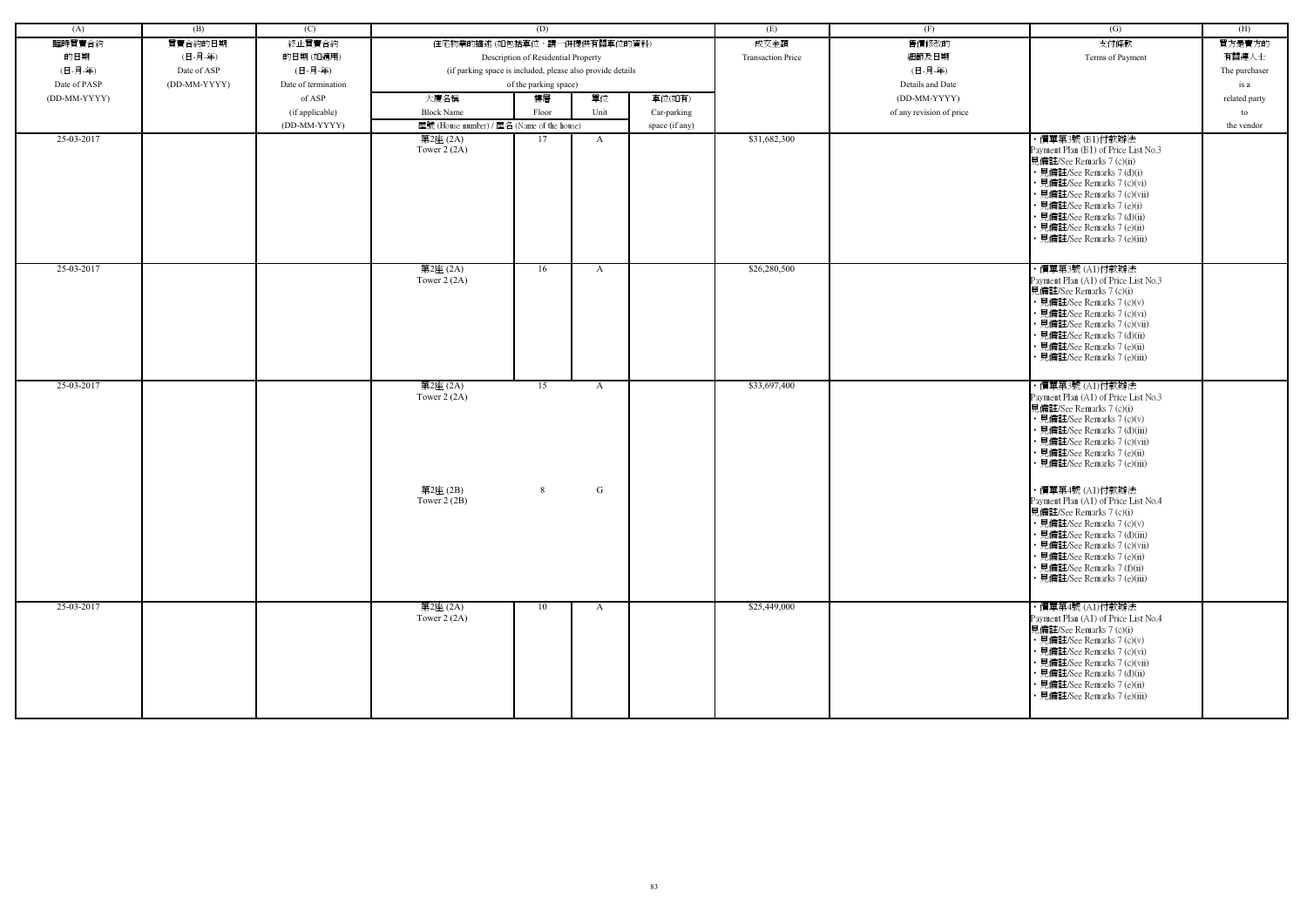| (A)          | (B)          | (C)                 |                                                            | (D)                                 |                   |                | (E)                      | (F)                      | $\overline{(G)}$                                                                                                                                                                                                                                                                                                                                                                                                                                                                                                                                                                                 | (H)           |
|--------------|--------------|---------------------|------------------------------------------------------------|-------------------------------------|-------------------|----------------|--------------------------|--------------------------|--------------------------------------------------------------------------------------------------------------------------------------------------------------------------------------------------------------------------------------------------------------------------------------------------------------------------------------------------------------------------------------------------------------------------------------------------------------------------------------------------------------------------------------------------------------------------------------------------|---------------|
| 臨時買賣合約       | 買賣合約的日期      | 終止買賣合約              | 住宅物業的描述 (如包括車位,請一併提供有關車位的資料)                               |                                     |                   |                | 成交金額                     | 售價修改的                    | 支付條款                                                                                                                                                                                                                                                                                                                                                                                                                                                                                                                                                                                             | 買方是賣方的        |
| 的日期          | (日-月-年)      | 的日期(如適用)            |                                                            | Description of Residential Property |                   |                | <b>Transaction Price</b> | 細節及日期                    | Terms of Payment                                                                                                                                                                                                                                                                                                                                                                                                                                                                                                                                                                                 | 有關連人士         |
| (日-月-年)      | Date of ASP  | (日-月-年)             | (if parking space is included, please also provide details |                                     |                   |                |                          | (日-月-年)                  |                                                                                                                                                                                                                                                                                                                                                                                                                                                                                                                                                                                                  | The purchaser |
| Date of PASP | (DD-MM-YYYY) | Date of termination |                                                            | of the parking space)               |                   |                |                          | Details and Date         |                                                                                                                                                                                                                                                                                                                                                                                                                                                                                                                                                                                                  | is a          |
| (DD-MM-YYYY) |              | of ASP              | 大廈名稱                                                       | 樓層                                  | 單位                | 車位(如有)         |                          | $(DD-MM-YYYY)$           |                                                                                                                                                                                                                                                                                                                                                                                                                                                                                                                                                                                                  | related party |
|              |              | (if applicable)     | <b>Block Name</b>                                          | Floor                               | Unit              | Car-parking    |                          | of any revision of price |                                                                                                                                                                                                                                                                                                                                                                                                                                                                                                                                                                                                  | to            |
|              |              | (DD-MM-YYYY)        | 屋號 (House number) / 屋名 (Name of the house)                 |                                     |                   | space (if any) |                          |                          |                                                                                                                                                                                                                                                                                                                                                                                                                                                                                                                                                                                                  | the vendor    |
| 25-03-2017   |              |                     | 第2座 (2A)<br>Tower $2(2A)$<br>第2座(2B)<br>Tower $2(2B)$      | 9<br>45                             | $\mathbf{A}$<br>A |                | \$34,372,900             |                          | ・價單第4號 (A1)付款辦法<br>Payment Plan (A1) of Price List No.4<br>見備註/See Remarks 7 (c)(i)<br>• 見備註/See Remarks 7 (c)(v)<br>• 見備註/See Remarks 7 (c)(vi)<br>• 見備註/See Remarks 7 (c)(vii)<br>· 見備註/See Remarks 7 (d)(ii)<br>• 見備註/See Remarks 7 (e)(ii)<br>• 見備註/See Remarks 7 (e)(iii)<br>· 價單第4號 (A1)付款辦法<br>Payment Plan (A1) of Price List No.4<br>見備註/See Remarks 7 (c)(i)<br>• 見備註/See Remarks 7 (c)(v)<br>• 見備註/See Remarks 7 (c)(vi)<br>• 見備註/See Remarks 7 (c)(vii)<br>• 見備註/See Remarks 7 (d)(ii)<br>• 見備註/See Remarks 7 (e)(ii)<br>• 見備註/See Remarks 7 (f)(ii)<br>• 見備註/See Remarks 7 (e)(iii) |               |
| 25-03-2017   |              |                     | 第2座 (2A)<br>Tower $2(2A)$                                  | 8                                   | A                 |                | \$25,397,500             |                          | ・價單第4號 (A1)付款辦法<br>Payment Plan (A1) of Price List No.4<br>見備註/See Remarks 7 (c)(i)<br>• 見備註/See Remarks 7 (c)(v)<br>• 見備註/See Remarks 7 (c)(vi)<br>• 見備註/See Remarks 7 (c)(vii)<br>• 見備註/See Remarks 7 (d)(ii)<br>• 見備註/See Remarks 7 (e)(ii)<br>· 見備註/See Remarks 7 (e)(iii)                                                                                                                                                                                                                                                                                                                   |               |
|              |              |                     |                                                            |                                     |                   |                |                          |                          |                                                                                                                                                                                                                                                                                                                                                                                                                                                                                                                                                                                                  |               |
| 25-03-2017   |              |                     | 第2座 (2A)<br>Tower $2(2A)$                                  | 6                                   | A                 |                | \$25,296,100             |                          | ・價單第4號 (A1)付款辦法<br>Payment Plan (A1) of Price List No.4<br>見備註/See Remarks 7 (c)(i)<br>• 見備註/See Remarks 7 (c)(v)<br>• 見備註/See Remarks 7 (c)(vi)<br>• 見備註/See Remarks 7 (c)(vii)<br>• 見備註/See Remarks 7 (d)(ii)<br>• 見備註/See Remarks 7 (e)(ii)<br>• 見備註/See Remarks 7 (e)(iii)                                                                                                                                                                                                                                                                                                                   |               |
| 25-03-2017   |              |                     | 第2座 (2A)<br>Tower $2(2A)$                                  | 23                                  | B                 |                | \$29,184,400             |                          | ・價單第4號 (A1)付款辦法<br>Payment Plan (A1) of Price List No.4<br>見備註/See Remarks 7 (c)(i)<br>• 見備註/See Remarks 7 (c)(v)<br>• 見備註/See Remarks 7 (c)(vi)<br>• 見備註/See Remarks 7 (c)(vii)<br>• 見備註/See Remarks 7 (d)(ii)                                                                                                                                                                                                                                                                                                                                                                                  |               |
|              |              |                     |                                                            |                                     |                   |                |                          |                          | • 見備註/See Remarks 7 (e)(ii)<br>• 見備註/See Remarks 7 (e)(iii)                                                                                                                                                                                                                                                                                                                                                                                                                                                                                                                                      |               |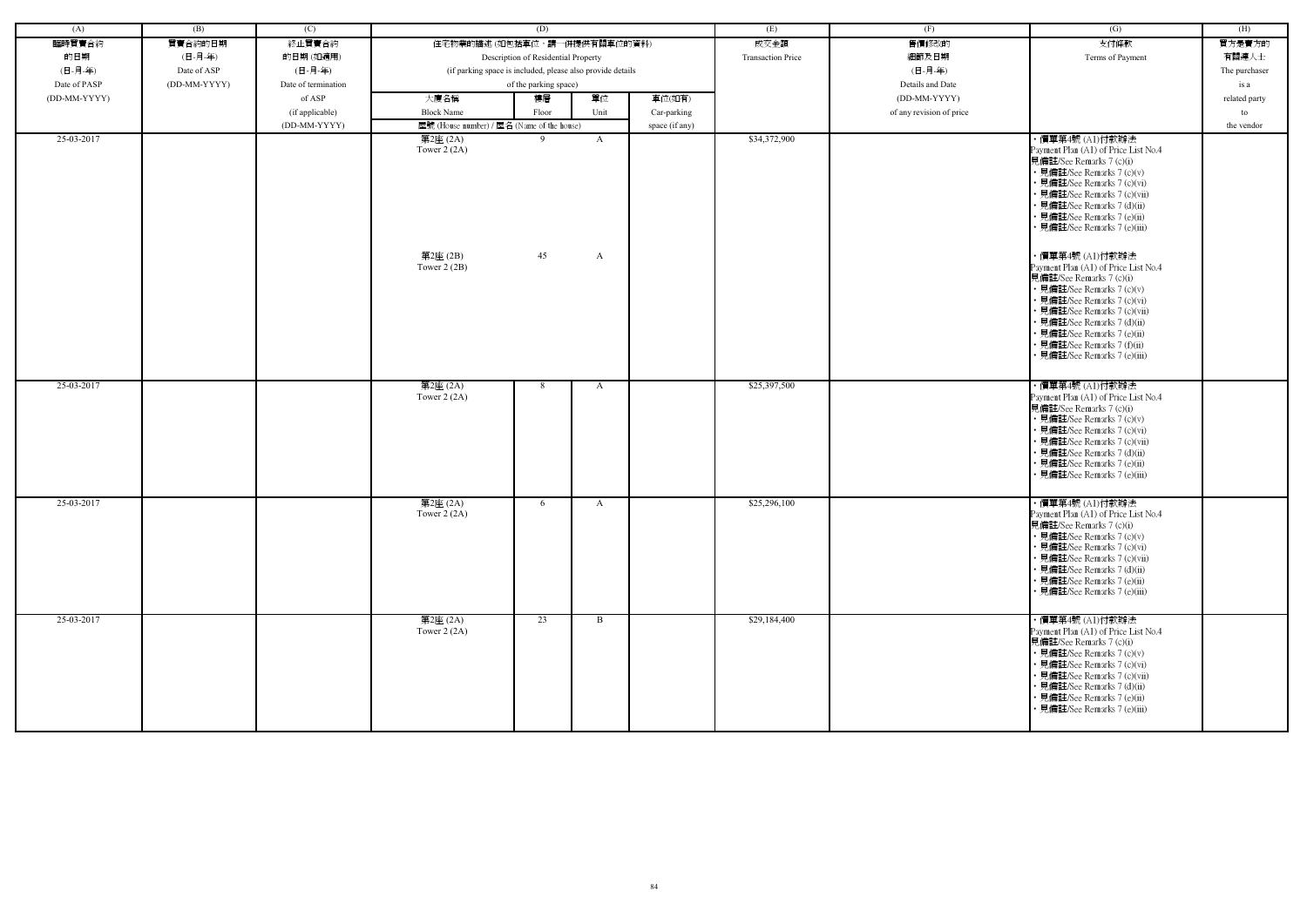| (A)          | (B)          | (C)                 |                                                            | (D)                                 |              |                | (E)                      | (F)                      | $\left( G\right)$                                                                                                                                                                                                                                                                                                                            | (H)           |
|--------------|--------------|---------------------|------------------------------------------------------------|-------------------------------------|--------------|----------------|--------------------------|--------------------------|----------------------------------------------------------------------------------------------------------------------------------------------------------------------------------------------------------------------------------------------------------------------------------------------------------------------------------------------|---------------|
| 臨時買賣合約       | 買賣合約的日期      | 終止買賣合約              | 住宅物業的描述 (如包括車位,請一併提供有關車位的資料)                               |                                     |              |                | 成交金額                     | 售價修改的                    | 支付條款                                                                                                                                                                                                                                                                                                                                         | 買方是賣方的        |
| 的日期          | (日-月-年)      | 的日期(如適用)            |                                                            | Description of Residential Property |              |                | <b>Transaction Price</b> | 細節及日期                    | Terms of Payment                                                                                                                                                                                                                                                                                                                             | 有關連人士         |
| (日-月-年)      | Date of ASP  | (日-月-年)             | (if parking space is included, please also provide details |                                     |              |                |                          | (日-月-年)                  |                                                                                                                                                                                                                                                                                                                                              | The purchaser |
| Date of PASP | (DD-MM-YYYY) | Date of termination |                                                            | of the parking space)               |              |                |                          | Details and Date         |                                                                                                                                                                                                                                                                                                                                              | is a          |
| (DD-MM-YYYY) |              | of ASP              | 大廈名稱                                                       | 樓層                                  | 單位           | 車位(如有)         |                          | (DD-MM-YYYY)             |                                                                                                                                                                                                                                                                                                                                              | related party |
|              |              | (if applicable)     | <b>Block Name</b>                                          | Floor                               | Unit         | Car-parking    |                          | of any revision of price |                                                                                                                                                                                                                                                                                                                                              | to            |
|              |              | (DD-MM-YYYY)        | 屋號 (House number) / 屋名 (Name of the house)                 |                                     |              | space (if any) |                          |                          |                                                                                                                                                                                                                                                                                                                                              | the vendor    |
| 25-03-2017   |              |                     | 第2座 (2A)<br>Tower $2(2A)$                                  | 21                                  | B            |                | \$28,580,700             |                          | ・價單第4號 (A1)付款辦法<br>Payment Plan (A1) of Price List No.4<br>見備註/See Remarks 7 (c)(i)<br>• 見備註/See Remarks 7 (c)(v)<br>• 見備註/See Remarks 7 (c)(vi)<br>• 見備註/See Remarks 7 (c)(vii)<br>• 見備註/See Remarks 7 (d)(ii)<br>• 見備註/See Remarks 7 (e)(ii)<br>· 見備註/See Remarks 7 (e)(iii)                                                               |               |
| 25-03-2017   |              |                     | 第2座 (2A)<br>Tower $2(2A)$                                  | 20                                  | B            |                | \$38,734,700             |                          | ・價單第4號 (A1)付款辦法<br>Payment Plan (A1) of Price List No.4<br>見備註/See Remarks 7 (c)(i)<br>• 見備註/See Remarks 7 (c)(v)<br>• 見備註/See Remarks 7 (c)(vi)<br>• 見備註/See Remarks 7 (c)(vii)<br>• 見備註/See Remarks 7 (d)(ii)<br>• 見備註/See Remarks 7 (e)(ii)<br>• 見備註/See Remarks 7 (e)(iii)                                                               |               |
|              |              |                     | 第1座(1B)<br>Tower $1(1B)$                                   | 40                                  | H            |                |                          |                          | ・價單第3號 (A1)付款辦法<br>Payment Plan (A1) of Price List No.3<br>見備註/See Remarks 7 (c)(i)<br>• 見備註/See Remarks 7 (c)(v)<br>• 見備註/See Remarks 7 (c)(vi)<br>• 見備註/See Remarks 7 (c)(vii)<br>• 見備註/See Remarks 7 (d)(ii)<br>• 見備註/See Remarks 7 (e)(ii)<br>• 見備註/See Remarks 7 (f)(ii)<br>• 見備註/See Remarks 7 (e)(iii)                                |               |
| 25-03-2017   |              |                     | 第2座 (2A)<br>Tower $2(2A)$                                  | 19                                  | B            |                | \$46,035,900             |                          | ・價單第4號 (B1)付款辦法<br>Payment Plan (B1) of Price List No.4<br>見備註/See Remarks 7 (c)(ii)<br>• 見備註/See Remarks 7 (d)(i)<br>• 見備註/See Remarks 7 (c)(vi)<br>• 見備註/See Remarks 7 (c)(vii)<br>• 見備註/See Remarks 7 (e)(i)<br>• 見備註/See Remarks 7 (d)(ii)<br>• 見備註/See Remarks 7 (e)(ii)<br>• 見備註/See Remarks 7 (e)(iii)                                |               |
|              |              |                     | 第2座(2B)<br>Tower $2(2B)$                                   | 15                                  | $\, {\bf B}$ |                |                          |                          | ・價單第4號 (B1)付款辦法<br>Payment Plan (B1) of Price List No.4<br>見備註/See Remarks 7 (c)(ii)<br>• 見備註/See Remarks 7 (d)(i)<br>• 見備註/See Remarks 7 (c)(vi)<br>• 見備註/See Remarks 7 (c)(vii)<br>• 見備註/See Remarks 7 (e)(i)<br>• 見備註/See Remarks 7 (d)(ii)<br>• 見備註/See Remarks 7 (e)(ii)<br>• 見備註/See Remarks 7 (f)(ii)<br>• 見備註/See Remarks 7 (e)(iii) |               |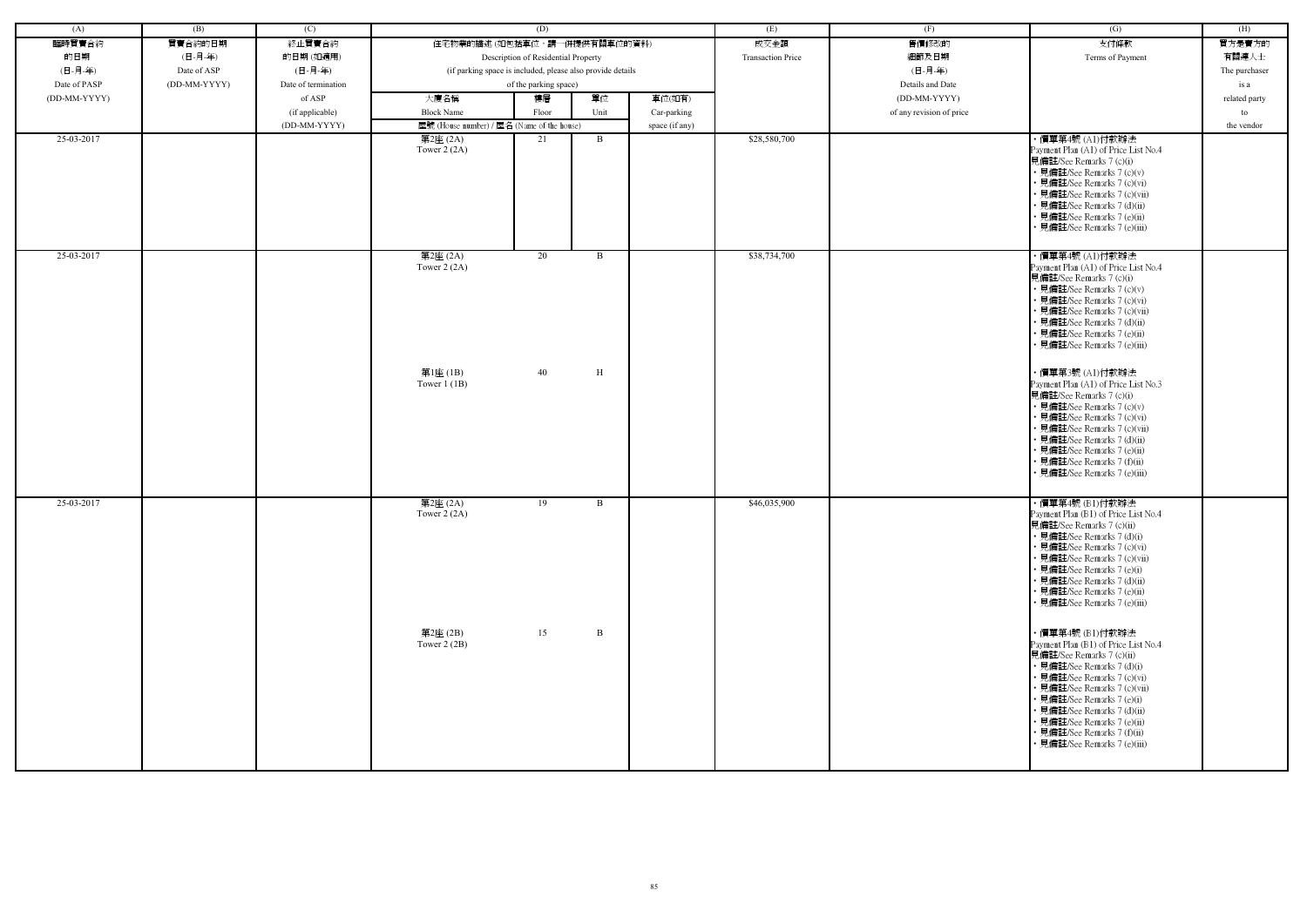| (A)          | (B)          | (C)                 |                                                            | (D)                                 |        |                | (E)                      | (F)                      | $\overline{(G)}$                                                                                                                                                                                                                                                                                                                                                                                                                                                                                                                                                | (H)           |
|--------------|--------------|---------------------|------------------------------------------------------------|-------------------------------------|--------|----------------|--------------------------|--------------------------|-----------------------------------------------------------------------------------------------------------------------------------------------------------------------------------------------------------------------------------------------------------------------------------------------------------------------------------------------------------------------------------------------------------------------------------------------------------------------------------------------------------------------------------------------------------------|---------------|
| 臨時買賣合約       | 買賣合約的日期      | 終止買賣合約              | 住宅物業的描述 (如包括車位,請一併提供有關車位的資料)                               |                                     |        |                | 成交金額                     | 售價修改的                    | 支付條款                                                                                                                                                                                                                                                                                                                                                                                                                                                                                                                                                            | 買方是賣方的        |
| 的日期          | (日-月-年)      | 的日期(如適用)            |                                                            | Description of Residential Property |        |                | <b>Transaction Price</b> | 細節及日期                    | Terms of Payment                                                                                                                                                                                                                                                                                                                                                                                                                                                                                                                                                | 有關連人士         |
| (日-月-年)      | Date of ASP  | (日-月-年)             | (if parking space is included, please also provide details |                                     |        |                |                          | (日-月-年)                  |                                                                                                                                                                                                                                                                                                                                                                                                                                                                                                                                                                 | The purchaser |
| Date of PASP | (DD-MM-YYYY) | Date of termination |                                                            | of the parking space)               |        |                |                          | Details and Date         |                                                                                                                                                                                                                                                                                                                                                                                                                                                                                                                                                                 | is a          |
| (DD-MM-YYYY) |              | of ASP              | 大廈名稱                                                       | 樓層                                  | 單位     | 車位(如有)         |                          | $(DD-MM-YYYY)$           |                                                                                                                                                                                                                                                                                                                                                                                                                                                                                                                                                                 | related party |
|              |              | (if applicable)     | <b>Block Name</b>                                          | Floor                               | Unit   | Car-parking    |                          | of any revision of price |                                                                                                                                                                                                                                                                                                                                                                                                                                                                                                                                                                 | to            |
|              |              | (DD-MM-YYYY)        | 屋號 (House number) / 屋名 (Name of the house)                 |                                     |        | space (if any) |                          |                          |                                                                                                                                                                                                                                                                                                                                                                                                                                                                                                                                                                 | the vendor    |
| 25-03-2017   |              |                     | 第2座 (2A)<br>Tower $2(2A)$<br>第2座(2B)<br>Tower $2(2B)$      | 17<br>15                            | B<br>K |                | \$36,696,600             |                          | ・價單第4號 (A1)付款辦法<br>Payment Plan (A1) of Price List No.4<br>見備註/See Remarks 7 (c)(i)<br>• 見備註/See Remarks 7 (c)(v)<br>• 見備註/See Remarks 7 (c)(vi)<br>• 見備註/See Remarks 7 (c)(vii)<br>· 見備註/See Remarks 7 (d)(ii)<br>• 見備註/See Remarks 7 (e)(ii)<br>• 見備註/See Remarks 7 (e)(iii)<br>・價單第3號 (A1)付款辦法<br>Payment Plan (A1) of Price List No.3<br>見備註/See Remarks 7 (c)(i)<br>• 見備註/See Remarks 7 (c)(v)<br>• 見備註/See Remarks 7 (c)(vi)<br>• 見備註/See Remarks 7 (c)(vii)<br>• 見備註/See Remarks 7 (d)(ii)<br>• 見備註/See Remarks 7 (e)(ii)<br>• 見備註/See Remarks 7 (f)(ii) |               |
| 25-03-2017   |              |                     | 第2座 (2A)<br>Tower $2(2A)$                                  | 16                                  | B      |                | \$26,651,800             |                          | · 見備註/See Remarks 7 (e)(iii)<br>・價單第4號 (A1)付款辦法<br>Payment Plan (A1) of Price List No.4<br>見備註/See Remarks 7 (c)(i)<br>• 見備註/See Remarks 7 (c)(v)<br>• 見備註/See Remarks 7 (c)(vi)<br>• 見備註/See Remarks 7 (c)(vii)<br>• 見備註/See Remarks 7 (d)(ii)<br>• 見備註/See Remarks 7 (e)(ii)<br>· 見備註/See Remarks 7 (e)(iii)                                                                                                                                                                                                                                                  |               |
| 25-03-2017   |              |                     | 第2座 (2A)<br>Tower $2(2A)$                                  | 10                                  | B      |                | \$25,809,400             |                          | ・價單第4號 (A1)付款辦法<br>Payment Plan (A1) of Price List No.4<br>見備註/See Remarks 7 (c)(i)<br>• 見備註/See Remarks 7 (c)(v)<br>• 見備註/See Remarks 7 (c)(vi)<br>• 見備註/See Remarks 7 (c)(vii)<br>• 見備註/See Remarks 7 (d)(ii)<br>• 見備註/See Remarks 7 (e)(ii)<br>• 見備註/See Remarks 7 (e)(iii)                                                                                                                                                                                                                                                                                  |               |
| 25-03-2017   |              |                     | 第2座 (2A)<br>Tower $2(2A)$                                  | 9                                   | B      |                | \$25,757,100             |                          | ・價單第4號 (A1)付款辦法<br>Payment Plan (A1) of Price List No.4<br>見備註/See Remarks 7 (c)(i)<br>• 見備註/See Remarks 7 (c)(v)<br>• 見備註/See Remarks 7 (c)(vi)<br>• 見備註/See Remarks 7 (c)(vii)<br>• 見備註/See Remarks 7 (d)(ii)<br>• 見備註/See Remarks 7 (e)(ii)<br>• 見備註/See Remarks 7 (e)(iii)                                                                                                                                                                                                                                                                                  |               |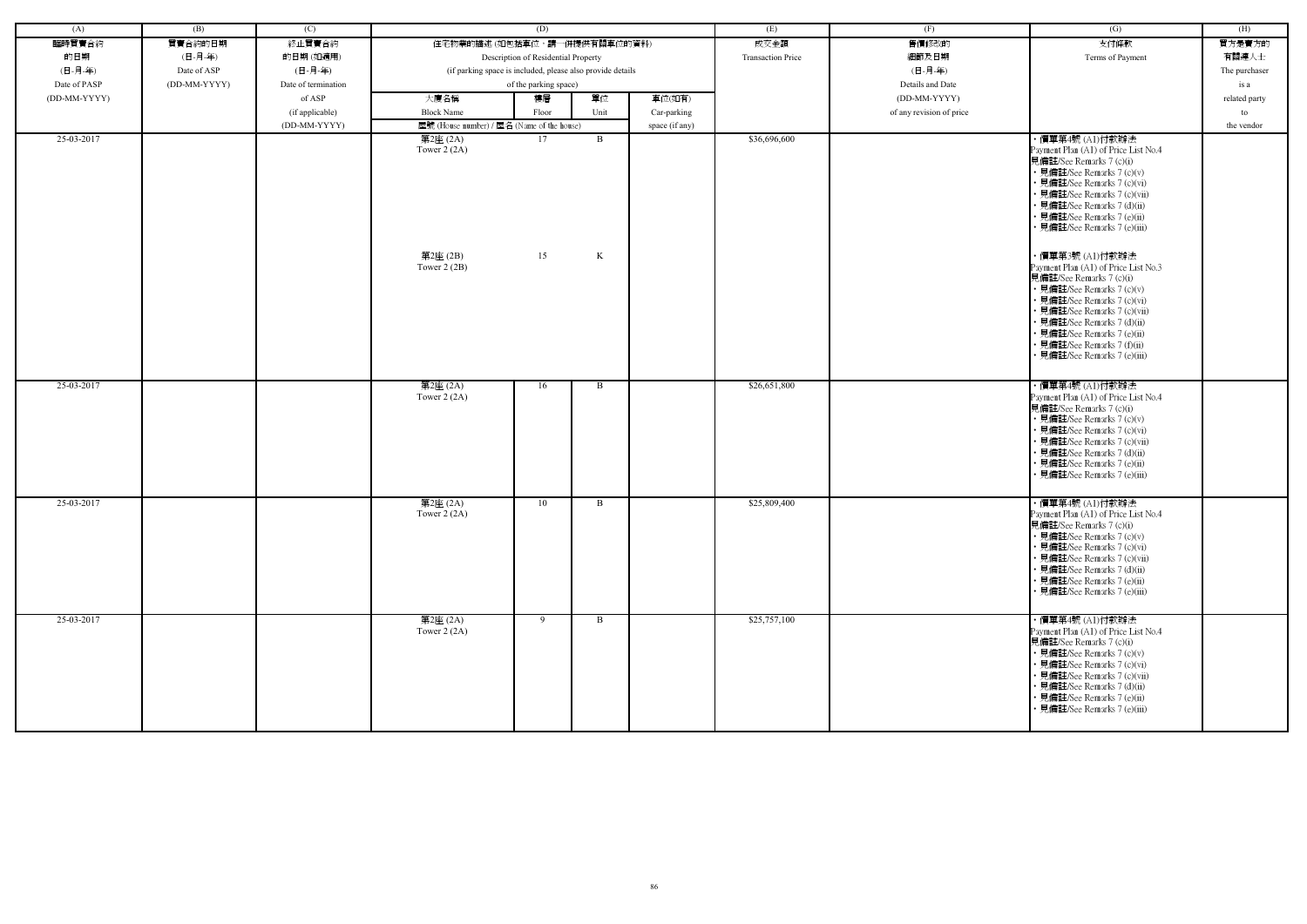| (A)          | (B)          | (C)                 |                                                            | (D)                                 |              |                | (E)                      | (F)                      | (G)                                                                                                                                                                                                                                                                                                         | (H)           |
|--------------|--------------|---------------------|------------------------------------------------------------|-------------------------------------|--------------|----------------|--------------------------|--------------------------|-------------------------------------------------------------------------------------------------------------------------------------------------------------------------------------------------------------------------------------------------------------------------------------------------------------|---------------|
| 臨時買賣合約       | 買賣合約的日期      | 終止買賣合約              | 住宅物業的描述 (如包括車位,請一併提供有關車位的資料)                               |                                     |              |                | 成交金額                     | 售價修改的                    | 支付條款                                                                                                                                                                                                                                                                                                        | 買方是賣方的        |
| 的日期          | (日-月-年)      | 的日期(如適用)            |                                                            | Description of Residential Property |              |                | <b>Transaction Price</b> | 細節及日期                    | Terms of Payment                                                                                                                                                                                                                                                                                            | 有關連人士         |
| (日-月-年)      | Date of ASP  | (日-月-年)             | (if parking space is included, please also provide details |                                     |              |                |                          | (日-月-年)                  |                                                                                                                                                                                                                                                                                                             | The purchaser |
| Date of PASP | (DD-MM-YYYY) | Date of termination |                                                            | of the parking space)               |              |                |                          | Details and Date         |                                                                                                                                                                                                                                                                                                             | is a          |
| (DD-MM-YYYY) |              | of ASP              | 大廈名稱                                                       | 樓層                                  | 單位           | 車位(如有)         |                          | (DD-MM-YYYY)             |                                                                                                                                                                                                                                                                                                             | related party |
|              |              | (if applicable)     | <b>Block Name</b>                                          | Floor                               | Unit         | Car-parking    |                          | of any revision of price |                                                                                                                                                                                                                                                                                                             | to            |
|              |              | (DD-MM-YYYY)        |                                                            |                                     |              |                |                          |                          |                                                                                                                                                                                                                                                                                                             | the vendor    |
| 25-03-2017   |              |                     | 屋號 (House number) / 屋名 (Name of the house)                 | 8                                   | B            | space (if any) | \$27,738,400             |                          | ・價單第4號 (A1)付款辦法                                                                                                                                                                                                                                                                                             |               |
|              |              |                     | 第2座 (2A)<br>Tower $2(2A)$                                  |                                     |              |                |                          |                          | Payment Plan (A1) of Price List No.4<br>見備註/See Remarks 7 (c)(i)<br>• 見備註/See Remarks 7 (c)(v)<br>• 見備註/See Remarks 7 (d)(iii)<br>• 見備註/See Remarks 7 (c)(vii)<br>見備註/See Remarks 7 (e)(ii)<br>· 見備註/See Remarks 7 (e)(iii)                                                                                 |               |
| 25-03-2017   |              |                     | 第2座 (2A)<br>Tower $2(2A)$                                  | -7                                  | B            |                | \$25,704,900             |                          | ・價單第4號 (A1)付款辦法<br>Payment Plan (A1) of Price List No.4<br>見備註/See Remarks 7 (c)(i)<br>• 見備註/See Remarks 7 (c)(v)<br>見備註/See Remarks 7 (c)(vi)<br>見備註/See Remarks 7 (c)(vii)<br>• 見備註/See Remarks 7 (d)(ii)<br>見備註/See Remarks 7 (e)(ii)<br>· 見備註/See Remarks 7 (e)(iii)                                    |               |
| 25-03-2017   |              |                     | 第2座 (2A)<br>Tower $2(2A)$                                  | 6                                   | B            |                | \$25,653,400             |                          | ・價單第4號 (A1)付款辦法<br>Payment Plan (A1) of Price List No.4<br>見備註/See Remarks 7 (c)(i)<br>• 見備註/See Remarks 7 (c)(v)<br>見備註/See Remarks 7 (c)(vi)<br>• 見備註/See Remarks 7 (c)(vii)<br>• 見備註/See Remarks 7 (d)(ii)<br>見備註/See Remarks 7 (e)(ii)<br>· 見備註/See Remarks 7 (e)(iii)                                  |               |
| 25-03-2017   |              |                     | 第2座(2B)<br>Tower $2(2B)$                                   | 51                                  | A            |                | \$9,639,200              |                          | ・價單第4號 (A1)付款辦法<br>Payment Plan (A1) of Price List No.4<br>見備註/See Remarks 7 (c)(i)<br>• 見備註/See Remarks 7 (c)(v)<br>• 見備註/See Remarks 7 (c)(vi)<br>• 見備註/See Remarks 7 (c)(vii)<br>• 見備註/See Remarks 7 (d)(ii)<br>• 見備註/See Remarks 7 (e)(ii)<br>• 見備註/See Remarks 7 (f)(ii)<br>見備註/See Remarks 7 (e)(iii) |               |
| 25-03-2017   |              |                     | 第2座(2B)<br>Tower $2(2B)$                                   | 50                                  | $\mathbf{A}$ |                | \$9,469,200              |                          | ・價單第4號 (A1)付款辦法<br>Payment Plan (A1) of Price List No.4<br>見備註/See Remarks 7 (c)(i)<br>• 見備註/See Remarks 7 (c)(v)<br>• 見備註/See Remarks 7 (c)(vi)<br>• 見備註/See Remarks 7 (c)(vii)<br>• 見備註/See Remarks 7 (d)(ii)<br>• 見備註/See Remarks 7 (e)(ii)<br>• 見備註/See Remarks 7 (f)(ii)<br>見備註/See Remarks 7 (e)(iii) |               |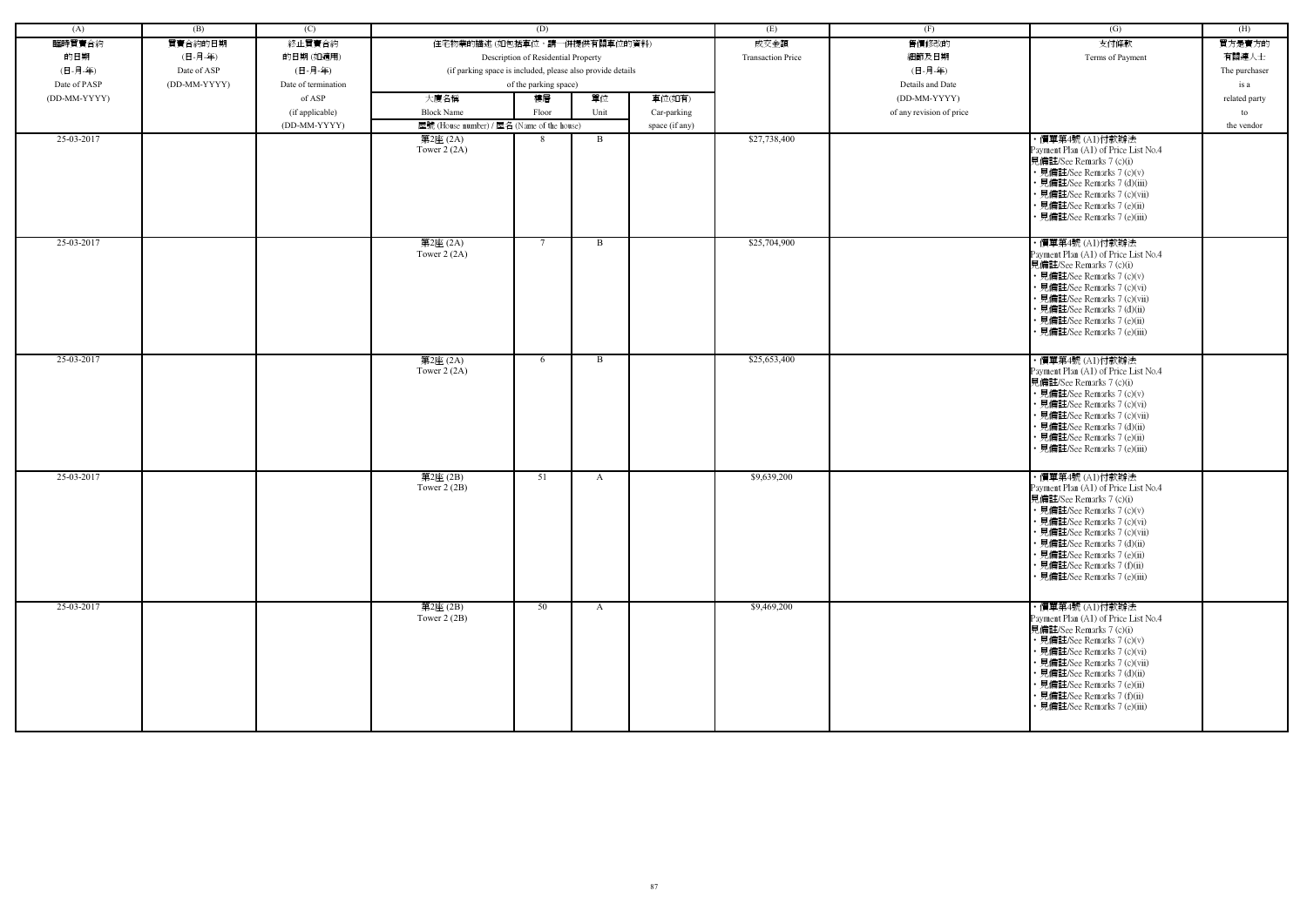| (A)          | (B)          | (C)                 |                                                            | (D)                                 |              |                | (E)                      | (F)                      | (G)                                                                                                                                                                                                                                                                                                                                          | (H)           |
|--------------|--------------|---------------------|------------------------------------------------------------|-------------------------------------|--------------|----------------|--------------------------|--------------------------|----------------------------------------------------------------------------------------------------------------------------------------------------------------------------------------------------------------------------------------------------------------------------------------------------------------------------------------------|---------------|
| 臨時買賣合約       | 買賣合約的日期      | 終止買賣合約              | 住宅物業的描述 (如包括車位,請一併提供有關車位的資料)                               |                                     |              |                | 成交金額                     | 售價修改的                    | 支付條款                                                                                                                                                                                                                                                                                                                                         | 買方是賣方的        |
| 的日期          | (日-月-年)      | 的日期(如適用)            |                                                            | Description of Residential Property |              |                | <b>Transaction Price</b> | 細節及日期                    | Terms of Payment                                                                                                                                                                                                                                                                                                                             | 有關連人士         |
| (日-月-年)      | Date of ASP  | (日-月-年)             | (if parking space is included, please also provide details |                                     |              |                |                          | (日-月-年)                  |                                                                                                                                                                                                                                                                                                                                              | The purchaser |
| Date of PASP | (DD-MM-YYYY) | Date of termination |                                                            | of the parking space)               |              |                |                          | Details and Date         |                                                                                                                                                                                                                                                                                                                                              | is a          |
| (DD-MM-YYYY) |              | of ASP              | 大廈名稱                                                       | 樓層                                  | 單位           | 車位(如有)         |                          | (DD-MM-YYYY)             |                                                                                                                                                                                                                                                                                                                                              | related party |
|              |              |                     | <b>Block Name</b>                                          | Floor                               | Unit         |                |                          |                          |                                                                                                                                                                                                                                                                                                                                              |               |
|              |              | (if applicable)     |                                                            |                                     |              | Car-parking    |                          | of any revision of price |                                                                                                                                                                                                                                                                                                                                              | to            |
| 25-03-2017   |              | (DD-MM-YYYY)        | 屋號 (House number) / 屋名 (Name of the house)                 | 49                                  |              | space (if any) | \$9,301,500              |                          |                                                                                                                                                                                                                                                                                                                                              | the vendor    |
|              |              |                     | 第2座 (2B)<br>Tower $2(2B)$                                  |                                     | A            |                |                          |                          | ・價單第4號 (A1)付款辦法<br>Payment Plan (A1) of Price List No.4<br>見備註/See Remarks 7 (c)(i)<br>• 見備註/See Remarks 7 (c)(v)<br>• 見備註/See Remarks 7 (c)(vi)<br>• 見備註/See Remarks 7 (c)(vii)<br>• 見備註/See Remarks 7 (d)(ii)<br>• 見備註/See Remarks 7 (e)(ii)<br>• 見備註/See Remarks 7 (f)(ii)<br>· 見備註/See Remarks 7 (e)(iii)                                |               |
| 25-03-2017   |              |                     | 第2座(2B)<br>Tower $2(2B)$                                   | 48                                  | A            |                | \$9,301,500              |                          | ・價單第4號 (A1)付款辦法<br>Payment Plan (A1) of Price List No.4<br>見備註/See Remarks 7 (c)(i)<br>• 見備註/See Remarks 7 (c)(v)<br>• 見備註/See Remarks 7 (c)(vi)<br>• 見備註/See Remarks 7 (c)(vii)<br>• 見備註/See Remarks 7 (d)(ii)<br>• 見備註/See Remarks 7 (e)(ii)<br>• 見備註/See Remarks 7 (f)(ii)<br>• 見備註/See Remarks 7 (e)(iii)                                |               |
| 25-03-2017   |              |                     | 第2座(2B)<br>Tower $2(2B)$                                   | 47                                  | $\mathbf{A}$ |                | \$10,309,200             |                          | ・價單第4號 (A1)付款辦法<br>Payment Plan (A1) of Price List No.4<br>見備註/See Remarks 7 (c)(i)<br>• 見備註/See Remarks 7 (d)(i)<br>• 見備註/See Remarks 7 (c)(vi)<br>• 見備註/See Remarks 7 (c)(vii)<br>• 見備註/See Remarks 7 (d)(ii)<br>• 見備註/See Remarks 7 (e)(ii)<br>• 見備註/See Remarks 7 (f)(ii)<br>• 見備註/See Remarks 7 (e)(iii)                                |               |
| 25-03-2017   |              |                     | 第2座(2B)<br>Tower $2(2B)$                                   | 46                                  | A            |                | \$10,797,300             |                          | ·價單第4號 (B1)付款辦法<br>Payment Plan (B1) of Price List No.4<br>見備註/See Remarks 7 (c)(ii)<br>• 見備註/See Remarks 7 (d)(i)<br>• 見備註/See Remarks 7 (c)(vi)<br>• 見備註/See Remarks 7 (c)(vii)<br>• 見備註/See Remarks 7 (e)(i)<br>• 見備註/See Remarks 7 (d)(ii)<br>• 見備註/See Remarks 7 (e)(ii)<br>• 見備註/See Remarks 7 (f)(ii)<br>• 見備註/See Remarks 7 (e)(iii) |               |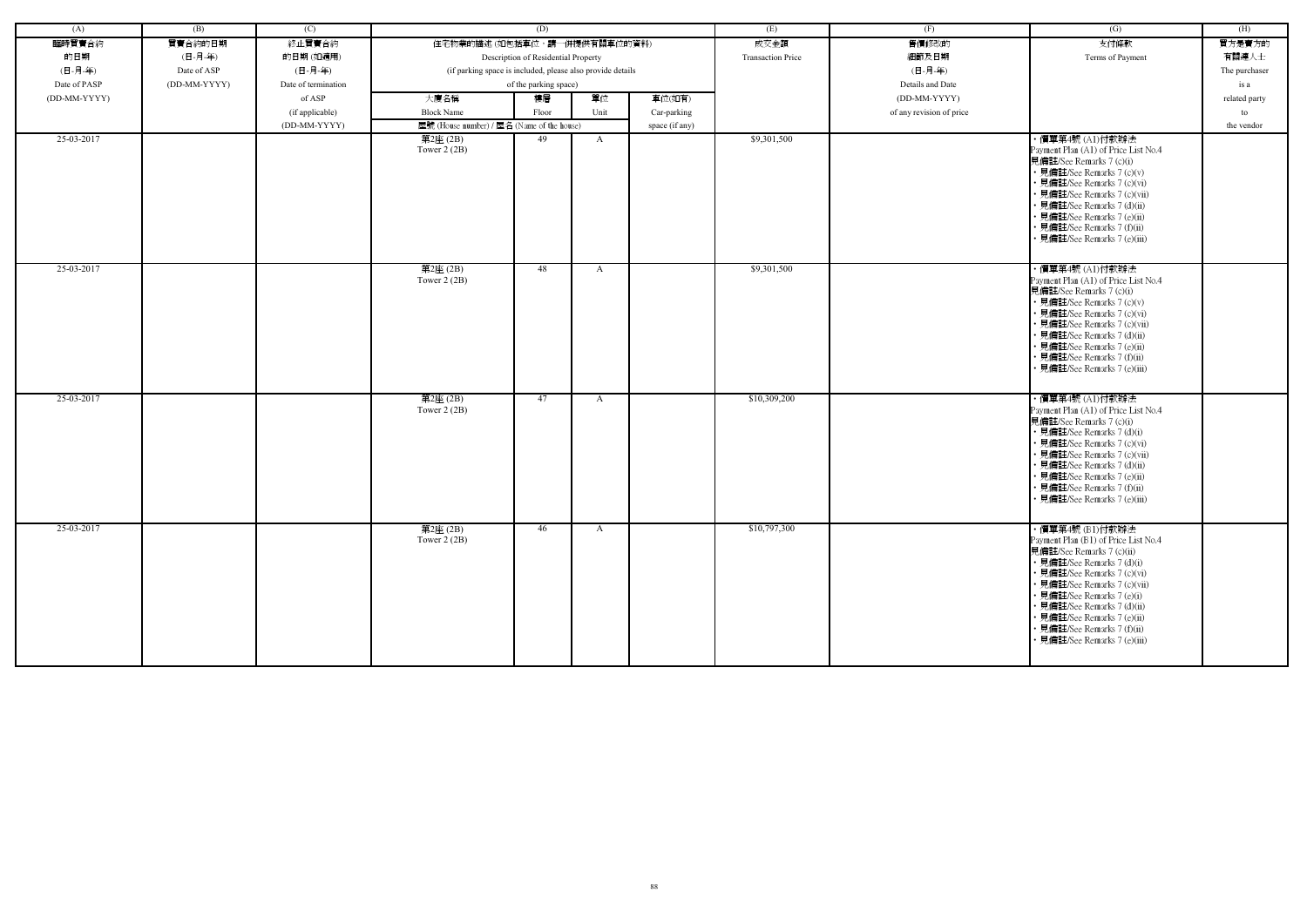| (A)          | (B)          | (C)                 |                                                            | (D)                                 |              |                | (E)                      | (F)                      | (G)                                                                                                                                                                                                                                                                                                                                          | (H)           |
|--------------|--------------|---------------------|------------------------------------------------------------|-------------------------------------|--------------|----------------|--------------------------|--------------------------|----------------------------------------------------------------------------------------------------------------------------------------------------------------------------------------------------------------------------------------------------------------------------------------------------------------------------------------------|---------------|
| 臨時買賣合約       | 買賣合約的日期      | 終止買賣合約              | 住宅物業的描述(如包括車位,請一併提供有關車位的資料)                                |                                     |              |                | 成交金額                     | 售價修改的                    | 支付條款                                                                                                                                                                                                                                                                                                                                         | 買方是賣方的        |
| 的日期          | (日-月-年)      | 的日期(如適用)            |                                                            | Description of Residential Property |              |                | <b>Transaction Price</b> | 細節及日期                    | Terms of Payment                                                                                                                                                                                                                                                                                                                             | 有關連人士         |
| (日-月-年)      | Date of ASP  | (日-月-年)             | (if parking space is included, please also provide details |                                     |              |                |                          | (日-月-年)                  |                                                                                                                                                                                                                                                                                                                                              | The purchaser |
| Date of PASP | (DD-MM-YYYY) | Date of termination |                                                            | of the parking space)               |              |                |                          | Details and Date         |                                                                                                                                                                                                                                                                                                                                              | is a          |
| (DD-MM-YYYY) |              | of ASP              | 大廈名稱                                                       | 樓層                                  | 單位           | 車位(如有)         |                          | (DD-MM-YYYY)             |                                                                                                                                                                                                                                                                                                                                              | related party |
|              |              | (if applicable)     | <b>Block Name</b>                                          | Floor                               | Unit         | Car-parking    |                          | of any revision of price |                                                                                                                                                                                                                                                                                                                                              | to            |
|              |              | (DD-MM-YYYY)        | 屋號 (House number) / 屋名 (Name of the house)                 |                                     |              | space (if any) |                          |                          |                                                                                                                                                                                                                                                                                                                                              | the vendor    |
| 25-03-2017   |              |                     | $\overline*$ 2座 (2B)                                       | 43                                  | A            |                | \$8,895,100              |                          | ・價單第4號 (A1)付款辦法                                                                                                                                                                                                                                                                                                                              |               |
|              |              |                     | Tower $2(2B)$                                              |                                     |              |                |                          |                          | Payment Plan (A1) of Price List No.4<br>見備註/See Remarks 7 (c)(i)<br>• 見備註/See Remarks 7 (c)(v)<br>• 見備註/See Remarks 7 (c)(vi)<br>· 見備註/See Remarks 7 (c)(vii)<br>· 見備註/See Remarks 7 (d)(ii)<br>· 見備註/See Remarks 7 (e)(ii)                                                                                                                  |               |
|              |              |                     |                                                            |                                     |              |                |                          |                          | · 見備註/See Remarks 7 (f)(ii)<br>• 見備註/See Remarks 7 (e)(iii)                                                                                                                                                                                                                                                                                  |               |
| 25-03-2017   |              |                     | 第2座(2B)<br>Tower $2(2B)$                                   | 41                                  | A            |                | \$8,753,900              |                          | ・價單第4號 (A1)付款辦法<br>Payment Plan (A1) of Price List No.4<br>見備註/See Remarks 7 (c)(i)<br>• 見備註/See Remarks 7 (c)(v)<br>· 見備註/See Remarks 7 (c)(vi)<br>· 見備註/See Remarks 7 (c)(vii)<br>• 見備註/See Remarks 7 (d)(ii)<br>· 見備註/See Remarks 7 (e)(ii)<br>· 見備註/See Remarks 7 (f)(ii)<br>· 見備註/See Remarks 7 (e)(iii)                                |               |
| 25-03-2017   |              |                     | 第2座(2B)<br>Tower $2(2B)$                                   | 40                                  | A            |                | \$9,242,800              |                          | ・價單第4號 (B1)付款辦法<br>Payment Plan (B1) of Price List No.4<br>見備註/See Remarks 7 (c)(ii)<br>• 見備註/See Remarks 7 (c)(v)<br>• 見備註/See Remarks 7 (c)(vi)<br>• 見備註/See Remarks 7 (c)(vii)<br>• 見備註/See Remarks 7 (e)(i)<br>· 見備註/See Remarks 7 (d)(ii)<br>· 見備註/See Remarks 7 (e)(ii)<br>· 見備註/See Remarks 7 (f)(ii)<br>· 見備註/See Remarks 7 (e)(iii) |               |
| 25-03-2017   |              |                     | 第2座(2B)<br>Tower $2(2B)$                                   | 39                                  | $\mathbf{A}$ |                | \$8,624,400              |                          | ・價單第4號 (A1)付款辦法<br>Payment Plan (A1) of Price List No.4<br>見備註/See Remarks 7 (c)(i)<br>• 見備註/See Remarks 7 (c)(v)<br>• 見備註/See Remarks 7 (c)(vi)<br>• 見備註/See Remarks 7 (c)(vii)<br>• 見備註/See Remarks 7 (d)(ii)<br>• 見備註/See Remarks 7 (e)(ii)<br>• 見備註/See Remarks 7 (f)(ii)<br>• 見備註/See Remarks 7 (e)(iii)                                |               |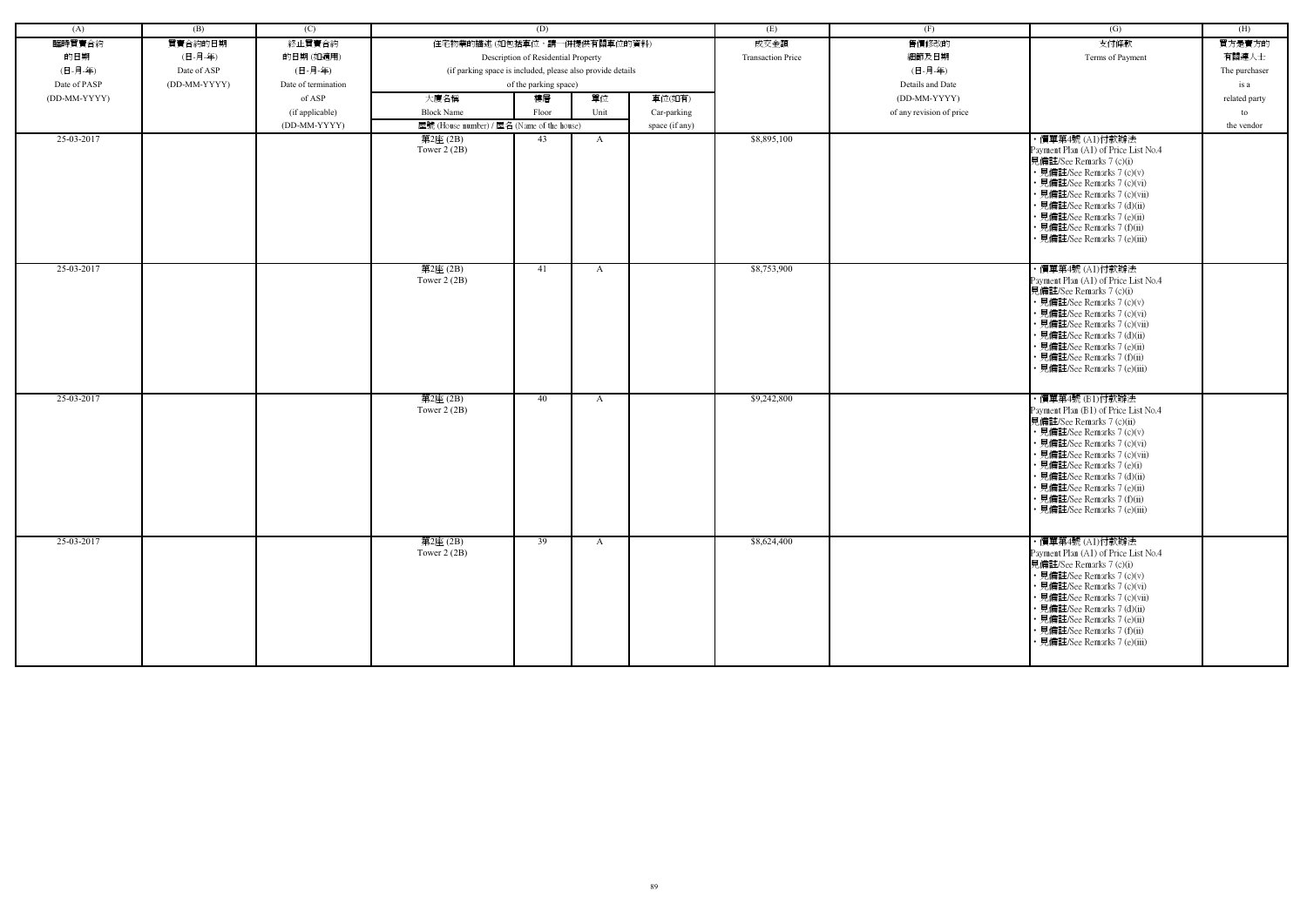| (A)          | (B)          | (C)                 |                                                            | (D)                                 |              |                | (E)                      | (F)                      | (G)                                                         | (H)           |
|--------------|--------------|---------------------|------------------------------------------------------------|-------------------------------------|--------------|----------------|--------------------------|--------------------------|-------------------------------------------------------------|---------------|
| 臨時買賣合約       | 買賣合約的日期      | 終止買賣合約              | 住宅物業的描述 (如包括車位,請一併提供有關車位的資料)                               |                                     |              |                | 成交金額                     | 售價修改的                    | 支付條款                                                        | 買方是賣方的        |
| 的日期          | (日-月-年)      | 的日期(如適用)            |                                                            | Description of Residential Property |              |                | <b>Transaction Price</b> | 細節及日期                    | Terms of Payment                                            | 有關連人士         |
| (日-月-年)      | Date of ASP  | (日-月-年)             | (if parking space is included, please also provide details |                                     |              |                |                          | (日-月-年)                  |                                                             | The purchaser |
| Date of PASP | (DD-MM-YYYY) | Date of termination |                                                            | of the parking space)               |              |                |                          | Details and Date         |                                                             | is a          |
| (DD-MM-YYYY) |              | of ASP              | 大廈名稱                                                       | 樓層                                  | 單位           | 車位(如有)         |                          | (DD-MM-YYYY)             |                                                             | related party |
|              |              | (if applicable)     | <b>Block Name</b>                                          | Floor                               | Unit         | Car-parking    |                          | of any revision of price |                                                             | to            |
|              |              | (DD-MM-YYYY)        | 屋號 (House number) / 屋名 (Name of the house)                 |                                     |              | space (if any) |                          |                          |                                                             | the vendor    |
| 25-03-2017   |              |                     | 第2座 (2B)                                                   | 38                                  | A            |                | \$8,564,400              |                          | ・價單第4號 (A1)付款辦法                                             |               |
|              |              |                     | Tower $2(2B)$                                              |                                     |              |                |                          |                          | Payment Plan (A1) of Price List No.4                        |               |
|              |              |                     |                                                            |                                     |              |                |                          |                          | 見備註/See Remarks 7 (c)(i)                                    |               |
|              |              |                     |                                                            |                                     |              |                |                          |                          | • 見備註/See Remarks 7 (c)(v)                                  |               |
|              |              |                     |                                                            |                                     |              |                |                          |                          | • 見備註/See Remarks 7 (c)(vi)                                 |               |
|              |              |                     |                                                            |                                     |              |                |                          |                          | · 見備註/See Remarks 7 (c)(vii)<br>· 見備註/See Remarks 7 (d)(ii) |               |
|              |              |                     |                                                            |                                     |              |                |                          |                          | • 見備註/See Remarks 7 (e)(ii)                                 |               |
|              |              |                     |                                                            |                                     |              |                |                          |                          | • 見備註/See Remarks 7 (f)(ii)                                 |               |
|              |              |                     |                                                            |                                     |              |                |                          |                          | · 見備註/See Remarks 7 (e)(iii)                                |               |
|              |              |                     |                                                            |                                     |              |                |                          |                          |                                                             |               |
| 25-03-2017   |              |                     | 第2座(2B)                                                    | 37                                  | A            |                | \$8,987,200              |                          | ・價單第3號 (B1)付款辦法                                             |               |
|              |              |                     | Tower $2(2B)$                                              |                                     |              |                |                          |                          | Payment Plan (B1) of Price List No.3                        |               |
|              |              |                     |                                                            |                                     |              |                |                          |                          | 見備註/See Remarks 7 (c)(ii)<br>• 見備註/See Remarks 7 (c)(v)     |               |
|              |              |                     |                                                            |                                     |              |                |                          |                          | · 見備註/See Remarks 7 (c)(vi)                                 |               |
|              |              |                     |                                                            |                                     |              |                |                          |                          | · 見備註/See Remarks 7 (c)(vii)                                |               |
|              |              |                     |                                                            |                                     |              |                |                          |                          | • 見備註/See Remarks 7 (e)(i)                                  |               |
|              |              |                     |                                                            |                                     |              |                |                          |                          | · 見備註/See Remarks 7 (d)(ii)                                 |               |
|              |              |                     |                                                            |                                     |              |                |                          |                          | · 見備註/See Remarks 7 (e)(ii)<br>• 見備註/See Remarks 7 (f)(ii)  |               |
|              |              |                     |                                                            |                                     |              |                |                          |                          | · 見備註/See Remarks 7 (e)(iii)                                |               |
|              |              |                     |                                                            |                                     |              |                |                          |                          |                                                             |               |
| 25-03-2017   |              |                     | 第2座(2B)                                                    | 35                                  | A            |                | \$8,361,600              |                          | ・價單第3號 (A1)付款辦法                                             |               |
|              |              |                     | Tower $2(2B)$                                              |                                     |              |                |                          |                          | Payment Plan (A1) of Price List No.3                        |               |
|              |              |                     |                                                            |                                     |              |                |                          |                          | 見備註/See Remarks 7 (c)(i)                                    |               |
|              |              |                     |                                                            |                                     |              |                |                          |                          | • 見備註/See Remarks 7 (c)(v)                                  |               |
|              |              |                     |                                                            |                                     |              |                |                          |                          | • 見備註/See Remarks 7 (c)(vi)                                 |               |
|              |              |                     |                                                            |                                     |              |                |                          |                          | • 見備註/See Remarks 7 (c)(vii)<br>· 見備註/See Remarks 7 (d)(ii) |               |
|              |              |                     |                                                            |                                     |              |                |                          |                          | · 見備註/See Remarks 7 (e)(ii)                                 |               |
|              |              |                     |                                                            |                                     |              |                |                          |                          | • 見備註/See Remarks 7 (f)(ii)                                 |               |
|              |              |                     |                                                            |                                     |              |                |                          |                          | • 見備註/See Remarks 7 (e)(iii)                                |               |
|              |              |                     |                                                            |                                     |              |                |                          |                          |                                                             |               |
| 25-03-2017   |              |                     | 第2座(2B)                                                    | 32                                  | $\mathbf{A}$ |                | \$16,601,500             |                          | ・價單第3號 (A1)付款辦法                                             |               |
|              |              |                     | Tower $2(2B)$                                              |                                     |              |                |                          |                          | Payment Plan (A1) of Price List No.3                        |               |
|              |              |                     |                                                            |                                     |              |                |                          |                          | 見備註/See Remarks 7 (c)(i)<br>• 見備註/See Remarks 7 (c)(v)      |               |
|              |              |                     |                                                            |                                     |              |                |                          |                          | • 見備註/See Remarks 7 (c)(vi)                                 |               |
|              |              |                     |                                                            |                                     |              |                |                          |                          | • 見備註/See Remarks 7 (c)(vii)                                |               |
|              |              |                     |                                                            |                                     |              |                |                          |                          | • 見備註/See Remarks 7 (d)(ii)                                 |               |
|              |              |                     |                                                            |                                     |              |                |                          |                          | • 見備註/See Remarks 7 (e)(ii)                                 |               |
|              |              |                     |                                                            |                                     |              |                |                          |                          | • 見備註/See Remarks 7 (f)(ii)<br>• 見備註/See Remarks 7 (e)(iii) |               |
|              |              |                     |                                                            |                                     |              |                |                          |                          |                                                             |               |
|              |              |                     |                                                            |                                     |              |                |                          |                          |                                                             |               |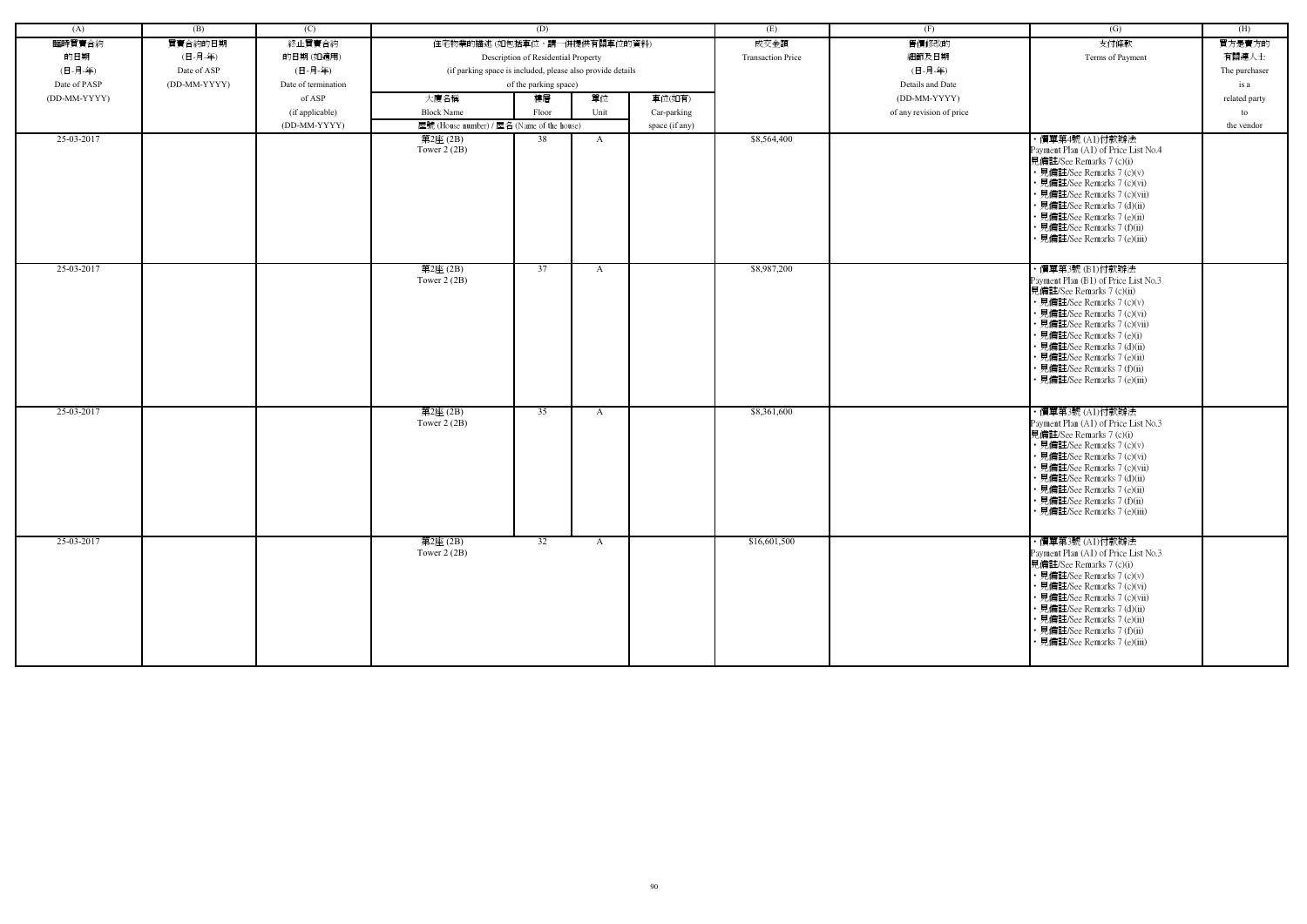| (A)          | (B)          | (C)                 |                                                            | (D)                                 |              |                | (E)                      | (F)                      | (G)                                                                                                                                                                                                                                                                                                           | (H)           |
|--------------|--------------|---------------------|------------------------------------------------------------|-------------------------------------|--------------|----------------|--------------------------|--------------------------|---------------------------------------------------------------------------------------------------------------------------------------------------------------------------------------------------------------------------------------------------------------------------------------------------------------|---------------|
| 臨時買賣合約       | 買賣合約的日期      | 終止買賣合約              | 住宅物業的描述 (如包括車位,請一併提供有關車位的資料)                               |                                     |              |                | 成交金額                     | 售價修改的                    | 支付條款                                                                                                                                                                                                                                                                                                          | 買方是賣方的        |
| 的日期          | (日-月-年)      | 的日期(如適用)            |                                                            | Description of Residential Property |              |                | <b>Transaction Price</b> | 細節及日期                    | Terms of Payment                                                                                                                                                                                                                                                                                              | 有關連人士         |
| (日-月-年)      | Date of ASP  | (日-月-年)             | (if parking space is included, please also provide details |                                     |              |                |                          | (日-月-年)                  |                                                                                                                                                                                                                                                                                                               | The purchaser |
| Date of PASP | (DD-MM-YYYY) | Date of termination |                                                            | of the parking space)               |              |                |                          | Details and Date         |                                                                                                                                                                                                                                                                                                               | is a          |
| (DD-MM-YYYY) |              | of ASP              | 大廈名稱                                                       | 樓層                                  | 單位           | 車位(如有)         |                          | (DD-MM-YYYY)             |                                                                                                                                                                                                                                                                                                               | related party |
|              |              | (if applicable)     | <b>Block Name</b>                                          | Floor                               | Unit         | Car-parking    |                          | of any revision of price |                                                                                                                                                                                                                                                                                                               | to            |
|              |              | (DD-MM-YYYY)        | 屋號 (House number) / 屋名 (Name of the house)                 |                                     |              | space (if any) |                          |                          |                                                                                                                                                                                                                                                                                                               | the vendor    |
| 同上           | 同上           | 同上                  | 第2座(2B)                                                    | 33                                  | $\mathbf{A}$ |                | 同上                       | 同上                       | ・價單第3號 (A1)付款辦法                                                                                                                                                                                                                                                                                               | 同上            |
| Ditto        | Ditto        | Ditto               | Tower $2(2B)$                                              |                                     |              |                | Ditto                    | Ditto                    | Payment Plan (A1) of Price List No.3<br>見備註/See Remarks 7 (c)(i)<br>• 見備註/See Remarks 7 (c)(v)<br>• 見備註/See Remarks 7 (c)(vi)<br>• 見備註/See Remarks 7 (c)(vii)<br>• 見備註/See Remarks 7 (d)(ii)<br>• 見備註/See Remarks 7 (e)(ii)<br>• 見備註/See Remarks 7 (f)(ii)<br>• 見備註/See Remarks 7 (e)(iii)                    | Ditto         |
| 25-03-2017   |              |                     | 第2座(2B)<br>Tower 2 (2B)                                    | 30                                  | A            |                | \$8,197,000              |                          | ・價單第3號 (A1)付款辦法<br>Payment Plan (A1) of Price List No.3<br>見備註/See Remarks 7 (c)(i)<br>• 見備註/See Remarks 7 (c)(v)<br>• 見備註/See Remarks 7 (c)(vi)<br>• 見備註/See Remarks 7 (c)(vii)<br>• 見備註/See Remarks 7 (d)(ii)<br>• 見備註/See Remarks 7 (e)(ii)<br>• 見備註/See Remarks 7 (f)(ii)<br>• 見備註/See Remarks 7 (e)(iii) |               |
| 25-03-2017   |              |                     | 第2座(2B)<br>Tower $2(2B)$                                   | 29                                  | A            |                | \$8,156,400              |                          | ・價單第3號 (A1)付款辦法<br>Payment Plan (A1) of Price List No.3<br>見備註/See Remarks 7 (c)(i)<br>• 見備註/See Remarks 7 (c)(v)<br>• 見備註/See Remarks 7 (c)(vi)<br>• 見備註/See Remarks 7 (c)(vii)<br>• 見備註/See Remarks 7 (d)(ii)<br>• 見備註/See Remarks 7 (e)(ii)<br>• 見備註/See Remarks 7 (f)(ii)<br>• 見備註/See Remarks 7 (e)(iii) |               |
| 25-03-2017   |              |                     | 第2座(2B)<br>Tower $2(2B)$                                   | 28                                  | A            |                | \$8,156,400              |                          | ・價單第3號 (A1)付款辦法<br>Payment Plan (A1) of Price List No.3<br>見備註/See Remarks 7 (c)(i)<br>• 見備註/See Remarks 7 (c)(v)<br>• 見備註/See Remarks 7 (c)(vi)<br>• 見備註/See Remarks 7 (c)(vii)<br>• 見備註/See Remarks 7 (d)(ii)<br>• 見備註/See Remarks 7 (e)(ii)<br>• 見備註/See Remarks 7 (f)(ii)<br>• 見備註/See Remarks 7 (e)(iii) |               |
| 25-03-2017   |              |                     | 第2座(2B)<br>Tower $2(2B)$                                   | 26                                  | $\mathbf{A}$ |                | \$8,009,800              |                          | ・價單第3號 (A1)付款辦法<br>Payment Plan (A1) of Price List No.3<br>見備註/See Remarks 7 (c)(i)<br>• 見備註/See Remarks 7 (c)(v)<br>• 見備註/See Remarks 7 (c)(vi)<br>• 見備註/See Remarks 7 (c)(vii)<br>• 見備註/See Remarks 7 (d)(ii)<br>• 見備註/See Remarks 7 (e)(ii)<br>• 見備註/See Remarks 7 (f)(ii)<br>· 見備註/See Remarks 7 (e)(iii) |               |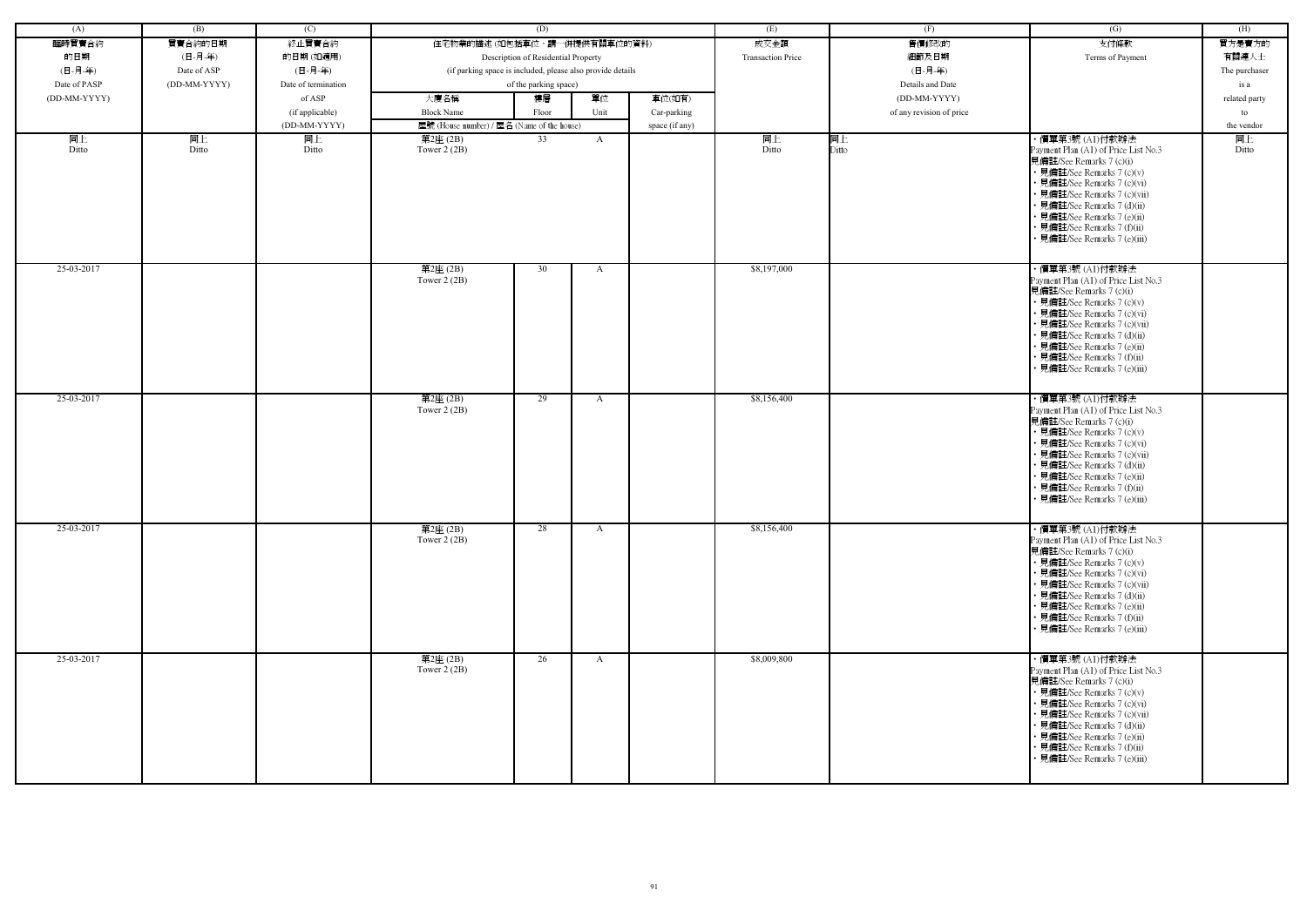| (A)          | (B)          | (C)                 |                                                            | (D)                                 |              |                | (E)                      | (F)                      | (G)                                                                                                                                                                                                                                                                                                           | (H)           |
|--------------|--------------|---------------------|------------------------------------------------------------|-------------------------------------|--------------|----------------|--------------------------|--------------------------|---------------------------------------------------------------------------------------------------------------------------------------------------------------------------------------------------------------------------------------------------------------------------------------------------------------|---------------|
| 臨時買賣合約       | 買賣合約的日期      | 終止買賣合約              | 住宅物業的描述 (如包括車位,請一併提供有關車位的資料)                               |                                     |              |                | 成交金額                     | 售價修改的                    | 支付條款                                                                                                                                                                                                                                                                                                          | 買方是賣方的        |
| 的日期          | (日-月-年)      | 的日期(如適用)            |                                                            | Description of Residential Property |              |                | <b>Transaction Price</b> | 細節及日期                    | Terms of Payment                                                                                                                                                                                                                                                                                              | 有關連人士         |
| (日-月-年)      | Date of ASP  | (日-月-年)             | (if parking space is included, please also provide details |                                     |              |                |                          | (日-月-年)                  |                                                                                                                                                                                                                                                                                                               | The purchaser |
| Date of PASP | (DD-MM-YYYY) | Date of termination |                                                            | of the parking space)               |              |                |                          | Details and Date         |                                                                                                                                                                                                                                                                                                               | is a          |
| (DD-MM-YYYY) |              | of ASP              | 大廈名稱                                                       | 樓層                                  | 單位           | 車位(如有)         |                          | (DD-MM-YYYY)             |                                                                                                                                                                                                                                                                                                               |               |
|              |              |                     |                                                            |                                     |              |                |                          |                          |                                                                                                                                                                                                                                                                                                               | related party |
|              |              | (if applicable)     | <b>Block Name</b>                                          | Floor                               | Unit         | Car-parking    |                          | of any revision of price |                                                                                                                                                                                                                                                                                                               | to            |
| 25-03-2017   |              | (DD-MM-YYYY)        | 屋號 (House number) / 屋名 (Name of the house)                 |                                     |              | space (if any) |                          |                          |                                                                                                                                                                                                                                                                                                               | the vendor    |
|              |              |                     | 第2座 (2B)<br>Tower $2(2B)$                                  | 25                                  | A            |                | \$7,961,400              |                          | ・價單第3號 (A1)付款辦法<br>Payment Plan (A1) of Price List No.3<br>見備註/See Remarks 7 (c)(i)<br>• 見備註/See Remarks 7 (c)(v)<br>• 見備註/See Remarks 7 (c)(vi)<br>• 見備註/See Remarks 7 (c)(vii)<br>• 見備註/See Remarks 7 (d)(ii)<br>• 見備註/See Remarks 7 (e)(ii)<br>• 見備註/See Remarks 7 (f)(ii)<br>· 見備註/See Remarks 7 (e)(iii) |               |
| 25-03-2017   |              |                     | 第2座(2B)<br>Tower $2(2B)$                                   | 22                                  | $\mathbf{A}$ |                | \$8,873,900              |                          | ・價單第3號 (A1)付款辦法<br>Payment Plan (A1) of Price List No.3<br>見備註/See Remarks 7 (c)(i)<br>• 見備註/See Remarks 7 (d)(i)<br>• 見備註/See Remarks 7 (c)(vi)<br>• 見備註/See Remarks 7 (c)(vii)<br>• 見備註/See Remarks 7 (d)(ii)<br>• 見備註/See Remarks 7 (e)(ii)<br>· 見備註/See Remarks 7 (f)(ii)<br>• 見備註/See Remarks 7 (e)(iii) |               |
| 25-03-2017   |              |                     | 第2座(2B)<br>Tower $2(2B)$                                   | 21                                  | $\mathbf{A}$ |                | \$7,818,700              |                          | ・價單第3號 (A1)付款辦法<br>Payment Plan (A1) of Price List No.3<br>見備註/See Remarks 7 (c)(i)<br>• 見備註/See Remarks 7 (c)(v)<br>• 見備註/See Remarks 7 (c)(vi)<br>• 見備註/See Remarks 7 (c)(vii)<br>• 見備註/See Remarks 7 (d)(ii)<br>· 見備註/See Remarks 7 (e)(ii)<br>• 見備註/See Remarks 7 (f)(ii)<br>• 見備註/See Remarks 7 (e)(iii) |               |
| 25-03-2017   |              |                     | 第2座(2B)<br>Tower $2(2B)$                                   | 20                                  | $\mathbf{A}$ |                | \$7,771,900              |                          | ・價單第4號 (A1)付款辦法<br>Payment Plan (A1) of Price List No.4<br>見備註/See Remarks 7 (c)(i)<br>• 見備註/See Remarks 7 (c)(v)<br>• 見備註/See Remarks 7 (c)(vi)<br>• 見備註/See Remarks 7 (c)(vii)<br>• 見備註/See Remarks 7 (d)(ii)<br>• 見備註/See Remarks 7 (e)(ii)<br>• 見備註/See Remarks 7 (f)(ii)<br>• 見備註/See Remarks 7 (e)(iii) |               |
| 25-03-2017   |              |                     | 第2座(2B)<br>Tower $2(2B)$                                   | 19                                  | $\mathbf{A}$ |                | \$7,725,900              |                          | ・價單第4號 (A1)付款辦法<br>Payment Plan (A1) of Price List No.4<br>見備註/See Remarks 7 (c)(i)<br>• 見備註/See Remarks 7 (c)(v)<br>• 見備註/See Remarks 7 (c)(vi)<br>• 見備註/See Remarks 7 (c)(vii)<br>• 見備註/See Remarks 7 (d)(ii)<br>• 見備註/See Remarks 7 (e)(ii)<br>• 見備註/See Remarks 7 (f)(ii)<br>· 見備註/See Remarks 7 (e)(iii) |               |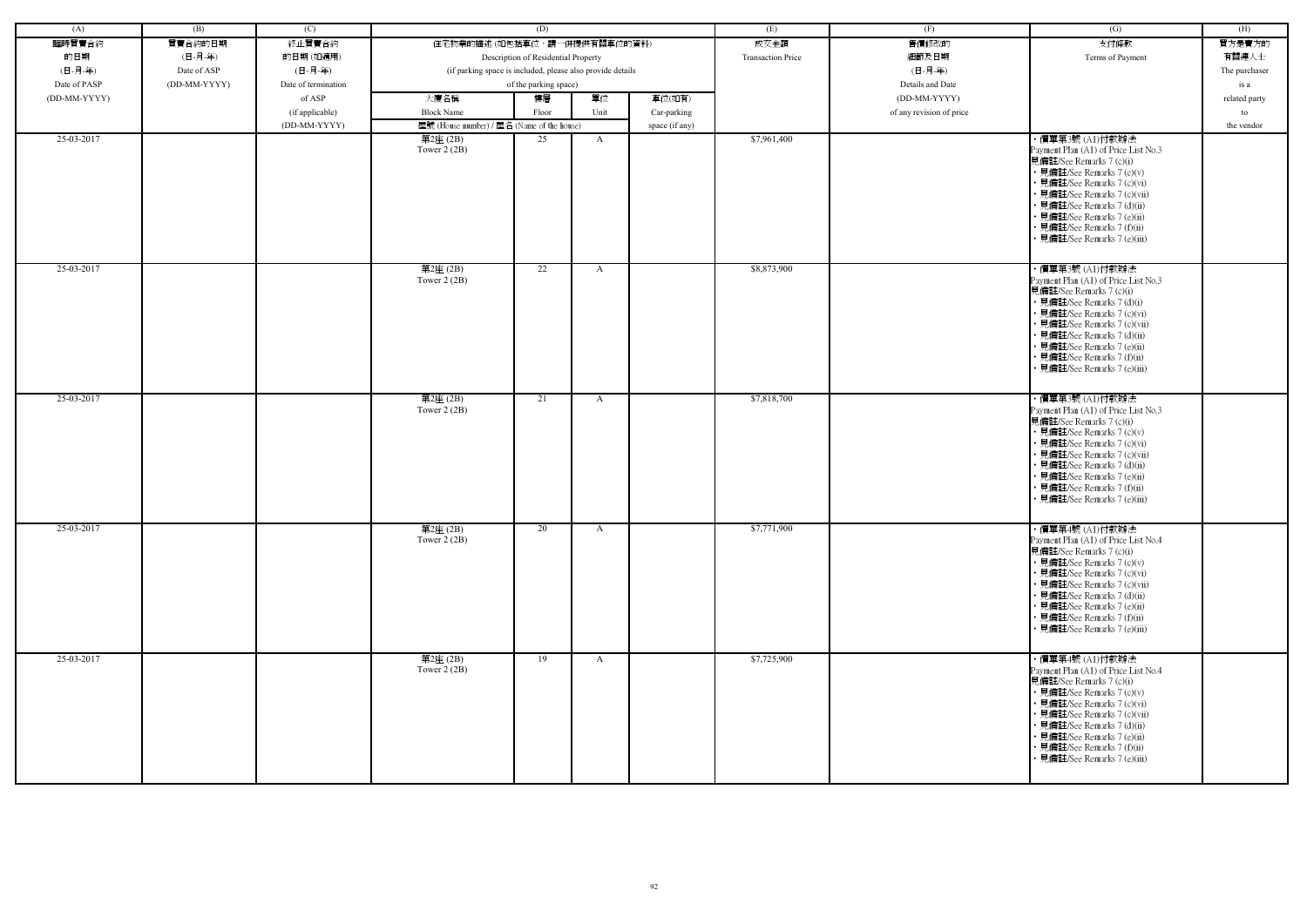| (A)          | (B)          | (C)                 |                                                            | (D)                                 |              |                | (E)                      | (F)                      | (G)                                                                                                                                                                                                                                                                                                           | (H)           |
|--------------|--------------|---------------------|------------------------------------------------------------|-------------------------------------|--------------|----------------|--------------------------|--------------------------|---------------------------------------------------------------------------------------------------------------------------------------------------------------------------------------------------------------------------------------------------------------------------------------------------------------|---------------|
| 臨時買賣合約       | 買賣合約的日期      | 終止買賣合約              | 住宅物業的描述(如包括車位,請一併提供有關車位的資料)                                |                                     |              |                | 成交金額                     | 售價修改的                    | 支付條款                                                                                                                                                                                                                                                                                                          | 買方是賣方的        |
| 的日期          | (日-月-年)      | 的日期(如適用)            |                                                            | Description of Residential Property |              |                | <b>Transaction Price</b> | 細節及日期                    | Terms of Payment                                                                                                                                                                                                                                                                                              | 有關連人士         |
| (日-月-年)      | Date of ASP  | (日-月-年)             | (if parking space is included, please also provide details |                                     |              |                |                          | (日-月-年)                  |                                                                                                                                                                                                                                                                                                               | The purchaser |
| Date of PASP | (DD-MM-YYYY) | Date of termination |                                                            | of the parking space)               |              |                |                          | Details and Date         |                                                                                                                                                                                                                                                                                                               | is a          |
| (DD-MM-YYYY) |              | of ASP              | 大廈名稱                                                       | 樓層                                  | 單位           | 車位(如有)         |                          | (DD-MM-YYYY)             |                                                                                                                                                                                                                                                                                                               | related party |
|              |              |                     | <b>Block Name</b>                                          | Floor                               | Unit         |                |                          |                          |                                                                                                                                                                                                                                                                                                               | to            |
|              |              | (if applicable)     |                                                            |                                     |              | Car-parking    |                          | of any revision of price |                                                                                                                                                                                                                                                                                                               |               |
| 25-03-2017   |              | (DD-MM-YYYY)        | 屋號 (House number) / 屋名 (Name of the house)<br>第2座(2B)      | 18                                  | A            | space (if any) | \$7,725,900              |                          | ・價單第4號 (A1)付款辦法                                                                                                                                                                                                                                                                                               | the vendor    |
|              |              |                     | Tower $2(2B)$                                              |                                     |              |                |                          |                          | Payment Plan (A1) of Price List No.4<br>見備註/See Remarks 7 (c)(i)<br>• 見備註/See Remarks 7 (c)(v)<br>• 見備註/See Remarks 7 (c)(vi)<br>· 見備註/See Remarks 7 (c)(vii)<br>· 見備註/See Remarks 7 (d)(ii)<br>• 見備註/See Remarks 7 (e)(ii)<br>• 見備註/See Remarks 7 (f)(ii)<br>• 見備註/See Remarks 7 (e)(iii)                    |               |
| 25-03-2017   |              |                     | 第2座(2B)<br>Tower $2(2B)$                                   | 17                                  | A            |                | \$9,166,000              |                          | ・價單第4號 (B1)付款辦法<br>Payment Plan (B1) of Price List No.4<br>見備註/See Remarks 7 (c)(ii)<br>• 見備註/See Remarks 7 (d)(i)<br>• 見備註/See Remarks 7 (c)(vi)<br>· 見備註/See Remarks 7 (c)(vii)<br>• 見備註/See Remarks 7 (e)(i)<br>· 見備註/See Remarks 7 (d)(ii)<br>· 見備註/See Remarks 7 (e)(ii)                                 |               |
| 25-03-2017   |              |                     | 第2座(2B)                                                    | 16                                  | A            |                | \$7,679,100              |                          | • 見備註/See Remarks 7 (f)(ii)<br>· 見備註/See Remarks 7 (e)(iii)<br>・價單第4號 (A1)付款辦法                                                                                                                                                                                                                                |               |
|              |              |                     | Tower $2(2B)$                                              |                                     |              |                |                          |                          | Payment Plan (A1) of Price List No.4<br>見備註/See Remarks 7 (c)(i)<br>• 見備註/See Remarks 7 (c)(v)<br>· 見備註/See Remarks 7 (c)(vi)<br>• 見備註/See Remarks 7 (c)(vii)<br>· 見備註/See Remarks 7 (d)(ii)<br>見備註/See Remarks 7 (e)(ii)<br>• 見備註/See Remarks 7 (f)(ii)<br>• 見備註/See Remarks 7 (e)(iii)                      |               |
| 25-03-2017   |              |                     | 第2座(2B)<br>Tower $2(2B)$                                   | 15                                  | $\mathbf{A}$ |                | \$15,334,800             |                          | ・價單第4號 (A1)付款辦法<br>Payment Plan (A1) of Price List No.4<br>見備註/See Remarks 7 (c)(i)<br>• 見備註/See Remarks 7 (c)(v)<br>• 見備註/See Remarks 7 (c)(vi)<br>• 見備註/See Remarks 7 (c)(vii)<br>• 見備註/See Remarks 7 (d)(ii)<br>• 見備註/See Remarks 7 (e)(ii)<br>• 見備註/See Remarks 7 (f)(ii)<br>• 見備註/See Remarks 7 (e)(iii) |               |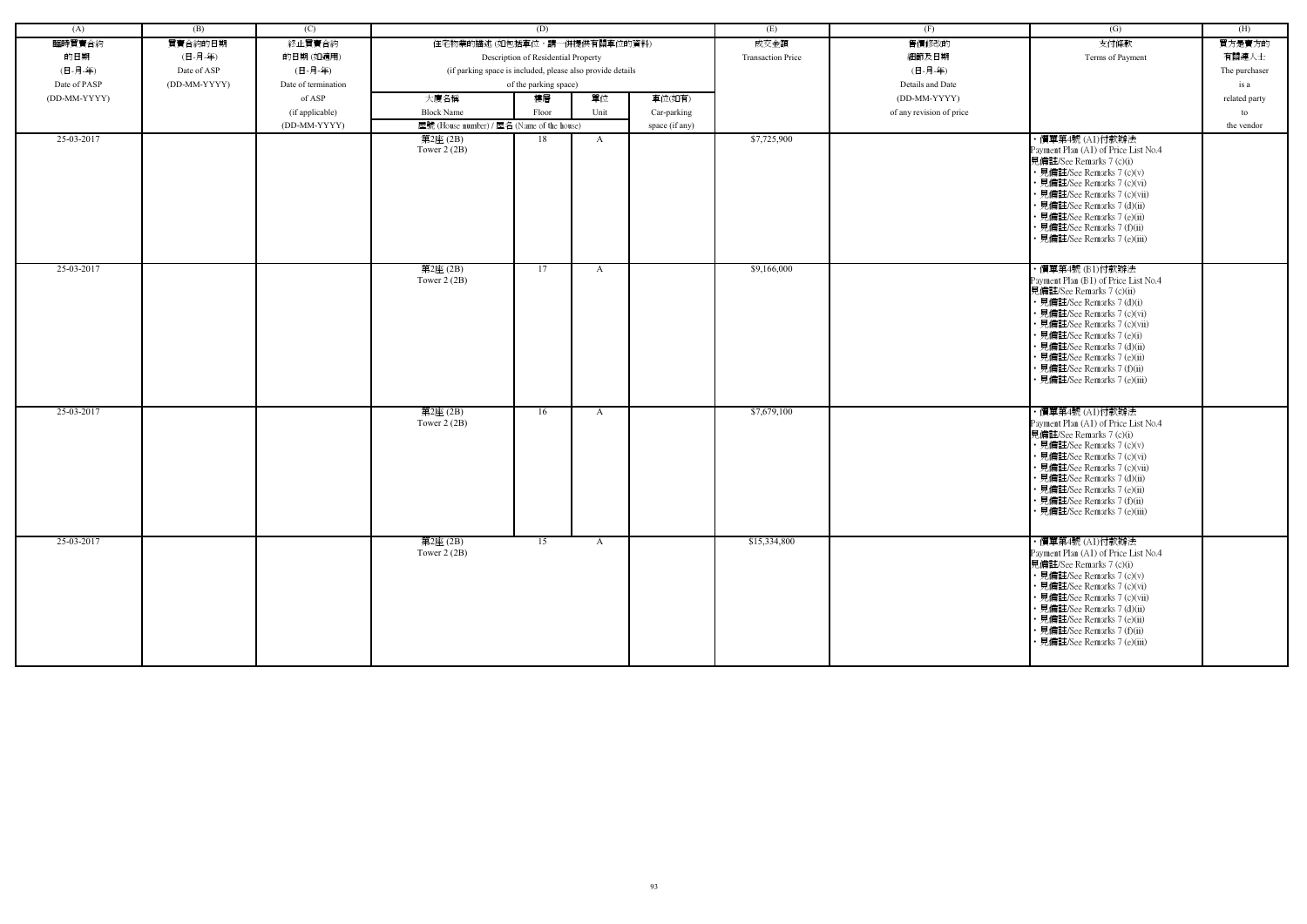| (A)          | (B)          | (C)                 |                                                            | (D)                                 |              |                | (E)                      | (F)                      | (G)                                                                                                                                                                                                                                                                                                           | (H)           |
|--------------|--------------|---------------------|------------------------------------------------------------|-------------------------------------|--------------|----------------|--------------------------|--------------------------|---------------------------------------------------------------------------------------------------------------------------------------------------------------------------------------------------------------------------------------------------------------------------------------------------------------|---------------|
| 臨時買賣合約       | 買賣合約的日期      | 終止買賣合約              | 住宅物業的描述 (如包括車位,請一併提供有關車位的資料)                               |                                     |              |                | 成交金額                     | 售價修改的                    | 支付條款                                                                                                                                                                                                                                                                                                          | 買方是賣方的        |
| 的日期          | (日-月-年)      | 的日期(如適用)            |                                                            | Description of Residential Property |              |                | <b>Transaction Price</b> | 細節及日期                    | Terms of Payment                                                                                                                                                                                                                                                                                              | 有關連人士         |
| (日-月-年)      | Date of ASP  | (日-月-年)             | (if parking space is included, please also provide details |                                     |              |                |                          | (日-月-年)                  |                                                                                                                                                                                                                                                                                                               | The purchaser |
| Date of PASP | (DD-MM-YYYY) | Date of termination |                                                            | of the parking space)               |              |                |                          | Details and Date         |                                                                                                                                                                                                                                                                                                               | is a          |
| (DD-MM-YYYY) |              | of ASP              | 大廈名稱                                                       | 樓層                                  | 單位           | 車位(如有)         |                          | (DD-MM-YYYY)             |                                                                                                                                                                                                                                                                                                               | related party |
|              |              | (if applicable)     | <b>Block Name</b>                                          | Floor                               | Unit         | Car-parking    |                          | of any revision of price |                                                                                                                                                                                                                                                                                                               | to            |
|              |              | (DD-MM-YYYY)        |                                                            |                                     |              |                |                          |                          |                                                                                                                                                                                                                                                                                                               | the vendor    |
| 同上           | 同上           | 同上                  | 屋號 (House number) / 屋名 (Name of the house)<br>第2座 (2B)     | 12                                  | $\mathbf{A}$ | space (if any) | 同上                       | 同上                       | ・價單第4號 (A1)付款辦法                                                                                                                                                                                                                                                                                               | 同上            |
| Ditto        | Ditto        | Ditto               | Tower $2(2B)$                                              |                                     |              |                | Ditto                    | Ditto                    | Payment Plan (A1) of Price List No.4<br>見備註/See Remarks 7 (c)(i)<br>• 見備註/See Remarks 7 (c)(v)<br>• 見備註/See Remarks 7 (c)(vi)<br>· 見備註/See Remarks 7 (c)(vii)<br>· 見備註/See Remarks 7 (d)(ii)<br>• 見備註/See Remarks 7 (e)(ii)<br>• 見備註/See Remarks 7 (f)(ii)<br>· 見備註/See Remarks 7 (e)(iii)                    | Ditto         |
| 25-03-2017   |              |                     | 第2座(2B)<br>Tower $2(2B)$                                   | 11                                  | A            |                | \$9,128,800              |                          | ・價單第4號 (B1)付款辦法<br>Payment Plan (B1) of Price List No.4<br>見備註/See Remarks 7 (c)(ii)                                                                                                                                                                                                                          |               |
|              |              |                     |                                                            |                                     |              |                |                          |                          | • 見備註/See Remarks 7 (d)(i)<br>· 見備註/See Remarks 7 (c)(vi)<br>· 見備註/See Remarks 7 (c)(vii)<br>• 見備註/See Remarks 7 (e)(i)<br>· 見備註/See Remarks 7 (d)(ii)<br>· 見備註/See Remarks 7 (e)(ii)<br>• 見備註/See Remarks 7 (f)(ii)<br>· 見備註/See Remarks 7 (e)(iii)                                                          |               |
| 25-03-2017   |              |                     | 第2座(2B)<br>Tower $2(2B)$                                   | 10                                  | A            |                | \$7,648,600              |                          | ・價單第4號 (A1)付款辦法<br>Payment Plan (A1) of Price List No.4<br>見備註/See Remarks 7 (c)(i)<br>• 見備註/See Remarks 7 (c)(v)<br>• 見備註/See Remarks 7 (c)(vi)<br>• 見備註/See Remarks 7 (c)(vii)<br>· 見備註/See Remarks 7 (d)(ii)<br>• 見備註/See Remarks 7 (e)(ii)<br>• 見備註/See Remarks 7 (f)(ii)<br>• 見備註/See Remarks 7 (e)(iii) |               |
| 25-03-2017   |              |                     | 第2座(2B)<br>Tower $2(2B)$                                   | 8                                   | $\mathbf{A}$ |                | \$8,621,300              |                          | ・價單第4號 (A1)付款辦法<br>Payment Plan (A1) of Price List No.4<br>見備註/See Remarks 7 (c)(i)<br>• 見備註/See Remarks 7 (d)(i)<br>• 見備註/See Remarks 7 (c)(vi)<br>• 見備註/See Remarks 7 (c)(vii)<br>• 見備註/See Remarks 7 (d)(ii)<br>• 見備註/See Remarks 7 (e)(ii)<br>• 見備註/See Remarks 7 (f)(ii)<br>• 見備註/See Remarks 7 (e)(iii) |               |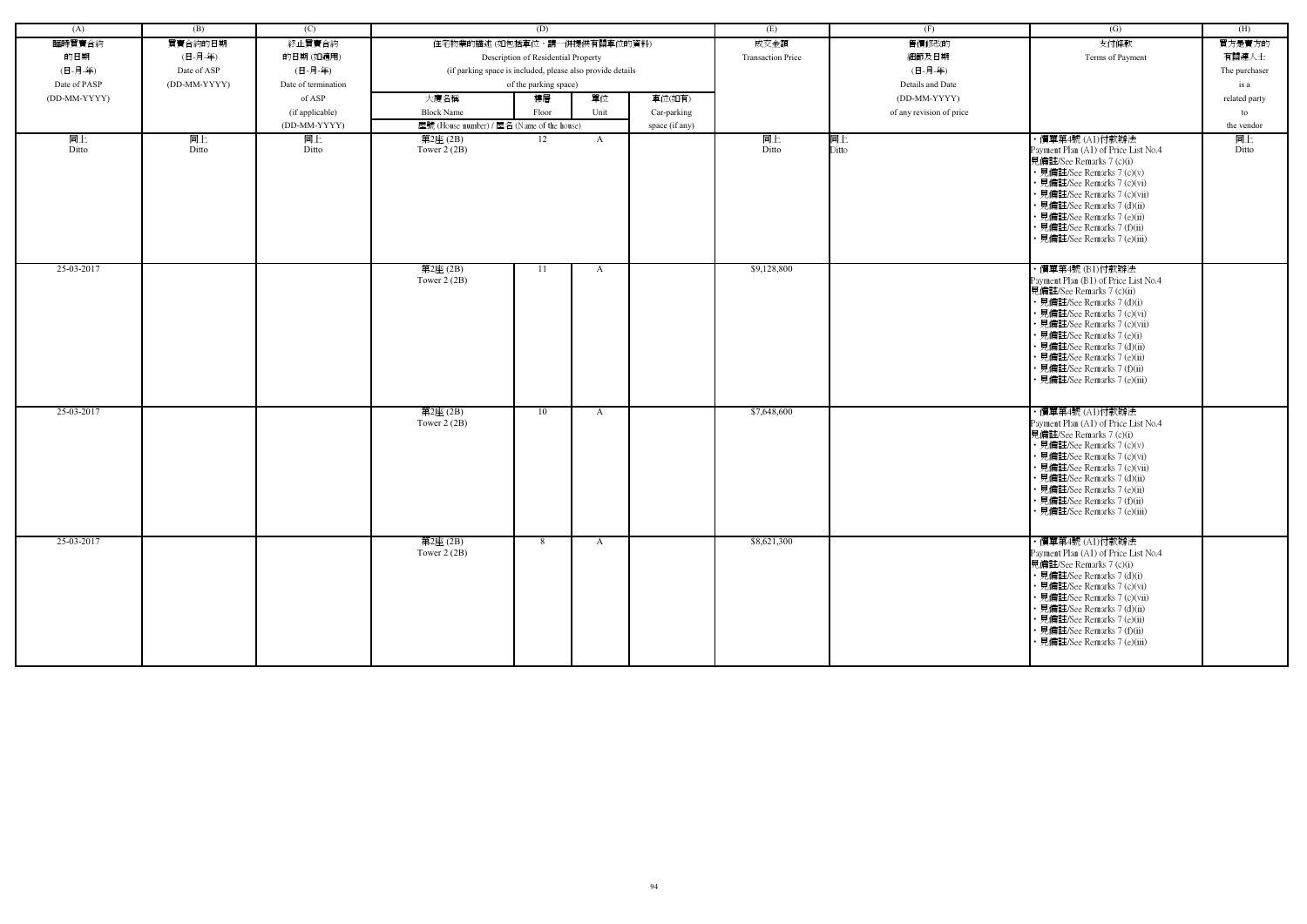| (A)          | (B)          | (C)                 |                                                            | (D)                                 |              |                | (E)                      | (F)                      | (G)                                                                                                                                                                                                                                                                                                           | (H)           |
|--------------|--------------|---------------------|------------------------------------------------------------|-------------------------------------|--------------|----------------|--------------------------|--------------------------|---------------------------------------------------------------------------------------------------------------------------------------------------------------------------------------------------------------------------------------------------------------------------------------------------------------|---------------|
| 臨時買賣合約       | 買賣合約的日期      | 終止買賣合約              | 住宅物業的描述 (如包括車位,請一併提供有關車位的資料)                               |                                     |              |                | 成交金額                     | 售價修改的                    | 支付條款                                                                                                                                                                                                                                                                                                          | 買方是賣方的        |
| 的日期          | (日-月-年)      | 的日期(如適用)            |                                                            | Description of Residential Property |              |                | <b>Transaction Price</b> | 細節及日期                    | Terms of Payment                                                                                                                                                                                                                                                                                              | 有關連人士         |
| (日-月-年)      | Date of ASP  | (日-月-年)             | (if parking space is included, please also provide details |                                     |              |                |                          | (日-月-年)                  |                                                                                                                                                                                                                                                                                                               | The purchaser |
| Date of PASP | (DD-MM-YYYY) | Date of termination |                                                            | of the parking space)               |              |                |                          | Details and Date         |                                                                                                                                                                                                                                                                                                               | is a          |
| (DD-MM-YYYY) |              | of ASP              | 大廈名稱                                                       | 樓層                                  | 單位           | 車位(如有)         |                          | (DD-MM-YYYY)             |                                                                                                                                                                                                                                                                                                               | related party |
|              |              | (if applicable)     | <b>Block Name</b>                                          | Floor                               | Unit         | Car-parking    |                          | of any revision of price |                                                                                                                                                                                                                                                                                                               | to            |
|              |              | (DD-MM-YYYY)        | 屋號 (House number) / 屋名 (Name of the house)                 |                                     |              | space (if any) |                          |                          |                                                                                                                                                                                                                                                                                                               | the vendor    |
| 25-03-2017   |              |                     | 第2座(2B)<br>Tower $2(2B)$                                   | $\tau$                              | $\mathbf{A}$ |                | \$7,633,000              |                          | ・價單第4號 (A1)付款辦法<br>Payment Plan (A1) of Price List No.4<br>見備註/See Remarks 7 (c)(i)<br>• 見備註/See Remarks 7 (c)(v)<br>• 見備註/See Remarks 7 (c)(vi)                                                                                                                                                              |               |
|              |              |                     |                                                            |                                     |              |                |                          |                          | · 見備註/See Remarks 7 (c)(vii)<br>• 見備註/See Remarks 7 (d)(ii)<br>• 見備註/See Remarks 7 (e)(ii)<br>• 見備註/See Remarks 7 (f)(ii)<br>• 見備註/See Remarks 7 (e)(iii)                                                                                                                                                     |               |
| 25-03-2017   |              |                     | 第2座(2B)<br>Tower $2(2B)$                                   | 6                                   | A            |                | \$7,625,200              |                          | ・價單第4號 (A1)付款辦法<br>Payment Plan (A1) of Price List No.4<br>見備註/See Remarks 7 (c)(i)<br>• 見備註/See Remarks 7 (c)(v)<br>• 見備註/See Remarks 7 (c)(vi)<br>• 見備註/See Remarks 7 (c)(vii)<br>• 見備註/See Remarks 7 (d)(ii)<br>• 見備註/See Remarks 7 (e)(ii)<br>• 見備註/See Remarks 7 (f)(ii)<br>• 見備註/See Remarks 7 (e)(iii) |               |
| 25-03-2017   |              |                     | 第2座(2B)<br>Tower $2(2B)$                                   | 51                                  | $\mathbf{B}$ |                | \$22,157,400             |                          | ・價單第4號 (A1)付款辦法<br>Payment Plan (A1) of Price List No.4<br>見備註/See Remarks 7 (c)(i)<br>• 見備註/See Remarks 7 (c)(v)<br>• 見備註/See Remarks 7 (c)(vi)<br>• 見備註/See Remarks 7 (c)(vii)<br>• 見備註/See Remarks 7 (d)(ii)<br>• 見備註/See Remarks 7 (e)(ii)<br>• 見備註/See Remarks 7 (f)(ii)<br>• 見備註/See Remarks 7 (e)(iii) |               |
|              |              |                     | 第2座(2B)<br>Tower $2(2B)$                                   | 31                                  | A            |                |                          |                          | ・價單第3號 (A1)付款辦法<br>Payment Plan (A1) of Price List No.3<br>見備註/See Remarks 7 (c)(i)<br>• 見備註/See Remarks 7 (c)(v)<br>• 見備註/See Remarks 7 (c)(vi)<br>• 見備註/See Remarks 7 (c)(vii)<br>• 見備註/See Remarks 7 (d)(ii)<br>• 見備註/See Remarks 7 (e)(ii)<br>• 見備註/See Remarks 7 (f)(ii)<br>· 見備註/See Remarks 7 (e)(iii) |               |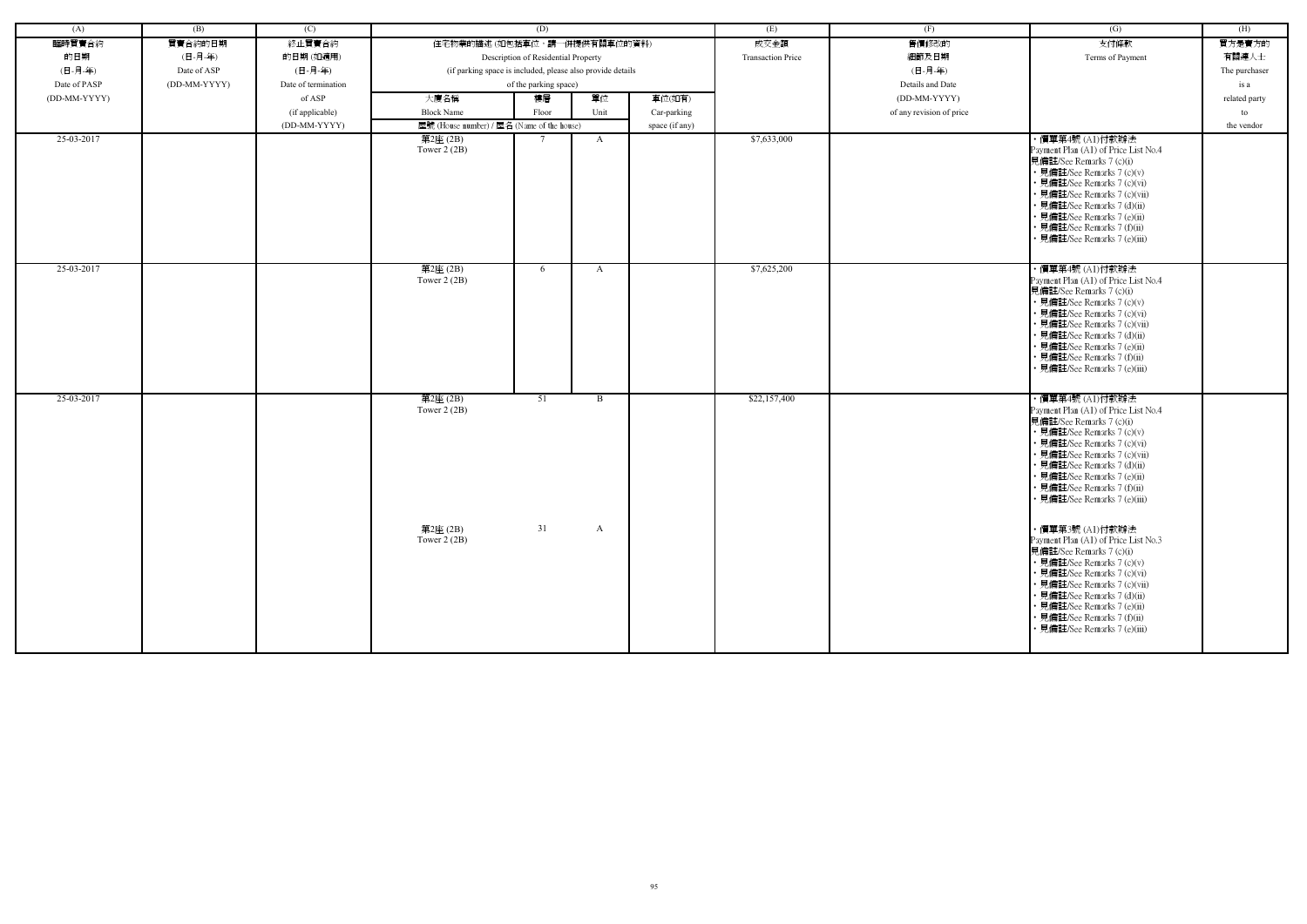| (A)          | (B)          | (C)                 |                                                            | (D)                                 |              |                | (E)                      | (F)                      | (G)                                                                                                                                                                                                                                                                                                                       | (H)           |
|--------------|--------------|---------------------|------------------------------------------------------------|-------------------------------------|--------------|----------------|--------------------------|--------------------------|---------------------------------------------------------------------------------------------------------------------------------------------------------------------------------------------------------------------------------------------------------------------------------------------------------------------------|---------------|
| 臨時買賣合約       | 買賣合約的日期      | 終止買賣合約              | 住宅物業的描述 (如包括車位,請一併提供有關車位的資料)                               |                                     |              |                | 成交金額                     | 售價修改的                    | 支付條款                                                                                                                                                                                                                                                                                                                      | 買方是賣方的        |
| 的日期          | (日-月-年)      | 的日期(如適用)            |                                                            | Description of Residential Property |              |                | <b>Transaction Price</b> | 細節及日期                    | Terms of Payment                                                                                                                                                                                                                                                                                                          | 有關連人士         |
| (日-月-年)      | Date of ASP  | (日-月-年)             | (if parking space is included, please also provide details |                                     |              |                |                          | (日-月-年)                  |                                                                                                                                                                                                                                                                                                                           | The purchaser |
| Date of PASP | (DD-MM-YYYY) | Date of termination |                                                            | of the parking space)               |              |                |                          | Details and Date         |                                                                                                                                                                                                                                                                                                                           | is a          |
| (DD-MM-YYYY) |              | of ASP              | 大廈名稱                                                       | 樓層                                  | 單位           | 車位(如有)         |                          | (DD-MM-YYYY)             |                                                                                                                                                                                                                                                                                                                           | related party |
|              |              |                     | <b>Block Name</b>                                          | Floor                               | Unit         |                |                          | of any revision of price |                                                                                                                                                                                                                                                                                                                           |               |
|              |              | (if applicable)     |                                                            |                                     |              | Car-parking    |                          |                          |                                                                                                                                                                                                                                                                                                                           | to            |
| 25-03-2017   |              | (DD-MM-YYYY)        | 屋號 (House number) / 屋名 (Name of the house)                 | 50                                  | B            | space (if any) | \$14,549,900             |                          | ・價單第4號 (B1)付款辦法                                                                                                                                                                                                                                                                                                           | the vendor    |
|              |              |                     | 第2座(2B)<br>Tower $2(2B)$                                   |                                     |              |                |                          |                          | Payment Plan (B1) of Price List No.4<br>見備註/See Remarks 7 (c)(ii)<br>• 見備註/See Remarks 7 (c)(v)<br>· 見備註/See Remarks 7 (c)(vi)<br>· 見備註/See Remarks 7 (c)(vii)<br>• 見備註/See Remarks 7 (e)(i)<br>• 見備註/See Remarks 7 (d)(ii)<br>• 見備註/See Remarks 7 (e)(ii)<br>• 見備註/See Remarks 7 (f)(ii)<br>· 見備註/See Remarks 7 (e)(iii) |               |
| 25-03-2017   |              |                     | 第2座(2B)<br>Tower $2(2B)$                                   | 49                                  | B            |                | \$13,430,800             |                          | ・價單第4號 (A1)付款辦法<br>Payment Plan (A1) of Price List No.4<br>見備註/See Remarks 7 (c)(i)<br>• 見備註/See Remarks 7 (c)(v)<br>· 見備註/See Remarks 7 (c)(vi)<br>• 見備註/See Remarks 7 (c)(vii)<br>• 見備註/See Remarks 7 (d)(ii)<br>• 見備註/See Remarks 7 (e)(ii)<br>• 見備註/See Remarks 7 (f)(ii)<br>• 見備註/See Remarks 7 (e)(iii)             |               |
| 25-03-2017   |              |                     | 第2座(2B)<br>Tower $2(2B)$                                   | 48                                  | B            |                | \$13,430,800             |                          | ・價單第4號 (A1)付款辦法<br>Payment Plan (A1) of Price List No.4<br>見備註/See Remarks 7 (c)(i)<br>• 見備註/See Remarks 7 (c)(v)<br>• 見備註/See Remarks 7 (c)(vi)<br>• 見備註/See Remarks 7 (c)(vii)<br>• 見備註/See Remarks 7 (d)(ii)<br>· 見備註/See Remarks 7 (e)(ii)<br>• 見備註/See Remarks 7 (f)(ii)<br>• 見備註/See Remarks 7 (e)(iii)             |               |
| 25-03-2017   |              |                     | 第2座(2B)<br>Tower $2(2B)$                                   | 47                                  | $\mathbf{B}$ |                | \$26,037,100             |                          | ・價單第4號 (A1)付款辦法<br>Payment Plan (A1) of Price List No.4<br>見備註/See Remarks 7 (c)(i)<br>• 見備註/See Remarks 7 (c)(v)<br>• 見備註/See Remarks 7 (c)(vi)<br>• 見備註/See Remarks 7 (c)(vii)<br>• 見備註/See Remarks 7 (d)(ii)<br>• 見備註/See Remarks 7 (e)(ii)<br>• 見備註/See Remarks 7 (f)(ii)<br>· 見備註/See Remarks 7 (e)(iii)             |               |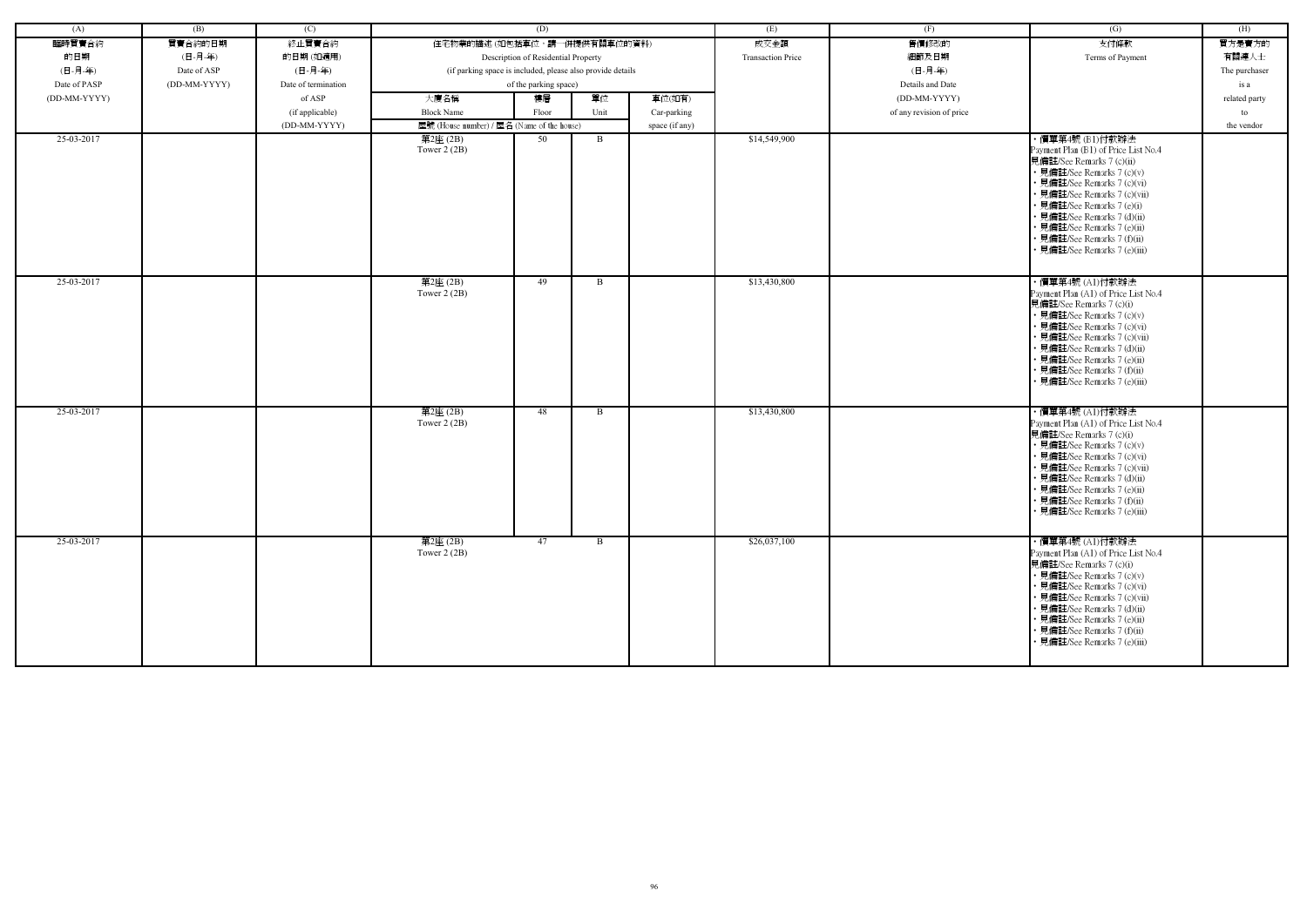| (A)          | (B)          | (C)                 |                                            | (D)                                                        |                | (E)                      | (F)                      | (G)                                                                                                                                                                                                                                                                                                           | (H)           |
|--------------|--------------|---------------------|--------------------------------------------|------------------------------------------------------------|----------------|--------------------------|--------------------------|---------------------------------------------------------------------------------------------------------------------------------------------------------------------------------------------------------------------------------------------------------------------------------------------------------------|---------------|
| 臨時買賣合約       | 買賣合約的日期      | 終止買賣合約              |                                            | 住宅物業的描述 (如包括車位,請一併提供有關車位的資料)                               |                | 成交金額                     | 售價修改的                    | 支付條款                                                                                                                                                                                                                                                                                                          | 買方是賣方的        |
| 的日期          | (日-月-年)      | 的日期(如適用)            |                                            | Description of Residential Property                        |                | <b>Transaction Price</b> | 細節及日期                    | Terms of Payment                                                                                                                                                                                                                                                                                              | 有關連人士         |
| (日-月-年)      | Date of ASP  | (日-月-年)             |                                            | (if parking space is included, please also provide details |                |                          | (日-月-年)                  |                                                                                                                                                                                                                                                                                                               | The purchaser |
| Date of PASP | (DD-MM-YYYY) | Date of termination |                                            | of the parking space)                                      |                |                          | Details and Date         |                                                                                                                                                                                                                                                                                                               | is a          |
| (DD-MM-YYYY) |              | of ASP              | 大廈名稱                                       | 單位<br>樓層                                                   | 車位(如有)         |                          | $(DD-MM-YYYY)$           |                                                                                                                                                                                                                                                                                                               | related party |
|              |              | (if applicable)     | <b>Block Name</b>                          | Unit<br>Floor                                              | Car-parking    |                          | of any revision of price |                                                                                                                                                                                                                                                                                                               | to            |
|              |              | (DD-MM-YYYY)        | 屋號 (House number) / 屋名 (Name of the house) |                                                            | space (if any) |                          |                          |                                                                                                                                                                                                                                                                                                               | the vendor    |
| 同上           | 同上           | 同上                  | 第2座(2B)                                    | 43<br>B                                                    |                | 同上                       | 同上                       | ・價單第4號 (A1)付款辦法                                                                                                                                                                                                                                                                                               | 同上            |
| Ditto        | Ditto        | Ditto               | Tower $2(2B)$                              |                                                            |                | Ditto                    | Ditto                    | Payment Plan (A1) of Price List No.4<br>見備註/See Remarks 7 (c)(i)<br>• 見備註/See Remarks 7 (c)(v)<br>• 見備註/See Remarks 7 (c)(vi)<br>• 見備註/See Remarks 7 (c)(vii)<br>· 見備註/See Remarks 7 (d)(ii)<br>• 見備註/See Remarks 7 (e)(ii)<br>• 見備註/See Remarks 7 (f)(ii)<br>• 見備註/See Remarks 7 (e)(iii)                    | Ditto         |
| 25-03-2017   |              |                     | 第2座(2B)<br>Tower $2(2B)$                   | 46<br>B                                                    |                | \$19,086,500             |                          | ・價單第4號 (A1)付款辦法<br>Payment Plan (A1) of Price List No.4<br>見備註/See Remarks 7 (c)(i)<br>• 見備註/See Remarks 7 (c)(v)<br>• 見備註/See Remarks 7 (c)(vi)<br>• 見備註/See Remarks 7 (c)(vii)<br>• 見備註/See Remarks 7 (d)(ii)<br>• 見備註/See Remarks 7 (e)(ii)<br>• 見備註/See Remarks 7 (f)(ii)<br>• 見備註/See Remarks 7 (e)(iii) |               |
|              |              |                     | 第2座(2B)<br>Tower $2(2B)$                   | 46<br>G                                                    |                |                          |                          | ・價單第4號 (A1)付款辦法<br>Payment Plan (A1) of Price List No.4<br>見備註/See Remarks 7 (c)(i)<br>• 見備註/See Remarks 7 (c)(v)<br>• 見備註/See Remarks 7 (c)(vi)<br>• 見備註/See Remarks 7 (c)(vii)<br>• 見備註/See Remarks 7 (d)(ii)<br>• 見備註/See Remarks 7 (e)(ii)<br>• 見備註/See Remarks 7 (f)(ii)<br>• 見備註/See Remarks 7 (e)(iii) |               |
| 25-03-2017   |              |                     | 第2座(2B)<br>Tower $2(2B)$                   | 45<br>B                                                    |                | \$14,622,000             |                          | ・價單第4號 (A1)付款辦法<br>Payment Plan (A1) of Price List No.4<br>見備註/See Remarks 7 (c)(i)<br>• 見備註/See Remarks 7 (d)(i)<br>• 見備註/See Remarks 7 (c)(vi)<br>• 見備註/See Remarks 7 (c)(vii)<br>• 見備註/See Remarks 7 (d)(ii)<br>• 見備註/See Remarks 7 (e)(ii)<br>• 見備註/See Remarks 7 (f)(ii)<br>• 見備註/See Remarks 7 (e)(iii) |               |
| 25-03-2017   |              |                     | 第2座(2B)<br>Tower $2(2B)$                   | 42<br>B                                                    |                | \$21,565,400             |                          | ・價單第4號 (A1)付款辦法<br>Payment Plan (A1) of Price List No.4<br>見備註/See Remarks 7 (c)(i)<br>• 見備註/See Remarks 7 (c)(v)<br>• 見備註/See Remarks 7 (c)(vi)<br>• 見備註/See Remarks 7 (c)(vii)<br>• 見備註/See Remarks 7 (d)(ii)<br>• 見備註/See Remarks 7 (e)(ii)<br>• 見備註/See Remarks 7 (f)(ii)<br>• 見備註/See Remarks 7 (e)(iii) |               |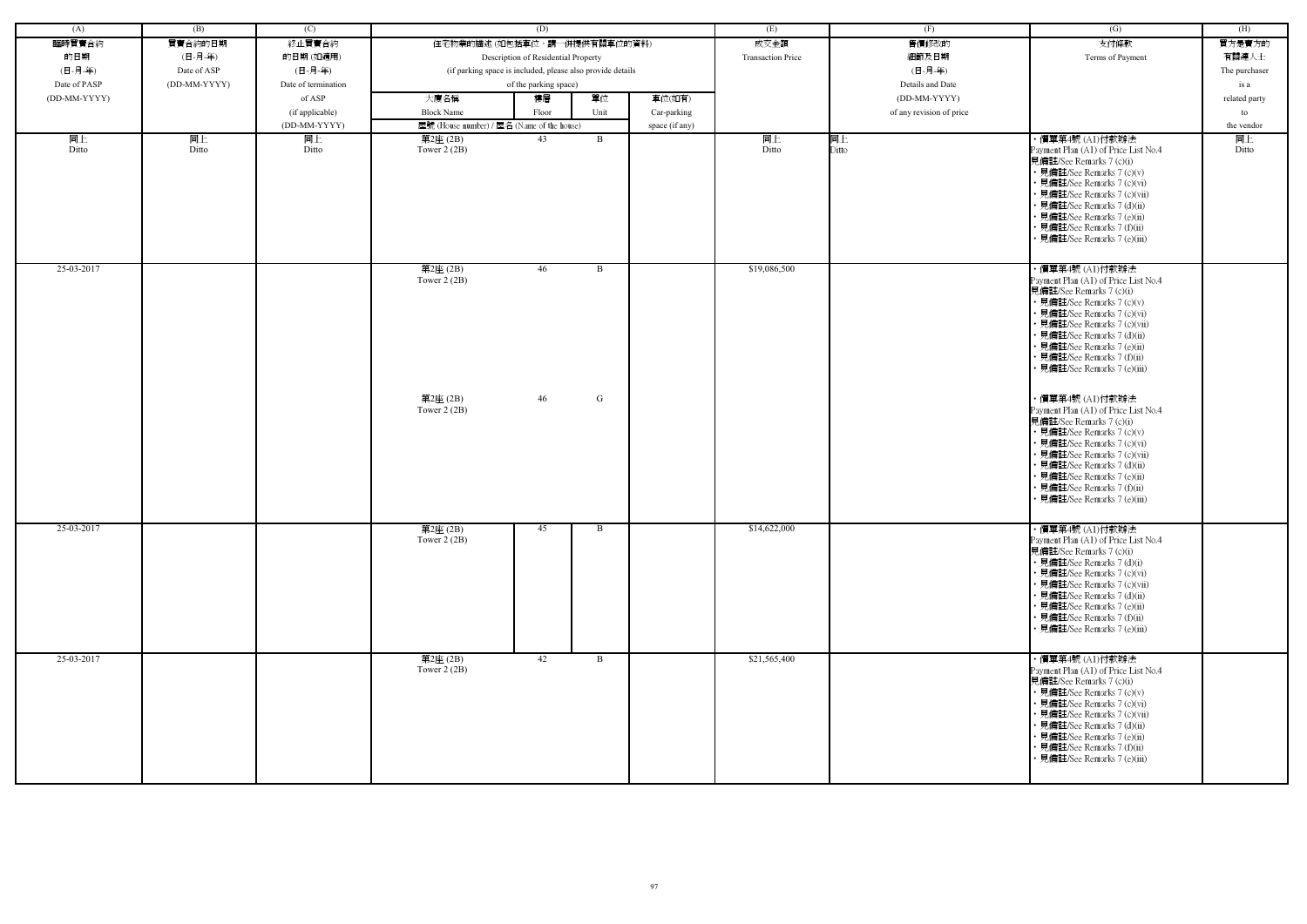| (A)          | (B)          | (C)                 |                                                            | (D)                                 |              |                | (E)                      | (F)                      | (G)                                                                                                                                                                                                                                                                                                           | (H)           |
|--------------|--------------|---------------------|------------------------------------------------------------|-------------------------------------|--------------|----------------|--------------------------|--------------------------|---------------------------------------------------------------------------------------------------------------------------------------------------------------------------------------------------------------------------------------------------------------------------------------------------------------|---------------|
| 臨時買賣合約       | 買賣合約的日期      | 終止買賣合約              | 住宅物業的描述 (如包括車位,請一併提供有關車位的資料)                               |                                     |              |                | 成交金額                     | 售價修改的                    | 支付條款                                                                                                                                                                                                                                                                                                          | 買方是賣方的        |
| 的日期          | (日-月-年)      | 的日期(如適用)            |                                                            | Description of Residential Property |              |                | <b>Transaction Price</b> | 細節及日期                    | Terms of Payment                                                                                                                                                                                                                                                                                              | 有關連人士         |
| (日-月-年)      | Date of ASP  | (日-月-年)             | (if parking space is included, please also provide details |                                     |              |                |                          | (日-月-年)                  |                                                                                                                                                                                                                                                                                                               | The purchaser |
| Date of PASP | (DD-MM-YYYY) | Date of termination |                                                            | of the parking space)               |              |                |                          | Details and Date         |                                                                                                                                                                                                                                                                                                               |               |
|              |              |                     |                                                            |                                     |              |                |                          |                          |                                                                                                                                                                                                                                                                                                               | is a          |
| (DD-MM-YYYY) |              | of ASP              | 大廈名稱                                                       | 樓層                                  | 單位           | 車位(如有)         |                          | (DD-MM-YYYY)             |                                                                                                                                                                                                                                                                                                               | related party |
|              |              | (if applicable)     | <b>Block Name</b>                                          | Floor                               | Unit         | Car-parking    |                          | of any revision of price |                                                                                                                                                                                                                                                                                                               | to            |
|              |              | (DD-MM-YYYY)        | 屋號 (House number) / 屋名 (Name of the house)                 |                                     |              | space (if any) |                          |                          |                                                                                                                                                                                                                                                                                                               | the vendor    |
| 同上<br>Ditto  | 同上<br>Ditto  | 同上<br>Ditto         | 第2座(2B)<br>Tower $2(2B)$                                   | 42                                  | $\mathbf{A}$ |                | 同上<br>Ditto              | 同上<br>Ditto              | ・價單第4號 (A1)付款辦法<br>Payment Plan (A1) of Price List No.4<br>見備註/See Remarks 7 (c)(i)<br>• 見備註/See Remarks 7 (c)(v)<br>• 見備註/See Remarks 7 (c)(vi)<br>• 見備註/See Remarks 7 (c)(vii)<br>• 見備註/See Remarks 7 (d)(ii)<br>• 見備註/See Remarks 7 (e)(ii)<br>• 見備註/See Remarks 7 (f)(ii)<br>• 見備註/See Remarks 7 (e)(iii) | 同上<br>Ditto   |
| 25-03-2017   |              |                     | 第2座(2B)<br>Tower 2 (2B)                                    | 41                                  | $\mathbf{B}$ |                | \$12,641,400             |                          | ・價單第4號 (A1)付款辦法<br>Payment Plan (A1) of Price List No.4<br>見備註/See Remarks 7 (c)(i)<br>• 見備註/See Remarks 7 (c)(v)<br>• 見備註/See Remarks 7 (c)(vi)<br>• 見備註/See Remarks 7 (c)(vii)<br>• 見備註/See Remarks 7 (d)(ii)<br>• 見備註/See Remarks 7 (e)(ii)<br>• 見備註/See Remarks 7 (f)(ii)<br>• 見備註/See Remarks 7 (e)(iii) |               |
| 25-03-2017   |              |                     | 第2座(2B)<br>Tower $2(2B)$                                   | 40                                  | B            |                | \$12,541,600             |                          | ・價單第4號 (A1)付款辦法<br>Payment Plan (A1) of Price List No.4<br>見備註/See Remarks 7 (c)(i)<br>• 見備註/See Remarks 7 (c)(v)<br>• 見備註/See Remarks 7 (c)(vi)<br>• 見備註/See Remarks 7 (c)(vii)<br>• 見備註/See Remarks 7 (d)(ii)<br>• 見備註/See Remarks 7 (e)(ii)<br>• 見備註/See Remarks 7 (f)(ii)<br>• 見備註/See Remarks 7 (e)(iii) |               |
| 25-03-2017   |              |                     | 第2座(2B)<br>Tower $2(2B)$                                   | 39                                  | B            |                | \$12,452,700             |                          | ・價單第4號 (A1)付款辦法<br>Payment Plan (A1) of Price List No.4<br>見備註/See Remarks 7 (c)(i)<br>• 見備註/See Remarks 7 (c)(v)<br>• 見備註/See Remarks 7 (c)(vi)<br>• 見備註/See Remarks 7 (c)(vii)<br>• 見備註/See Remarks 7 (d)(ii)<br>• 見備註/See Remarks 7 (e)(ii)<br>• 見備註/See Remarks 7 (f)(ii)<br>• 見備註/See Remarks 7 (e)(iii) |               |
| 25-03-2017   |              |                     | 第2座(2B)<br>Tower $2(2B)$                                   | 38                                  | B            |                | \$12,366,900             |                          | ・價單第4號 (A1)付款辦法<br>Payment Plan (A1) of Price List No.4<br>見備註/See Remarks 7 (c)(i)<br>• 見備註/See Remarks 7 (c)(v)<br>• 見備註/See Remarks 7 (c)(vi)<br>• 見備註/See Remarks 7 (c)(vii)<br>• 見備註/See Remarks 7 (d)(ii)<br>• 見備註/See Remarks 7 (e)(ii)<br>• 見備註/See Remarks 7 (f)(ii)<br>· 見備註/See Remarks 7 (e)(iii) |               |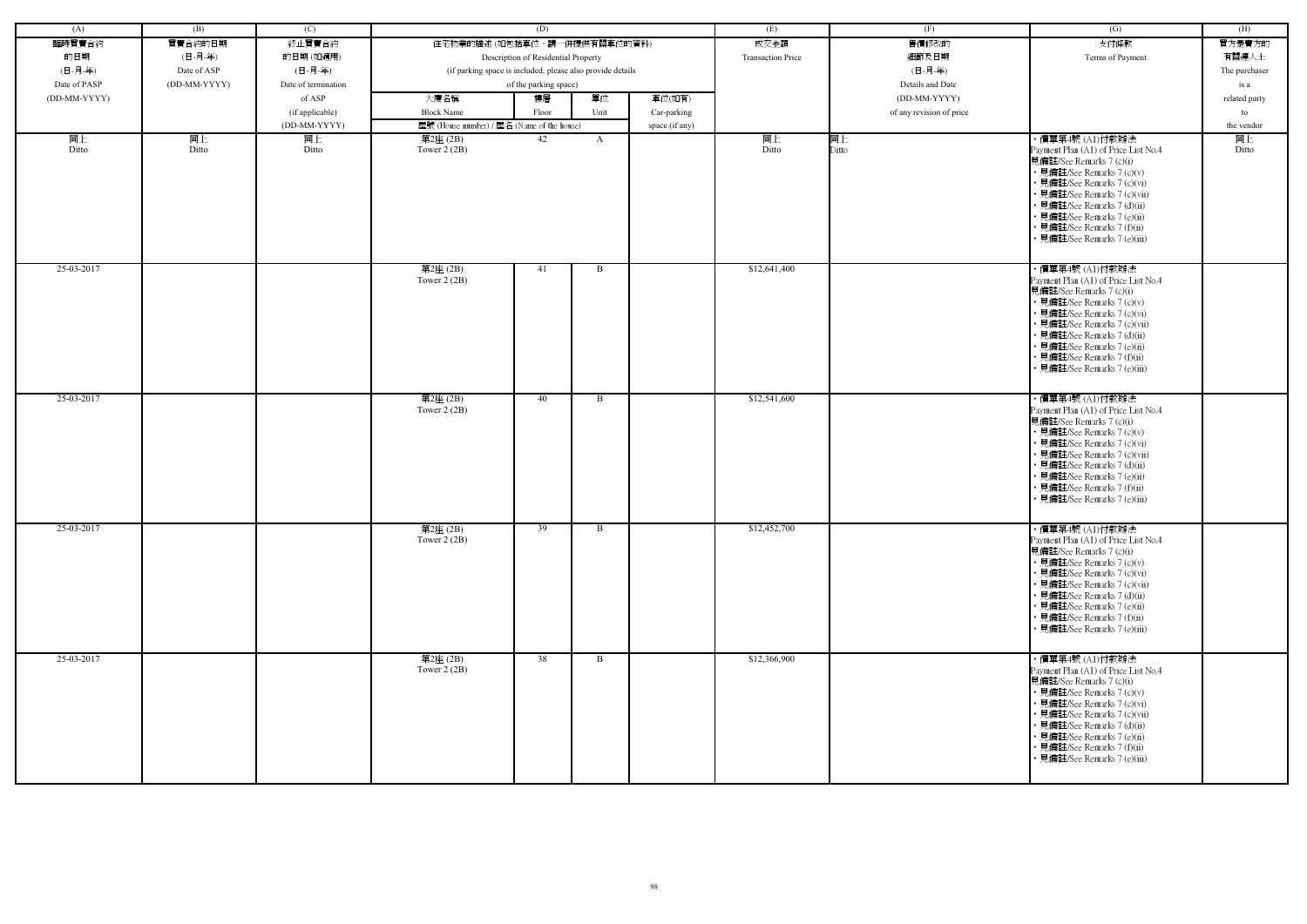| (A)          | (B)          | (C)                 |                                                            | (D)                                 |              |                | (E)                      | (F)                      | (G)                                                                                                                                                                                                                                                                                                                                          | (H)           |
|--------------|--------------|---------------------|------------------------------------------------------------|-------------------------------------|--------------|----------------|--------------------------|--------------------------|----------------------------------------------------------------------------------------------------------------------------------------------------------------------------------------------------------------------------------------------------------------------------------------------------------------------------------------------|---------------|
| 臨時買賣合約       | 買賣合約的日期      | 終止買賣合約              | 住宅物業的描述 (如包括車位,請一併提供有關車位的資料)                               |                                     |              |                | 成交金額                     | 售價修改的                    | 支付條款                                                                                                                                                                                                                                                                                                                                         | 買方是賣方的        |
| 的日期          | (日-月-年)      | 的日期(如適用)            |                                                            | Description of Residential Property |              |                | <b>Transaction Price</b> | 細節及日期                    | Terms of Payment                                                                                                                                                                                                                                                                                                                             | 有關連人士         |
| (日-月-年)      | Date of ASP  | (日-月-年)             | (if parking space is included, please also provide details |                                     |              |                |                          | (日-月-年)                  |                                                                                                                                                                                                                                                                                                                                              | The purchaser |
| Date of PASP | (DD-MM-YYYY) | Date of termination |                                                            | of the parking space)               |              |                |                          | Details and Date         |                                                                                                                                                                                                                                                                                                                                              | is a          |
| (DD-MM-YYYY) |              | of ASP              | 大廈名稱                                                       | 樓層                                  | 單位           | 車位(如有)         |                          | (DD-MM-YYYY)             |                                                                                                                                                                                                                                                                                                                                              | related party |
|              |              | (if applicable)     | <b>Block Name</b>                                          | Floor                               | Unit         | Car-parking    |                          | of any revision of price |                                                                                                                                                                                                                                                                                                                                              | to            |
|              |              | (DD-MM-YYYY)        | 屋號 (House number) / 屋名 (Name of the house)                 |                                     |              | space (if any) |                          |                          |                                                                                                                                                                                                                                                                                                                                              | the vendor    |
| 25-03-2017   |              |                     | 第2座 (2B)                                                   | 37                                  | $\mathbf{B}$ |                | \$12,196,000             |                          | ·價單第3號(Al)付款辦法                                                                                                                                                                                                                                                                                                                               |               |
|              |              |                     | Tower $2(2B)$                                              |                                     |              |                |                          |                          | Payment Plan (A1) of Price List No.3<br>見備註/See Remarks 7 (c)(i)<br>• 見備註/See Remarks 7 (c)(v)<br>• 見備註/See Remarks 7 (c)(vi)<br>· 見備註/See Remarks 7 (c)(vii)<br>· 見備註/See Remarks 7 (d)(ii)<br>• 見備註/See Remarks 7 (e)(ii)<br>· 見備註/See Remarks 7 (f)(ii)<br>見備註/See Remarks 7 (e)(iii)                                                     |               |
| 25-03-2017   |              |                     | 第2座(2B)<br>Tower $2(2B)$                                   | 36                                  | $\mathbf{B}$ |                | \$21,857,100             |                          | ・價單第3號 (B1)付款辦法<br>Payment Plan (B1) of Price List No.3<br>見備註/See Remarks 7 (c)(ii)<br>• 見備註/See Remarks 7 (c)(v)<br>· 見備註/See Remarks 7 (c)(vi)<br>· 見備註/See Remarks 7 (c)(vii)<br>• 見備註/See Remarks 7 (e)(i)<br>· 見備註/See Remarks 7 (d)(ii)<br>• 見備註/See Remarks 7 (e)(ii)<br>• 見備註/See Remarks 7 (f)(ii)<br>· 見備註/See Remarks 7 (e)(iii) |               |
|              |              |                     | 第2座(2B)<br>Tower $2(2B)$                                   | 36                                  | $\mathbf{A}$ |                |                          |                          | ・價單第3號 (B1)付款辦法<br>Payment Plan (B1) of Price List No.3<br>見備註/See Remarks 7 (c)(ii)<br>• 見備註/See Remarks 7 (c)(v)<br>• 見備註/See Remarks 7 (c)(vi)<br>• 見備註/See Remarks 7 (c)(vii)<br>• 見備註/See Remarks 7 (e)(i)<br>· 見備註/See Remarks 7 (d)(ii)<br>• 見備註/See Remarks 7 (e)(ii)<br>• 見備註/See Remarks 7 (f)(ii)<br>• 見備註/See Remarks 7 (e)(iii) |               |
| 25-03-2017   |              |                     | 第2座(2B)<br>Tower $2(2B)$                                   | 35                                  | B            |                | \$12,075,100             |                          | ・價單第3號 (A1)付款辦法<br>Payment Plan (A1) of Price List No.3<br>見備註/See Remarks 7 (c)(i)<br>• 見備註/See Remarks 7 (c)(v)<br>• 見備註/See Remarks 7 (c)(vi)<br>• 見備註/See Remarks 7 (c)(vii)<br>• 見備註/See Remarks 7 (d)(ii)<br>• 見備註/See Remarks 7 (e)(ii)<br>• 見備註/See Remarks 7 (f)(ii)<br>• 見備註/See Remarks 7 (e)(iii)                                |               |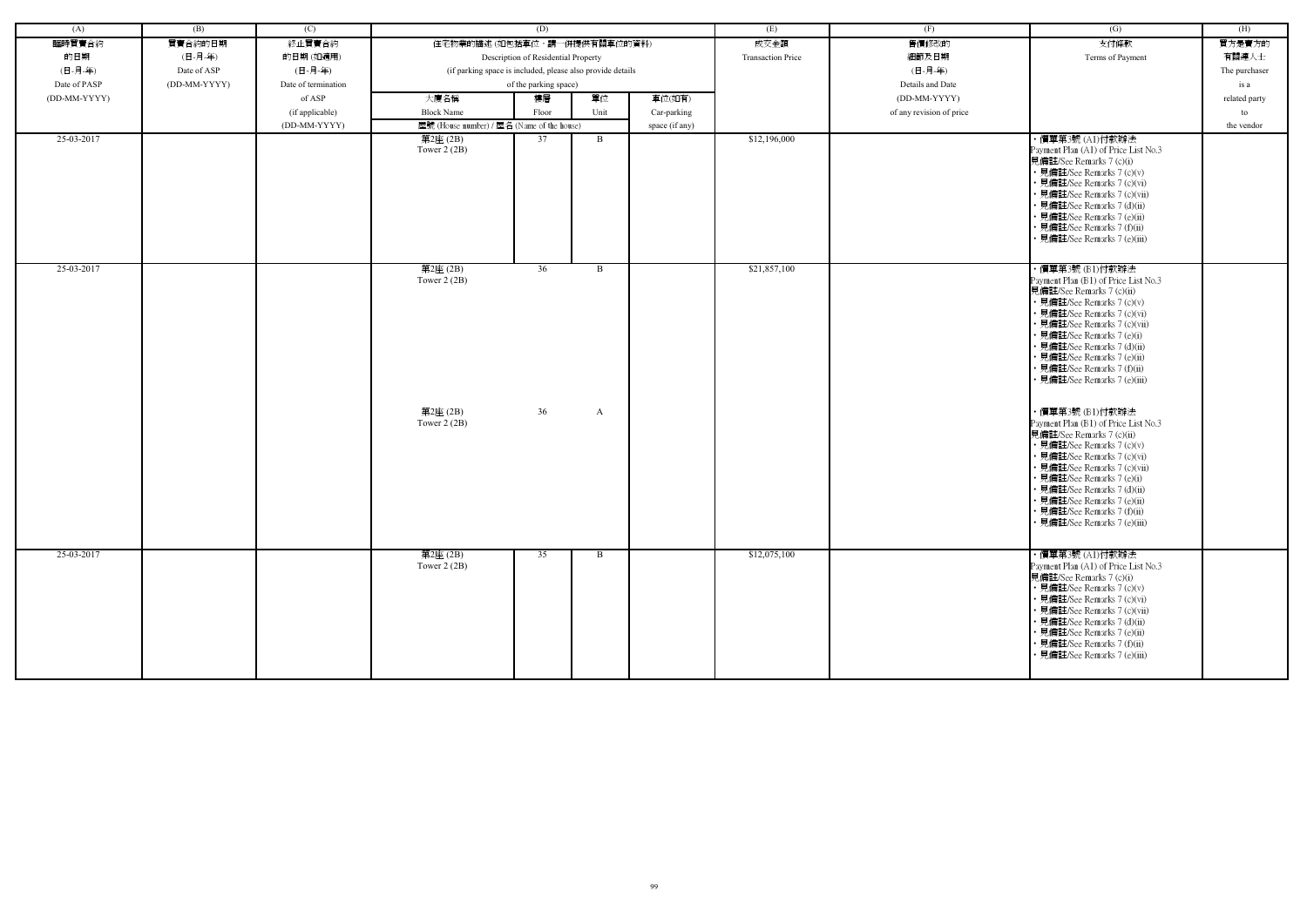| (A)          | (B)          | (C)                 |                                                            | (D)                                 |      |                | (E)                      | (F)                      | (G)                                                                                                                                                                                                                                                                                                            | (H)           |
|--------------|--------------|---------------------|------------------------------------------------------------|-------------------------------------|------|----------------|--------------------------|--------------------------|----------------------------------------------------------------------------------------------------------------------------------------------------------------------------------------------------------------------------------------------------------------------------------------------------------------|---------------|
| 臨時買賣合約       | 買賣合約的日期      | 終止買賣合約              | 住宅物業的描述 (如包括車位,請一併提供有關車位的資料)                               |                                     |      |                | 成交金額                     | 售價修改的                    | 支付條款                                                                                                                                                                                                                                                                                                           | 買方是賣方的        |
| 的日期          | (日-月-年)      | 的日期(如適用)            |                                                            | Description of Residential Property |      |                | <b>Transaction Price</b> | 細節及日期                    | Terms of Payment                                                                                                                                                                                                                                                                                               | 有關連人士         |
| (日-月-年)      | Date of ASP  | (日-月-年)             | (if parking space is included, please also provide details |                                     |      |                |                          | (日-月-年)                  |                                                                                                                                                                                                                                                                                                                | The purchaser |
| Date of PASP | (DD-MM-YYYY) | Date of termination |                                                            | of the parking space)               |      |                |                          | Details and Date         |                                                                                                                                                                                                                                                                                                                |               |
|              |              |                     |                                                            |                                     |      |                |                          |                          |                                                                                                                                                                                                                                                                                                                | is a          |
| (DD-MM-YYYY) |              | of ASP              | 大廈名稱                                                       | 樓層                                  | 單位   | 車位(如有)         |                          | (DD-MM-YYYY)             |                                                                                                                                                                                                                                                                                                                | related party |
|              |              | (if applicable)     | <b>Block Name</b>                                          | Floor                               | Unit | Car-parking    |                          | of any revision of price |                                                                                                                                                                                                                                                                                                                | to            |
|              |              | (DD-MM-YYYY)        | 屋號 (House number) / 屋名 (Name of the house)                 |                                     |      | space (if any) |                          |                          |                                                                                                                                                                                                                                                                                                                | the vendor    |
| 25-03-2017   |              |                     | 第2座 (2B)<br>Tower $2(2B)$                                  | 33                                  | B    |                | \$12,015,100             |                          | ・價單第3號 (A1)付款辦法<br>Payment Plan (A1) of Price List No.3<br>見備註/See Remarks 7 (c)(i)<br>• 見備註/See Remarks 7 (c)(v)<br>• 見備註/See Remarks 7 (c)(vi)<br>• 見備註/See Remarks 7 (c)(vii)<br>• 見備註/See Remarks 7 (d)(ii)<br>• 見備註/See Remarks 7 (e)(ii)<br>• 見備註/See Remarks 7 (f)(ii)<br>見備註/See Remarks 7 (e)(iii)    |               |
| 25-03-2017   |              |                     | 第2座(2B)<br>Tower 2 (2B)                                    | 32                                  | B    |                | \$11,955,000             |                          | ・價單第3號 (A1)付款辦法<br>Payment Plan (A1) of Price List No.3<br>見備註/See Remarks 7 (c)(i)<br>• 見備註/See Remarks 7 (c)(v)<br>• 見備註/See Remarks 7 (c)(vi)<br>• 見備註/See Remarks 7 (c)(vii)<br>• 見備註/See Remarks 7 (d)(ii)<br>· 見備註/See Remarks 7 (e)(ii)<br>• 見備註/See Remarks 7 (f)(ii)<br>• 見備註/See Remarks 7 (e)(iii)  |               |
| 25-03-2017   |              |                     | 第2座(2B)<br>Tower $2(2B)$                                   | 30                                  | B    |                | \$11,837,200             |                          | ・價單第3號 (A1)付款辦法<br>Payment Plan (A1) of Price List No.3<br>見備註/See Remarks 7 (c)(i)<br>• 見備註/See Remarks 7 (c)(v)<br>• 見備註/See Remarks 7 (c)(vi)<br>• 見備註/See Remarks 7 (c)(vii)<br>• 見備註/See Remarks 7 (d)(ii)<br>· 見備註/See Remarks 7 (e)(ii)<br>• 見備註/See Remarks 7 (f)(ii)<br>• 見備註/See Remarks 7 (e)(iii)  |               |
| 25-03-2017   |              |                     | 第2座(2B)<br>Tower $2(2B)$                                   | 29                                  | B    |                | \$11,778,000             |                          | · 價單第3號 (A1)付款辦法<br>Payment Plan (A1) of Price List No.3<br>見備註/See Remarks 7 (c)(i)<br>• 見備註/See Remarks 7 (c)(v)<br>• 見備註/See Remarks 7 (c)(vi)<br>• 見備註/See Remarks 7 (c)(vii)<br>• 見備註/See Remarks 7 (d)(ii)<br>• 見備註/See Remarks 7 (e)(ii)<br>• 見備註/See Remarks 7 (f)(ii)<br>• 見備註/See Remarks 7 (e)(iii) |               |
| 25-03-2017   |              |                     | 第2座(2B)<br>Tower $2(2B)$                                   | 28                                  | B    |                | \$22,153,500             |                          | ・價單第3號 (A1)付款辦法<br>Payment Plan (A1) of Price List No.3<br>見備註/See Remarks 7 (c)(i)<br>• 見備註/See Remarks 7 (c)(v)<br>• 見備註/See Remarks 7 (c)(vi)<br>• 見備註/See Remarks 7 (c)(vii)<br>• 見備註/See Remarks 7 (d)(ii)<br>• 見備註/See Remarks 7 (e)(ii)<br>• 見備註/See Remarks 7 (f)(ii)<br>• 見備註/See Remarks 7 (e)(iii)  |               |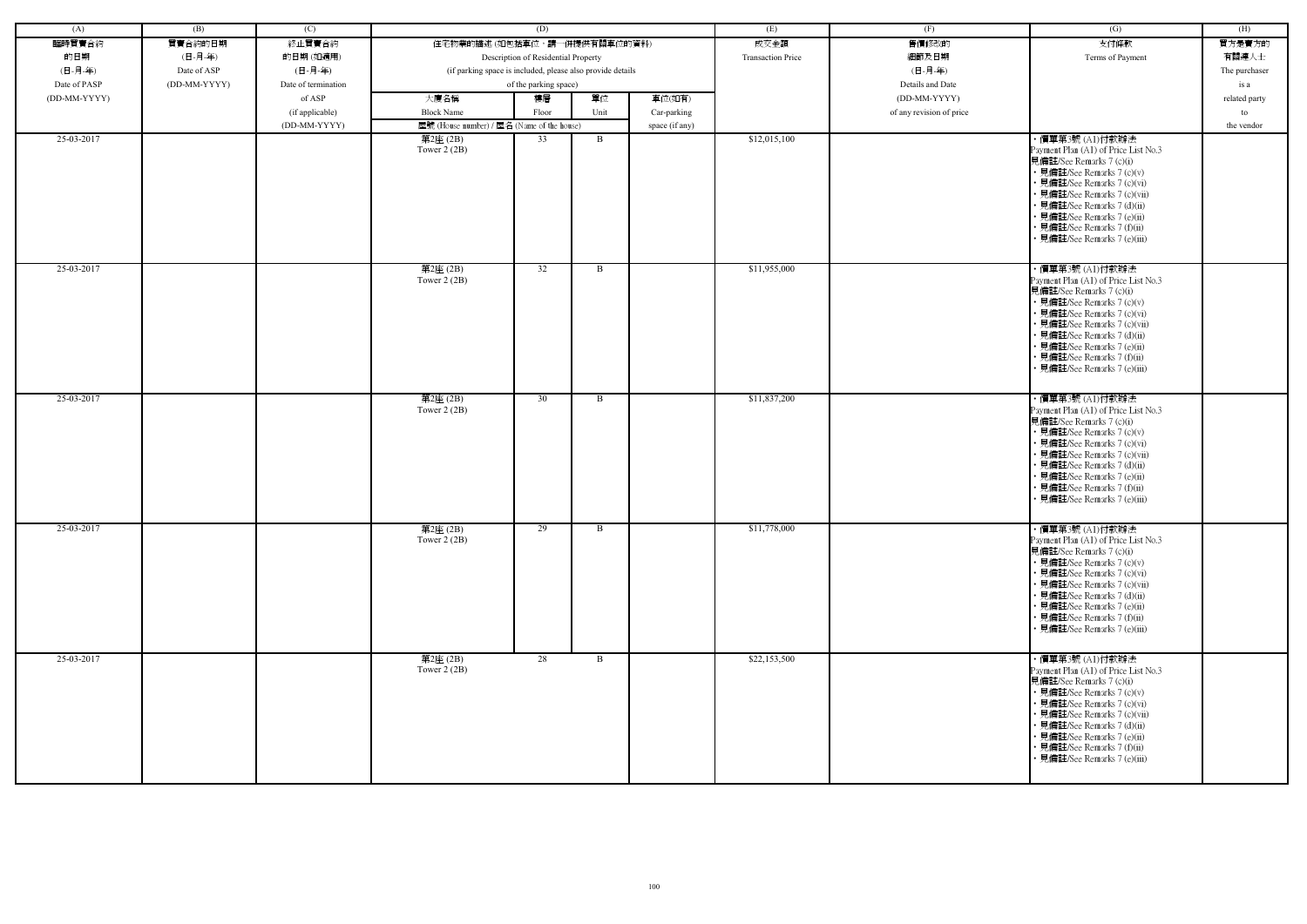| (A)          | (B)          | (C)                 |                                            | (D)                                                        |              |                | (E)                      | (F)                      | (G)                                                                                                                                                                                                                                                                                                           | (H)           |
|--------------|--------------|---------------------|--------------------------------------------|------------------------------------------------------------|--------------|----------------|--------------------------|--------------------------|---------------------------------------------------------------------------------------------------------------------------------------------------------------------------------------------------------------------------------------------------------------------------------------------------------------|---------------|
| 臨時買賣合約       | 買賣合約的日期      | 終止買賣合約              | 住宅物業的描述 (如包括車位,請一併提供有關車位的資料)               |                                                            |              |                | 成交金額                     | 售價修改的                    | 支付條款                                                                                                                                                                                                                                                                                                          | 買方是賣方的        |
|              | (日-月-年)      |                     |                                            |                                                            |              |                | <b>Transaction Price</b> | 細節及日期                    | Terms of Payment                                                                                                                                                                                                                                                                                              | 有關連人士         |
| 的日期          |              | 的日期(如適用)            |                                            | Description of Residential Property                        |              |                |                          |                          |                                                                                                                                                                                                                                                                                                               |               |
| (日-月-年)      | Date of ASP  | (日-月-年)             |                                            | (if parking space is included, please also provide details |              |                |                          | (日-月-年)                  |                                                                                                                                                                                                                                                                                                               | The purchaser |
| Date of PASP | (DD-MM-YYYY) | Date of termination |                                            | of the parking space)                                      |              |                |                          | Details and Date         |                                                                                                                                                                                                                                                                                                               | is a          |
| (DD-MM-YYYY) |              | of ASP              | 大廈名稱                                       | 樓層                                                         | 單位           | 車位(如有)         |                          | (DD-MM-YYYY)             |                                                                                                                                                                                                                                                                                                               | related party |
|              |              | (if applicable)     | <b>Block Name</b>                          | Floor                                                      | Unit         | Car-parking    |                          | of any revision of price |                                                                                                                                                                                                                                                                                                               | to            |
|              |              | (DD-MM-YYYY)        | 屋號 (House number) / 屋名 (Name of the house) |                                                            |              | space (if any) |                          |                          |                                                                                                                                                                                                                                                                                                               | the vendor    |
| 同上           | 同上           | 同上                  | 第2座 (2B)                                   | 28                                                         | K            |                | 同上                       | 同上                       | ・價單第4號 (A1)付款辦法                                                                                                                                                                                                                                                                                               | 同上            |
| Ditto        | Ditto        | Ditto               | Tower $2(2B)$                              |                                                            |              |                | Ditto                    | Ditto                    | Payment Plan (A1) of Price List No.4<br>見備註/See Remarks 7 (c)(i)<br>• 見備註/See Remarks 7 (c)(v)<br>• 見備註/See Remarks 7 (c)(vi)<br>• 見備註/See Remarks 7 (c)(vii)<br>· 見備註/See Remarks 7 (d)(ii)<br>• 見備註/See Remarks 7 (e)(ii)<br>• 見備註/See Remarks 7 (f)(ii)<br>· 見備註/See Remarks 7 (e)(iii)                    | Ditto         |
| 25-03-2017   |              |                     | 第2座(2B)<br>Tower $2(2B)$                   | 26                                                         | $\mathbf{B}$ |                | \$11,566,600             |                          | ・價單第3號 (A1)付款辦法<br>Payment Plan (A1) of Price List No.3<br>見備註/See Remarks 7 (c)(i)<br>• 見備註/See Remarks 7 (c)(v)<br>• 見備註/See Remarks 7 (c)(vi)<br>· 見備註/See Remarks 7 (c)(vii)<br>• 見備註/See Remarks 7 (d)(ii)<br>• 見備註/See Remarks 7 (e)(ii)<br>· 見備註/See Remarks 7 (f)(ii)<br>• 見備註/See Remarks 7 (e)(iii) |               |
| 25-03-2017   |              |                     | 第2座(2B)<br>Tower $2(2B)$                   | 25                                                         | $\mathbf{B}$ |                | \$11,496,400             |                          | ·價單第3號(A1)付款辦法<br>Payment Plan (A1) of Price List No.3<br>見備註/See Remarks 7 (c)(i)<br>• 見備註/See Remarks 7 (c)(v)<br>• 見備註/See Remarks 7 (c)(vi)<br>• 見備註/See Remarks 7 (c)(vii)<br>· 見備註/See Remarks 7 (d)(ii)<br>• 見備註/See Remarks 7 (e)(ii)<br>• 見備註/See Remarks 7 (f)(ii)<br>· 見備註/See Remarks 7 (e)(iii)  |               |
| 25-03-2017   |              |                     | 第2座(2B)<br>Tower $2(2B)$                   | $\overline{23}$                                            | $\mathbf{B}$ |                | \$19,342,300             |                          | ・價單第3號 (A1)付款辦法<br>Payment Plan (A1) of Price List No.3<br>見備註/See Remarks 7 (c)(i)<br>• 見備註/See Remarks 7 (c)(v)<br>• 見備註/See Remarks 7 (c)(vi)<br>• 見備註/See Remarks 7 (c)(vii)<br>• 見備註/See Remarks 7 (d)(ii)<br>• 見備註/See Remarks 7 (e)(ii)<br>• 見備註/See Remarks 7 (f)(ii)<br>• 見備註/See Remarks 7 (e)(iii) |               |
|              |              |                     | 第2座(2B)<br>Tower $2(2B)$                   | 23                                                         | A            |                |                          |                          | ・價單第3號 (A1)付款辦法<br>Payment Plan (A1) of Price List No.3<br>見備註/See Remarks 7 (c)(i)<br>• 見備註/See Remarks 7 (c)(v)<br>• 見備註/See Remarks 7 (c)(vi)<br>• 見備註/See Remarks 7 (c)(vii)<br>• 見備註/See Remarks 7 (d)(ii)<br>• 見備註/See Remarks 7 (e)(ii)<br>• 見備註/See Remarks 7 (f)(ii)<br>• 見備註/See Remarks 7 (e)(iii) |               |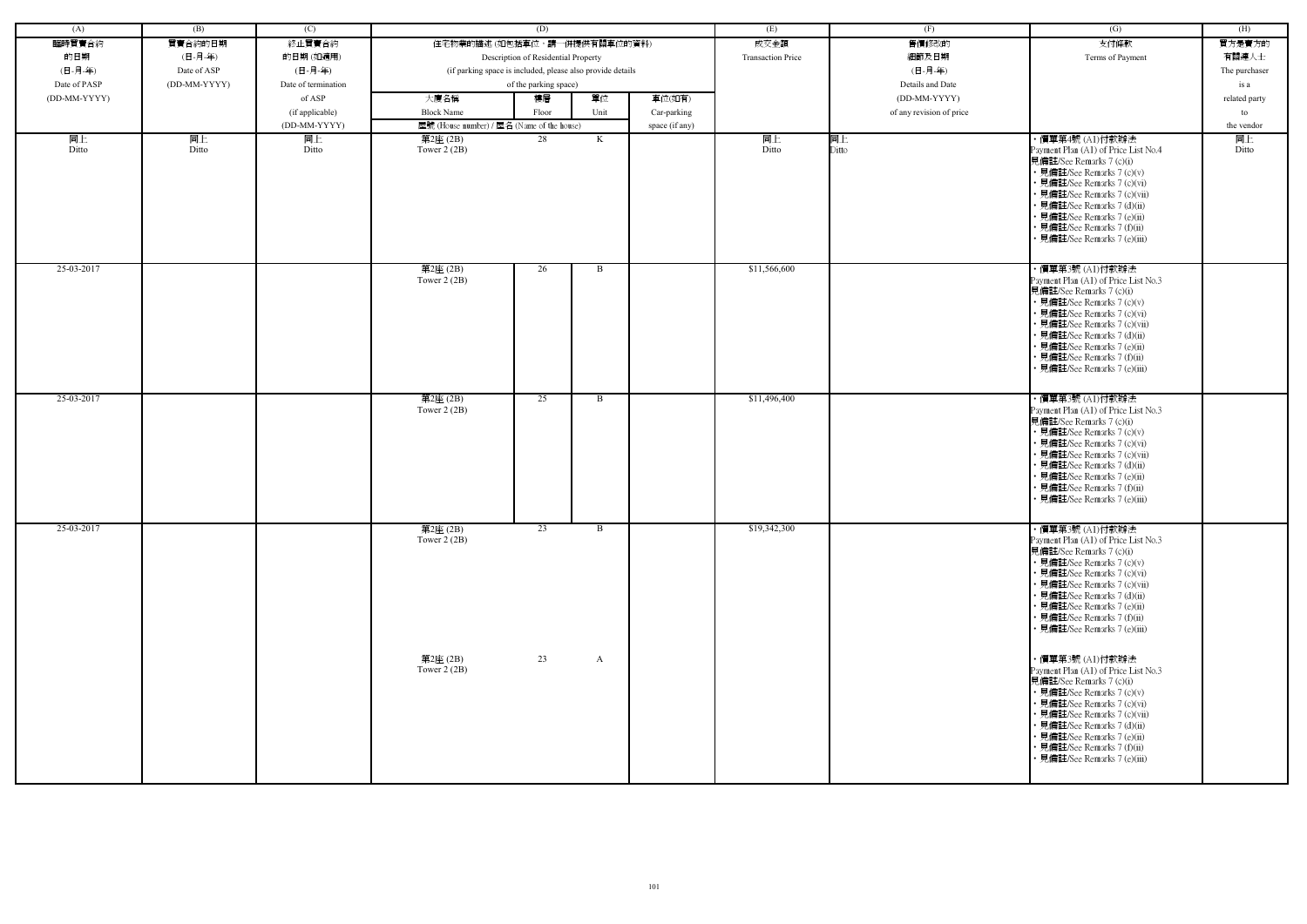| (A)          | (B)          | (C)                 |                                                            | (D)                                 |      |                | (E)                      | (F)                      | (G)                                                                                                                                                                                                                                                                                                           | (H)           |
|--------------|--------------|---------------------|------------------------------------------------------------|-------------------------------------|------|----------------|--------------------------|--------------------------|---------------------------------------------------------------------------------------------------------------------------------------------------------------------------------------------------------------------------------------------------------------------------------------------------------------|---------------|
| 臨時買賣合約       | 買賣合約的日期      | 終止買賣合約              | 住宅物業的描述 (如包括車位,請一併提供有關車位的資料)                               |                                     |      |                | 成交金額                     | 售價修改的                    | 支付條款                                                                                                                                                                                                                                                                                                          | 買方是賣方的        |
| 的日期          | (日-月-年)      | 的日期(如適用)            |                                                            | Description of Residential Property |      |                | <b>Transaction Price</b> | 細節及日期                    | Terms of Payment                                                                                                                                                                                                                                                                                              | 有關連人士         |
| (日-月-年)      | Date of ASP  | (日-月-年)             | (if parking space is included, please also provide details |                                     |      |                |                          | (日-月-年)                  |                                                                                                                                                                                                                                                                                                               | The purchaser |
| Date of PASP | (DD-MM-YYYY) | Date of termination |                                                            | of the parking space)               |      |                |                          | Details and Date         |                                                                                                                                                                                                                                                                                                               | is a          |
| (DD-MM-YYYY) |              | of ASP              | 大廈名稱                                                       | 樓層                                  | 單位   | 車位(如有)         |                          | (DD-MM-YYYY)             |                                                                                                                                                                                                                                                                                                               | related party |
|              |              | (if applicable)     | <b>Block Name</b>                                          | Floor                               | Unit | Car-parking    |                          | of any revision of price |                                                                                                                                                                                                                                                                                                               | to            |
|              |              | (DD-MM-YYYY)        | 屋號 (House number) / 屋名 (Name of the house)                 |                                     |      | space (if any) |                          |                          |                                                                                                                                                                                                                                                                                                               | the vendor    |
| 25-03-2017   |              |                     | 第2座 (2B)<br>Tower $2(2B)$                                  | 22                                  | B    |                | \$11,358,300             |                          | ・價單第3號 (A1)付款辦法<br>Payment Plan (A1) of Price List No.3<br>見備註/See Remarks 7 (c)(i)<br>• 見備註/See Remarks 7 (c)(v)<br>• 見備註/See Remarks 7 (c)(vi)<br>• 見備註/See Remarks 7 (c)(vii)<br>• 見備註/See Remarks 7 (d)(ii)<br>• 見備註/See Remarks 7 (e)(ii)<br>· 見備註/See Remarks 7 (f)(ii)<br>· 見備註/See Remarks 7 (e)(iii) |               |
| 25-03-2017   |              |                     | 第2座(2B)<br>Tower $2(2B)$                                   | 21                                  | B    |                | \$13,606,500             |                          | · 價單第3號 (A1)付款辦法<br>Payment Plan (A1) of Price List No.3<br>見備註/See Remarks 7 (c)(i)<br>• 見備註/See Remarks 7 (d)(i)<br>• 見備註/See Remarks 7 (d)(iii)<br>· 見備註/See Remarks 7 (c)(vii)<br>• 見備註/See Remarks 7 (e)(ii)<br>· 見備註/See Remarks 7 (f)(ii)<br>· 見備註/See Remarks 7 (e)(iii)                              |               |
| 25-03-2017   |              |                     | 第2座(2B)<br>Tower $2(2B)$                                   | 20                                  | B    |                | \$11,222,600             |                          | ・價單第4號 (A1)付款辦法<br>Payment Plan (A1) of Price List No.4<br>見備註/See Remarks 7 (c)(i)<br>• 見備註/See Remarks 7 (c)(v)<br>• 見備註/See Remarks 7 (c)(vi)<br>• 見備註/See Remarks 7 (c)(vii)<br>• 見備註/See Remarks 7 (d)(ii)<br>• 見備註/See Remarks 7 (e)(ii)<br>• 見備註/See Remarks 7 (f)(ii)<br>• 見備註/See Remarks 7 (e)(iii) |               |
| 25-03-2017   |              |                     | 第2座(2B)<br>Tower $2(2B)$                                   | 19                                  | B    |                | \$11,156,300             |                          | ・價單第4號 (A1)付款辦法<br>Payment Plan (A1) of Price List No.4<br>見備註/See Remarks 7 (c)(i)<br>• 見備註/See Remarks 7 (c)(v)<br>• 見備註/See Remarks 7 (c)(vi)<br>• 見備註/See Remarks 7 (c)(vii)<br>• 見備註/See Remarks 7 (d)(ii)<br>• 見備註/See Remarks 7 (e)(ii)<br>• 見備註/See Remarks 7 (f)(ii)<br>• 見備註/See Remarks 7 (e)(iii) |               |
| 25-03-2017   |              |                     | 第2座(2B)<br>Tower $2(2B)$                                   | 18                                  | B    |                | \$11,156,300             |                          | ・價單第4號 (A1)付款辦法<br>Payment Plan (A1) of Price List No.4<br>見備註/See Remarks 7 (c)(i)<br>• 見備註/See Remarks 7 (c)(v)<br>• 見備註/See Remarks 7 (c)(vi)<br>· 見備註/See Remarks 7 (c)(vii)<br>• 見備註/See Remarks 7 (d)(ii)<br>• 見備註/See Remarks 7 (e)(ii)<br>· 見備註/See Remarks 7 (f)(ii)<br>• 見備註/See Remarks 7 (e)(iii) |               |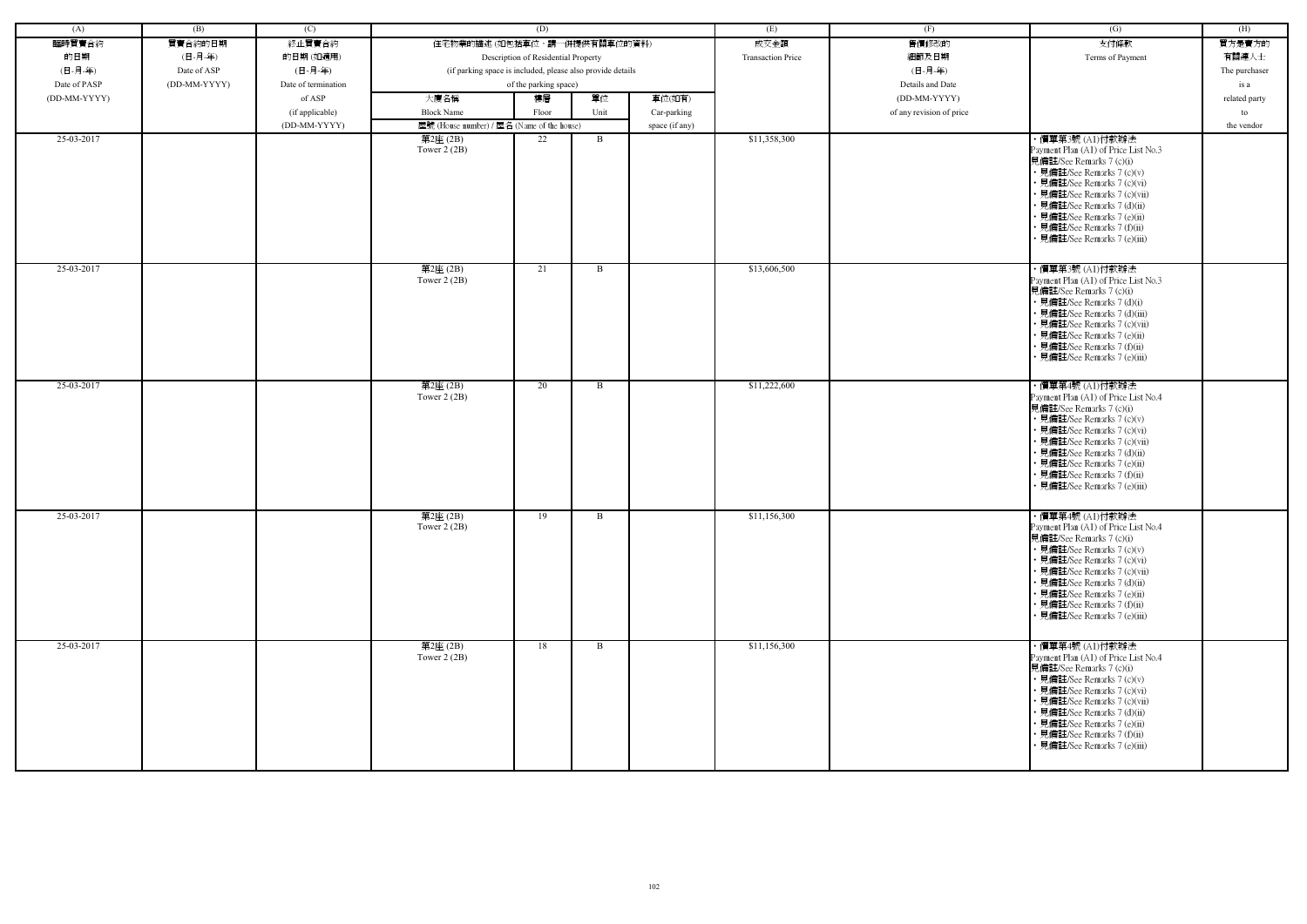| (A)          | (B)          | (C)                 |                                                            | (D)                                 |      |                | (E)                      | (F)                      | (G)                                                                                                                                                                                                                                                                                                            | (H)           |
|--------------|--------------|---------------------|------------------------------------------------------------|-------------------------------------|------|----------------|--------------------------|--------------------------|----------------------------------------------------------------------------------------------------------------------------------------------------------------------------------------------------------------------------------------------------------------------------------------------------------------|---------------|
| 臨時買賣合約       | 買賣合約的日期      | 終止買賣合約              | 住宅物業的描述 (如包括車位,請一併提供有關車位的資料)                               |                                     |      |                | 成交金額                     | 售價修改的                    | 支付條款                                                                                                                                                                                                                                                                                                           | 買方是賣方的        |
| 的日期          | (日-月-年)      | 的日期(如適用)            |                                                            | Description of Residential Property |      |                | <b>Transaction Price</b> | 細節及日期                    | Terms of Payment                                                                                                                                                                                                                                                                                               | 有關連人士         |
| (日-月-年)      | Date of ASP  | (日-月-年)             | (if parking space is included, please also provide details |                                     |      |                |                          | (日-月-年)                  |                                                                                                                                                                                                                                                                                                                | The purchaser |
| Date of PASP | (DD-MM-YYYY) | Date of termination |                                                            | of the parking space)               |      |                |                          | Details and Date         |                                                                                                                                                                                                                                                                                                                | is a          |
| (DD-MM-YYYY) |              | of ASP              | 大廈名稱                                                       | 樓層                                  | 單位   | 車位(如有)         |                          | (DD-MM-YYYY)             |                                                                                                                                                                                                                                                                                                                | related party |
|              |              | (if applicable)     | <b>Block Name</b>                                          | Floor                               | Unit | Car-parking    |                          | of any revision of price |                                                                                                                                                                                                                                                                                                                | to            |
|              |              | (DD-MM-YYYY)        | 屋號 (House number) / 屋名 (Name of the house)                 |                                     |      | space (if any) |                          |                          |                                                                                                                                                                                                                                                                                                                | the vendor    |
| 25-03-2017   |              |                     | 第2座 (2B)                                                   | 17                                  | B    |                | \$11,099,400             |                          | ・價單第4號 (A1)付款辦法                                                                                                                                                                                                                                                                                                |               |
|              |              |                     | Tower $2(2B)$                                              |                                     |      |                |                          |                          | Payment Plan (A1) of Price List No.4<br>見備註/See Remarks 7 (c)(i)<br>• 見備註/See Remarks 7 (c)(v)<br>• 見備註/See Remarks 7 (c)(vi)<br>• 見備註/See Remarks 7 (c)(vii)<br>• 見備註/See Remarks 7 (d)(ii)<br>• 見備註/See Remarks 7 (e)(ii)<br>· 見備註/See Remarks 7 (f)(ii)<br>· 見備註/See Remarks 7 (e)(iii)                     |               |
| 25-03-2017   |              |                     | 第2座(2B)<br>Tower $2(2B)$                                   | 16                                  | B    |                | \$11,088,400             |                          | ・價單第4號 (A1)付款辦法<br>Payment Plan (A1) of Price List No.4<br>見備註/See Remarks 7 (c)(i)<br>• 見備註/See Remarks 7 (c)(v)<br>• 見備註/See Remarks 7 (c)(vi)<br>· 見備註/See Remarks 7 (c)(vii)<br>• 見備註/See Remarks 7 (d)(ii)<br>· 見備註/See Remarks 7 (e)(ii)<br>· 見備註/See Remarks 7 (f)(ii)<br>• 見備註/See Remarks 7 (e)(iii)  |               |
| 25-03-2017   |              |                     | 第2座(2B)<br>Tower $2(2B)$                                   | 12                                  | B    |                | \$11,066,600             |                          | · 價單第4號 (A1)付款辦法<br>Payment Plan (A1) of Price List No.4<br>見備註/See Remarks 7 (c)(i)<br>• 見備註/See Remarks 7 (c)(v)<br>• 見備註/See Remarks 7 (c)(vi)<br>• 見備註/See Remarks 7 (c)(vii)<br>• 見備註/See Remarks 7 (d)(ii)<br>• 見備註/See Remarks 7 (e)(ii)<br>• 見備註/See Remarks 7 (f)(ii)<br>• 見備註/See Remarks 7 (e)(iii) |               |
| 25-03-2017   |              |                     | 第2座(2B)<br>Tower $2(2B)$                                   | 11                                  | B    |                | \$11,055,700             |                          | · 價單第4號 (A1)付款辦法<br>Payment Plan (A1) of Price List No.4<br>見備註/See Remarks 7 (c)(i)<br>• 見備註/See Remarks 7 (c)(v)<br>• 見備註/See Remarks 7 (c)(vi)<br>• 見備註/See Remarks 7 (c)(vii)<br>• 見備註/See Remarks 7 (d)(ii)<br>• 見備註/See Remarks 7 (e)(ii)<br>• 見備註/See Remarks 7 (f)(ii)<br>• 見備註/See Remarks 7 (e)(iii) |               |
| 25-03-2017   |              |                     | 第2座(2B)<br>Tower $2(2B)$                                   | 10                                  | B    |                | \$11,044,800             |                          | ・價單第4號 (A1)付款辦法<br>Payment Plan (A1) of Price List No.4<br>見備註/See Remarks 7 (c)(i)<br>• 見備註/See Remarks 7 (c)(v)<br>• 見備註/See Remarks 7 (c)(vi)<br>• 見備註/See Remarks 7 (c)(vii)<br>• 見備註/See Remarks 7 (d)(ii)<br>• 見備註/See Remarks 7 (e)(ii)<br>• 見備註/See Remarks 7 (f)(ii)<br>• 見備註/See Remarks 7 (e)(iii)  |               |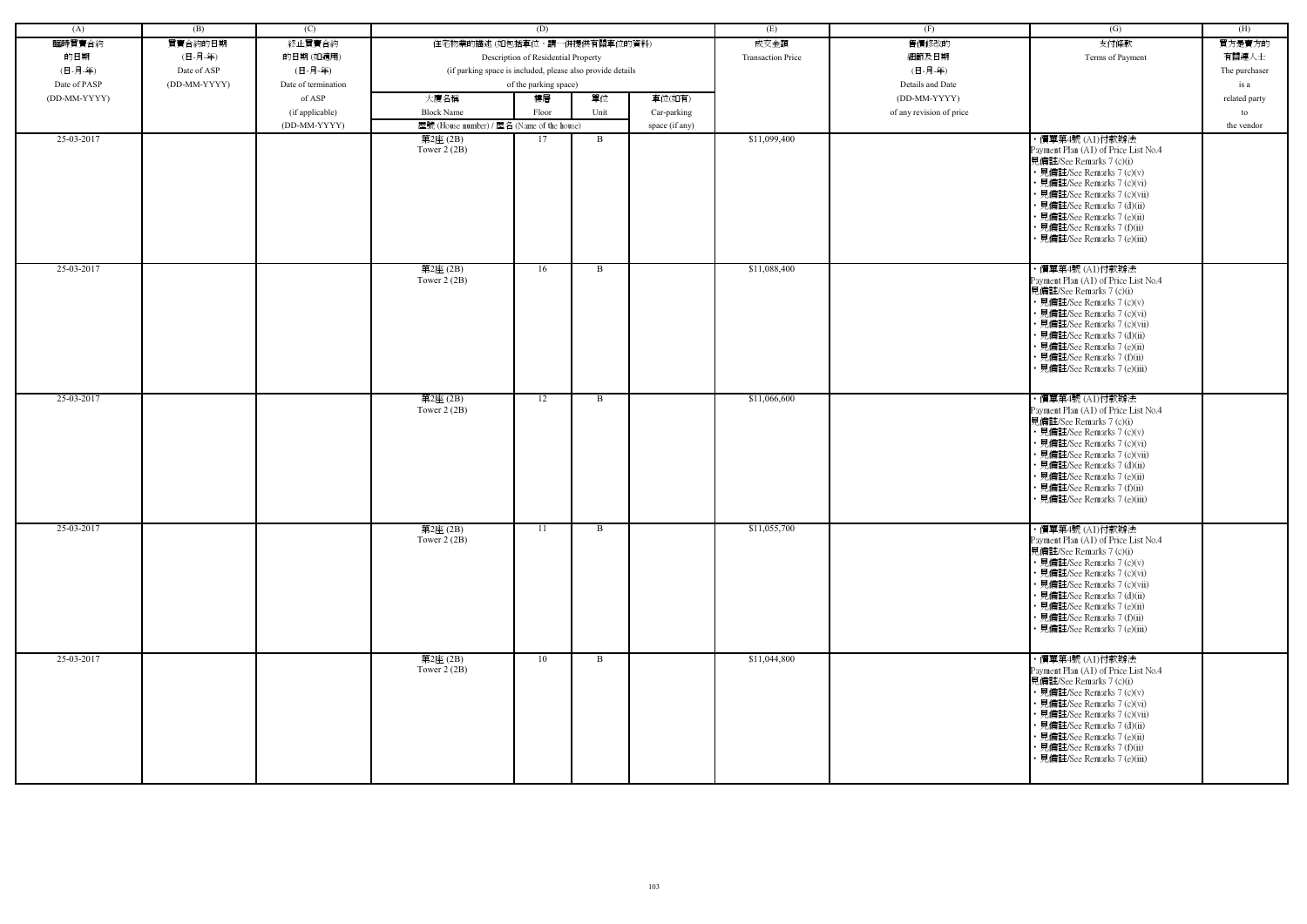| (A)          | (B)          | (C)                 |                                                            | (D)                                 |              |                | (E)                      | (F)                      | $\overline{(G)}$                                                                                                                                                                                                                                                                                                                                                                                                                                                                                                                                                                                                             | (H)           |
|--------------|--------------|---------------------|------------------------------------------------------------|-------------------------------------|--------------|----------------|--------------------------|--------------------------|------------------------------------------------------------------------------------------------------------------------------------------------------------------------------------------------------------------------------------------------------------------------------------------------------------------------------------------------------------------------------------------------------------------------------------------------------------------------------------------------------------------------------------------------------------------------------------------------------------------------------|---------------|
| 臨時買賣合約       | 買賣合約的日期      | 終止買賣合約              | 住宅物業的描述 (如包括車位,請一併提供有關車位的資料)                               |                                     |              |                | 成交金額                     | 售價修改的                    | 支付條款                                                                                                                                                                                                                                                                                                                                                                                                                                                                                                                                                                                                                         | 買方是賣方的        |
| 的日期          | (日-月-年)      | 的日期(如適用)            |                                                            | Description of Residential Property |              |                | <b>Transaction Price</b> | 細節及日期                    | Terms of Payment                                                                                                                                                                                                                                                                                                                                                                                                                                                                                                                                                                                                             | 有關連人士         |
| (日-月-年)      | Date of ASP  | (日-月-年)             | (if parking space is included, please also provide details |                                     |              |                |                          | (日-月-年)                  |                                                                                                                                                                                                                                                                                                                                                                                                                                                                                                                                                                                                                              | The purchaser |
| Date of PASP | (DD-MM-YYYY) | Date of termination |                                                            | of the parking space)               |              |                |                          | Details and Date         |                                                                                                                                                                                                                                                                                                                                                                                                                                                                                                                                                                                                                              | is a          |
| (DD-MM-YYYY) |              | of ASP              | 大廈名稱                                                       | 樓層                                  | 單位           | 車位(如有)         |                          | (DD-MM-YYYY)             |                                                                                                                                                                                                                                                                                                                                                                                                                                                                                                                                                                                                                              | related party |
|              |              | (if applicable)     | <b>Block Name</b>                                          | Floor                               | Unit         | Car-parking    |                          | of any revision of price |                                                                                                                                                                                                                                                                                                                                                                                                                                                                                                                                                                                                                              | to            |
|              |              | (DD-MM-YYYY)        | 屋號 (House number) / 屋名 (Name of the house)                 |                                     |              | space (if any) |                          |                          |                                                                                                                                                                                                                                                                                                                                                                                                                                                                                                                                                                                                                              | the vendor    |
| 25-03-2017   |              |                     | 第2座 (2B)<br>Tower $2(2B)$<br>第2座(2B)<br>Tower $2(2B)$      | 9<br>9                              | B<br>A       |                | \$18,674,700             |                          | ・價單第4號 (A1)付款辦法<br>Payment Plan (A1) of Price List No.4<br>見備註/See Remarks 7 (c)(i)<br>• 見備註/See Remarks 7 (c)(v)<br>• 見備註/See Remarks 7 (c)(vi)<br>• 見備註/See Remarks 7 (c)(vii)<br>• 見備註/See Remarks 7 (d)(ii)<br>• 見備註/See Remarks 7 (e)(ii)<br>• 見備註/See Remarks 7 (f)(ii)<br>• 見備註/See Remarks 7 (e)(iii)<br>・價單第4號 (A1)付款辦法<br>Payment Plan (A1) of Price List No.4<br>見備註/See Remarks 7 (c)(i)<br>• 見備註/See Remarks 7 (c)(v)<br>• 見備註/See Remarks 7 (c)(vi)<br>• 見備註/See Remarks 7 (c)(vii)<br>• 見備註/See Remarks 7 (d)(ii)<br>• 見備註/See Remarks 7 (e)(ii)<br>• 見備註/See Remarks 7 (f)(ii)<br>見備註/See Remarks 7 (e)(iii) |               |
| 25-03-2017   |              |                     | 第2座(2B)<br>Tower 2 (2B)<br>第2座 (2B)<br>Tower $2(2B)$       | 8<br>$7\overline{ }$                | B<br>B       |                | \$22,055,200             |                          | ・價單第4號 (A1)付款辦法<br>Payment Plan (A1) of Price List No.4<br>見備註/See Remarks 7 (c)(i)<br>• 見備註/See Remarks 7 (c)(v)<br>• 見備註/See Remarks 7 (c)(vi)<br>· 見備註/See Remarks 7 (c)(vii)<br>• 見備註/See Remarks 7 (d)(ii)<br>• 見備註/See Remarks 7 (e)(ii)<br>• 見備註/See Remarks 7 (f)(ii)<br>• 見備註/See Remarks 7 (e)(iii)<br>・價單第4號 (A1)付款辦法<br>Payment Plan (A1) of Price List No.4                                                                                                                                                                                                                                                     |               |
|              |              |                     |                                                            |                                     |              |                |                          |                          | 見備註/See Remarks 7 (c)(i)<br>• 見備註/See Remarks 7 (c)(v)<br>• 見備註/See Remarks 7 (c)(vi)<br>• 見備註/See Remarks 7 (c)(vii)<br>• 見備註/See Remarks 7 (d)(ii)<br>• 見備註/See Remarks 7 (e)(ii)<br>• 見備註/See Remarks 7 (f)(ii)<br>• 見備註/See Remarks 7 (e)(iii)                                                                                                                                                                                                                                                                                                                                                                           |               |
| 25-03-2017   |              |                     | 第2座(2B)<br>Tower $2(2B)$                                   | 6                                   | $\mathbf{B}$ |                | \$11,012,000             |                          | ・價單第4號 (A1)付款辦法<br>Payment Plan (A1) of Price List No.4<br>見備註/See Remarks 7 (c)(i)<br>• 見備註/See Remarks 7 (c)(v)<br>• 見備註/See Remarks 7 (c)(vi)<br>• 見備註/See Remarks 7 (c)(vii)<br>• 見備註/See Remarks 7 (d)(ii)<br>• 見備註/See Remarks 7 (e)(ii)<br>• 見備註/See Remarks 7 (f)(ii)<br>• 見備註/See Remarks 7 (e)(iii)                                                                                                                                                                                                                                                                                                                |               |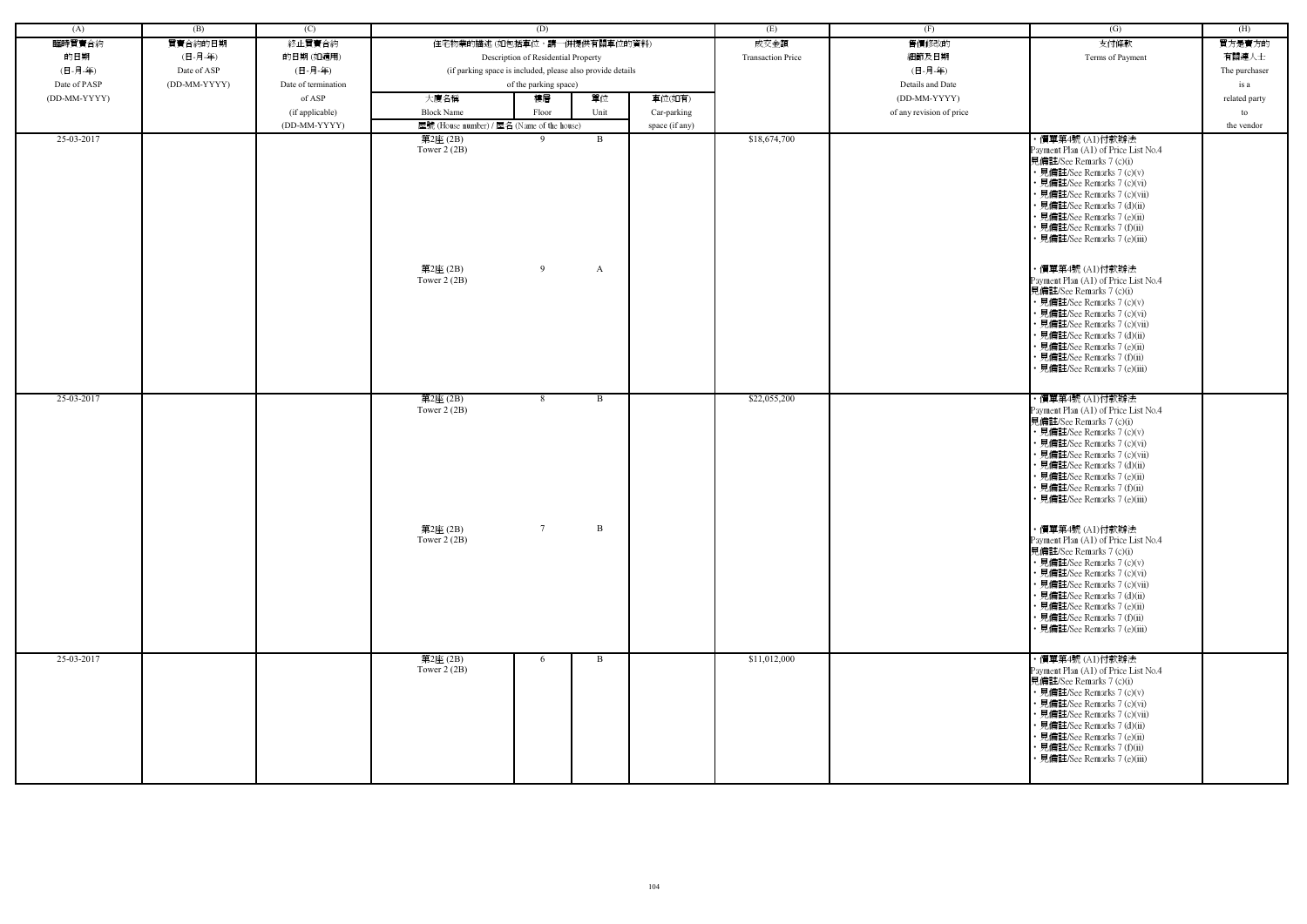| (A)          | (B)          | (C)                 |                                                      | (D)                                                        |                              |                | (E)                      | (F)                      | $\overline{(G)}$                                                                                                                                                                                                                                                                                                                                                         | (H)           |
|--------------|--------------|---------------------|------------------------------------------------------|------------------------------------------------------------|------------------------------|----------------|--------------------------|--------------------------|--------------------------------------------------------------------------------------------------------------------------------------------------------------------------------------------------------------------------------------------------------------------------------------------------------------------------------------------------------------------------|---------------|
| 臨時買賣合約       | 買賣合約的日期      | 終止買賣合約              | 住宅物業的描述 (如包括車位,請一併提供有關車位的資料)                         |                                                            |                              |                | 成交金額                     | 售價修改的                    | 支付條款                                                                                                                                                                                                                                                                                                                                                                     | 買方是賣方的        |
| 的日期          | (日-月-年)      | 的日期(如適用)            |                                                      | Description of Residential Property                        |                              |                | <b>Transaction Price</b> | 細節及日期                    | Terms of Payment                                                                                                                                                                                                                                                                                                                                                         | 有關連人士         |
| (日-月-年)      | Date of ASP  | (日-月-年)             |                                                      | (if parking space is included, please also provide details |                              |                |                          | (日-月-年)                  |                                                                                                                                                                                                                                                                                                                                                                          | The purchaser |
| Date of PASP | (DD-MM-YYYY) | Date of termination |                                                      | of the parking space)                                      |                              |                |                          | Details and Date         |                                                                                                                                                                                                                                                                                                                                                                          | is a          |
| (DD-MM-YYYY) |              | of ASP              | 大廈名稱                                                 | 樓層                                                         | 單位                           | 車位(如有)         |                          | (DD-MM-YYYY)             |                                                                                                                                                                                                                                                                                                                                                                          | related party |
|              |              | (if applicable)     | <b>Block Name</b>                                    | Floor                                                      | Unit                         | Car-parking    |                          | of any revision of price |                                                                                                                                                                                                                                                                                                                                                                          | to            |
|              |              | (DD-MM-YYYY)        | 屋號 (House number) / 屋名 (Name of the house)           |                                                            |                              | space (if any) |                          |                          |                                                                                                                                                                                                                                                                                                                                                                          | the vendor    |
| 25-03-2017   |              |                     | 第2座(2B)<br>Tower $2(2B)$<br>第2座(2B)<br>Tower $2(2B)$ | 51<br>50                                                   | $\mathbf{F}$<br>$\mathbf{F}$ |                | \$16,037,500             |                          | ・價單第4號 (A1)付款辦法<br>Payment Plan (A1) of Price List No.4<br>見備註/See Remarks 7 (c)(i)<br>• 見備註/See Remarks 7 (c)(v)<br>• 見備註/See Remarks 7 (c)(vi)<br>• 見備註/See Remarks 7 (c)(vii)<br>• 見備註/See Remarks 7 (d)(ii)<br>• 見備註/See Remarks 7 (e)(ii)<br>• 見備註/See Remarks 7 (f)(ii)<br>• 見備註/See Remarks 7 (e)(iii)<br>・價單第4號 (A1)付款辦法<br>Payment Plan (A1) of Price List No.4 |               |
|              |              |                     |                                                      |                                                            |                              |                |                          |                          | 見備註/See Remarks 7 (c)(i)<br>• 見備註/See Remarks 7 (c)(v)<br>• 見備註/See Remarks 7 (c)(vi)<br>• 見備註/See Remarks 7 (c)(vii)<br>• 見備註/See Remarks 7 (d)(ii)<br>• 見備註/See Remarks 7 (e)(ii)<br>• 見備註/See Remarks 7 (f)(ii)<br>• 見備註/See Remarks 7 (e)(iii)                                                                                                                       |               |
| 25-03-2017   |              |                     | 第2座(2B)<br>Tower $2(2B)$                             | 49                                                         | $\mathbf{F}$                 |                | \$13,510,300             |                          | ・價單第4號 (A1)付款辦法<br>Payment Plan (A1) of Price List No.4<br>見備註/See Remarks 7 (c)(i)<br>• 見備註/See Remarks 7 (c)(v)<br>• 見備註/See Remarks 7 (c)(vi)<br>• 見備註/See Remarks 7 (c)(vii)<br>• 見備註/See Remarks 7 (d)(ii)<br>• 見備註/See Remarks 7 (e)(ii)<br>· 見備註/See Remarks 7 (f)(ii)<br>· 見備註/See Remarks 7 (e)(iii)                                                            |               |
|              |              |                     | 第2座 (2B)<br>Tower $2(2B)$                            | 31                                                         | G                            |                |                          |                          | ・價單第3號 (A1)付款辦法<br>Payment Plan (A1) of Price List No.3<br>見備註/See Remarks 7 (c)(i)<br>• 見備註/See Remarks 7 (c)(v)<br>• 見備註/See Remarks 7 (c)(vi)<br>• 見備註/See Remarks 7 (c)(vii)<br>• 見備註/See Remarks 7 (d)(ii)<br>• 見備註/See Remarks 7 (e)(ii)<br>• 見備註/See Remarks 7 (f)(ii)<br>• 見備註/See Remarks 7 (e)(iii)                                                            |               |

| (G)                                                                                                                                                                                                                                                                                                                                                                                                                                | (H)           |
|------------------------------------------------------------------------------------------------------------------------------------------------------------------------------------------------------------------------------------------------------------------------------------------------------------------------------------------------------------------------------------------------------------------------------------|---------------|
| 支付條款                                                                                                                                                                                                                                                                                                                                                                                                                               | 買方是賣方的        |
| Terms of Payment                                                                                                                                                                                                                                                                                                                                                                                                                   | 有關連人士         |
|                                                                                                                                                                                                                                                                                                                                                                                                                                    | The purchaser |
|                                                                                                                                                                                                                                                                                                                                                                                                                                    | is a          |
|                                                                                                                                                                                                                                                                                                                                                                                                                                    | related party |
|                                                                                                                                                                                                                                                                                                                                                                                                                                    | to            |
|                                                                                                                                                                                                                                                                                                                                                                                                                                    | the vendor    |
| ・價單第4號 (A1)付款辦法<br>Payment Plan (A1) of Price List No.4<br>見備註/See Remarks 7 (c)(i)<br>• 見備註/See Remarks 7 (c)(v)<br>• 見備註/See Remarks 7 (c)(vi)<br>• 見備註/See Remarks 7 (c)(vii)<br>• 見備註/See Remarks 7 (d)(ii)<br>• 見備註/See Remarks 7 (e)(ii)<br>• 見備註/See Remarks 7 (f)(ii)<br>• 見備註/See Remarks 7 (e)(iii)<br>・價單第4號 (A1)付款辦法<br>Payment Plan (A1) of Price List No.4<br>見備註/See Remarks 7 (c)(i)<br>• 見備註/See Remarks 7 (c)(v) |               |
| • 見備註/See Remarks 7 (c)(vi)<br>• 見備註/See Remarks 7 (c)(vii)<br>• 見備註/See Remarks 7 (d)(ii)<br>• 見備註/See Remarks 7 (e)(ii)<br>• 見備註/See Remarks 7 (f)(ii)<br>• 見備註/See Remarks 7 (e)(iii)                                                                                                                                                                                                                                           |               |
| ・價單第4號 (A1)付款辦法<br>Payment Plan (A1) of Price List No.4<br>見備註/See Remarks 7 (c)(i)<br>• 見備註/See Remarks 7 (c)(v)<br>• 見備註/See Remarks 7 (c)(vi)<br>• 見備註/See Remarks 7 (c)(vii)<br>• 見備註/See Remarks 7 (d)(ii)<br>• 見備註/See Remarks 7 (e)(ii)<br>• 見備註/See Remarks 7 (f)(ii)<br>• 見備註/See Remarks 7 (e)(iii)                                                                                                                      |               |
| ・價單第3號 (A1)付款辦法<br>Payment Plan (A1) of Price List No.3<br>見備註/See Remarks 7 (c)(i)<br>• 見備註/See Remarks 7 (c)(v)<br>• 見備註/See Remarks 7 (c)(vi)<br>• 見備註/See Remarks 7 (c)(vii)<br>• 見備註/See Remarks 7 (d)(ii)<br>• 見備註/See Remarks 7 (e)(ii)<br>• 見備註/See Remarks 7 (f)(ii)<br>• 見備註/See Remarks 7 (e)(iii)                                                                                                                      |               |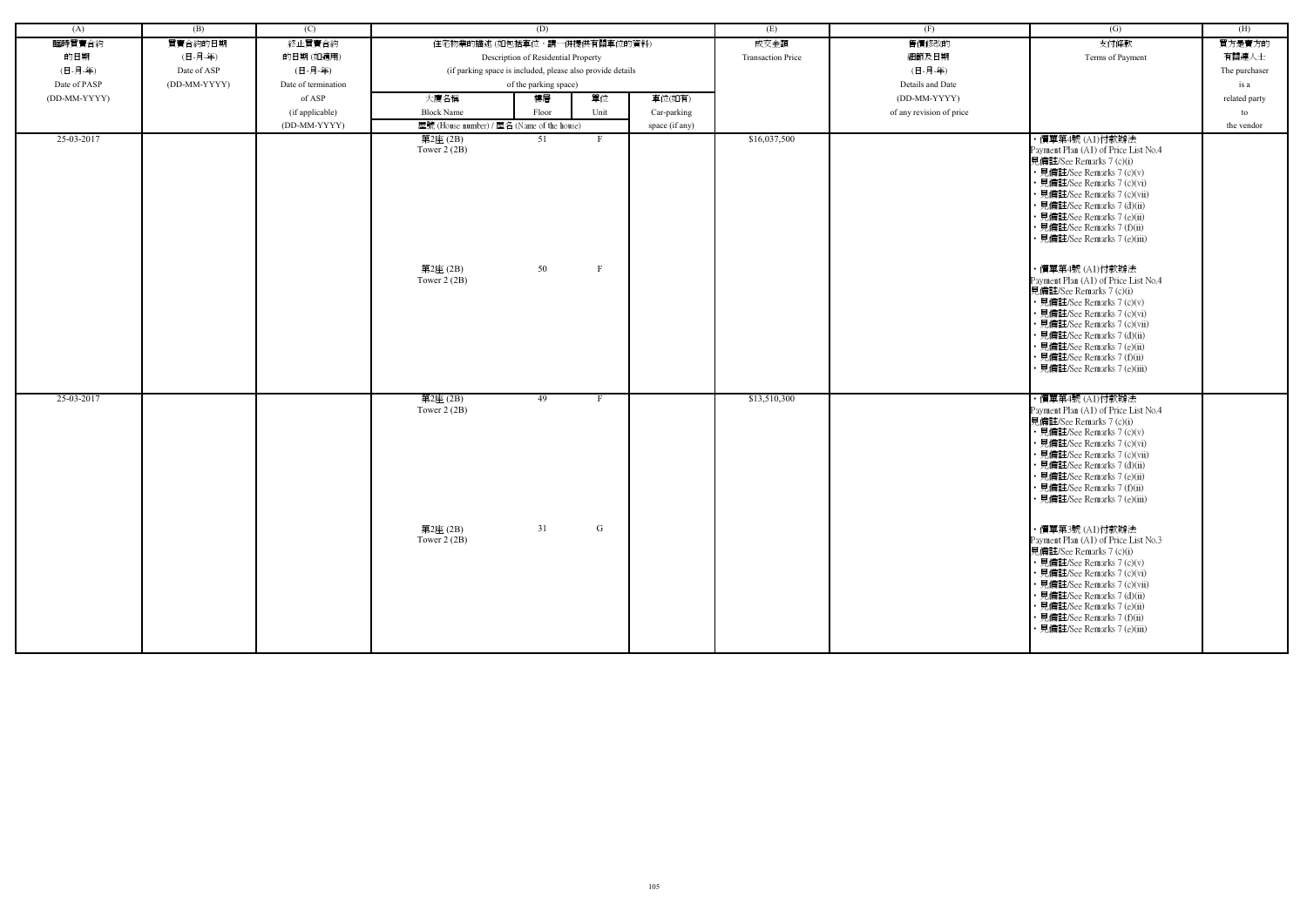| (A)          | (B)          | (C)                 | (D)                                                        |                       |      |                          | (E)         | (F)                      | (G)                                                                                                                                                                                                                                                                                                                       | (H)           |
|--------------|--------------|---------------------|------------------------------------------------------------|-----------------------|------|--------------------------|-------------|--------------------------|---------------------------------------------------------------------------------------------------------------------------------------------------------------------------------------------------------------------------------------------------------------------------------------------------------------------------|---------------|
| 臨時買賣合約       | 買賣合約的日期      | 終止買賣合約              | 住宅物業的描述 (如包括車位,請一併提供有關車位的資料)                               |                       |      | 成交金額                     | 售價修改的       | 支付條款                     | 買方是賣方的                                                                                                                                                                                                                                                                                                                    |               |
| 的日期          | (日-月-年)      | 的日期(如適用)            | Description of Residential Property                        |                       |      | <b>Transaction Price</b> | 細節及日期       | Terms of Payment         | 有關連人士                                                                                                                                                                                                                                                                                                                     |               |
| (日-月-年)      | Date of ASP  | (日-月-年)             | (if parking space is included, please also provide details |                       |      |                          | (日-月-年)     |                          | The purchaser                                                                                                                                                                                                                                                                                                             |               |
| Date of PASP | (DD-MM-YYYY) | Date of termination |                                                            | of the parking space) |      |                          |             | Details and Date         |                                                                                                                                                                                                                                                                                                                           | is a          |
| (DD-MM-YYYY) |              | of ASP              | 大廈名稱                                                       | 樓層                    | 單位   | 車位(如有)                   |             | (DD-MM-YYYY)             |                                                                                                                                                                                                                                                                                                                           | related party |
|              |              | (if applicable)     | <b>Block Name</b>                                          | Floor                 | Unit | Car-parking              |             | of any revision of price |                                                                                                                                                                                                                                                                                                                           | to            |
|              |              | (DD-MM-YYYY)        | 屋號 (House number) / 屋名 (Name of the house)                 |                       |      |                          |             |                          |                                                                                                                                                                                                                                                                                                                           | the vendor    |
| 25-03-2017   |              |                     | 第2座(2B)                                                    | 48                    | - F  | space (if any)           | \$8,382,100 |                          | ・價單第4號 (B1)付款辦法                                                                                                                                                                                                                                                                                                           |               |
|              |              |                     | Tower $2(2B)$                                              |                       |      |                          |             |                          | Payment Plan (B1) of Price List No.4<br>見備註/See Remarks 7 (c)(ii)<br>• 見備註/See Remarks 7 (c)(v)<br>· 見備註/See Remarks 7 (c)(vi)<br>· 見備註/See Remarks 7 (c)(vii)<br>• 見備註/See Remarks 7 (e)(i)<br>• 見備註/See Remarks 7 (d)(ii)<br>• 見備註/See Remarks 7 (e)(ii)<br>• 見備註/See Remarks 7 (f)(ii)<br>· 見備註/See Remarks 7 (e)(iii) |               |
| 25-03-2017   |              |                     | 第2座(2B)<br>Tower $2(2B)$                                   | 47                    | F    |                          | \$7,768,000 |                          | ・價單第4號 (A1)付款辦法<br>Payment Plan (A1) of Price List No.4<br>見備註/See Remarks 7 (c)(i)<br>• 見備註/See Remarks 7 (c)(v)<br>· 見備註/See Remarks 7 (c)(vi)<br>• 見備註/See Remarks 7 (c)(vii)<br>• 見備註/See Remarks 7 (d)(ii)<br>• 見備註/See Remarks 7 (e)(ii)<br>• 見備註/See Remarks 7 (f)(ii)<br>• 見備註/See Remarks 7 (e)(iii)             |               |
| 25-03-2017   |              |                     | 第2座(2B)<br>Tower $2(2B)$                                   | 46                    |      |                          | \$7,714,200 |                          | ・價單第4號 (A1)付款辦法<br>Payment Plan (A1) of Price List No.4<br>見備註/See Remarks 7 (c)(i)<br>• 見備註/See Remarks 7 (c)(v)<br>• 見備註/See Remarks 7 (c)(vi)<br>• 見備註/See Remarks 7 (c)(vii)<br>• 見備註/See Remarks 7 (d)(ii)<br>· 見備註/See Remarks 7 (e)(ii)<br>• 見備註/See Remarks 7 (f)(ii)<br>• 見備註/See Remarks 7 (e)(iii)             |               |
| 25-03-2017   |              |                     | 第2座(2B)<br>Tower $2(2B)$                                   | 45                    | F    |                          | \$7,661,100 |                          | ・價單第4號 (A1)付款辦法<br>Payment Plan (A1) of Price List No.4<br>見備註/See Remarks 7 (c)(i)<br>• 見備註/See Remarks 7 (c)(v)<br>• 見備註/See Remarks 7 (c)(vi)<br>• 見備註/See Remarks 7 (c)(vii)<br>• 見備註/See Remarks 7 (d)(ii)<br>• 見備註/See Remarks 7 (e)(ii)<br>• 見備註/See Remarks 7 (f)(ii)<br>· 見備註/See Remarks 7 (e)(iii)             |               |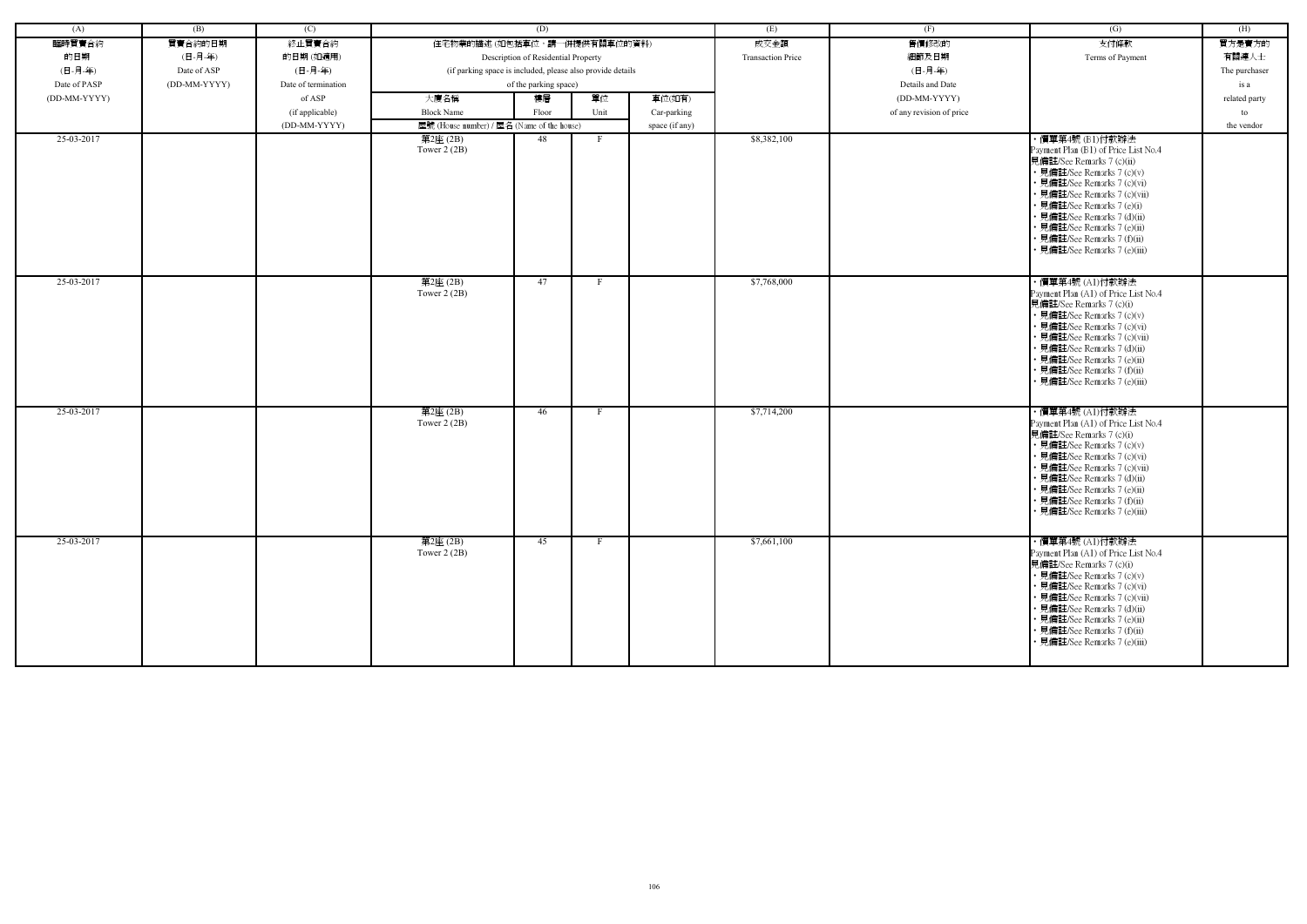| (A)          | (B)          | (C)                 |                                                            | (D)   |      |                          | (E)              | (F)                      | (G)                                                                                                                                                                                                                                                                                                            | (H)           |
|--------------|--------------|---------------------|------------------------------------------------------------|-------|------|--------------------------|------------------|--------------------------|----------------------------------------------------------------------------------------------------------------------------------------------------------------------------------------------------------------------------------------------------------------------------------------------------------------|---------------|
| 臨時買賣合約       | 買賣合約的日期      | 終止買賣合約              | 住宅物業的描述 (如包括車位,請一併提供有關車位的資料)                               |       |      | 成交金額                     | 售價修改的            | 支付條款                     | 買方是賣方的                                                                                                                                                                                                                                                                                                         |               |
| 的日期          | (日-月-年)      | 的日期(如適用)            | Description of Residential Property                        |       |      | <b>Transaction Price</b> | 細節及日期            | Terms of Payment         | 有關連人士                                                                                                                                                                                                                                                                                                          |               |
| (日-月-年)      | Date of ASP  | (日-月-年)             | (if parking space is included, please also provide details |       |      |                          | (日-月-年)          |                          | The purchaser                                                                                                                                                                                                                                                                                                  |               |
| Date of PASP | (DD-MM-YYYY) | Date of termination | of the parking space)                                      |       |      |                          | Details and Date |                          | is a                                                                                                                                                                                                                                                                                                           |               |
| (DD-MM-YYYY) |              | of ASP              | 大廈名稱                                                       | 樓層    | 單位   | 車位(如有)                   |                  | (DD-MM-YYYY)             |                                                                                                                                                                                                                                                                                                                | related party |
|              |              | (if applicable)     | <b>Block Name</b>                                          | Floor | Unit | Car-parking              |                  | of any revision of price |                                                                                                                                                                                                                                                                                                                | to            |
|              |              | (DD-MM-YYYY)        | 屋號 (House number) / 屋名 (Name of the house)                 |       |      | space (if any)           |                  |                          |                                                                                                                                                                                                                                                                                                                | the vendor    |
| 25-03-2017   |              |                     | 第2座 (2B)                                                   | 43    | F    |                          | \$7,606,500      |                          | ・價單第4號 (A1)付款辦法                                                                                                                                                                                                                                                                                                |               |
|              |              |                     | Tower $2(2B)$                                              |       |      |                          |                  |                          | Payment Plan (A1) of Price List No.4<br>見備註/See Remarks 7 (c)(i)<br>• 見備註/See Remarks 7 (c)(v)<br>• 見備註/See Remarks 7 (c)(vi)<br>• 見備註/See Remarks 7 (c)(vii)<br>• 見備註/See Remarks 7 (d)(ii)<br>• 見備註/See Remarks 7 (e)(ii)<br>· 見備註/See Remarks 7 (f)(ii)<br>· 見備註/See Remarks 7 (e)(iii)                     |               |
| 25-03-2017   |              |                     | 第2座(2B)<br>Tower $2(2B)$                                   | 42    | F    |                          | \$7,553,500      |                          | ・價單第4號 (A1)付款辦法<br>Payment Plan (A1) of Price List No.4<br>見備註/See Remarks 7 (c)(i)<br>• 見備註/See Remarks 7 (c)(v)<br>• 見備註/See Remarks 7 (c)(vi)<br>· 見備註/See Remarks 7 (c)(vii)<br>• 見備註/See Remarks 7 (d)(ii)<br>· 見備註/See Remarks 7 (e)(ii)<br>· 見備註/See Remarks 7 (f)(ii)<br>• 見備註/See Remarks 7 (e)(iii)  |               |
| 25-03-2017   |              |                     | 第2座(2B)<br>Tower $2(2B)$                                   | 41    | F    |                          | \$7,500,400      |                          | · 價單第4號 (A1)付款辦法<br>Payment Plan (A1) of Price List No.4<br>見備註/See Remarks 7 (c)(i)<br>• 見備註/See Remarks 7 (c)(v)<br>• 見備註/See Remarks 7 (c)(vi)<br>• 見備註/See Remarks 7 (c)(vii)<br>• 見備註/See Remarks 7 (d)(ii)<br>• 見備註/See Remarks 7 (e)(ii)<br>• 見備註/See Remarks 7 (f)(ii)<br>• 見備註/See Remarks 7 (e)(iii) |               |
| 25-03-2017   |              |                     | 第2座(2B)<br>Tower $2(2B)$                                   | 40    | F    |                          | \$7,449,700      |                          | · 價單第4號 (A1)付款辦法<br>Payment Plan (A1) of Price List No.4<br>見備註/See Remarks 7 (c)(i)<br>• 見備註/See Remarks 7 (c)(v)<br>• 見備註/See Remarks 7 (c)(vi)<br>• 見備註/See Remarks 7 (c)(vii)<br>• 見備註/See Remarks 7 (d)(ii)<br>• 見備註/See Remarks 7 (e)(ii)<br>• 見備註/See Remarks 7 (f)(ii)<br>• 見備註/See Remarks 7 (e)(iii) |               |
| 25-03-2017   |              |                     | 第2座(2B)<br>Tower $2(2B)$                                   | 39    | F    |                          | \$7,412,300      |                          | ・價單第4號 (A1)付款辦法<br>Payment Plan (A1) of Price List No.4<br>見備註/See Remarks 7 (c)(i)<br>• 見備註/See Remarks 7 (c)(v)<br>• 見備註/See Remarks 7 (c)(vi)<br>• 見備註/See Remarks 7 (c)(vii)<br>• 見備註/See Remarks 7 (d)(ii)<br>• 見備註/See Remarks 7 (e)(ii)<br>· 見備註/See Remarks 7 (f)(ii)<br>• 見備註/See Remarks 7 (e)(iii)  |               |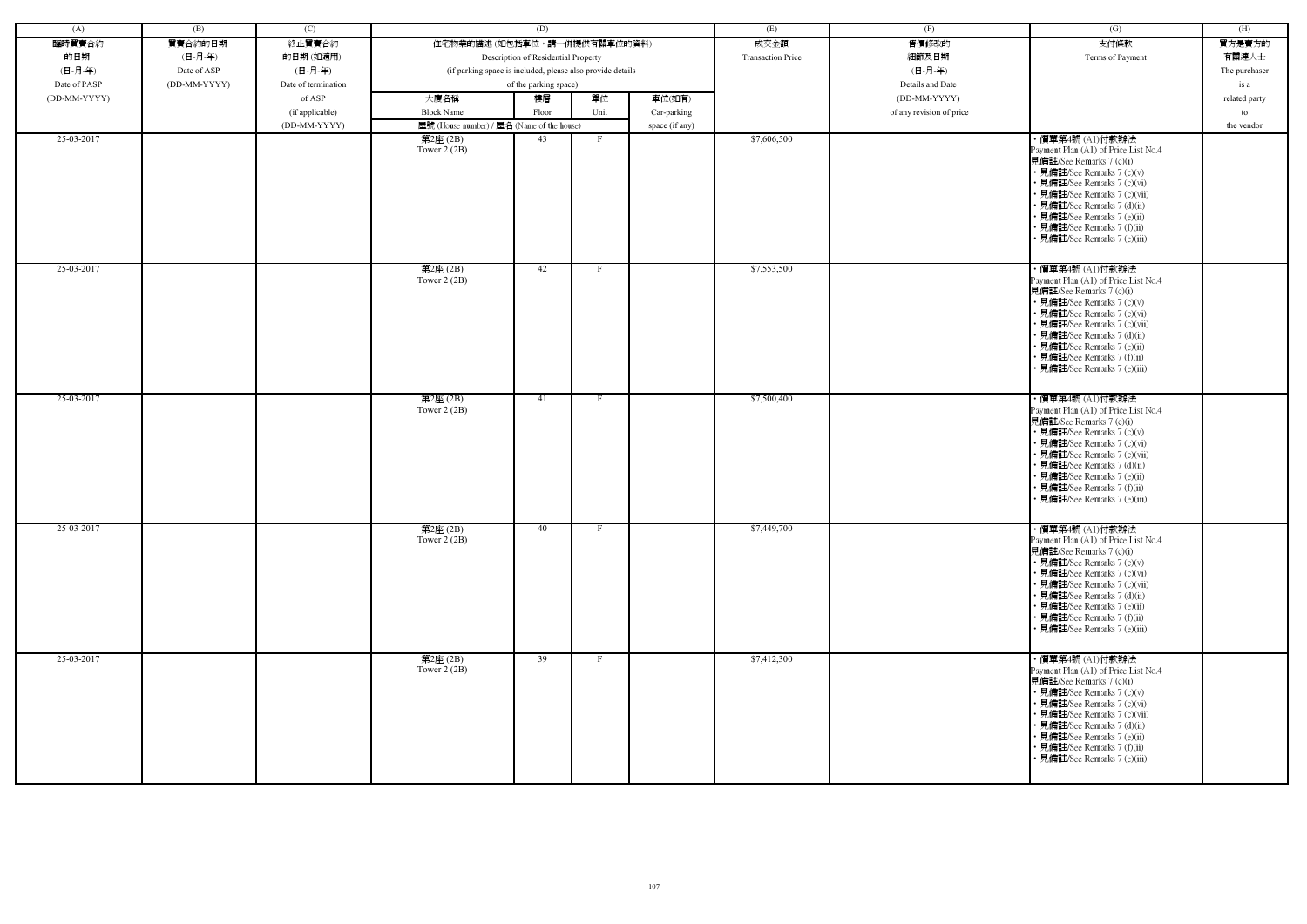| (A)          | (B)          | (C)                 |                                                            | (D)   |              |                          | (E)              | (F)                      | (G)                                                                                                                                                                                                                                                                                                            | (H)           |
|--------------|--------------|---------------------|------------------------------------------------------------|-------|--------------|--------------------------|------------------|--------------------------|----------------------------------------------------------------------------------------------------------------------------------------------------------------------------------------------------------------------------------------------------------------------------------------------------------------|---------------|
| 臨時買賣合約       | 買賣合約的日期      | 終止買賣合約              | 住宅物業的描述 (如包括車位,請一併提供有關車位的資料)                               |       |              | 成交金額                     | 售價修改的            | 支付條款                     | 買方是賣方的                                                                                                                                                                                                                                                                                                         |               |
| 的日期          | (日-月-年)      | 的日期(如適用)            | Description of Residential Property                        |       |              | <b>Transaction Price</b> | 細節及日期            | Terms of Payment         | 有關連人士                                                                                                                                                                                                                                                                                                          |               |
| (日-月-年)      | Date of ASP  | (日-月-年)             | (if parking space is included, please also provide details |       |              |                          | (日-月-年)          |                          | The purchaser                                                                                                                                                                                                                                                                                                  |               |
| Date of PASP | (DD-MM-YYYY) | Date of termination | of the parking space)                                      |       |              |                          | Details and Date |                          | is a                                                                                                                                                                                                                                                                                                           |               |
| (DD-MM-YYYY) |              | of ASP              | 大廈名稱                                                       | 樓層    | 單位           | 車位(如有)                   |                  | (DD-MM-YYYY)             |                                                                                                                                                                                                                                                                                                                | related party |
|              |              | (if applicable)     | <b>Block Name</b>                                          | Floor | Unit         | Car-parking              |                  | of any revision of price |                                                                                                                                                                                                                                                                                                                | to            |
|              |              | (DD-MM-YYYY)        | 屋號 (House number) / 屋名 (Name of the house)                 |       |              | space (if any)           |                  |                          |                                                                                                                                                                                                                                                                                                                | the vendor    |
| 25-03-2017   |              |                     | 第2座(2B)                                                    | 38    | F            |                          | \$7,412,300      |                          | ・價單第4號 (A1)付款辦法                                                                                                                                                                                                                                                                                                |               |
|              |              |                     | Tower $2(2B)$                                              |       |              |                          |                  |                          | Payment Plan (A1) of Price List No.4<br>見備註/See Remarks 7 (c)(i)<br>• 見備註/See Remarks 7 (c)(v)<br>• 見備註/See Remarks 7 (c)(vi)<br>• 見備註/See Remarks 7 (c)(vii)<br>• 見備註/See Remarks 7 (d)(ii)<br>• 見備註/See Remarks 7 (e)(ii)<br>· 見備註/See Remarks 7 (f)(ii)<br>· 見備註/See Remarks 7 (e)(iii)                     |               |
| 25-03-2017   |              |                     | 第2座(2B)<br>Tower $2(2B)$                                   | 36    |              |                          | \$7,301,500      |                          | ・價單第3號 (A1)付款辦法<br>Payment Plan (A1) of Price List No.3<br>見備註/See Remarks 7 (c)(i)<br>• 見備註/See Remarks 7 (c)(v)<br>• 見備註/See Remarks 7 (c)(vi)<br>· 見備註/See Remarks 7 (c)(vii)<br>• 見備註/See Remarks 7 (d)(ii)<br>• 見備註/See Remarks 7 (e)(ii)<br>· 見備註/See Remarks 7 (f)(ii)<br>• 見備註/See Remarks 7 (e)(iii)  |               |
| 25-03-2017   |              |                     | 第2座(2B)<br>Tower $2(2B)$                                   | 35    |              |                          | \$7,264,900      |                          | ・價單第3號 (A1)付款辦法<br>Payment Plan (A1) of Price List No.3<br>見備註/See Remarks 7 (c)(i)<br>• 見備註/See Remarks 7 (c)(v)<br>• 見備註/See Remarks 7 (c)(vi)<br>• 見備註/See Remarks 7 (c)(vii)<br>• 見備註/See Remarks 7 (d)(ii)<br>• 見備註/See Remarks 7 (e)(ii)<br>• 見備註/See Remarks 7 (f)(ii)<br>• 見備註/See Remarks 7 (e)(iii)  |               |
| 25-03-2017   |              |                     | 第2座(2B)<br>Tower $2(2B)$                                   | 33    |              |                          | \$7,230,600      |                          | · 價單第3號 (A1)付款辦法<br>Payment Plan (A1) of Price List No.3<br>見備註/See Remarks 7 (c)(i)<br>• 見備註/See Remarks 7 (c)(v)<br>• 見備註/See Remarks 7 (c)(vi)<br>• 見備註/See Remarks 7 (c)(vii)<br>• 見備註/See Remarks 7 (d)(ii)<br>• 見備註/See Remarks 7 (e)(ii)<br>• 見備註/See Remarks 7 (f)(ii)<br>• 見備註/See Remarks 7 (e)(iii) |               |
| 25-03-2017   |              |                     | 第2座(2B)<br>Tower $2(2B)$                                   | 32    | $\mathbf{F}$ |                          | \$7,193,900      |                          | ・價單第3號 (A1)付款辦法<br>Payment Plan (A1) of Price List No.3<br>見備註/See Remarks 7 (c)(i)<br>• 見備註/See Remarks 7 (c)(v)<br>• 見備註/See Remarks 7 (c)(vi)<br>• 見備註/See Remarks 7 (c)(vii)<br>• 見備註/See Remarks 7 (d)(ii)<br>• 見備註/See Remarks 7 (e)(ii)<br>• 見備註/See Remarks 7 (f)(ii)<br>• 見備註/See Remarks 7 (e)(iii)  |               |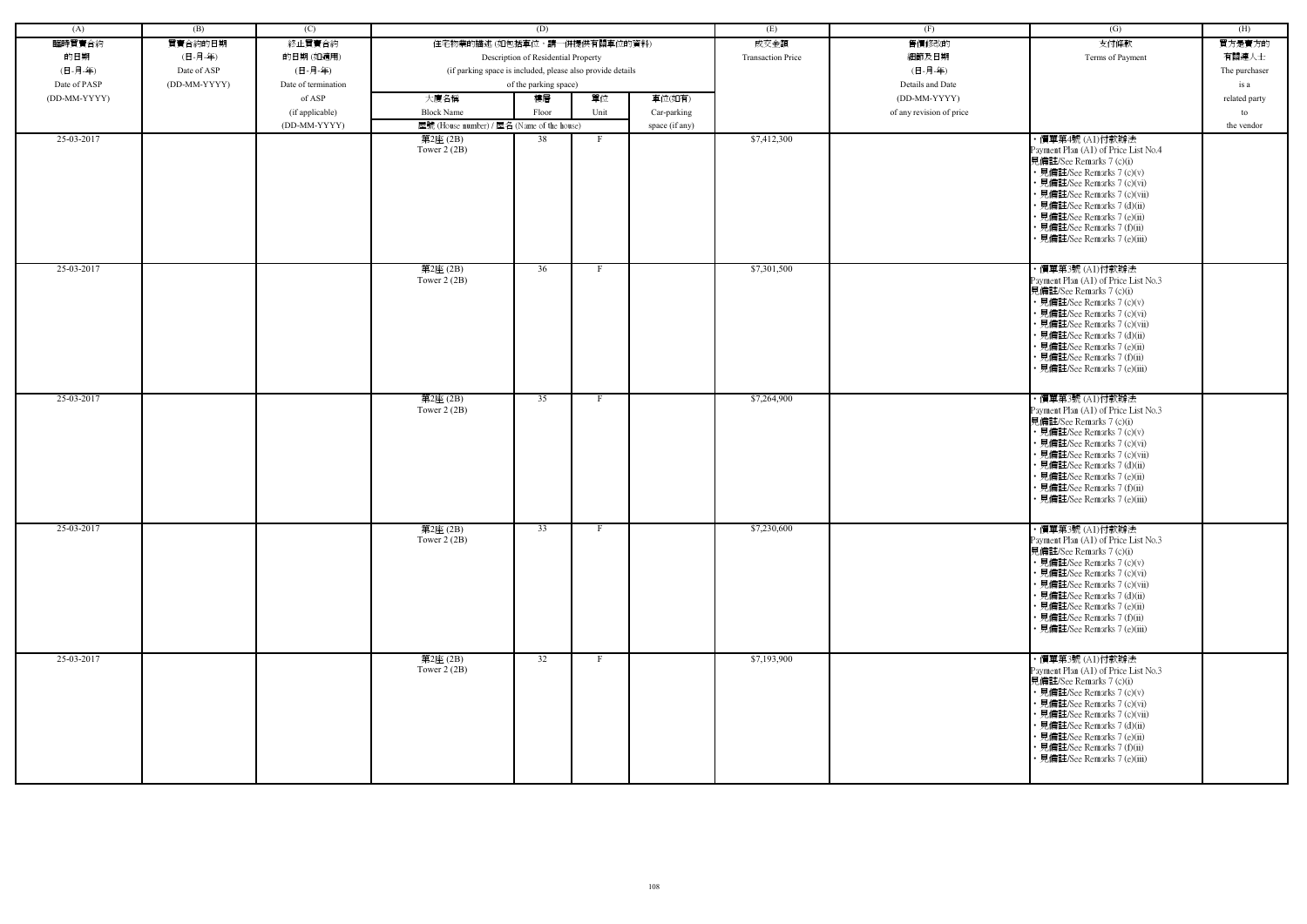| (A)          | (B)          | (C)                 |                                                            | (D)                                 |                   |                | (E)                      | (F)                      | (G)                                                                                                                                                                                                                                                                                                                              | (H)           |
|--------------|--------------|---------------------|------------------------------------------------------------|-------------------------------------|-------------------|----------------|--------------------------|--------------------------|----------------------------------------------------------------------------------------------------------------------------------------------------------------------------------------------------------------------------------------------------------------------------------------------------------------------------------|---------------|
| 臨時買賣合約       | 買賣合約的日期      | 終止買賣合約              | 住宅物業的描述 (如包括車位,請一併提供有關車位的資料)                               |                                     |                   |                | 成交金額                     | 售價修改的                    | 支付條款                                                                                                                                                                                                                                                                                                                             | 買方是賣方的        |
| 的日期          | (日-月-年)      | 的日期(如適用)            |                                                            | Description of Residential Property |                   |                | <b>Transaction Price</b> | 細節及日期                    | Terms of Payment                                                                                                                                                                                                                                                                                                                 | 有關連人士         |
| (日-月-年)      | Date of ASP  | (日-月-年)             | (if parking space is included, please also provide details |                                     |                   |                |                          | (日-月-年)                  |                                                                                                                                                                                                                                                                                                                                  | The purchaser |
| Date of PASP | (DD-MM-YYYY) | Date of termination |                                                            | of the parking space)               |                   |                |                          | Details and Date         |                                                                                                                                                                                                                                                                                                                                  | is a          |
| (DD-MM-YYYY) |              | of ASP              | 大廈名稱                                                       | 樓層                                  | 單位                | 車位(如有)         |                          | (DD-MM-YYYY)             |                                                                                                                                                                                                                                                                                                                                  | related party |
|              |              | (if applicable)     | <b>Block Name</b>                                          | Floor                               | Unit              | Car-parking    |                          | of any revision of price |                                                                                                                                                                                                                                                                                                                                  | to            |
|              |              | (DD-MM-YYYY)        | 屋號 (House number) / 屋名 (Name of the house)                 |                                     |                   | space (if any) |                          |                          |                                                                                                                                                                                                                                                                                                                                  | the vendor    |
| 25-03-2017   |              |                     | $\overline*$ 2座 (2B)                                       | 31                                  | $\mathbf{F}$      |                | \$7,158,000              |                          | ・價單第3號 (A1)付款辦法                                                                                                                                                                                                                                                                                                                  |               |
|              |              |                     | Tower $2(2B)$                                              |                                     |                   |                |                          |                          | Payment Plan (A1) of Price List No.3<br>見備註/See Remarks 7 (c)(i)<br>• 見備註/See Remarks 7 (c)(v)<br>• 見備註/See Remarks 7 (c)(vi)<br>• 見備註/See Remarks 7 (c)(vii)<br>• 見備註/See Remarks 7 (d)(ii)<br>• 見備註/See Remarks 7 (e)(ii)<br>• 見備註/See Remarks 7 (f)(ii)<br>· 見備註/See Remarks 7 (e)(iii)                                       |               |
| 25-03-2017   |              |                     | 第2座(2B)<br>Tower $2(2B)$                                   | 30                                  | $\mathbf{F}$      |                | \$7,122,100              |                          | ・價單第3號 (A1)付款辦法<br>Payment Plan (A1) of Price List No.3<br>見備註/See Remarks 7 (c)(i)<br>• 見備註/See Remarks 7 (c)(v)<br>• 見備註/See Remarks 7 (c)(vi)<br>• 見備註/See Remarks 7 (c)(vii)<br>• 見備註/See Remarks 7 (d)(ii)<br>• 見備註/See Remarks 7 (e)(ii)<br>· 見備註/See Remarks 7 (f)(ii)<br>• 見備註/See Remarks 7 (e)(iii)                    |               |
| 25-03-2017   |              |                     | 第2座(2B)<br>Tower $2(2B)$<br>第2座 (2B)                       | 29<br>28                            | F<br>$\mathbf{F}$ |                | \$14,172,600             |                          | ・價單第3號 (A1)付款辦法<br>Payment Plan (A1) of Price List No.3<br>見備註/See Remarks 7 (c)(i)<br>• 見備註/See Remarks 7 (c)(v)<br>• 見備註/See Remarks 7 (c)(vi)<br>• 見備註/See Remarks 7 (c)(vii)<br>• 見備註/See Remarks 7 (d)(ii)<br>• 見備註/See Remarks 7 (e)(ii)<br>• 見備註/See Remarks 7 (f)(ii)<br>• 見備註/See Remarks 7 (e)(iii)<br>・價單第3號 (A1)付款辦法 |               |
|              |              |                     | Tower $2(2B)$                                              |                                     |                   |                |                          |                          | Payment Plan (A1) of Price List No.3<br>見備註/See Remarks 7 (c)(i)<br>• 見備註/See Remarks 7 (c)(v)<br>• 見備註/See Remarks 7 (c)(vi)<br>• 見備註/See Remarks 7 (c)(vii)<br>• 見備註/See Remarks 7 (d)(ii)<br>• 見備註/See Remarks 7 (e)(ii)<br>• 見備註/See Remarks 7 (f)(ii)<br>• 見備註/See Remarks 7 (e)(iii)                                       |               |
| 25-03-2017   |              |                     | 第2座(2B)<br>Tower $2(2B)$                                   | 26                                  | F                 |                | \$7,016,100              |                          | ・價單第3號 (A1)付款辦法<br>Payment Plan (A1) of Price List No.3<br>見備註/See Remarks 7 (c)(i)<br>• 見備註/See Remarks 7 (c)(v)<br>• 見備註/See Remarks 7 (c)(vi)<br>• 見備註/See Remarks 7 (c)(vii)<br>• 見備註/See Remarks 7 (d)(ii)<br>• 見備註/See Remarks 7 (e)(ii)<br>• 見備註/See Remarks 7 (f)(ii)<br>見備註/See Remarks 7 (e)(iii)                      |               |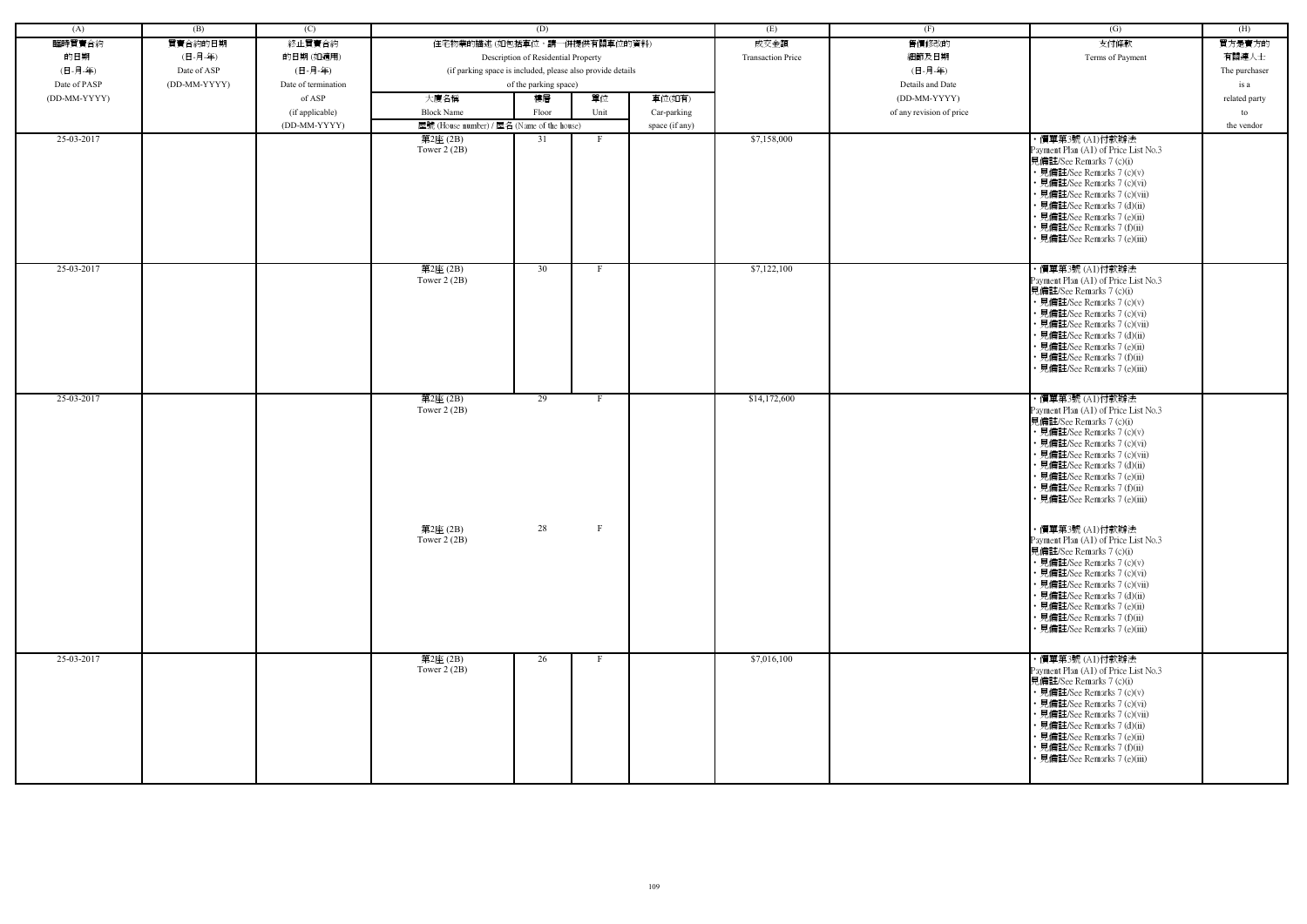| (A)          | (B)          | (C)                 |                                                            | (D)                                 |                   |                | (E)                      | (F)                      | (G)                                                                                                                                                                                                                                                                                                                                                                                                                                | (H)           |
|--------------|--------------|---------------------|------------------------------------------------------------|-------------------------------------|-------------------|----------------|--------------------------|--------------------------|------------------------------------------------------------------------------------------------------------------------------------------------------------------------------------------------------------------------------------------------------------------------------------------------------------------------------------------------------------------------------------------------------------------------------------|---------------|
| 臨時買賣合約       | 買賣合約的日期      | 終止買賣合約              | 住宅物業的描述 (如包括車位,請一併提供有關車位的資料)                               |                                     |                   |                | 成交金額                     | 售價修改的                    | 支付條款                                                                                                                                                                                                                                                                                                                                                                                                                               | 買方是賣方的        |
| 的日期          | (日-月-年)      | 的日期(如適用)            |                                                            | Description of Residential Property |                   |                | <b>Transaction Price</b> | 細節及日期                    | Terms of Payment                                                                                                                                                                                                                                                                                                                                                                                                                   | 有關連人士         |
| (日-月-年)      | Date of ASP  | (日-月-年)             | (if parking space is included, please also provide details |                                     |                   |                |                          | (日-月-年)                  |                                                                                                                                                                                                                                                                                                                                                                                                                                    | The purchaser |
| Date of PASP | (DD-MM-YYYY) | Date of termination |                                                            | of the parking space)               |                   |                |                          | Details and Date         |                                                                                                                                                                                                                                                                                                                                                                                                                                    | is a          |
| (DD-MM-YYYY) |              | of ASP              | 大廈名稱                                                       | 樓層                                  | 單位                | 車位(如有)         |                          | (DD-MM-YYYY)             |                                                                                                                                                                                                                                                                                                                                                                                                                                    | related party |
|              |              | (if applicable)     | <b>Block Name</b>                                          | Floor                               | Unit              | Car-parking    |                          | of any revision of price |                                                                                                                                                                                                                                                                                                                                                                                                                                    | to            |
|              |              | (DD-MM-YYYY)        | 屋號 (House number) / 屋名 (Name of the house)                 |                                     |                   | space (if any) |                          |                          |                                                                                                                                                                                                                                                                                                                                                                                                                                    | the vendor    |
| 25-03-2017   |              |                     | 第2座(2B)<br>Tower $2(2B)$                                   | 25                                  | F                 |                | \$6,980,200              |                          | ·價單第3號(Al)付款辦法<br>Payment Plan (A1) of Price List No.3<br>見備註/See Remarks 7 (c)(i)<br>• 見備註/See Remarks 7 (c)(v)<br>• 見備註/See Remarks 7 (c)(vi)<br>• 見備註/See Remarks 7 (c)(vii)<br>· 見備註/See Remarks 7 (d)(ii)<br>• 見備註/See Remarks 7 (e)(ii)<br>見備註/See Remarks 7 (f)(ii)<br>· 見備註/See Remarks 7 (e)(iii)                                                                                                                         |               |
| 25-03-2017   |              |                     | 第2座(2B)<br>Tower $2(2B)$<br>第2座(2B)<br>Tower $2(2B)$       | 23<br>21                            | F<br>$\mathbf{F}$ |                | \$13,822,300             |                          | ・價單第3號 (A1)付款辦法<br>Payment Plan (A1) of Price List No.3<br>見備註/See Remarks 7 (c)(i)<br>• 見備註/See Remarks 7 (c)(v)<br>• 見備註/See Remarks 7 (c)(vi)<br>• 見備註/See Remarks 7 (c)(vii)<br>• 見備註/See Remarks 7 (d)(ii)<br>• 見備註/See Remarks 7 (e)(ii)<br>• 見備註/See Remarks 7 (f)(ii)<br>• 見備註/See Remarks 7 (e)(iii)<br>・價單第3號 (A1)付款辦法<br>Payment Plan (A1) of Price List No.3<br>見備註/See Remarks 7 (c)(i)<br>• 見備註/See Remarks 7 (c)(v) |               |
|              |              |                     |                                                            |                                     |                   |                |                          |                          | • 見備註/See Remarks 7 (c)(vi)<br>• 見備註/See Remarks 7 (c)(vii)<br>• 見備註/See Remarks 7 (d)(ii)<br>• 見備註/See Remarks 7 (e)(ii)<br>• 見備註/See Remarks 7 (f)(ii)<br>• 見備註/See Remarks 7 (e)(iii)                                                                                                                                                                                                                                           |               |
| 25-03-2017   |              |                     | 第2座(2B)<br>Tower $2(2B)$                                   | 20                                  |                   |                | \$6,842,900              |                          | ・價單第4號 (A1)付款辦法<br>Payment Plan (A1) of Price List No.4<br>見備註/See Remarks 7 (c)(i)<br>• 見備註/See Remarks 7 (c)(v)<br>• 見備註/See Remarks 7 (c)(vi)<br>• 見備註/See Remarks 7 (c)(vii)<br>• 見備註/See Remarks 7 (d)(ii)<br>• 見備註/See Remarks 7 (e)(ii)<br>• 見備註/See Remarks 7 (f)(ii)<br>• 見備註/See Remarks 7 (e)(iii)                                                                                                                      |               |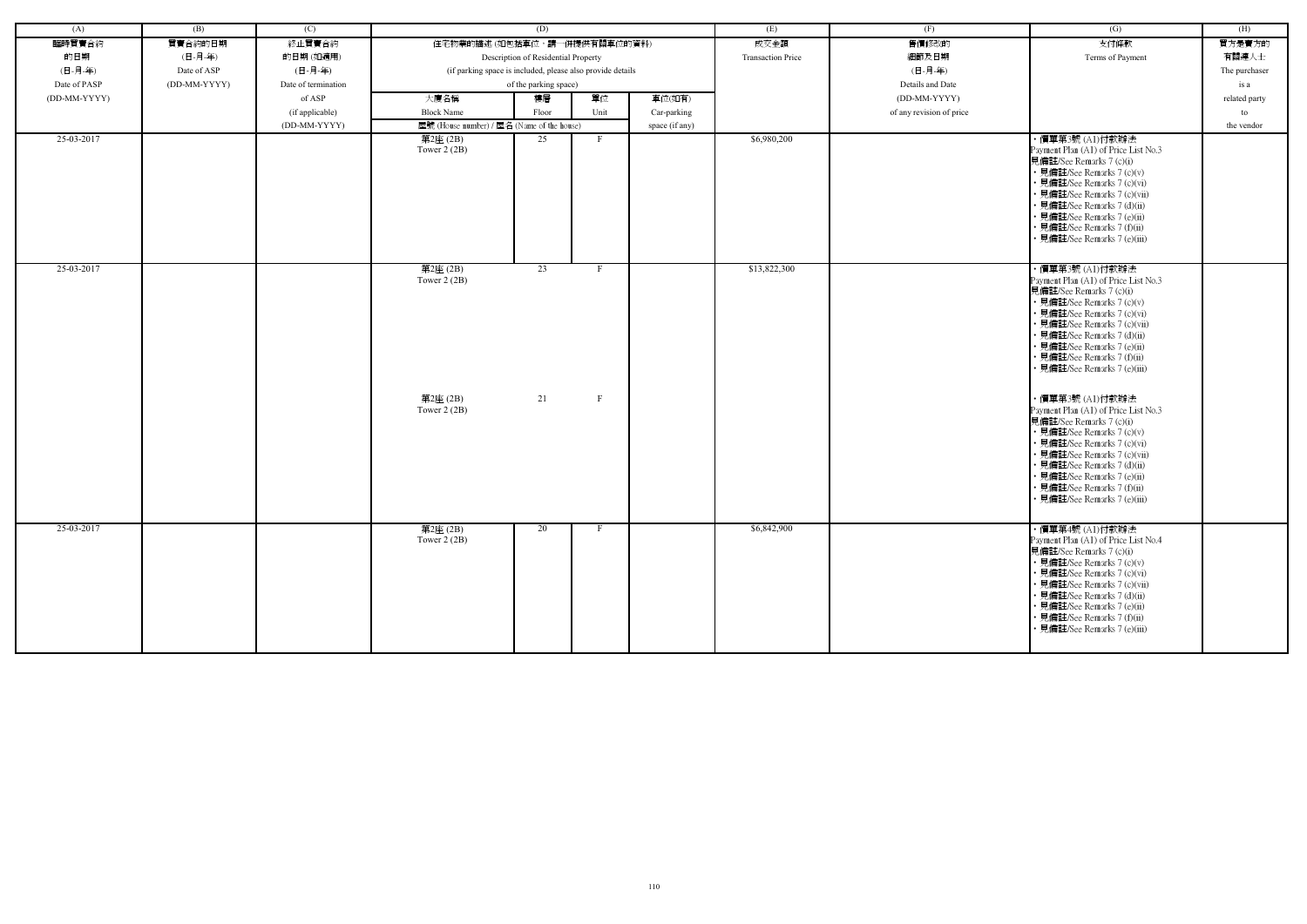| (A)          | (B)          | (C)                 |                                                            | (D)                                 |      |                | (E)                      | (F)                      | (G)                                                                                                                                                                                                                                                                                                                       | (H)           |
|--------------|--------------|---------------------|------------------------------------------------------------|-------------------------------------|------|----------------|--------------------------|--------------------------|---------------------------------------------------------------------------------------------------------------------------------------------------------------------------------------------------------------------------------------------------------------------------------------------------------------------------|---------------|
| 臨時買賣合約       | 買賣合約的日期      | 終止買賣合約              | 住宅物業的描述 (如包括車位,請一併提供有關車位的資料)                               |                                     |      |                | 成交金額                     | 售價修改的                    | 支付條款                                                                                                                                                                                                                                                                                                                      | 買方是賣方的        |
| 的日期          | (日-月-年)      | 的日期(如適用)            |                                                            | Description of Residential Property |      |                | <b>Transaction Price</b> | 細節及日期                    | Terms of Payment                                                                                                                                                                                                                                                                                                          | 有關連人士         |
| (日-月-年)      | Date of ASP  | (日-月-年)             | (if parking space is included, please also provide details |                                     |      |                |                          | (日-月-年)                  |                                                                                                                                                                                                                                                                                                                           | The purchaser |
| Date of PASP | (DD-MM-YYYY) | Date of termination |                                                            | of the parking space)               |      |                |                          | Details and Date         |                                                                                                                                                                                                                                                                                                                           | is a          |
| (DD-MM-YYYY) |              | of ASP              | 大廈名稱                                                       | 樓層                                  | 單位   | 車位(如有)         |                          | (DD-MM-YYYY)             |                                                                                                                                                                                                                                                                                                                           | related party |
|              |              | (if applicable)     | <b>Block Name</b>                                          | Floor                               | Unit | Car-parking    |                          | of any revision of price |                                                                                                                                                                                                                                                                                                                           | to            |
|              |              | (DD-MM-YYYY)        | 屋號 (House number) / 屋名 (Name of the house)                 |                                     |      |                |                          |                          |                                                                                                                                                                                                                                                                                                                           | the vendor    |
| 25-03-2017   |              |                     | 第2座(2B)                                                    | 19                                  | - F  | space (if any) | \$7,245,000              |                          | ・價單第4號 (B1)付款辦法                                                                                                                                                                                                                                                                                                           |               |
|              |              |                     | Tower $2(2B)$                                              |                                     |      |                |                          |                          | Payment Plan (B1) of Price List No.4<br>見備註/See Remarks 7 (c)(ii)<br>• 見備註/See Remarks 7 (c)(v)<br>· 見備註/See Remarks 7 (c)(vi)<br>· 見備註/See Remarks 7 (c)(vii)<br>• 見備註/See Remarks 7 (e)(i)<br>• 見備註/See Remarks 7 (d)(ii)<br>• 見備註/See Remarks 7 (e)(ii)<br>• 見備註/See Remarks 7 (f)(ii)<br>· 見備註/See Remarks 7 (e)(iii) |               |
| 25-03-2017   |              |                     | 第2座(2B)<br>Tower $2(2B)$                                   | 17                                  | F    |                | \$6,773,500              |                          | ・價單第4號 (A1)付款辦法<br>Payment Plan (A1) of Price List No.4<br>見備註/See Remarks 7 (c)(i)<br>• 見備註/See Remarks 7 (c)(v)<br>· 見備註/See Remarks 7 (c)(vi)<br>• 見備註/See Remarks 7 (c)(vii)<br>• 見備註/See Remarks 7 (d)(ii)<br>• 見備註/See Remarks 7 (e)(ii)<br>• 見備註/See Remarks 7 (f)(ii)<br>• 見備註/See Remarks 7 (e)(iii)             |               |
| 25-03-2017   |              |                     | 第2座(2B)<br>Tower $2(2B)$                                   | 16                                  |      |                | \$6,767,200              |                          | ・價單第4號 (A1)付款辦法<br>Payment Plan (A1) of Price List No.4<br>見備註/See Remarks 7 (c)(i)<br>• 見備註/See Remarks 7 (c)(v)<br>• 見備註/See Remarks 7 (c)(vi)<br>• 見備註/See Remarks 7 (c)(vii)<br>• 見備註/See Remarks 7 (d)(ii)<br>· 見備註/See Remarks 7 (e)(ii)<br>• 見備註/See Remarks 7 (f)(ii)<br>• 見備註/See Remarks 7 (e)(iii)             |               |
| 25-03-2017   |              |                     | 第2座(2B)<br>Tower $2(2B)$                                   | 15                                  | F    |                | \$6,761,000              |                          | ・價單第4號 (A1)付款辦法<br>Payment Plan (A1) of Price List No.4<br>見備註/See Remarks 7 (c)(i)<br>• 見備註/See Remarks 7 (c)(v)<br>• 見備註/See Remarks 7 (c)(vi)<br>• 見備註/See Remarks 7 (c)(vii)<br>• 見備註/See Remarks 7 (d)(ii)<br>• 見備註/See Remarks 7 (e)(ii)<br>• 見備註/See Remarks 7 (f)(ii)<br>· 見備註/See Remarks 7 (e)(iii)             |               |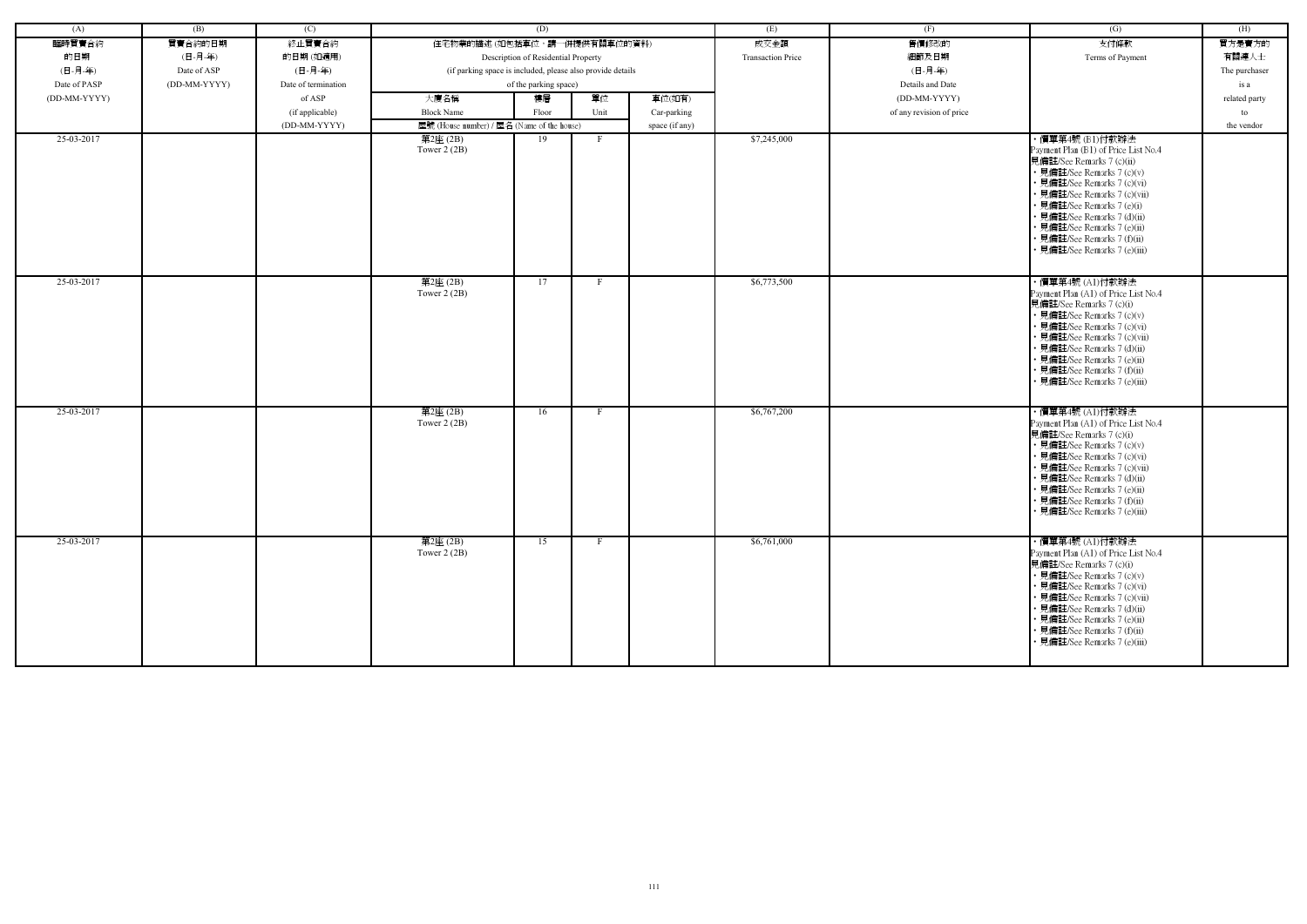| (A)          | (B)          | (C)                 |                                                            | (D)                                 |              |                | (E)                      | (F)                      | (G)                                                                                                                                                                                                                                                                                                           | (H)           |
|--------------|--------------|---------------------|------------------------------------------------------------|-------------------------------------|--------------|----------------|--------------------------|--------------------------|---------------------------------------------------------------------------------------------------------------------------------------------------------------------------------------------------------------------------------------------------------------------------------------------------------------|---------------|
| 臨時買賣合約       | 買賣合約的日期      | 終止買賣合約              | 住宅物業的描述 (如包括車位,請一併提供有關車位的資料)                               |                                     |              |                | 成交金額                     | 售價修改的                    | 支付條款                                                                                                                                                                                                                                                                                                          | 買方是賣方的        |
| 的日期          | (日-月-年)      | 的日期(如適用)            |                                                            | Description of Residential Property |              |                | <b>Transaction Price</b> | 細節及日期                    | Terms of Payment                                                                                                                                                                                                                                                                                              | 有關連人士         |
| (日-月-年)      | Date of ASP  | (日-月-年)             | (if parking space is included, please also provide details |                                     |              |                |                          | (日-月-年)                  |                                                                                                                                                                                                                                                                                                               | The purchaser |
| Date of PASP | (DD-MM-YYYY) | Date of termination |                                                            | of the parking space)               |              |                |                          | Details and Date         |                                                                                                                                                                                                                                                                                                               | is a          |
| (DD-MM-YYYY) |              | of ASP              | 大廈名稱                                                       | 樓層                                  | 單位           | 車位(如有)         |                          | (DD-MM-YYYY)             |                                                                                                                                                                                                                                                                                                               | related party |
|              |              | (if applicable)     | <b>Block Name</b>                                          | Floor                               | Unit         | Car-parking    |                          | of any revision of price |                                                                                                                                                                                                                                                                                                               | to            |
|              |              | (DD-MM-YYYY)        | 屋號 (House number) / 屋名 (Name of the house)                 |                                     |              | space (if any) |                          |                          |                                                                                                                                                                                                                                                                                                               | the vendor    |
| 25-03-2017   |              |                     | 第2座(2B)                                                    | 12                                  | F            |                | \$6,753,200              |                          | ・價單第4號 (A1)付款辦法                                                                                                                                                                                                                                                                                               |               |
|              |              |                     | Tower $2(2B)$                                              |                                     |              |                |                          |                          | Payment Plan (A1) of Price List No.4<br>見備註/See Remarks 7 (c)(i)<br>• 見備註/See Remarks 7 (c)(v)<br>• 見備註/See Remarks 7 (c)(vi)<br>• 見備註/See Remarks 7 (c)(vii)<br>• 見備註/See Remarks 7 (d)(ii)<br>• 見備註/See Remarks 7 (e)(ii)<br>· 見備註/See Remarks 7 (f)(ii)<br>· 見備註/See Remarks 7 (e)(iii)                    |               |
| 25-03-2017   |              |                     | 第2座(2B)<br>Tower $2(2B)$                                   | 11                                  |              |                | \$6,747,000              |                          | ・價單第4號 (A1)付款辦法<br>Payment Plan (A1) of Price List No.4<br>見備註/See Remarks 7 (c)(i)<br>• 見備註/See Remarks 7 (c)(v)<br>• 見備註/See Remarks 7 (c)(vi)<br>· 見備註/See Remarks 7 (c)(vii)<br>• 見備註/See Remarks 7 (d)(ii)<br>• 見備註/See Remarks 7 (e)(ii)<br>· 見備註/See Remarks 7 (f)(ii)<br>• 見備註/See Remarks 7 (e)(iii) |               |
| 25-03-2017   |              |                     | 第2座(2B)<br>Tower $2(2B)$                                   | 10                                  |              |                | \$6,740,700              |                          | ・價單第4號 (A1)付款辦法<br>Payment Plan (A1) of Price List No.4<br>見備註/See Remarks 7 (c)(i)<br>• 見備註/See Remarks 7 (c)(v)<br>• 見備註/See Remarks 7 (c)(vi)<br>• 見備註/See Remarks 7 (c)(vii)<br>• 見備註/See Remarks 7 (d)(ii)<br>• 見備註/See Remarks 7 (e)(ii)<br>• 見備註/See Remarks 7 (f)(ii)<br>• 見備註/See Remarks 7 (e)(iii) |               |
| 25-03-2017   |              |                     | 第2座(2B)<br>Tower $2(2B)$                                   | 9                                   |              |                | \$6,732,900              |                          | ・價單第4號 (A1)付款辦法<br>Payment Plan (A1) of Price List No.4<br>見備註/See Remarks 7 (c)(i)<br>• 見備註/See Remarks 7 (c)(v)<br>• 見備註/See Remarks 7 (c)(vi)<br>• 見備註/See Remarks 7 (c)(vii)<br>• 見備註/See Remarks 7 (d)(ii)<br>• 見備註/See Remarks 7 (e)(ii)<br>• 見備註/See Remarks 7 (f)(ii)<br>• 見備註/See Remarks 7 (e)(iii) |               |
| 25-03-2017   |              |                     | 第2座(2B)<br>Tower $2(2B)$                                   | 8                                   | $\mathbf{F}$ |                | \$7,596,100              |                          | ・價單第4號 (A1)付款辦法<br>Payment Plan (A1) of Price List No.4<br>見備註/See Remarks 7 (c)(i)<br>• 見備註/See Remarks 7 (d)(i)<br>• 見備註/See Remarks 7 (c)(vi)<br>• 見備註/See Remarks 7 (c)(vii)<br>• 見備註/See Remarks 7 (d)(ii)<br>• 見備註/See Remarks 7 (e)(ii)<br>• 見備註/See Remarks 7 (f)(ii)<br>• 見備註/See Remarks 7 (e)(iii) |               |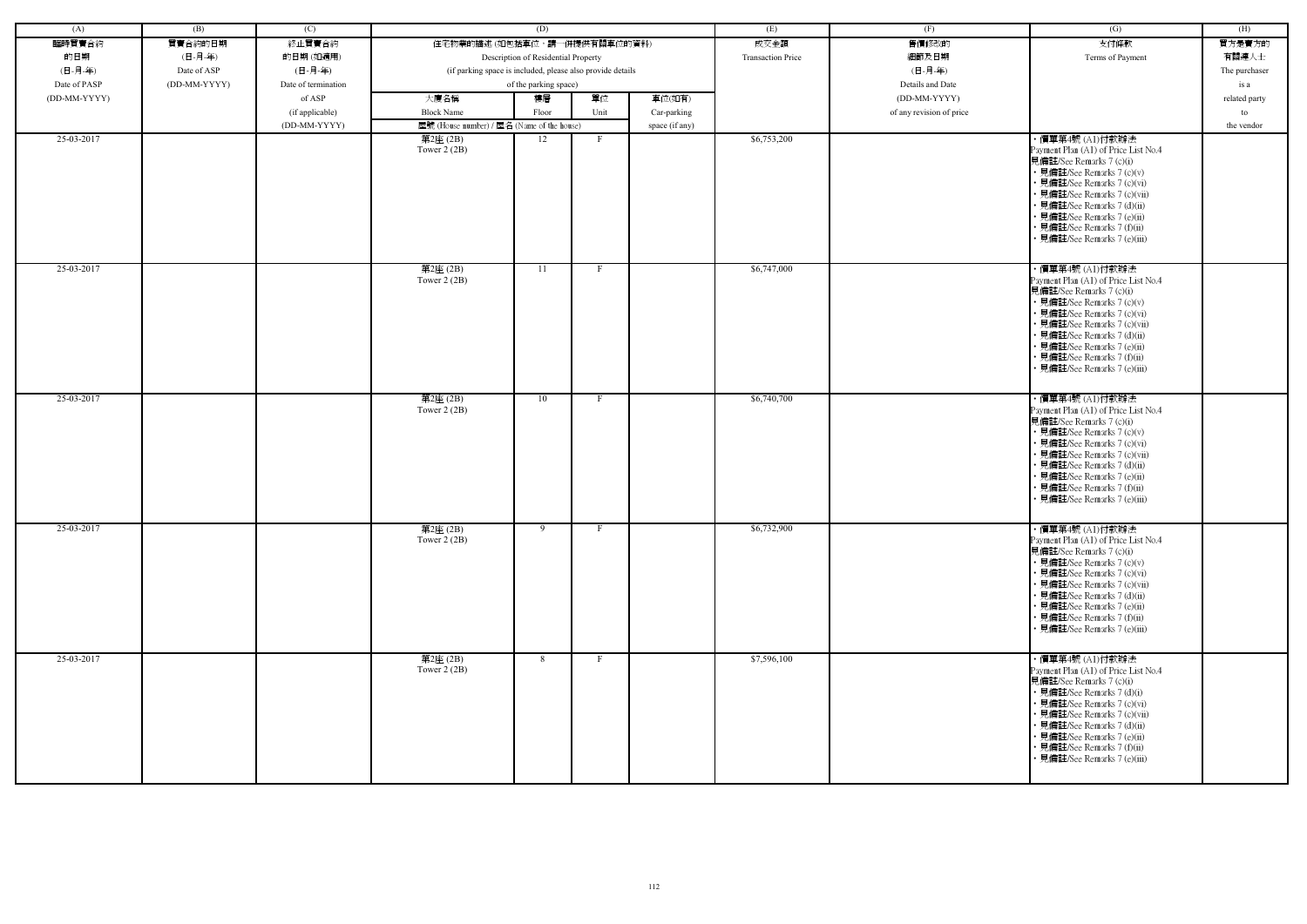| (A)          | (B)          | (C)                 |                                                            | (D)                                 |              |                | (E)                      | (F)                      | (G)                                                                                                                                                                                                                                                                                                           | (H)           |
|--------------|--------------|---------------------|------------------------------------------------------------|-------------------------------------|--------------|----------------|--------------------------|--------------------------|---------------------------------------------------------------------------------------------------------------------------------------------------------------------------------------------------------------------------------------------------------------------------------------------------------------|---------------|
| 臨時買賣合約       | 買賣合約的日期      | 終止買賣合約              | 住宅物業的描述 (如包括車位,請一併提供有關車位的資料)                               |                                     |              |                | 成交金額                     | 售價修改的                    | 支付條款                                                                                                                                                                                                                                                                                                          | 買方是賣方的        |
| 的日期          | (日-月-年)      | 的日期(如適用)            |                                                            | Description of Residential Property |              |                | <b>Transaction Price</b> | 細節及日期                    | Terms of Payment                                                                                                                                                                                                                                                                                              | 有關連人士         |
| (日-月-年)      | Date of ASP  | (日-月-年)             | (if parking space is included, please also provide details |                                     |              |                |                          | (日-月-年)                  |                                                                                                                                                                                                                                                                                                               | The purchaser |
| Date of PASP | (DD-MM-YYYY) | Date of termination |                                                            | of the parking space)               |              |                |                          | Details and Date         |                                                                                                                                                                                                                                                                                                               | is a          |
| (DD-MM-YYYY) |              | of ASP              | 大廈名稱                                                       | 樓層                                  | 單位           | 車位(如有)         |                          | (DD-MM-YYYY)             |                                                                                                                                                                                                                                                                                                               |               |
|              |              |                     |                                                            |                                     |              |                |                          |                          |                                                                                                                                                                                                                                                                                                               | related party |
|              |              | (if applicable)     | <b>Block Name</b>                                          | Floor                               | Unit         | Car-parking    |                          | of any revision of price |                                                                                                                                                                                                                                                                                                               | to            |
|              |              | (DD-MM-YYYY)        | 屋號 (House number) / 屋名 (Name of the house)                 |                                     |              | space (if any) |                          |                          |                                                                                                                                                                                                                                                                                                               | the vendor    |
| 25-03-2017   |              |                     | $\overline*$ 2座 (2B)<br>Tower $2(2B)$                      |                                     | $\mathbf{F}$ |                | \$6,726,700              |                          | ・價單第4號 (A1)付款辦法<br>Payment Plan (A1) of Price List No.4<br>見備註/See Remarks 7 (c)(i)<br>• 見備註/See Remarks 7 (c)(v)<br>• 見備註/See Remarks 7 (c)(vi)<br>• 見備註/See Remarks 7 (c)(vii)<br>• 見備註/See Remarks 7 (d)(ii)<br>• 見備註/See Remarks 7 (e)(ii)<br>• 見備註/See Remarks 7 (f)(ii)<br>· 見備註/See Remarks 7 (e)(iii) |               |
| 25-03-2017   |              |                     | 第2座(2B)<br>Tower $2(2B)$                                   | 6                                   | $\mathbf{F}$ |                | \$7,582,000              |                          | ・價單第4號 (A1)付款辦法<br>Payment Plan (A1) of Price List No.4<br>見備註/See Remarks 7 (c)(i)<br>• 見備註/See Remarks 7 (d)(i)<br>• 見備註/See Remarks 7 (c)(vi)<br>• 見備註/See Remarks 7 (c)(vii)<br>• 見備註/See Remarks 7 (d)(ii)<br>• 見備註/See Remarks 7 (e)(ii)<br>· 見備註/See Remarks 7 (f)(ii)<br>• 見備註/See Remarks 7 (e)(iii) |               |
| 25-03-2017   |              |                     | 第2座(2B)<br>Tower $2(2B)$                                   | 51                                  | G            |                | \$6,200,200              |                          | ・價單第4號 (A1)付款辦法<br>Payment Plan (A1) of Price List No.4<br>見備註/See Remarks 7 (c)(i)<br>• 見備註/See Remarks 7 (c)(v)<br>• 見備註/See Remarks 7 (c)(vi)<br>• 見備註/See Remarks 7 (c)(vii)<br>• 見備註/See Remarks 7 (d)(ii)<br>· 見備註/See Remarks 7 (e)(ii)<br>• 見備註/See Remarks 7 (f)(ii)<br>• 見備註/See Remarks 7 (e)(iii) |               |
| 25-03-2017   |              |                     | 第2座(2B)<br>Tower $2(2B)$                                   | 50                                  | G            |                | \$6,143,200              |                          | ・價單第4號 (A1)付款辦法<br>Payment Plan (A1) of Price List No.4<br>見備註/See Remarks 7 (c)(i)<br>• 見備註/See Remarks 7 (c)(v)<br>• 見備註/See Remarks 7 (c)(vi)<br>• 見備註/See Remarks 7 (c)(vii)<br>• 見備註/See Remarks 7 (d)(ii)<br>• 見備註/See Remarks 7 (e)(ii)<br>• 見備註/See Remarks 7 (f)(ii)<br>• 見備註/See Remarks 7 (e)(iii) |               |
| 25-03-2017   |              |                     | 第2座(2B)<br>Tower $2(2B)$                                   | 49                                  | G            |                | \$6,100,300              |                          | ・價單第4號 (A1)付款辦法<br>Payment Plan (A1) of Price List No.4<br>見備註/See Remarks 7 (c)(i)<br>• 見備註/See Remarks 7 (c)(v)<br>• 見備註/See Remarks 7 (c)(vi)<br>• 見備註/See Remarks 7 (c)(vii)<br>• 見備註/See Remarks 7 (d)(iv)<br>• 見備註/See Remarks 7 (e)(ii)<br>• 見備註/See Remarks 7 (f)(ii)<br>見備註/See Remarks 7 (e)(iii)   |               |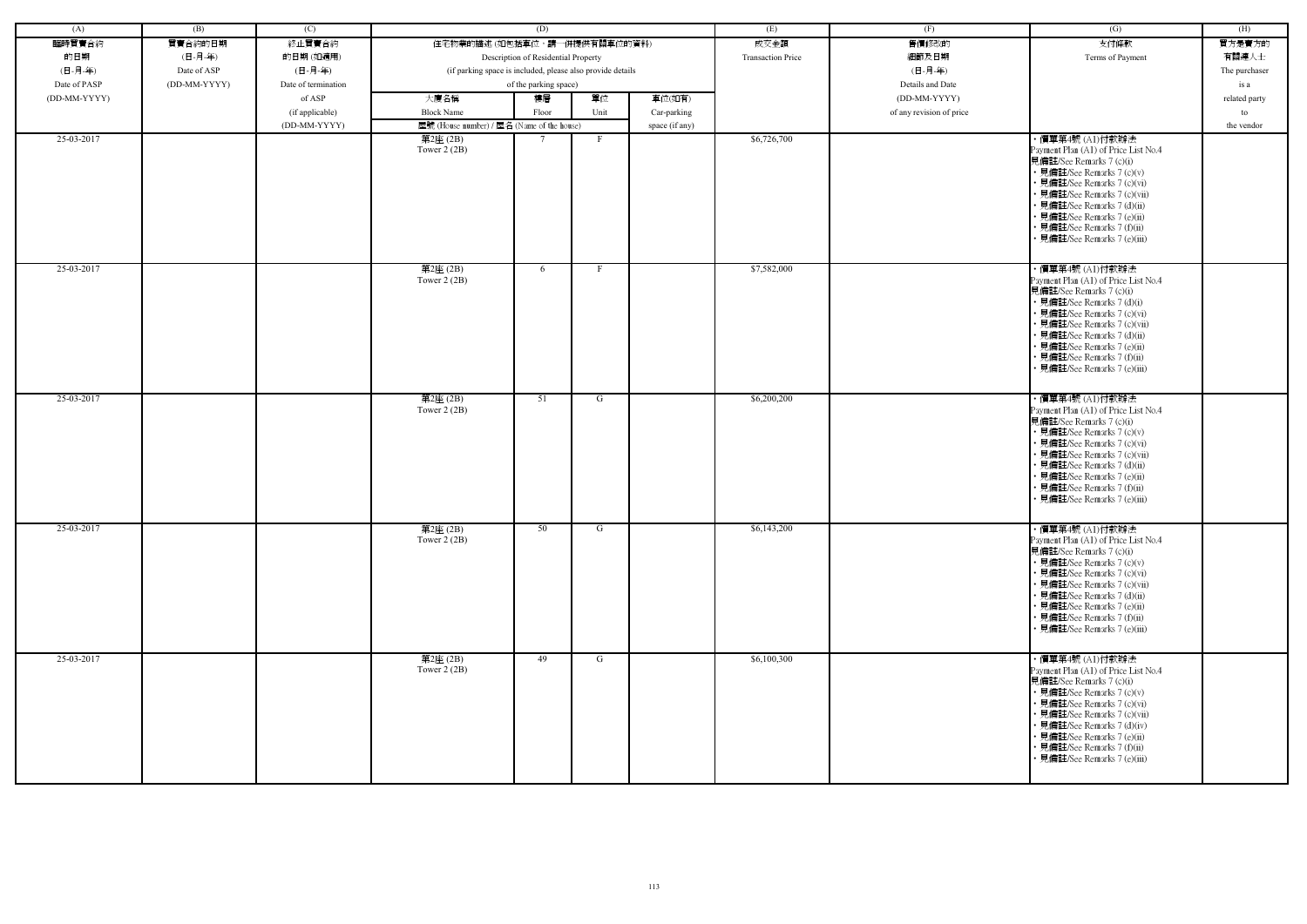| (A)          | (B)          | (C)                 |                                                            | (D)                                 |      |                | (E)                      | (F)                      | (G)                                                                                                                                                                                                                                                                                                           | (H)           |
|--------------|--------------|---------------------|------------------------------------------------------------|-------------------------------------|------|----------------|--------------------------|--------------------------|---------------------------------------------------------------------------------------------------------------------------------------------------------------------------------------------------------------------------------------------------------------------------------------------------------------|---------------|
| 臨時買賣合約       | 買賣合約的日期      | 終止買賣合約              | 住宅物業的描述 (如包括車位,請一併提供有關車位的資料)                               |                                     |      |                | 成交金額                     | 售價修改的                    | 支付條款                                                                                                                                                                                                                                                                                                          | 買方是賣方的        |
| 的日期          | (日-月-年)      | 的日期(如適用)            |                                                            | Description of Residential Property |      |                | <b>Transaction Price</b> | 細節及日期                    | Terms of Payment                                                                                                                                                                                                                                                                                              | 有關連人士         |
| (日-月-年)      | Date of ASP  | (日-月-年)             | (if parking space is included, please also provide details |                                     |      |                |                          | (日-月-年)                  |                                                                                                                                                                                                                                                                                                               | The purchaser |
| Date of PASP | (DD-MM-YYYY) | Date of termination |                                                            | of the parking space)               |      |                |                          | Details and Date         |                                                                                                                                                                                                                                                                                                               | is a          |
| (DD-MM-YYYY) |              | of ASP              | 大廈名稱                                                       | 樓層                                  | 單位   | 車位(如有)         |                          | (DD-MM-YYYY)             |                                                                                                                                                                                                                                                                                                               | related party |
|              |              | (if applicable)     | <b>Block Name</b>                                          | Floor                               | Unit | Car-parking    |                          | of any revision of price |                                                                                                                                                                                                                                                                                                               | to            |
|              |              | (DD-MM-YYYY)        | 屋號 (House number) / 屋名 (Name of the house)                 |                                     |      | space (if any) |                          |                          |                                                                                                                                                                                                                                                                                                               | the vendor    |
| 25-03-2017   |              |                     | 第2座(2B)                                                    | 48                                  | G    |                | \$6,100,300              |                          | ・價單第4號 (A1)付款辦法                                                                                                                                                                                                                                                                                               |               |
|              |              |                     | Tower $2(2B)$                                              |                                     |      |                |                          |                          | Payment Plan (A1) of Price List No.4<br>見備註/See Remarks 7 (c)(i)<br>• 見備註/See Remarks 7 (c)(v)<br>• 見備註/See Remarks 7 (c)(vi)<br>• 見備註/See Remarks 7 (c)(vii)<br>• 見備註/See Remarks 7 (d)(ii)<br>• 見備註/See Remarks 7 (e)(ii)<br>· 見備註/See Remarks 7 (f)(ii)<br>· 見備註/See Remarks 7 (e)(iii)                    |               |
| 25-03-2017   |              |                     | 第2座(2B)<br>Tower $2(2B)$                                   | 47                                  | G    |                | \$6,040,300              |                          | ・價單第4號 (A1)付款辦法<br>Payment Plan (A1) of Price List No.4<br>見備註/See Remarks 7 (c)(i)<br>• 見備註/See Remarks 7 (c)(v)<br>• 見備註/See Remarks 7 (c)(vi)<br>· 見備註/See Remarks 7 (c)(vii)<br>• 見備註/See Remarks 7 (d)(ii)<br>• 見備註/See Remarks 7 (e)(ii)<br>· 見備註/See Remarks 7 (f)(ii)<br>• 見備註/See Remarks 7 (e)(iii) |               |
| 25-03-2017   |              |                     | 第2座(2B)<br>Tower $2(2B)$                                   | 45                                  | G    |                | \$5,980,200              |                          | ・價單第4號 (A1)付款辦法<br>Payment Plan (A1) of Price List No.4<br>見備註/See Remarks 7 (c)(i)<br>• 見備註/See Remarks 7 (c)(v)<br>• 見備註/See Remarks 7 (c)(vi)<br>• 見備註/See Remarks 7 (c)(vii)<br>• 見備註/See Remarks 7 (d)(ii)<br>• 見備註/See Remarks 7 (e)(ii)<br>• 見備註/See Remarks 7 (f)(ii)<br>• 見備註/See Remarks 7 (e)(iii) |               |
| 25-03-2017   |              |                     | 第2座(2B)<br>Tower $2(2B)$                                   | 43                                  | G    |                | \$5,950,600              |                          | ・價單第4號 (A1)付款辦法<br>Payment Plan (A1) of Price List No.4<br>見備註/See Remarks 7 (c)(i)<br>• 見備註/See Remarks 7 (c)(v)<br>• 見備註/See Remarks 7 (c)(vi)<br>• 見備註/See Remarks 7 (c)(vii)<br>• 見備註/See Remarks 7 (d)(ii)<br>• 見備註/See Remarks 7 (e)(ii)<br>• 見備註/See Remarks 7 (f)(ii)<br>• 見備註/See Remarks 7 (e)(iii) |               |
| 25-03-2017   |              |                     | 第2座(2B)<br>Tower $2(2B)$                                   | 42                                  | G    |                | \$5,920,200              |                          | ・價單第4號 (A1)付款辦法<br>Payment Plan (A1) of Price List No.4<br>見備註/See Remarks 7 (c)(i)<br>• 見備註/See Remarks 7 (c)(v)<br>• 見備註/See Remarks 7 (c)(vi)<br>• 見備註/See Remarks 7 (c)(vii)<br>• 見備註/See Remarks 7 (d)(ii)<br>• 見備註/See Remarks 7 (e)(ii)<br>• 見備註/See Remarks 7 (f)(ii)<br>• 見備註/See Remarks 7 (e)(iii) |               |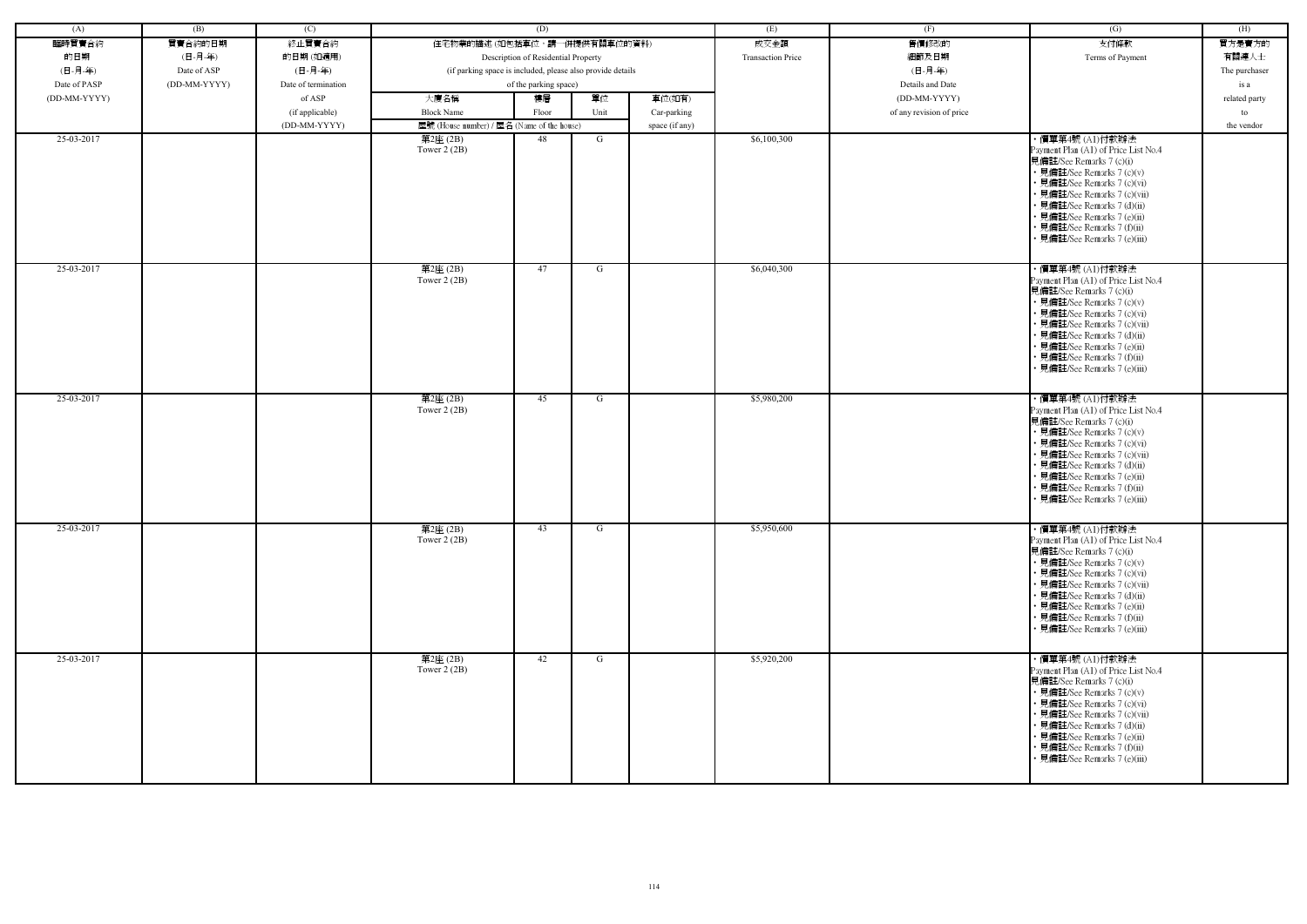| (A)          | (B)          | (C)                 |                                                            | (D)                                 |        |                | (E)                      | (F)                      | $\overline{(G)}$                                                                                                                                                                                                                                                                                                                                                                                                                                                                                                                                                                                                               | (H)           |
|--------------|--------------|---------------------|------------------------------------------------------------|-------------------------------------|--------|----------------|--------------------------|--------------------------|--------------------------------------------------------------------------------------------------------------------------------------------------------------------------------------------------------------------------------------------------------------------------------------------------------------------------------------------------------------------------------------------------------------------------------------------------------------------------------------------------------------------------------------------------------------------------------------------------------------------------------|---------------|
| 臨時買賣合約       | 買賣合約的日期      | 終止買賣合約              | 住宅物業的描述 (如包括車位,請一併提供有關車位的資料)                               |                                     |        |                | 成交金額                     | 售價修改的                    | 支付條款                                                                                                                                                                                                                                                                                                                                                                                                                                                                                                                                                                                                                           | 買方是賣方的        |
| 的日期          | (日-月-年)      | 的日期(如適用)            |                                                            | Description of Residential Property |        |                | <b>Transaction Price</b> | 細節及日期                    | Terms of Payment                                                                                                                                                                                                                                                                                                                                                                                                                                                                                                                                                                                                               | 有關連人士         |
| (日-月-年)      | Date of ASP  | (日-月-年)             | (if parking space is included, please also provide details |                                     |        |                |                          | (日-月-年)                  |                                                                                                                                                                                                                                                                                                                                                                                                                                                                                                                                                                                                                                | The purchaser |
| Date of PASP | (DD-MM-YYYY) | Date of termination |                                                            | of the parking space)               |        |                |                          | Details and Date         |                                                                                                                                                                                                                                                                                                                                                                                                                                                                                                                                                                                                                                | is a          |
| (DD-MM-YYYY) |              | of ASP              | 大廈名稱                                                       | 樓層                                  | 單位     | 車位(如有)         |                          | (DD-MM-YYYY)             |                                                                                                                                                                                                                                                                                                                                                                                                                                                                                                                                                                                                                                | related party |
|              |              | (if applicable)     | <b>Block Name</b>                                          | Floor                               | Unit   | Car-parking    |                          | of any revision of price |                                                                                                                                                                                                                                                                                                                                                                                                                                                                                                                                                                                                                                | to            |
|              |              | (DD-MM-YYYY)        | 屋號 (House number) / 屋名 (Name of the house)                 |                                     |        | space (if any) |                          |                          |                                                                                                                                                                                                                                                                                                                                                                                                                                                                                                                                                                                                                                | the vendor    |
| 25-03-2017   |              |                     | 第2座(2B)<br>Tower $2(2B)$<br>第2座(2B)<br>Tower $2(2B)$       | 41<br>6                             | G<br>G |                | \$11,179,700             |                          | ・價單第4號 (A1)付款辦法<br>Payment Plan (A1) of Price List No.4<br>見備註/See Remarks 7 (c)(i)<br>• 見備註/See Remarks 7 (c)(v)<br>• 見備註/See Remarks 7 (c)(vi)<br>• 見備註/See Remarks 7 (c)(vii)<br>• 見備註/See Remarks 7 (d)(ii)<br>• 見備註/See Remarks 7 (e)(ii)<br>• 見備註/See Remarks 7 (f)(ii)<br>• 見備註/See Remarks 7 (e)(iii)<br>・價單第4號 (A1)付款辦法<br>Payment Plan (A1) of Price List No.4<br>見備註/See Remarks 7 (c)(i)<br>• 見備註/See Remarks 7 (c)(v)<br>• 見備註/See Remarks 7 (c)(vi)<br>• 見備註/See Remarks 7 (c)(vii)<br>· 見備註/See Remarks 7 (d)(ii)<br>• 見備註/See Remarks 7 (e)(ii)<br>• 見備註/See Remarks 7 (f)(ii)<br>• 見備註/See Remarks 7 (e)(iii) |               |
| 25-03-2017   |              |                     | 第2座(2B)<br>Tower $2(2B)$                                   | 40                                  | G      |                | \$5,863,200              |                          | ・價單第4號 (A1)付款辦法<br>Payment Plan (A1) of Price List No.4<br>見備註/See Remarks 7 (c)(i)<br>• 見備註/See Remarks 7 (c)(v)<br>• 見備註/See Remarks 7 (c)(vi)<br>• 見備註/See Remarks 7 (c)(vii)<br>• 見備註/See Remarks 7 (d)(ii)<br>• 見備註/See Remarks 7 (e)(ii)<br>• 見備註/See Remarks 7 (f)(ii)<br>• 見備註/See Remarks 7 (e)(iii)                                                                                                                                                                                                                                                                                                                  |               |
| 25-03-2017   |              |                     | 第2座(2B)<br>Tower $2(2B)$                                   | 39                                  | G      |                | \$5,832,000              |                          | ・價單第4號 (A1)付款辦法<br>Payment Plan (A1) of Price List No.4<br>見備註/See Remarks 7 (c)(i)<br>• 見備註/See Remarks 7 (c)(v)<br>• 見備註/See Remarks 7 (c)(vi)<br>• 見備註/See Remarks 7 (c)(vii)<br>• 見備註/See Remarks 7 (d)(ii)<br>• 見備註/See Remarks 7 (e)(ii)<br>• 見備註/See Remarks 7 (f)(ii)<br>• 見備註/See Remarks 7 (e)(iii)                                                                                                                                                                                                                                                                                                                  |               |
| 25-03-2017   |              |                     | 第2座(2B)<br>Tower $2(2B)$                                   | 37                                  | G      |                | \$5,775,100              |                          | ・價單第3號 (A1)付款辦法<br>Payment Plan (A1) of Price List No.3<br>見備註/See Remarks 7 (c)(i)<br>• 見備註/See Remarks 7 (c)(v)<br>• 見備註/See Remarks 7 (c)(vi)<br>• 見備註/See Remarks 7 (c)(vii)<br>• 見備註/See Remarks 7 (d)(ii)<br>• 見備註/See Remarks 7 (e)(ii)<br>• 見備註/See Remarks 7 (f)(ii)<br>• 見備註/See Remarks 7 (e)(iii)                                                                                                                                                                                                                                                                                                                  |               |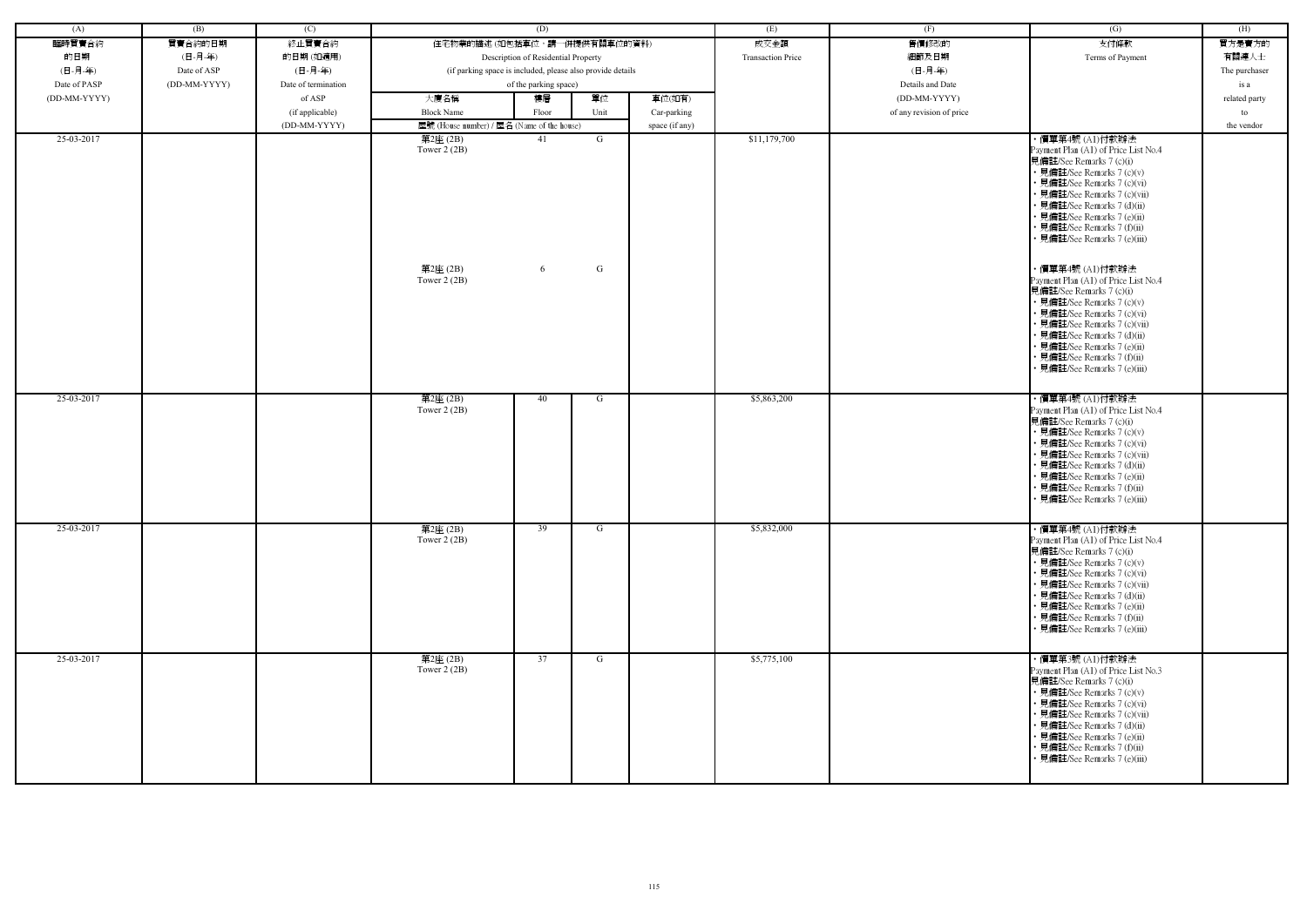| (A)          | (B)          | (C)                 |                                                            | (D)                                 |      |                | (E)                      | (F)                      | (G)                                                                                                                                                                                                                                                                                                            | (H)           |
|--------------|--------------|---------------------|------------------------------------------------------------|-------------------------------------|------|----------------|--------------------------|--------------------------|----------------------------------------------------------------------------------------------------------------------------------------------------------------------------------------------------------------------------------------------------------------------------------------------------------------|---------------|
| 臨時買賣合約       | 買賣合約的日期      | 終止買賣合約              | 住宅物業的描述 (如包括車位,請一併提供有關車位的資料)                               |                                     |      |                | 成交金額                     | 售價修改的                    | 支付條款                                                                                                                                                                                                                                                                                                           | 買方是賣方的        |
| 的日期          | (日-月-年)      | 的日期(如適用)            |                                                            | Description of Residential Property |      |                | <b>Transaction Price</b> | 細節及日期                    | Terms of Payment                                                                                                                                                                                                                                                                                               | 有關連人士         |
| (日-月-年)      | Date of ASP  | (日-月-年)             | (if parking space is included, please also provide details |                                     |      |                |                          | (日-月-年)                  |                                                                                                                                                                                                                                                                                                                | The purchaser |
| Date of PASP | (DD-MM-YYYY) | Date of termination |                                                            | of the parking space)               |      |                |                          | Details and Date         |                                                                                                                                                                                                                                                                                                                |               |
|              |              |                     |                                                            |                                     |      |                |                          |                          |                                                                                                                                                                                                                                                                                                                | is a          |
| (DD-MM-YYYY) |              | of ASP              | 大廈名稱                                                       | 樓層                                  | 單位   | 車位(如有)         |                          | (DD-MM-YYYY)             |                                                                                                                                                                                                                                                                                                                | related party |
|              |              | (if applicable)     | <b>Block Name</b>                                          | Floor                               | Unit | Car-parking    |                          | of any revision of price |                                                                                                                                                                                                                                                                                                                | to            |
|              |              | (DD-MM-YYYY)        | 屋號 (House number) / 屋名 (Name of the house)                 |                                     |      | space (if any) |                          |                          |                                                                                                                                                                                                                                                                                                                | the vendor    |
| 25-03-2017   |              |                     | 第2座 (2B)<br>Tower $2(2B)$                                  | 36                                  | G    |                | \$5,746,200              |                          | ・價單第3號 (A1)付款辦法<br>Payment Plan (A1) of Price List No.3<br>見備註/See Remarks 7 (c)(i)<br>• 見備註/See Remarks 7 (c)(v)<br>• 見備註/See Remarks 7 (c)(vi)<br>• 見備註/See Remarks 7 (c)(vii)<br>• 見備註/See Remarks 7 (d)(ii)<br>• 見備註/See Remarks 7 (e)(ii)<br>• 見備註/See Remarks 7 (f)(ii)<br>見備註/See Remarks 7 (e)(iii)    |               |
| 25-03-2017   |              |                     | 第2座(2B)<br>Tower 2 (2B)                                    | 35                                  | G    |                | \$5,718,100              |                          | ・價單第3號 (A1)付款辦法<br>Payment Plan (A1) of Price List No.3<br>見備註/See Remarks 7 (c)(i)<br>• 見備註/See Remarks 7 (c)(v)<br>• 見備註/See Remarks 7 (c)(vi)<br>• 見備註/See Remarks 7 (c)(vii)<br>• 見備註/See Remarks 7 (d)(ii)<br>· 見備註/See Remarks 7 (e)(ii)<br>· 見備註/See Remarks 7 (f)(ii)<br>• 見備註/See Remarks 7 (e)(iii)  |               |
| 25-03-2017   |              |                     | 第2座(2B)<br>Tower $2(2B)$                                   | 33                                  | G    |                | \$5,689,300              |                          | ・價單第3號 (A1)付款辦法<br>Payment Plan (A1) of Price List No.3<br>見備註/See Remarks 7 (c)(i)<br>• 見備註/See Remarks 7 (c)(v)<br>• 見備註/See Remarks 7 (c)(vi)<br>• 見備註/See Remarks 7 (c)(vii)<br>• 見備註/See Remarks 7 (d)(ii)<br>· 見備註/See Remarks 7 (e)(ii)<br>• 見備註/See Remarks 7 (f)(ii)<br>• 見備註/See Remarks 7 (e)(iii)  |               |
| 25-03-2017   |              |                     | 第2座(2B)<br>Tower $2(2B)$                                   | 32                                  | G    |                | \$5,661,200              |                          | · 價單第3號 (A1)付款辦法<br>Payment Plan (A1) of Price List No.3<br>見備註/See Remarks 7 (c)(i)<br>• 見備註/See Remarks 7 (c)(v)<br>• 見備註/See Remarks 7 (c)(vi)<br>• 見備註/See Remarks 7 (c)(vii)<br>• 見備註/See Remarks 7 (d)(ii)<br>• 見備註/See Remarks 7 (e)(ii)<br>• 見備註/See Remarks 7 (f)(ii)<br>• 見備註/See Remarks 7 (e)(iii) |               |
| 25-03-2017   |              |                     | 第2座(2B)<br>Tower $2(2B)$                                   | 30                                  | G    |                | \$5,605,000              |                          | ・價單第3號 (A1)付款辦法<br>Payment Plan (A1) of Price List No.3<br>見備註/See Remarks 7 (c)(i)<br>• 見備註/See Remarks 7 (c)(v)<br>• 見備註/See Remarks 7 (c)(vi)<br>• 見備註/See Remarks 7 (c)(vii)<br>• 見備註/See Remarks 7 (d)(ii)<br>• 見備註/See Remarks 7 (e)(ii)<br>• 見備註/See Remarks 7 (f)(ii)<br>• 見備註/See Remarks 7 (e)(iii)  |               |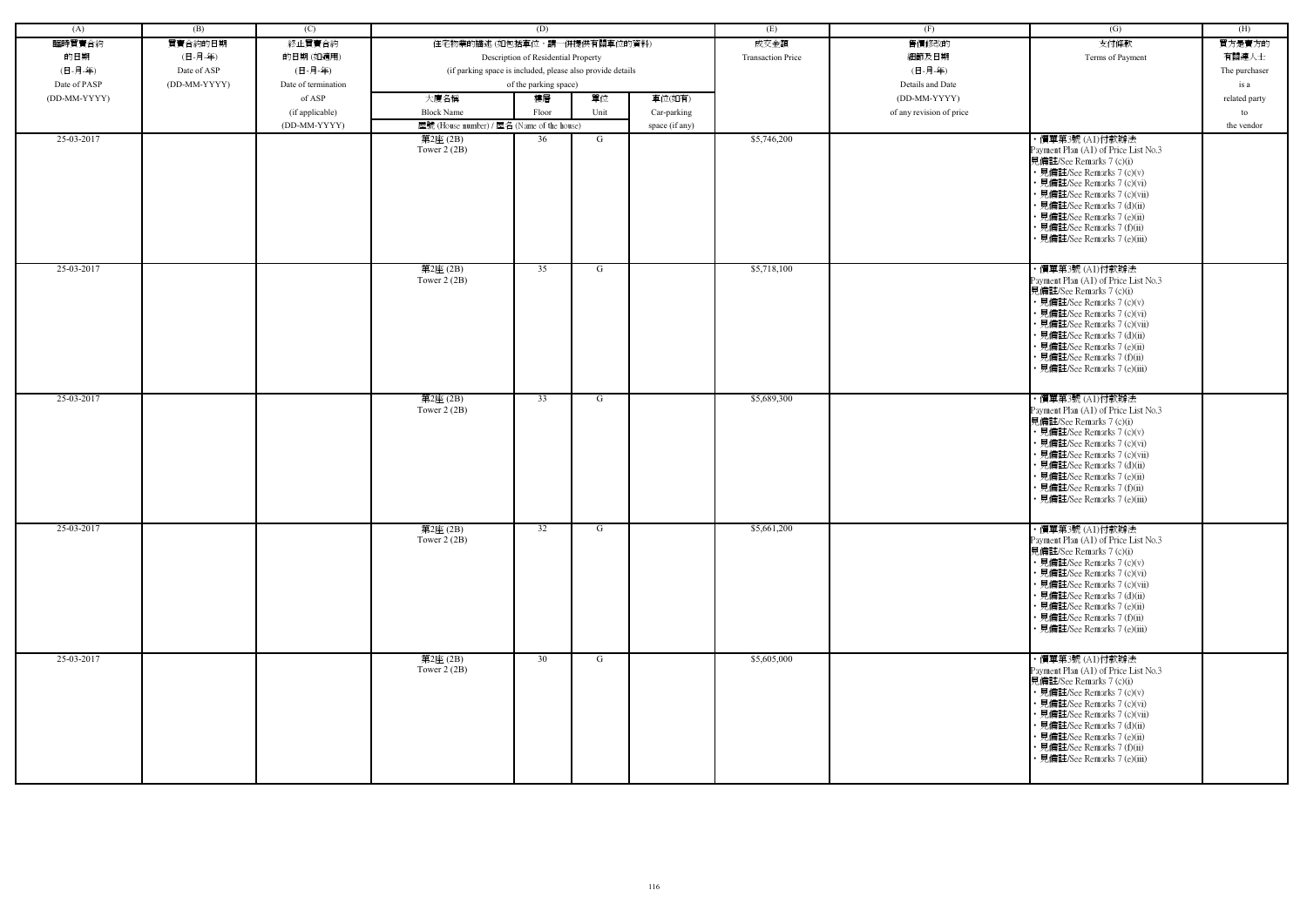| (A)          | (B)          | (C)                 |                                                            | (D)                                 |      |                | (E)                      | (F)                      | (G)                                                                                                                                                                                                                                                                                                            | (H)           |
|--------------|--------------|---------------------|------------------------------------------------------------|-------------------------------------|------|----------------|--------------------------|--------------------------|----------------------------------------------------------------------------------------------------------------------------------------------------------------------------------------------------------------------------------------------------------------------------------------------------------------|---------------|
| 臨時買賣合約       | 買賣合約的日期      | 終止買賣合約              | 住宅物業的描述 (如包括車位,請一併提供有關車位的資料)                               |                                     |      |                | 成交金額                     | 售價修改的                    | 支付條款                                                                                                                                                                                                                                                                                                           | 買方是賣方的        |
| 的日期          | (日-月-年)      | 的日期(如適用)            |                                                            | Description of Residential Property |      |                | <b>Transaction Price</b> | 細節及日期                    | Terms of Payment                                                                                                                                                                                                                                                                                               | 有關連人士         |
| (日-月-年)      | Date of ASP  | (日-月-年)             | (if parking space is included, please also provide details |                                     |      |                |                          | (日-月-年)                  |                                                                                                                                                                                                                                                                                                                | The purchaser |
| Date of PASP | (DD-MM-YYYY) | Date of termination |                                                            | of the parking space)               |      |                |                          | Details and Date         |                                                                                                                                                                                                                                                                                                                |               |
|              |              |                     |                                                            |                                     |      |                |                          |                          |                                                                                                                                                                                                                                                                                                                | is a          |
| (DD-MM-YYYY) |              | of ASP              | 大廈名稱                                                       | 樓層                                  | 單位   | 車位(如有)         |                          | (DD-MM-YYYY)             |                                                                                                                                                                                                                                                                                                                | related party |
|              |              | (if applicable)     | <b>Block Name</b>                                          | Floor                               | Unit | Car-parking    |                          | of any revision of price |                                                                                                                                                                                                                                                                                                                | to            |
|              |              | (DD-MM-YYYY)        | 屋號 (House number) / 屋名 (Name of the house)                 |                                     |      | space (if any) |                          |                          |                                                                                                                                                                                                                                                                                                                | the vendor    |
| 25-03-2017   |              |                     | 第2座 (2B)<br>Tower $2(2B)$                                  | 29                                  | G    |                | \$5,576,200              |                          | ・價單第3號 (A1)付款辦法<br>Payment Plan (A1) of Price List No.3<br>見備註/See Remarks 7 (c)(i)<br>• 見備註/See Remarks 7 (c)(v)<br>• 見備註/See Remarks 7 (c)(vi)<br>• 見備註/See Remarks 7 (c)(vii)<br>• 見備註/See Remarks 7 (d)(ii)<br>• 見備註/See Remarks 7 (e)(ii)<br>• 見備註/See Remarks 7 (f)(ii)<br>見備註/See Remarks 7 (e)(iii)    |               |
| 25-03-2017   |              |                     | 第2座(2B)<br>Tower 2 (2B)                                    | 28                                  | G    |                | \$5,576,200              |                          | ・價單第3號 (A1)付款辦法<br>Payment Plan (A1) of Price List No.3<br>見備註/See Remarks 7 (c)(i)<br>• 見備註/See Remarks 7 (c)(v)<br>• 見備註/See Remarks 7 (c)(vi)<br>• 見備註/See Remarks 7 (c)(vii)<br>• 見備註/See Remarks 7 (d)(ii)<br>· 見備註/See Remarks 7 (e)(ii)<br>· 見備註/See Remarks 7 (f)(ii)<br>• 見備註/See Remarks 7 (e)(iii)  |               |
| 25-03-2017   |              |                     | 第2座(2B)<br>Tower $2(2B)$                                   | 26                                  | G    |                | \$5,521,600              |                          | ・價單第3號 (A1)付款辦法<br>Payment Plan (A1) of Price List No.3<br>見備註/See Remarks 7 (c)(i)<br>• 見備註/See Remarks 7 (c)(v)<br>• 見備註/See Remarks 7 (c)(vi)<br>• 見備註/See Remarks 7 (c)(vii)<br>• 見備註/See Remarks 7 (d)(ii)<br>· 見備註/See Remarks 7 (e)(ii)<br>• 見備註/See Remarks 7 (f)(ii)<br>• 見備註/See Remarks 7 (e)(iii)  |               |
| 25-03-2017   |              |                     | 第2座(2B)<br>Tower $2(2B)$                                   | 25                                  | G    |                | \$5,493,500              |                          | · 價單第3號 (A1)付款辦法<br>Payment Plan (A1) of Price List No.3<br>見備註/See Remarks 7 (c)(i)<br>• 見備註/See Remarks 7 (c)(v)<br>• 見備註/See Remarks 7 (c)(vi)<br>• 見備註/See Remarks 7 (c)(vii)<br>• 見備註/See Remarks 7 (d)(ii)<br>• 見備註/See Remarks 7 (e)(ii)<br>• 見備註/See Remarks 7 (f)(ii)<br>• 見備註/See Remarks 7 (e)(iii) |               |
| 25-03-2017   |              |                     | 第2座(2B)<br>Tower $2(2B)$                                   | 23                                  | G    |                | \$5,466,200              |                          | ・價單第3號 (A1)付款辦法<br>Payment Plan (A1) of Price List No.3<br>見備註/See Remarks 7 (c)(i)<br>• 見備註/See Remarks 7 (c)(v)<br>• 見備註/See Remarks 7 (c)(vi)<br>• 見備註/See Remarks 7 (c)(vii)<br>• 見備註/See Remarks 7 (d)(ii)<br>• 見備註/See Remarks 7 (e)(ii)<br>• 見備註/See Remarks 7 (f)(ii)<br>• 見備註/See Remarks 7 (e)(iii)  |               |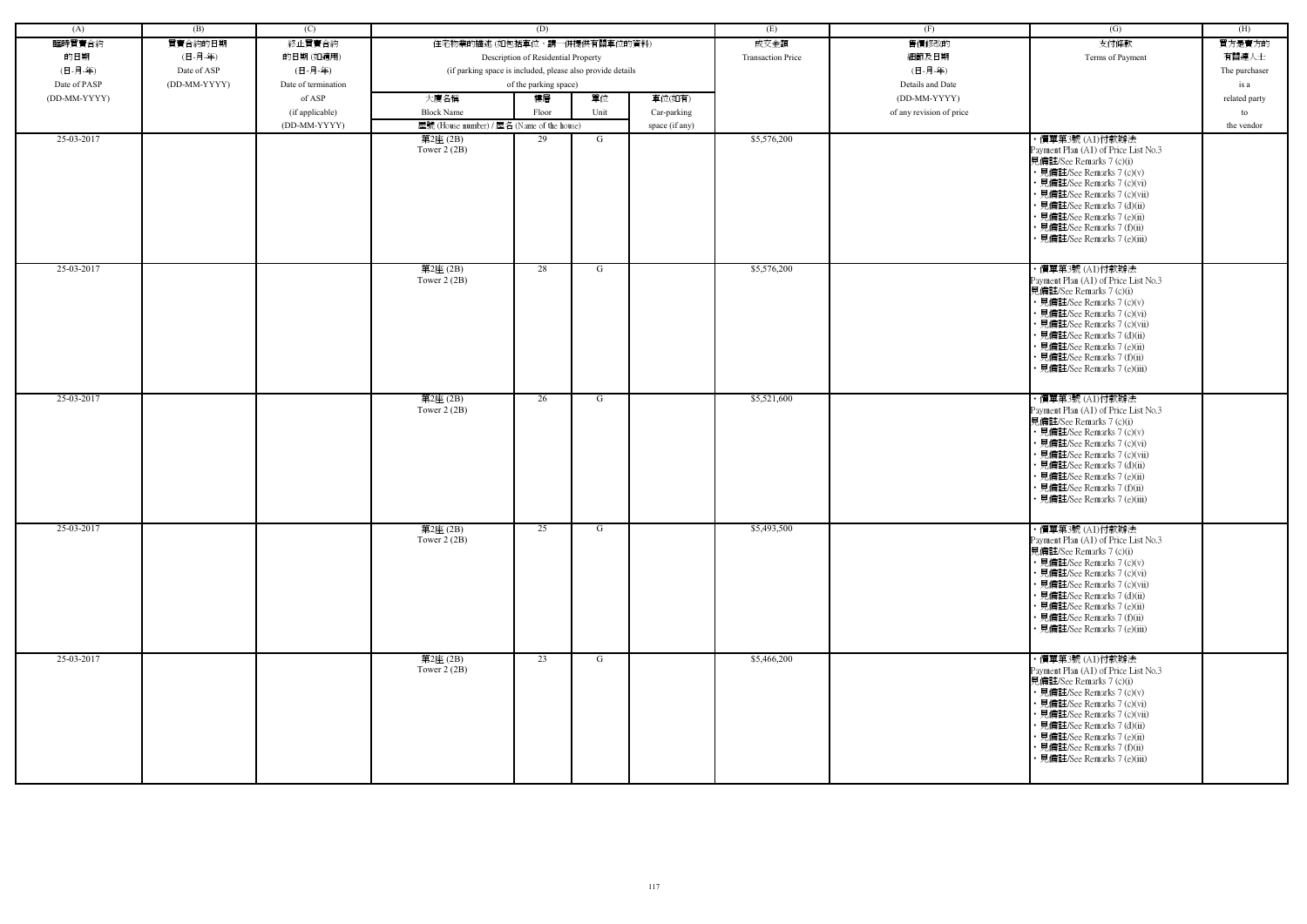| (A)          | (B)          | (C)                 |                                                            | (D)                                 |      |                | (E)                      | (F)                      | (G)                                                                                                                                                                                                                                                                                                           | (H)           |
|--------------|--------------|---------------------|------------------------------------------------------------|-------------------------------------|------|----------------|--------------------------|--------------------------|---------------------------------------------------------------------------------------------------------------------------------------------------------------------------------------------------------------------------------------------------------------------------------------------------------------|---------------|
| 臨時買賣合約       | 買賣合約的日期      | 終止買賣合約              | 住宅物業的描述 (如包括車位,請一併提供有關車位的資料)                               |                                     |      |                | 成交金額                     | 售價修改的                    | 支付條款                                                                                                                                                                                                                                                                                                          | 買方是賣方的        |
| 的日期          | (日-月-年)      | 的日期(如適用)            |                                                            | Description of Residential Property |      |                | <b>Transaction Price</b> | 細節及日期                    | Terms of Payment                                                                                                                                                                                                                                                                                              | 有關連人士         |
| (日-月-年)      | Date of ASP  | (日-月-年)             | (if parking space is included, please also provide details |                                     |      |                |                          | (日-月-年)                  |                                                                                                                                                                                                                                                                                                               | The purchaser |
| Date of PASP | (DD-MM-YYYY) | Date of termination |                                                            | of the parking space)               |      |                |                          | Details and Date         |                                                                                                                                                                                                                                                                                                               |               |
|              |              |                     |                                                            |                                     |      |                |                          |                          |                                                                                                                                                                                                                                                                                                               | is a          |
| (DD-MM-YYYY) |              | of ASP              | 大廈名稱                                                       | 樓層                                  | 單位   | 車位(如有)         |                          | (DD-MM-YYYY)             |                                                                                                                                                                                                                                                                                                               | related party |
|              |              | (if applicable)     | <b>Block Name</b>                                          | Floor                               | Unit | Car-parking    |                          | of any revision of price |                                                                                                                                                                                                                                                                                                               | to            |
|              |              | (DD-MM-YYYY)        | 屋號 (House number) / 屋名 (Name of the house)                 |                                     |      | space (if any) |                          |                          |                                                                                                                                                                                                                                                                                                               | the vendor    |
| 25-03-2017   |              |                     | 第2座 (2B)<br>Tower $2(2B)$                                  | 22                                  | G    |                | \$5,438,900              |                          | ・價單第3號 (A1)付款辦法<br>Payment Plan (A1) of Price List No.3<br>見備註/See Remarks 7 (c)(i)<br>• 見備註/See Remarks 7 (c)(v)<br>• 見備註/See Remarks 7 (c)(vi)<br>• 見備註/See Remarks 7 (c)(vii)<br>• 見備註/See Remarks 7 (d)(ii)<br>• 見備註/See Remarks 7 (e)(ii)<br>• 見備註/See Remarks 7 (f)(ii)<br>見備註/See Remarks 7 (e)(iii)   |               |
| 25-03-2017   |              |                     | 第2座(2B)<br>Tower 2 (2B)                                    | 21                                  | G    |                | \$5,412,400              |                          | ・價單第3號 (A1)付款辦法<br>Payment Plan (A1) of Price List No.3<br>見備註/See Remarks 7 (c)(i)<br>• 見備註/See Remarks 7 (c)(v)<br>• 見備註/See Remarks 7 (c)(vi)<br>• 見備註/See Remarks 7 (c)(vii)<br>• 見備註/See Remarks 7 (d)(ii)<br>· 見備註/See Remarks 7 (e)(ii)<br>• 見備註/See Remarks 7 (f)(ii)<br>• 見備註/See Remarks 7 (e)(iii) |               |
| 25-03-2017   |              |                     | 第2座(2B)<br>Tower $2(2B)$                                   | 20                                  | G    |                | \$5,384,300              |                          | ・價單第4號 (A1)付款辦法<br>Payment Plan (A1) of Price List No.4<br>見備註/See Remarks 7 (c)(i)<br>• 見備註/See Remarks 7 (c)(v)<br>• 見備註/See Remarks 7 (c)(vi)<br>• 見備註/See Remarks 7 (c)(vii)<br>• 見備註/See Remarks 7 (d)(ii)<br>· 見備註/See Remarks 7 (e)(ii)<br>• 見備註/See Remarks 7 (f)(ii)<br>• 見備註/See Remarks 7 (e)(iii) |               |
| 25-03-2017   |              |                     | 第2座(2B)<br>Tower $2(2B)$                                   | 19                                  | G    |                | \$5,357,000              |                          | ・價單第4號 (A1)付款辦法<br>Payment Plan (A1) of Price List No.4<br>見備註/See Remarks 7 (c)(i)<br>• 見備註/See Remarks 7 (c)(v)<br>• 見備註/See Remarks 7 (c)(vi)<br>• 見備註/See Remarks 7 (c)(vii)<br>• 見備註/See Remarks 7 (d)(ii)<br>• 見備註/See Remarks 7 (e)(ii)<br>• 見備註/See Remarks 7 (f)(ii)<br>• 見備註/See Remarks 7 (e)(iii) |               |
| 25-03-2017   |              |                     | 第2座(2B)<br>Tower $2(2B)$                                   | 18                                  | G    |                | \$5,357,000              |                          | ・價單第4號 (A1)付款辦法<br>Payment Plan (A1) of Price List No.4<br>見備註/See Remarks 7 (c)(i)<br>• 見備註/See Remarks 7 (c)(v)<br>• 見備註/See Remarks 7 (c)(vi)<br>• 見備註/See Remarks 7 (c)(vii)<br>• 見備註/See Remarks 7 (d)(ii)<br>• 見備註/See Remarks 7 (e)(ii)<br>• 見備註/See Remarks 7 (f)(ii)<br>• 見備註/See Remarks 7 (e)(iii) |               |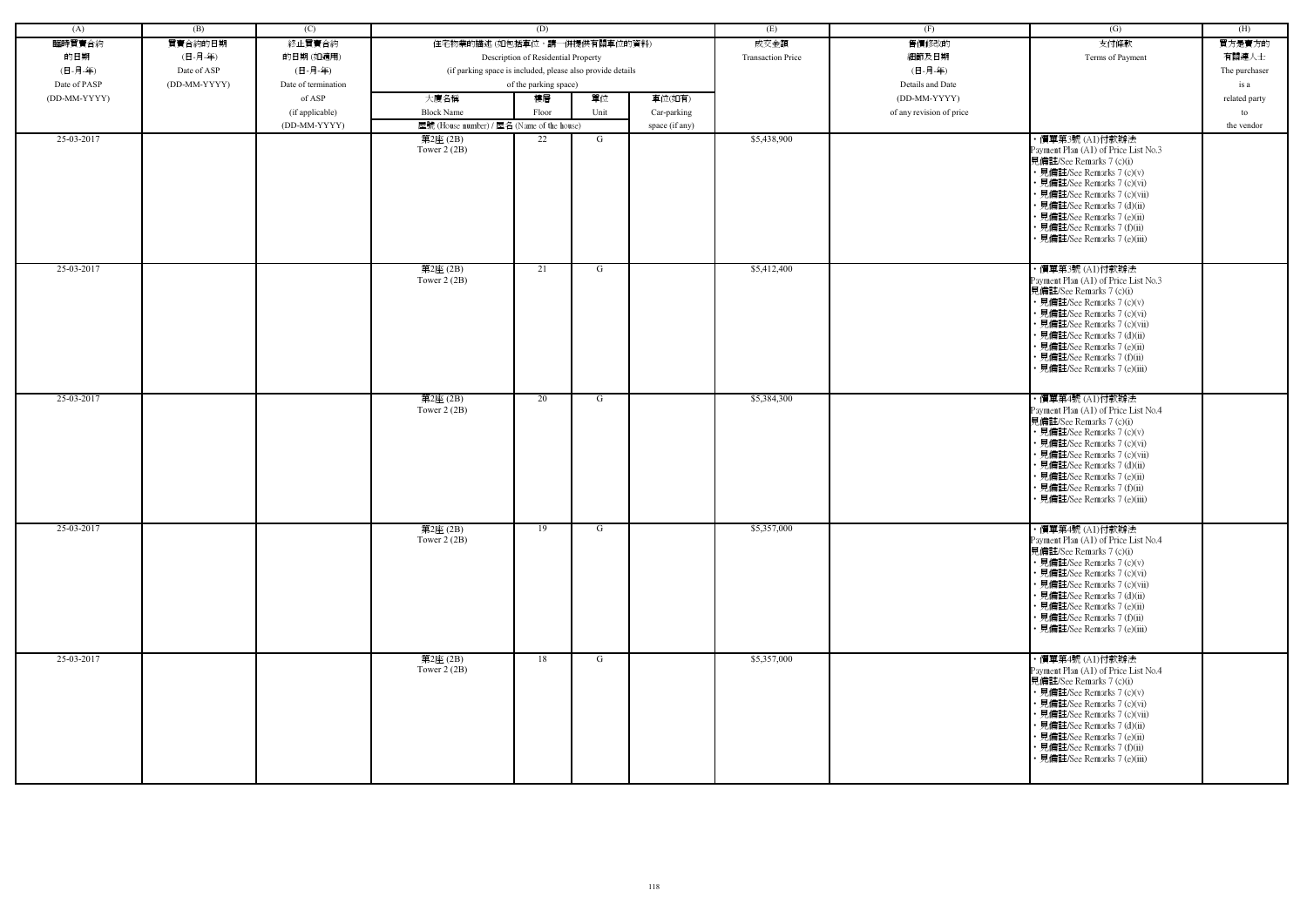| (A)          | (B)          | (C)                 |                                                            | (D)                                 |      |                | (E)                      | (F)                      | (G)                                                                                                                                                                                                                                                                                                           | (H)           |
|--------------|--------------|---------------------|------------------------------------------------------------|-------------------------------------|------|----------------|--------------------------|--------------------------|---------------------------------------------------------------------------------------------------------------------------------------------------------------------------------------------------------------------------------------------------------------------------------------------------------------|---------------|
| 臨時買賣合約       | 買賣合約的日期      | 終止買賣合約              | 住宅物業的描述 (如包括車位,請一併提供有關車位的資料)                               |                                     |      |                | 成交金額                     | 售價修改的                    | 支付條款                                                                                                                                                                                                                                                                                                          | 買方是賣方的        |
| 的日期          | (日-月-年)      | 的日期(如適用)            |                                                            | Description of Residential Property |      |                | <b>Transaction Price</b> | 細節及日期                    | Terms of Payment                                                                                                                                                                                                                                                                                              | 有關連人士         |
| (日-月-年)      | Date of ASP  | (日-月-年)             | (if parking space is included, please also provide details |                                     |      |                |                          | (日-月-年)                  |                                                                                                                                                                                                                                                                                                               | The purchaser |
| Date of PASP | (DD-MM-YYYY) | Date of termination |                                                            | of the parking space)               |      |                |                          | Details and Date         |                                                                                                                                                                                                                                                                                                               | is a          |
| (DD-MM-YYYY) |              | of ASP              | 大廈名稱                                                       | 樓層                                  | 單位   | 車位(如有)         |                          | (DD-MM-YYYY)             |                                                                                                                                                                                                                                                                                                               | related party |
|              |              | (if applicable)     | <b>Block Name</b>                                          | Floor                               | Unit | Car-parking    |                          | of any revision of price |                                                                                                                                                                                                                                                                                                               | to            |
|              |              | (DD-MM-YYYY)        | 屋號 (House number) / 屋名 (Name of the house)                 |                                     |      | space (if any) |                          |                          |                                                                                                                                                                                                                                                                                                               | the vendor    |
| 25-03-2017   |              |                     | 第2座(2B)                                                    | 16                                  | G    |                | \$5,325,000              |                          | ・價單第4號 (A1)付款辦法                                                                                                                                                                                                                                                                                               |               |
|              |              |                     | Tower $2(2B)$                                              |                                     |      |                |                          |                          | Payment Plan (A1) of Price List No.4<br>見備註/See Remarks 7 (c)(i)<br>• 見備註/See Remarks 7 (c)(v)<br>• 見備註/See Remarks 7 (c)(vi)<br>• 見備註/See Remarks 7 (c)(vii)<br>• 見備註/See Remarks 7 (d)(ii)<br>• 見備註/See Remarks 7 (e)(ii)<br>· 見備註/See Remarks 7 (f)(ii)<br>· 見備註/See Remarks 7 (e)(iii)                    |               |
| 25-03-2017   |              |                     | 第2座(2B)<br>Tower $2(2B)$                                   | 15                                  | G    |                | \$5,319,600              |                          | ・價單第4號 (A1)付款辦法<br>Payment Plan (A1) of Price List No.4<br>見備註/See Remarks 7 (c)(i)<br>• 見備註/See Remarks 7 (c)(v)<br>• 見備註/See Remarks 7 (c)(vi)<br>· 見備註/See Remarks 7 (c)(vii)<br>• 見備註/See Remarks 7 (d)(ii)<br>• 見備註/See Remarks 7 (e)(ii)<br>· 見備註/See Remarks 7 (f)(ii)<br>• 見備註/See Remarks 7 (e)(iii) |               |
| 25-03-2017   |              |                     | 第2座(2B)<br>Tower $2(2B)$                                   | 12                                  | G    |                | \$5,314,900              |                          | ・價單第4號 (A1)付款辦法<br>Payment Plan (A1) of Price List No.4<br>見備註/See Remarks 7 (c)(i)<br>• 見備註/See Remarks 7 (c)(v)<br>• 見備註/See Remarks 7 (c)(vi)<br>• 見備註/See Remarks 7 (c)(vii)<br>• 見備註/See Remarks 7 (d)(ii)<br>• 見備註/See Remarks 7 (e)(ii)<br>• 見備註/See Remarks 7 (f)(ii)<br>• 見備註/See Remarks 7 (e)(iii) |               |
| 25-03-2017   |              |                     | 第2座(2B)<br>Tower $2(2B)$                                   | 11                                  | G    |                | \$5,310,200              |                          | ・價單第4號 (A1)付款辦法<br>Payment Plan (A1) of Price List No.4<br>見備註/See Remarks 7 (c)(i)<br>• 見備註/See Remarks 7 (c)(v)<br>• 見備註/See Remarks 7 (c)(vi)<br>• 見備註/See Remarks 7 (c)(vii)<br>• 見備註/See Remarks 7 (d)(ii)<br>• 見備註/See Remarks 7 (e)(ii)<br>• 見備註/See Remarks 7 (f)(ii)<br>• 見備註/See Remarks 7 (e)(iii) |               |
| 25-03-2017   |              |                     | 第2座(2B)<br>Tower $2(2B)$                                   | 10                                  | G    |                | \$5,304,700              |                          | ・價單第4號 (A1)付款辦法<br>Payment Plan (A1) of Price List No.4<br>見備註/See Remarks 7 (c)(i)<br>• 見備註/See Remarks 7 (c)(v)<br>• 見備註/See Remarks 7 (c)(vi)<br>• 見備註/See Remarks 7 (c)(vii)<br>• 見備註/See Remarks 7 (d)(ii)<br>• 見備註/See Remarks 7 (e)(ii)<br>• 見備註/See Remarks 7 (f)(ii)<br>• 見備註/See Remarks 7 (e)(iii) |               |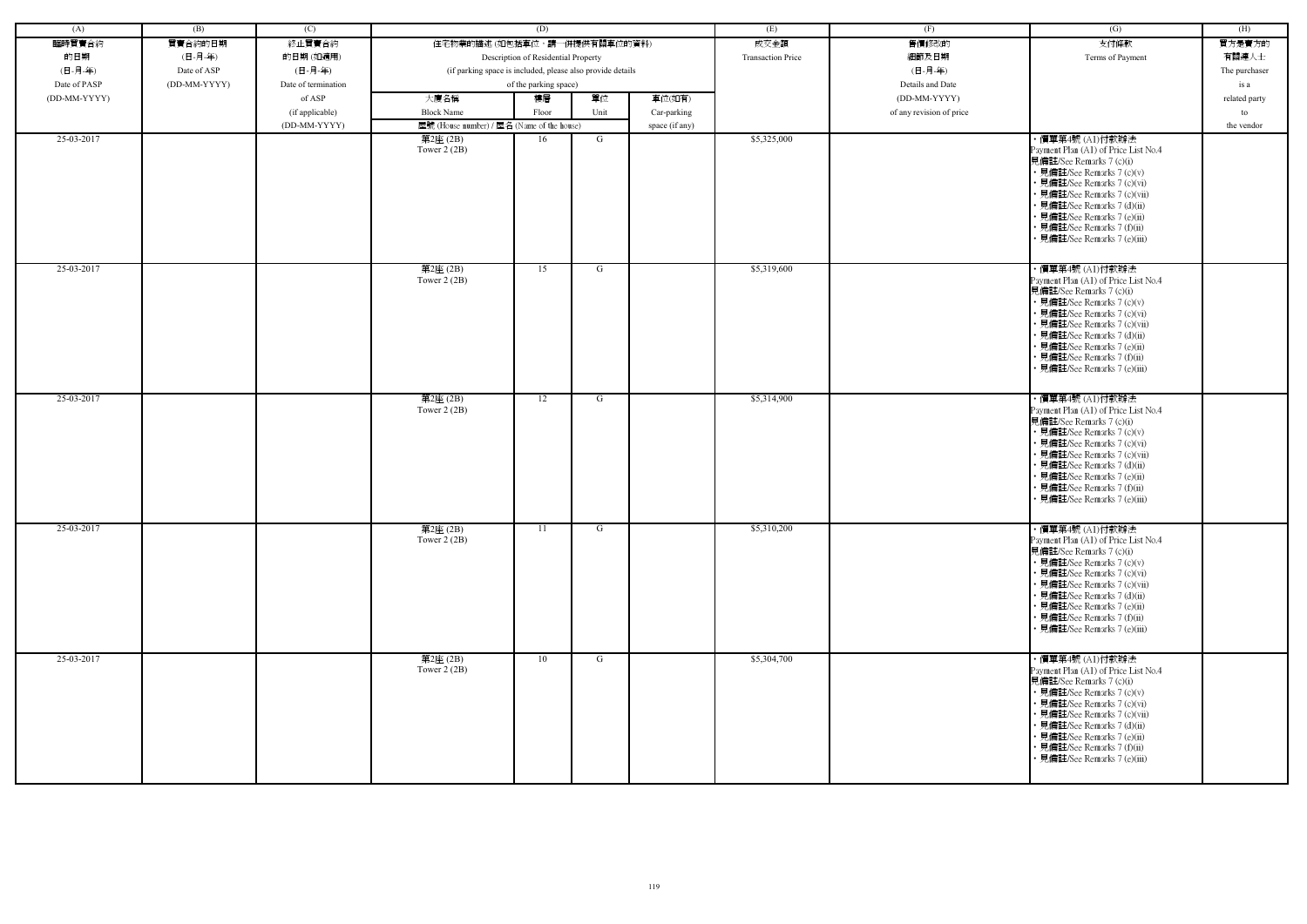| (A)          | (B)          | (C)                 |                                                            | (D)                                 |              |                | (E)                      | (F)                      | (G)                                                                                                                                                                                                                                                                                                           | (H)           |
|--------------|--------------|---------------------|------------------------------------------------------------|-------------------------------------|--------------|----------------|--------------------------|--------------------------|---------------------------------------------------------------------------------------------------------------------------------------------------------------------------------------------------------------------------------------------------------------------------------------------------------------|---------------|
| 臨時買賣合約       | 買賣合約的日期      | 終止買賣合約              | 住宅物業的描述 (如包括車位,請一併提供有關車位的資料)                               |                                     |              |                | 成交金額                     | 售價修改的                    | 支付條款                                                                                                                                                                                                                                                                                                          | 買方是賣方的        |
| 的日期          | (日-月-年)      | 的日期(如適用)            |                                                            | Description of Residential Property |              |                | <b>Transaction Price</b> | 細節及日期                    | Terms of Payment                                                                                                                                                                                                                                                                                              | 有關連人士         |
| (日-月-年)      | Date of ASP  | (日-月-年)             | (if parking space is included, please also provide details |                                     |              |                |                          | (日-月-年)                  |                                                                                                                                                                                                                                                                                                               | The purchaser |
| Date of PASP | (DD-MM-YYYY) | Date of termination |                                                            | of the parking space)               |              |                |                          | Details and Date         |                                                                                                                                                                                                                                                                                                               | is a          |
| (DD-MM-YYYY) |              | of ASP              | 大廈名稱                                                       | 樓層                                  | 單位           | 車位(如有)         |                          | (DD-MM-YYYY)             |                                                                                                                                                                                                                                                                                                               | related party |
|              |              | (if applicable)     | <b>Block Name</b>                                          | Floor                               | Unit         | Car-parking    |                          | of any revision of price |                                                                                                                                                                                                                                                                                                               | to            |
|              |              | (DD-MM-YYYY)        | 屋號 (House number) / 屋名 (Name of the house)                 |                                     |              | space (if any) |                          |                          |                                                                                                                                                                                                                                                                                                               | the vendor    |
| 25-03-2017   |              |                     | 第2座(2B)                                                    | 9                                   | G            |                | \$5,298,500              |                          | ・價單第4號 (A1)付款辦法                                                                                                                                                                                                                                                                                               |               |
|              |              |                     | Tower $2(2B)$                                              |                                     |              |                |                          |                          | Payment Plan (A1) of Price List No.4<br>見備註/See Remarks 7 (c)(i)<br>• 見備註/See Remarks 7 (c)(v)<br>• 見備註/See Remarks 7 (c)(vi)<br>• 見備註/See Remarks 7 (c)(vii)<br>• 見備註/See Remarks 7 (d)(ii)<br>• 見備註/See Remarks 7 (e)(ii)<br>· 見備註/See Remarks 7 (f)(ii)<br>· 見備註/See Remarks 7 (e)(iii)                    |               |
| 25-03-2017   |              |                     | 第2座(2B)<br>Tower $2(2B)$                                   | $7\phantom{.0}$                     | G            |                | \$5,293,800              |                          | ・價單第4號 (A1)付款辦法<br>Payment Plan (A1) of Price List No.4<br>見備註/See Remarks 7 (c)(i)<br>• 見備註/See Remarks 7 (c)(v)<br>• 見備註/See Remarks 7 (c)(vi)<br>· 見備註/See Remarks 7 (c)(vii)<br>• 見備註/See Remarks 7 (d)(ii)<br>• 見備註/See Remarks 7 (e)(ii)<br>· 見備註/See Remarks 7 (f)(ii)<br>• 見備註/See Remarks 7 (e)(iii) |               |
| 25-03-2017   |              |                     | 第2座(2B)<br>Tower $2(2B)$                                   | 51                                  |              |                | \$8,204,000              |                          | ・價單第4號 (A1)付款辦法<br>Payment Plan (A1) of Price List No.4<br>見備註/See Remarks 7 (c)(i)<br>• 見備註/See Remarks 7 (c)(v)<br>• 見備註/See Remarks 7 (c)(vi)<br>• 見備註/See Remarks 7 (c)(vii)<br>• 見備註/See Remarks 7 (d)(ii)<br>• 見備註/See Remarks 7 (e)(ii)<br>• 見備註/See Remarks 7 (f)(ii)<br>• 見備註/See Remarks 7 (e)(iii) |               |
| 25-03-2017   |              |                     | 第2座(2B)<br>Tower $2(2B)$                                   | 50                                  | $\mathbf{I}$ |                | \$8,107,300              |                          | ・價單第4號 (A1)付款辦法<br>Payment Plan (A1) of Price List No.4<br>見備註/See Remarks 7 (c)(i)<br>• 見備註/See Remarks 7 (c)(v)<br>• 見備註/See Remarks 7 (c)(vi)<br>• 見備註/See Remarks 7 (c)(vii)<br>• 見備註/See Remarks 7 (d)(ii)<br>• 見備註/See Remarks 7 (e)(ii)<br>• 見備註/See Remarks 7 (f)(ii)<br>• 見備註/See Remarks 7 (e)(iii) |               |
| 25-03-2017   |              |                     | 第2座(2B)<br>Tower $2(2B)$                                   | 49                                  | $\mathbf{I}$ |                | \$15,351,100             |                          | ・價單第4號 (A1)付款辦法<br>Payment Plan (A1) of Price List No.4<br>見備註/See Remarks 7 (c)(i)<br>• 見備註/See Remarks 7 (c)(v)<br>• 見備註/See Remarks 7 (c)(vi)<br>• 見備註/See Remarks 7 (c)(vii)<br>• 見備註/See Remarks 7 (d)(ii)<br>• 見備註/See Remarks 7 (e)(ii)<br>• 見備註/See Remarks 7 (f)(ii)<br>• 見備註/See Remarks 7 (e)(iii) |               |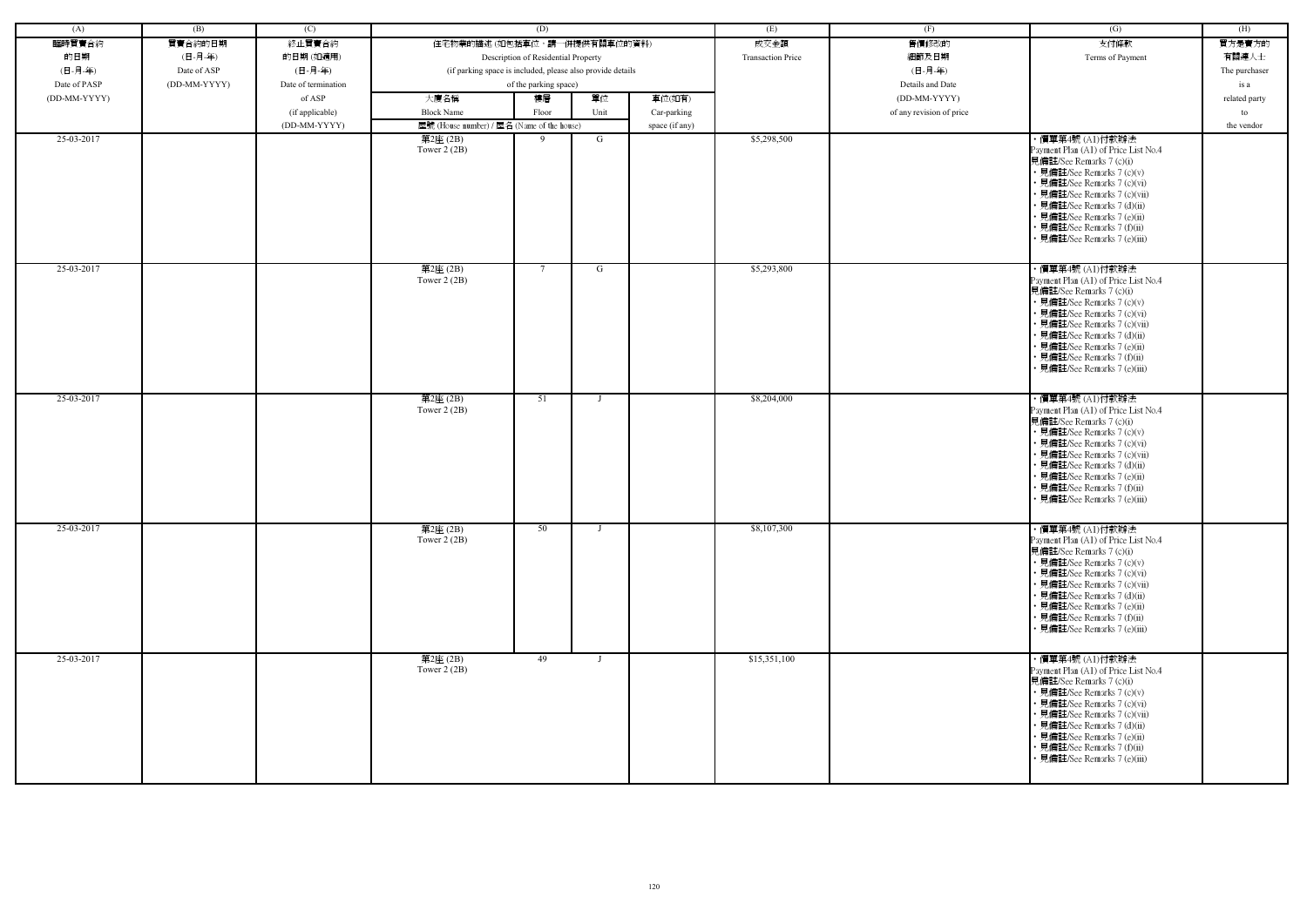| (A)          | (B)          | (C)                 |                                                            | (D)                                 |              |                | (E)                      | (F)                      | (G)                                                                                                                                                                                                                                                                                                           | (H)           |
|--------------|--------------|---------------------|------------------------------------------------------------|-------------------------------------|--------------|----------------|--------------------------|--------------------------|---------------------------------------------------------------------------------------------------------------------------------------------------------------------------------------------------------------------------------------------------------------------------------------------------------------|---------------|
| 臨時買賣合約       | 買賣合約的日期      | 終止買賣合約              | 住宅物業的描述 (如包括車位,請一併提供有關車位的資料)                               |                                     |              |                | 成交金額                     | 售價修改的                    | 支付條款                                                                                                                                                                                                                                                                                                          | 買方是賣方的        |
| 的日期          | (日-月-年)      | 的日期(如適用)            |                                                            | Description of Residential Property |              |                | <b>Transaction Price</b> | 細節及日期                    | Terms of Payment                                                                                                                                                                                                                                                                                              | 有關連人士         |
| (日-月-年)      | Date of ASP  | (日-月-年)             | (if parking space is included, please also provide details |                                     |              |                |                          | (日-月-年)                  |                                                                                                                                                                                                                                                                                                               | The purchaser |
| Date of PASP | (DD-MM-YYYY) | Date of termination |                                                            | of the parking space)               |              |                |                          | Details and Date         |                                                                                                                                                                                                                                                                                                               | is a          |
| (DD-MM-YYYY) |              | of ASP              | 大廈名稱                                                       | 樓層                                  | 單位           | 車位(如有)         |                          | (DD-MM-YYYY)             |                                                                                                                                                                                                                                                                                                               | related party |
|              |              |                     |                                                            |                                     |              |                |                          |                          |                                                                                                                                                                                                                                                                                                               |               |
|              |              | (if applicable)     | <b>Block Name</b>                                          | Floor                               | Unit         | Car-parking    |                          | of any revision of price |                                                                                                                                                                                                                                                                                                               | to            |
|              |              | (DD-MM-YYYY)        | 屋號 (House number) / 屋名 (Name of the house)                 |                                     |              | space (if any) |                          |                          |                                                                                                                                                                                                                                                                                                               | the vendor    |
| 同上<br>Ditto  | 同上<br>Ditto  | 同上<br>Ditto         | 第2座(2B)<br>Tower $2(2B)$                                   | 37                                  | F.           |                | 同上<br>Ditto              | 同上<br>Ditto              | ・價單第3號 (A1)付款辦法<br>Payment Plan (A1) of Price List No.3<br>見備註/See Remarks 7 (c)(i)<br>• 見備註/See Remarks 7 (c)(v)<br>• 見備註/See Remarks 7 (c)(vi)<br>• 見備註/See Remarks 7 (c)(vii)<br>• 見備註/See Remarks 7 (d)(ii)<br>• 見備註/See Remarks 7 (e)(ii)<br>• 見備註/See Remarks 7 (f)(ii)<br>• 見備註/See Remarks 7 (e)(iii) | 同上<br>Ditto   |
| 25-03-2017   |              |                     | 第2座(2B)<br>Tower $2(2B)$                                   | 48                                  |              |                | \$8,011,300              |                          | ・價單第4號 (A1)付款辦法<br>Payment Plan (A1) of Price List No.4<br>見備註/See Remarks 7 (c)(i)<br>• 見備註/See Remarks 7 (c)(v)<br>• 見備註/See Remarks 7 (c)(vi)<br>• 見備註/See Remarks 7 (c)(vii)<br>• 見備註/See Remarks 7 (d)(ii)<br>• 見備註/See Remarks 7 (e)(ii)<br>• 見備註/See Remarks 7 (f)(ii)<br>• 見備註/See Remarks 7 (e)(iii) |               |
| 25-03-2017   |              |                     | 第2座(2B)<br>Tower $2(2B)$                                   | 47                                  |              |                | \$7,900,600              |                          | ・價單第4號 (A1)付款辦法<br>Payment Plan (A1) of Price List No.4<br>見備註/See Remarks 7 (c)(i)<br>• 見備註/See Remarks 7 (c)(v)<br>• 見備註/See Remarks 7 (c)(vi)<br>• 見備註/See Remarks 7 (c)(vii)<br>• 見備註/See Remarks 7 (d)(ii)<br>• 見備註/See Remarks 7 (e)(ii)<br>• 見備註/See Remarks 7 (f)(ii)<br>• 見備註/See Remarks 7 (e)(iii) |               |
| 25-03-2017   |              |                     | 第2座(2B)<br>Tower $2(2B)$                                   | 46                                  | $\mathbf{I}$ |                | \$7,845,200              |                          | ・價單第4號 (A1)付款辦法<br>Payment Plan (A1) of Price List No.4<br>見備註/See Remarks 7 (c)(i)<br>• 見備註/See Remarks 7 (c)(v)<br>• 見備註/See Remarks 7 (c)(vi)<br>• 見備註/See Remarks 7 (c)(vii)<br>• 見備註/See Remarks 7 (d)(ii)<br>• 見備註/See Remarks 7 (e)(ii)<br>• 見備註/See Remarks 7 (f)(ii)<br>• 見備註/See Remarks 7 (e)(iii) |               |
| 25-03-2017   |              |                     | 第2座(2B)<br>Tower $2(2B)$                                   | 45                                  |              |                | \$7,791,400              |                          | ・價單第4號 (A1)付款辦法<br>Payment Plan (A1) of Price List No.4<br>見備註/See Remarks 7 (c)(i)<br>• 見備註/See Remarks 7 (c)(v)<br>• 見備註/See Remarks 7 (c)(vi)<br>• 見備註/See Remarks 7 (c)(vii)<br>• 見備註/See Remarks 7 (d)(ii)<br>• 見備註/See Remarks 7 (e)(ii)<br>• 見備註/See Remarks 7 (f)(ii)<br>· 見備註/See Remarks 7 (e)(iii) |               |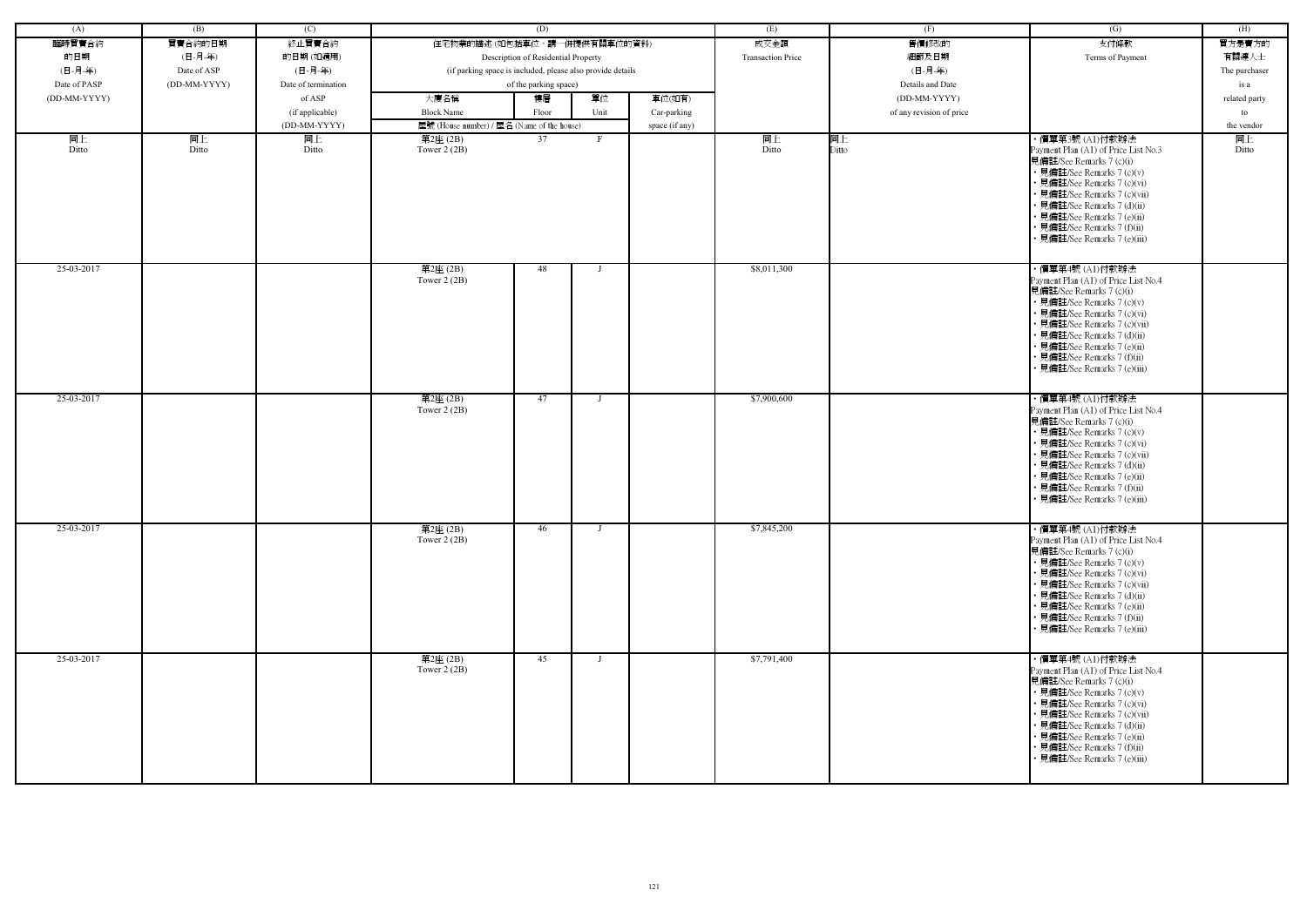| (A)          | (B)          | (C)                 |                                                            | (D)                                 |              |                | (E)                      | (F)                      | (G)                                                                                                                                                                                                                                                                                                           | (H)           |
|--------------|--------------|---------------------|------------------------------------------------------------|-------------------------------------|--------------|----------------|--------------------------|--------------------------|---------------------------------------------------------------------------------------------------------------------------------------------------------------------------------------------------------------------------------------------------------------------------------------------------------------|---------------|
| 臨時買賣合約       | 買賣合約的日期      | 終止買賣合約              | 住宅物業的描述 (如包括車位,請一併提供有關車位的資料)                               |                                     |              |                | 成交金額                     | 售價修改的                    | 支付條款                                                                                                                                                                                                                                                                                                          | 買方是賣方的        |
| 的日期          | (日-月-年)      | 的日期(如適用)            |                                                            | Description of Residential Property |              |                | <b>Transaction Price</b> | 細節及日期                    | Terms of Payment                                                                                                                                                                                                                                                                                              | 有關連人士         |
| (日-月-年)      | Date of ASP  | (日-月-年)             | (if parking space is included, please also provide details |                                     |              |                |                          | (日-月-年)                  |                                                                                                                                                                                                                                                                                                               | The purchaser |
| Date of PASP | (DD-MM-YYYY) | Date of termination |                                                            | of the parking space)               |              |                |                          | Details and Date         |                                                                                                                                                                                                                                                                                                               | is a          |
| (DD-MM-YYYY) |              | of ASP              | 大廈名稱                                                       | 樓層                                  | 單位           | 車位(如有)         |                          | (DD-MM-YYYY)             |                                                                                                                                                                                                                                                                                                               | related party |
|              |              | (if applicable)     | <b>Block Name</b>                                          | Floor                               | Unit         | Car-parking    |                          | of any revision of price |                                                                                                                                                                                                                                                                                                               | to            |
|              |              | (DD-MM-YYYY)        | 屋號 (House number) / 屋名 (Name of the house)                 |                                     |              | space (if any) |                          |                          |                                                                                                                                                                                                                                                                                                               | the vendor    |
| 25-03-2017   |              |                     | 第2座(2B)                                                    | 43                                  | $\mathbf{I}$ |                | \$7,736,000              |                          | ・價單第4號 (A1)付款辦法                                                                                                                                                                                                                                                                                               |               |
|              |              |                     | Tower $2(2B)$                                              |                                     |              |                |                          |                          | Payment Plan (A1) of Price List No.4<br>見備註/See Remarks 7 (c)(i)<br>• 見備註/See Remarks 7 (c)(v)<br>• 見備註/See Remarks 7 (c)(vi)<br>• 見備註/See Remarks 7 (c)(vii)<br>• 見備註/See Remarks 7 (d)(ii)<br>• 見備註/See Remarks 7 (e)(ii)<br>· 見備註/See Remarks 7 (f)(ii)<br>· 見備註/See Remarks 7 (e)(iii)                    |               |
| 25-03-2017   |              |                     | 第2座(2B)<br>Tower $2(2B)$                                   | 42                                  |              |                | \$7,683,000              |                          | ・價單第4號 (A1)付款辦法<br>Payment Plan (A1) of Price List No.4<br>見備註/See Remarks 7 (c)(i)<br>• 見備註/See Remarks 7 (c)(v)<br>• 見備註/See Remarks 7 (c)(vi)<br>· 見備註/See Remarks 7 (c)(vii)<br>• 見備註/See Remarks 7 (d)(ii)<br>• 見備註/See Remarks 7 (e)(ii)<br>· 見備註/See Remarks 7 (f)(ii)<br>• 見備註/See Remarks 7 (e)(iii) |               |
| 25-03-2017   |              |                     | 第2座(2B)<br>Tower $2(2B)$                                   | 41                                  |              |                | \$7,629,100              |                          | ・價單第4號 (A1)付款辦法<br>Payment Plan (A1) of Price List No.4<br>見備註/See Remarks 7 (c)(i)<br>• 見備註/See Remarks 7 (c)(v)<br>• 見備註/See Remarks 7 (c)(vi)<br>• 見備註/See Remarks 7 (c)(vii)<br>• 見備註/See Remarks 7 (d)(ii)<br>• 見備註/See Remarks 7 (e)(ii)<br>• 見備註/See Remarks 7 (f)(ii)<br>• 見備註/See Remarks 7 (e)(iii) |               |
| 25-03-2017   |              |                     | 第2座(2B)<br>Tower $2(2B)$                                   | 39                                  | $\mathbf{I}$ |                | \$7,539,400              |                          | ・價單第4號 (A1)付款辦法<br>Payment Plan (A1) of Price List No.4<br>見備註/See Remarks 7 (c)(i)<br>• 見備註/See Remarks 7 (c)(v)<br>• 見備註/See Remarks 7 (c)(vi)<br>• 見備註/See Remarks 7 (c)(vii)<br>• 見備註/See Remarks 7 (d)(ii)<br>• 見備註/See Remarks 7 (e)(ii)<br>• 見備註/See Remarks 7 (f)(ii)<br>• 見備註/See Remarks 7 (e)(iii) |               |
| 25-03-2017   |              |                     | 第2座(2B)<br>Tower $2(2B)$                                   | 38                                  | $\mathbf{I}$ |                | \$12,869,900             |                          | ・價單第4號 (A1)付款辦法<br>Payment Plan (A1) of Price List No.4<br>見備註/See Remarks 7 (c)(i)<br>• 見備註/See Remarks 7 (c)(v)<br>• 見備註/See Remarks 7 (c)(vi)<br>• 見備註/See Remarks 7 (c)(vii)<br>• 見備註/See Remarks 7 (d)(ii)<br>• 見備註/See Remarks 7 (e)(ii)<br>• 見備註/See Remarks 7 (f)(ii)<br>• 見備註/See Remarks 7 (e)(iii) |               |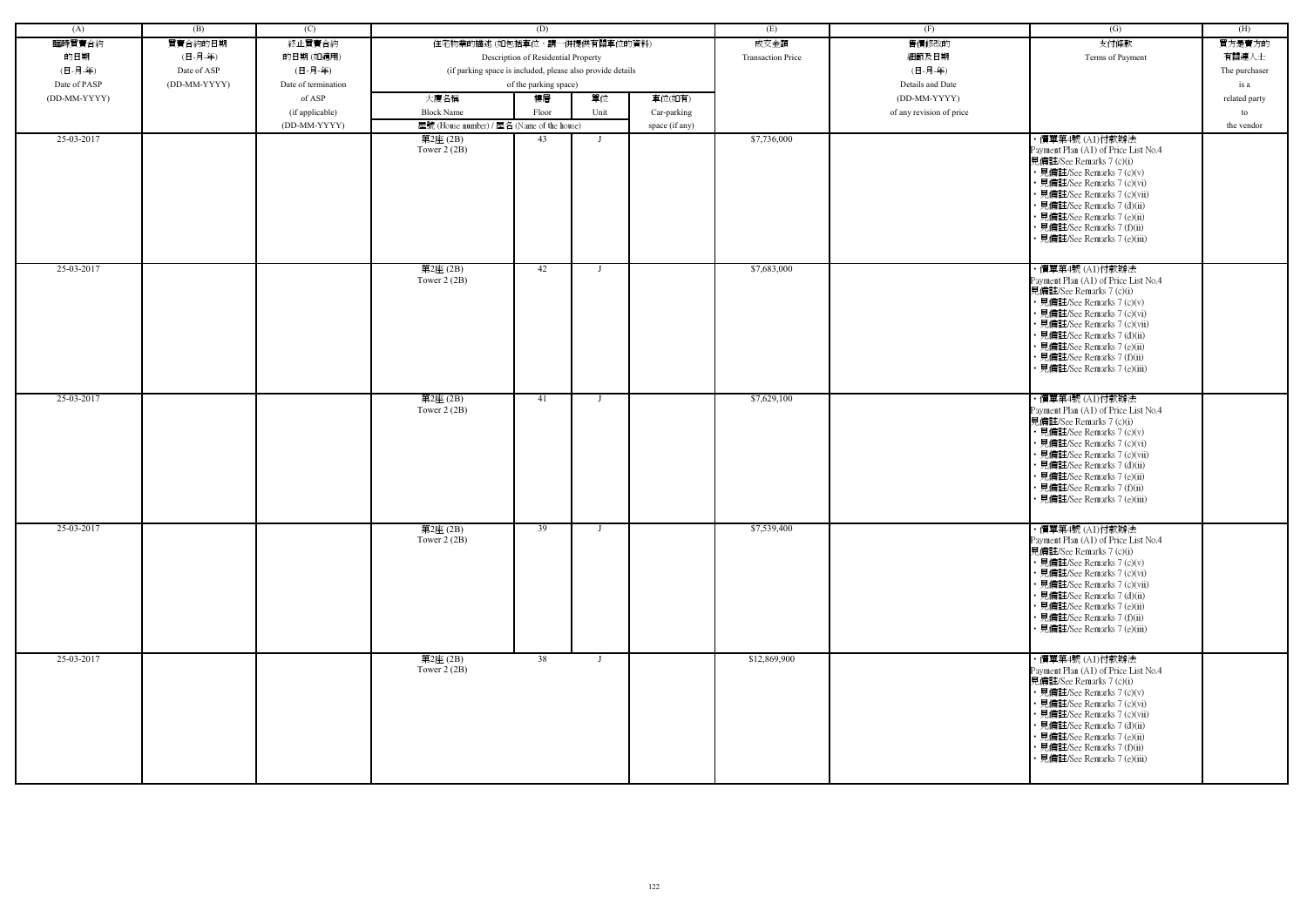| (A)          | (B)          | (C)                 |                                                            | (D)                                 |              |                | (E)                      | (F)                      | (G)                                                        | (H)           |
|--------------|--------------|---------------------|------------------------------------------------------------|-------------------------------------|--------------|----------------|--------------------------|--------------------------|------------------------------------------------------------|---------------|
| 臨時買賣合約       | 買賣合約的日期      | 終止買賣合約              | 住宅物業的描述 (如包括車位,請一併提供有關車位的資料)                               |                                     |              |                | 成交金額                     | 售價修改的                    | 支付條款                                                       | 買方是賣方的        |
| 的日期          | (日-月-年)      | 的日期(如適用)            |                                                            | Description of Residential Property |              |                | <b>Transaction Price</b> | 細節及日期                    | Terms of Payment                                           | 有關連人士         |
| (日-月-年)      | Date of ASP  | (日-月-年)             | (if parking space is included, please also provide details |                                     |              |                |                          | (日-月-年)                  |                                                            | The purchaser |
| Date of PASP | (DD-MM-YYYY) | Date of termination |                                                            | of the parking space)               |              |                |                          | Details and Date         |                                                            | is a          |
| (DD-MM-YYYY) |              | of ASP              | 大廈名稱                                                       | 樓層                                  | 單位           | 車位(如有)         |                          | (DD-MM-YYYY)             |                                                            | related party |
|              |              | (if applicable)     | <b>Block Name</b>                                          | Floor                               | Unit         | Car-parking    |                          | of any revision of price |                                                            | to            |
|              |              | (DD-MM-YYYY)        | 屋號 (House number) / 屋名 (Name of the house)                 |                                     |              | space (if any) |                          |                          |                                                            | the vendor    |
| 同上           | 同上           | 同上                  | 第2座(2B)                                                    | 17                                  | G            |                | 同上                       | 同上                       | ・價單第4號 (A1)付款辦法                                            | 同上            |
| Ditto        | Ditto        | Ditto               | Tower $2(2B)$                                              |                                     |              |                | Ditto                    | Ditto                    | Payment Plan (A1) of Price List No.4                       | Ditto         |
|              |              |                     |                                                            |                                     |              |                |                          |                          | 見備註/See Remarks 7 (c)(i)<br>• 見備註/See Remarks 7 (c)(v)     |               |
|              |              |                     |                                                            |                                     |              |                |                          |                          | • 見備註/See Remarks 7 (c)(vi)                                |               |
|              |              |                     |                                                            |                                     |              |                |                          |                          | · 見備註/See Remarks 7 (c)(vii)                               |               |
|              |              |                     |                                                            |                                     |              |                |                          |                          | • 見備註/See Remarks 7 (d)(ii)<br>• 見備註/See Remarks 7 (e)(ii) |               |
|              |              |                     |                                                            |                                     |              |                |                          |                          | • 見備註/See Remarks 7 (f)(ii)                                |               |
|              |              |                     |                                                            |                                     |              |                |                          |                          | • 見備註/See Remarks 7 (e)(iii)                               |               |
|              |              |                     |                                                            |                                     |              |                |                          |                          |                                                            |               |
| 25-03-2017   |              |                     | 第2座(2B)                                                    | 37                                  |              |                | \$7,465,300              |                          | ・價單第3號 (A1)付款辦法                                            |               |
|              |              |                     | Tower $2(2B)$                                              |                                     |              |                |                          |                          | Payment Plan (A1) of Price List No.3                       |               |
|              |              |                     |                                                            |                                     |              |                |                          |                          | 見備註/See Remarks 7 (c)(i)<br>• 見備註/See Remarks 7 (c)(v)     |               |
|              |              |                     |                                                            |                                     |              |                |                          |                          | • 見備註/See Remarks 7 (c)(vi)                                |               |
|              |              |                     |                                                            |                                     |              |                |                          |                          | • 見備註/See Remarks 7 (c)(vii)                               |               |
|              |              |                     |                                                            |                                     |              |                |                          |                          | • 見備註/See Remarks 7 (d)(ii)                                |               |
|              |              |                     |                                                            |                                     |              |                |                          |                          | • 見備註/See Remarks 7 (e)(ii)<br>• 見備註/See Remarks 7 (f)(ii) |               |
|              |              |                     |                                                            |                                     |              |                |                          |                          | • 見備註/See Remarks 7 (e)(iii)                               |               |
|              |              |                     |                                                            |                                     |              |                |                          |                          |                                                            |               |
| 25-03-2017   |              |                     | 第2座(2B)                                                    | 36                                  |              |                | \$7,903,200              |                          | ・價單第3號 (B1)付款辦法                                            |               |
|              |              |                     | Tower $2(2B)$                                              |                                     |              |                |                          |                          | Payment Plan (B1) of Price List No.3                       |               |
|              |              |                     |                                                            |                                     |              |                |                          |                          | 見備註/See Remarks 7 (c)(ii)                                  |               |
|              |              |                     |                                                            |                                     |              |                |                          |                          | • 見備註/See Remarks 7 (c)(v)<br>• 見備註/See Remarks 7 (c)(vi)  |               |
|              |              |                     |                                                            |                                     |              |                |                          |                          | • 見備註/See Remarks 7 (c)(vii)                               |               |
|              |              |                     |                                                            |                                     |              |                |                          |                          | • 見備註/See Remarks 7 (e)(i)                                 |               |
|              |              |                     |                                                            |                                     |              |                |                          |                          | • 見備註/See Remarks 7 (d)(ii)                                |               |
|              |              |                     |                                                            |                                     |              |                |                          |                          | • 見備註/See Remarks 7 (e)(ii)<br>• 見備註/See Remarks 7 (f)(ii) |               |
|              |              |                     |                                                            |                                     |              |                |                          |                          | 見備註/See Remarks 7 (e)(iii)                                 |               |
|              |              |                     |                                                            |                                     |              |                |                          |                          |                                                            |               |
| 25-03-2017   |              |                     | 第2座(2B)                                                    | 35                                  | $\mathbf{I}$ |                | \$7,390,500              |                          | ・價單第3號 (A1)付款辦法                                            |               |
|              |              |                     | Tower $2(2B)$                                              |                                     |              |                |                          |                          | Payment Plan (A1) of Price List No.3                       |               |
|              |              |                     |                                                            |                                     |              |                |                          |                          | 見備註/See Remarks 7 (c)(i)                                   |               |
|              |              |                     |                                                            |                                     |              |                |                          |                          | • 見備註/See Remarks 7 (c)(v)<br>• 見備註/See Remarks 7 (c)(vi)  |               |
|              |              |                     |                                                            |                                     |              |                |                          |                          | · 見備註/See Remarks 7 (c)(vii)                               |               |
|              |              |                     |                                                            |                                     |              |                |                          |                          | • 見備註/See Remarks 7 (d)(ii)                                |               |
|              |              |                     |                                                            |                                     |              |                |                          |                          | • 見備註/See Remarks 7 (e)(ii)                                |               |
|              |              |                     |                                                            |                                     |              |                |                          |                          | · 見備註/See Remarks 7 (f)(ii)                                |               |
|              |              |                     |                                                            |                                     |              |                |                          |                          | • 見備註/See Remarks 7 (e)(iii)                               |               |
|              |              |                     |                                                            |                                     |              |                |                          |                          |                                                            |               |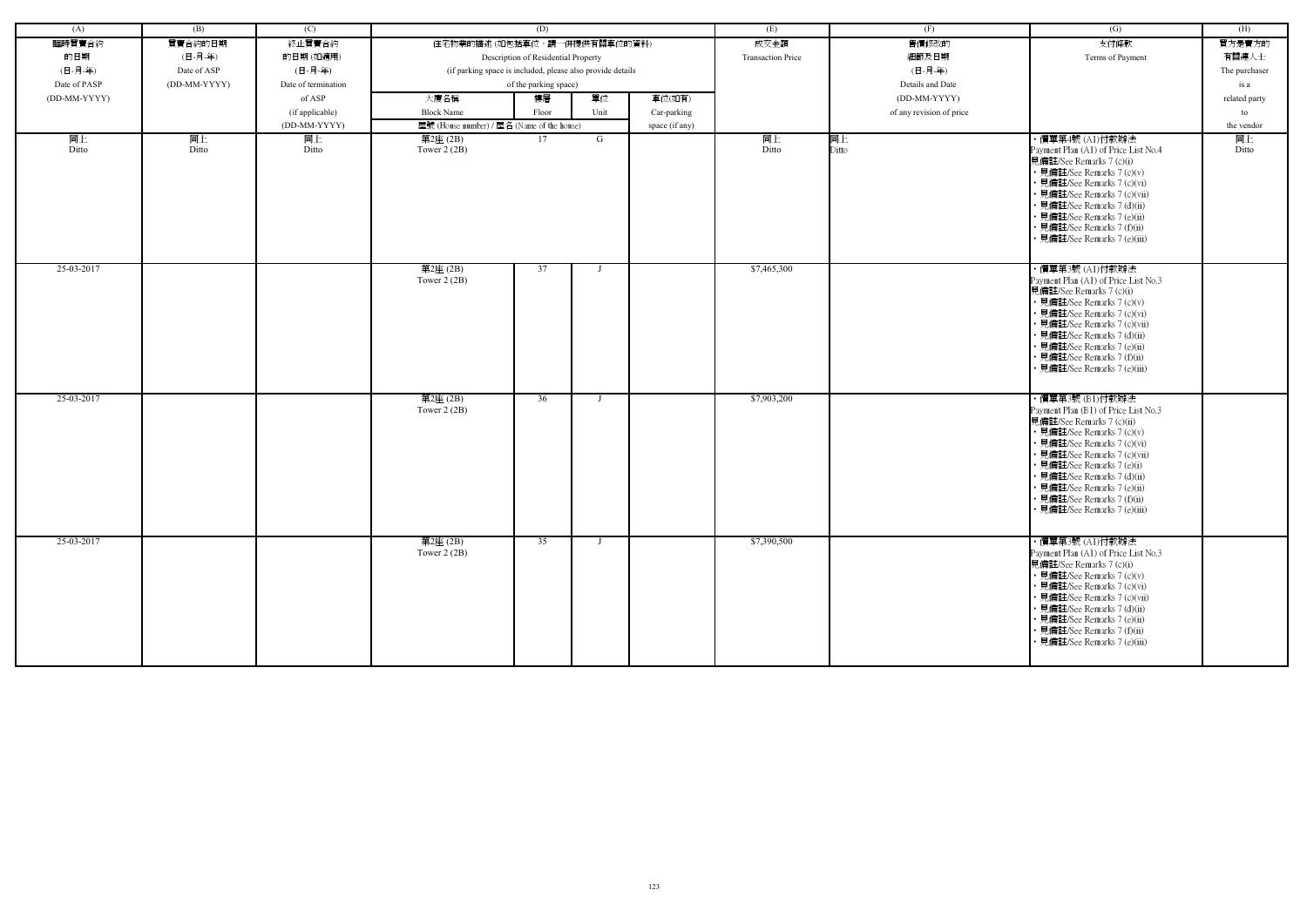| (A)          | (B)          | (C)                 |                                                            | (D)                                 |                |                | (E)                      | (F)                      | (G)                                                              | (H)           |
|--------------|--------------|---------------------|------------------------------------------------------------|-------------------------------------|----------------|----------------|--------------------------|--------------------------|------------------------------------------------------------------|---------------|
| 臨時買賣合約       | 買賣合約的日期      | 終止買賣合約              | 住宅物業的描述 (如包括車位,請一併提供有關車位的資料)                               |                                     |                |                | 成交金額                     | 售價修改的                    | 支付條款                                                             | 買方是賣方的        |
| 的日期          | (日-月-年)      | 的日期(如適用)            |                                                            | Description of Residential Property |                |                | <b>Transaction Price</b> | 細節及日期                    | Terms of Payment                                                 | 有關連人士         |
| (日-月-年)      | Date of ASP  | (日-月-年)             | (if parking space is included, please also provide details |                                     |                |                |                          | (日-月-年)                  |                                                                  | The purchaser |
| Date of PASP | (DD-MM-YYYY) | Date of termination |                                                            | of the parking space)               |                |                |                          | Details and Date         |                                                                  | is a          |
| (DD-MM-YYYY) |              | of ASP              | 大廈名稱                                                       | 樓層                                  | 單位             | 車位(如有)         |                          | (DD-MM-YYYY)             |                                                                  | related party |
|              |              | (if applicable)     | <b>Block Name</b>                                          | Floor                               | Unit           | Car-parking    |                          | of any revision of price |                                                                  | to            |
|              |              | (DD-MM-YYYY)        | 屋號 (House number) / 屋名 (Name of the house)                 |                                     |                | space (if any) |                          |                          |                                                                  | the vendor    |
| 25-03-2017   |              |                     | 第2座(2B)                                                    | 33                                  |                |                | \$7,353,000              |                          | ・價單第3號 (A1)付款辦法                                                  |               |
|              |              |                     | Tower $2(2B)$                                              |                                     |                |                |                          |                          | Payment Plan (A1) of Price List No.3                             |               |
|              |              |                     |                                                            |                                     |                |                |                          |                          | 見備註/See Remarks 7 (c)(i)                                         |               |
|              |              |                     |                                                            |                                     |                |                |                          |                          | • 見備註/See Remarks 7 (c)(v)<br>• 見備註/See Remarks 7 (c)(vi)        |               |
|              |              |                     |                                                            |                                     |                |                |                          |                          | · 見備註/See Remarks 7 (c)(vii)                                     |               |
|              |              |                     |                                                            |                                     |                |                |                          |                          | · 見備註/See Remarks 7 (d)(ii)                                      |               |
|              |              |                     |                                                            |                                     |                |                |                          |                          | · 見備註/See Remarks 7 (e)(ii)                                      |               |
|              |              |                     |                                                            |                                     |                |                |                          |                          | · 見備註/See Remarks 7 (f)(ii)                                      |               |
|              |              |                     |                                                            |                                     |                |                |                          |                          | · 見備註/See Remarks 7 (e)(iii)                                     |               |
|              |              |                     |                                                            |                                     |                |                |                          |                          |                                                                  |               |
| 25-03-2017   |              |                     | 第2座(2B)                                                    | 32                                  |                |                | \$7,317,100              |                          | ・價單第3號 (A1)付款辦法                                                  |               |
|              |              |                     | Tower $2(2B)$                                              |                                     |                |                |                          |                          | Payment Plan (A1) of Price List No.3<br>見備註/See Remarks 7 (c)(i) |               |
|              |              |                     |                                                            |                                     |                |                |                          |                          | • 見備註/See Remarks 7 (c)(v)                                       |               |
|              |              |                     |                                                            |                                     |                |                |                          |                          | · 見備註/See Remarks 7 (c)(vi)                                      |               |
|              |              |                     |                                                            |                                     |                |                |                          |                          | · 見備註/See Remarks 7 (c)(vii)                                     |               |
|              |              |                     |                                                            |                                     |                |                |                          |                          | • 見備註/See Remarks 7 (d)(ii)                                      |               |
|              |              |                     |                                                            |                                     |                |                |                          |                          | · 見備註/See Remarks 7 (e)(ii)<br>· 見備註/See Remarks 7 (f)(ii)       |               |
|              |              |                     |                                                            |                                     |                |                |                          |                          | • 見備註/See Remarks 7 (e)(iii)                                     |               |
|              |              |                     |                                                            |                                     |                |                |                          |                          |                                                                  |               |
| 25-03-2017   |              |                     | 第2座(2B)                                                    | 31                                  |                |                | \$7,747,200              |                          | ・價單第3號 (B1)付款辦法                                                  |               |
|              |              |                     | Tower $2(2B)$                                              |                                     |                |                |                          |                          | Payment Plan (B1) of Price List No.3                             |               |
|              |              |                     |                                                            |                                     |                |                |                          |                          | 見備註/See Remarks 7 (c)(ii)                                        |               |
|              |              |                     |                                                            |                                     |                |                |                          |                          | • 見備註/See Remarks 7 (c)(v)<br>· 見備註/See Remarks 7 (c)(vi)        |               |
|              |              |                     |                                                            |                                     |                |                |                          |                          | • 見備註/See Remarks 7 (c)(vii)                                     |               |
|              |              |                     |                                                            |                                     |                |                |                          |                          | • 見備註/See Remarks 7 (e)(i)                                       |               |
|              |              |                     |                                                            |                                     |                |                |                          |                          | · 見備註/See Remarks 7 (d)(ii)                                      |               |
|              |              |                     |                                                            |                                     |                |                |                          |                          | · 見備註/See Remarks 7 (e)(ii)                                      |               |
|              |              |                     |                                                            |                                     |                |                |                          |                          | • 見備註/See Remarks 7 (f)(ii)<br>見備註/See Remarks 7 (e)(iii)        |               |
|              |              |                     |                                                            |                                     |                |                |                          |                          |                                                                  |               |
| 25-03-2017   |              |                     |                                                            |                                     | $\blacksquare$ |                | \$7,208,700              |                          |                                                                  |               |
|              |              |                     | 第2座(2B)<br>Tower $2(2B)$                                   | 29                                  |                |                |                          |                          | ・價單第3號 (A1)付款辦法<br>Payment Plan (A1) of Price List No.3          |               |
|              |              |                     |                                                            |                                     |                |                |                          |                          | 見備註/See Remarks 7 (c)(i)                                         |               |
|              |              |                     |                                                            |                                     |                |                |                          |                          | • 見備註/See Remarks 7 (c)(v)                                       |               |
|              |              |                     |                                                            |                                     |                |                |                          |                          | • 見備註/See Remarks 7 (c)(vi)                                      |               |
|              |              |                     |                                                            |                                     |                |                |                          |                          | • 見備註/See Remarks 7 (c)(vii)<br>• 見備註/See Remarks 7 (d)(ii)      |               |
|              |              |                     |                                                            |                                     |                |                |                          |                          | • 見備註/See Remarks 7 (e)(ii)                                      |               |
|              |              |                     |                                                            |                                     |                |                |                          |                          | • 見備註/See Remarks 7 (f)(ii)                                      |               |
|              |              |                     |                                                            |                                     |                |                |                          |                          | · 見備註/See Remarks 7 (e)(iii)                                     |               |
|              |              |                     |                                                            |                                     |                |                |                          |                          |                                                                  |               |
|              |              |                     |                                                            |                                     |                |                |                          |                          |                                                                  |               |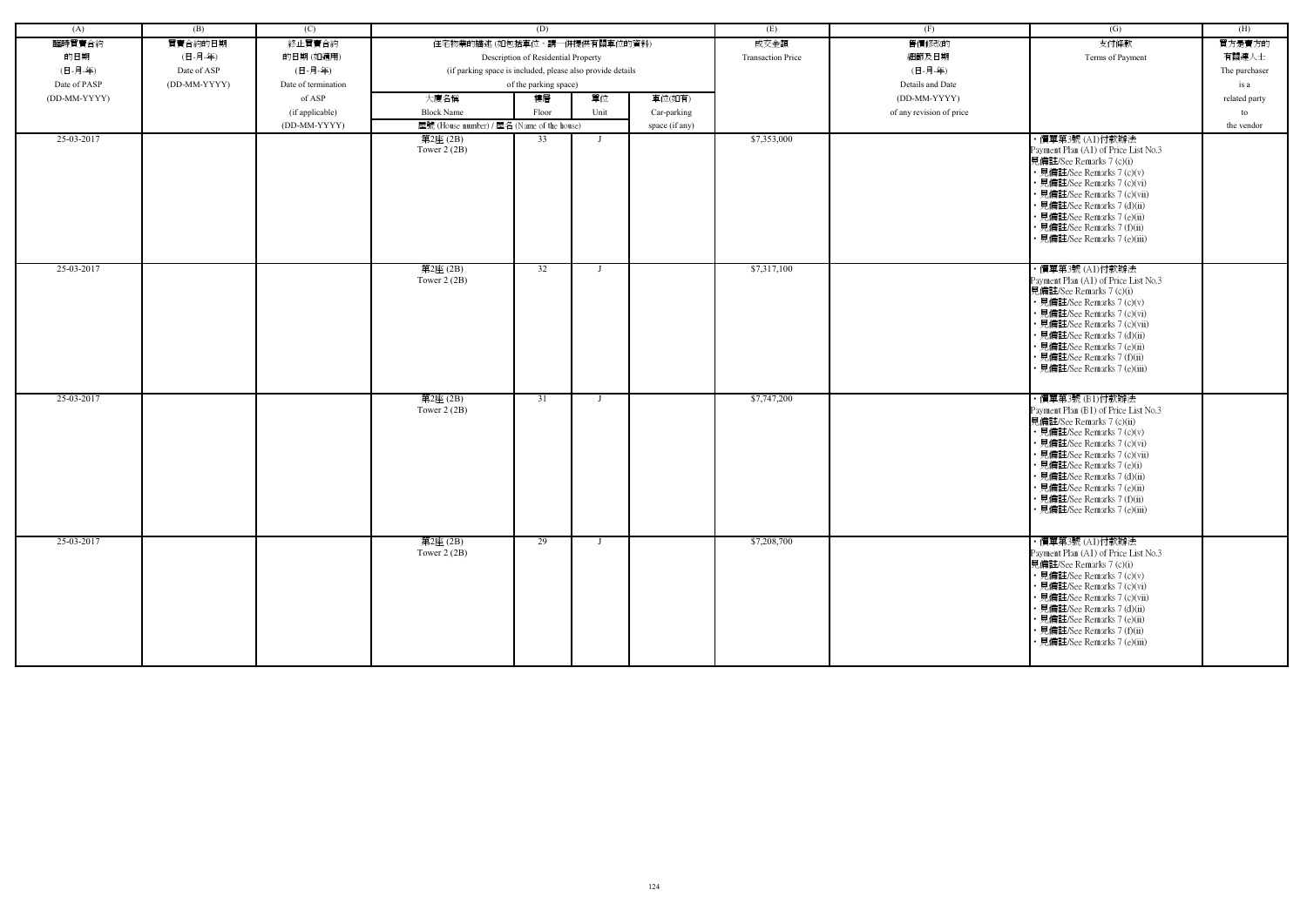| (A)          | (B)          | (C)                 |                                                            | (D)                                 |                |                | (E)                      | (F)                      | (G)                                                                                                                                                                                                                                                                                                                                          | (H)           |
|--------------|--------------|---------------------|------------------------------------------------------------|-------------------------------------|----------------|----------------|--------------------------|--------------------------|----------------------------------------------------------------------------------------------------------------------------------------------------------------------------------------------------------------------------------------------------------------------------------------------------------------------------------------------|---------------|
| 臨時買賣合約       | 買賣合約的日期      | 終止買賣合約              | 住宅物業的描述 (如包括車位,請一併提供有關車位的資料)                               |                                     |                |                | 成交金額                     | 售價修改的                    | 支付條款                                                                                                                                                                                                                                                                                                                                         | 買方是賣方的        |
| 的日期          | (日-月-年)      | 的日期(如適用)            |                                                            | Description of Residential Property |                |                | <b>Transaction Price</b> | 細節及日期                    | Terms of Payment                                                                                                                                                                                                                                                                                                                             | 有關連人士         |
| (日-月-年)      | Date of ASP  | (日-月-年)             | (if parking space is included, please also provide details |                                     |                |                |                          | (日-月-年)                  |                                                                                                                                                                                                                                                                                                                                              | The purchaser |
| Date of PASP | (DD-MM-YYYY) | Date of termination |                                                            | of the parking space)               |                |                |                          | Details and Date         |                                                                                                                                                                                                                                                                                                                                              | is a          |
| (DD-MM-YYYY) |              | of ASP              | 大廈名稱                                                       | 樓層                                  | 單位             | 車位(如有)         |                          | (DD-MM-YYYY)             |                                                                                                                                                                                                                                                                                                                                              | related party |
|              |              | (if applicable)     | <b>Block Name</b>                                          | Floor                               | Unit           | Car-parking    |                          | of any revision of price |                                                                                                                                                                                                                                                                                                                                              | to            |
|              |              | (DD-MM-YYYY)        | 屋號 (House number) / 屋名 (Name of the house)                 |                                     |                | space (if any) |                          |                          |                                                                                                                                                                                                                                                                                                                                              | the vendor    |
| 25-03-2017   |              |                     | 第2座 (2B)                                                   | 28                                  |                |                | \$7,208,700              |                          | ・價單第3號 (A1)付款辦法                                                                                                                                                                                                                                                                                                                              |               |
|              |              |                     | Tower $2(2B)$                                              |                                     |                |                |                          |                          | Payment Plan (A1) of Price List No.3<br>見備註/See Remarks 7 (c)(i)<br>• 見備註/See Remarks 7 (c)(v)<br>• 見備註/See Remarks 7 (c)(vi)<br>• 見備註/See Remarks 7 (c)(vii)<br>• 見備註/See Remarks 7 (d)(ii)<br>• 見備註/See Remarks 7 (e)(ii)<br>• 見備註/See Remarks 7 (f)(ii)<br>· 見備註/See Remarks 7 (e)(iii)                                                   |               |
| 25-03-2017   |              |                     | 第2座(2B)<br>Tower $2(2B)$                                   | 26                                  | $\blacksquare$ |                | \$8,507,600              |                          | ・價單第3號 (B1)付款辦法<br>Payment Plan (B1) of Price List No.3<br>見備註/See Remarks 7 (c)(ii)<br>• 見備註/See Remarks 7 (d)(i)<br>· 見備註/See Remarks 7 (c)(vi)<br>· 見備註/See Remarks 7 (c)(vii)<br>• 見備註/See Remarks 7 (e)(i)<br>· 見備註/See Remarks 7 (d)(ii)<br>· 見備註/See Remarks 7 (e)(ii)<br>• 見備註/See Remarks 7 (f)(ii)<br>· 見備註/See Remarks 7 (e)(iii) |               |
| 25-03-2017   |              |                     | 第2座(2B)<br>Tower $2(2B)$                                   | 23                                  |                |                | \$7,518,100              |                          | ・價單第3號 (B1)付款辦法<br>Payment Plan (B1) of Price List No.3<br>見備註/See Remarks 7 (c)(ii)<br>• 見備註/See Remarks 7 (c)(v)<br>• 見備註/See Remarks 7 (c)(vi)<br>• 見備註/See Remarks 7 (c)(vii)<br>• 見備註/See Remarks 7 (e)(i)<br>• 見備註/See Remarks 7 (d)(iv)<br>• 見備註/See Remarks 7 (e)(ii)<br>• 見備註/See Remarks 7 (f)(ii)<br>• 見備註/See Remarks 7 (e)(iii) |               |
| 25-03-2017   |              |                     | 第2座(2B)<br>Tower $2(2B)$                                   | 22                                  | $\mathbf{I}$   |                | \$13,940,800             |                          | ・價單第3號 (A1)付款辦法<br>Payment Plan (A1) of Price List No.3<br>見備註/See Remarks 7 (c)(i)<br>• 見備註/See Remarks 7 (c)(v)<br>• 見備註/See Remarks 7 (c)(vi)<br>• 見備註/See Remarks 7 (c)(vii)<br>• 見備註/See Remarks 7 (d)(ii)<br>• 見備註/See Remarks 7 (e)(ii)<br>• 見備註/See Remarks 7 (f)(ii)<br>• 見備註/See Remarks 7 (e)(iii)                                |               |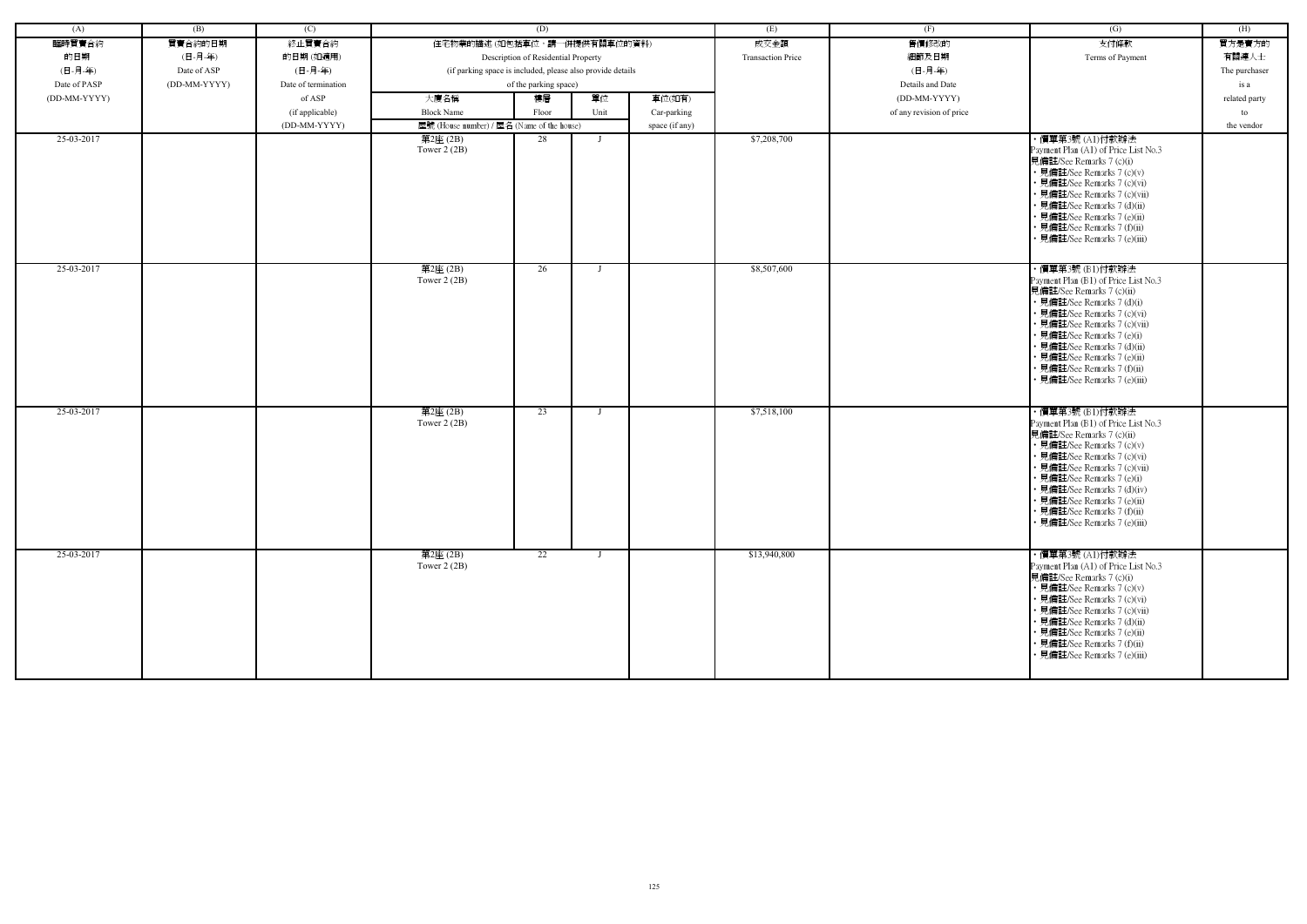| (A)          | (B)          | (C)                 |                                            | (D)                                                        |                |                | (E)                      | (F)                      | (G)                                                                                                                                                                                                                                                                                                           | (H)           |
|--------------|--------------|---------------------|--------------------------------------------|------------------------------------------------------------|----------------|----------------|--------------------------|--------------------------|---------------------------------------------------------------------------------------------------------------------------------------------------------------------------------------------------------------------------------------------------------------------------------------------------------------|---------------|
| 臨時買賣合約       | 買賣合約的日期      | 終止買賣合約              |                                            | 住宅物業的描述 (如包括車位,請一併提供有關車位的資料)                               |                |                | 成交金額                     | 售價修改的                    | 支付條款                                                                                                                                                                                                                                                                                                          | 買方是賣方的        |
|              |              |                     |                                            |                                                            |                |                | <b>Transaction Price</b> |                          |                                                                                                                                                                                                                                                                                                               |               |
| 的日期          | (日-月-年)      | 的日期(如適用)            |                                            | Description of Residential Property                        |                |                |                          | 細節及日期                    | Terms of Payment                                                                                                                                                                                                                                                                                              | 有關連人士         |
| (日-月-年)      | Date of ASP  | (日-月-年)             |                                            | (if parking space is included, please also provide details |                |                |                          | (日-月-年)                  |                                                                                                                                                                                                                                                                                                               | The purchaser |
| Date of PASP | (DD-MM-YYYY) | Date of termination |                                            | of the parking space)                                      |                |                |                          | Details and Date         |                                                                                                                                                                                                                                                                                                               | is a          |
| (DD-MM-YYYY) |              | of ASP              | 大廈名稱                                       | 樓層                                                         | 單位             | 車位(如有)         |                          | (DD-MM-YYYY)             |                                                                                                                                                                                                                                                                                                               | related party |
|              |              | (if applicable)     | <b>Block Name</b>                          | Floor                                                      | Unit           | Car-parking    |                          | of any revision of price |                                                                                                                                                                                                                                                                                                               | to            |
|              |              | (DD-MM-YYYY)        | 屋號 (House number) / 屋名 (Name of the house) |                                                            |                | space (if any) |                          |                          |                                                                                                                                                                                                                                                                                                               | the vendor    |
| 同上           | 同上           | 同上                  | 第2座 (2B)                                   | 22                                                         | F              |                | 同上                       | 同上                       | ・價單第3號 (A1)付款辦法                                                                                                                                                                                                                                                                                               | 同上            |
| Ditto        | Ditto        | Ditto               | Tower $2(2B)$                              |                                                            |                |                | Ditto                    | Ditto                    | Payment Plan (A1) of Price List No.3<br>見備註/See Remarks 7 (c)(i)<br>• 見備註/See Remarks 7 (c)(v)<br>• 見備註/See Remarks 7 (c)(vi)<br>• 見備註/See Remarks 7 (c)(vii)<br>· 見備註/See Remarks 7 (d)(ii)<br>• 見備註/See Remarks 7 (e)(ii)<br>• 見備註/See Remarks 7 (f)(ii)<br>· 見備註/See Remarks 7 (e)(iii)                    | Ditto         |
| 25-03-2017   |              |                     | 第2座(2B)<br>Tower $2(2B)$                   | 21                                                         | $\blacksquare$ |                | \$6,995,000              |                          | ・價單第3號 (A1)付款辦法<br>Payment Plan (A1) of Price List No.3<br>見備註/See Remarks 7 (c)(i)<br>• 見備註/See Remarks 7 (c)(v)<br>• 見備註/See Remarks 7 (c)(vi)<br>· 見備註/See Remarks 7 (c)(vii)<br>• 見備註/See Remarks 7 (d)(ii)<br>• 見備註/See Remarks 7 (e)(ii)<br>· 見備註/See Remarks 7 (f)(ii)<br>• 見備註/See Remarks 7 (e)(iii) |               |
| 25-03-2017   |              |                     | 第2座(2B)<br>Tower $2(2B)$                   | 20                                                         |                |                | \$6,959,100              |                          | ・價單第4號 (A1)付款辦法<br>Payment Plan (A1) of Price List No.4<br>見備註/See Remarks 7 (c)(i)<br>• 見備註/See Remarks 7 (c)(v)<br>• 見備註/See Remarks 7 (c)(vi)<br>• 見備註/See Remarks 7 (c)(vii)<br>• 見備註/See Remarks 7 (d)(ii)<br>· 見備註/See Remarks 7 (e)(ii)<br>• 見備註/See Remarks 7 (f)(ii)<br>· 見備註/See Remarks 7 (e)(iii) |               |
| 25-03-2017   |              |                     | 第2座(2B)<br>Tower $2(2B)$                   | $\overline{19}$                                            | $\mathbf{I}$   |                | \$13,807,500             |                          | ・價單第4號 (A1)付款辦法<br>Payment Plan (A1) of Price List No.4<br>見備註/See Remarks 7 (c)(i)<br>• 見備註/See Remarks 7 (c)(v)<br>• 見備註/See Remarks 7 (c)(vi)<br>• 見備註/See Remarks 7 (c)(vii)<br>• 見備註/See Remarks 7 (d)(ii)<br>• 見備註/See Remarks 7 (e)(ii)<br>• 見備註/See Remarks 7 (f)(ii)<br>• 見備註/See Remarks 7 (e)(iii) |               |
|              |              |                     | 第2座(2B)<br>Tower $2(2B)$                   | 16                                                         |                |                |                          |                          | ・價單第4號 (A1)付款辦法<br>Payment Plan (A1) of Price List No.4<br>見備註/See Remarks 7 (c)(i)<br>• 見備註/See Remarks 7 (c)(v)<br>• 見備註/See Remarks 7 (c)(vi)<br>• 見備註/See Remarks 7 (c)(vii)<br>• 見備註/See Remarks 7 (d)(ii)<br>• 見備註/See Remarks 7 (e)(ii)<br>• 見備註/See Remarks 7 (f)(ii)<br>• 見備註/See Remarks 7 (e)(iii) |               |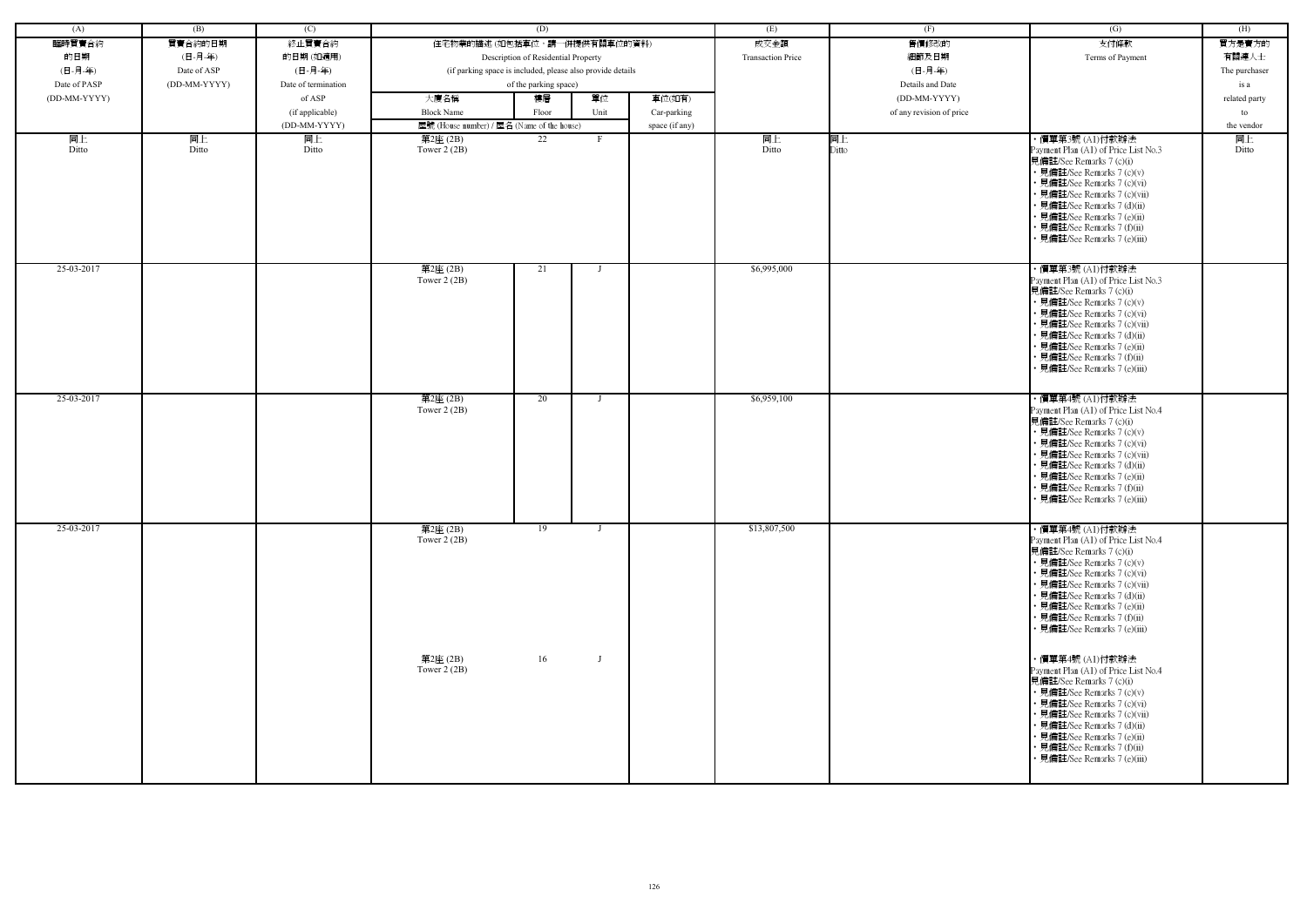| (A)          | (B)          | (C)                 |                                                            | (D)                                 |                |                | (E)                      | (F)                      | (G)                                                                                                                                                                                                                                                                                                                                          | (H)           |
|--------------|--------------|---------------------|------------------------------------------------------------|-------------------------------------|----------------|----------------|--------------------------|--------------------------|----------------------------------------------------------------------------------------------------------------------------------------------------------------------------------------------------------------------------------------------------------------------------------------------------------------------------------------------|---------------|
| 臨時買賣合約       | 買賣合約的日期      | 終止買賣合約              | 住宅物業的描述 (如包括車位,請一併提供有關車位的資料)                               |                                     |                |                | 成交金額                     | 售價修改的                    | 支付條款                                                                                                                                                                                                                                                                                                                                         | 買方是賣方的        |
| 的日期          | (日-月-年)      | 的日期(如適用)            |                                                            | Description of Residential Property |                |                | <b>Transaction Price</b> | 細節及日期                    | Terms of Payment                                                                                                                                                                                                                                                                                                                             | 有關連人士         |
| (日-月-年)      | Date of ASP  | (日-月-年)             | (if parking space is included, please also provide details |                                     |                |                |                          | (日-月-年)                  |                                                                                                                                                                                                                                                                                                                                              | The purchaser |
| Date of PASP | (DD-MM-YYYY) | Date of termination |                                                            | of the parking space)               |                |                |                          | Details and Date         |                                                                                                                                                                                                                                                                                                                                              | is a          |
| (DD-MM-YYYY) |              | of ASP              | 大廈名稱                                                       | 樓層                                  | 單位             | 車位(如有)         |                          | (DD-MM-YYYY)             |                                                                                                                                                                                                                                                                                                                                              | related party |
|              |              |                     | <b>Block Name</b>                                          | Floor                               | Unit           |                |                          |                          |                                                                                                                                                                                                                                                                                                                                              |               |
|              |              | (if applicable)     |                                                            |                                     |                | Car-parking    |                          | of any revision of price |                                                                                                                                                                                                                                                                                                                                              | to            |
| 25-03-2017   |              | (DD-MM-YYYY)        | 屋號 (House number) / 屋名 (Name of the house)                 | 18                                  |                | space (if any) | \$7,812,600              |                          |                                                                                                                                                                                                                                                                                                                                              | the vendor    |
|              |              |                     | 第2座 (2B)<br>Tower $2(2B)$                                  |                                     |                |                |                          |                          | ・價單第4號 (A1)付款辦法<br>Payment Plan (A1) of Price List No.4<br>見備註/See Remarks 7 (c)(i)<br>• 見備註/See Remarks 7 (d)(i)<br>• 見備註/See Remarks 7 (c)(vi)<br>• 見備註/See Remarks 7 (c)(vii)<br>• 見備註/See Remarks 7 (d)(ii)<br>• 見備註/See Remarks 7 (e)(ii)<br>• 見備註/See Remarks 7 (f)(ii)<br>· 見備註/See Remarks 7 (e)(iii)                                |               |
| 25-03-2017   |              |                     | 第2座(2B)<br>Tower $2(2B)$                                   | 17                                  | $\blacksquare$ |                | \$6,890,500              |                          | ・價單第4號 (A1)付款辦法<br>Payment Plan (A1) of Price List No.4<br>見備註/See Remarks 7 (c)(i)<br>• 見備註/See Remarks 7 (c)(v)<br>• 見備註/See Remarks 7 (c)(vi)<br>• 見備註/See Remarks 7 (c)(vii)<br>• 見備註/See Remarks 7 (d)(ii)<br>• 見備註/See Remarks 7 (e)(ii)<br>• 見備註/See Remarks 7 (f)(ii)<br>• 見備註/See Remarks 7 (e)(iii)                                |               |
| 25-03-2017   |              |                     | 第2座(2B)<br>Tower $2(2B)$                                   | 15                                  | - 1            |                | \$6,876,400              |                          | ・價單第4號 (A1)付款辦法<br>Payment Plan (A1) of Price List No.4<br>見備註/See Remarks 7 (c)(i)<br>• 見備註/See Remarks 7 (c)(v)<br>• 見備註/See Remarks 7 (c)(vi)<br>• 見備註/See Remarks 7 (c)(vii)<br>• 見備註/See Remarks 7 (d)(ii)<br>• 見備註/See Remarks 7 (e)(ii)<br>• 見備註/See Remarks 7 (f)(ii)<br>• 見備註/See Remarks 7 (e)(iii)                                |               |
| 25-03-2017   |              |                     | 第2座(2B)<br>Tower $2(2B)$                                   | 12                                  | $\blacksquare$ |                | \$8,190,500              |                          | ·價單第4號 (B1)付款辦法<br>Payment Plan (B1) of Price List No.4<br>見備註/See Remarks 7 (c)(ii)<br>• 見備註/See Remarks 7 (d)(i)<br>• 見備註/See Remarks 7 (c)(vi)<br>• 見備註/See Remarks 7 (c)(vii)<br>• 見備註/See Remarks 7 (e)(i)<br>• 見備註/See Remarks 7 (d)(ii)<br>• 見備註/See Remarks 7 (e)(ii)<br>• 見備註/See Remarks 7 (f)(ii)<br>• 見備註/See Remarks 7 (e)(iii) |               |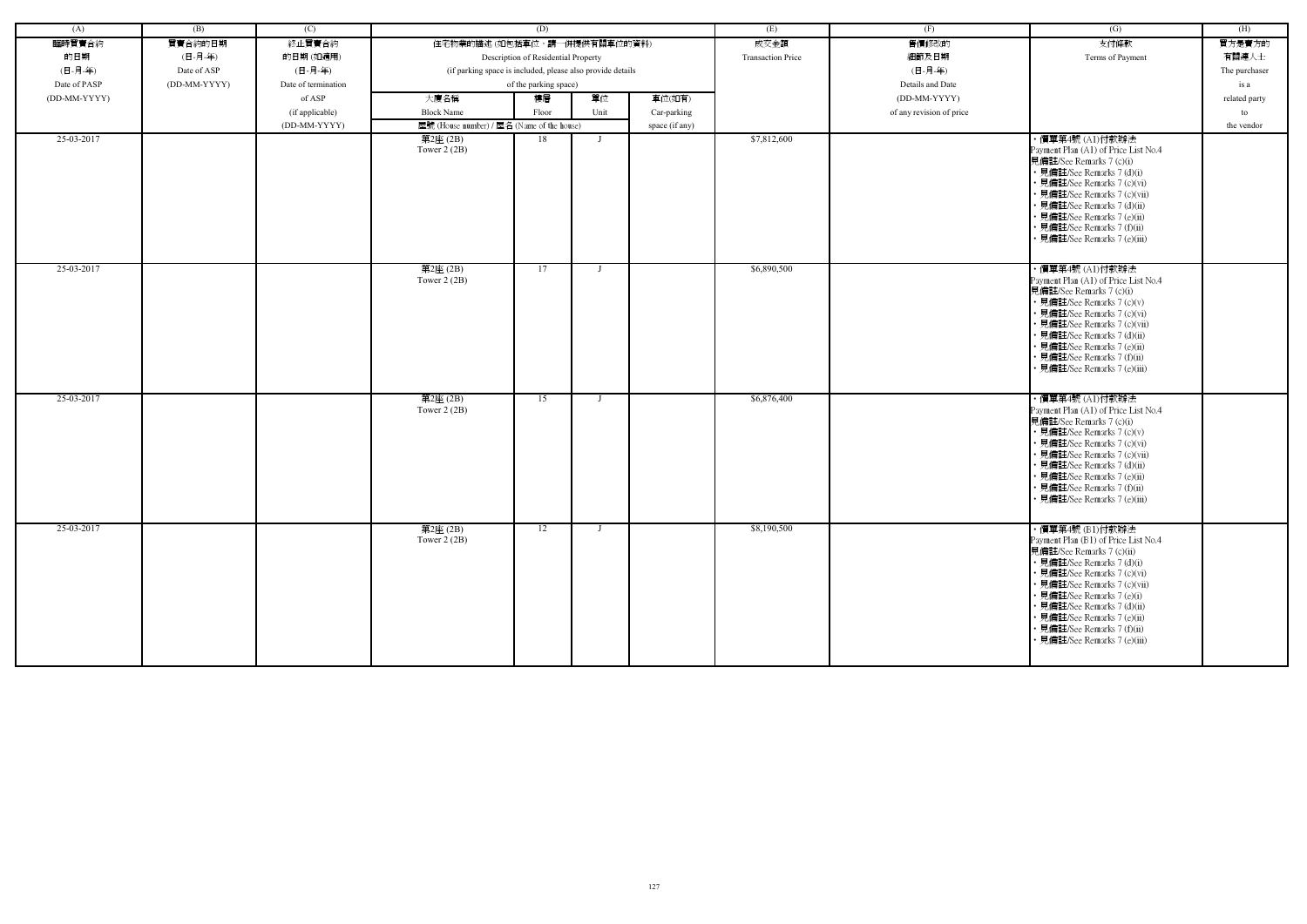| (A)          | (B)          | (C)                 |                                                            | (D)                                 |                |                | (E)                      | (F)                      | (G)                                                                                                                                                                                                                                                                                                           | (H)           |
|--------------|--------------|---------------------|------------------------------------------------------------|-------------------------------------|----------------|----------------|--------------------------|--------------------------|---------------------------------------------------------------------------------------------------------------------------------------------------------------------------------------------------------------------------------------------------------------------------------------------------------------|---------------|
| 臨時買賣合約       | 買賣合約的日期      | 終止買賣合約              | 住宅物業的描述 (如包括車位,請一併提供有關車位的資料)                               |                                     |                |                | 成交金額                     | 售價修改的                    | 支付條款                                                                                                                                                                                                                                                                                                          | 買方是賣方的        |
|              |              |                     |                                                            |                                     |                |                |                          |                          |                                                                                                                                                                                                                                                                                                               |               |
| 的日期          | (日-月-年)      | 的日期(如適用)            |                                                            | Description of Residential Property |                |                | <b>Transaction Price</b> | 細節及日期                    | Terms of Payment                                                                                                                                                                                                                                                                                              | 有關連人士         |
| (日-月-年)      | Date of ASP  | (日-月-年)             | (if parking space is included, please also provide details |                                     |                |                |                          | (日-月-年)                  |                                                                                                                                                                                                                                                                                                               | The purchaser |
| Date of PASP | (DD-MM-YYYY) | Date of termination |                                                            | of the parking space)               |                |                |                          | Details and Date         |                                                                                                                                                                                                                                                                                                               | is a          |
| (DD-MM-YYYY) |              | of ASP              | 大廈名稱                                                       | 樓層                                  | 單位             | 車位(如有)         |                          | (DD-MM-YYYY)             |                                                                                                                                                                                                                                                                                                               | related party |
|              |              | (if applicable)     | <b>Block Name</b>                                          | Floor                               | Unit           | Car-parking    |                          | of any revision of price |                                                                                                                                                                                                                                                                                                               | to            |
|              |              | (DD-MM-YYYY)        | 屋號 (House number) / 屋名 (Name of the house)                 |                                     |                | space (if any) |                          |                          |                                                                                                                                                                                                                                                                                                               | the vendor    |
| 25-03-2017   |              |                     | 第2座 (2B)<br>Tower $2(2B)$                                  | -11                                 | $\blacksquare$ |                | \$6,862,400              |                          | ·價單第4號(Al)付款辦法<br>Payment Plan (A1) of Price List No.4<br>見備註/See Remarks 7 (c)(i)<br>• 見備註/See Remarks 7 (c)(v)<br>• 見備註/See Remarks 7 (c)(vi)<br>• 見備註/See Remarks 7 (c)(vii)<br>· 見備註/See Remarks 7 (d)(ii)<br>• 見備註/See Remarks 7 (e)(ii)<br>· 見備註/See Remarks 7 (f)(ii)<br>• 見備註/See Remarks 7 (e)(iii)  |               |
| 25-03-2017   |              |                     | 第2座(2B)<br>Tower $2(2B)$                                   | 10                                  |                |                | \$6,855,400              |                          | ・價單第4號 (A1)付款辦法<br>Payment Plan (A1) of Price List No.4<br>見備註/See Remarks 7 (c)(i)<br>• 見備註/See Remarks 7 (c)(v)<br>• 見備註/See Remarks 7 (c)(vi)<br>· 見備註/See Remarks 7 (c)(vii)<br>• 見備註/See Remarks 7 (d)(ii)<br>• 見備註/See Remarks 7 (e)(ii)<br>· 見備註/See Remarks 7 (f)(ii)<br>• 見備註/See Remarks 7 (e)(iii) |               |
| 25-03-2017   |              |                     | 第2座(2B)<br>Tower $2(2B)$                                   | 9                                   |                |                | \$6,849,100              |                          | ・價單第4號 (A1)付款辦法<br>Payment Plan (A1) of Price List No.4<br>見備註/See Remarks 7 (c)(i)<br>• 見備註/See Remarks 7 (c)(v)<br>· 見備註/See Remarks 7 (c)(vi)<br>• 見備註/See Remarks 7 (c)(vii)<br>• 見備註/See Remarks 7 (d)(ii)<br>· 見備註/See Remarks 7 (e)(ii)<br>· 見備註/See Remarks 7 (f)(ii)<br>· 見備註/See Remarks 7 (e)(iii) |               |
| 25-03-2017   |              |                     | 第2座(2B)<br>Tower $2(2B)$                                   | 8                                   |                |                | \$13,684,200             |                          | ・價單第4號 (A1)付款辦法<br>Payment Plan (A1) of Price List No.4<br>見備註/See Remarks 7 (c)(i)<br>• 見備註/See Remarks 7 (c)(v)<br>• 見備註/See Remarks 7 (c)(vi)<br>• 見備註/See Remarks 7 (c)(vii)<br>• 見備註/See Remarks 7 (d)(ii)<br>• 見備註/See Remarks 7 (e)(ii)<br>• 見備註/See Remarks 7 (f)(ii)<br>• 見備註/See Remarks 7 (e)(iii) |               |
|              |              |                     | 第2座(2B)<br>Tower $2(2B)$                                   | 6                                   |                |                |                          |                          | ・價單第4號 (A1)付款辦法<br>Payment Plan (A1) of Price List No.4<br>見備註/See Remarks 7 (c)(i)<br>• 見備註/See Remarks 7 (c)(v)<br>• 見備註/See Remarks 7 (c)(vi)<br>• 見備註/See Remarks 7 (c)(vii)<br>• 見備註/See Remarks 7 (d)(ii)<br>• 見備註/See Remarks 7 (e)(ii)<br>• 見備註/See Remarks 7 (f)(ii)<br>• 見備註/See Remarks 7 (e)(iii) |               |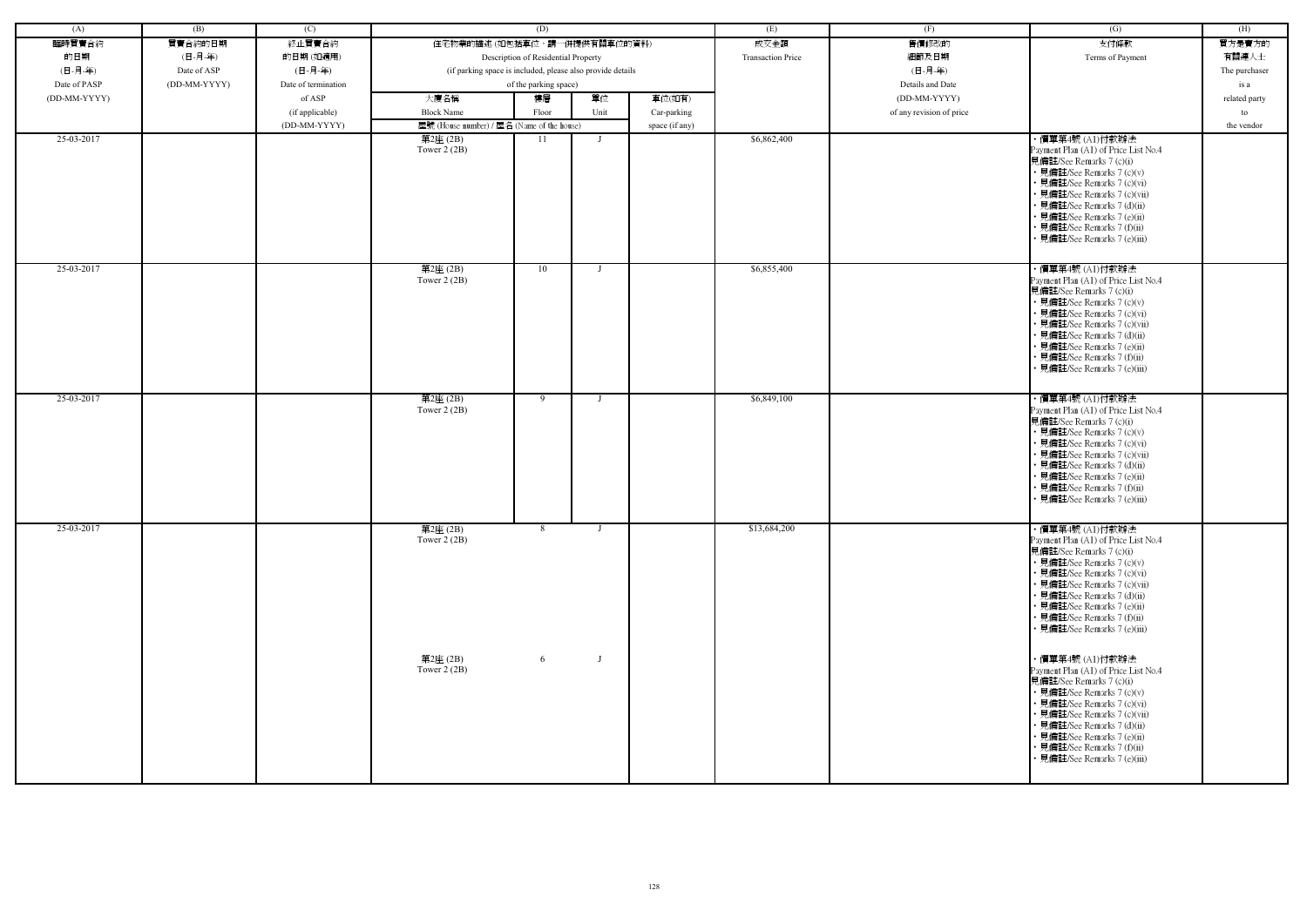| (A)          | (B)          | (C)                 |                                                            | (D)                                 |      |                | (E)                      | (F)                      | (G)                                                              | (H)           |
|--------------|--------------|---------------------|------------------------------------------------------------|-------------------------------------|------|----------------|--------------------------|--------------------------|------------------------------------------------------------------|---------------|
| 臨時買賣合約       | 買賣合約的日期      | 終止買賣合約              | 住宅物業的描述 (如包括車位,請一併提供有關車位的資料)                               |                                     |      |                | 成交金額                     | 售價修改的                    | 支付條款                                                             | 買方是賣方的        |
| 的日期          | (日-月-年)      | 的日期(如適用)            |                                                            | Description of Residential Property |      |                | <b>Transaction Price</b> | 細節及日期                    | Terms of Payment                                                 | 有關連人士         |
| (日-月-年)      | Date of ASP  | (日-月-年)             | (if parking space is included, please also provide details |                                     |      |                |                          | (日-月-年)                  |                                                                  | The purchaser |
| Date of PASP | (DD-MM-YYYY) | Date of termination |                                                            | of the parking space)               |      |                |                          | Details and Date         |                                                                  | is a          |
| (DD-MM-YYYY) |              | of ASP              | 大廈名稱                                                       | 樓層                                  | 單位   | 車位(如有)         |                          | (DD-MM-YYYY)             |                                                                  | related party |
|              |              | (if applicable)     | <b>Block Name</b>                                          | Floor                               | Unit | Car-parking    |                          | of any revision of price |                                                                  | to            |
|              |              | (DD-MM-YYYY)        | 屋號 (House number) / 屋名 (Name of the house)                 |                                     |      | space (if any) |                          |                          |                                                                  | the vendor    |
| 25-03-2017   |              |                     | 第2座(2B)                                                    |                                     |      |                | \$6,842,900              |                          | ・價單第4號 (A1)付款辦法                                                  |               |
|              |              |                     | Tower $2(2B)$                                              |                                     |      |                |                          |                          | Payment Plan (A1) of Price List No.4                             |               |
|              |              |                     |                                                            |                                     |      |                |                          |                          | 見備註/See Remarks 7 (c)(i)                                         |               |
|              |              |                     |                                                            |                                     |      |                |                          |                          | • 見備註/See Remarks 7 (c)(v)                                       |               |
|              |              |                     |                                                            |                                     |      |                |                          |                          | • 見備註/See Remarks 7 (c)(vi)<br>· 見備註/See Remarks 7 (c)(vii)      |               |
|              |              |                     |                                                            |                                     |      |                |                          |                          | • 見備註/See Remarks 7 (d)(ii)                                      |               |
|              |              |                     |                                                            |                                     |      |                |                          |                          | · 見備註/See Remarks 7 (e)(ii)                                      |               |
|              |              |                     |                                                            |                                     |      |                |                          |                          | · 見備註/See Remarks 7 (f)(ii)                                      |               |
|              |              |                     |                                                            |                                     |      |                |                          |                          | · 見備註/See Remarks 7 (e)(iii)                                     |               |
|              |              |                     |                                                            |                                     |      |                |                          |                          |                                                                  |               |
| 25-03-2017   |              |                     | 第2座(2B)                                                    | 45                                  | K    |                | \$12,172,700             |                          | ・價單第4號 (B1)付款辦法                                                  |               |
|              |              |                     | Tower $2(2B)$                                              |                                     |      |                |                          |                          | Payment Plan (B1) of Price List No.4                             |               |
|              |              |                     |                                                            |                                     |      |                |                          |                          | 見備註/See Remarks 7 (c)(ii)                                        |               |
|              |              |                     |                                                            |                                     |      |                |                          |                          | • 見備註/See Remarks 7 (c)(v)<br>• 見備註/See Remarks 7 (c)(vi)        |               |
|              |              |                     |                                                            |                                     |      |                |                          |                          | • 見備註/See Remarks 7 (c)(vii)                                     |               |
|              |              |                     |                                                            |                                     |      |                |                          |                          | • 見備註/See Remarks 7 (e)(i)                                       |               |
|              |              |                     |                                                            |                                     |      |                |                          |                          | · 見備註/See Remarks 7 (d)(ii)                                      |               |
|              |              |                     |                                                            |                                     |      |                |                          |                          | · 見備註/See Remarks 7 (e)(ii)                                      |               |
|              |              |                     |                                                            |                                     |      |                |                          |                          | • 見備註/See Remarks 7 (f)(ii)<br>· 見備註/See Remarks 7 (e)(iii)      |               |
|              |              |                     |                                                            |                                     |      |                |                          |                          |                                                                  |               |
|              |              |                     |                                                            |                                     |      |                |                          |                          |                                                                  |               |
| 25-03-2017   |              |                     | 第2座(2B)                                                    | 43                                  | K    |                | \$22,584,100             |                          | ・價單第4號 (A1)付款辦法                                                  |               |
|              |              |                     | Tower $2(2B)$                                              |                                     |      |                |                          |                          | Payment Plan (A1) of Price List No.4<br>見備註/See Remarks 7 (c)(i) |               |
|              |              |                     |                                                            |                                     |      |                |                          |                          | • 見備註/See Remarks 7 (c)(v)                                       |               |
|              |              |                     |                                                            |                                     |      |                |                          |                          | · 見備註/See Remarks 7 (c)(vi)                                      |               |
|              |              |                     |                                                            |                                     |      |                |                          |                          | • 見備註/See Remarks 7 (c)(vii)                                     |               |
|              |              |                     |                                                            |                                     |      |                |                          |                          | • 見備註/See Remarks 7 (d)(ii)                                      |               |
|              |              |                     |                                                            |                                     |      |                |                          |                          | · 見備註/See Remarks 7 (e)(ii)                                      |               |
|              |              |                     |                                                            |                                     |      |                |                          |                          | • 見備註/See Remarks 7 (f)(ii)<br>• 見備註/See Remarks 7 (e)(iii)      |               |
|              |              |                     |                                                            |                                     |      |                |                          |                          |                                                                  |               |
|              |              |                     |                                                            |                                     |      |                |                          |                          |                                                                  |               |
|              |              |                     | 第2座 (2B)<br>Tower $2(2B)$                                  | 42                                  | K    |                |                          |                          | ・價單第4號 (A1)付款辦法                                                  |               |
|              |              |                     |                                                            |                                     |      |                |                          |                          | Payment Plan (A1) of Price List No.4<br>見備註/See Remarks 7 (c)(i) |               |
|              |              |                     |                                                            |                                     |      |                |                          |                          | • 見備註/See Remarks 7 (c)(v)                                       |               |
|              |              |                     |                                                            |                                     |      |                |                          |                          | • 見備註/See Remarks 7 (c)(vi)                                      |               |
|              |              |                     |                                                            |                                     |      |                |                          |                          | • 見備註/See Remarks 7 (c)(vii)                                     |               |
|              |              |                     |                                                            |                                     |      |                |                          |                          | • 見備註/See Remarks 7 (d)(ii)                                      |               |
|              |              |                     |                                                            |                                     |      |                |                          |                          | • 見備註/See Remarks 7 (e)(ii)<br>• 見備註/See Remarks 7 (f)(ii)       |               |
|              |              |                     |                                                            |                                     |      |                |                          |                          | · 見備註/See Remarks 7 (e)(iii)                                     |               |
|              |              |                     |                                                            |                                     |      |                |                          |                          |                                                                  |               |
|              |              |                     |                                                            |                                     |      |                |                          |                          |                                                                  |               |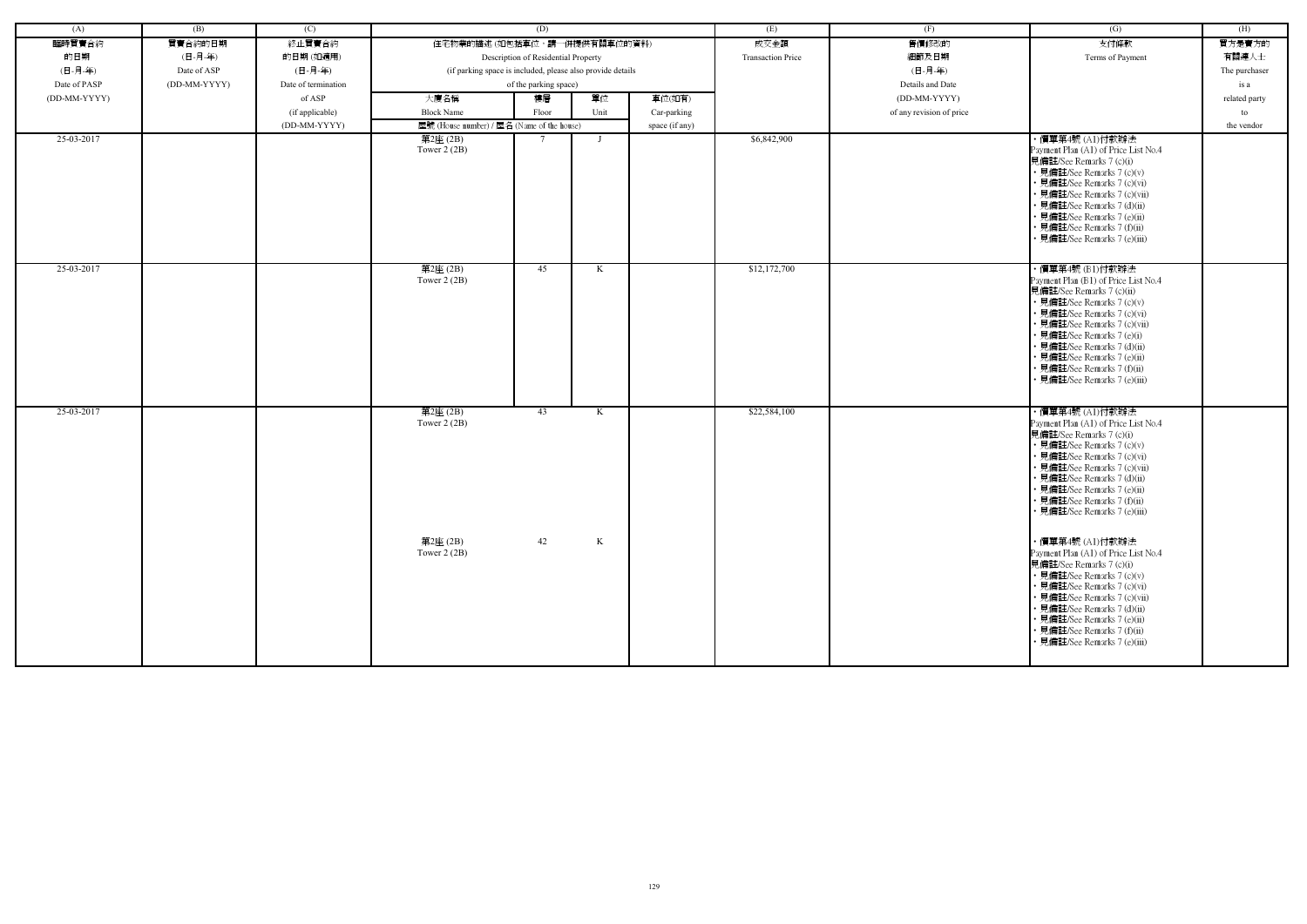| (A)          | (B)          | (C)                 |                                                            | (D)                                 |      |                | (E)                      | (F)                      | (G)                                                                                                                                                                                                                                                                                                           | (H)           |
|--------------|--------------|---------------------|------------------------------------------------------------|-------------------------------------|------|----------------|--------------------------|--------------------------|---------------------------------------------------------------------------------------------------------------------------------------------------------------------------------------------------------------------------------------------------------------------------------------------------------------|---------------|
|              |              |                     |                                                            |                                     |      |                |                          |                          |                                                                                                                                                                                                                                                                                                               |               |
| 臨時買賣合約       | 買賣合約的日期      | 終止買賣合約              | 住宅物業的描述 (如包括車位,請一併提供有關車位的資料)                               |                                     |      |                | 成交金額                     | 售價修改的                    | 支付條款                                                                                                                                                                                                                                                                                                          | 買方是賣方的        |
| 的日期          | (日-月-年)      | 的日期(如適用)            |                                                            | Description of Residential Property |      |                | <b>Transaction Price</b> | 細節及日期                    | Terms of Payment                                                                                                                                                                                                                                                                                              | 有關連人士         |
| (日-月-年)      | Date of ASP  | (日-月-年)             | (if parking space is included, please also provide details |                                     |      |                |                          | (日-月-年)                  |                                                                                                                                                                                                                                                                                                               | The purchaser |
| Date of PASP | (DD-MM-YYYY) | Date of termination |                                                            | of the parking space)               |      |                |                          | Details and Date         |                                                                                                                                                                                                                                                                                                               | is a          |
| (DD-MM-YYYY) |              | of ASP              | 大廈名稱                                                       | 樓層                                  | 單位   | 車位(如有)         |                          | (DD-MM-YYYY)             |                                                                                                                                                                                                                                                                                                               | related party |
|              |              | (if applicable)     | <b>Block Name</b>                                          | Floor                               | Unit | Car-parking    |                          | of any revision of price |                                                                                                                                                                                                                                                                                                               | to            |
|              |              | (DD-MM-YYYY)        | 屋號 (House number) / 屋名 (Name of the house)                 |                                     |      | space (if any) |                          |                          |                                                                                                                                                                                                                                                                                                               | the vendor    |
| 25-03-2017   |              |                     | 第2座 (2B)<br>Tower $2(2B)$                                  | 41                                  | K    |                | \$12,588,400             |                          | ・價單第4號 (A1)付款辦法<br>Payment Plan (A1) of Price List No.4<br>見備註/See Remarks 7 (c)(i)<br>• 見備註/See Remarks 7 (d)(i)<br>• 見備註/See Remarks 7 (c)(vi)<br>• 見備註/See Remarks 7 (c)(vii)<br>• 見備註/See Remarks 7 (d)(ii)                                                                                               |               |
| 25-03-2017   |              |                     | 第2座(2B)                                                    | 40                                  | K    |                | \$11,068,900             |                          | • 見備註/See Remarks 7 (e)(ii)<br>• 見備註/See Remarks 7 (f)(ii)<br>• 見備註/See Remarks 7 (e)(iii)<br>・價單第4號 (A1)付款辦法                                                                                                                                                                                                 |               |
|              |              |                     | Tower $2(2B)$                                              |                                     |      |                |                          |                          | Payment Plan (A1) of Price List No.4<br>見備註/See Remarks 7 (c)(i)<br>• 見備註/See Remarks 7 (c)(v)<br>• 見備註/See Remarks 7 (c)(vi)<br>• 見備註/See Remarks 7 (c)(vii)<br>• 見備註/See Remarks 7 (d)(ii)<br>• 見備註/See Remarks 7 (e)(ii)<br>• 見備註/See Remarks 7 (f)(ii)<br>• 見備註/See Remarks 7 (e)(iii)                    |               |
| 25-03-2017   |              |                     | 第2座(2B)<br>Tower $2(2B)$                                   | 39                                  | K    |                | \$10,992,500             |                          | ・價單第4號 (A1)付款辦法<br>Payment Plan (A1) of Price List No.4<br>見備註/See Remarks 7 (c)(i)<br>• 見備註/See Remarks 7 (c)(v)<br>• 見備註/See Remarks 7 (c)(vi)<br>• 見備註/See Remarks 7 (c)(vii)<br>• 見備註/See Remarks 7 (d)(ii)<br>· 見備註/See Remarks 7 (e)(ii)<br>• 見備註/See Remarks 7 (f)(ii)<br>· 見備註/See Remarks 7 (e)(iii) |               |
| 25-03-2017   |              |                     | 第2座(2B)<br>Tower $2(2B)$                                   | $\overline{38}$                     | K    |                | \$21,348,600             |                          | ・價單第4號 (A1)付款辦法<br>Payment Plan (A1) of Price List No.4<br>見備註/See Remarks 7 (c)(i)<br>• 見備註/See Remarks 7 (c)(v)<br>• 見備註/See Remarks 7 (c)(vi)<br>• 見備註/See Remarks 7 (c)(vii)<br>• 見備註/See Remarks 7 (d)(ii)<br>• 見備註/See Remarks 7 (e)(ii)<br>• 見備註/See Remarks 7 (f)(ii)<br>• 見備註/See Remarks 7 (e)(iii) |               |
|              |              |                     | 第1座 (1B)<br>Tower $1$ (1B)                                 | 38                                  | H    |                |                          |                          | ・價單第3號 (A1)付款辦法<br>Payment Plan (A1) of Price List No.3<br>見備註/See Remarks 7 (c)(i)<br>• 見備註/See Remarks 7 (c)(v)<br>• 見備註/See Remarks 7 (c)(vi)<br>• 見備註/See Remarks 7 (c)(vii)<br>• 見備註/See Remarks 7 (d)(ii)<br>• 見備註/See Remarks 7 (e)(ii)<br>• 見備註/See Remarks 7 (f)(ii)<br>· 見備註/See Remarks 7 (e)(iii) |               |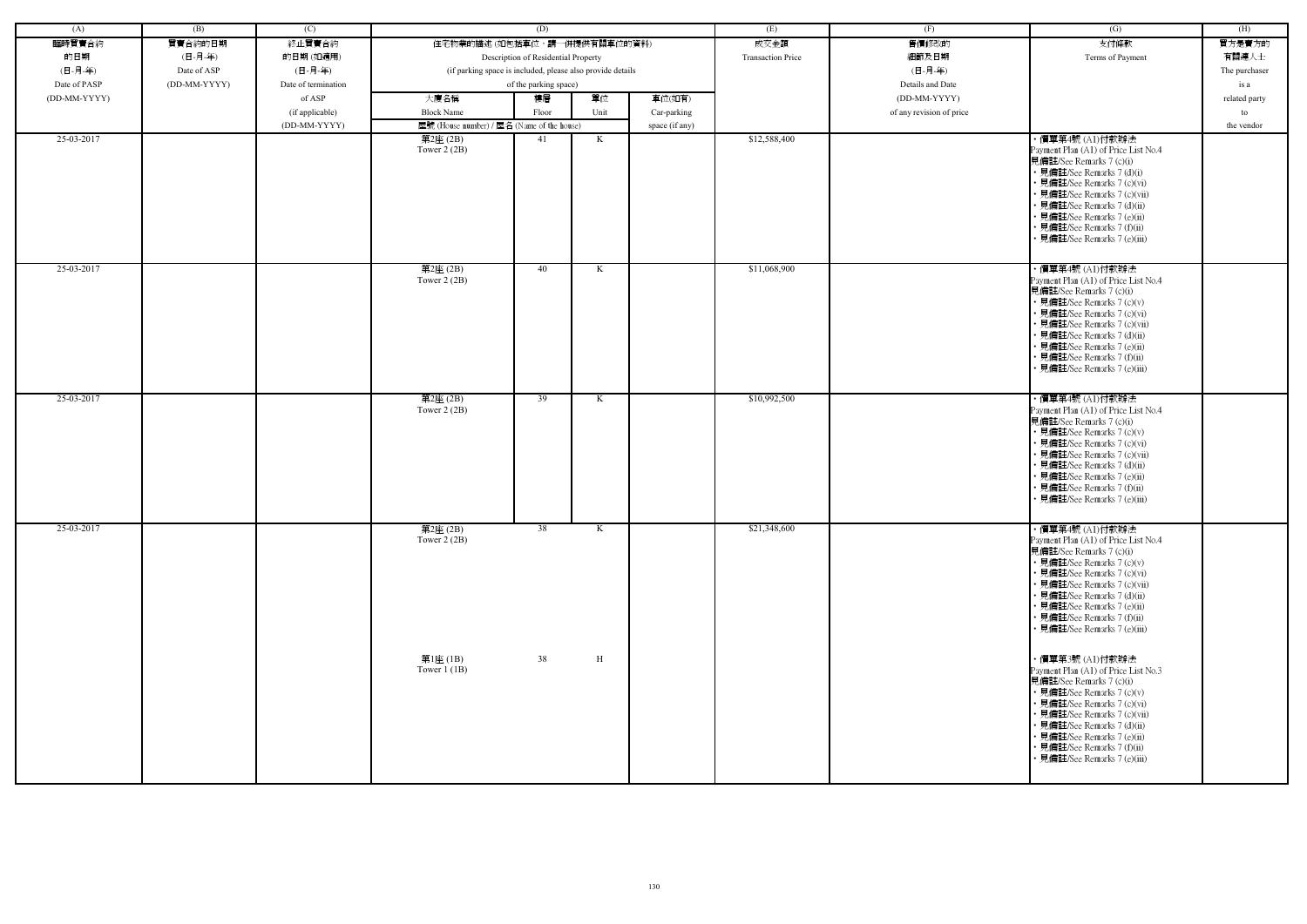| (A)          | (B)          | (C)                 |                                                            | (D)                                 |      |                | (E)                      | (F)                      | (G)                                                                                                                                                                                                                                                                                                           | (H)           |
|--------------|--------------|---------------------|------------------------------------------------------------|-------------------------------------|------|----------------|--------------------------|--------------------------|---------------------------------------------------------------------------------------------------------------------------------------------------------------------------------------------------------------------------------------------------------------------------------------------------------------|---------------|
| 臨時買賣合約       | 買賣合約的日期      | 終止買賣合約              | 住宅物業的描述 (如包括車位,請一併提供有關車位的資料)                               |                                     |      |                | 成交金額                     | 售價修改的                    | 支付條款                                                                                                                                                                                                                                                                                                          | 買方是賣方的        |
|              |              |                     |                                                            |                                     |      |                | <b>Transaction Price</b> |                          |                                                                                                                                                                                                                                                                                                               |               |
| 的日期          | (日-月-年)      | 的日期(如適用)            |                                                            | Description of Residential Property |      |                |                          | 細節及日期                    | Terms of Payment                                                                                                                                                                                                                                                                                              | 有關連人士         |
| (日-月-年)      | Date of ASP  | (日-月-年)             | (if parking space is included, please also provide details |                                     |      |                |                          | (日-月-年)                  |                                                                                                                                                                                                                                                                                                               | The purchaser |
| Date of PASP | (DD-MM-YYYY) | Date of termination |                                                            | of the parking space)               |      |                |                          | Details and Date         |                                                                                                                                                                                                                                                                                                               | is a          |
| (DD-MM-YYYY) |              | of ASP              | 大廈名稱                                                       | 樓層                                  | 單位   | 車位(如有)         |                          | (DD-MM-YYYY)             |                                                                                                                                                                                                                                                                                                               | related party |
|              |              | (if applicable)     | <b>Block Name</b>                                          | Floor                               | Unit | Car-parking    |                          | of any revision of price |                                                                                                                                                                                                                                                                                                               | to            |
|              |              | (DD-MM-YYYY)        | 屋號 (House number) / 屋名 (Name of the house)                 |                                     |      | space (if any) |                          |                          |                                                                                                                                                                                                                                                                                                               | the vendor    |
| 25-03-2017   |              |                     | 第2座 (2B)<br>Tower $2(2B)$                                  | 37                                  | K    |                | \$10,764,000             |                          | ·價單第4號(Al)付款辦法<br>Payment Plan (A1) of Price List No.4<br>見備註/See Remarks 7 (c)(i)<br>• 見備註/See Remarks 7 (c)(v)<br>• 見備註/See Remarks 7 (c)(vi)<br>• 見備註/See Remarks 7 (c)(vii)<br>· 見備註/See Remarks 7 (d)(ii)<br>• 見備註/See Remarks 7 (e)(ii)<br>· 見備註/See Remarks 7 (f)(ii)<br>• 見備註/See Remarks 7 (e)(iii)  |               |
| 25-03-2017   |              |                     | 第2座(2B)<br>Tower $2(2B)$                                   | 36                                  | K    |                | \$10,689,900             |                          | ・價單第4號 (A1)付款辦法<br>Payment Plan (A1) of Price List No.4<br>見備註/See Remarks 7 (c)(i)<br>• 見備註/See Remarks 7 (c)(v)<br>• 見備註/See Remarks 7 (c)(vi)<br>· 見備註/See Remarks 7 (c)(vii)<br>• 見備註/See Remarks 7 (d)(ii)<br>• 見備註/See Remarks 7 (e)(ii)<br>· 見備註/See Remarks 7 (f)(ii)<br>• 見備註/See Remarks 7 (e)(iii) |               |
| 25-03-2017   |              |                     | 第2座(2B)<br>Tower $2(2B)$                                   | 35                                  | K    |                | \$10,637,600             |                          | ・價單第4號 (A1)付款辦法<br>Payment Plan (A1) of Price List No.4<br>見備註/See Remarks 7 (c)(i)<br>• 見備註/See Remarks 7 (c)(v)<br>· 見備註/See Remarks 7 (c)(vi)<br>• 見備註/See Remarks 7 (c)(vii)<br>• 見備註/See Remarks 7 (d)(ii)<br>· 見備註/See Remarks 7 (e)(ii)<br>· 見備註/See Remarks 7 (f)(ii)<br>· 見備註/See Remarks 7 (e)(iii) |               |
| 25-03-2017   |              |                     | 第2座(2B)<br>Tower $2(2B)$                                   | $\overline{33}$                     | K    |                | \$21,114,500             |                          | ・價單第4號 (A1)付款辦法<br>Payment Plan (A1) of Price List No.4<br>見備註/See Remarks 7 (c)(i)<br>• 見備註/See Remarks 7 (c)(v)<br>• 見備註/See Remarks 7 (c)(vi)<br>• 見備註/See Remarks 7 (c)(vii)<br>• 見備註/See Remarks 7 (d)(ii)<br>• 見備註/See Remarks 7 (e)(ii)<br>• 見備註/See Remarks 7 (f)(ii)<br>• 見備註/See Remarks 7 (e)(iii) |               |
|              |              |                     | 第2座 (2B)<br>Tower $2(2B)$                                  | 32                                  | K    |                |                          |                          | ・價單第4號 (A1)付款辦法<br>Payment Plan (A1) of Price List No.4<br>見備註/See Remarks 7 (c)(i)<br>• 見備註/See Remarks 7 (c)(v)<br>• 見備註/See Remarks 7 (c)(vi)<br>• 見備註/See Remarks 7 (c)(vii)<br>• 見備註/See Remarks 7 (d)(ii)<br>• 見備註/See Remarks 7 (e)(ii)<br>• 見備註/See Remarks 7 (f)(ii)<br>• 見備註/See Remarks 7 (e)(iii) |               |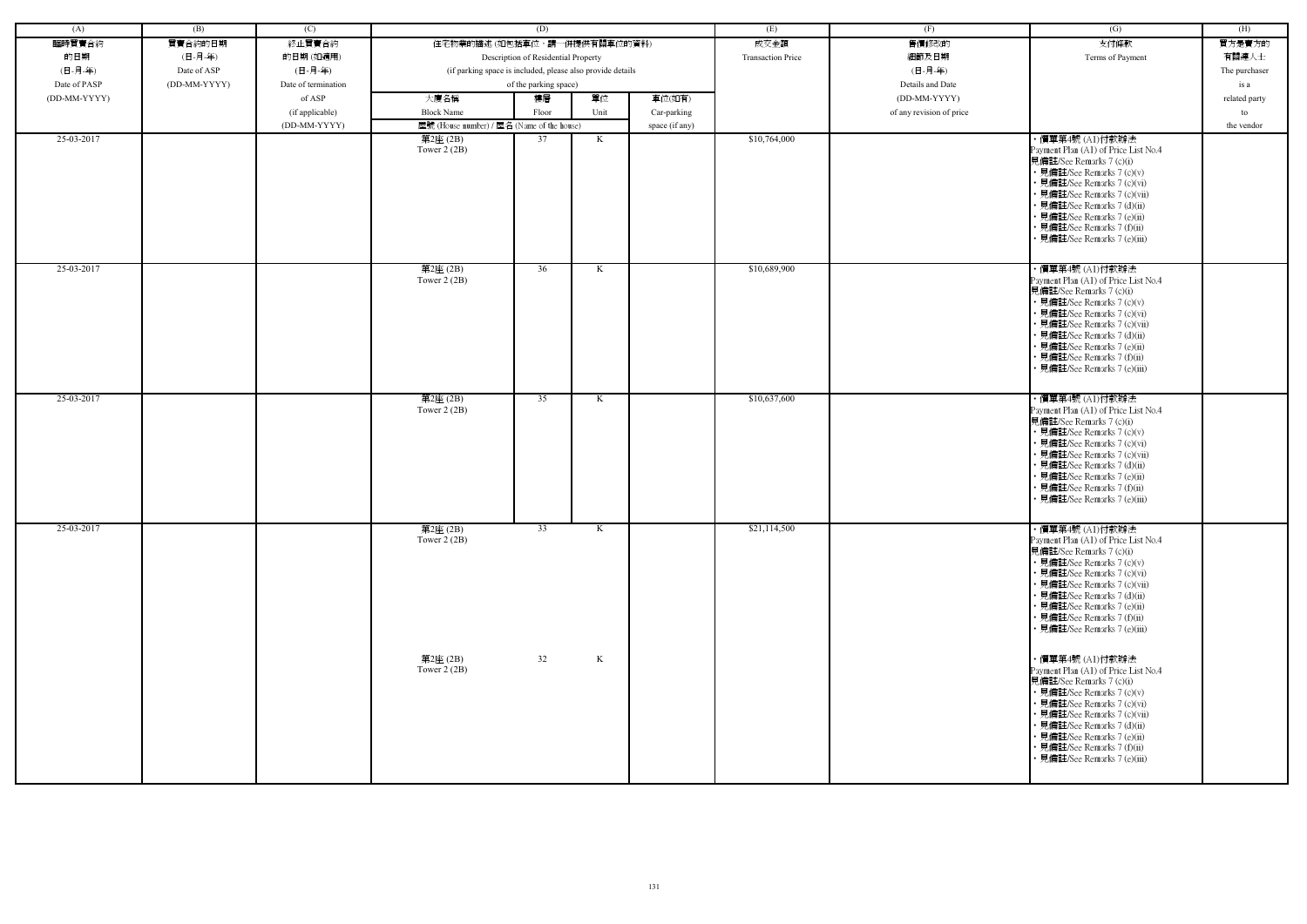| (A)          | (B)          | (C)                 |                                                            | (D)                                 |              |                | (E)                      | (F)                      | $\overline{(G)}$                                                                                                                                                                                                                                                                                              | (H)           |
|--------------|--------------|---------------------|------------------------------------------------------------|-------------------------------------|--------------|----------------|--------------------------|--------------------------|---------------------------------------------------------------------------------------------------------------------------------------------------------------------------------------------------------------------------------------------------------------------------------------------------------------|---------------|
| 臨時買賣合約       | 買賣合約的日期      | 終止買賣合約              | 住宅物業的描述 (如包括車位,請一併提供有關車位的資料)                               |                                     |              |                | 成交金額                     | 售價修改的                    | 支付條款                                                                                                                                                                                                                                                                                                          | 買方是賣方的        |
|              |              |                     |                                                            | Description of Residential Property |              |                | <b>Transaction Price</b> |                          |                                                                                                                                                                                                                                                                                                               |               |
| 的日期          | (日-月-年)      | 的日期(如適用)            |                                                            |                                     |              |                |                          | 細節及日期                    | Terms of Payment                                                                                                                                                                                                                                                                                              | 有關連人士         |
| (日-月-年)      | Date of ASP  | (日-月-年)             | (if parking space is included, please also provide details |                                     |              |                |                          | (日-月-年)                  |                                                                                                                                                                                                                                                                                                               | The purchaser |
| Date of PASP | (DD-MM-YYYY) | Date of termination |                                                            | of the parking space)               |              |                |                          | Details and Date         |                                                                                                                                                                                                                                                                                                               | is a          |
| (DD-MM-YYYY) |              | of ASP              | 大廈名稱                                                       | 樓層                                  | 單位           | 車位(如有)         |                          | (DD-MM-YYYY)             |                                                                                                                                                                                                                                                                                                               | related party |
|              |              | (if applicable)     | <b>Block Name</b>                                          | Floor                               | Unit         | Car-parking    |                          | of any revision of price |                                                                                                                                                                                                                                                                                                               | to            |
|              |              | (DD-MM-YYYY)        | 屋號 (House number) / 屋名 (Name of the house)                 |                                     |              | space (if any) |                          |                          |                                                                                                                                                                                                                                                                                                               | the vendor    |
| 25-03-2017   |              |                     | 第2座(2B)<br>Tower $2(2B)$                                   | 31                                  | K            |                | \$10,479,300             |                          | ・價單第4號 (A1)付款辦法<br>Payment Plan (A1) of Price List No.4<br>見備註/See Remarks 7 (c)(i)<br>• 見備註/See Remarks 7 (c)(v)<br>• 見備註/See Remarks 7 (c)(vi)<br>· 見備註/See Remarks 7 (c)(vii)<br>· 見備註/See Remarks 7 (d)(ii)<br>• 見備註/See Remarks 7 (e)(ii)<br>• 見備註/See Remarks 7 (f)(ii)<br>• 見備註/See Remarks 7 (e)(iii) |               |
| 25-03-2017   |              |                     | 第2座(2B)<br>Tower $2(2B)$                                   | 30                                  | K            |                | \$20,432,800             |                          | ・價單第4號 (A1)付款辦法<br>Payment Plan (A1) of Price List No.4<br>見備註/See Remarks 7 (c)(i)<br>• 見備註/See Remarks 7 (c)(v)<br>• 見備註/See Remarks 7 (c)(vi)<br>• 見備註/See Remarks 7 (c)(vii)<br>• 見備註/See Remarks 7 (d)(ii)<br>• 見備註/See Remarks 7 (e)(ii)<br>• 見備註/See Remarks 7 (f)(ii)<br>• 見備註/See Remarks 7 (e)(iii) |               |
|              |              |                     | 第2座(2B)<br>Tower $2(2B)$                                   | 22                                  | $\mathbf{K}$ |                |                          |                          | ・價單第4號 (A1)付款辦法<br>Payment Plan (A1) of Price List No.4<br>見備註/See Remarks 7 (c)(i)<br>• 見備註/See Remarks 7 (c)(v)<br>• 見備註/See Remarks 7 (c)(vi)<br>• 見備註/See Remarks 7 (c)(vii)<br>• 見備註/See Remarks 7 (d)(ii)<br>• 見備註/See Remarks 7 (e)(ii)<br>· 見備註/See Remarks 7 (f)(ii)<br>• 見備註/See Remarks 7 (e)(iii) |               |
| 25-03-2017   |              |                     | 第2座(2B)<br>Tower $2(2B)$                                   | 29                                  | K            |                | \$10,375,500             |                          | ・價單第4號 (A1)付款辦法<br>Payment Plan (A1) of Price List No.4<br>見備註/See Remarks 7 (c)(i)<br>• 見備註/See Remarks 7 (c)(v)<br>• 見備註/See Remarks 7 (c)(vi)<br>• 見備註/See Remarks 7 (c)(vii)<br>• 見備註/See Remarks 7 (d)(ii)<br>• 見備註/See Remarks 7 (e)(ii)<br>• 見備註/See Remarks 7 (f)(ii)<br>• 見備註/See Remarks 7 (e)(iii) |               |
| 25-03-2017   |              |                     | 第2座(2B)<br>Tower $2(2B)$                                   | 26                                  | K            |                | \$10,187,500             |                          | ・價單第4號 (A1)付款辦法<br>Payment Plan (A1) of Price List No.4<br>見備註/See Remarks 7 (c)(i)<br>• 見備註/See Remarks 7 (c)(v)<br>• 見備註/See Remarks 7 (c)(vi)<br>• 見備註/See Remarks 7 (c)(vii)<br>• 見備註/See Remarks 7 (d)(ii)<br>• 見備註/See Remarks 7 (e)(ii)<br>• 見備註/See Remarks 7 (f)(ii)<br>• 見備註/See Remarks 7 (e)(iii) |               |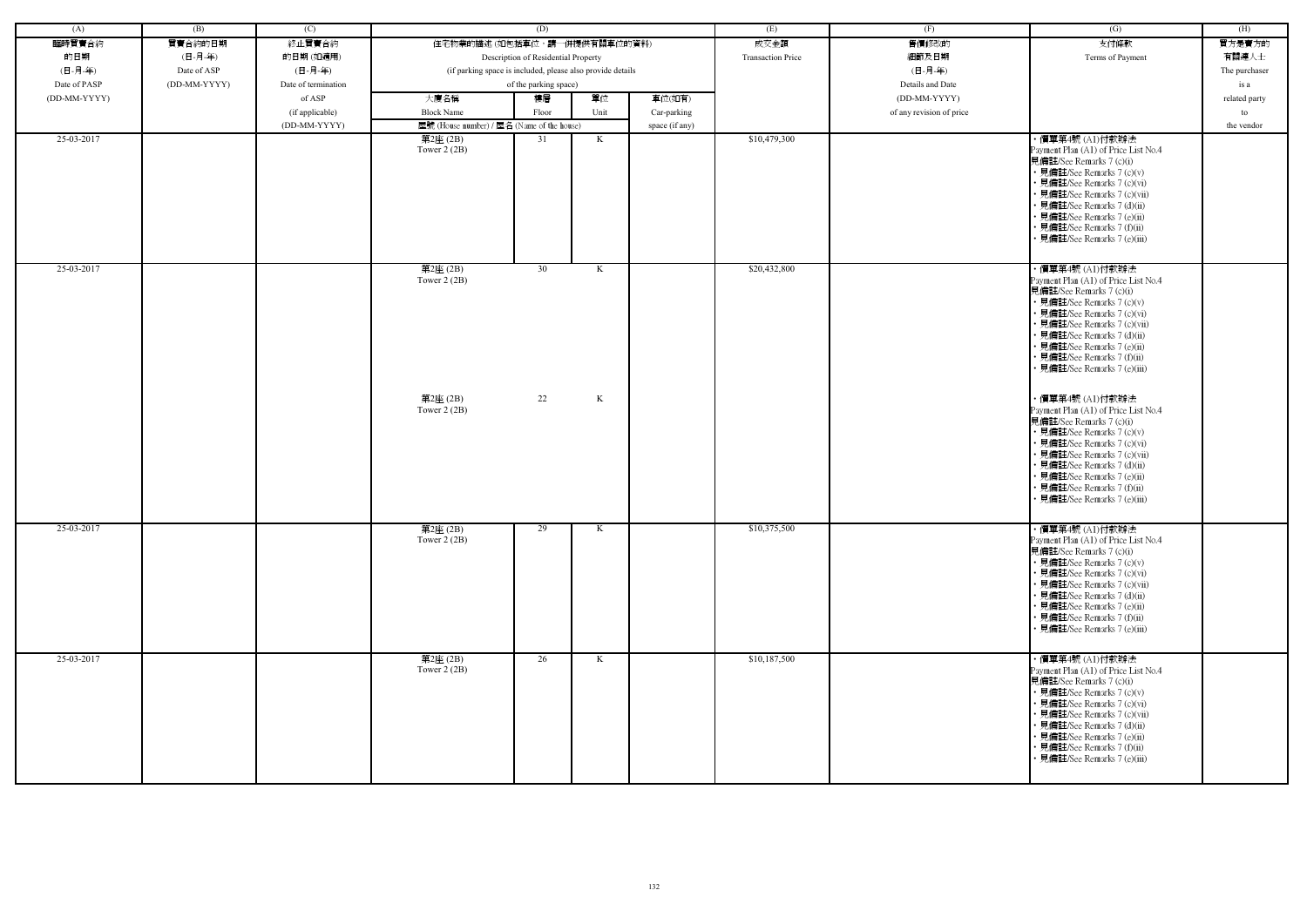| (A)          | (B)          | (C)                 |                                                            | (D)                                 |      |                | (E)                      | (F)                      | $\overline{(G)}$                                                                                                                                                                                                                                                                                                                                                                                                                                                                                                                                                                                                               | (H)           |
|--------------|--------------|---------------------|------------------------------------------------------------|-------------------------------------|------|----------------|--------------------------|--------------------------|--------------------------------------------------------------------------------------------------------------------------------------------------------------------------------------------------------------------------------------------------------------------------------------------------------------------------------------------------------------------------------------------------------------------------------------------------------------------------------------------------------------------------------------------------------------------------------------------------------------------------------|---------------|
| 臨時買賣合約       | 買賣合約的日期      | 終止買賣合約              | 住宅物業的描述 (如包括車位,請一併提供有關車位的資料)                               |                                     |      |                | 成交金額                     | 售價修改的                    | 支付條款                                                                                                                                                                                                                                                                                                                                                                                                                                                                                                                                                                                                                           | 買方是賣方的        |
| 的日期          | (日-月-年)      | 的日期(如適用)            |                                                            | Description of Residential Property |      |                | <b>Transaction Price</b> | 細節及日期                    | Terms of Payment                                                                                                                                                                                                                                                                                                                                                                                                                                                                                                                                                                                                               | 有關連人士         |
| (日-月-年)      | Date of ASP  | (日-月-年)             | (if parking space is included, please also provide details |                                     |      |                | (日-月-年)                  |                          | The purchaser                                                                                                                                                                                                                                                                                                                                                                                                                                                                                                                                                                                                                  |               |
| Date of PASP | (DD-MM-YYYY) | Date of termination | of the parking space)                                      |                                     |      |                | Details and Date         |                          | is a                                                                                                                                                                                                                                                                                                                                                                                                                                                                                                                                                                                                                           |               |
| (DD-MM-YYYY) |              | of ASP              | 大廈名稱                                                       | 樓層                                  | 單位   | 車位(如有)         |                          | (DD-MM-YYYY)             |                                                                                                                                                                                                                                                                                                                                                                                                                                                                                                                                                                                                                                | related party |
|              |              | (if applicable)     | <b>Block Name</b>                                          | Floor                               | Unit | Car-parking    |                          | of any revision of price |                                                                                                                                                                                                                                                                                                                                                                                                                                                                                                                                                                                                                                | to            |
|              |              | (DD-MM-YYYY)        | 屋號 (House number) / 屋名 (Name of the house)                 |                                     |      | space (if any) |                          |                          |                                                                                                                                                                                                                                                                                                                                                                                                                                                                                                                                                                                                                                | the vendor    |
| 25-03-2017   |              |                     | 第2座(2B)<br>Tower $2(2B)$<br>第2座(2B)<br>Tower $2(2B)$       | 25<br>25                            | K    |                | \$17,228,600             |                          | ・價單第4號 (A1)付款辦法<br>Payment Plan (A1) of Price List No.4<br>見備註/See Remarks 7 (c)(i)<br>• 見備註/See Remarks 7 (c)(v)<br>• 見備註/See Remarks 7 (c)(vi)<br>• 見備註/See Remarks 7 (c)(vii)<br>• 見備註/See Remarks 7 (d)(ii)<br>• 見備註/See Remarks 7 (e)(ii)<br>• 見備註/See Remarks 7 (f)(ii)<br>• 見備註/See Remarks 7 (e)(iii)<br>・價單第3號 (A1)付款辦法<br>Payment Plan (A1) of Price List No.3<br>見備註/See Remarks 7 (c)(i)<br>• 見備註/See Remarks 7 (c)(v)<br>• 見備註/See Remarks 7 (c)(vi)<br>• 見備註/See Remarks 7 (c)(vii)<br>• 見備註/See Remarks 7 (d)(ii)<br>• 見備註/See Remarks 7 (e)(ii)<br>• 見備註/See Remarks 7 (f)(ii)<br>• 見備註/See Remarks 7 (e)(iii) |               |
| 25-03-2017   |              |                     | 第2座(2B)<br>Tower $2(2B)$                                   | 23                                  | K    |                | \$10,066,600             |                          | ・價單第4號 (A1)付款辦法<br>Payment Plan (A1) of Price List No.4<br>見備註/See Remarks 7 (c)(i)<br>• 見備註/See Remarks 7 (c)(v)<br>• 見備註/See Remarks 7 (c)(vi)<br>• 見備註/See Remarks 7 (c)(vii)<br>• 見備註/See Remarks 7 (d)(ii)<br>• 見備註/See Remarks 7 (e)(ii)<br>• 見備註/See Remarks 7 (f)(ii)<br>• 見備註/See Remarks 7 (e)(iii)                                                                                                                                                                                                                                                                                                                  |               |
| 25-03-2017   |              |                     | 第2座(2B)<br>Tower $2(2B)$                                   | 21                                  | K    |                | \$9,945,000              |                          | ・價單第4號 (A1)付款辦法<br>Payment Plan (A1) of Price List No.4<br>見備註/See Remarks 7 (c)(i)<br>• 見備註/See Remarks 7 (c)(v)<br>• 見備註/See Remarks 7 (c)(vi)<br>• 見備註/See Remarks 7 (c)(vii)<br>• 見備註/See Remarks 7 (d)(ii)<br>• 見備註/See Remarks 7 (e)(ii)<br>• 見備註/See Remarks 7 (f)(ii)<br>• 見備註/See Remarks 7 (e)(iii)                                                                                                                                                                                                                                                                                                                  |               |
| 25-03-2017   |              |                     | 第2座(2B)<br>Tower $2(2B)$                                   | 20                                  | K    |                | \$9,885,700              |                          | ・價單第4號 (A1)付款辦法<br>Payment Plan (A1) of Price List No.4<br>見備註/See Remarks 7 (c)(i)<br>• 見備註/See Remarks 7 (c)(v)<br>• 見備註/See Remarks 7 (c)(vi)<br>• 見備註/See Remarks 7 (c)(vii)<br>• 見備註/See Remarks 7 (d)(ii)<br>• 見備註/See Remarks 7 (e)(ii)<br>• 見備註/See Remarks 7 (f)(ii)<br>• 見備註/See Remarks 7 (e)(iii)                                                                                                                                                                                                                                                                                                                  |               |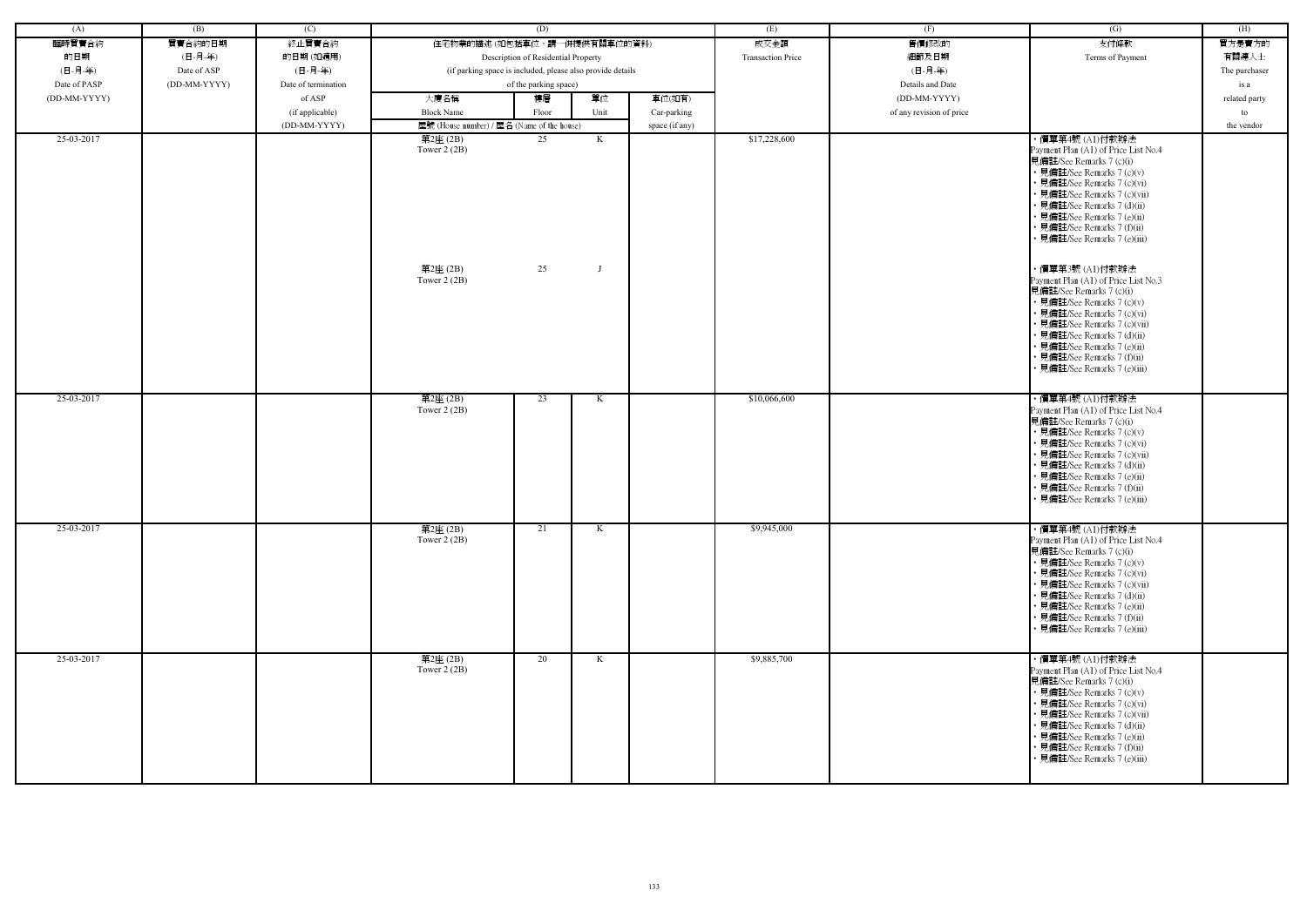| (A)          | (B)          | (C)                 |                                                            | (D)                          |      |                          | (E)              | (F)                      | (G)                                                                                                                                                                                                                                                                                                            | (H)           |
|--------------|--------------|---------------------|------------------------------------------------------------|------------------------------|------|--------------------------|------------------|--------------------------|----------------------------------------------------------------------------------------------------------------------------------------------------------------------------------------------------------------------------------------------------------------------------------------------------------------|---------------|
| 臨時買賣合約       | 買賣合約的日期      | 終止買賣合約              |                                                            | 住宅物業的描述 (如包括車位,請一併提供有關車位的資料) |      |                          | 成交金額             | 售價修改的                    | 支付條款                                                                                                                                                                                                                                                                                                           | 買方是賣方的        |
| 的日期          | (日-月-年)      | 的日期(如適用)            | Description of Residential Property                        |                              |      | <b>Transaction Price</b> | 細節及日期            | Terms of Payment         | 有關連人士                                                                                                                                                                                                                                                                                                          |               |
| (日-月-年)      | Date of ASP  | (日-月-年)             | (if parking space is included, please also provide details |                              |      |                          | (日-月-年)          |                          | The purchaser                                                                                                                                                                                                                                                                                                  |               |
| Date of PASP | (DD-MM-YYYY) | Date of termination | of the parking space)                                      |                              |      |                          | Details and Date |                          | is a                                                                                                                                                                                                                                                                                                           |               |
| (DD-MM-YYYY) |              | of ASP              | 大廈名稱                                                       | 樓層                           | 單位   | 車位(如有)                   |                  | (DD-MM-YYYY)             |                                                                                                                                                                                                                                                                                                                | related party |
|              |              | (if applicable)     | <b>Block Name</b>                                          | Floor                        | Unit | Car-parking              |                  | of any revision of price |                                                                                                                                                                                                                                                                                                                | to            |
|              |              | (DD-MM-YYYY)        | 屋號 (House number) / 屋名 (Name of the house)                 |                              |      | space (if any)           |                  |                          |                                                                                                                                                                                                                                                                                                                | the vendor    |
| 25-03-2017   |              |                     | 第2座(2B)                                                    | 18                           | K    |                          | \$9,807,700      |                          | ・價單第4號 (A1)付款辦法                                                                                                                                                                                                                                                                                                |               |
|              |              |                     | Tower $2(2B)$                                              |                              |      |                          |                  |                          | Payment Plan (A1) of Price List No.4<br>見備註/See Remarks 7 (c)(i)<br>• 見備註/See Remarks 7 (c)(v)<br>• 見備註/See Remarks 7 (c)(vi)<br>• 見備註/See Remarks 7 (c)(vii)<br>• 見備註/See Remarks 7 (d)(ii)<br>• 見備註/See Remarks 7 (e)(ii)<br>· 見備註/See Remarks 7 (f)(ii)<br>· 見備註/See Remarks 7 (e)(iii)                     |               |
| 25-03-2017   |              |                     | 第2座(2B)<br>Tower $2(2B)$                                   | 17                           | K    |                          | \$9,788,200      |                          | ・價單第3號 (A1)付款辦法<br>Payment Plan (A1) of Price List No.3<br>見備註/See Remarks 7 (c)(i)<br>• 見備註/See Remarks 7 (c)(v)<br>• 見備註/See Remarks 7 (c)(vi)<br>· 見備註/See Remarks 7 (c)(vii)<br>• 見備註/See Remarks 7 (d)(ii)<br>• 見備註/See Remarks 7 (e)(ii)<br>· 見備註/See Remarks 7 (f)(ii)<br>• 見備註/See Remarks 7 (e)(iii)  |               |
| 25-03-2017   |              |                     | 第2座(2B)<br>Tower $2(2B)$                                   | 16                           | K    |                          | \$9,767,900      |                          | ・價單第3號 (A1)付款辦法<br>Payment Plan (A1) of Price List No.3<br>見備註/See Remarks 7 (c)(i)<br>• 見備註/See Remarks 7 (c)(v)<br>• 見備註/See Remarks 7 (c)(vi)<br>• 見備註/See Remarks 7 (c)(vii)<br>• 見備註/See Remarks 7 (d)(iv)<br>• 見備註/See Remarks 7 (e)(ii)<br>• 見備註/See Remarks 7 (f)(ii)<br>• 見備註/See Remarks 7 (e)(iii)  |               |
| 25-03-2017   |              |                     | 第2座(2B)<br>Tower $2(2B)$                                   | 12                           | K    |                          | \$9,728,900      |                          | · 價單第3號 (A1)付款辦法<br>Payment Plan (A1) of Price List No.3<br>見備註/See Remarks 7 (c)(i)<br>• 見備註/See Remarks 7 (c)(v)<br>• 見備註/See Remarks 7 (c)(vi)<br>• 見備註/See Remarks 7 (c)(vii)<br>• 見備註/See Remarks 7 (d)(ii)<br>• 見備註/See Remarks 7 (e)(ii)<br>• 見備註/See Remarks 7 (f)(ii)<br>• 見備註/See Remarks 7 (e)(iii) |               |
| 25-03-2017   |              |                     | 第2座(2B)<br>Tower $2(2B)$                                   | 11                           | K    |                          | \$9,709,400      |                          | ・價單第3號 (A1)付款辦法<br>Payment Plan (A1) of Price List No.3<br>見備註/See Remarks 7 (c)(i)<br>• 見備註/See Remarks 7 (c)(v)<br>• 見備註/See Remarks 7 (c)(vi)<br>• 見備註/See Remarks 7 (c)(vii)<br>• 見備註/See Remarks 7 (d)(ii)<br>• 見備註/See Remarks 7 (e)(ii)<br>• 見備註/See Remarks 7 (f)(ii)<br>• 見備註/See Remarks 7 (e)(iii)  |               |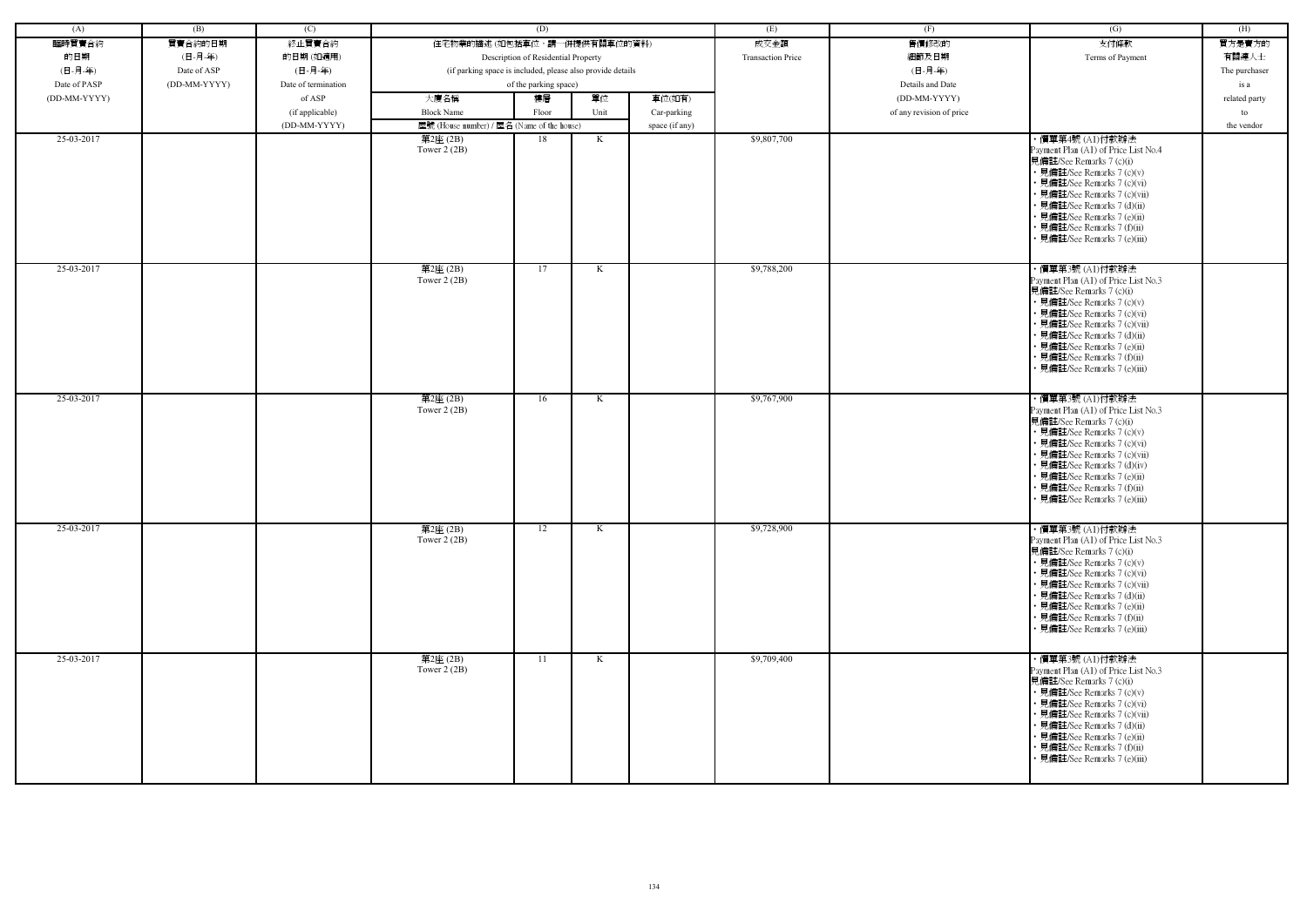| (A)          | (B)          | (C)                 | (D)                                                        |                       |        |                          | (E)              | (F)                      | $\overline{(G)}$                                                                                                                                                                                                                                                                                                                                                                                                                                                                                                                                                                                                             | (H)           |
|--------------|--------------|---------------------|------------------------------------------------------------|-----------------------|--------|--------------------------|------------------|--------------------------|------------------------------------------------------------------------------------------------------------------------------------------------------------------------------------------------------------------------------------------------------------------------------------------------------------------------------------------------------------------------------------------------------------------------------------------------------------------------------------------------------------------------------------------------------------------------------------------------------------------------------|---------------|
| 臨時買賣合約       | 買賣合約的日期      | 終止買賣合約              | 住宅物業的描述 (如包括車位,請一併提供有關車位的資料)                               |                       |        | 成交金額                     | 售價修改的            | 支付條款                     | 買方是賣方的                                                                                                                                                                                                                                                                                                                                                                                                                                                                                                                                                                                                                       |               |
| 的日期          | (日-月-年)      | 的日期(如適用)            | Description of Residential Property                        |                       |        | <b>Transaction Price</b> | 細節及日期            | Terms of Payment         | 有關連人士                                                                                                                                                                                                                                                                                                                                                                                                                                                                                                                                                                                                                        |               |
| (日-月-年)      | Date of ASP  | (日-月-年)             | (if parking space is included, please also provide details |                       |        |                          | (日-月-年)          |                          | The purchaser                                                                                                                                                                                                                                                                                                                                                                                                                                                                                                                                                                                                                |               |
| Date of PASP | (DD-MM-YYYY) | Date of termination | of the parking space)                                      |                       |        |                          | Details and Date |                          | is a                                                                                                                                                                                                                                                                                                                                                                                                                                                                                                                                                                                                                         |               |
| (DD-MM-YYYY) |              | of ASP              | 大廈名稱                                                       | 樓層                    | 單位     | 車位(如有)                   |                  | (DD-MM-YYYY)             |                                                                                                                                                                                                                                                                                                                                                                                                                                                                                                                                                                                                                              | related party |
|              |              | (if applicable)     | <b>Block Name</b>                                          | Floor                 | Unit   | Car-parking              |                  | of any revision of price |                                                                                                                                                                                                                                                                                                                                                                                                                                                                                                                                                                                                                              | to            |
|              |              | (DD-MM-YYYY)        | 屋號 (House number) / 屋名 (Name of the house)                 |                       |        | space (if any)           |                  |                          |                                                                                                                                                                                                                                                                                                                                                                                                                                                                                                                                                                                                                              | the vendor    |
| 25-03-2017   |              |                     | 第2座(2B)<br>Tower $2(2B)$<br>第2座(2B)<br>Tower $2(2B)$       | 10<br>$7\overline{ }$ | K<br>K |                          | \$19,341,600     |                          | ・價單第3號 (A1)付款辦法<br>Payment Plan (A1) of Price List No.3<br>見備註/See Remarks 7 (c)(i)<br>• 見備註/See Remarks 7 (c)(v)<br>• 見備註/See Remarks 7 (c)(vi)<br>• 見備註/See Remarks 7 (c)(vii)<br>• 見備註/See Remarks 7 (d)(ii)<br>• 見備註/See Remarks 7 (e)(ii)<br>• 見備註/See Remarks 7 (f)(ii)<br>• 見備註/See Remarks 7 (e)(iii)<br>・價單第4號 (A1)付款辦法<br>Payment Plan (A1) of Price List No.4<br>見備註/See Remarks 7 (c)(i)<br>• 見備註/See Remarks 7 (c)(v)<br>• 見備註/See Remarks 7 (c)(vi)<br>• 見備註/See Remarks 7 (c)(vii)<br>• 見備註/See Remarks 7 (d)(ii)<br>• 見備註/See Remarks 7 (e)(ii)<br>• 見備註/See Remarks 7 (f)(ii)<br>見備註/See Remarks 7 (e)(iii) |               |
| 25-03-2017   |              |                     | 第2座(2B)<br>Tower $2(2B)$                                   | 9                     | K      |                          | \$9,671,200      |                          | ・價單第4號 (A1)付款辦法<br>Payment Plan (A1) of Price List No.4<br>見備註/See Remarks 7 (c)(i)<br>• 見備註/See Remarks 7 (c)(v)<br>• 見備註/See Remarks 7 (c)(vi)<br>· 見備註/See Remarks 7 (c)(vii)<br>• 見備註/See Remarks 7 (d)(ii)<br>• 見備註/See Remarks 7 (e)(ii)<br>· 見備註/See Remarks 7 (f)(ii)<br>• 見備註/See Remarks 7 (e)(iii)                                                                                                                                                                                                                                                                                                                |               |
| 25-03-2017   |              |                     | 第2座(2B)<br>Tower $2(2B)$                                   | 8                     | K      |                          | \$9,671,200      |                          | ・價單第4號 (A1)付款辦法<br>Payment Plan (A1) of Price List No.4<br>見備註/See Remarks 7 (c)(i)<br>• 見備註/See Remarks 7 (c)(v)<br>• 見備註/See Remarks 7 (c)(vi)<br>• 見備註/See Remarks 7 (c)(vii)<br>• 見備註/See Remarks 7 (d)(ii)<br>• 見備註/See Remarks 7 (e)(ii)<br>• 見備註/See Remarks 7 (f)(ii)<br>• 見備註/See Remarks 7 (e)(iii)                                                                                                                                                                                                                                                                                                                |               |
| 25-03-2017   |              |                     | 第2座(2B)<br>Tower $2(2B)$                                   | 6                     | K      |                          | \$9,632,200      |                          | ・價單第4號 (A1)付款辦法<br>Payment Plan (A1) of Price List No.4<br>見備註/See Remarks 7 (c)(i)<br>• 見備註/See Remarks 7 (c)(v)<br>• 見備註/See Remarks 7 (c)(vi)<br>• 見備註/See Remarks 7 (c)(vii)<br>• 見備註/See Remarks 7 (d)(ii)<br>• 見備註/See Remarks 7 (e)(ii)<br>• 見備註/See Remarks 7 (f)(ii)<br>• 見備註/See Remarks 7 (e)(iii)                                                                                                                                                                                                                                                                                                                |               |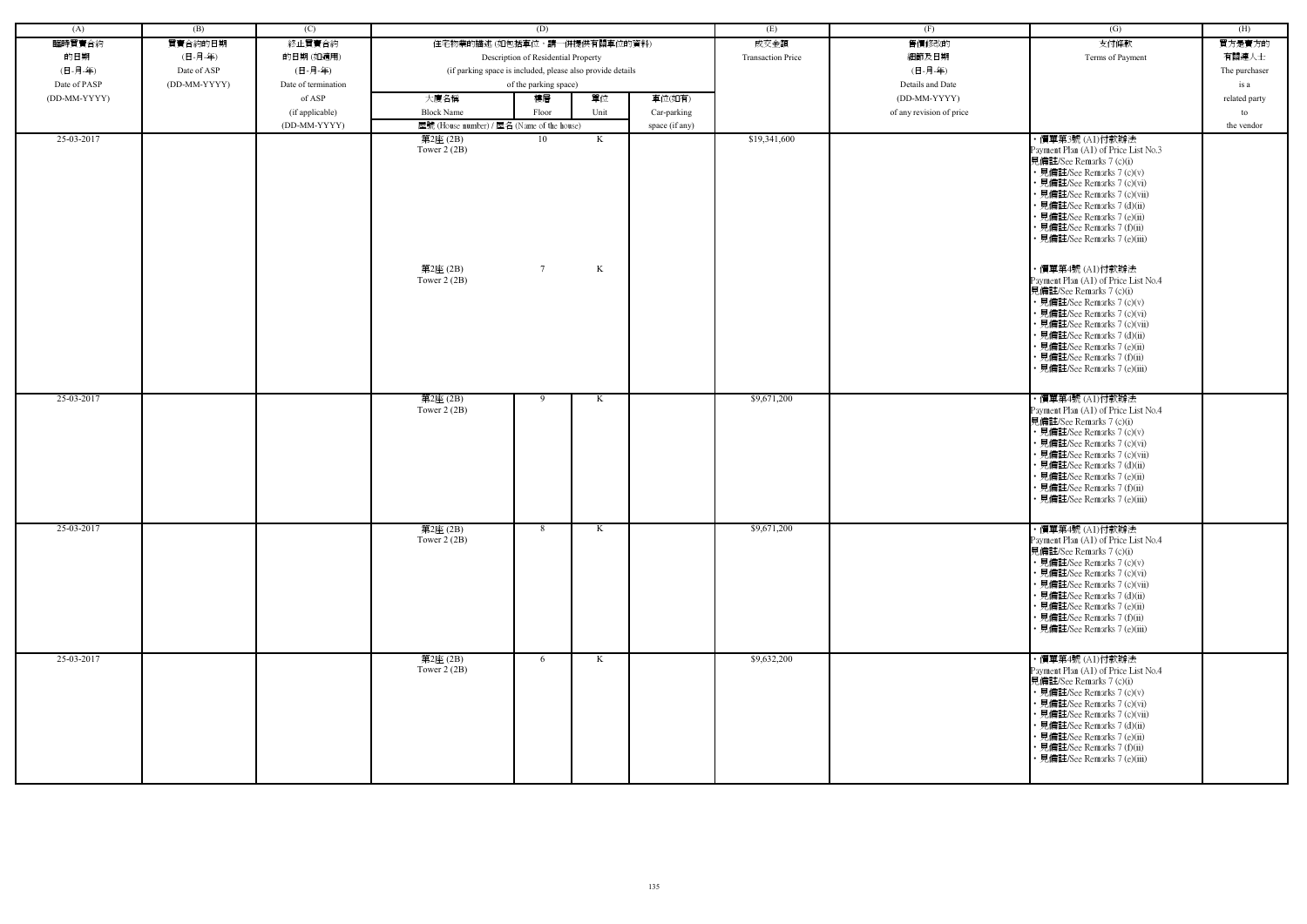第三部份:備註 Part 3: Remarks

- 1.關於臨時買賣合約的資料(即(A), (D) ,(E) ,(G) 及 (H) 欄)須於擁有人訂立該等臨時買賣合約之後的24 小時內填入此記錄冊。在擁有人訂立買賣合約之後的1個工作日之內,賣方須在此紀錄冊內記入該合約的日期及在(H)欄所述的交易詳情有任何改動的情況下,須在此紀錄冊中修改有關記項。 Information on the PASPs (i.e. columns (A), (D), (E), (G) and (H)) should be entered into this register within 24 hours after the owner enters into the relevant PASPs. Within 1 working day after the date on which the owner revise the entry in this register if there is any change in the particulars of the transaction mentioned in column (H).
- 2.如買賣合約於某日期遭終止,賣方須在該日期後的1 個工作日內,在此紀錄冊(C)欄記入該日期。

If an ASP is terminated, the vendor must within 1 working day after the date of termination, enter that date in column (C) of this register.

3.如在簽訂臨時買賣合約的日期之後的5 個工作日內未有簽訂買賣合約,賣方可在該日期之後的第6 個工作日在(B)欄寫上「簽訂臨時買賣合約後交易再未有進展 」,以符合一手住宅物業銷售條例第59(2)(c)條的要求。 If the PASP does not proceed to ASP within 5 working days after the date on which the PASP is entered into, in order to fulfill the requirement under section 59(2)(c) of the Residential Properties (First-hand Sales) Ordina day after that date.

4.在住宅物業的售價根據一手住宅物業銷售條例第35(2)條修改的日期之後的1 個工作日之內,賣方須將有關細節及該日期記入此紀錄冊(F)欄。 Within 1 working day after the date on which the price of a residential property is revised under section 35(2) of the Residential Properties (First-hand Sales) Ordinance, the Vendor must enter the details and that date in

- 5. 賣方須一直提供此記錄冊,直至發展項目中的每一住宅物業的首份轉讓契均已於土地註冊處註冊的首日完結。
- The Vendor should maintain this Register until the first day on which the first assignment of each residential property in the development has been registered in the Land Registry.

6.本記錄冊會在(H)欄以"√"標示買方是賣方的有關連人士的交易。如有以下情況,某人即屬賣方的有關連人士 −

(a) where that vendor is a corporation, the person is –

(i) a director of that vendor, or a parent, spouse or child of such a director;

(ii) a manager of that vendor;

(iii) a private company of which such a director, parent, spouse, child or manager is a director or shareholder;

(iv) an associate corporation or holding company of that vendor;

(v) a director of such an associate corporation or holding company, or a parent, spouse or child of such a director; or

(vi) a manager of such an associate corporation or holding company;

(b) where that vendor is an individual, the person is –

(i) a parent, spouse or child of that vendor; or

(ii) a private company of which such a parent, spouse or child is a director or shareholder; or

(c) where that vendor is a partnership, the person is –

(i) a partner of that vendor, or a parent, spouse or child of such a partner; or

(ii) a private company of which such a partner, parent, spouse, child is a director or shareholder.

For column (G), the terms of payment include any discount on the price, and any gift, or any financial advantage or benefit, made available in connection with the purchase.

(b) 於本備註7內,『售價』指相關價單第二部份中所列之住宅物業的售價,而『相關價單』指有關住宅物業的價單。因應相關支付條款及/或折扣(如有)按售價計算得出之價目,皆以向下捨入方式換算至百位數作爲樓價(即臨時買賣合約中訂明的住宅物業的實際售價及 (E)欄所指的『成交金額』)。

In this Remark 7, "Price" means the price of the residential property set out in Part 2 of the price list concerned, and "price list concerned" means the price list in relation to the residential property concerned. The pr (if any) on the Price will be rounded down to the nearest hundred to determine the Purchase Price (i.e. the actual price of the residential property stated in the Preliminary Agreement for Sale and Purchase and the "Transa

## (c) 相關價單中支付條款及付款計劃優惠

Terms of Payment and Payment Plan Benefit under the price list concerned

- 'Cash Payment Plan' A 5% discount on the Price
- (ii) 「靈活付款計劃」 照售價
- 'Flexible Payment Plan' in accordance with the Price
- (iii) 「至尊現金付款計劃」 可獲5%售價折扣優惠 'Supreme Cash Payment Plan' - A 5% discount on the Price
- (iv) 「至尊靈活付款計劃」 照售價
- 'Supreme Flexible Payment Plan' in accordance with the Price
- (v) 「置業售價折扣」 可獲10%售價折扣優惠
- 'Home Purchase Price Discount' A 10% discount on the Price

7. (a) (G)欄所指的支付條款包括售價的任何折扣,及就該項購買而連帶的贈品、財務優惠或利益。

(i) 「現金付款計劃」 - 可獲5%售價折扣優惠

(a) 該賣方屬法團,而該人是 – (i) 該賣方的董事,或該董事的父母、配偶或子女; (ii) 該賣方的經理; (iii) 上述董事、父母、配偶、子女或經理屬其董事或股東的私人公司; (iv) 該賣方的有聯繫法團或控權公司; (v) 上述有聯繫法團或控權公司的董事,或該董事的父母、配偶或子女;或 (vi) 上述有聯繫法團或控權公司的經理; (b) 該賣方屬個人,而該人是 – (i) 該賣方的父母、配偶或子女;或

(ii) 上述父母、配偶或子女屬其董事或股東的私人公司; 或 (c) 該賣方屬合夥,而該人是– (i) 該賣方的合夥人,或該合夥人的父母、配偶或子女;或 (ii) 其董事或股東為上述合夥人、父母、配偶或子女的私人公司。

The transactions in which the purchaser is a related party to the vendor will be marked with" $\sqrt{ }$ " in column (H) in this register. A person is a related party to a vendor if –